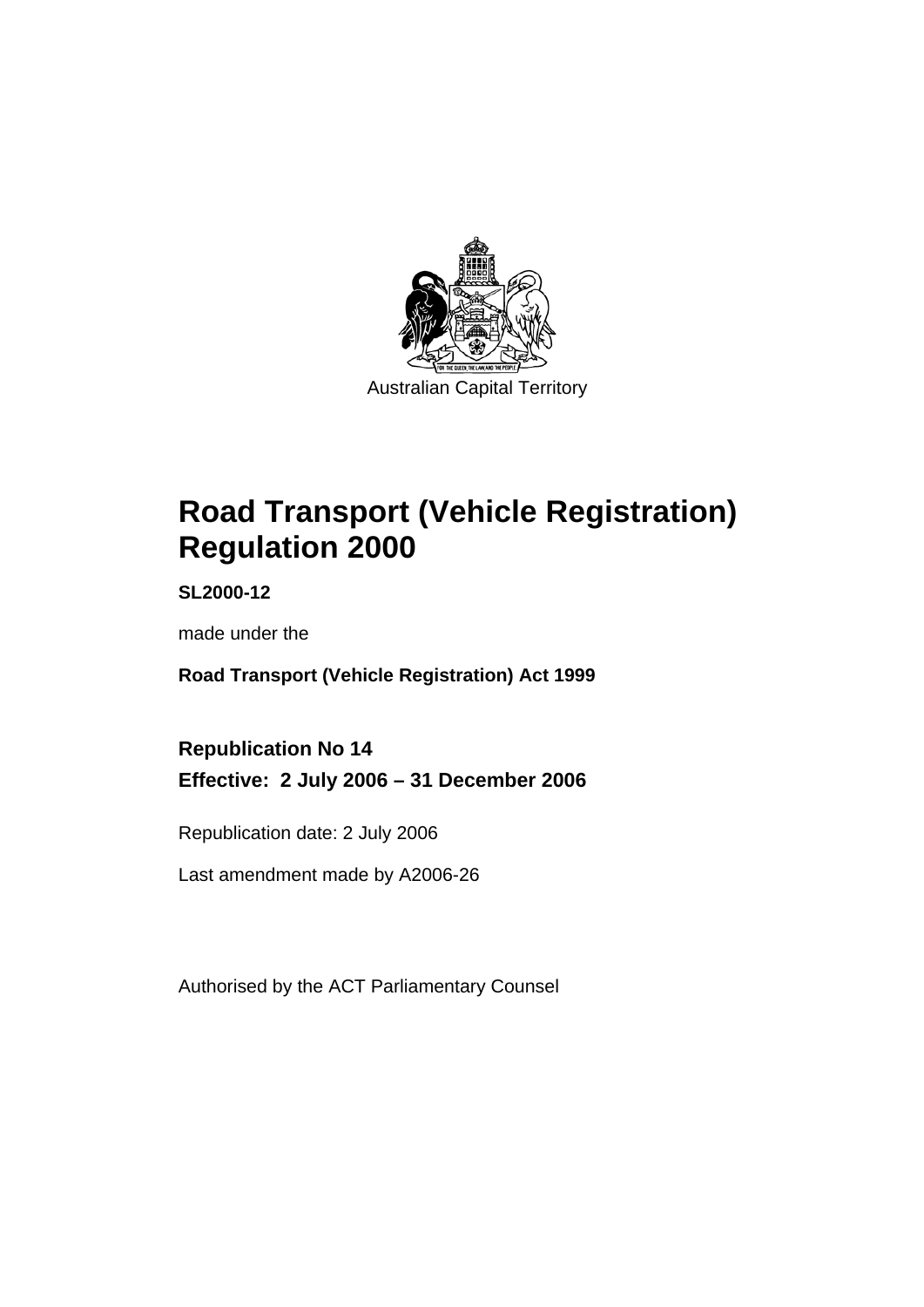## **About this republication**

#### **The republished law**

This is a republication of the *Road Transport (Vehicle Registration) Regulation 2000*, made under the *Road Transport (Vehicle Registration) Act 1999* (including any amendment made under the *Legislation Act 2001*, part 11.3 (Editorial changes)) as in force on 2 July 2006*.* It also includes any amendment, repeal or expiry affecting the republished law to 2 July 2006.

The legislation history and amendment history of the republished law are set out in endnotes 3 and 4.

#### **Kinds of republications**

The Parliamentary Counsel's Office prepares 2 kinds of republications of ACT laws (see the ACT legislation register at www.legislation.act.gov.au):

- authorised republications to which the *Legislation Act 2001* applies
- unauthorised republications.

The status of this republication appears on the bottom of each page.

#### **Editorial changes**

The *Legislation Act 2001*, part 11.3 authorises the Parliamentary Counsel to make editorial amendments and other changes of a formal nature when preparing a law for republication. Editorial changes do not change the effect of the law, but have effect as if they had been made by an Act commencing on the republication date (see *Legislation Act 2001*, s 115 and s 117). The changes are made if the Parliamentary Counsel considers they are desirable to bring the law into line, or more closely into line, with current legislative drafting practice.

This republication includes amendments made under part 11.3 (see endnote 1).

#### **Uncommenced provisions and amendments**

If a provision of the republished law has not commenced or is affected by an uncommenced amendment, the symbol  $\mathbf{U}$  appears immediately before the provision heading. The text of the uncommenced provision or amendment appears only in the last endnote.

#### **Modifications**

If a provision of the republished law is affected by a current modification, the symbol  $\mathbf{M}$ appears immediately before the provision heading. The text of the modifying provision appears in the endnotes. For the legal status of modifications, see *Legislation Act 2001*, section 95.

#### **Penalties**

The value of a penalty unit for an offence against this republished law at the republication date is—

- (a) if the person charged is an individual—\$100; or
- (b) if the person charged is a corporation—\$500.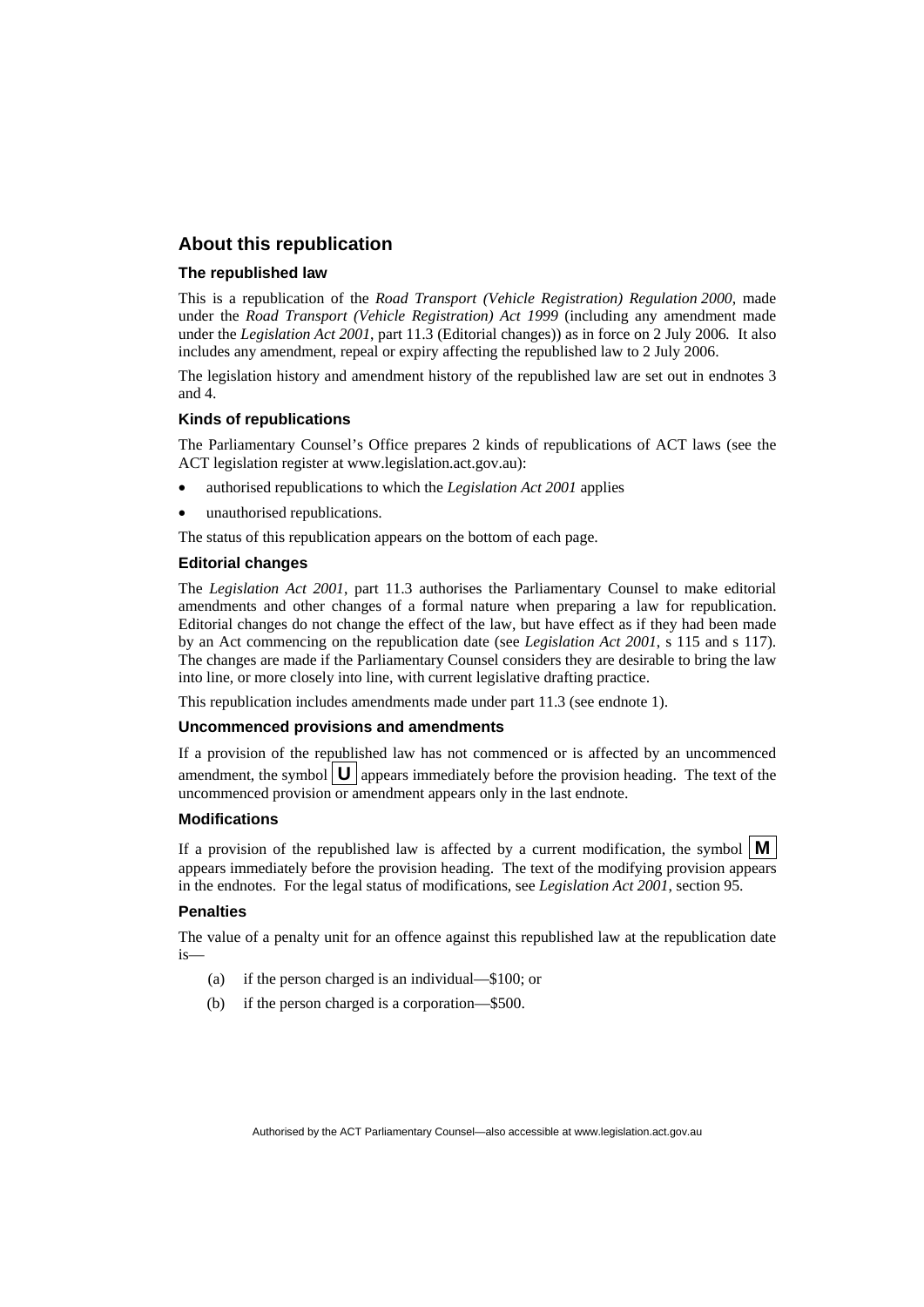

Australian Capital Territory

# **Road Transport (Vehicle Registration) Regulation 2000**

made under the

**Road Transport (Vehicle Registration) Act 1999** 

## **Contents**

**Chapter 1 Preliminary** 1 Name of regulation 2 3 Definitions—the dictionary 2 4 Diagrams—the dictionary 2 5 Notes 3

R14 02/07/06 Road Transport (Vehicle Registration) Regulation 2000 Effective: 02/07/06-31/12/06

contents 1

Page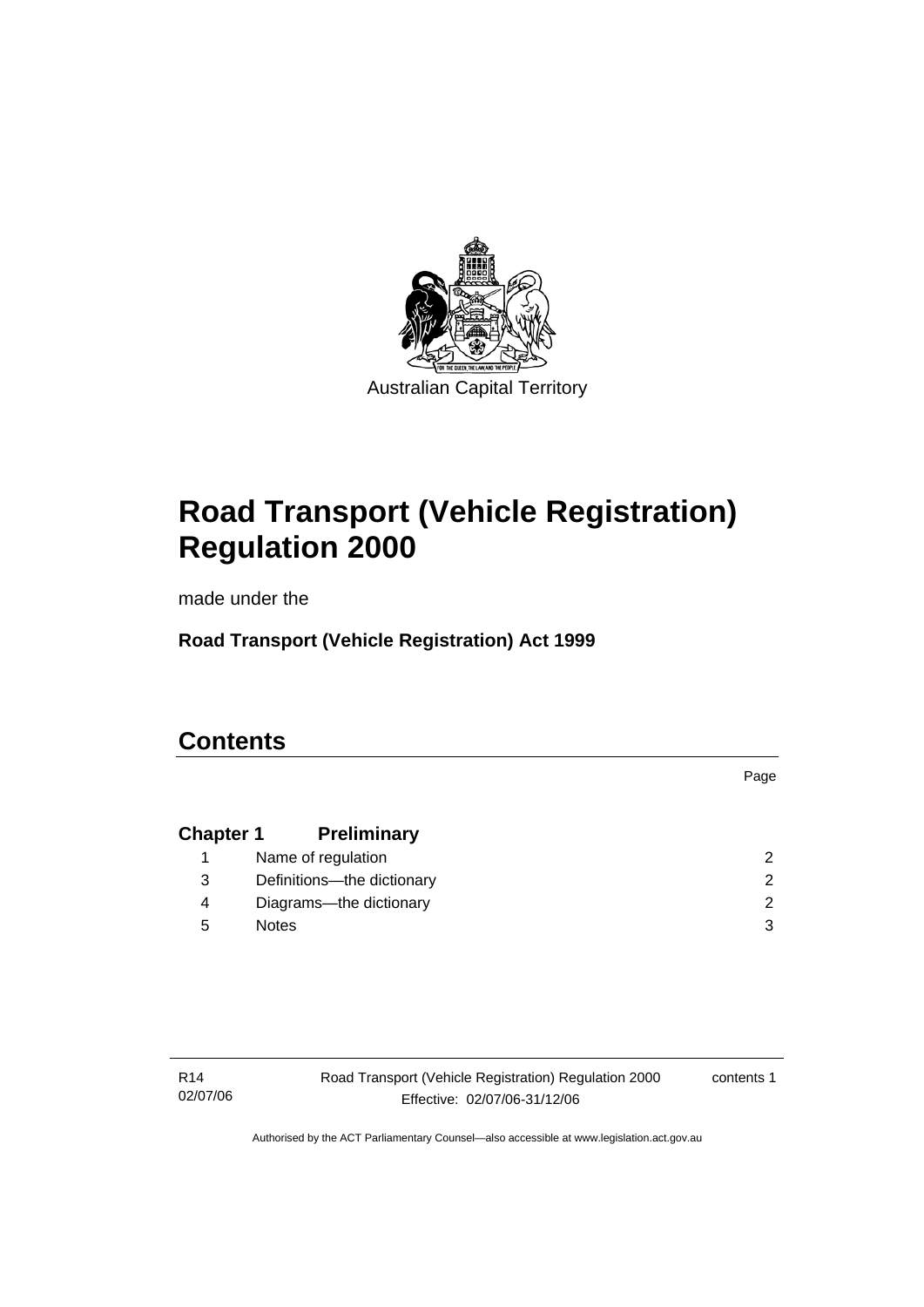#### **Contents**

| <b>Chapter 2</b> | <b>Application of regulation</b>                                                            | Page           |
|------------------|---------------------------------------------------------------------------------------------|----------------|
|                  |                                                                                             |                |
| <b>Part 2.1</b>  | General                                                                                     |                |
| 6                | Meaning of registration provisions                                                          | 4              |
| $\overline{7}$   | Suspension of exemptions                                                                    | 4              |
| 8                | Application of Act, s 18 to pt 2.2 vehicles                                                 | $\overline{4}$ |
| <b>Part 2.2</b>  | Vehicles not subject to registration provisions                                             |                |
| 9                | Vehicles on tow trucks                                                                      | 5              |
| 10               | Vehicles used for agricultural work                                                         | 5              |
| 11               | Vehicles using roads or road related areas to a limited extent during<br>primary production | 6              |
| 12               | Trailers used for road construction and other public works                                  | 6              |
| 13               | Golf and green keeping vehicles used on roads or road related areas                         | $\overline{7}$ |
| 14               | Vehicles temporarily in the ACT                                                             | $\overline{7}$ |
| 15               | Vehicles registered under Interstate Road Transport Act 1985 (Cwlth)                        | 8              |
| 16               | Trailers exempt from registration in another jurisdiction                                   | 9              |
| 17               | Vehicles used to fight rural fires                                                          | 10             |
| 18               | Police vehicles                                                                             | 11             |
| 19               | Lawn mowers                                                                                 | 11             |
| 20               | Bicycles with auxiliary motors                                                              | 11             |
| 21               | Vehicles used by certain people with disabilities                                           | 11             |
| 22               | Vehicles being driven to obtain registration etc                                            | 12             |
| 23               | Vehicles being inspected                                                                    | 12             |
| 24               | Self-propelled elevating work platforms                                                     | 13             |
| <b>Chapter 3</b> | <b>Registration process</b>                                                                 |                |

| <b>Part 3.1</b>       | <b>Eligibility for registration</b>                                     |                 |
|-----------------------|-------------------------------------------------------------------------|-----------------|
| 25                    | Registered operator of registrable vehicle                              | 14              |
| 26                    | Eligible vehicles                                                       | 14              |
| <b>Part 3.2</b><br>27 | <b>Applications for registration</b><br>Who may apply for registration? | 16              |
| contents 2            | Road Transport (Vehicle Registration) Regulation 2000                   | R <sub>14</sub> |
|                       | Effective: 02/07/06-31/12/06                                            | 02/07/06        |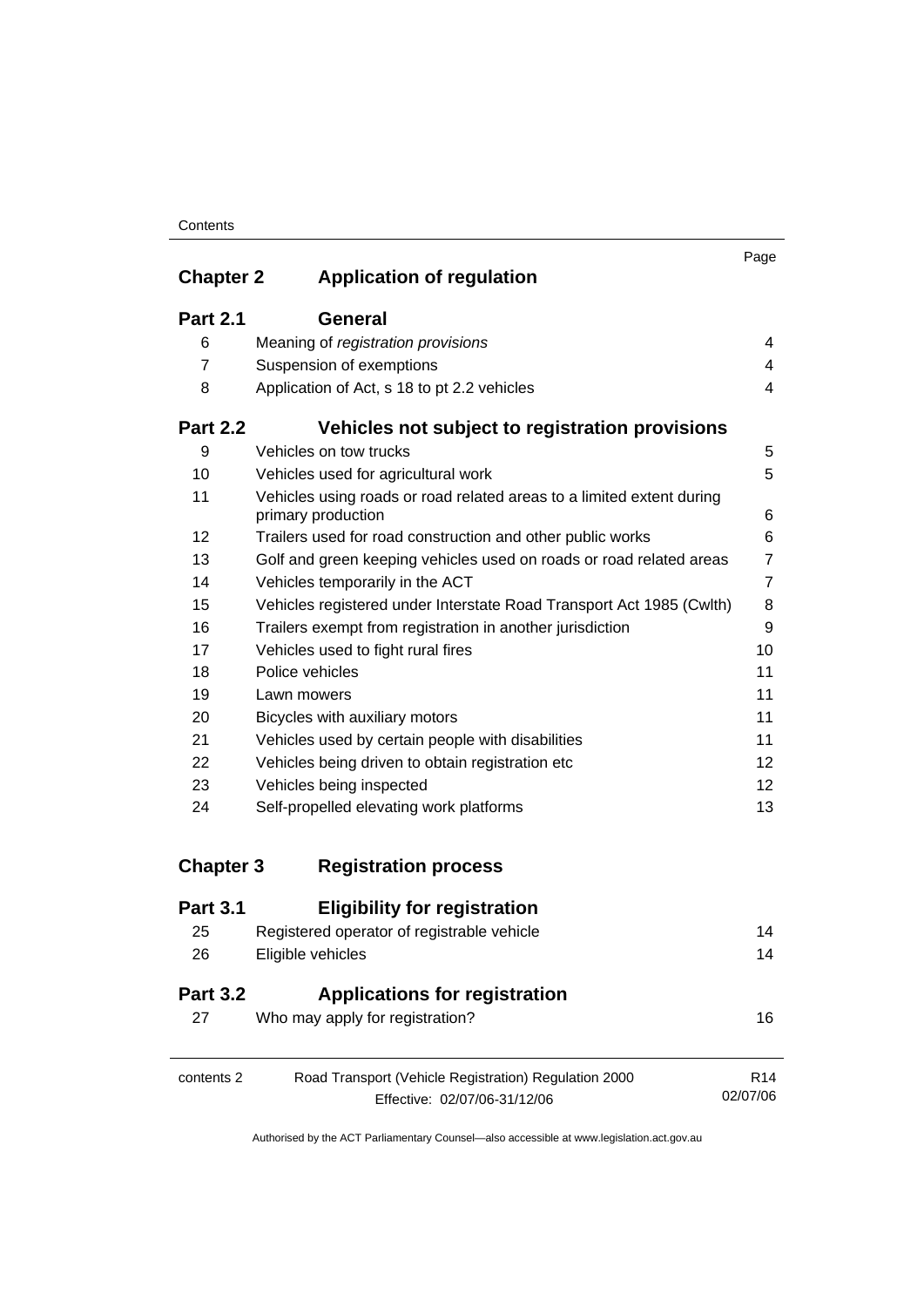|                 |                                                                   | Contents |
|-----------------|-------------------------------------------------------------------|----------|
|                 |                                                                   | Page     |
| 28              | Information that may be required for registration application     | 17       |
| 29              | Supporting evidence for registration application                  |          |
| 30              | Giving authority registration application and supporting evidence | 18       |
| 31              | Duration of registration                                          | 18       |
| 32              | Deciding applications for registration-general                    | 19       |
| 32A             | Deciding applications for registration-written-off vehicles       | 21       |
| 32AA            | Deciding applications for registration--public passenger vehicles | 22       |
| 32B             | Deciding applications for registration-taxis                      | 22       |
| 32C             | Deciding applications for registration-certain hire cars          | 23       |
| 33              | Conditional registration                                          | 25       |
| <b>Part 3.3</b> | The registrable vehicles register                                 |          |
| 34              | General information to be recorded in register                    | 27       |
| 35              | Other information that may be recorded in register                | 28       |
| 36              | Recording of dealing restrictions                                 | 28       |
| 37              | Changes in description or configuration to be recorded            | 29       |
| 38              | Register to record information over previous 2 years              |          |
| 39              | Searches of registrable vehicles register etc                     | 29       |
| <b>Part 3.4</b> | <b>Registration documents</b>                                     |          |
| 40              | <b>Registration certificates</b>                                  | 30       |
| 41              | Damaged registration certificates                                 | 31       |
| 42              | Lost, stolen or destroyed registration certificates               | 31       |
| 43              | Recovery of lost or stolen registration certificates              | 32       |
| 44              | <b>Registration labels</b>                                        | 32       |
| 45              | Using a vehicle without registration label etc                    | 34       |
| 45A             | Streamlined registration procedures                               | 35       |
| <b>Part 3.5</b> | <b>Numberplates</b>                                               |          |
| Division 3.5.1  | General                                                           |          |
| 46              | Definitions for pt 3.5                                            | 37       |
| 47              | Determination of non-standard registration numbers                | 37       |
| 48              | Application of pt 3.5 to trader's plates                          | 38       |

| R14      | Road Transport (Vehicle Registration) Regulation 2000 | contents 3 |
|----------|-------------------------------------------------------|------------|
| 02/07/06 | Effective: 02/07/06-31/12/06                          |            |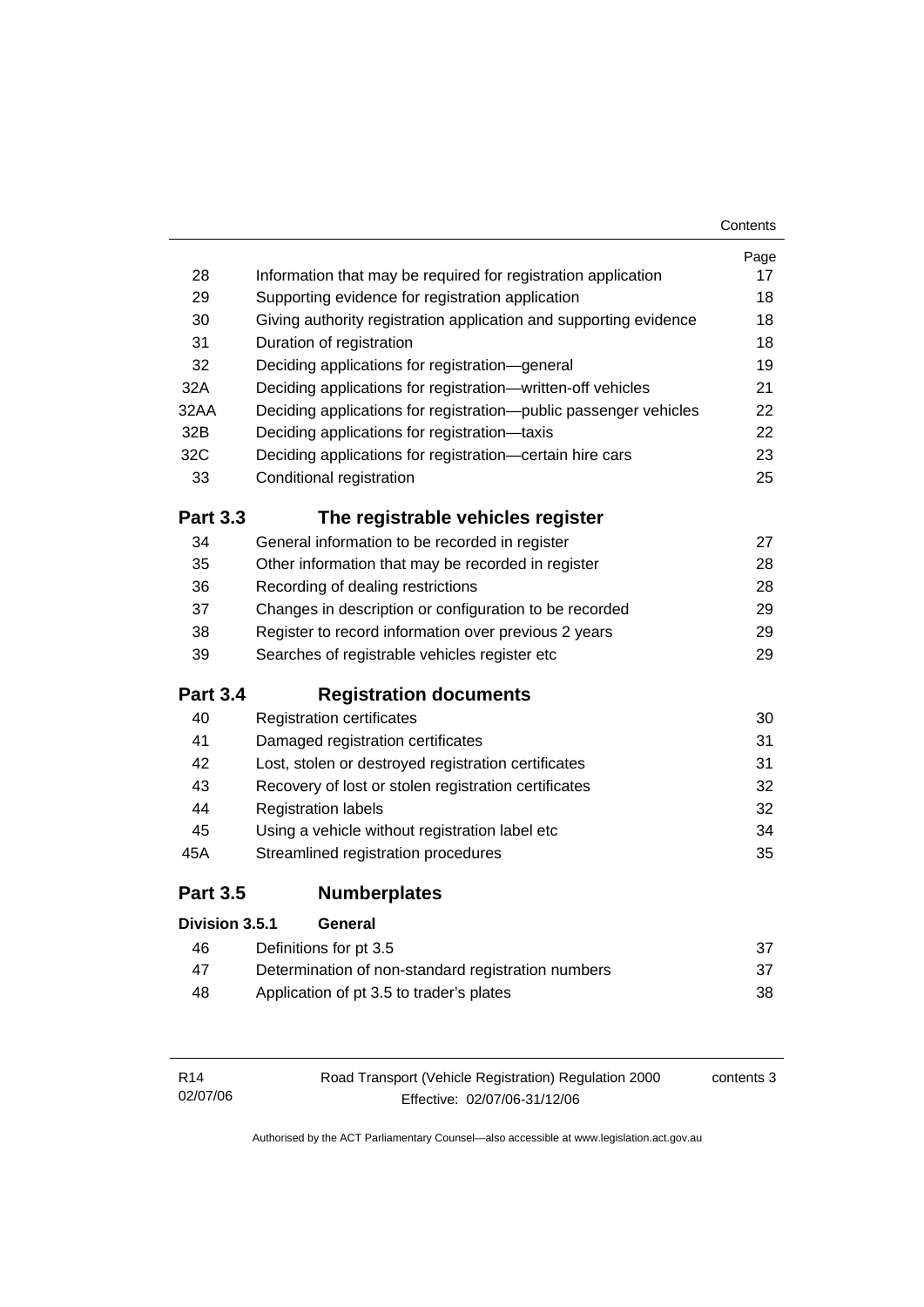#### **Contents**

| Division 3.5.2  | Issue of numberplates generally                           | Page |
|-----------------|-----------------------------------------------------------|------|
| 49              | Vehicle numberplates                                      | 38   |
| 50              | Bicycle rack numberplates                                 | 39   |
| 51              | Dimensions, layout etc of numberplates                    | 39   |
| 52              | Authority may change registration number                  | 40   |
| Division 3.5.3  | Non-standard registration numbers                         |      |
| 53              | Nature of prescribed rights                               | 40   |
| 54              | Selling rights to non-standard registration numbers       | 41   |
| 55              | Assignment of rights                                      | 41   |
| 56              | Storage of non-standard registration numbers              | 41   |
| 57              | Power to cancel right to non-standard registration number | 42   |
| 58              | Hire of non-standard numberplates                         | 42   |
| Division 3.5.4  | Use of numberplates                                       |      |
| 59              | Display of numberplates                                   | 42   |
| 60              | Using vehicle without numberplate etc                     | 47   |
| Division 3.5.5  | Swapping, transfer and exchange of numberplates           |      |
| 61              | Swapping of numberplates                                  | 48   |
| 62              | Transfer of numberplate to another vehicle                | 48   |
| 63              | Exchange of numberplates                                  | 48   |
| Division 3.5.6  | Damaged, lost, stolen and destroyed numberplates          |      |
| 64              | Damaged numberplates                                      | 49   |
| 65              | Lost, stolen or destroyed numberplates                    | 49   |
| 66              | Recovery of lost or stolen numberplates                   | 51   |
| <b>Part 3.6</b> | <b>Renewal of registration</b>                            |      |
| 67              | Notice of renewal for registration                        | 52   |
| 68              | Renewal of registration                                   | 52   |
| 68A             | Seasonal vehicles-maximum registration renewal period     | 54   |

| contents 4 | Road Transport (Vehicle Registration) Regulation 2000 | R <sub>14</sub> |
|------------|-------------------------------------------------------|-----------------|
|            | Effective: 02/07/06-31/12/06                          | 02/07/06        |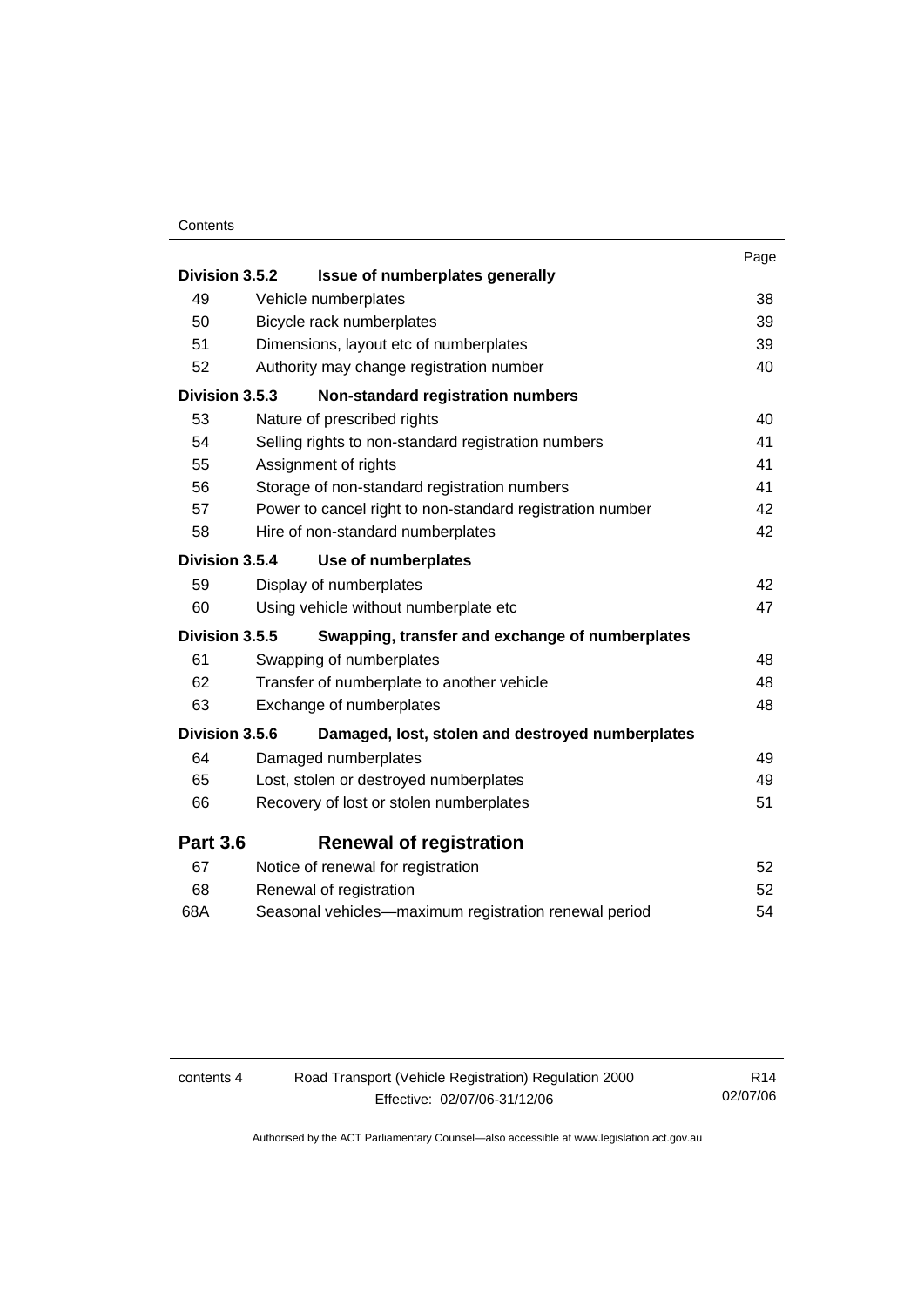| Contents |
|----------|
|----------|

| <b>Chapter 4</b> | <b>Alteration of registration status</b>                   | Page |
|------------------|------------------------------------------------------------|------|
|                  |                                                            |      |
| <b>Part 4.1</b>  | <b>General obligations of registered operators</b>         |      |
| 69               | Obligation to notify change of name or address etc         | 56   |
| 71               | Obligations in relation to changed vehicles                | 56   |
| 72               | Verification of register and monitoring of compliance      | 57   |
| <b>Part 4.2</b>  | <b>Transfer of registration</b>                            |      |
| 73               | Obligations of disposers                                   | 59   |
| 74               | Obligations of acquirers                                   | 60   |
| 75               | Interim entry about disposal of vehicle                    | 61   |
| 76               | Repossession and restoration                               | 61   |
| 77               | Transfer on death of registered operator                   | 62   |
| 78               | When transfer of registration may or must be refused       | 63   |
| 79               | Action on approval of application for transfer             | 64   |
| 80               | Exemptions from pt 4.2                                     | 64   |
| <b>Part 4.3</b>  | <b>Expiry of registration</b>                              |      |
| 81               | Expiry of registration                                     | 65   |
| 82               | Return of numberplates if registration expires             | 65   |
| <b>Part 4.4</b>  | Surrender, suspension and cancellation of<br>registration  |      |
| 83               | Surrender of registration by registered operator           | 66   |
| 84               | Suspension or cancellation of registration                 | 66   |
| 85               | Procedures for suspension and cancellation of registration | 68   |
| <b>Chapter 5</b> | Authorised uses of unregistered vehicles                   |      |
| <b>Part 5.1</b>  | <b>Unregistered vehicle permits</b>                        |      |
| 86               | Issue of unregistered vehicle permits etc                  | 71   |

| Obligations of holder of unregistered vehicle permit |  |
|------------------------------------------------------|--|

| R14      | Road Transport (Vehicle Registration) Regulation 2000 | contents 5 |
|----------|-------------------------------------------------------|------------|
| 02/07/06 | Effective: 02/07/06-31/12/06                          |            |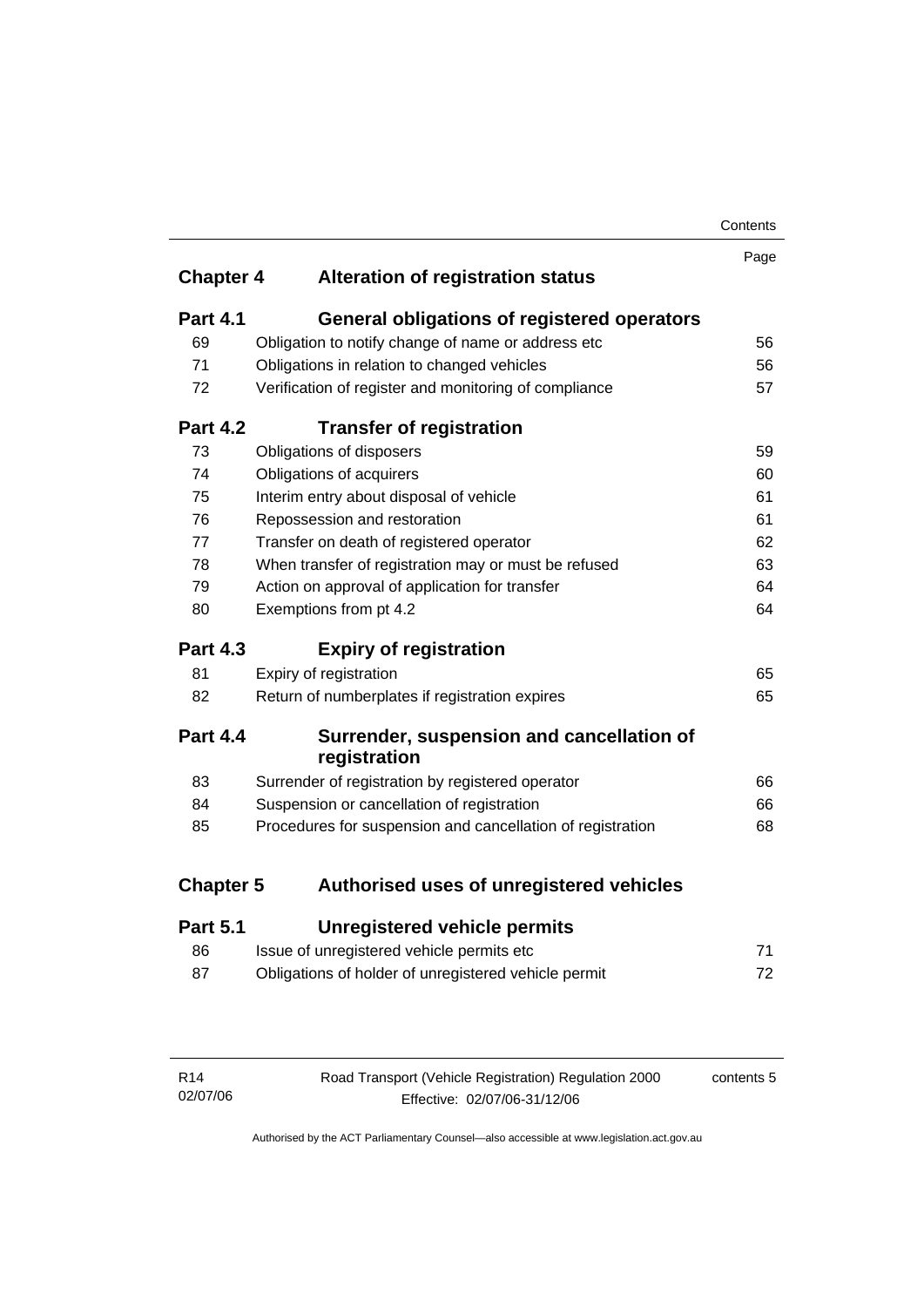#### **Contents**

| <b>Part 5.2</b> | Trader's plates                                                   |    |
|-----------------|-------------------------------------------------------------------|----|
| 88              | Issue of trader's plates                                          | 73 |
| 89              | Recall of trader's plates                                         | 73 |
| 90              | Identification labels for trader's plates                         | 74 |
| 91              | Lost, stolen or destroyed identification labels                   | 74 |
| 92              | Replacement identification labels                                 | 75 |
| 93              | Recovery of lost or stolen identification labels                  | 75 |
| 94              | Use of vehicles with trader's plates on road or road related area | 75 |
| 95              | Attaching of identification labels                                | 76 |
| 96              | Authorised use of trader's plates                                 | 76 |
| 97              | Unauthorised uses of identification labels                        | 77 |
| 98              | Trader to make, keep and produce records                          | 78 |
| 99              | Questions about use of plate to be answered                       | 79 |
| 100             | Disposal or cessation of business                                 | 79 |
| 101             | Return of trader's plate                                          | 80 |
| 102             | Surrender of trader's plates                                      | 80 |

## **Chapter 6 Vehicle standards**

| <b>Part 6.1</b> | <b>General requirements</b>                                                |                 |
|-----------------|----------------------------------------------------------------------------|-----------------|
| 103             | What are the applicable vehicle standards?                                 | 81              |
| 104             | Road transport authority may exempt vehicle etc from certain<br>provisions | 81              |
| 105             | Meaning of <i>operator</i> of a motor vehicle or trailer for pt 6.1        | 81              |
| 106             | Meaning of <i>operator</i> of a combination for pt 6.1                     | 82              |
| 107             | Motor vehicles and trailers to be properly maintained                      | 82              |
| 108             | Emission control systems to be fitted and properly maintained              | 83              |
| 109             | Motor vehicles not complying with sch 1                                    | 85              |
| 110             | Trailers not complying with sch 1                                          | 86              |
| 111             | Combinations not complying with sch 1                                      | 86              |
| <b>Part 6.2</b> | <b>Standards and certifications</b>                                        |                 |
| 112             | Compliance with applicable vehicle standards                               | 88              |
| 113             | Noncomplying and non-standard vehicles                                     | 88              |
| contents 6      | Road Transport (Vehicle Registration) Regulation 2000                      | R <sub>14</sub> |
|                 | Effective: 02/07/06-31/12/06                                               | 02/07/06        |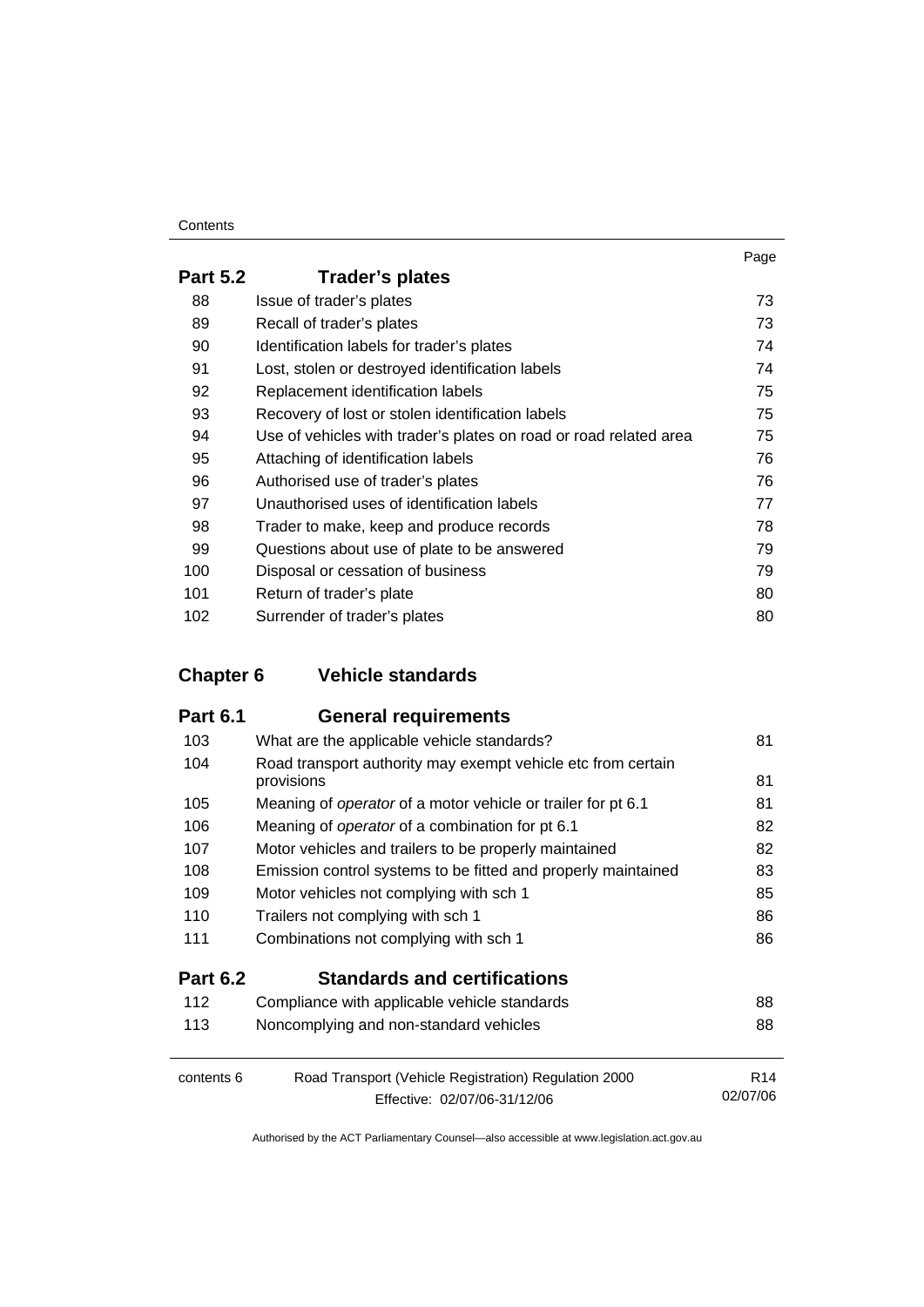|                             |                                                                                       | Contents   |
|-----------------------------|---------------------------------------------------------------------------------------|------------|
| 114                         | Installation of operations plates, modification of vehicles etc                       | Page<br>88 |
| <b>Part 6.3</b>             | <b>Inspections</b>                                                                    |            |
| Division 6.3.1              | General                                                                               |            |
| 115                         | Definitions for pt 6.3                                                                | 90         |
| Division 6.3.2              | <b>Authorised examiners</b>                                                           |            |
| 116                         | Eligibility to apply for authorisation as examiners                                   | 91         |
| 117                         | Application procedure for authorisation                                               | 91         |
| 118                         | When applications for authorisation can be refused                                    | 92         |
| 119                         | Authorisation of examiners and certificates of appointment                            | 92         |
| 120                         | Approval of application for additional class of vehicles                              | 93         |
| 121                         | Examiners register                                                                    | 93         |
| 122                         | Change of name or address of authorised examiner                                      | 94         |
| 123                         | Surrender of authorisation                                                            | 94         |
| 124                         | When authority may take action in relation to authorisation                           | 95         |
| 125                         | Procedures for authority taking action in relation to authorisation                   | 96         |
| 126                         | Return of certificate of appointment on cancellation or suspension                    | 99         |
| Division 6.3.3              | <b>Approval of premises</b>                                                           |            |
| 127                         | Eligibility for approval                                                              | 99         |
| 128                         | Application procedure for approval of premises                                        | 100        |
| 129                         | Inspection of premises before approval                                                | 100        |
| 130                         | When applications for approval of premises can be refused                             | 101        |
| 131                         | Approval of premises and certificates of approval                                     | 101        |
| 132                         | Approval of application for additional class of vehicles                              | 102        |
| 133                         | Surrender of approval of premises                                                     | 102        |
| 134                         | Automatic cancellation of approval of premises                                        | 102        |
| 135                         | When authority may take action in relation to approval of premises                    | 102        |
| 136                         | Procedures for authority taking action in relation to approval of<br>premises         | 103        |
| 137                         | Return of certificate of approval on cancellation or suspension                       | 107        |
| Division 6.3.4              | General duties of proprietors of approved premises                                    |            |
| 138                         | Certificate of approval to be displayed at approved premises                          | 107        |
| 139                         | Manuals and design rules to be kept at approved premises                              | 107        |
| R <sub>14</sub><br>02/07/06 | Road Transport (Vehicle Registration) Regulation 2000<br>Effective: 02/07/06-31/12/06 | contents 7 |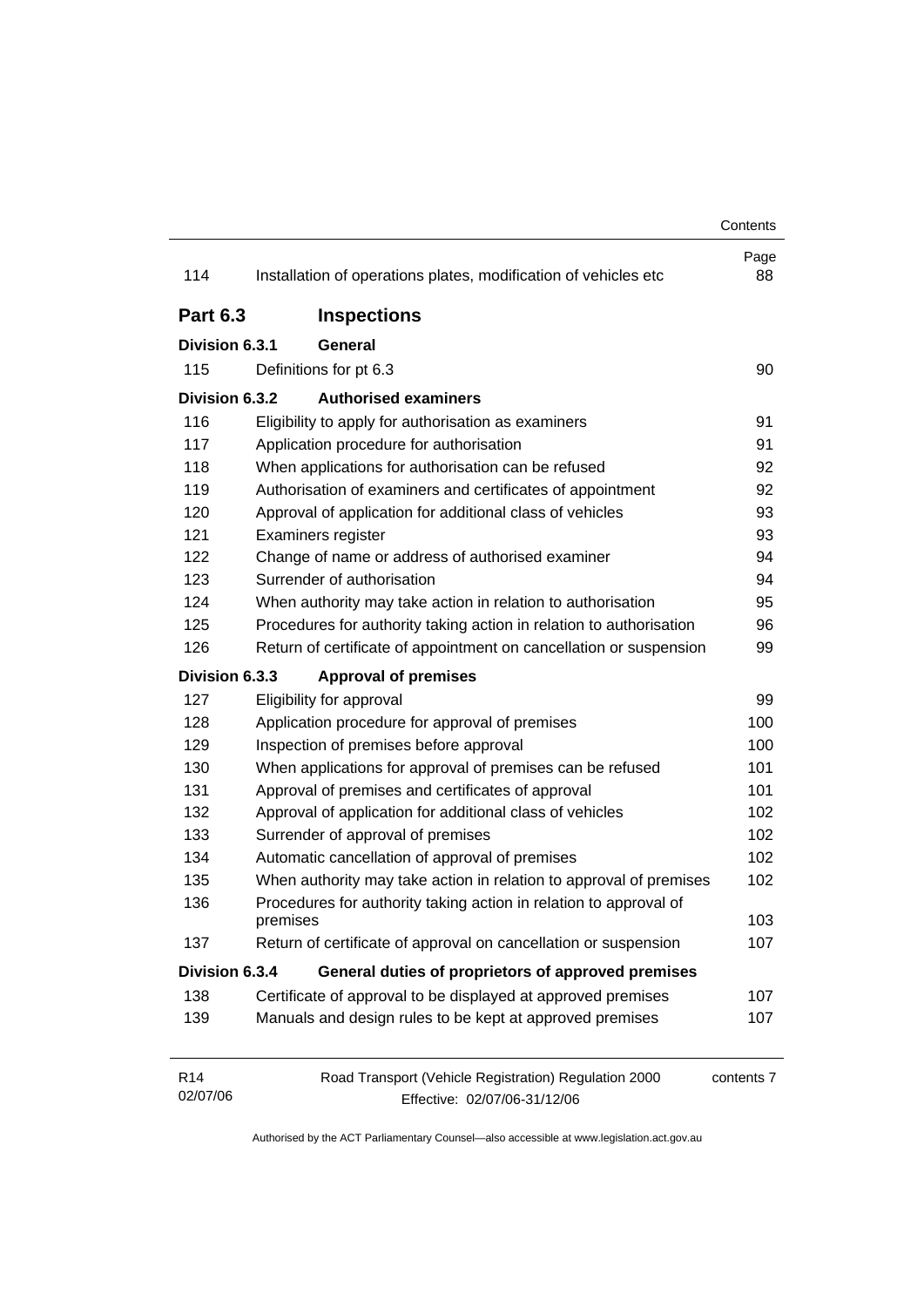| 140              | Notice to be displayed at approved premises                                  | Page<br>108     |  |  |  |  |
|------------------|------------------------------------------------------------------------------|-----------------|--|--|--|--|
| 141              | Proprietor of approved premises to give notice on ceasing to be              |                 |  |  |  |  |
|                  | proprietor                                                                   | 108             |  |  |  |  |
| 142              | Change of name of proprietor of approved premises                            |                 |  |  |  |  |
| Division 6.3.5   | Inspections and tests of vehicles                                            |                 |  |  |  |  |
| 143              | Inspection of vehicles                                                       | 109             |  |  |  |  |
| 144              | Vehicles to be inspected on request                                          | 109             |  |  |  |  |
| 145              | Duties of authorised examiners inspecting and testing vehicles               | 110             |  |  |  |  |
| 146              | Issue of certificates of inspection etc                                      | 110             |  |  |  |  |
| 147              | People by whom inspections may be carried out                                | 111             |  |  |  |  |
| 148              | Fees payable on inspection                                                   | 111             |  |  |  |  |
| 149              | Offences relating to unauthorised people and unapproved premises             | 112             |  |  |  |  |
| 150              | Review of decision of authorised examiner                                    | 113             |  |  |  |  |
| Division 6.3.6   | <b>Miscellaneous</b>                                                         |                 |  |  |  |  |
| 152              | Issue of replacement certificates of appointment and approval                | 113             |  |  |  |  |
| 153              | Minister may determine maximum fees for inspections                          | 113             |  |  |  |  |
| <b>Part 6.4</b>  | <b>Component identification numbers</b>                                      |                 |  |  |  |  |
| 154              | Definitions for pt 6.4                                                       | 114             |  |  |  |  |
| 155              | Allocation of component identification numbers by authority                  | 114             |  |  |  |  |
| 156              | Stamping component identification numbers without authority etc              | 115             |  |  |  |  |
| 157              | Change or replacement of vehicle part                                        | 116             |  |  |  |  |
| 158              | Authority may authorise interference with component identification<br>number | 117             |  |  |  |  |
| <b>Part 6.5</b>  | <b>Defect notices</b>                                                        |                 |  |  |  |  |
| 159              | Issue of defect notices and formal warnings                                  | 118             |  |  |  |  |
| 160              | Recording, clearance and withdrawal of defect notices                        | 121             |  |  |  |  |
| <b>Chapter 7</b> | <b>Miscellaneous</b>                                                         |                 |  |  |  |  |
| 161              | Authorised use of vehicles with suspended registration                       | 124             |  |  |  |  |
| 162              | 2 individuals may be recorded as registered operator of light vehicle        | 124             |  |  |  |  |
| 163              | Application of the Road Transport (Dimensions and Mass) Act                  | 126             |  |  |  |  |
| 164              | Special provisions about boat trailers                                       | 126             |  |  |  |  |
| contents 8       | Road Transport (Vehicle Registration) Regulation 2000                        | R <sub>14</sub> |  |  |  |  |
|                  | Effective: 02/07/06-31/12/06                                                 | 02/07/06        |  |  |  |  |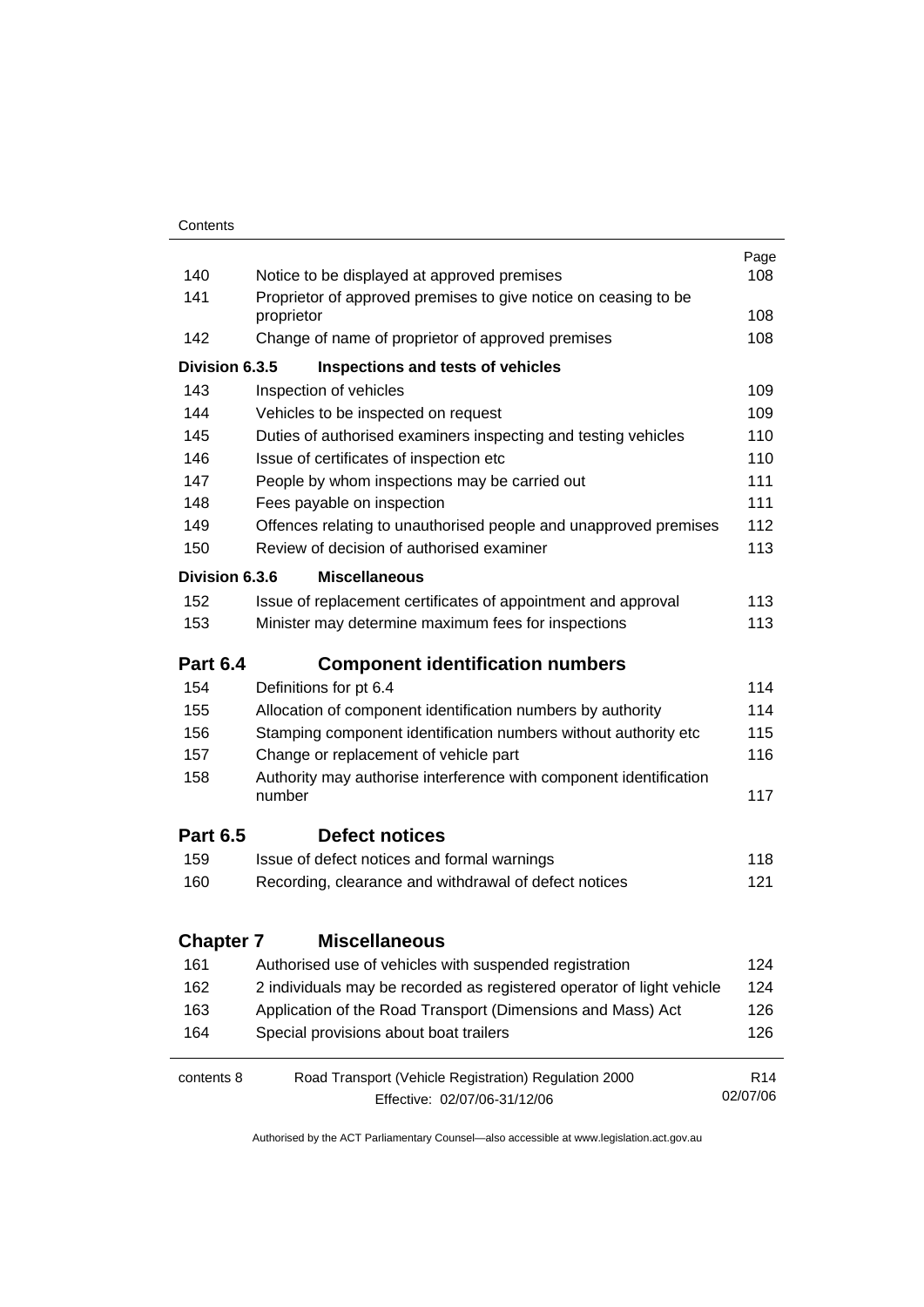| <b>Schedule 1</b> | <b>Vehicle standards</b>                                                  | Page<br>128 |
|-------------------|---------------------------------------------------------------------------|-------------|
| <b>Part 1.1</b>   | <b>General</b>                                                            | 128         |
| 1.1               | Object of sch 1                                                           | 129         |
| 1.2               | Diagrams-sch 1                                                            | 129         |
| 1.4               | Optional items                                                            | 129         |
| 1.5               | Special requirements for vehicles used by people with disabilities etc    | 130         |
| <b>Part 1.2</b>   | <b>Application of sch 1</b>                                               | 131         |
| 1.6               | Application of sch 1 to plant                                             | 131         |
| 1.7               | Vehicles to which sch 1 does not apply                                    | 131         |
| 1.8               | Non-application of sch 1-inconsistent ADR requirements                    | 132         |
| 1.9               | Non-application of sch 1-exemption under other laws                       | 132         |
| 1.10              | Non-application of sch 1-Motor Vehicle Standards Act approvals            | 133         |
| <b>Part 1.3</b>   | <b>Australian Design Rules</b>                                            | 134         |
| Division 1.3.1    | Interpretation                                                            | 135         |
| 1.11              | What is an ADR?                                                           | 135         |
| 1.12              | What is a national standard?                                              | 135         |
| 1.13              | References to national standards                                          | 135         |
| 1.14              | What is a 2nd edition ADR?                                                | 135         |
| 1.15              | What is a 3rd edition ADR?                                                | 135         |
| Division 1.3.2    | <b>Compliance with ADRs</b>                                               |             |
| 1.16              | Compliance with 2nd edition ADRs                                          | 136         |
| 1.17              | Compliance with 3rd edition ADRs                                          | 137         |
| 1.18              | Exception to compliance with ADRs-vehicles that are not road<br>vehicles  | 138         |
| 1.19              | Exception to compliance with ADRs-Motor Vehicle Standards Act             | 138         |
| 1.20              | Partial exception to compliance with ADRs-personally imported<br>vehicles | 139         |
| 1.21              | Alteration of specifications                                              | 140         |
| <b>Part 1.4</b>   | <b>Adopted standards</b>                                                  | 143         |
| 1.22              | What is an adopted standard?                                              | 143         |
| 1.23              | Exception to compliance with adopted standards                            | 143         |
|                   | Reference to adopted standards                                            | 143         |

| R14      | Road Transport (Vehicle Registration) Regulation 2000 | contents 9 |
|----------|-------------------------------------------------------|------------|
| 02/07/06 | Effective: 02/07/06-31/12/06                          |            |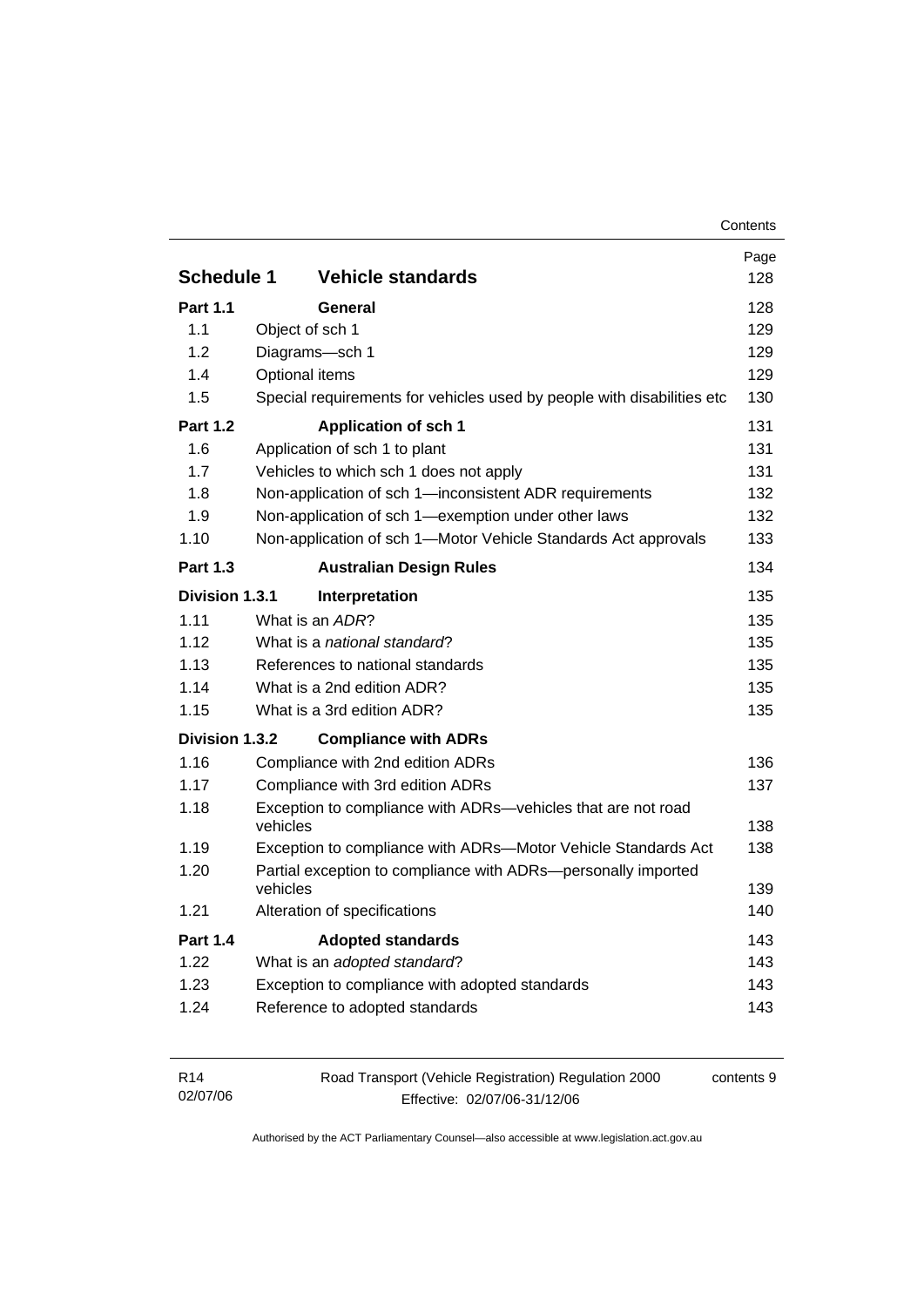#### **Contents**

| <b>Part 1.5</b> | <b>General safety requirements</b>                                                    | Page<br>144                 |
|-----------------|---------------------------------------------------------------------------------------|-----------------------------|
| Division 1.5.1  | <b>All vehicles</b>                                                                   | 144                         |
| 1.25            | Steering                                                                              | 144                         |
| 1.26            | Turning ability                                                                       | 145                         |
| 1.27            | Ability to travel backwards and forwards                                              | 145                         |
| 1.28            | Protrusions                                                                           | 145                         |
| 1.29            | Oil and grease not to be dropped                                                      | 146                         |
| 1.30            | Driver's view and vehicle controls                                                    | 146                         |
| 1.31            | Seating                                                                               | 146                         |
| 1.32            | Child restraint anchorages                                                            | 146                         |
| 1.33            | Door latches and hinges                                                               | 147                         |
| 1.34            | Mudguards and spray suppression                                                       | 147                         |
| 1.35            | Horns, alarms etc                                                                     | 149                         |
| 1.36            | Rear-vision mirrors                                                                   | 150                         |
| 1.37            | Rear-vision mirrors-surfaces                                                          | 152                         |
| 1.38            | Additional rear-vision mirrors                                                        | 152                         |
| 1.39            | Automatic transmission                                                                | 152                         |
| 1.40            | Diesel engines                                                                        | 154                         |
| 1.41            | Bonnet securing devices                                                               | 154                         |
| 1.42            | Electrical wiring, connections and installations                                      | 155                         |
| 1.43            | Speedometers                                                                          | 156                         |
| 1.44            | Television receivers and visual display units                                         | 156                         |
| 1.45            | Windows generally                                                                     | 157                         |
| 1.46            | Windscreens and windows                                                               | 157                         |
| 1.47            | Window tinting                                                                        | 158                         |
| 1.48            | Windscreen-wipers and washers                                                         | 159                         |
| 1.49            | Wheels and tyres-size and capacity                                                    | 161                         |
| 1.50            | Pneumatic tyres generally                                                             | 161                         |
| 1.51            | Pneumatic tyres-carcass construction                                                  | 161                         |
| 1.52            | Pneumatic tyres-size and capacity                                                     | 161                         |
| 1.53            | Tyres-defects                                                                         | 161                         |
| 1.54            | Tyres for use on vehicles with GVM over 4.5t                                          | 162                         |
| 1.55            | Tyres-manufacturer's rating                                                           | 162                         |
| 1.56            | Retreads                                                                              | 163                         |
| contents 10     | Road Transport (Vehicle Registration) Regulation 2000<br>Effective: 02/07/06-31/12/06 | R <sub>14</sub><br>02/07/06 |

Effective: 02/07/06-31/12/06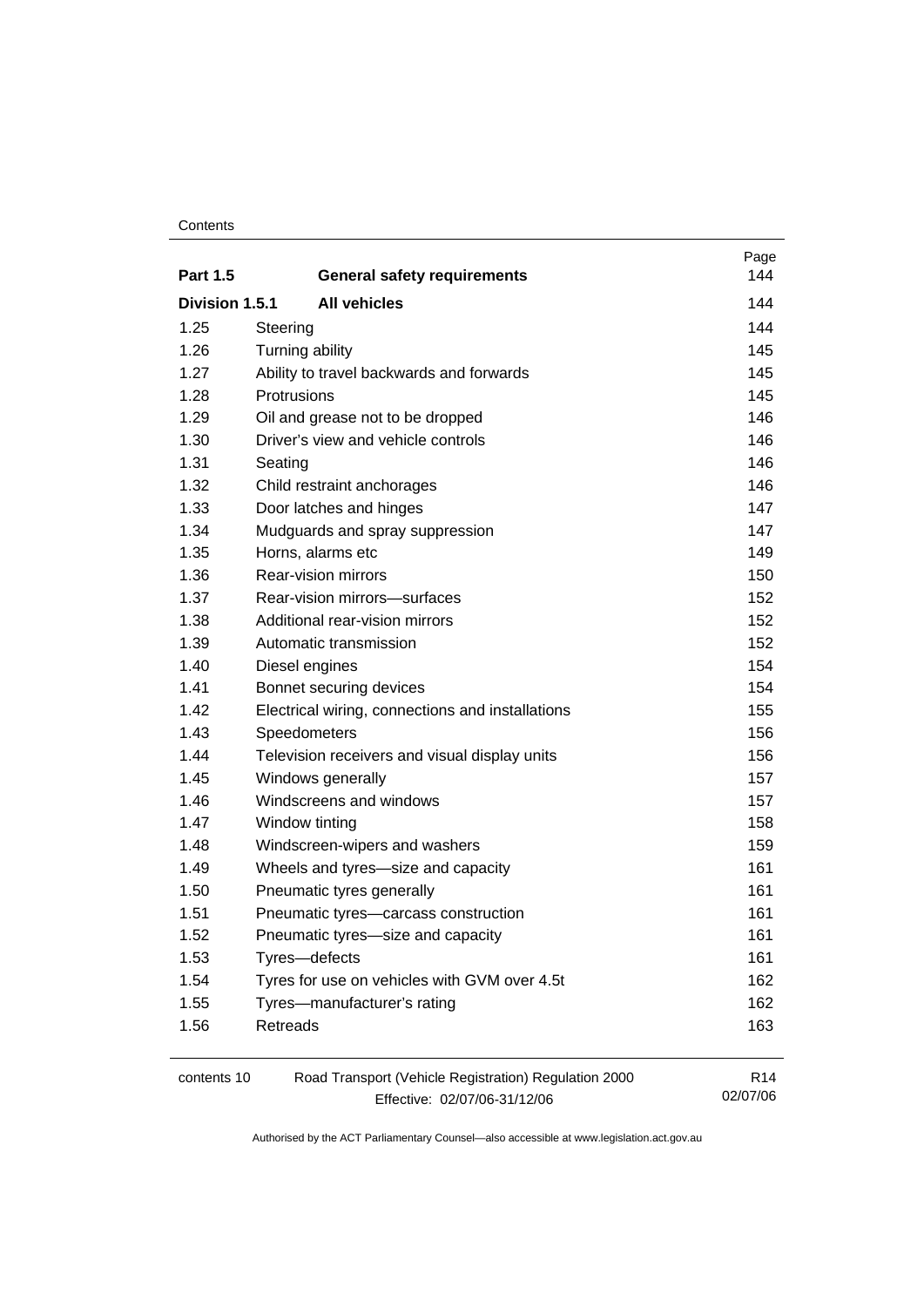|                 |            |                                                           | Contents    |
|-----------------|------------|-----------------------------------------------------------|-------------|
| 1.57            | Tyre tread |                                                           | Page<br>164 |
|                 |            |                                                           |             |
| Division 1.5.2  |            | Additional requirements for motorbikes                    |             |
| 1.58            |            | Steering gear and handlebars                              | 165<br>166  |
| 1.59<br>1.60    | Footrests  |                                                           | 166         |
|                 |            | Chain guards                                              |             |
| Division 1.5.3  |            | <b>Additional requirements for taxis</b>                  |             |
| 1.60A           |            | Public passenger vehicles to have fire-extinguisher       | 166         |
| <b>Part 1.6</b> |            | <b>Vehicle marking</b>                                    | 167         |
| 1.61            |            | Vehicle and engine identification numbers                 | 167         |
| 1.62            |            | Compliance plate to be attached to certain motor vehicles | 167         |
| 1.63            |            | Compliance plate to be attached to certain trailers       | 168         |
| 1.64            |            | White or silver band on certain vehicles                  | 169         |
| 1.65            |            | Warning signs for combinations over 22m long              | 169         |
| 1.66            |            | Warning signs not to be displayed on other vehicles       | 170         |
| 1.67            |            | Specifications for warning signs                          | 170         |
| 1.68            |            | Left-hand drive signs                                     | 172         |
| <b>Part 1.7</b> |            | Vehicle configuration and dimensions                      | 173         |
| Division 1.7.1  |            | <b>Axles</b>                                              |             |
| 1.69            |            | Axle configuration                                        | 173         |
| 1.70            |            | Relation between axles in axle group                      | 175         |
| Division 1.7.2  |            | <b>Dimensions</b>                                         |             |
| 1.71            |            | References to length etc in div 1.7.2                     | 175         |
| 1.72            | Width      |                                                           | 175         |
| 1.73            |            | Length of single motor vehicles                           | 176         |
| 1.74            |            | Length of single trailers                                 | 176         |
| 1.75            |            | Length of combinations                                    | 178         |
| 1.76            |            | Rear overhang                                             | 178         |
| 1.77            |            | Trailer drawbar length                                    | 179         |
| 1.78            | Height     |                                                           | 180         |
| 1.79            |            | Ground clearance                                          | 180         |
| <b>Part 1.8</b> |            | <b>Lights and reflectors</b>                              | 183         |

| R14      | Road Transport (Vehicle Registration) Regulation 2000 | contents 11 |
|----------|-------------------------------------------------------|-------------|
| 02/07/06 | Effective: 02/07/06-31/12/06                          |             |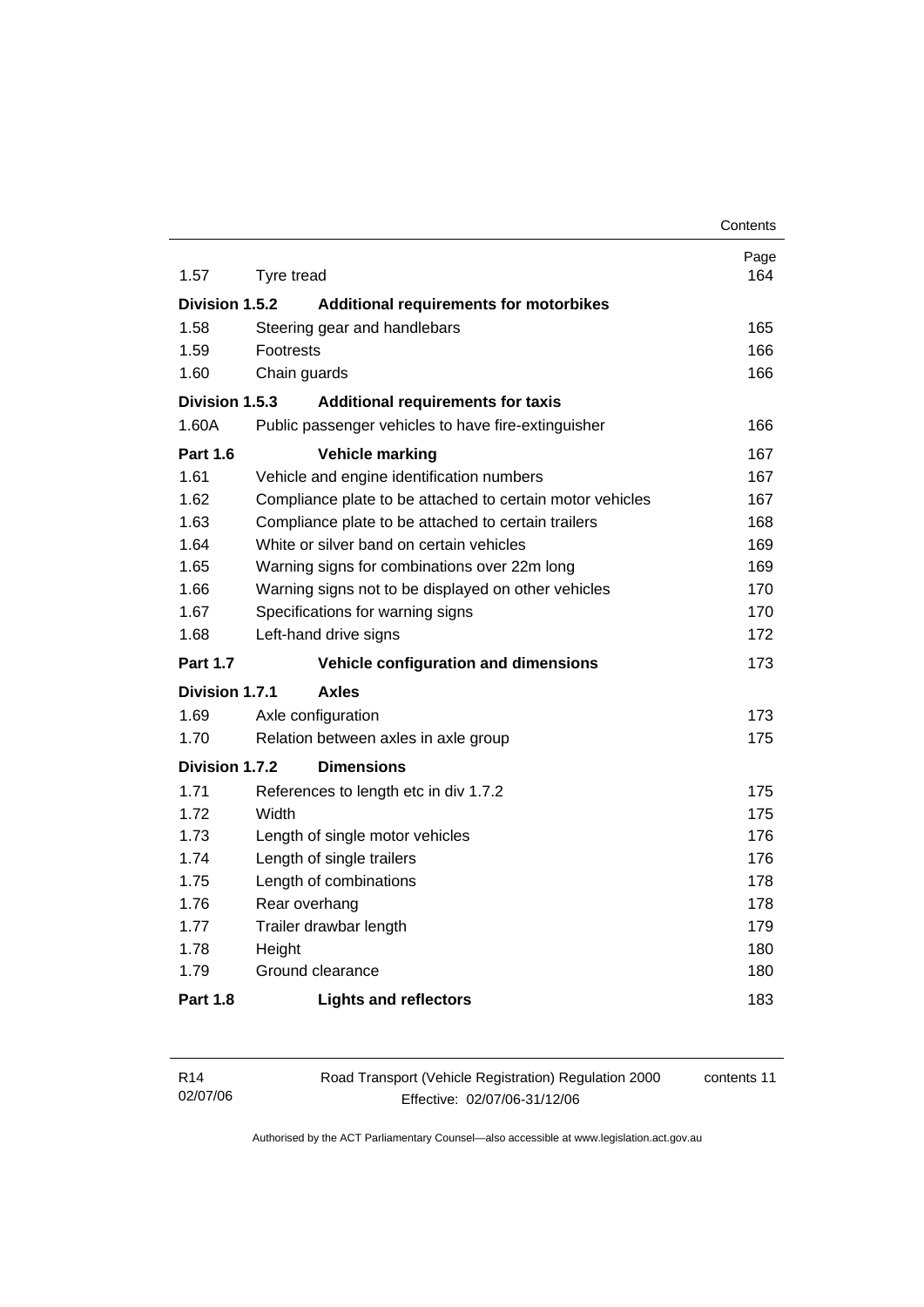#### **Contents**

| Division 1.8.1        |                                     | <b>General requirements for lights</b>                  | Page            |  |
|-----------------------|-------------------------------------|---------------------------------------------------------|-----------------|--|
| 1.80                  |                                     | Certain requirements apply only at night                | 183             |  |
| 1.81                  |                                     | Prevention of glare                                     | 183             |  |
| 1.82                  | Pairs of lights                     |                                                         |                 |  |
|                       | Division 1.8.2<br><b>Headlights</b> |                                                         |                 |  |
| 1.83                  |                                     | Headlights to be fitted to vehicles                     | 184             |  |
| 1.84                  |                                     | How headlights are to be fitted                         | 185             |  |
| 1.85                  |                                     | How single headlights are to be fitted                  | 185             |  |
| 1.86                  |                                     | How additional headlights are to be fitted              | 186             |  |
| 1.87                  |                                     | Performance of headlights                               | 186             |  |
| 1.88                  |                                     | Effective range of headlights                           | 186             |  |
| 1.89                  |                                     | Changing headlights from high-beam to low-beam position | 187             |  |
| Division 1.8.3        |                                     | <b>Parking lights</b>                                   |                 |  |
| 1.90                  |                                     | Parking lights                                          | 187             |  |
| Division 1.8.4        |                                     | <b>Daytime running lights</b>                           |                 |  |
| 1.91                  |                                     | Daytime running lights                                  | 189             |  |
| Division 1.8.5        |                                     | <b>Tail-lights</b>                                      |                 |  |
| 1.92                  |                                     | Tail-lights generally                                   | 190             |  |
| 1.93                  |                                     | Pattern of fitting tail-lights                          | 191             |  |
| 1.94                  |                                     | Performance of tail-lights                              | 192             |  |
| 1.95                  |                                     | Wiring of tail-lights                                   | 193             |  |
| <b>Division 1.8.6</b> |                                     | <b>Numberplate lights</b>                               |                 |  |
| 1.96                  |                                     | Numberplate lights                                      | 193             |  |
| Division 1.8.7        |                                     | <b>Clearance lights</b>                                 |                 |  |
| 1.97                  |                                     | Front clearance lights                                  | 193             |  |
| 1.98                  |                                     | External cabin lights                                   | 194             |  |
| 1.99                  |                                     | Rear clearance lights                                   | 195             |  |
| Division 1.8.8        |                                     | Side marker lights                                      |                 |  |
| 1.100                 |                                     | Vehicles needing side marker lights                     | 195             |  |
| 1.101                 |                                     | Location of side marker lights                          | 196             |  |
| 1.102                 |                                     | Performance of side marker lights                       | 197             |  |
| 1.103                 |                                     | Side marker lights and rear clearance lights            | 198             |  |
| contents 12           |                                     | Road Transport (Vehicle Registration) Regulation 2000   | R <sub>14</sub> |  |
|                       |                                     | Effective: 02/07/06-31/12/06                            | 02/07/06        |  |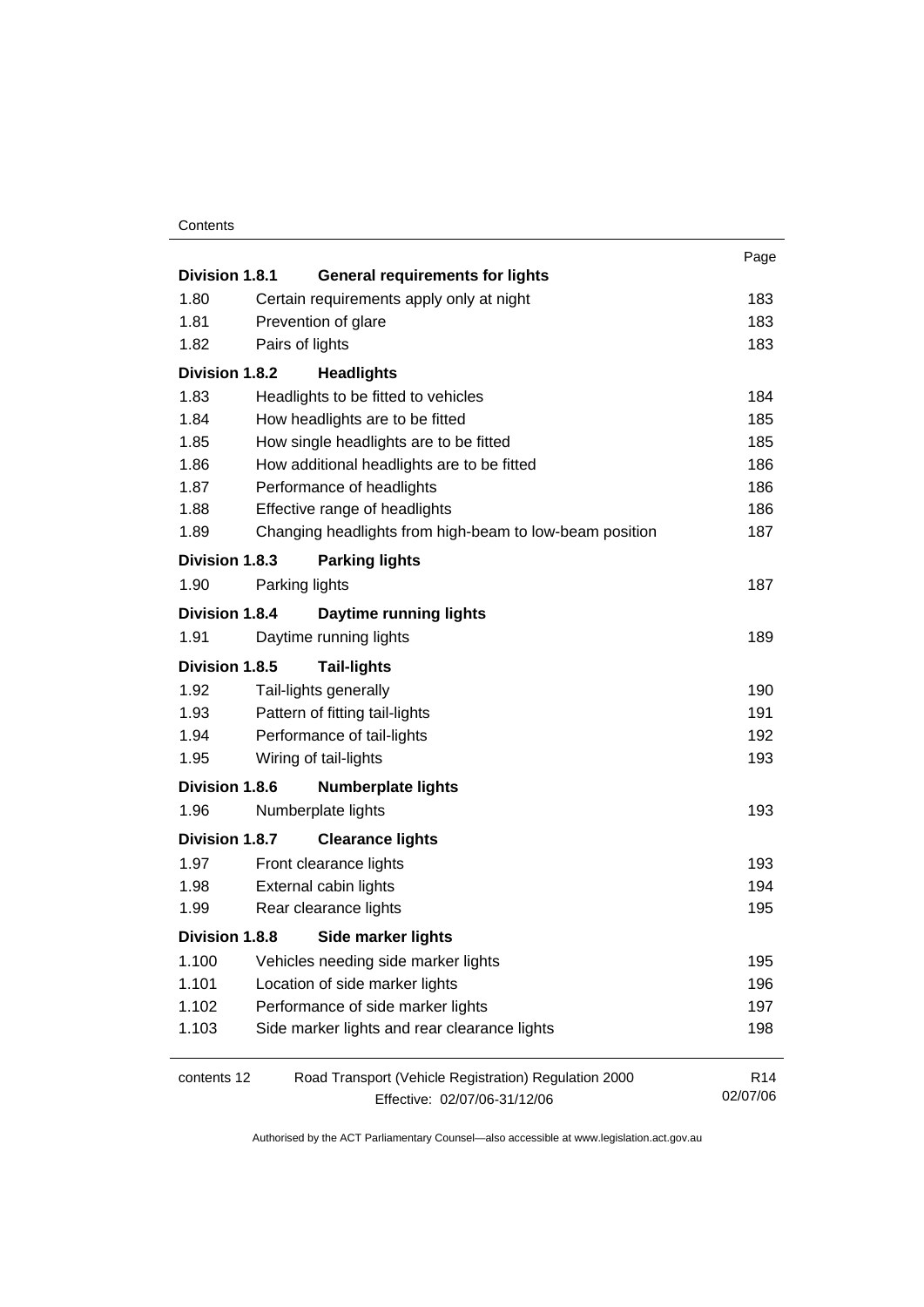|                 |                 |                                                        | Contents |
|-----------------|-----------------|--------------------------------------------------------|----------|
|                 |                 |                                                        | Page     |
| Division 1.8.9  |                 | <b>Brakelights</b>                                     |          |
| 1.104           |                 | <b>Fitting brakelights</b>                             | 198      |
| 1.105           |                 | Performance and operation of brakelights               | 199      |
| Division 1.8.10 |                 | <b>Reversing lights</b>                                |          |
| 1.106           |                 | <b>Reversing lights</b>                                | 200      |
| Division 1.8.11 |                 | <b>Direction indicator lights</b>                      |          |
| 1.107           |                 | Direction indicator lights on motor vehicles           | 201      |
| 1.108           |                 | Direction indicator lights on trailers                 | 202      |
| 1.109           |                 | Location of direction indicator lights                 | 202      |
| 1.110           |                 | Operation and visibility of direction indicator lights | 203      |
| Division 1.8.12 |                 | <b>Fog lights</b>                                      |          |
| 1.111           |                 | Front fog lights                                       | 205      |
| 1.112           |                 | Rear fog lights                                        | 206      |
| Division 1.8.13 |                 | <b>Interior lights</b>                                 |          |
| 1.113           | Interior lights |                                                        | 206      |
| Division 1.8.14 |                 | <b>Reflectors generally</b>                            |          |
| 1.114           |                 | General requirements for reflectors                    | 207      |
| Division 1.8.15 |                 | <b>Rear reflectors</b>                                 |          |
| 1.115           |                 | Rear reflectors                                        | 207      |
| Division 1.8.16 |                 | Side reflectors                                        |          |
| 1.116           |                 | Compulsory side reflectors on pole-type trailers       | 208      |
| 1.117           |                 | Optional side reflectors                               | 208      |
| Division 1.8.17 |                 | <b>Front reflectors</b>                                |          |
| 1.118           |                 | Compulsory front reflectors on trailers                | 209      |
| 1.119           |                 | Optional front reflectors                              | 209      |
| Division 1.8.19 |                 | Warning lights and signs on buses carrying children    |          |
| 1.120           |                 | Application of div 1.8.19                              | 210      |
| 1.121           |                 | Fitting of warning lights and signs                    | 210      |
| 1.122           |                 | Operation and performance of warning lights            | 211      |
| 1.123           |                 | Specifications for warning signs                       | 213      |
|                 |                 |                                                        |          |

| R14      | Road Transport (Vehicle Registration) Regulation 2000 | contents 13 |
|----------|-------------------------------------------------------|-------------|
| 02/07/06 | Effective: 02/07/06-31/12/06                          |             |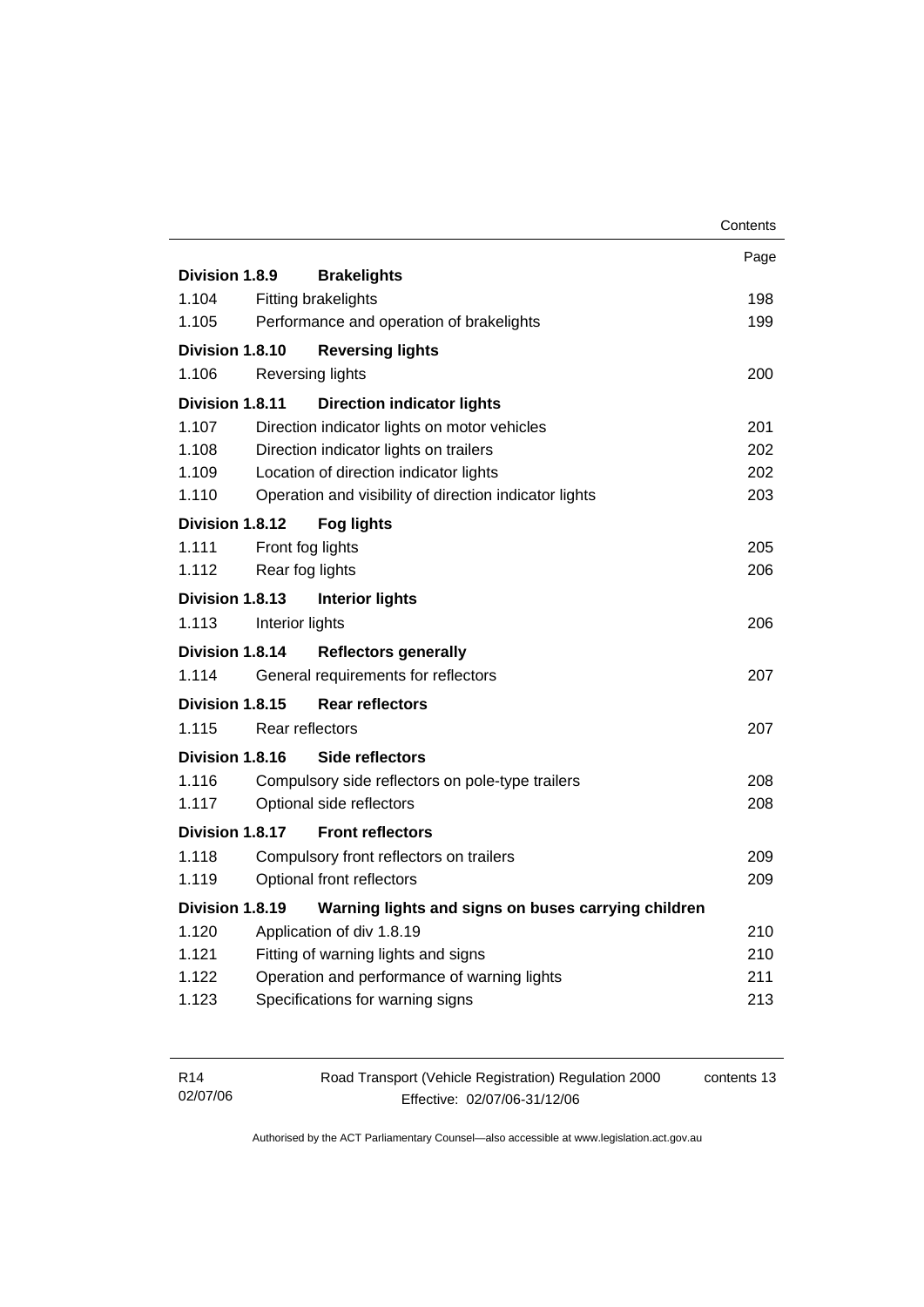#### **Contents**

|                 |                                                                     | Page            |
|-----------------|---------------------------------------------------------------------|-----------------|
| Division 1.8.20 | Other lights, reflectors, rear marking plates or signals            |                 |
| 1.124           | Other lights and reflectors                                         | 214             |
| 1.125           | Use of direction indicator lights as hazard warning lights          | 215             |
| 1.126           | Rear marking plates                                                 | 216             |
| 1.127           | Signalling devices                                                  | 217             |
| 1.128           | Mechanical signalling devices                                       | 218             |
| 1.129           | Turn signals                                                        | 219             |
| Division 1.8.21 | <b>Maintenance of lights</b>                                        |                 |
| 1.130           | Lights to be maintained on certain vehicles                         | 220             |
| Division 1.8.22 | Vehicles not required to have lights or reflectors                  |                 |
| 1.131           | Certain vehicles used in daylight                                   | 220             |
| 1.132           | Certain vehicles used for collection or exhibition purposes         | 220             |
| <b>Part 1.9</b> | <b>Braking systems</b>                                              | 221             |
| Division 1.9.1  | <b>Brake requirements for all vehicles</b>                          |                 |
| 1.133           | Parts of a braking system                                           | 221             |
| 1.134           | Provision for wear                                                  | 222             |
| 1.135           | Supply of air or vacuum to brakes                                   | 222             |
| 1.136           | Performance of braking systems                                      | 223             |
| Division 1.9.2  | Motor vehicle braking systems                                       |                 |
| 1.137           | What braking system a motor vehicle must have                       | 225             |
| 1.138           | Operation of brakes on motor vehicles                               | 227             |
| 1.139           | Air or vacuum brakes on motor vehicles                              | 227             |
| Division 1.9.3  | <b>Trailer braking systems</b>                                      |                 |
| 1.140           | What brakes a trailer must have                                     | 228             |
| 1.141           | Operation of brakes on trailers                                     | 228             |
| 1.142           | Air or vacuum brakes on trailers                                    | 229             |
| Division 1.9.4  | Additional brake requirements for B-doubles and long<br>road trains |                 |
| 1.143           | Application of div 1.9.4 to certain road trains                     | 230             |
| 1.144           | Braking system design for a prime mover in a B-double               | 230             |
| 1.145           | Braking system design for motor vehicles in road trains             | 230             |
| 1.146           | Braking system design for trailers in B-doubles or road trains      | 231             |
| contents 14     | Road Transport (Vehicle Registration) Regulation 2000               | R <sub>14</sub> |
|                 | Effective: 02/07/06-31/12/06                                        | 02/07/06        |
|                 |                                                                     |                 |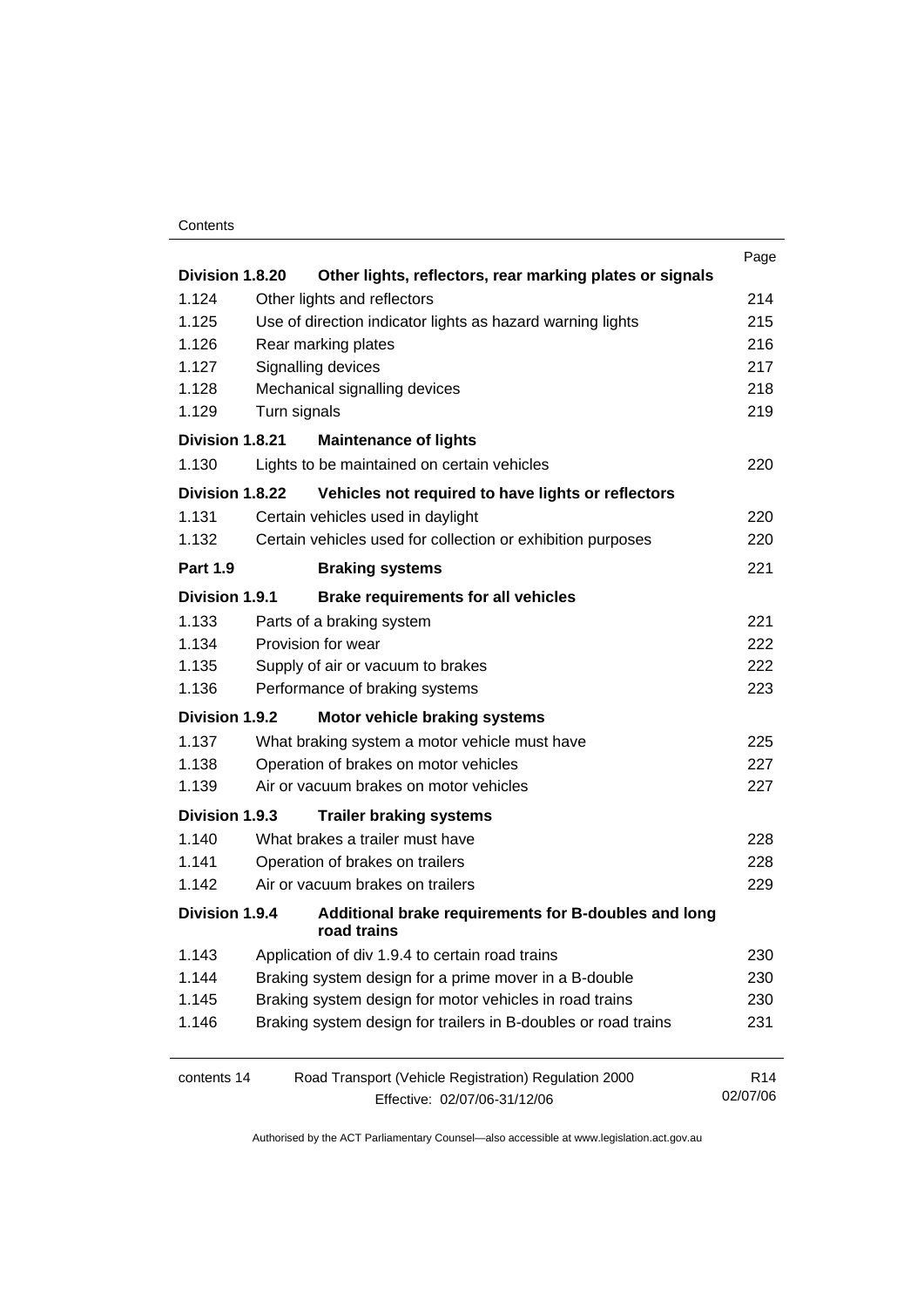| 1.147            | Air brakes of motor vehicles in B-doubles or road trains                    | Page<br>231 |  |
|------------------|-----------------------------------------------------------------------------|-------------|--|
| 1.148            | Air brakes in a B-double or road train—least favoured chamber               | 232         |  |
| 1.149            | Recovery of air pressure for brakes in B-doubles and road trains            |             |  |
| 1.150            | Air supply for brakes in B-doubles and road trains                          |             |  |
| 1.151            | Brake line couplings                                                        | 234         |  |
| 1.152            | Simultaneous parking brake application                                      | 234         |  |
| 1.153            | Capacity of air reservoirs                                                  | 234         |  |
| <b>Part 1.10</b> | <b>Control of emissions</b>                                                 | 236         |  |
| Division 1.10.1  | <b>Crankcase gases and visible emissions</b>                                |             |  |
| 1.154            | Crankcase gases                                                             | 236         |  |
| 1.155            | Visible emissions                                                           | 236         |  |
| Division 1.10.2  | <b>Exhaust systems</b>                                                      |             |  |
| 1.156            | <b>Exhaust systems</b>                                                      | 237         |  |
| Division 1.10.3  | <b>Noise emissions</b>                                                      |             |  |
| 1.157            | Silencing device for exhaust systems                                        | 239         |  |
| 1.158            | Stationary noise levels-car-type vehicles and motorbikes and<br>motortrikes | 239         |  |
| 1.159            | Stationary noise levels-other vehicles with spark-ignition engines          | 240         |  |
| 1.160            | Stationary noise levels-other vehicles with diesel engines                  |             |  |
| 1.161            | Measurement of stationary noise levels                                      | 242         |  |
| <b>Part 1.11</b> | LPG fuel systems and unleaded petrol motor vehicles                         | 243         |  |
| 1.162            | <b>LPG-powered vehicles</b>                                                 | 243         |  |
| 1.163            | Unleaded petrol motor vehicles                                              | 244         |  |
| <b>Part 1.12</b> | <b>Maximum road speed limiting</b>                                          | 245         |  |
| 1.164            | Speed limiting                                                              | 245         |  |
| 1.165            | Exemptions from speed limiting                                              | 245         |  |
| Part 1.13        | <b>Mechanical connections between vehicles</b>                              | 247         |  |
| Division 1.13.1  | Couplings on all types of vehicles                                          |             |  |
| 1.166            | General coupling requirements                                               | 247         |  |
| 1.167            | Drawbar couplings                                                           | 247         |  |

| R14      | Road Transport (Vehicle Registration) Regulation 2000 | contents 15 |
|----------|-------------------------------------------------------|-------------|
| 02/07/06 | Effective: 02/07/06-31/12/06                          |             |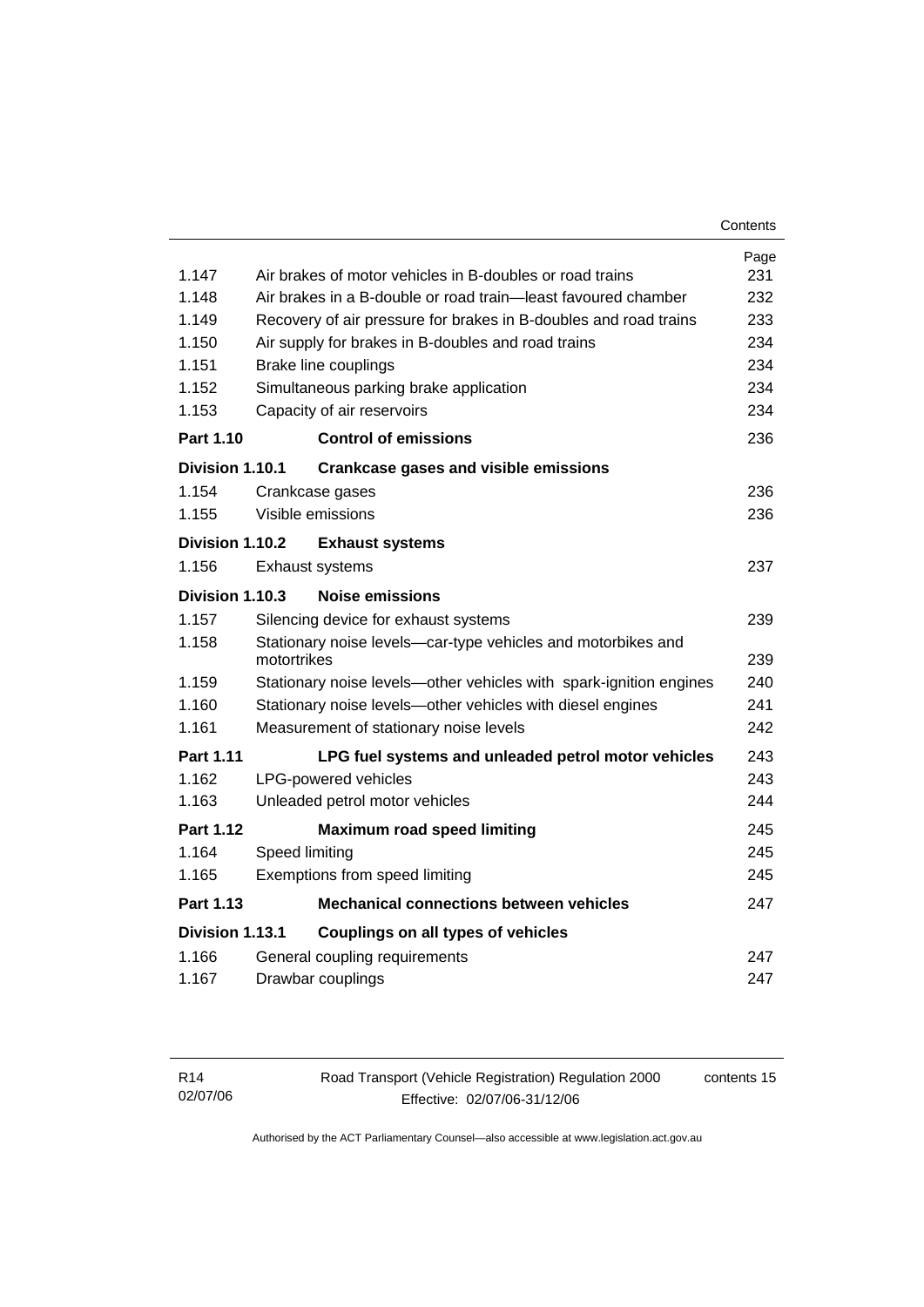| Contents |
|----------|
|----------|

|                         |        |                                                                        | Page |
|-------------------------|--------|------------------------------------------------------------------------|------|
| Division 1.13.2         |        | Additional coupling requirements for B-doubles and long<br>road trains |      |
| 1.168                   |        | Application of div 1.13.2 to road trains                               | 249  |
| 1.169                   |        | Couplings for B-doubles and road trains                                | 249  |
| 1.170                   |        | Selection of fifth wheel couplings for B-doubles and road trains       | 250  |
| 1.171                   |        | D-value of a fifth wheel coupling                                      | 251  |
| 1.172                   |        | Mounting of fifth wheel couplings on B-doubles and road trains         | 251  |
| 1.173                   | trains | Branding of fifth wheel couplings and turntables on B-doubles and road | 251  |
| 1.174                   |        | Selection of kingpins for B-doubles and road trains                    | 252  |
| 1.175                   |        | Attachment of kingpins on B-doubles and road trains                    | 253  |
| 1.176                   |        | Branding of kingpins on B-doubles and road trains                      | 254  |
| 1.177                   |        | Selection of couplings and drawbar eyes for road trains                | 254  |
| 1.178                   |        | Attachment of couplings and drawbar eyes on road trains                | 254  |
| 1.179                   |        | Branding of couplings and drawbar eyes on road trains                  | 255  |
| 1.180                   |        | Tow coupling overhang on road trains                                   | 255  |
| Part 1.14               |        | <b>Other matters</b>                                                   | 258  |
| 1.181                   |        | Vehicle equipment                                                      | 258  |
| 1.182                   |        | Restored vehicles                                                      | 258  |
| 1.183                   |        | Retractable axles                                                      | 258  |
| 1.184                   |        | Measurement of distance between parallel lines                         | 258  |
| 1.185                   |        | Interpretation of certain 2nd edition ADRs                             | 259  |
| <b>Schedule 2</b>       |        | <b>Prescribed requirements</b>                                         | 261  |
| <b>Chapter 2.1</b>      |        | <b>Brake testing for light vehicles</b>                                |      |
| Part 2.1.1              |        | Roller brake testing equipment                                         | 261  |
| Division 2.1.1.1        |        | <b>Prescribed requirements</b>                                         | 261  |
| <b>Division 2.1.1.2</b> |        | <b>Optional features</b>                                               | 263  |
| Part 2.1.2              |        | Skid plate brake testing                                               | 264  |
| Division 2.1.2.1        |        | <b>Prescribed requirements</b>                                         | 264  |
|                         |        |                                                                        |      |

| contents 16 | Road Transport (Vehicle Registration) Regulation 2000 | R <sub>14</sub> |
|-------------|-------------------------------------------------------|-----------------|
|             | Effective: 02/07/06-31/12/06                          | 02/07/06        |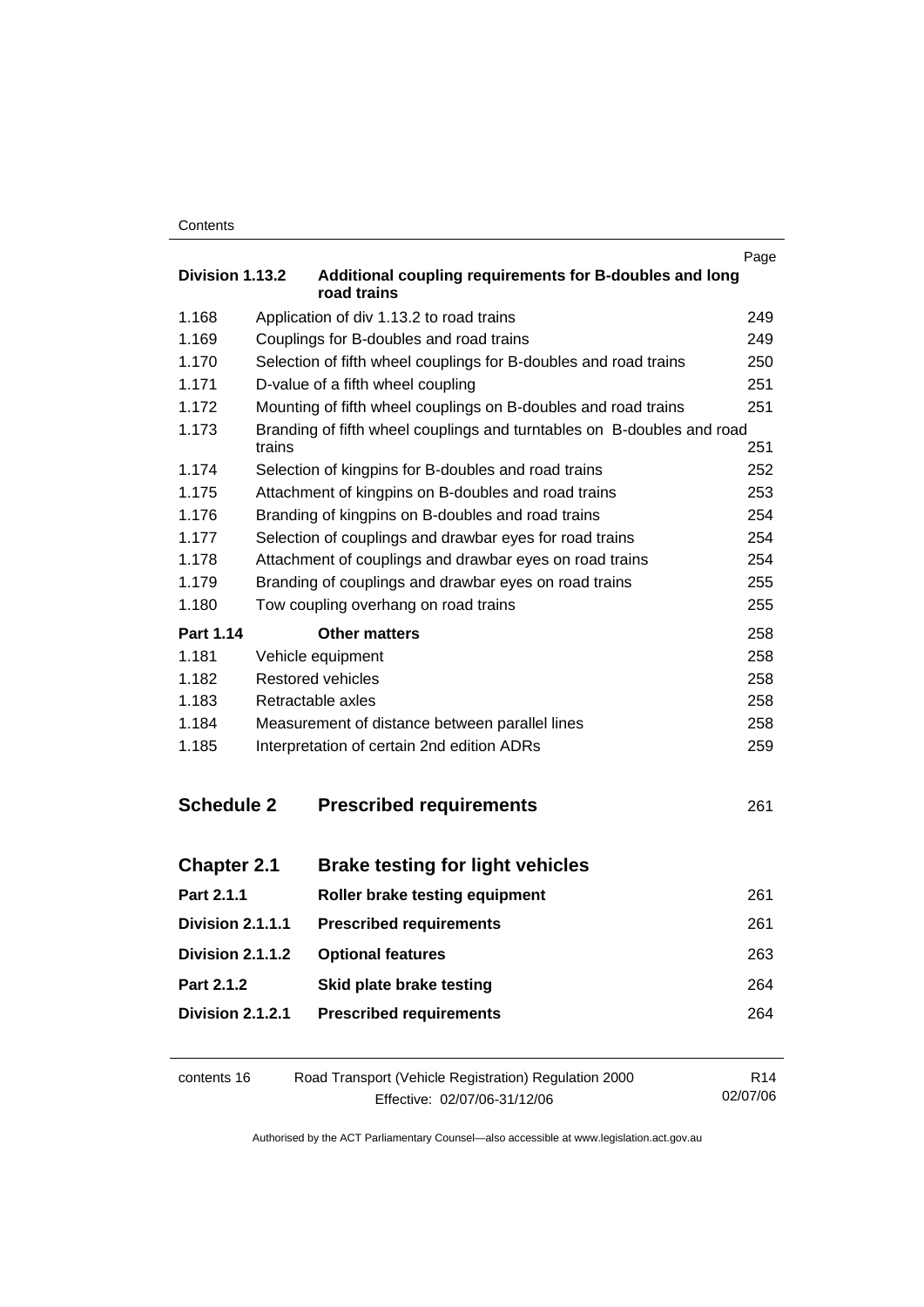|                    |                                                         | Contents    |
|--------------------|---------------------------------------------------------|-------------|
| Division 2.1.2.2   | <b>Optional features</b>                                | Page<br>265 |
| Part 2.1.3         | Vehicle deceleration brake testing                      | 266         |
| Division 2.1.3.1   | <b>Prescribed requirements</b>                          | 266         |
| Division 2.1.3.2   | <b>Optional features</b>                                | 266         |
| <b>Chapter 2.2</b> | Prescribed requirements for all registrable<br>vehicles |             |
| Part 2.2.1         | <b>Headlamp aim testing equipment</b>                   | 267         |
| Part 2.2.2         | Light transmittance testing equipment                   | 269         |
| Part 2.2.3         | <b>Noise testing equipment</b>                          | 271         |
| <b>Dictionary</b>  |                                                         | 272         |
| <b>Endnotes</b>    |                                                         |             |
| 1                  | About the endnotes                                      | 295         |
| 2                  | Abbreviation key                                        | 295         |
| 3                  | Legislation history                                     | 296         |

 4 Amendment history 298 5 Earlier republications 311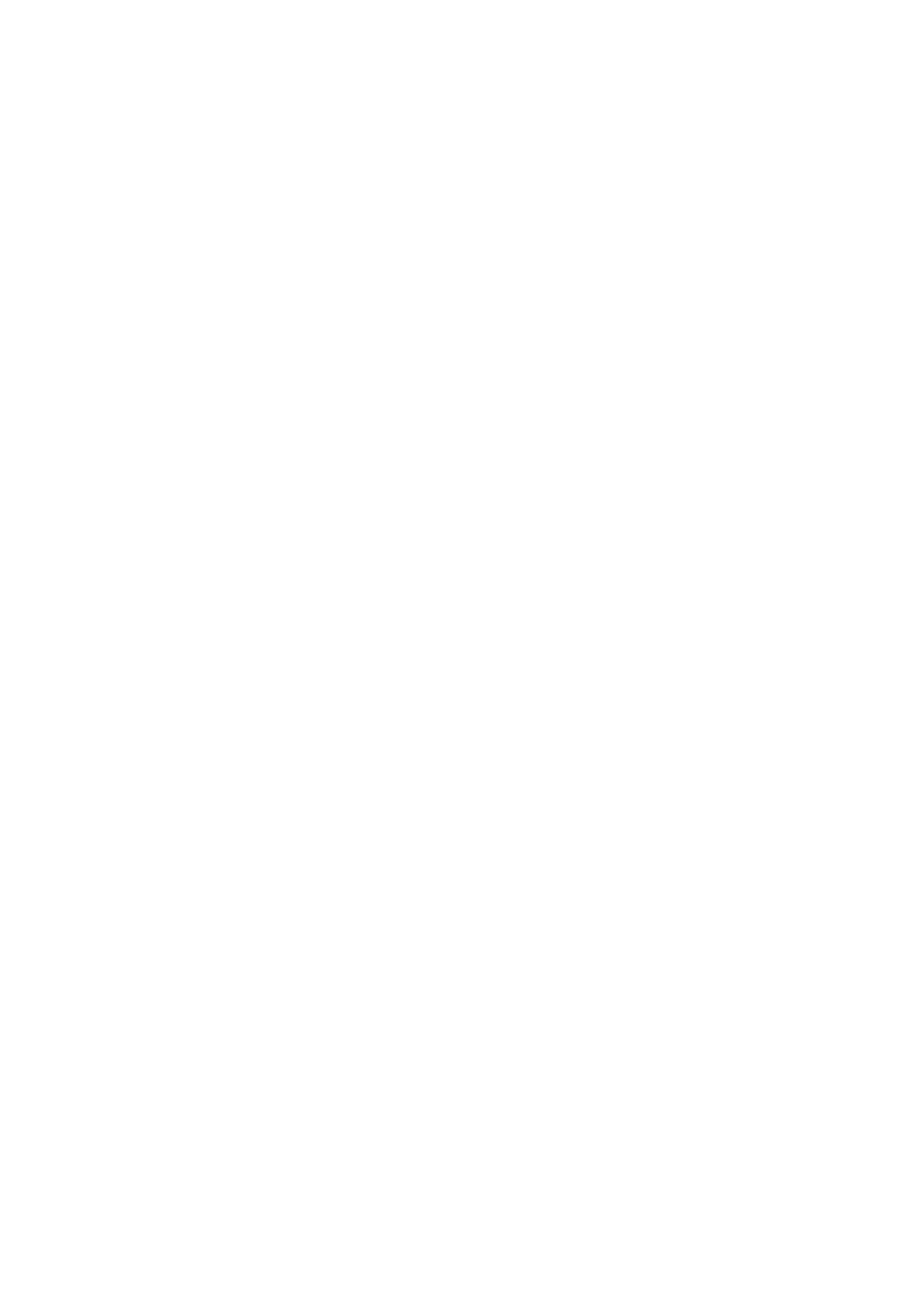

# **Road Transport (Vehicle Registration) Regulation 2000**

made under the

I

**Road Transport (Vehicle Registration) Act 1999** 

R14 02/07/06 Road Transport (Vehicle Registration) Regulation 2000 Effective: 02/07/06-31/12/06

page 1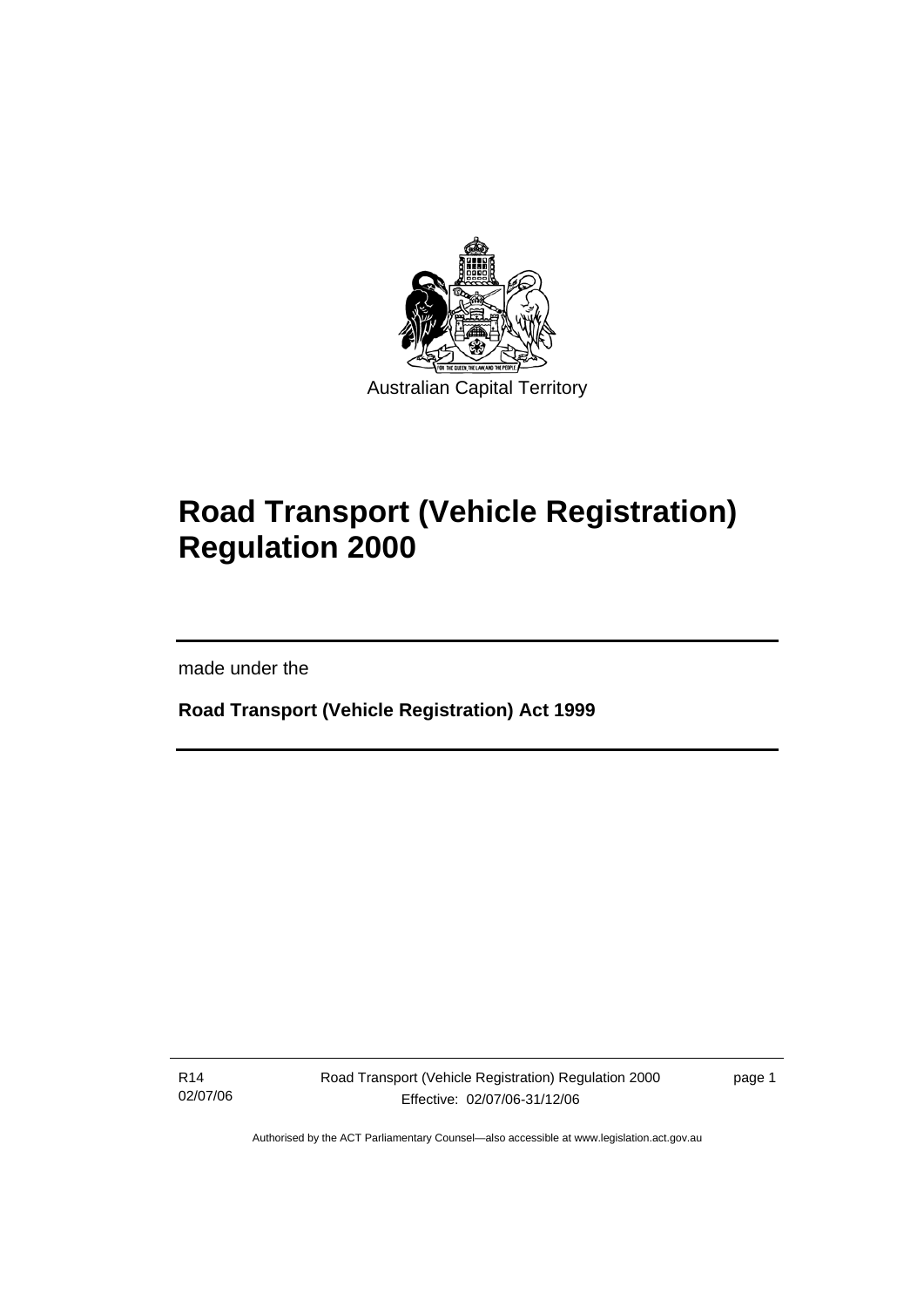#### **Chapter 1** Preliminary

Section 1

## **Chapter 1** Preliminary

### **1 Name of regulation**

This regulation is the *Road Transport (Vehicle Registration) Regulation 2000*.

### **3 Definitions—the dictionary**

The dictionary at the end of this regulation is part of this regulation.

*Note 1* The dictionary at the end of this regulation defines certain terms used in this regulation, and includes references (*signpost definitions*) to other terms defined elsewhere.

> For example, the signpost definition '*road transport legislation*—see the *Road Transport (General) Act 1999*, section 6.' means that the term 'road transport legislation' is defined in that section and the definition applies to this regulation.

*Note 2* A definition in the dictionary (including a signpost definition) applies to the entire regulation unless the definition, or another provision of the regulation, provides otherwise or the contrary intention otherwise appears (see Legislation Act, s 155 and s 156 (1)).

## **4 Diagrams—the dictionary**

- (1) A diagram in the dictionary is part of this regulation.
- (2) A diagram of something in the dictionary is an illustrative example of the thing in black and white, but does not represent its dimensions, or the dimensions of any part of it.

R14 02/07/06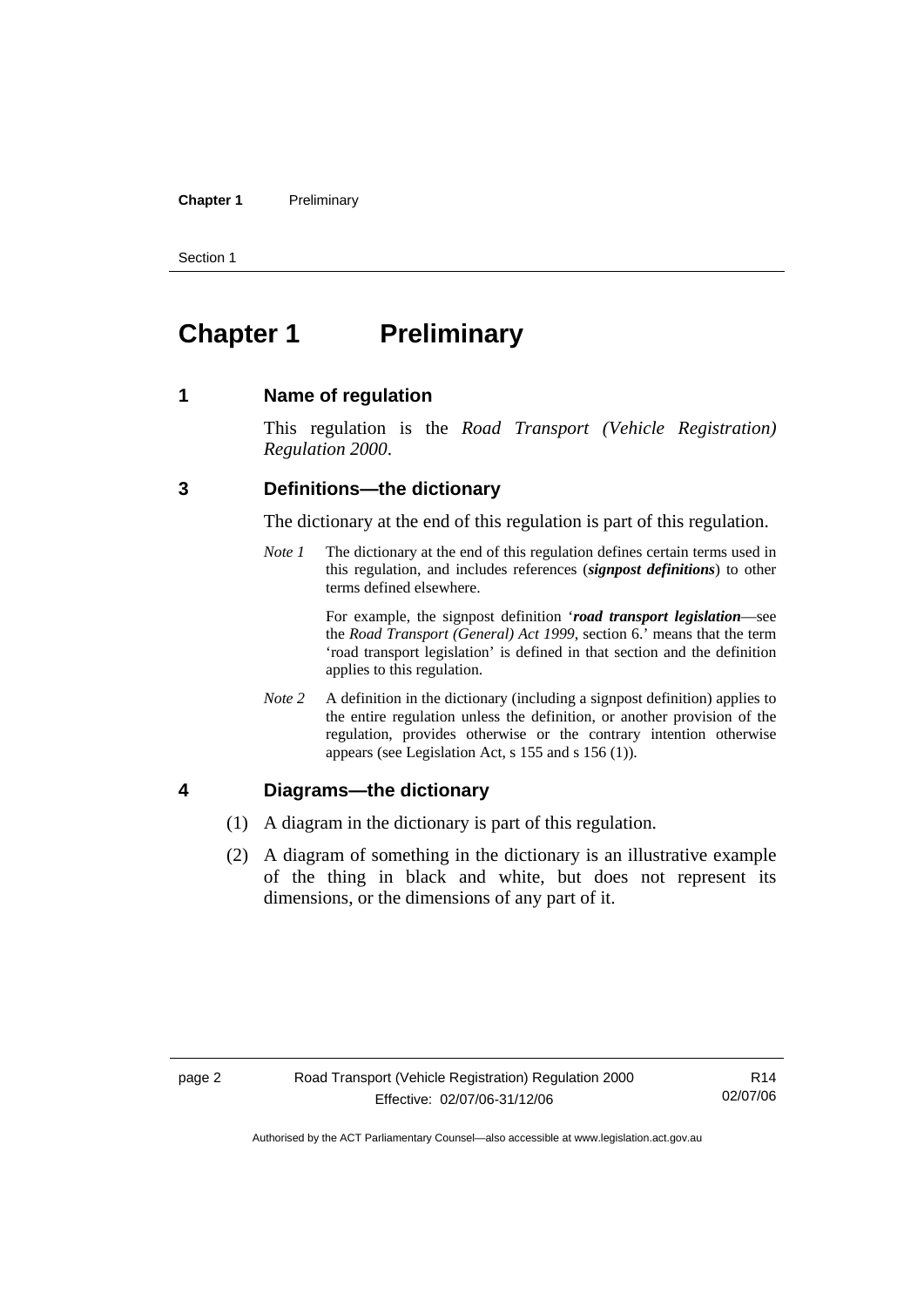## **5 Notes**

A note in this regulation is explanatory and is not part of this regulation.

R14 02/07/06

*Note* See the Legislation Act, s 127 (1), (4) and (5) for the legal status of notes.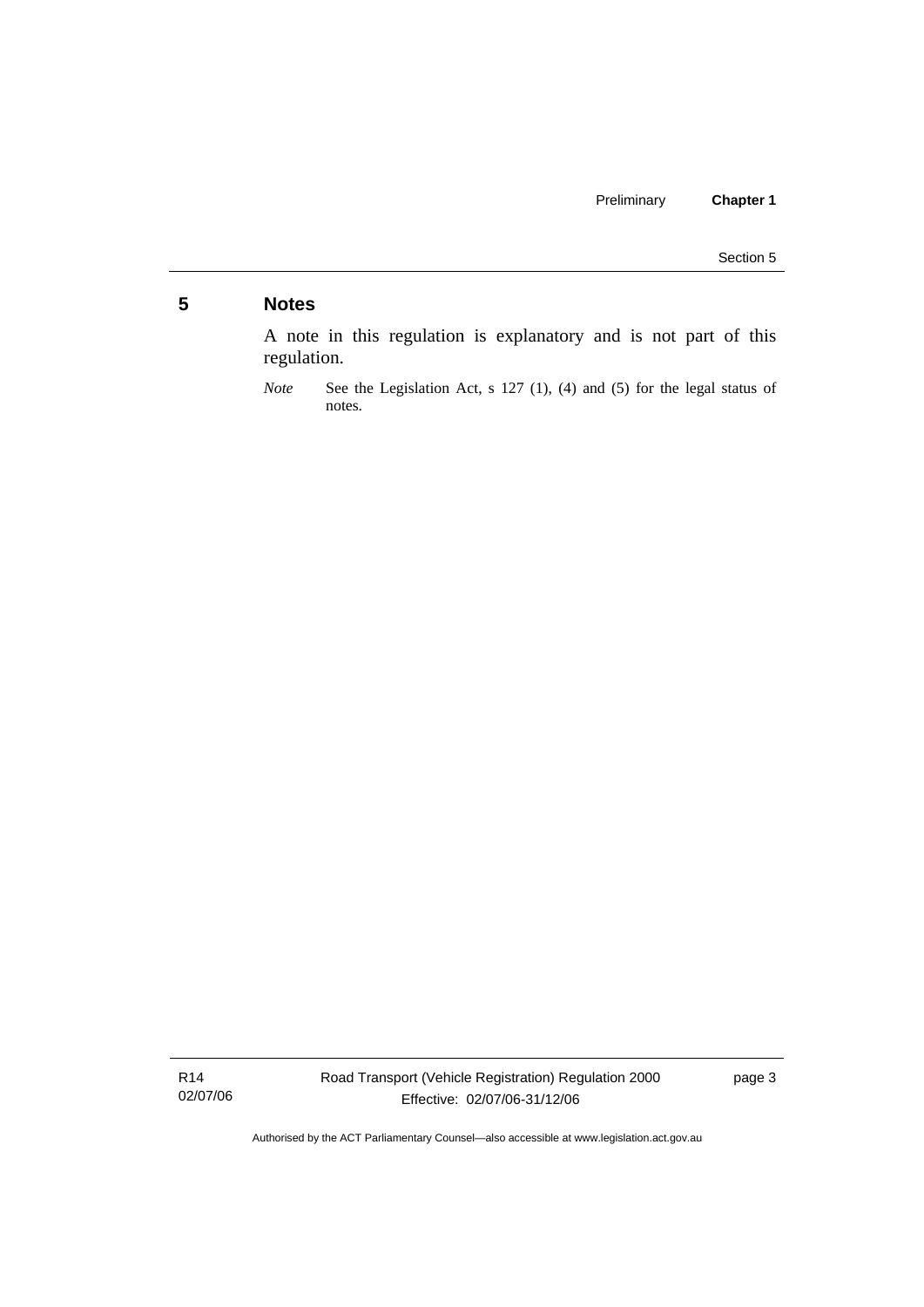**Chapter 2** Application of regulation **Part 2.1** General

Section 6

## **Chapter 2 Application of regulation**

## **Part 2.1 General**

## **6 Meaning of** *registration provisions*

In this chapter:

*registration provisions* means the provisions of this regulation about the registration of registrable vehicles, including the issue and use of registration labels and numberplates and the use of unregistered vehicles.

## **7 Suspension of exemptions**

- (1) The road transport authority may suspend the operation of section 14 (Vehicles temporarily in the ACT) and section 16 (Trailers exempt from registration in another jurisdiction) in relation to a registrable vehicle if the authority, having regard to any matter mentioned in section 84 (1) (Suspension or cancellation of registration), decides that the suspension is in the public interest.
- (2) The suspension may be indefinite or for the period the road transport authority decides.

### **8 Application of Act, s 18 to pt 2.2 vehicles**

For the Act, section 18 (2) (b), the use of an unregistered vehicle mentioned in part 2.2 (Vehicles not subject to registration provisions) on a road or road related area is permitted under this regulation.

R14 02/07/06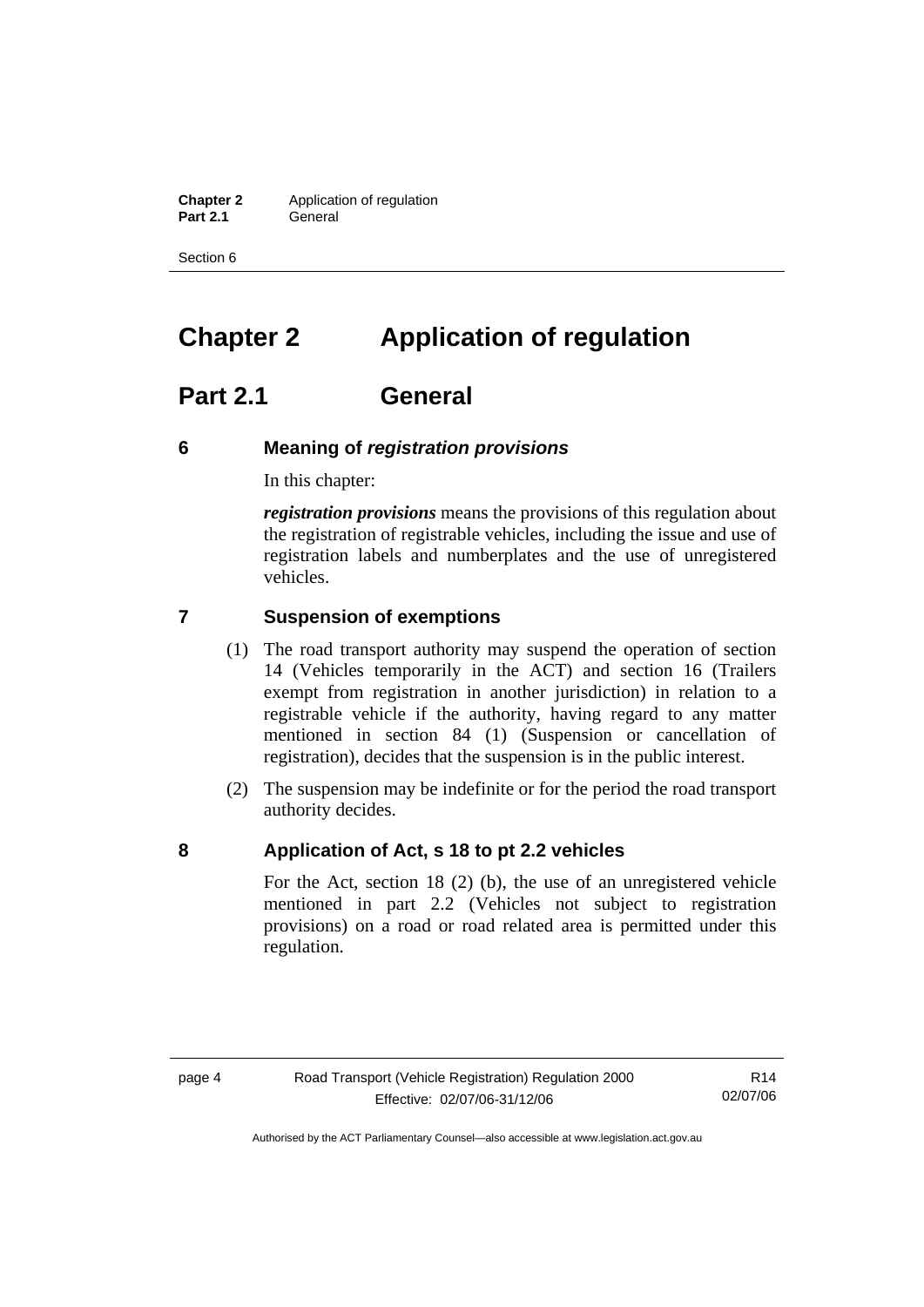## **Part 2.2 Vehicles not subject to registration provisions**

## **9 Vehicles on tow trucks**

The registration provisions do not apply to a registrable vehicle being towed by a tow truck.

### **10 Vehicles used for agricultural work**

- (1) The registration provisions do not apply to—
	- (a) an agricultural implement towed by another vehicle; or
	- (b) a trailer towed by an agricultural machine that is being used to perform agricultural tasks.
- (2) In this section:

*agricultural implement* means a vehicle without its own automotive power, built to perform agricultural tasks.

*agricultural machine* means a machine with its own automotive power, built to perform agricultural tasks.

#### **Examples of agricultural implements**

irrigating equipment, augers, conveyors, harvester fronts, harvest bins and machinery fully carried on the three-point linkage of a tractor

#### **Examples of agricultural machines**

tractors and harvesters

*Note* An example is part of the regulation, is not exhaustive and may extend, but does not limit, the meaning of the provision in which it appears (see Legislation Act, s 126 and s 132).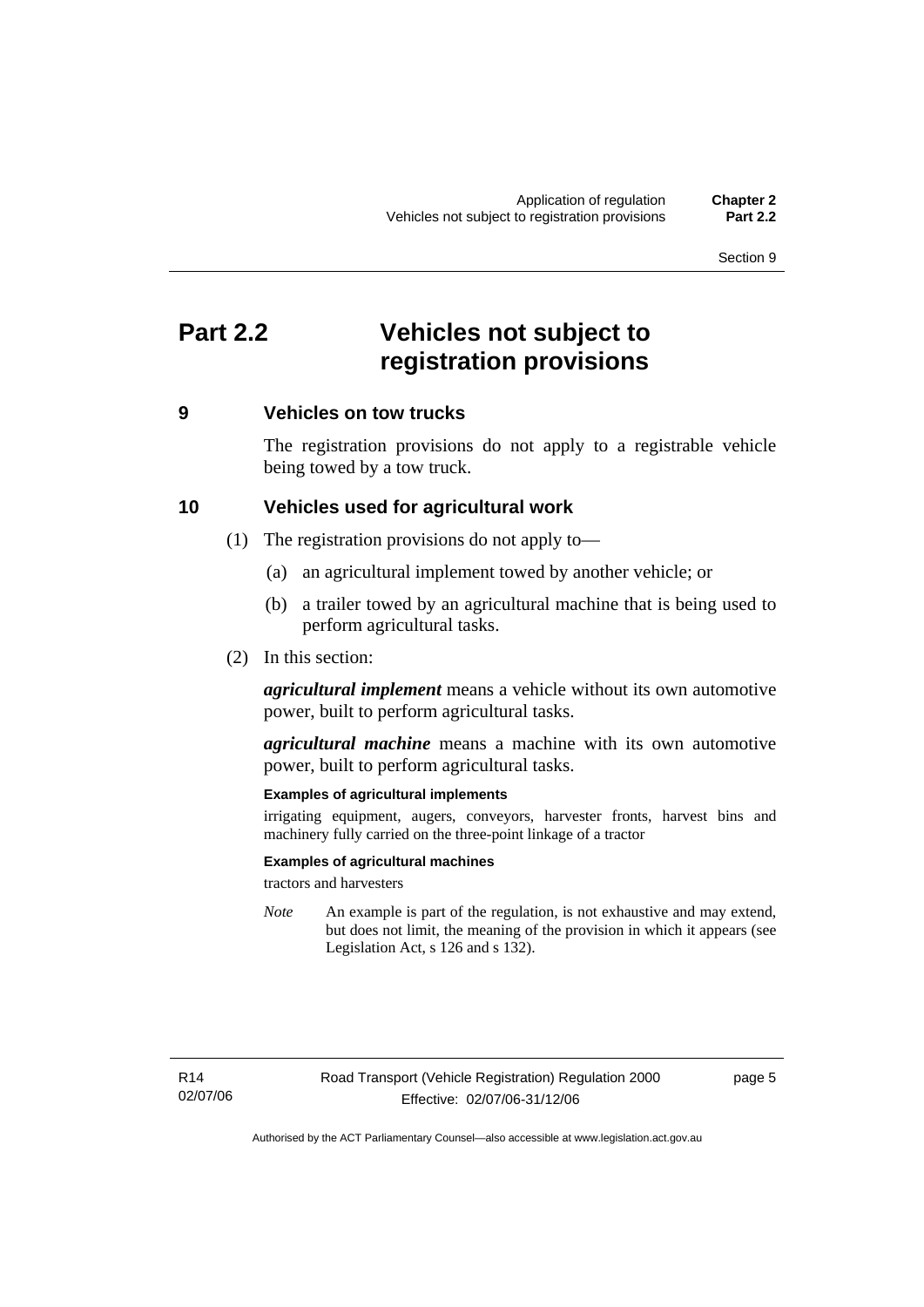## **11 Vehicles using roads or road related areas to a limited extent during primary production**

The registration provisions do not apply to a registrable vehicle that is only used on a road or road related area when it is being driven across the road or road related area in travelling directly to or from land that is used only or mainly for primary production.

## **12 Trailers used for road construction and other public works**

- (1) The registration provisions do not apply to a trailer towed by a registered motor vehicle that—
	- $(a)$  is
		- (i) only used for road construction, maintenance (including cleaning, sweeping, watering or a similar process) or repair; or
		- (ii) not let out on hire and only used for rolling tennis courts, cricket wickets, lawns or pathways, or improving the surface of the ground or for similar work, on unleased territory land or on land dedicated or reserved by the Territory for public health, recreation, enjoyment or other similar public purposes; and
	- (b) is only used on a road or road related area when at, going to or returning from the place where the work mentioned in paragraph (a) is done.
- (2) In this section:

*trailer* does not include a vehicle built or used mainly to carry goods or materials, or a caravan used for recreational purposes.

R14 02/07/06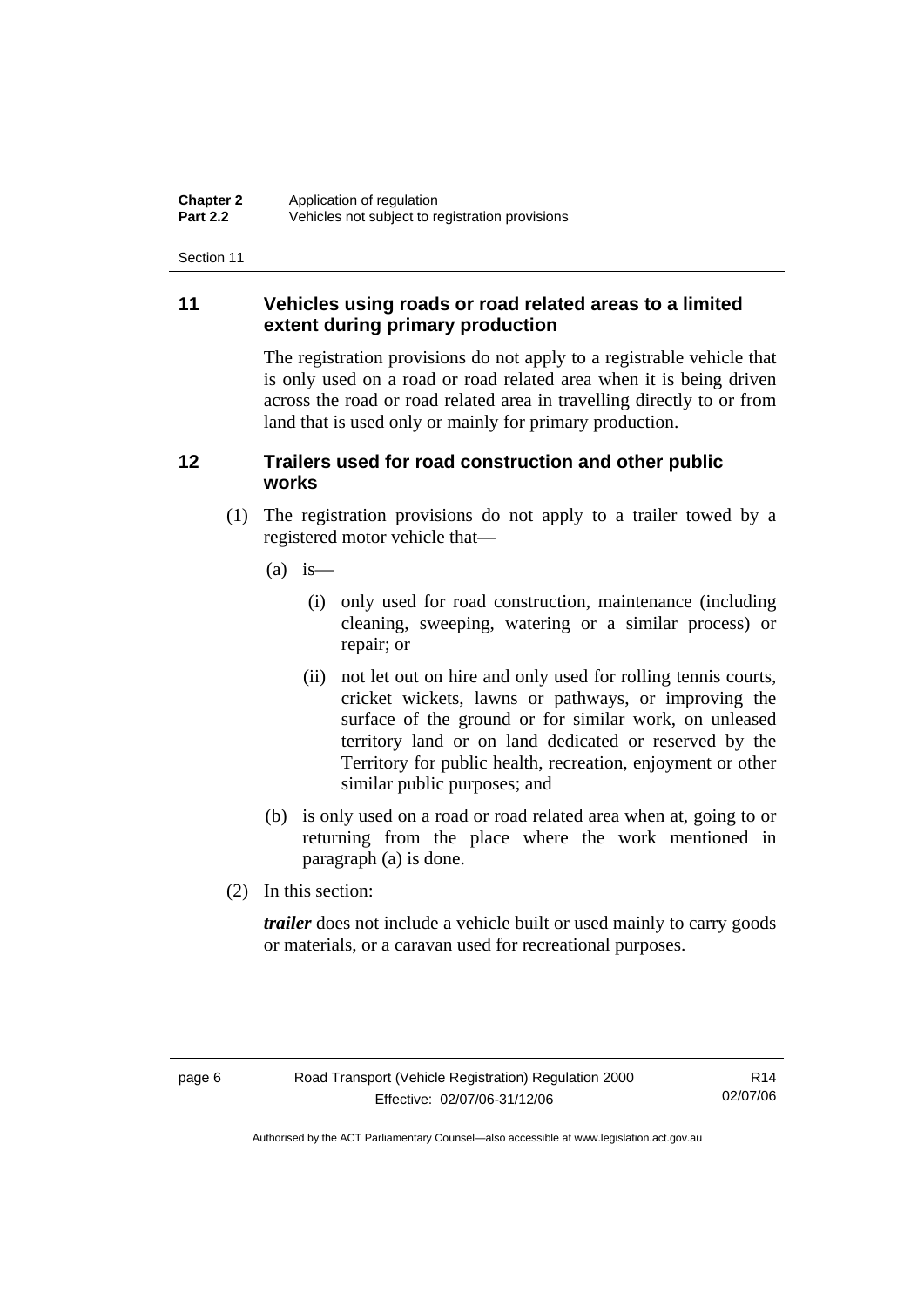## **13 Golf and green keeping vehicles used on roads or road related areas**

- (1) The registration provisions do not apply to a golf vehicle or green keeping vehicle being driven directly across a road or road related area that intersects with or crosses a golf course if the vehicle—
	- (a) is being used in the course of, or as an incident to, a game of golf or to watch a game of golf; or
	- (b) is travelling to or from the golf course to be used for or in relation to the rolling or maintenance or surface improvement of part of the golf course; or
	- (c) is travelling to or from a car park or storage building that is separated from the golf course by the road or road related area.
- (2) In this section:

*golf course* means an area of land designed and used for playing golf, and includes any tee, fairway, green, rough, pathway, bunker and bridge forming part of the golf course.

#### *golf vehicle* means—

- (a) a motorised buggy or cart designed and used to carry a golfer, spectator or golfing equipment on a golf course; or
- (b) a motorbike with an engine capacity not over 50mL used to carry a golfer, spectator or golf equipment on a golf course; or
- (c) a trailer being towed by such a vehicle.

*green keeping vehicle* means a vehicle used only or mainly for or in relation to the rolling, maintenance or surface improvement of part of a golf course.

## **14 Vehicles temporarily in the ACT**

 (1) The registration provisions do not apply to a registrable vehicle that is temporarily in the ACT if—

| R14      | Road Transport (Vehicle Registration) Regulation 2000 | page 7 |
|----------|-------------------------------------------------------|--------|
| 02/07/06 | Effective: 02/07/06-31/12/06                          |        |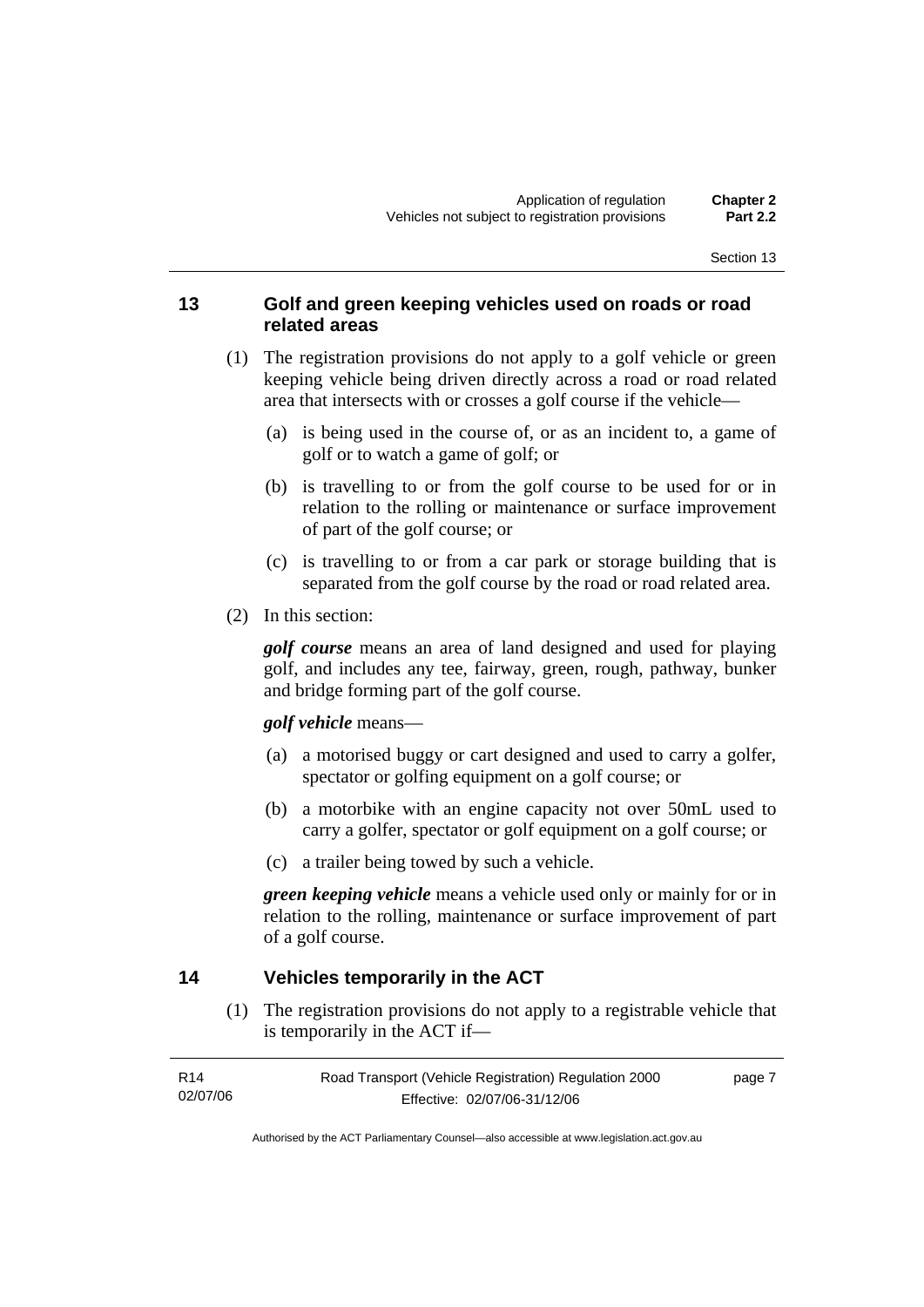#### **Chapter 2** Application of regulation<br>**Part 2.2** Vehicles not subject to re **Part 2.2** Vehicles not subject to registration provisions

Section 15

- (a) the vehicle is—
	- (i) registered under the law of another jurisdiction, external territory or foreign country; or
	- (ii) permitted under a relevant law of another jurisdiction to be used on a road or road related area in that jurisdiction, even though it is unregistered; and
- (b) the vehicle has the numberplates and labels required under that law; and
- (c) the numberplates and labels comply fully with that law; and
- (d) if the vehicle is unregistered—the vehicle is being used in accordance with the conditions (if any) of the permit or other authority applying to the vehicle under that law, so far as they can be applied to the use of the vehicle in the ACT.
- (2) In this section:

*relevant law*, of another jurisdiction, external territory or foreign country, means a law of the other jurisdiction, territory or country that substantially corresponds to the provisions of this regulation about trader's plates or unregistered vehicle permits.

## **15 Vehicles registered under Interstate Road Transport Act 1985 (Cwlth)**

- (1) This section applies to a registrable vehicle that—
	- (a) is registered under the *Interstate Road Transport Act 1985* (Cwlth); and
	- (b) has clearly displayed, as required under that Act, the number allotted and the current registration label issued in relation to the vehicle's registration.
- (2) The registration provisions do not apply to the vehicle while—

| page 8 | Road Transport (Vehicle Registration) Regulation 2000 | R <sub>14</sub> |
|--------|-------------------------------------------------------|-----------------|
|        | Effective: 02/07/06-31/12/06                          | 02/07/06        |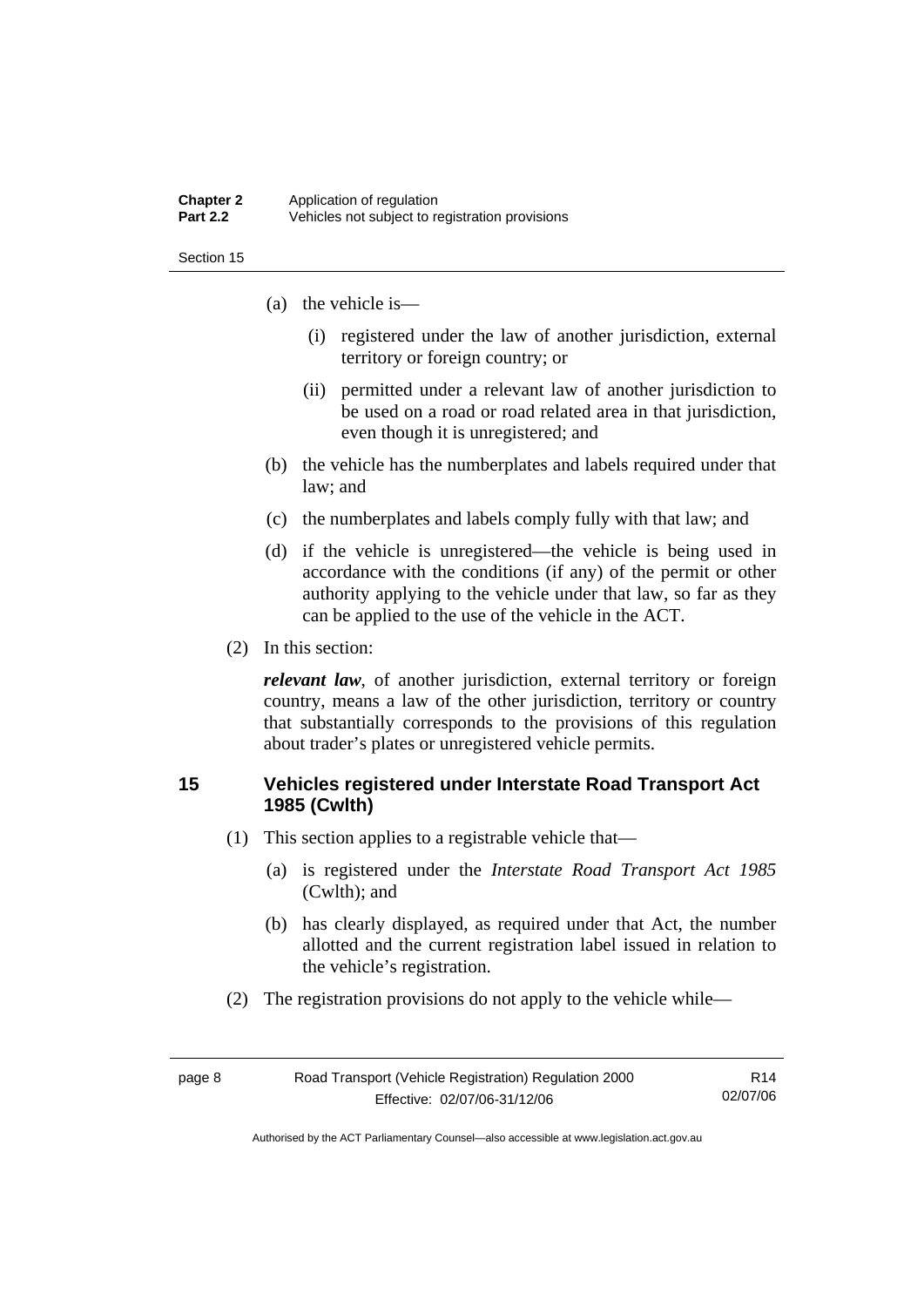- (a) it is carrying passengers or goods between prescribed places within the meaning of that Act; or
- (b) it is being used for a purpose incidental to carrying passengers or goods between those places.

## **16 Trailers exempt from registration in another jurisdiction**

- (1) The registration provisions do not apply to a trailer that is exempt from registration under the law of another jurisdiction if the trailer—
	- (a) is being towed by a motor vehicle that is registered under a law of that jurisdiction; and
	- (b) is not being used to carry a boat; and
	- (c) is not being used in the course of a trade, business or industry; and
	- (d) weighs less than 200kg unladen; and
	- (e) has a manufactured width that is not wider than the towing vehicle; and
	- (f) is not longer than 3m (including the drawbar and any load); and
	- (g) displays (whether by painting or otherwise) the registration number of the towing vehicle to the rear of the trailer so the number can be read during daylight 20m from the rear of the trailer.
- (2) Subsection (1) (g) does not apply to the trailer if the registration number on the rear numberplate of the towing vehicle is not obscured by the trailer.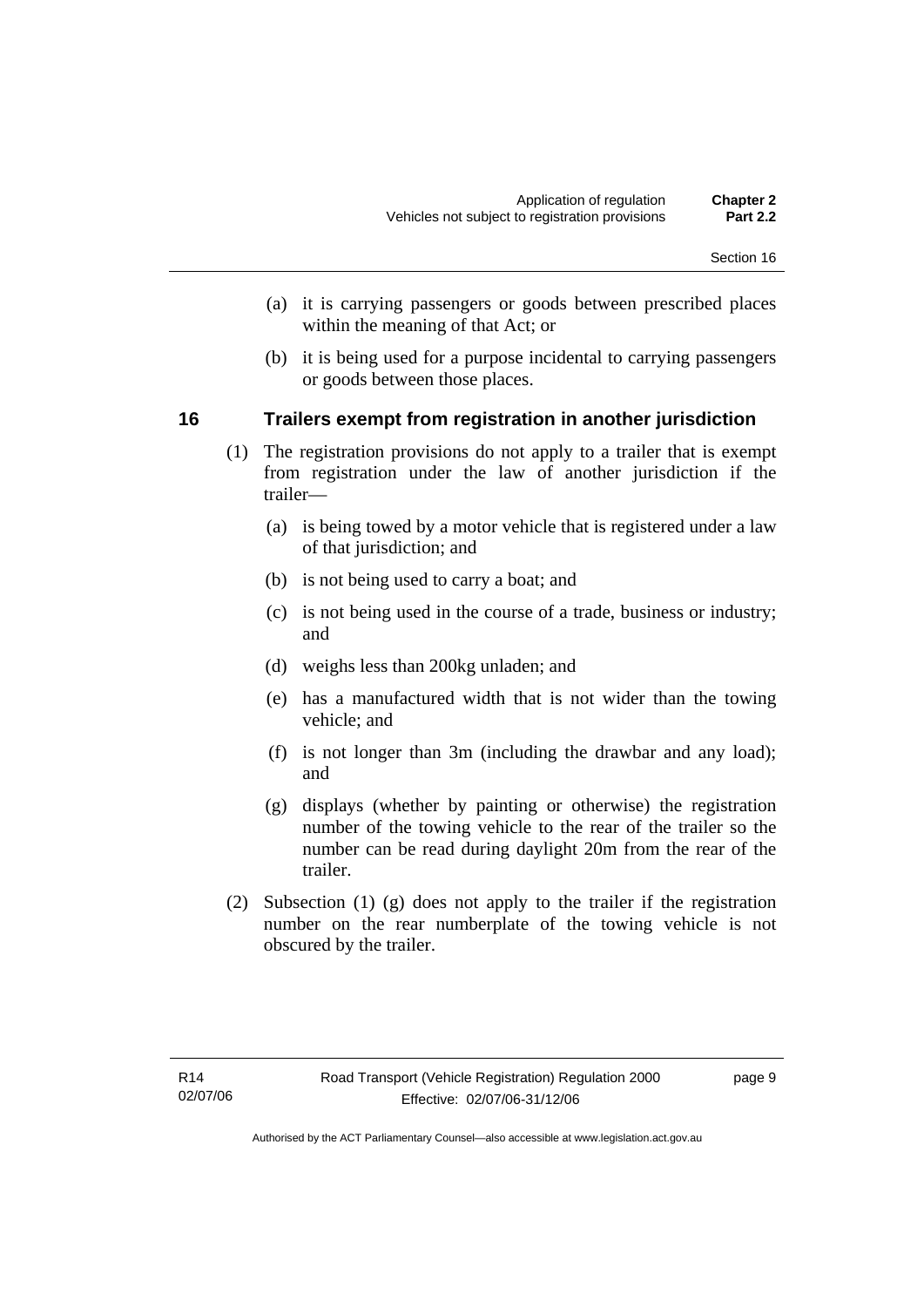## **17 Vehicles used to fight rural fires**

- (1) The registration provisions do not apply to a registrable vehicle that is used on a road or road related area if the vehicle—
	- (a) is attached to a rural fire service brigade and has painted on it, or securely attached to it, a sign clearly identifying the brigade to which it is attached; and
	- (b) is used to carry people or equipment to or from the work of preventing, extinguishing, or preventing the spread of, fires in rural areas (including fire hazard reduction work); and
	- (c) is travelling for the purpose mentioned in paragraph (b) or any of the following purposes:
		- (i) to respond to an incident or emergency in accordance with the *Emergencies Act 2004* or a corresponding law of another jurisdiction;
		- (ii) to assist at an incident or emergency under the control of the fire brigade, the SES or any other entity;
		- (iii) to train members of the rural fire service, including volunteers;
		- (iv) for a purpose necessary for, or incidental to, the service or repair of the vehicle;
		- (v) to exercise any other function of the rural fire service.
- (2) In this section:

*rural fire service brigade* means—

- (a) a brigade of the rural fire service; or
- (b) a brigade of a similar entity established under the law of another jurisdiction.

*rural area*—see the *Emergencies Act 2004*, section 65 (4).

| page 10 | Road Transport (Vehicle Registration) Regulation 2000 | R14      |
|---------|-------------------------------------------------------|----------|
|         | Effective: 02/07/06-31/12/06                          | 02/07/06 |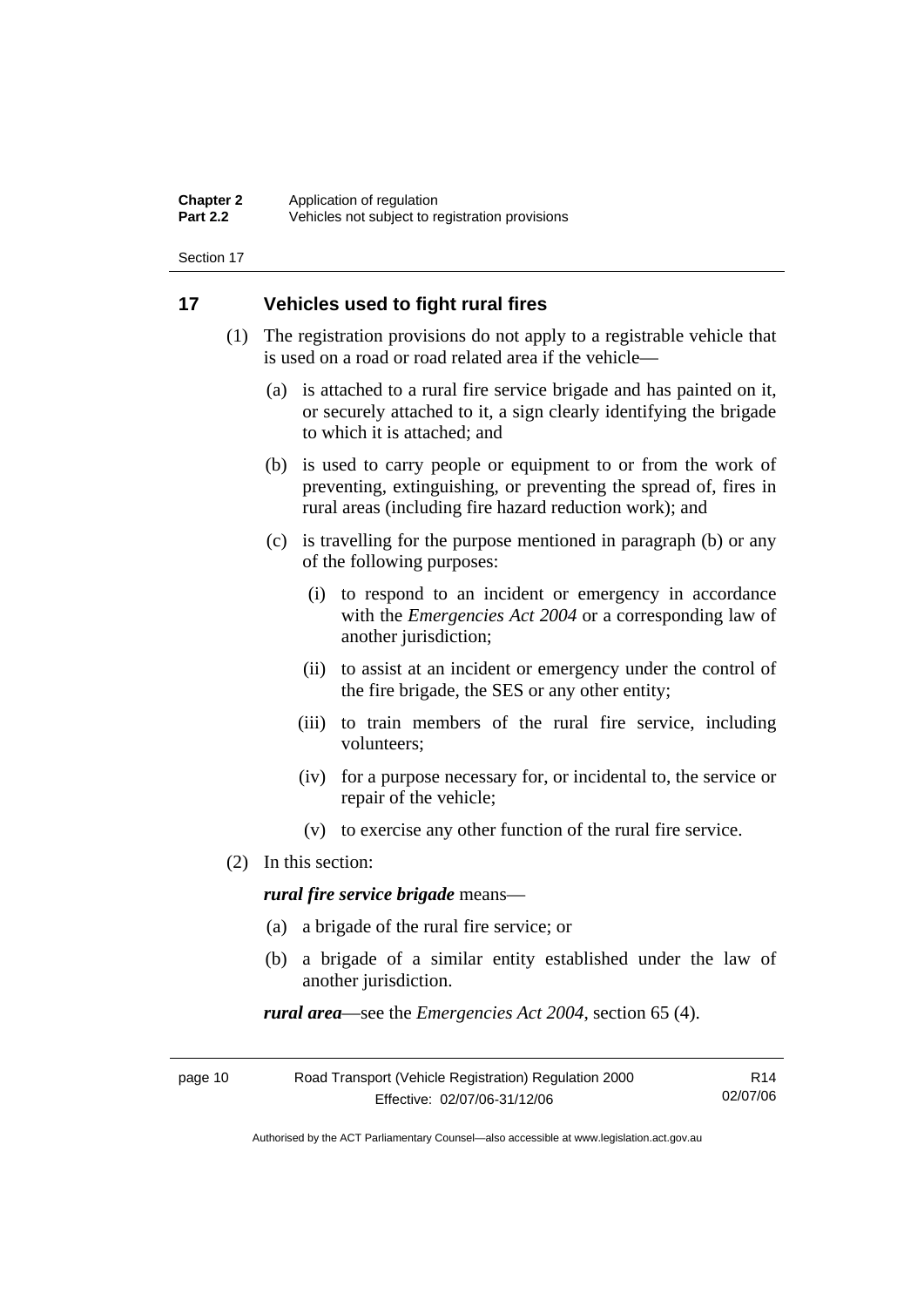## **18 Police vehicles**

The registration provisions do not apply to a registrable vehicle that is being used for police work and to which is attached a numberplate issued by the road transport authority in substitution for the numberplate that would otherwise be required to be attached to the vehicle under this regulation.

## **19 Lawn mowers**

The registration provisions do not apply to a registrable vehicle, weighing not more than 250kg when unladen, that is built or used only for cutting grass or for purposes incidental to cutting grass.

## **20 Bicycles with auxiliary motors**

- (1) The registration provisions do not apply to a registrable vehicle that is a bicycle.
- (2) In this section:

*bicycle*—see the Australian Road Rules, dictionary.

*Note* Under the definition in the Australian Road Rules a bicycle does not include any vehicle with an auxiliary motor capable of generating a power output over 200W.

## **21 Vehicles used by certain people with disabilities**

The registration provisions do not apply to a registrable vehicle that—

- (a) is designed, and while on a road or road related area is used only, to carry a person with a disability that substantially impairs the person's mobility; and
- (b) cannot travel faster than 10km/h on level ground.

page 11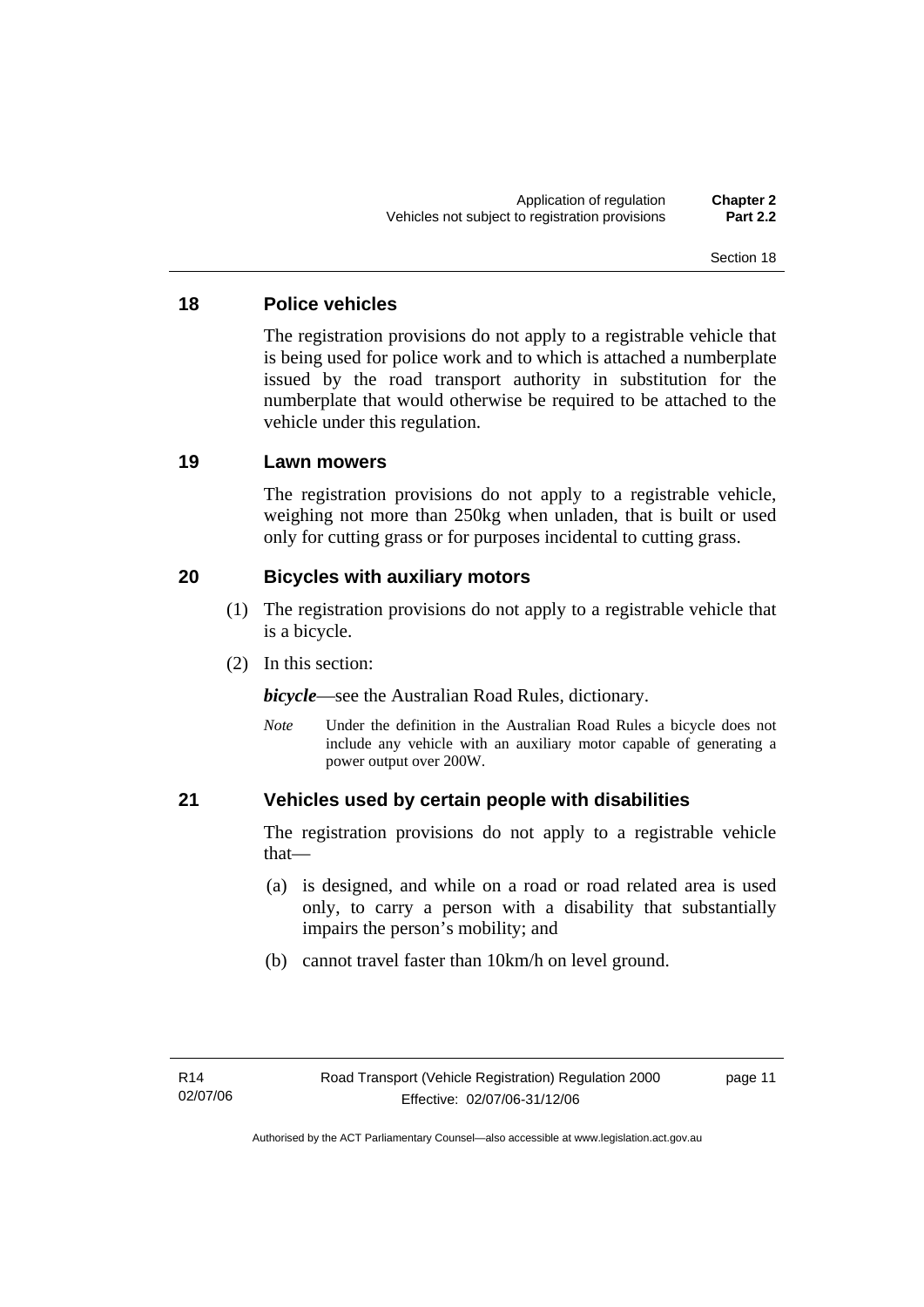## **22 Vehicles being driven to obtain registration etc**

- (1) The registration provisions do not apply to a registrable vehicle while it is being driven, for the purpose of obtaining registration of the vehicle, by the most direct or convenient route—
	- (a) to the nearest convenient designated place; or
	- (b) to the nearest convenient vehicle inspection station or authorised examiner to find out whether the vehicle complies with the applicable vehicle standards; or
	- (c) to the nearest convenient weighbridge to find out the weight of the vehicle.
- (2) The registration provisions do not apply to a registrable vehicle while it is being driven, for the purpose of obtaining registration of the vehicle, in the course of inspection or testing of the vehicle to find out whether the vehicle complies with the applicable vehicle standards.
- (3) The registration provisions do not apply to a registrable vehicle while it is being driven, for the purpose of obtaining an unregistered vehicle permit for the vehicle, by the most direct or convenient route to the nearest convenient place where the permit can be obtained for the vehicle.
- (4) This section applies to a registrable vehicle only if a third-party policy is in force for the vehicle.

## **23 Vehicles being inspected**

 (1) The registration provisions do not apply to a registrable vehicle the registration of which has expired but to which the numberplates are still attached while the vehicle is being driven by an authorised person to decide whether the vehicle complies with the applicable vehicle standards.

R14 02/07/06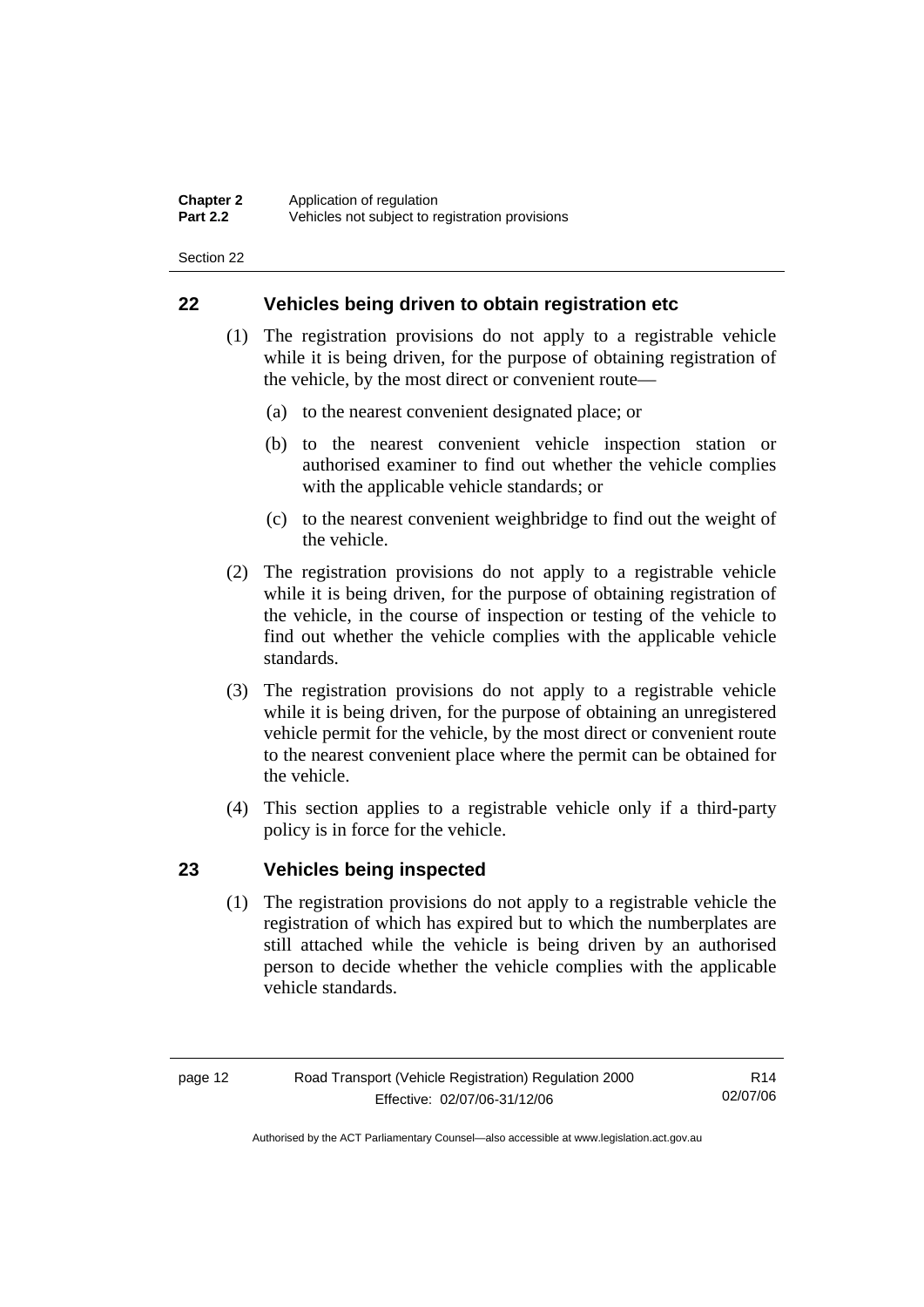(2) This section applies to the registrable vehicle only if a third-party policy is in force for the vehicle.

## **24 Self-propelled elevating work platforms**

- (1) The Act does not apply to a self-propelled elevating work platform.
- (2) In this section:

## *self-propelled elevating work platform* means a vehicle that—

- (a) is self-propelled; and
- (b) is used for construction, maintenance or warehouse operations; and
- (c) is designed mainly for use outside a road or road related area; and
- (d) cannot travel faster than 10km/h; and
- (e) is being used for the purpose for which it was built; and
- (f) is not used for transport on a road or road related area other than for the purposes of loading or unloading the vehicle onto another vehicle or repositioning the vehicle at a work site.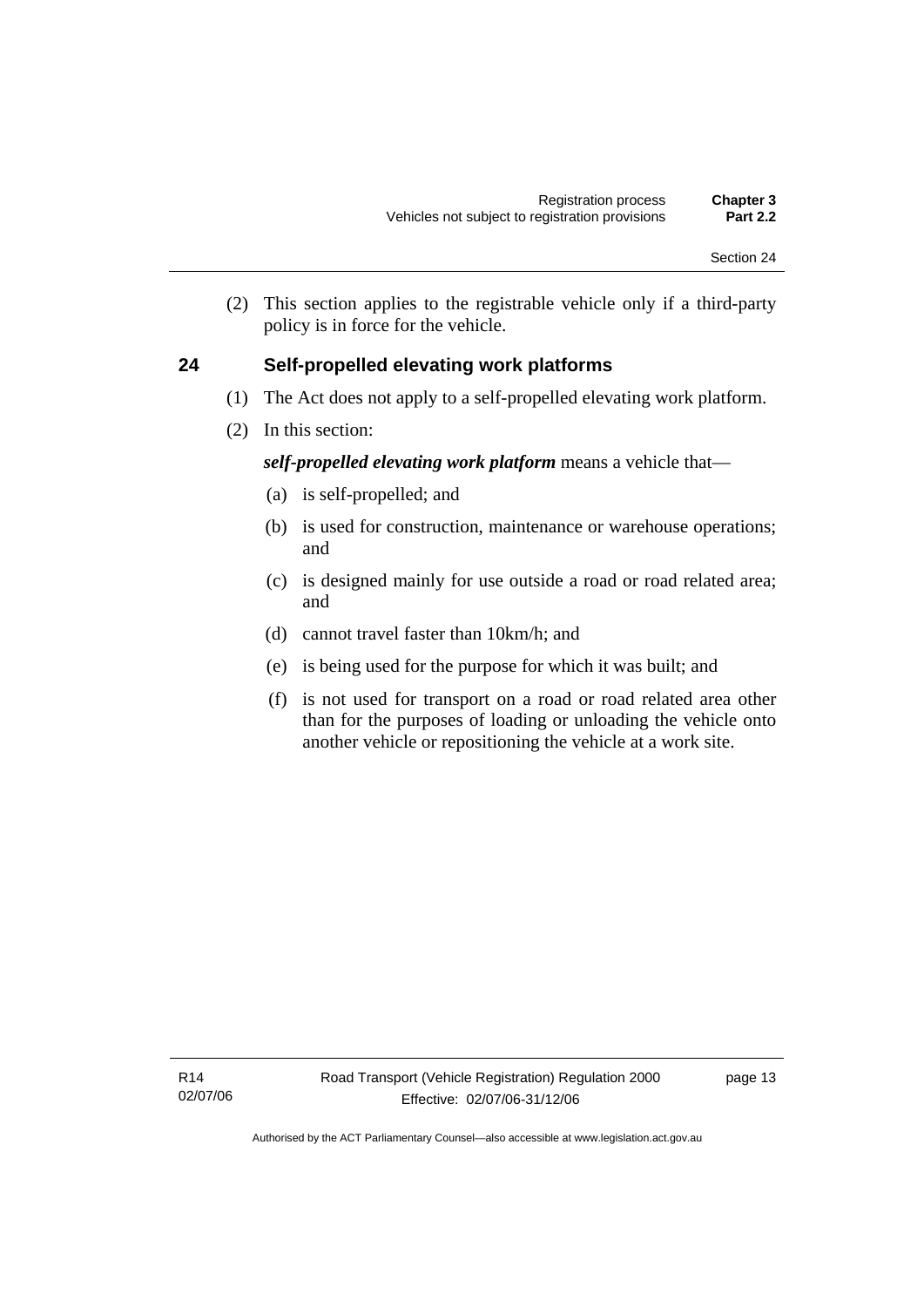**Chapter 3** Registration process<br>**Part 3.1** Fligibility for registrat *<u>Eligibility</u>* for registration

Section 25

## **Chapter 3 Registration process**

## **Part 3.1 Eligibility for registration**

## **25 Registered operator of registrable vehicle**

- (1) A person is eligible to be the registered operator of a registrable vehicle if the person is—
	- (a) an individual who is at least the required age; or
	- (b) a corporation.
- (2) However, the road transport authority may record a person in the registrable vehicles register as the registered operator of a registrable vehicle even if the person is under the required age.
- (3) A person recorded in the registrable vehicles register under subsection (2) as the registered operator of a registrable vehicle is, for this regulation (including renewal of registration), taken to have been eligible to be the registered operator of the vehicle.
- (4) In this section:

### *required age* means—

- (a) for a heavy vehicle—18 years; or
- (b) for a motorbike—16 years 9 months; or
- (c) for any other light vehicle—16 years.

## **26 Eligible vehicles**

- (1) A registrable vehicle is eligible to be registered without conditions if—
	- (a) the vehicle complies with the applicable vehicle standards; and

| page 14 | Road Transport (Vehicle Registration) Regulation 2000 | R14      |
|---------|-------------------------------------------------------|----------|
|         | Effective: 02/07/06-31/12/06                          | 02/07/06 |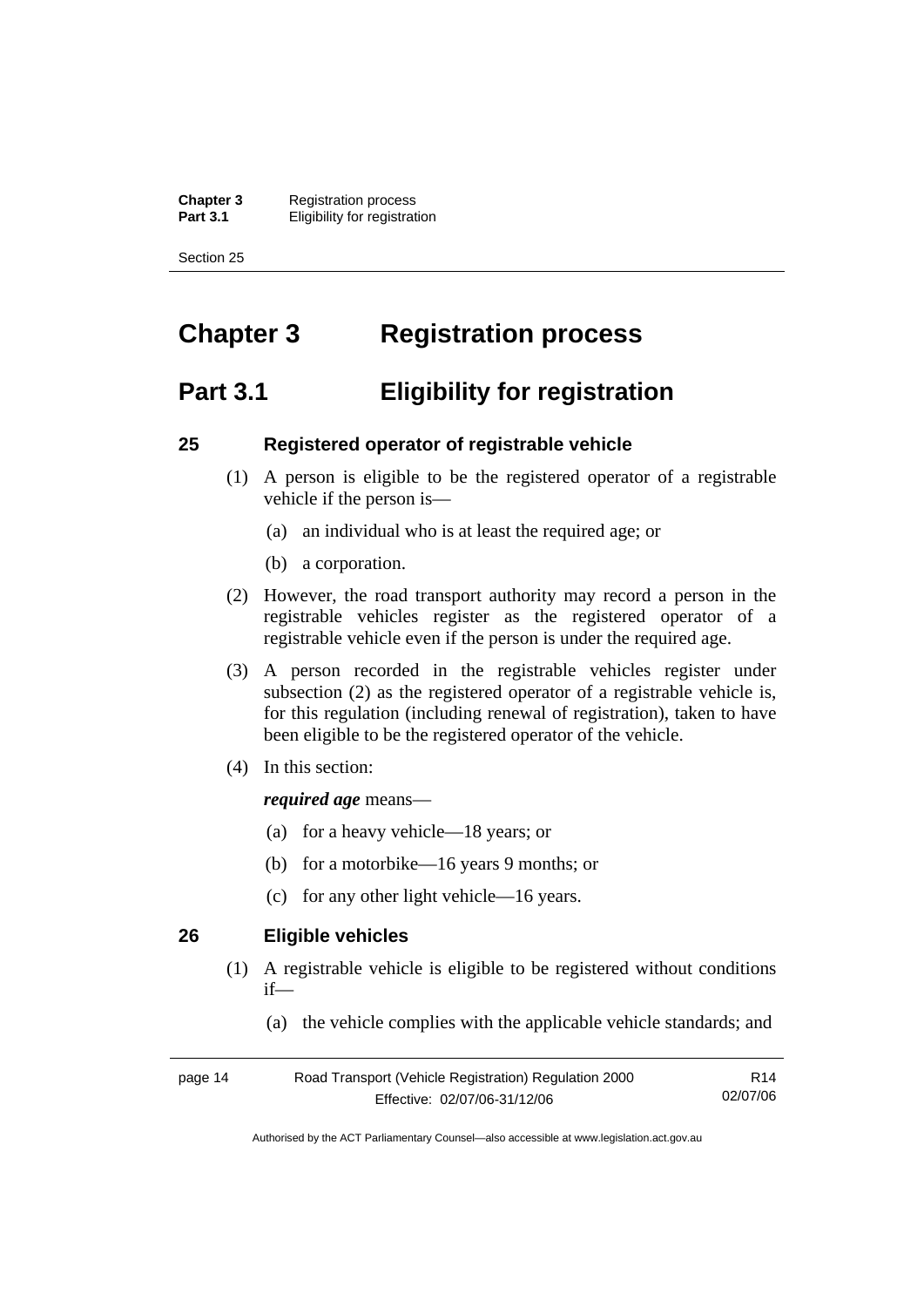- (b) the *Road Transport (General) Act 1999*, part 10 (Compulsory vehicle insurance) and the *Duties Act 1999* are complied with in relation to the vehicle; and
- (c) the vehicle is owned by, or is under the management of, a person who is eligible to be the registered operator of the vehicle.
- (2) However, the road transport authority may refuse to register a registrable vehicle if satisfied that—
	- (a) the vehicle has been registered in another jurisdiction; and
	- (b) the registration in the other jurisdiction has been cancelled or suspended; and
	- (c) the reason for the cancellation or suspension still exists.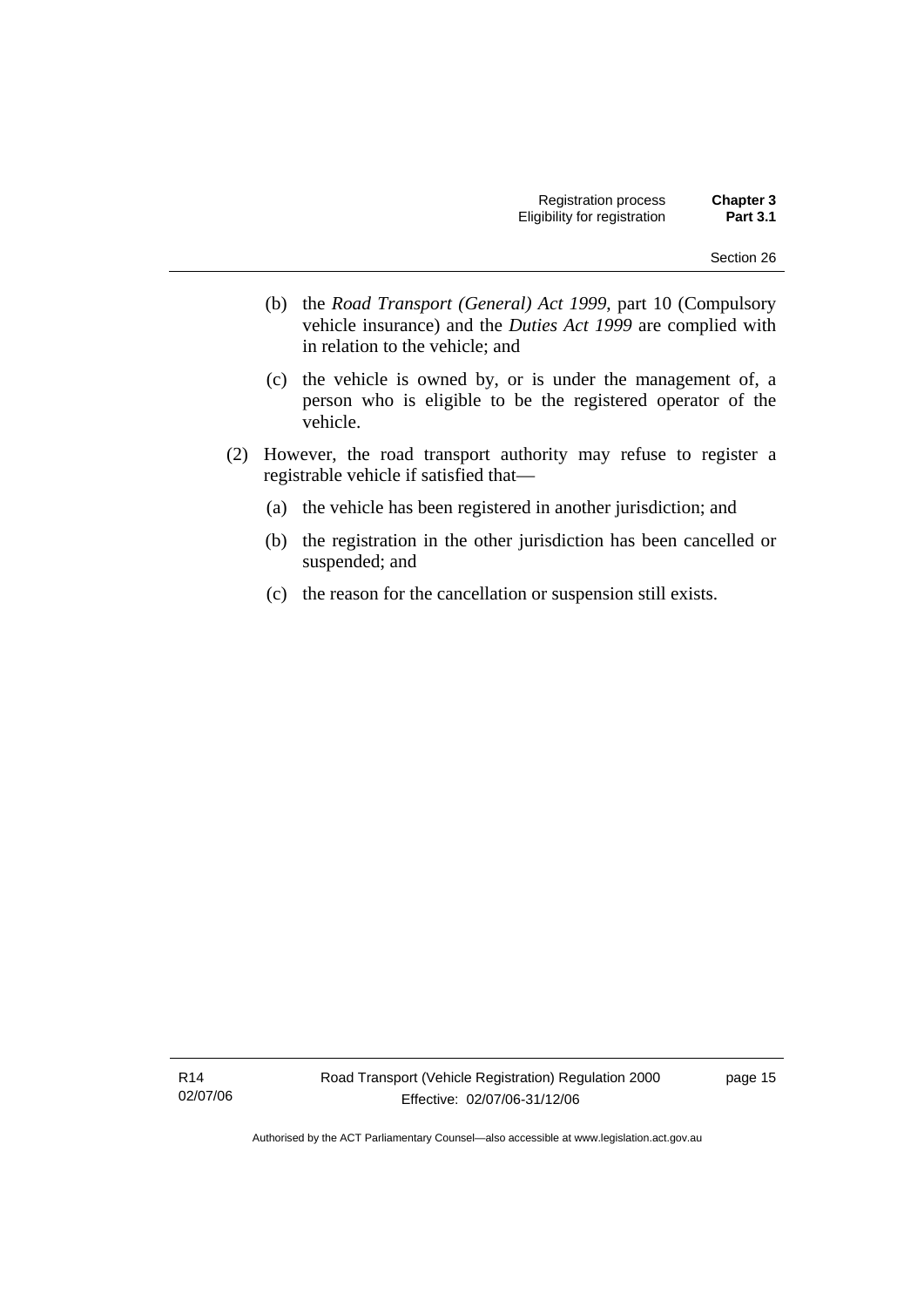**Chapter 3** Registration process<br>**Part 3.2** Applications for regis Applications for registration

Section 27

## **Part 3.2 Applications for registration**

## **27 Who may apply for registration?**

- (1) Application for registration of a registrable vehicle may be made  $by-$ 
	- (a) an individual who is eligible to be the registered operator of a registrable vehicle; or
	- (b) an agent of—
		- (i) an individual who is eligible to be the registered operator of a registrable vehicle; or
		- (ii) a corporation.
- (2) If an application for registration of a registrable vehicle is made by an agent, the road transport authority may register the vehicle only if the agent produces—
	- (a) evidence of the agent's identity in a form acceptable to the authority; and
	- (b) a document evidencing the authority of the agent to act as agent of the individual or corporation seeking registration as the registered operator.
- (3) If 2 individuals are seeking registration as registered operators of the same light vehicle, either of them may make an application under this section on behalf of both of them if the road transport authority is satisfied that the person making the application is acting as the agent of the other person.
- (4) If 2 individuals are seeking to be recorded as registered operators of a light vehicle through an application made by an agent—
	- (a) only 1 agent can act on behalf of both of them; and

| page 16 | Road Transport (Vehicle Registration) Regulation 2000 | R14      |
|---------|-------------------------------------------------------|----------|
|         | Effective: 02/07/06-31/12/06                          | 02/07/06 |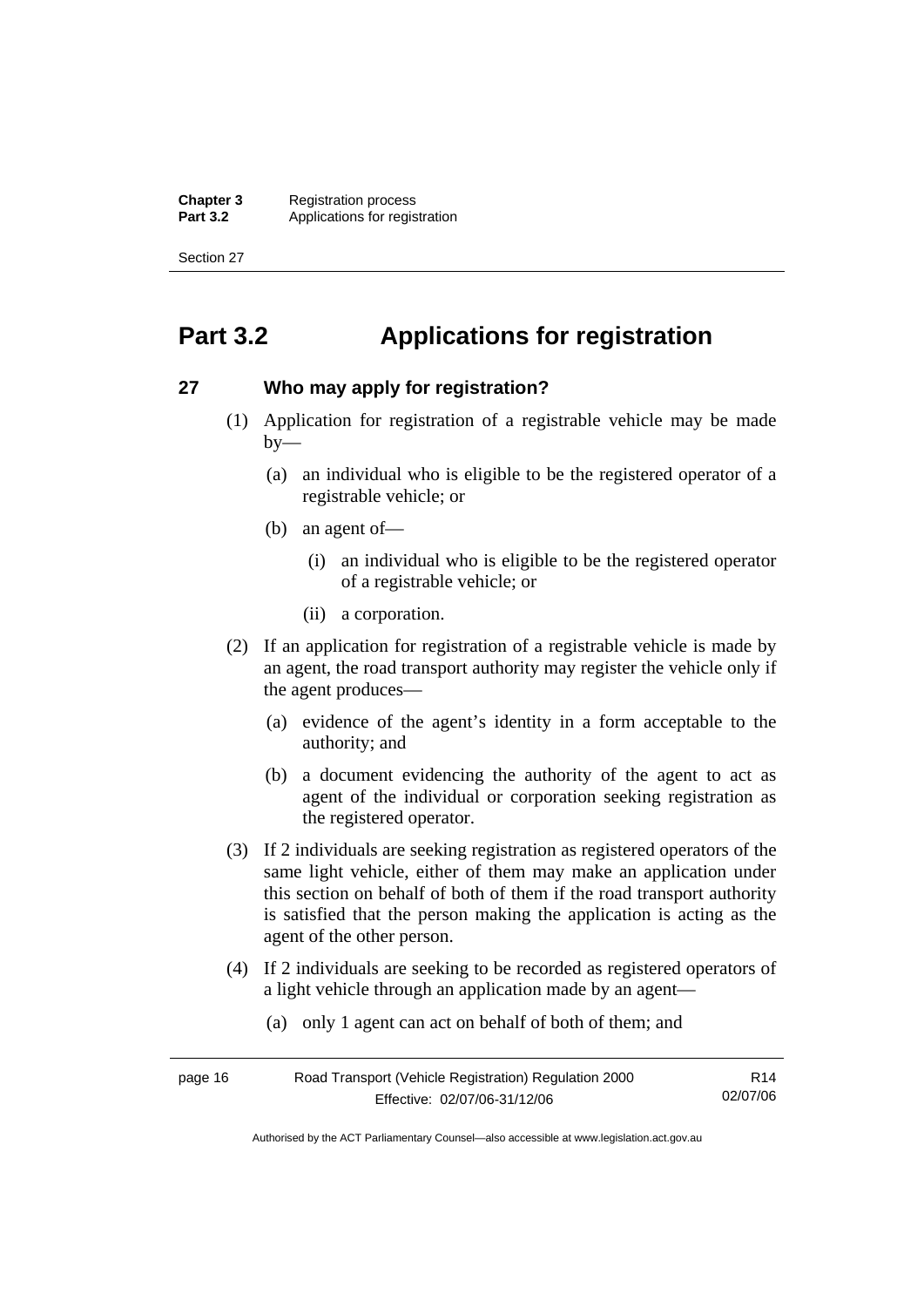- (b) the agent must produce a document mentioned in subsection (2) (b) from each of them.
- *Note* Section 162 makes provision for the respective rights, liabilities and obligations of multiple registered operators of a registrable vehicle.
- (5) Only 1 person may apply to be recorded, or be recorded, as registered operator of a heavy vehicle.

*Note* Under s 162, 2 individuals may be recorded as registered operators of a light vehicle.

### **28 Information that may be required for registration application**

The road transport authority may require an applicant for registration of a registrable vehicle to give to the authority, in the application form or otherwise, information about—

- (a) the identity and home address of each individual or corporation seeking to be recorded (or on whose behalf an agent is seeking to be recorded) as the registered operator of the registrable vehicle; and
- (b) an address for the service of notices; and
- (c) the proposed garage address of the vehicle; and
- (d) fees, charges, premiums and other amounts relating to the vehicle or its registration that are payable under the *Road Transport (General) Act 1999* and the *Duties Act 1999*; and
- (e) anything else relevant to the decision whether to register the vehicle or to record an individual or corporation in the register as the registered operator of the vehicle.
- *Note* The Act, dict defines *home address*, for a corporation, to mean its registered office or the address recorded in the register as its home or business address.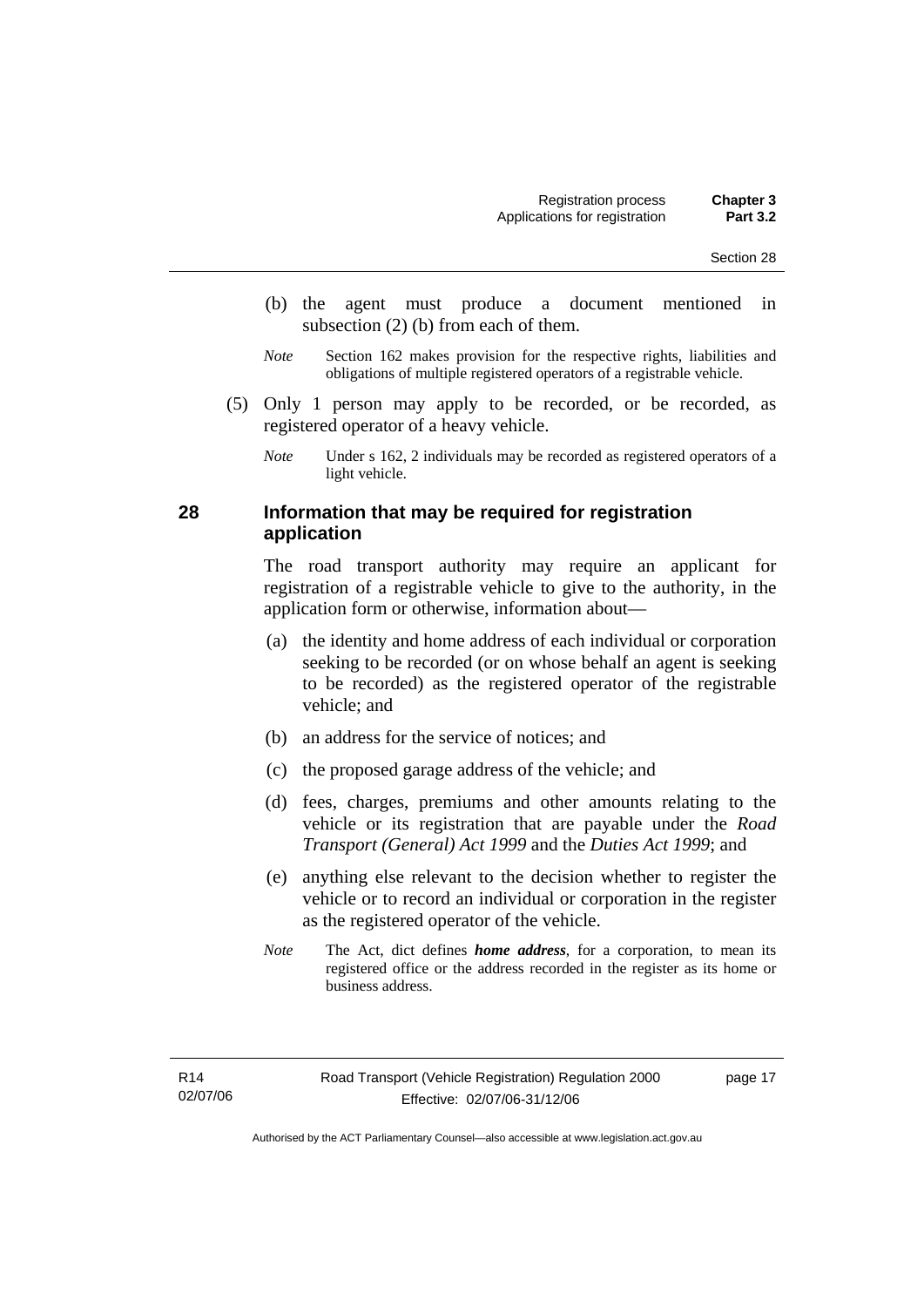### **29 Supporting evidence for registration application**

The road transport authority may require an applicant for registration of a registrable vehicle to provide evidence, in the form required by the authority, confirming—

- (a) the identity of anyone seeking to be recorded as the registered operator of the vehicle; and
- (b) how the vehicle came into the ownership, or under the management, of the person; and
- (c) the proposed garage address of the vehicle; and
- (d) the vehicle complies with the applicable vehicle standards; and
- (e) if the vehicle does not comply with the applicable vehicle standards—the acceptability of the vehicle for registration; and
- (f) if the vehicle is a heavy vehicle—the vehicle's nominated configuration; and
- (g) any other information reasonably required by the authority to decide the application.

### **30 Giving authority registration application and supporting evidence**

An applicant for registration of a registrable vehicle must give the road transport authority—

- (a) an application for registration and any information required by the authority under section 28 for the application; and
- (b) any supporting evidence required by the authority under section 29.

### **31 Duration of registration**

(1) A registrable vehicle may be registered—

| page 18 | Road Transport (Vehicle Registration) Regulation 2000 | R <sub>14</sub> |
|---------|-------------------------------------------------------|-----------------|
|         | Effective: 02/07/06-31/12/06                          | 02/07/06        |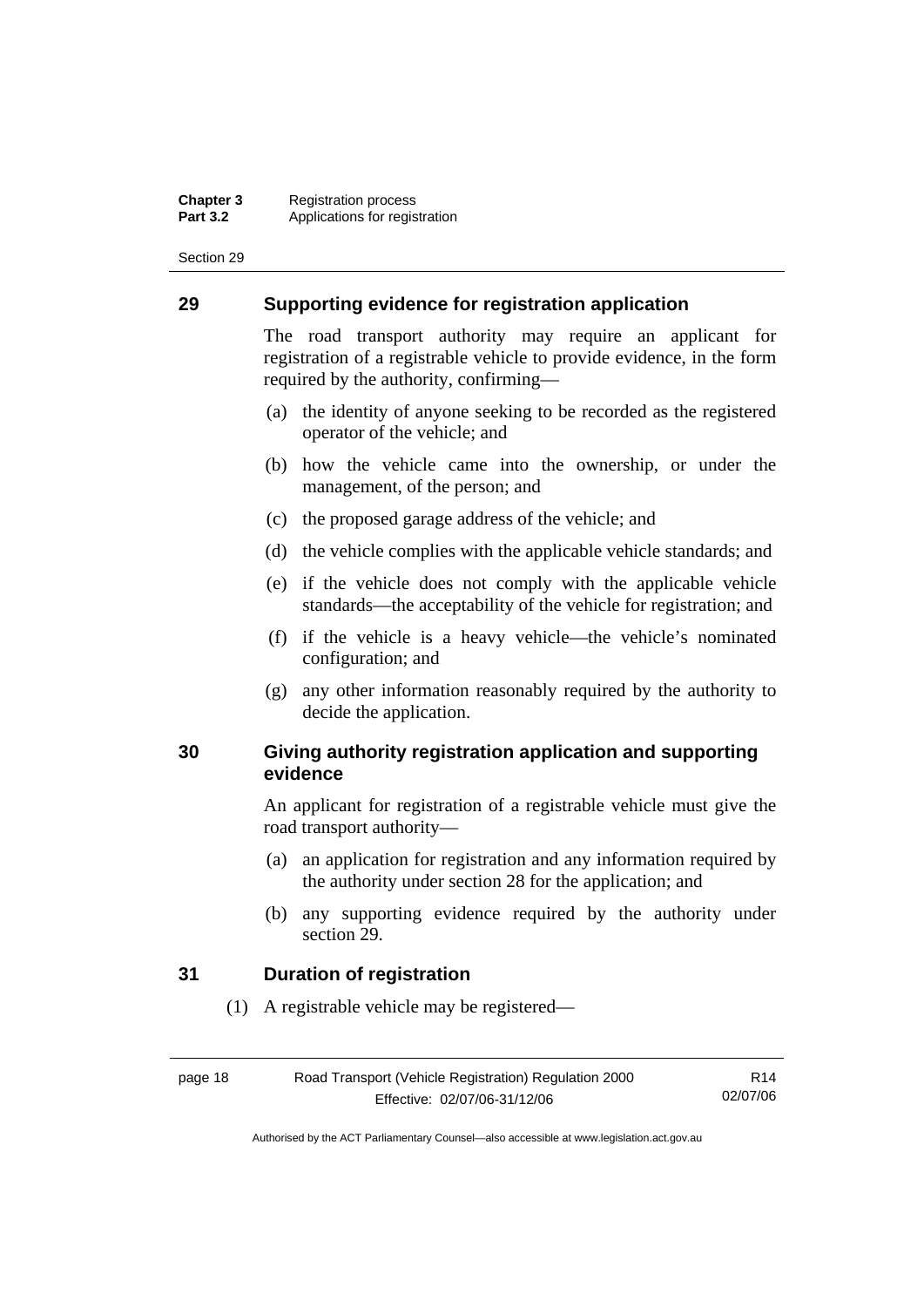- (a) for a vehicle other than a seasonal vehicle—for 1 year; or
- (b) for a seasonal vehicle—for 9 months; or
- (c) for any vehicle—for 3 or 6 months.
- *Note Seasonal vehicle* is defined in the dict.
- (2) An applicant for registration of a registrable vehicle must nominate a period mentioned in subsection (1) that relates to the vehicle.
- (3) However, an applicant may nominate, and the road transport authority may approve, a different period of registration for a vehicle.

#### **Example**

The authority may approve a different period of registration to achieve a common registration expiry day for vehicles in a fleet.

- *Note* An example is part of the regulation, is not exhaustive and may extend, but does not limit, the meaning of the provision in which it appears (see Legislation Act, s 126 and s 132).
- (4) The road transport authority may, in writing, declare a kind of vehicle to be a seasonal vehicle.

#### **Examples of kinds of vehicles that may be declared to be seasonal vehicles**

- 1 vehicles used in primary production
- 2 heavy vehicles.
- (5) A declaration under subsection (4) is a disallowable instrument.
	- *Note* A disallowable instrument must be notified, and presented to the Legislative Assembly, under the Legislation Act.

### **32 Deciding applications for registration—general**

*Note* For applications for the renewal of a registration, see s 68.

- (1) The road transport authority may refuse to approve an application for registration of a registrable vehicle if—
	- (a) the vehicle is not an eligible vehicle; or

| R14      | Road Transport (Vehicle Registration) Regulation 2000 | page 19 |
|----------|-------------------------------------------------------|---------|
| 02/07/06 | Effective: 02/07/06-31/12/06                          |         |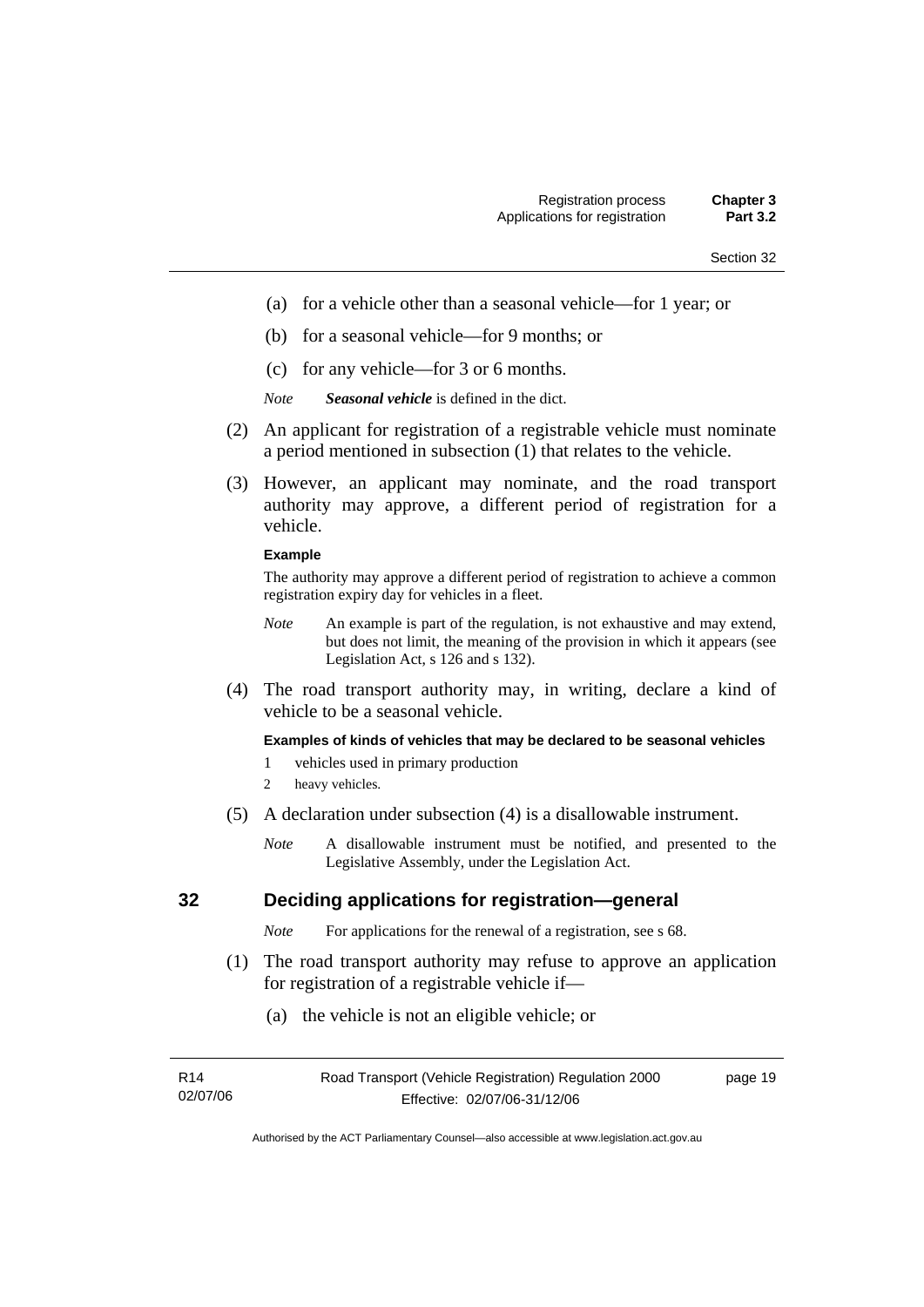#### **Chapter 3** Registration process **Part 3.2 Applications for registration**

#### Section 32

- (b) the applicant has not complied with a requirement of the road transport legislation in relation to the registration of the vehicle (including, for example, any requirement to pay a fee, charge or other amount); or
- (c) the authority believes on reasonable grounds that—
	- (i) the vehicle, or a part of the vehicle, is or may be stolen; or
	- (ii) information given in, or in relation to, the application for registration is false, misleading or incomplete in a material particular; or
	- (iii) there are unpaid fines or financial penalties resulting from the use of the vehicle in Australia; or
	- (iv) the vehicle is being used for an unlawful purpose; or
- (d) the authority is not satisfied that the vehicle's garage address is in the ACT; or
- (e) the applicant has failed to comply with a territory law about certificates of inspection of registrable vehicles; or
- (f) the application may otherwise be refused under this regulation.
- *Note* An example is part of the regulation, is not exhaustive and may extend, but does not limit, the meaning of the provision in which it appears (see Legislation Act, s 126 and s 132).
- (2) The road transport authority must refuse to approve an application for the registration of a registrable vehicle if—
	- (a) the authority is required to refuse to approve the application for a vehicle's registration under—
		- (i) section 32A (Deciding applications for registration written-off vehicles); or
		- (ii) section 32B (Deciding applications for registration taxis); or

| Road Transport (Vehicle Registration) Regulation 2000<br>page 20 |                              | R14      |
|------------------------------------------------------------------|------------------------------|----------|
|                                                                  | Effective: 02/07/06-31/12/06 | 02/07/06 |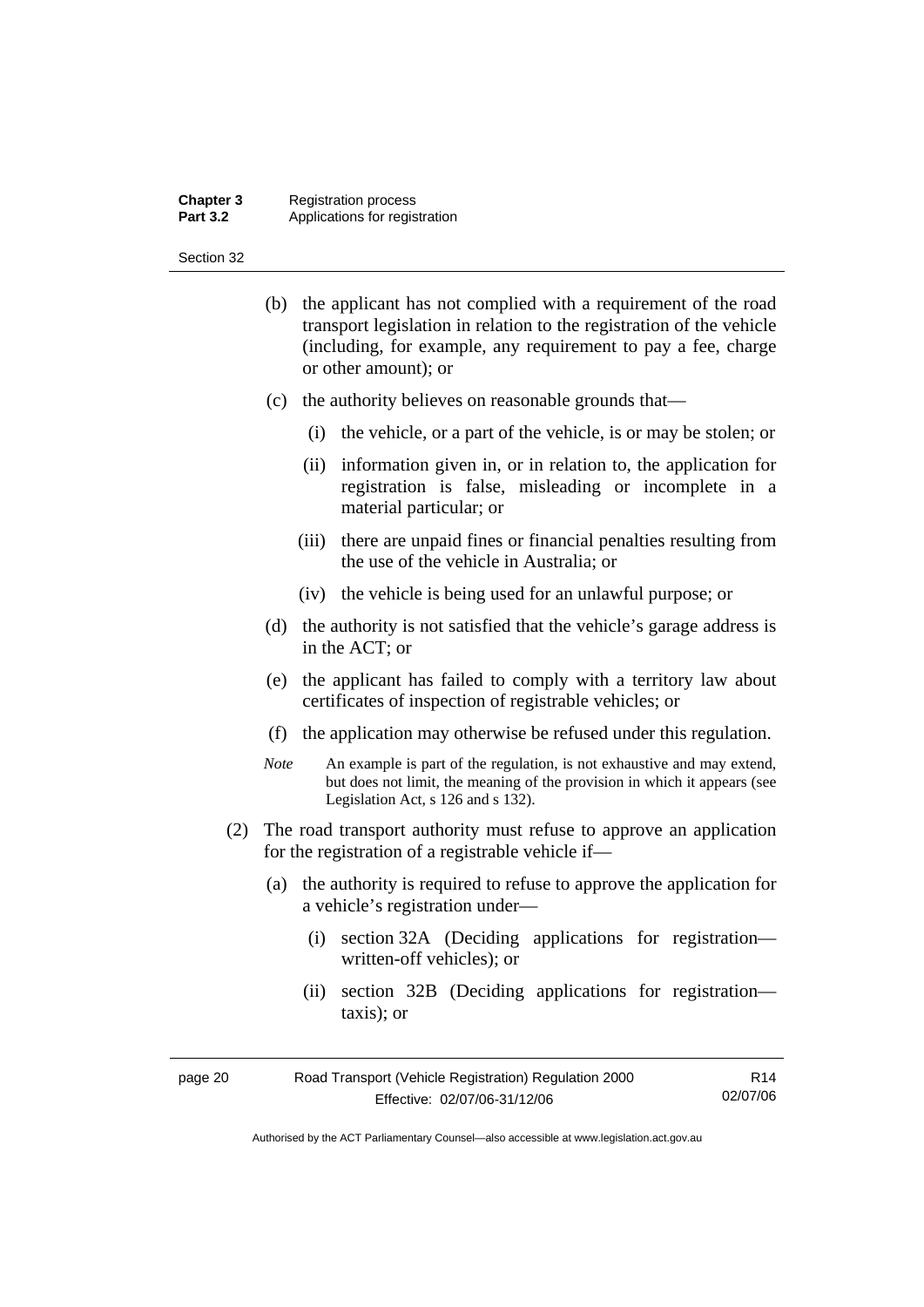- (iii) section 32C (Deciding applications for registration certain hire cars); or
- (b) an order of a court in Australia prevents the vehicle's registration, and the authority has been told about the order.
- (3) If the road transport authority approves an application by or on behalf of a person for registration of a registrable vehicle, the authority must register the vehicle in the name of the person as the registered operator.

### **32A Deciding applications for registration—written-off vehicles**

- (1) This section applies in relation to an application for the registration of a registrable vehicle if the vehicle identifier for the vehicle is the same as the vehicle identifier for a vehicle that is recorded as having been written-off (the *relevant record*) in—
	- (a) the written-off vehicles register; or
	- (b) an approved corresponding WOVR and the road transport authority has notice of the relevant record in the corresponding register.
- (2) If the relevant record indicates that the vehicle is a statutory writeoff, the road transport authority must refuse to approve the application for the vehicle's registration.
- (3) If the relevant record indicates that the vehicle is a repairable writeoff, the road transport authority must refuse to approve the application for the vehicle's registration unless the authority is satisfied that—
	- (a) the vehicle is the original vehicle to which the vehicle identifier was assigned; and
	- (b) the vehicle complies with the applicable vehicle standards.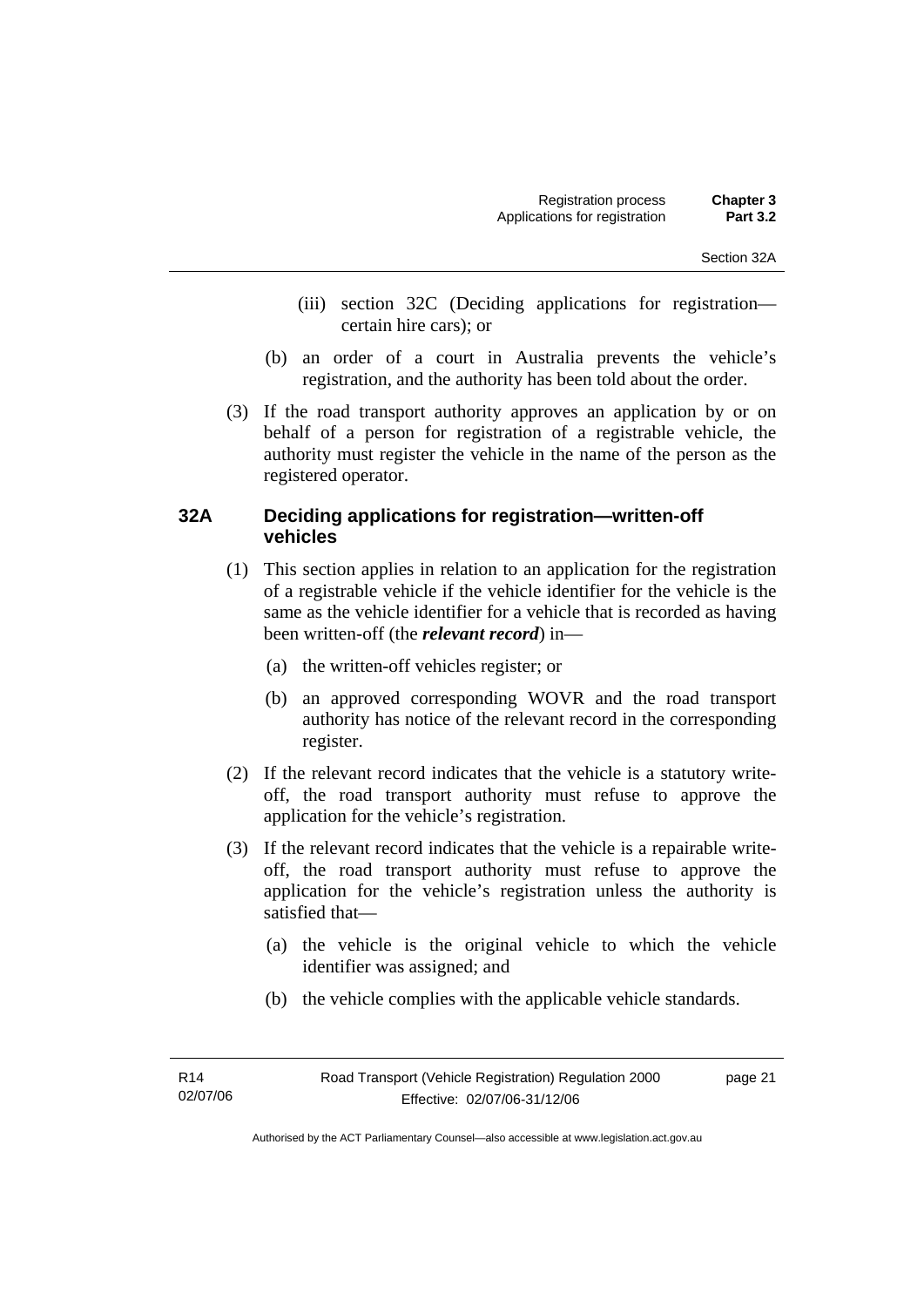#### **Chapter 3** Registration process<br>**Part 3.2** Applications for regis Applications for registration

#### Section 32AA

- (4) However, subsection (3) does not apply if the vehicle has been reregistered, or the vehicle's registration has been renewed, since the relevant record was made.
- (5) In this section:

*repairable write-off*—see the *Road Transport (General) Regulation 2000*, section 20.

*statutory write-off*—see the *Road Transport (General) Regulation 2000*, section 22.

### **32AA Deciding applications for registration—public passenger vehicles**

 (1) The road transport authority may refuse to approve an application for registration of a registrable vehicle as a public passenger vehicle if the applicant is not the accredited operator of the vehicle.

*Note* A public passenger vehicle is a public bus, taxi or hire car.

(2) In this section:

*accredited operator*, of a public passenger vehicle—see the *Road Transport (Public Passenger Services) Regulation 2002*, dictionary.

*Note* For other requirements for registration of taxis and hire cars, see s 32B and s 32C.

### **32B Deciding applications for registration—taxis**

*Note* For applications for the renewal of a registration, see s 68.

- (1) The road transport authority must refuse to approve an application for the registration of a registrable vehicle as a taxi (other than a wheelchair-accessible taxi) if—
	- (a) the vehicle has been used as a taxi for 6 years or longer; or
	- (b) for an application for the 1st registration of the vehicle as a taxi—the vehicle is 4 years old or older; or

| page 22 | Road Transport (Vehicle Registration) Regulation 2000 | R <sub>14</sub> |
|---------|-------------------------------------------------------|-----------------|
|         | Effective: 02/07/06-31/12/06                          | 02/07/06        |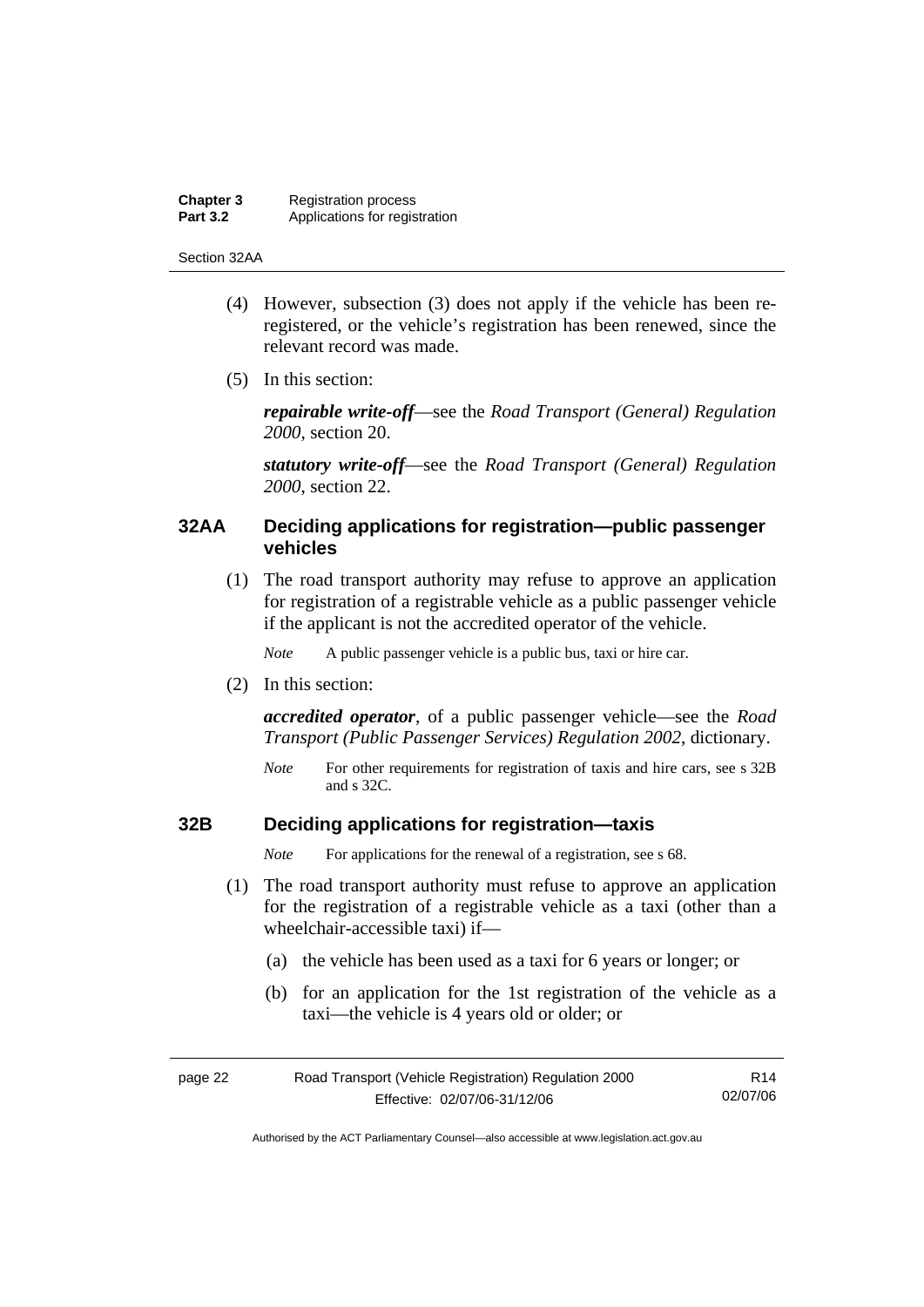- Section 32C
- (c) the vehicle is more than 8 years old; or
- (d) the vehicle does not have seating for at least 4 adults (including the driver); or
- (e) the vehicle does not have at least 4 doors.
- (2) The road transport authority must refuse to approve an application for the registration of a registrable vehicle as a wheelchair-accessible taxi if—
	- (a) the vehicle has been used as a taxi for 8 years or more; or
	- (b) for an application for the 1st registration of the vehicle as a wheelchair-accessible taxi—the vehicle is 2 years old or older.
- (3) For this section, the age of a vehicle is measured from 6 months after the day a compliance plate was fitted to the vehicle.
- (4) In this section:

*taxi*—see the *Road Transport (Public Passenger Services) Act 2001*, section 45.

*wheelchair-accessible taxi*—see the *Road Transport (Public Passenger Services) Regulation 2002*, dictionary.

### **32C Deciding applications for registration—certain hire cars**

*Note* For applications for the renewal of a registration, see s 68 (9).

- (1) The road transport authority must refuse to approve an application for the registration of a registrable vehicle as a hire car (other than a restricted hire car) if the wheelbase of the vehicle is less than 2 800mm.
- (2) However, subsection (1) does not apply to an application for the registration of a private hire car or small bus as a hire car (other than a restricted hire car) if—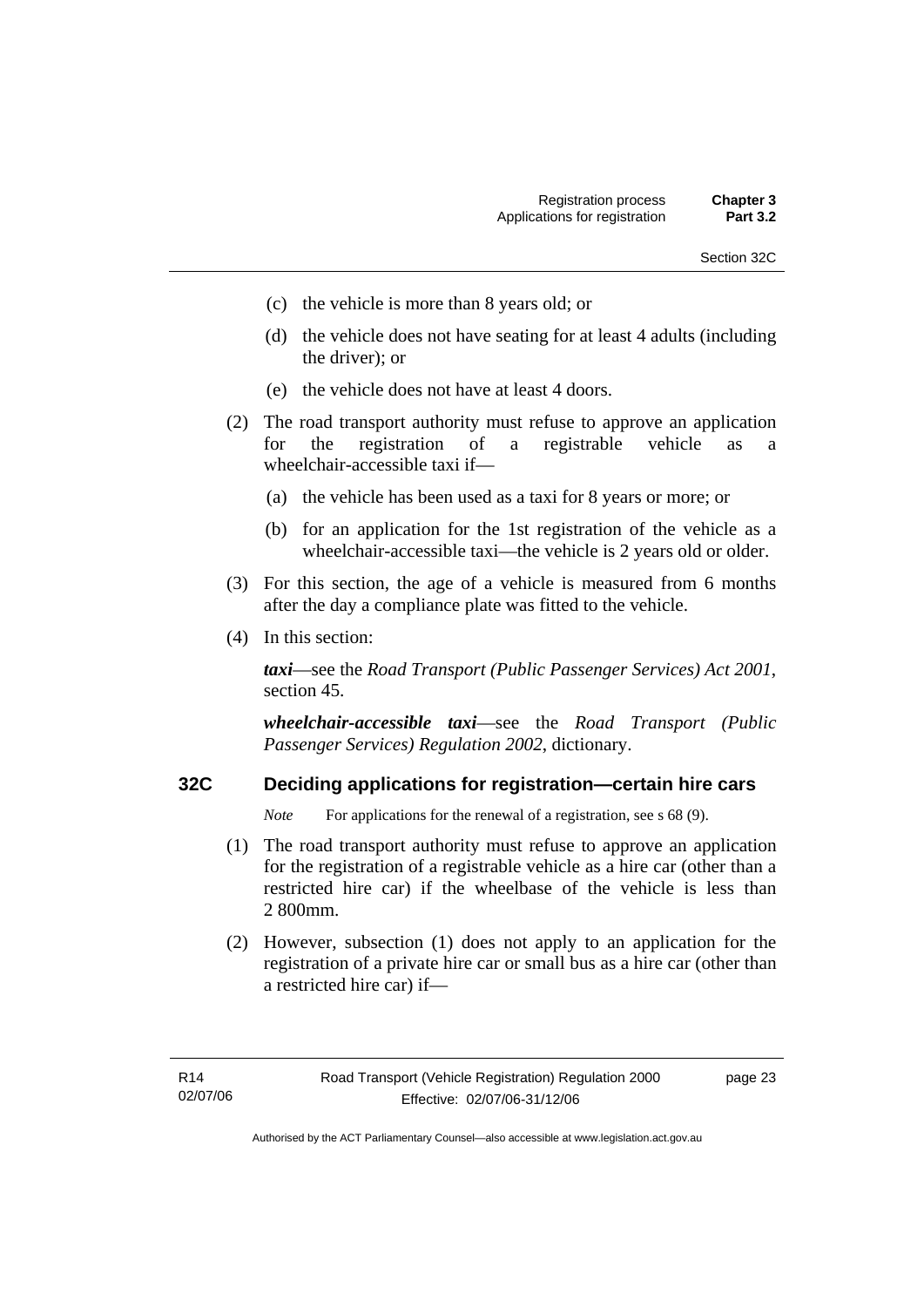#### **Chapter 3** Registration process<br>**Part 3.2** Applications for regis Applications for registration

Section 32C

- (a) the application is made by the original operator of the vehicle; and
- (b) the registration to which the application relates will expire before 1 July 2010.
- (3) In this section:

*hire car*—see the *Road Transport (Public Passenger Services) Act 2001*, dictionary.

#### *original operator* means—

- (a) for a private hire car—the person who was, immediately before the commencement of the *Road Transport Legislation (Hire Cars) Amendment Regulation 2005 (No 1)*, the registered operator of the vehicle; and
- (b) for a small bus—a person who, immediately before 1 December 2001 and immediately before the commencement of the *Road Transport Legislation (Hire Cars) Amendment Regulation 2005 (No 1)*, was the registered operator of the vehicle.

*private hire car* means a vehicle that, immediately before the commencement of the *Road Transport Legislation (Hire Cars) Amendment Regulation 2005 (No 1)*, was registered as a private hire car within the meaning of the *Road Transport (General) Act 1999*.

*restricted hire car*—see the *Road Transport (Public Passenger Services) Act 2001*, dictionary.

*small bus* means a motor vehicle built mainly to carry people that seats up to 9 adults (including the driver) that—

 (a) immediately before 1 December 2001, had a distinguishing registration number with the letters 'MO' followed by 1 to 3 numerals; and

| page 24 | Road Transport (Vehicle Registration) Regulation 2000 | R14      |
|---------|-------------------------------------------------------|----------|
|         | Effective: 02/07/06-31/12/06                          | 02/07/06 |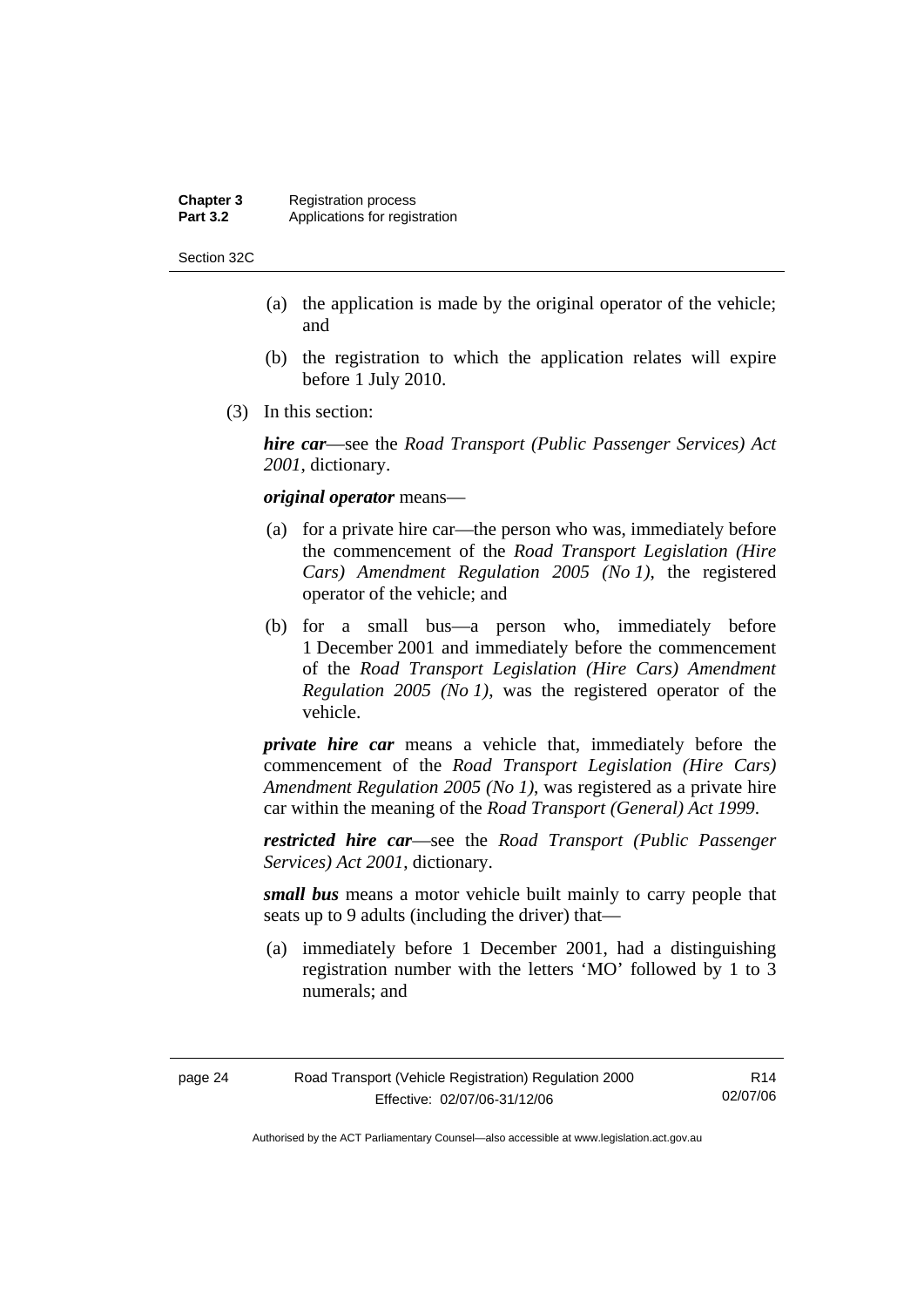- (b) immediately before 9 March 2005 was used to operate a tour and charter service under the *Road Transport (Public Passenger Services) Act 2001*.
- (4) This subsection, subsection (2) and subsection (3), definitions of *original operator*, *private hire car* and *small bus*, expire on 1 July 2010.

### **33 Conditional registration**

- (1) The road transport authority may register a registrable vehicle conditionally if—
	- (a) the vehicle does not comply with an applicable vehicle standard; or
	- (b) the authority considers it appropriate for another reason to register the vehicle conditionally.
- (2) The road transport authority may refuse to register a registrable vehicle conditionally under subsection (1) (a) if—
	- (a) the vehicle does not have its own operations or identification plate; or
	- (b) no certificate of approved operations under section 114 (Installation of operations plates, modification of vehicles etc) has been issued or accepted by the authority for the vehicle.
- (3) In deciding the conditions to be imposed on the registration of a registrable vehicle that does not comply with an applicable vehicle standard, the road transport authority must take into account the nature and extent of the noncompliance.
- (4) The road transport authority may at any time vary or cancel the conditions imposed on the registration of a registrable vehicle.
- (5) The road transport authority must tell the registered operator in writing of the conditions, or a change in the conditions, applying to the registration of a registrable vehicle.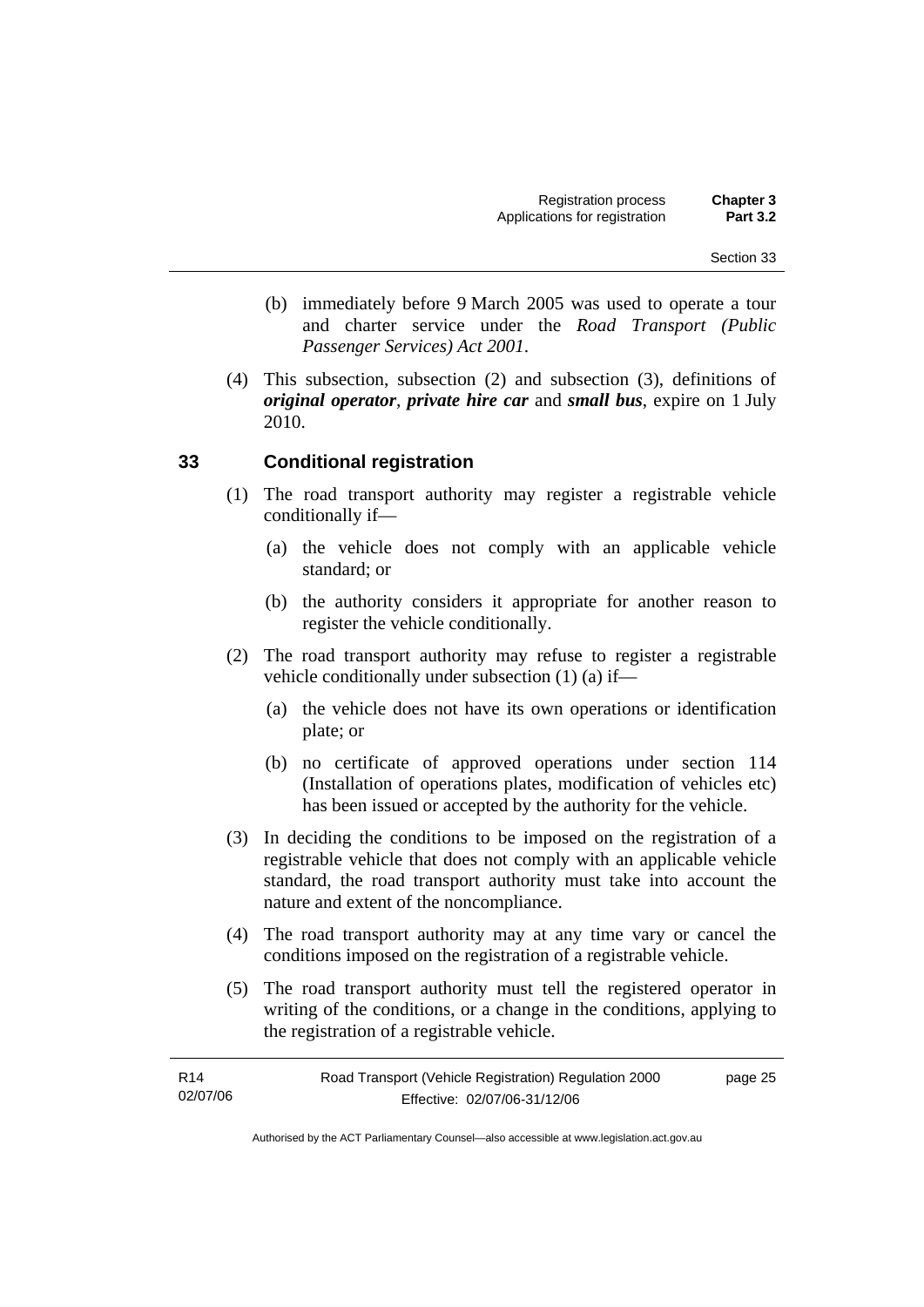**Chapter 3** Registration process<br>**Part 3.2** Applications for regis Applications for registration

#### Section 33

- (6) A condition, or a change in the conditions, applying to the registration of a registrable vehicle takes effect when the road transport authority tells the registered operator in writing about the condition or change.
- (7) A person, other than the registered operator of a vehicle, must not use, or, if in charge of the vehicle, permit the use of, a vehicle that is conditionally registered in contravention of a condition of registration.

Maximum penalty (for subsection (7)): 20 penalty units.

*Note* The registered operator is required to comply with conditions of registration of a vehicle under the Act, s 21 (3).

page 26 Road Transport (Vehicle Registration) Regulation 2000 Effective: 02/07/06-31/12/06

R14 02/07/06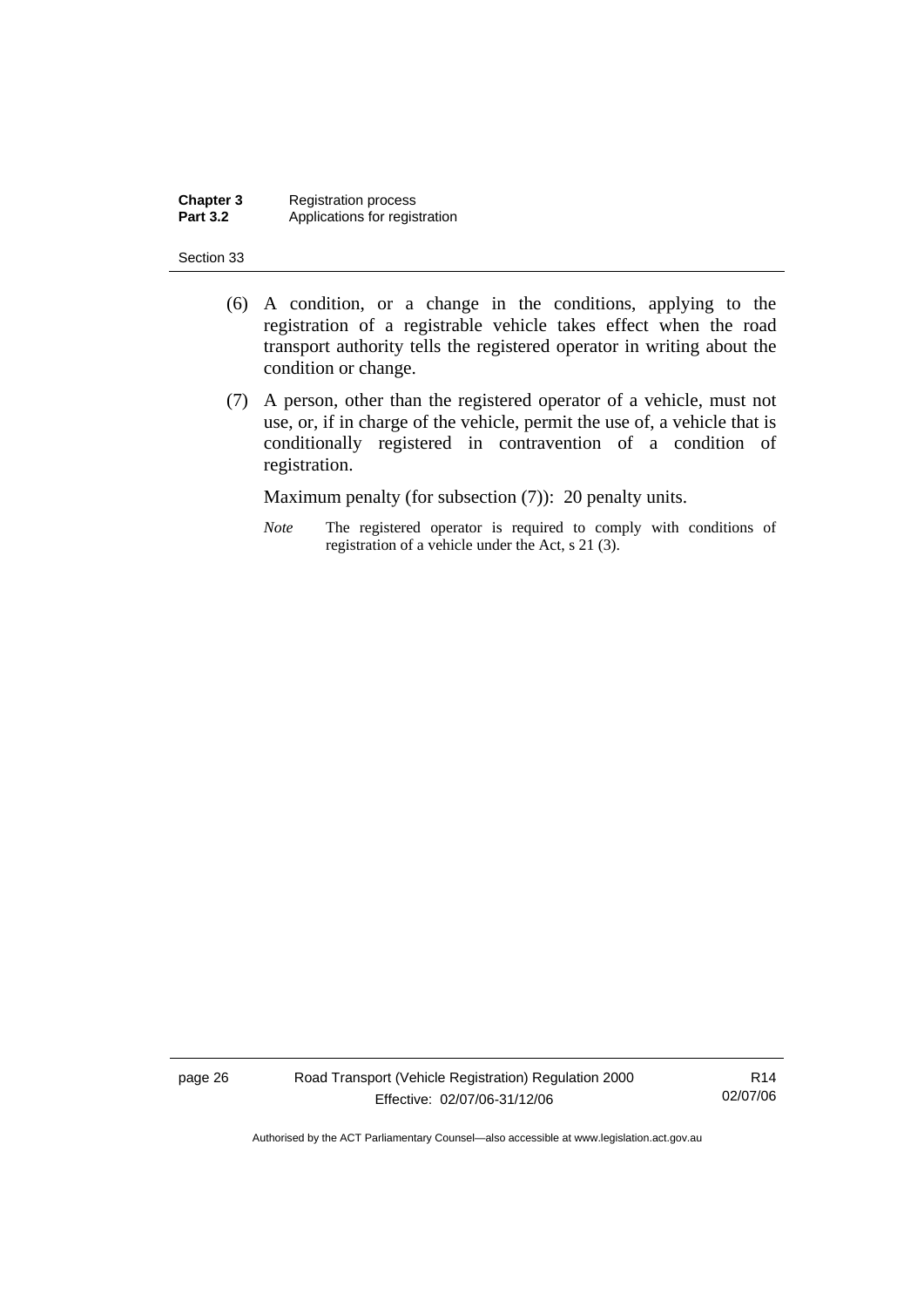# **Part 3.3 The registrable vehicles register**

### **34 General information to be recorded in register**

If the road transport authority registers a registrable vehicle, the authority must record in the registrable vehicles register, in relation to the vehicle—

- (a) the identification details of the vehicle; and
- (b) the vehicle's garage address; and
- (c) the registered operator's name, home address, and address for the service of notices (if any); and
- (d) the expiry date of the registration; and
- (e) if the vehicle is conditionally registered—the conditions of registration; and
- (f) the vehicle's GVM (if applicable); and
- (g) the vehicle's GCM (if applicable); and
- (h) the vehicle's tare mass; and
- (i) for a heavy vehicle—the vehicle's nominated configuration; and
- (j) the vehicle's registration charge category; and
- (k) if a third-party policy has been issued for the vehicle—the name of the insurer that issued the policy and the expiry date of the policy.
- *Note* The Act, dict defines *home address*, for a corporation, to mean its registered office or the address recorded in the register as its home or business address.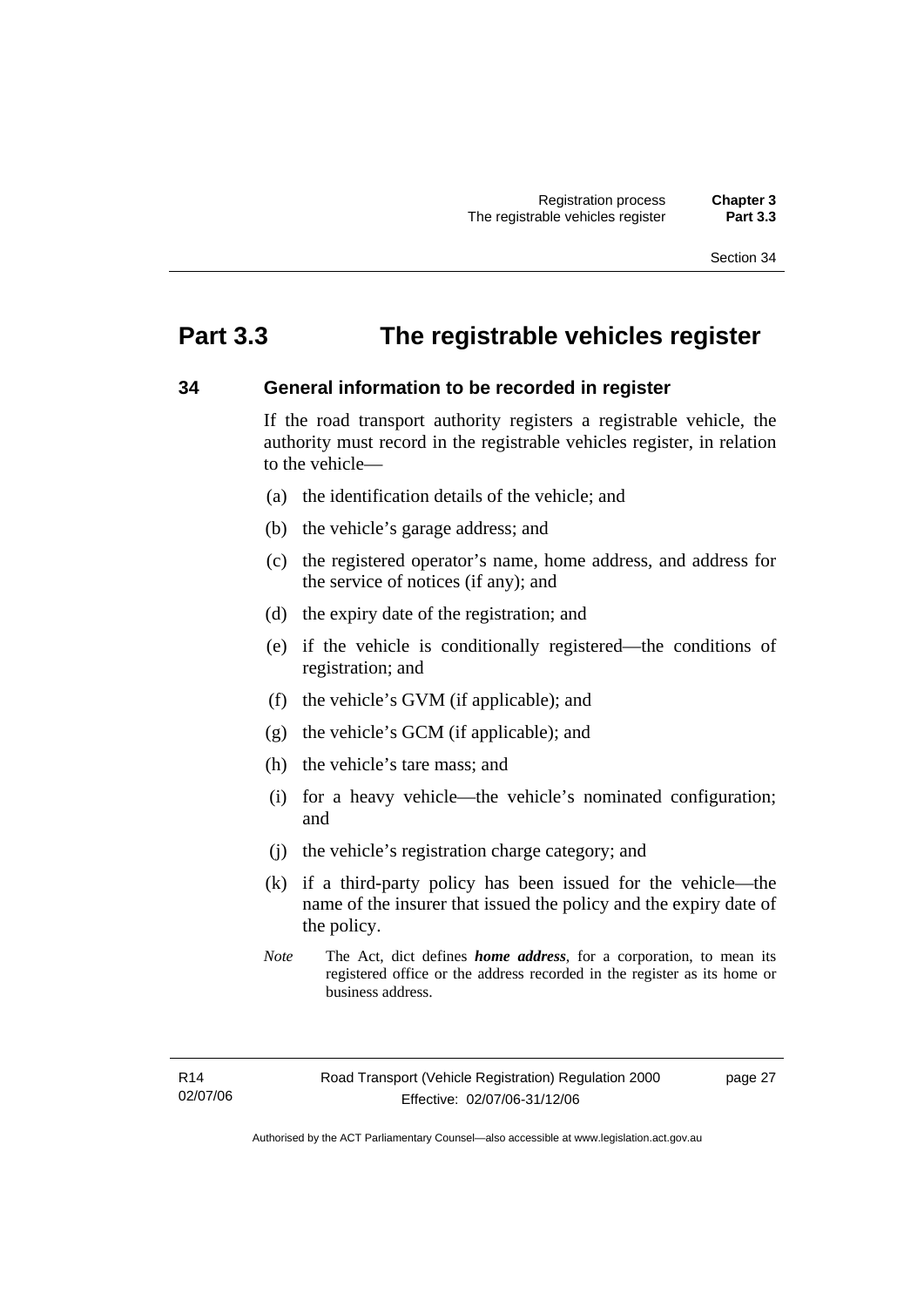#### **Chapter 3** Registration process **Part 3.3** The registrable vehicles register

Section 35

### **35 Other information that may be recorded in register**

The road transport authority may record in the registrable vehicles register other information for—

- (a) the purposes of the road transport legislation; or
- (b) the purposes of any other territory law; or
- (c) any other purpose the authority considers appropriate.

### **36 Recording of dealing restrictions**

- (1) Without limiting section 35, the road transport authority may record information in the registrable vehicles register to identify a dealing restriction for a registrable vehicle.
- (2) Despite any other provision of this regulation, if a dealing in relation to a registrable vehicle contravenes a dealing restriction recorded in the registrable vehicles register for the vehicle, the road transport authority may—
	- (a) if the dealing requires the authority's approval—refuse to approve the dealing; and
	- (b) refuse to record details of the dealing in the register; and
	- (c) refuse to exercise any other function in relation to the dealing.
- (3) In this section:

*dealing*, in relation to a registrable vehicle, means—

- (a) registering the vehicle; or
- (b) renewing the registration of the vehicle; or
- (c) transferring the vehicle's registration.

*dealing restriction*, for a registrable vehicle, means a condition on the registration of the vehicle restricting dealing in relation to the vehicle.

| Road Transport (Vehicle Registration) Regulation 2000<br>page 28 |                              | R14      |
|------------------------------------------------------------------|------------------------------|----------|
|                                                                  | Effective: 02/07/06-31/12/06 | 02/07/06 |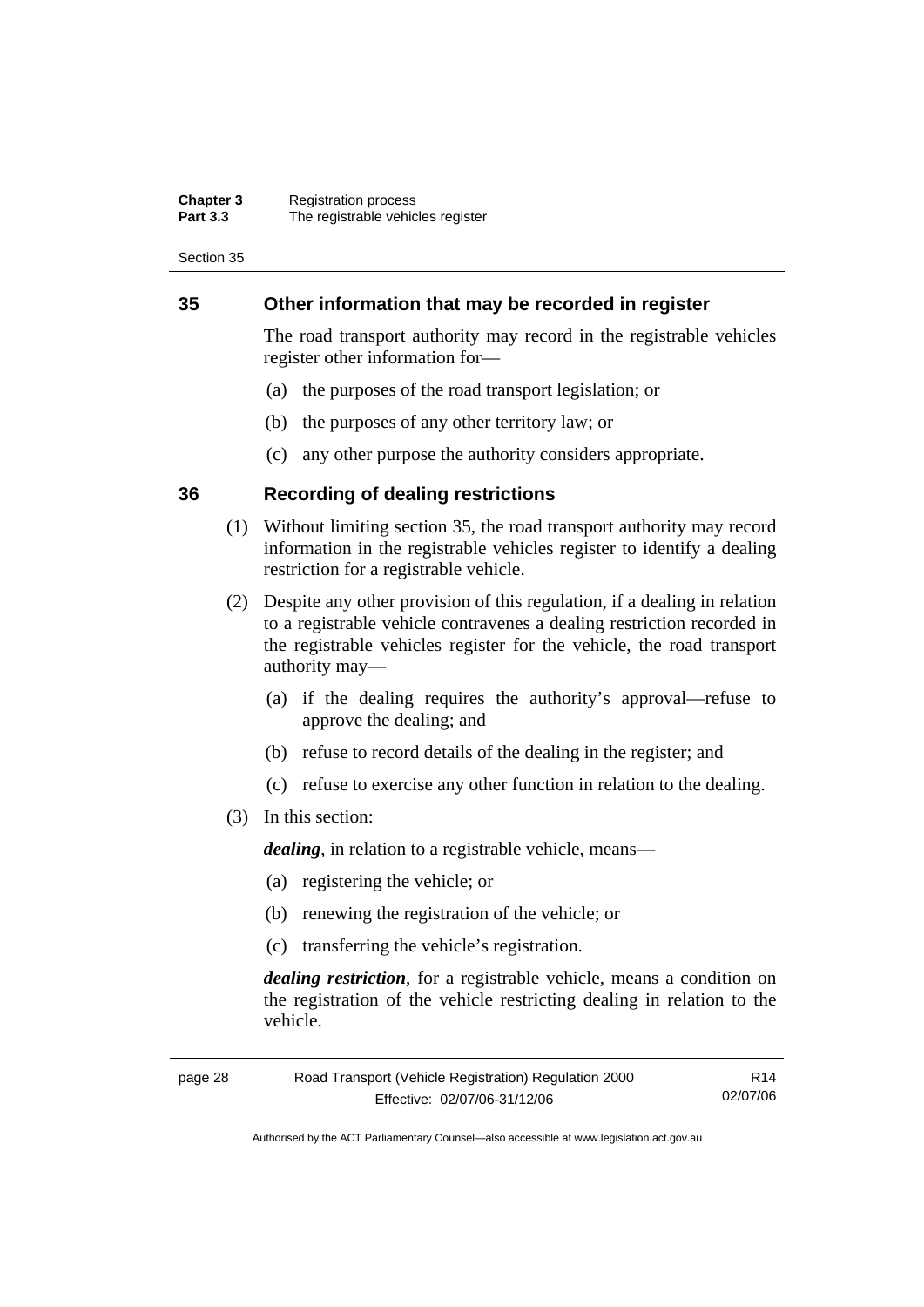### **37 Changes in description or configuration to be recorded**

- (1) If the registered operator of a registrable vehicle tells the road transport authority in writing about a change in a registrable vehicle's description or nominated configuration recorded in the registrable vehicles register, the authority must record the change in the register unless satisfied that the information is false.
- (2) The road transport authority may require evidence, in a form acceptable to the authority, confirming that the change has happened.

### **38 Register to record information over previous 2 years**

The road transport authority must ensure that the registrable vehicles register contains details of all registrable vehicles that are currently registered, or that have been registered within the previous 2 years.

### **39 Searches of registrable vehicles register etc**

The registered operator of a registrable vehicle may—

- (a) inspect information in the registrable vehicles register in relation to the vehicle; and
- (b) obtain a certificate of all or any of that information.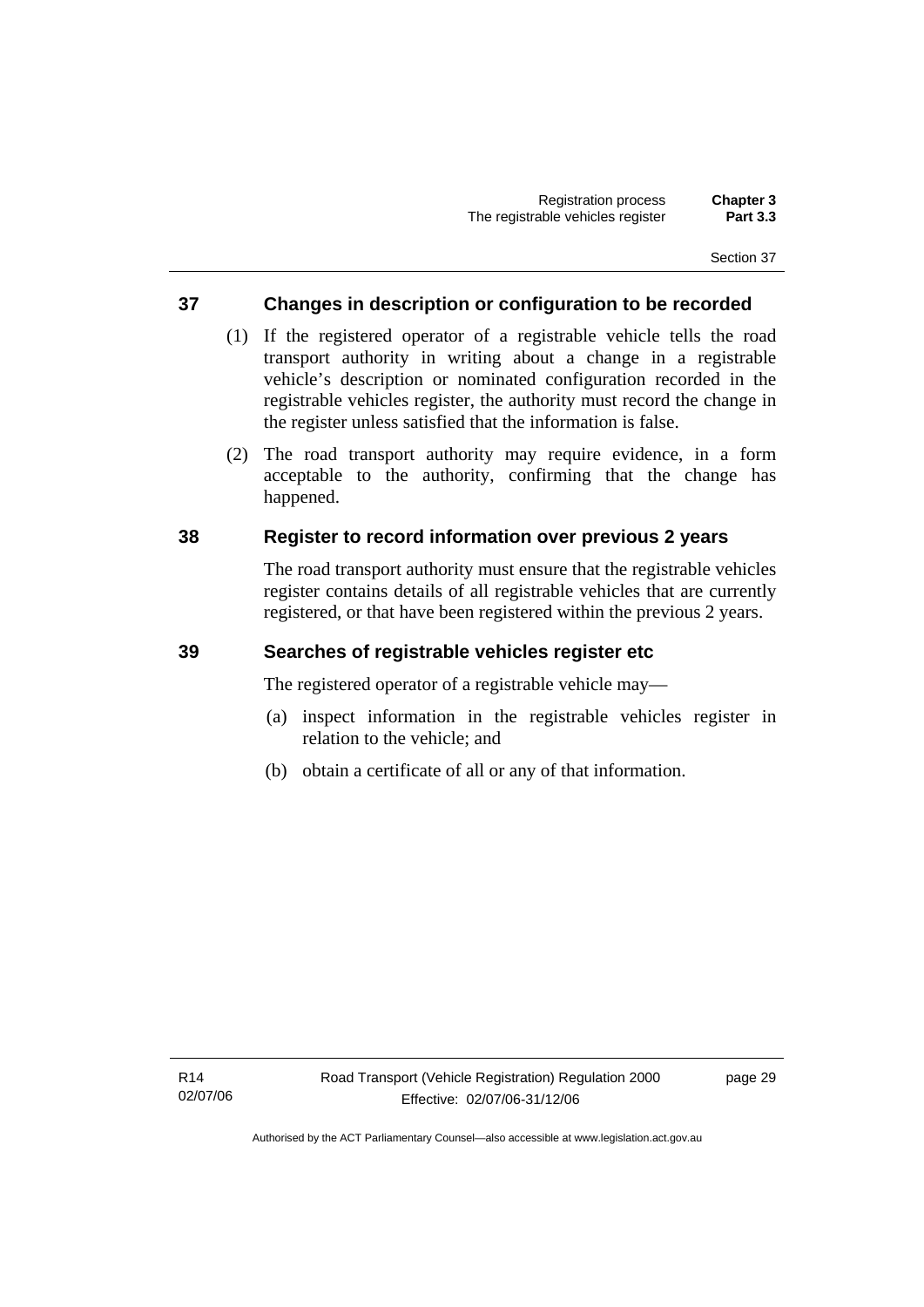**Chapter 3** Registration process<br>**Part 3.4** Registration docume **Registration documents** 

Section 40

# **Part 3.4 Registration documents**

#### **40 Registration certificates**

- (1) If the road transport authority registers a registrable vehicle, the authority must issue a registration certificate for the vehicle and give it to the registered operator.
- (2) A registration certificate for a vehicle must include—
	- (a) the registered operator's name; and
	- (b) the address (if any) for the service of notices on the registered operator of the vehicle; and
	- (c) the vehicle's garage address; and
	- (d) the vehicle's registration number; and
	- (e) the vehicle's make; and
	- (f) the vehicle's model or body type (whichever is more descriptive); and
	- (g) the vehicle's VIN or, if there is no VIN, any chassis number and engine number of the vehicle; and
	- (h) the vehicle's GVM (if applicable); and
	- (i) the vehicle's GCM (if applicable); and
	- (j) the vehicle's tare mass; and
	- (k) for a heavy vehicle—the vehicle's nominated configuration, and registration charge category (shown by a code approved by the authority); and
	- (l) for a light vehicle—the registration charge category (shown by a code approved by the authority); and

| page 30 | Road Transport (Vehicle Registration) Regulation 2000 | R <sub>14</sub> |
|---------|-------------------------------------------------------|-----------------|
|         | Effective: 02/07/06-31/12/06                          | 02/07/06        |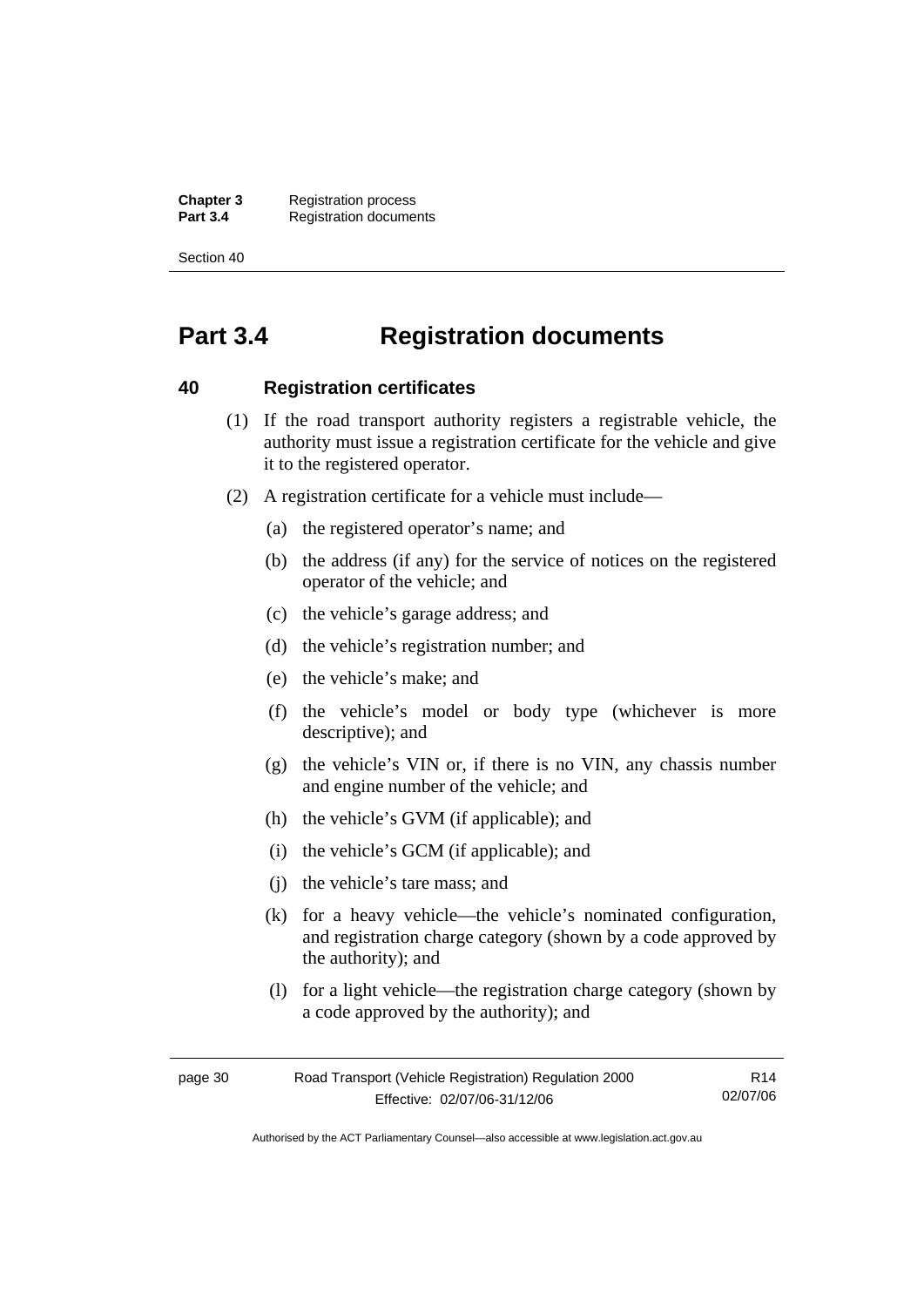- Section 41
- (m) the expiry date of the registration; and
- (n) if the vehicle is conditionally registered—the registration conditions.
- *Note* A list of the codes used in registration certificates (and their meanings) can be obtained from the authority.
- (3) The road transport authority may also include in the registration certificate any other information the authority considers appropriate.

### **41 Damaged registration certificates**

- (1) If the registration certificate for a vehicle becomes damaged in a material respect, the registered operator must, as soon as is practicable (but within 14 days) after discovering the damage—
	- (a) tell the road transport authority about the damage; and
	- (b) return the certificate to the authority.

Maximum penalty: 20 penalty units.

- (2) If the registered operator returns the registration certificate under this section, the road transport authority may issue a replacement registration certificate to the operator.
- (3) For this section, a registration certificate becomes damaged in a *material respect* if anything required to be included on the certificate under section 40 (2) (Registration certificates) is missing or cannot be readily read.

### **42 Lost, stolen or destroyed registration certificates**

 (1) If a registration certificate for a vehicle is lost, stolen or destroyed, the registered operator must, as soon as practicable (but within 14 days) after discovering the loss, theft or destruction, tell the road transport authority about the loss, theft or destruction.

Maximum penalty: 20 penalty units.

page 31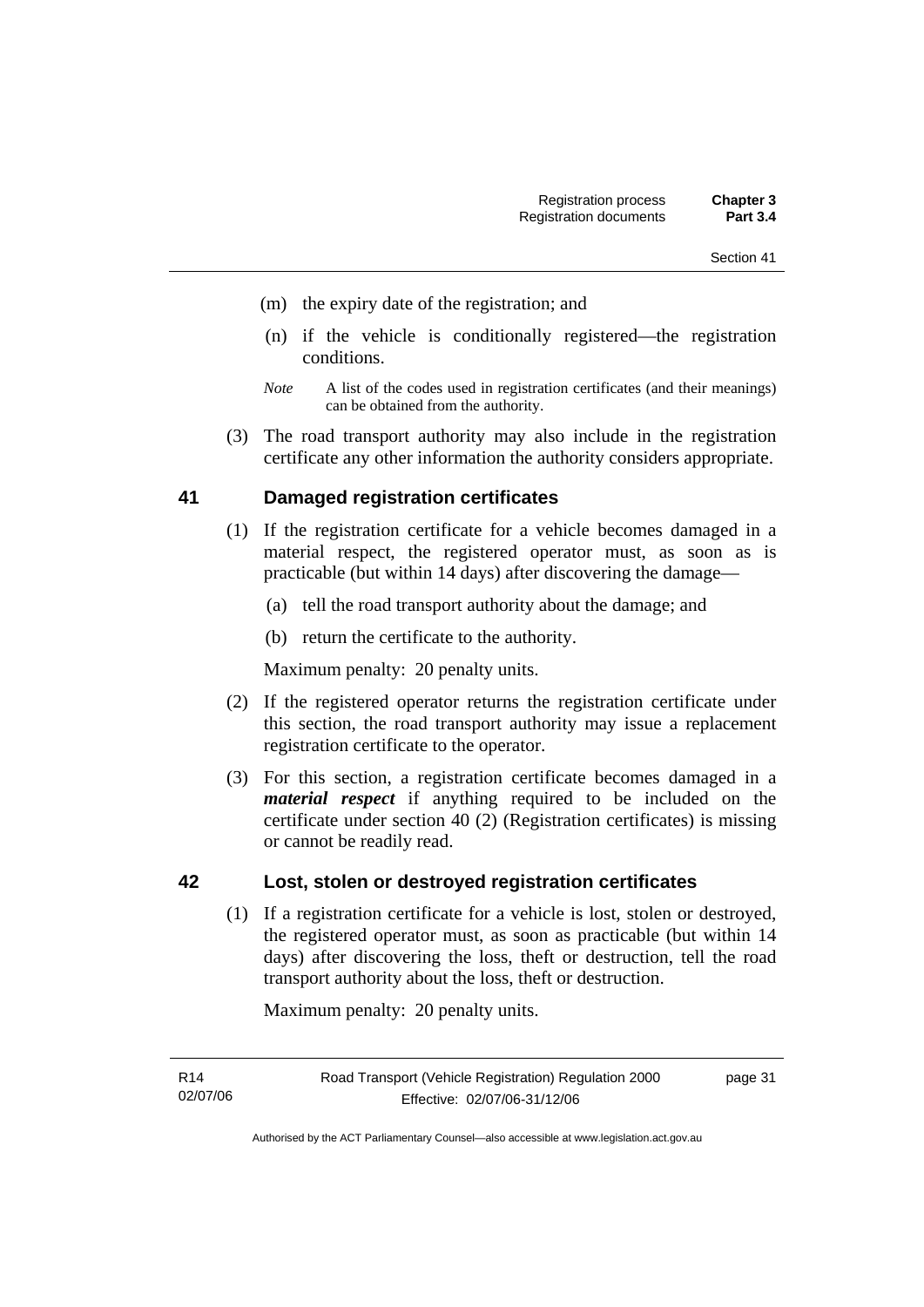| Chapter 3       | <b>Registration process</b>   |
|-----------------|-------------------------------|
| <b>Part 3.4</b> | <b>Registration documents</b> |

- (2) If the registered operator tells the road transport authority about the loss, theft or destruction of the registration certificate, the authority may, by written notice given to the operator, require the operator to provide to the authority, within a stated period and in a stated form, a statement confirming, and explaining the circumstances of, the loss, theft or destruction.
- (3) A person must not, without reasonable excuse, fail to comply with a notice given to the person under subsection (2).

Maximum penalty: 20 penalty units.

 (4) If the road transport authority is satisfied that the registration certificate for a vehicle has been lost, stolen or destroyed, the authority may issue a replacement registration certificate to the registered operator.

### **43 Recovery of lost or stolen registration certificates**

If the registered operator of a vehicle recovers the vehicle's lost or stolen registration certificate, the operator must, as soon as practicable (but within 14 days) after recovering the certificate—

- (a) tell the road transport authority about the recovery of the certificate; and
- (b) give the certificate to the authority unless the authority tells the operator that the certificate need not be given to the authority.

Maximum penalty: 20 penalty units.

### **44 Registration labels**

- (1) If the road transport authority registers a registrable vehicle, the authority must issue a registration label for the vehicle and give it to the registered operator.
- (2) However, the road transport authority is not required to issue a registration label for a registrable vehicle owned by a State,

| page 32 | Road Transport (Vehicle Registration) Regulation 2000 |          |
|---------|-------------------------------------------------------|----------|
|         | Effective: 02/07/06-31/12/06                          | 02/07/06 |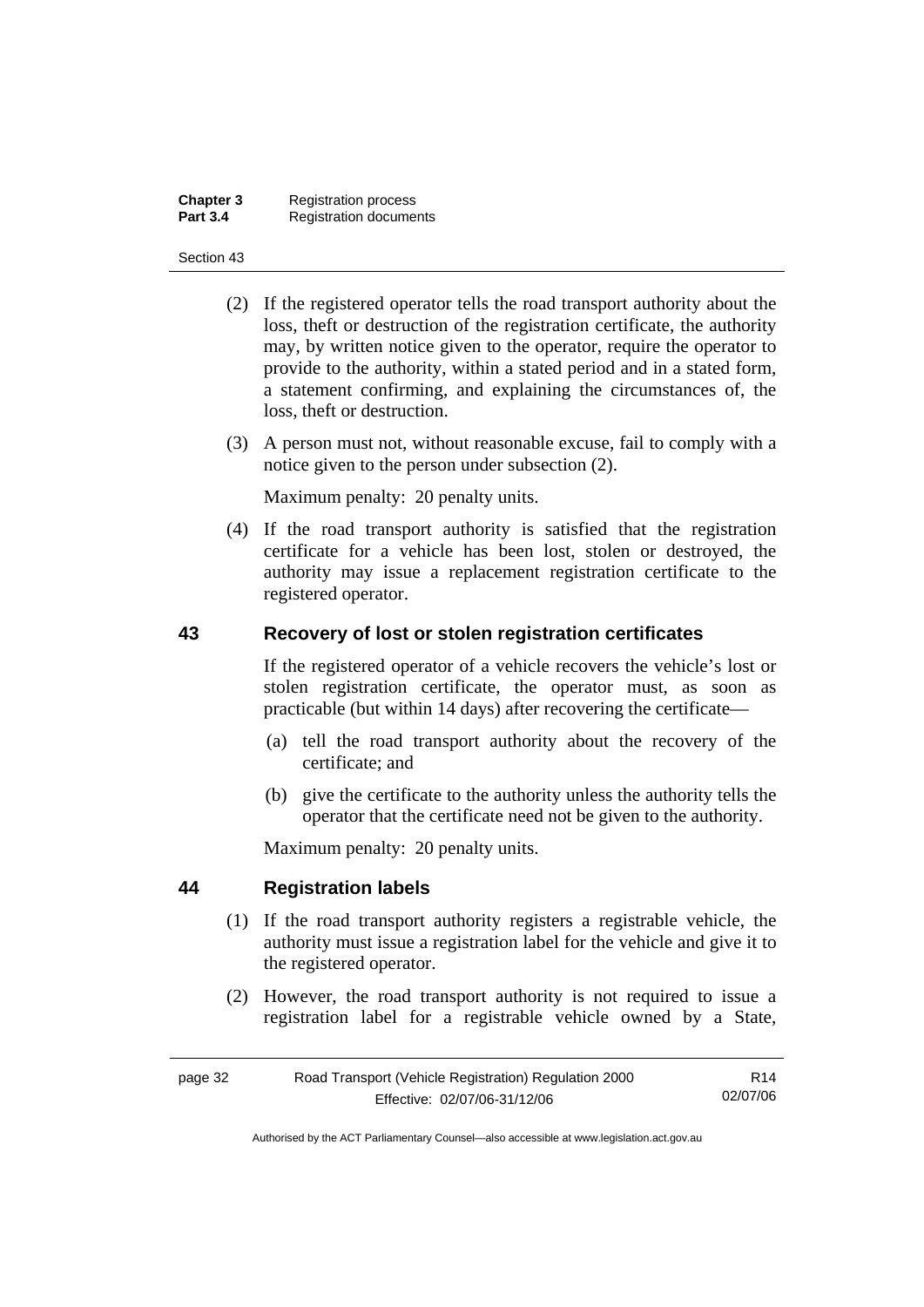Territory or the Commonwealth, or by a State, Territory or Commonwealth authority.

- (3) A registration label for a vehicle must include—
	- (a) the registration number of the vehicle; and
	- (b) the vehicle's make; and
	- (c) the vehicle's model or body type (whichever is more descriptive); and
	- (d) the vehicle's VIN or, if there is no VIN, any chassis number or engine number of the vehicle; and
	- (e) the vehicle's GVM (if applicable); and
	- (f) the vehicle's GCM (if applicable); and
	- (g) the vehicle's registration charge category (shown by a code approved by the authority); and
	- (h) the expiry date of the vehicle's registration; and
	- (i) if the vehicle is conditionally registered—the registration conditions (shown by a code approved by the authority).
	- *Note 1* A list of the codes used on registration labels (and their meanings) can be obtained from the authority.
	- *Note* 2 The registered operator must be told about the conditions applying to the vehicle's registration (see s 33 (5)).
- (4) The registration label for a vehicle must be attached—
	- (a) for all vehicles—so the information on the label is readable from the outside of the vehicle; and
	- (b) for a motor vehicle with a windscreen or fixed window—
		- (i) to the lower left side (or nearside) of the windscreen; or
		- (ii) to a fixed window on the left side (or nearside) of the vehicle; and

| R <sub>14</sub> | Road Transport (Vehicle Registration) Regulation 2000 | page 33 |
|-----------------|-------------------------------------------------------|---------|
| 02/07/06        | Effective: 02/07/06-31/12/06                          |         |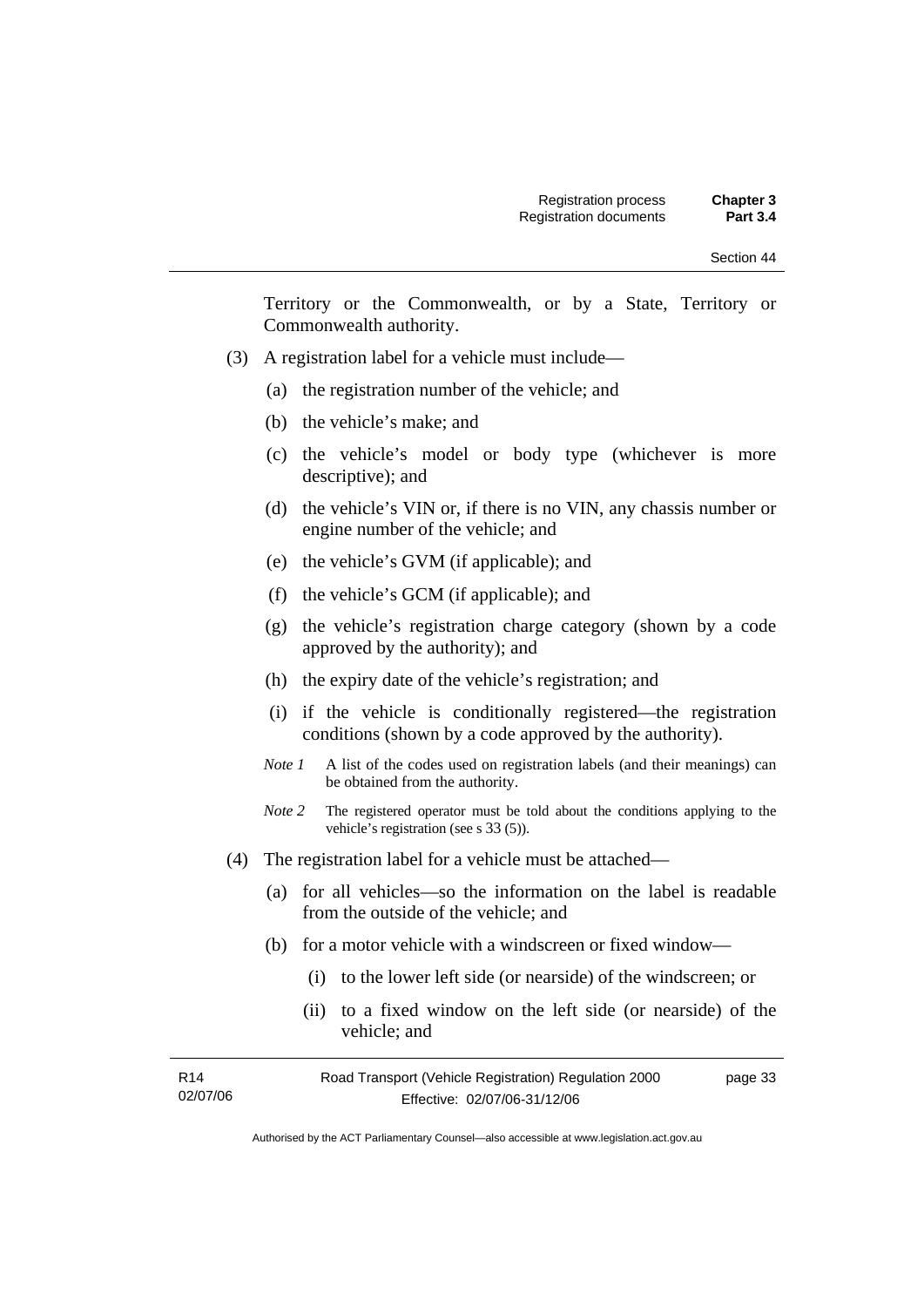| Chapter 3       | <b>Registration process</b>   |
|-----------------|-------------------------------|
| <b>Part 3.4</b> | <b>Registration documents</b> |

- (c) for a caravan or other trailer with a fixed rear window or a hinged rear window that is designed to be closed when the vehicle is being towed—to that window, in a place as close as possible to the vehicle's numberplate; and
- (d) for a vehicle other than a vehicle mentioned in paragraph (b) or (c)—on or next to the vehicle's rear numberplate so the characters on the numberplate are not obscured.
- (5) The road transport authority may give a replacement registration label for a vehicle to the registered operator if satisfied that the original is lost, stolen or damaged or has been destroyed.

#### **45 Using a vehicle without registration label etc**

- (1) A person must not use a registrable vehicle on a road or road related area if—
	- (a) the vehicle does not have a current registration label attached to it; or
	- (b) the current registration label attached to the vehicle is not attached to it in accordance with this part; or
	- (c) the current registration label attached to the vehicle is illegible.

Maximum penalty: 20 penalty units.

 (2) The responsible person for a vehicle used by someone else in contravention of subsection (1) also commits an offence if the person failed to take reasonable precautions to prevent the contravention.

Maximum penalty: 20 penalty units.

- (3) This section does not apply to a vehicle if—
	- (a) an unregistered vehicle permit is in force for the vehicle; or
	- (b) a trader's plate is attached to the vehicle.

| page 34 | Road Transport (Vehicle Registration) Regulation 2000 |          |
|---------|-------------------------------------------------------|----------|
|         | Effective: 02/07/06-31/12/06                          | 02/07/06 |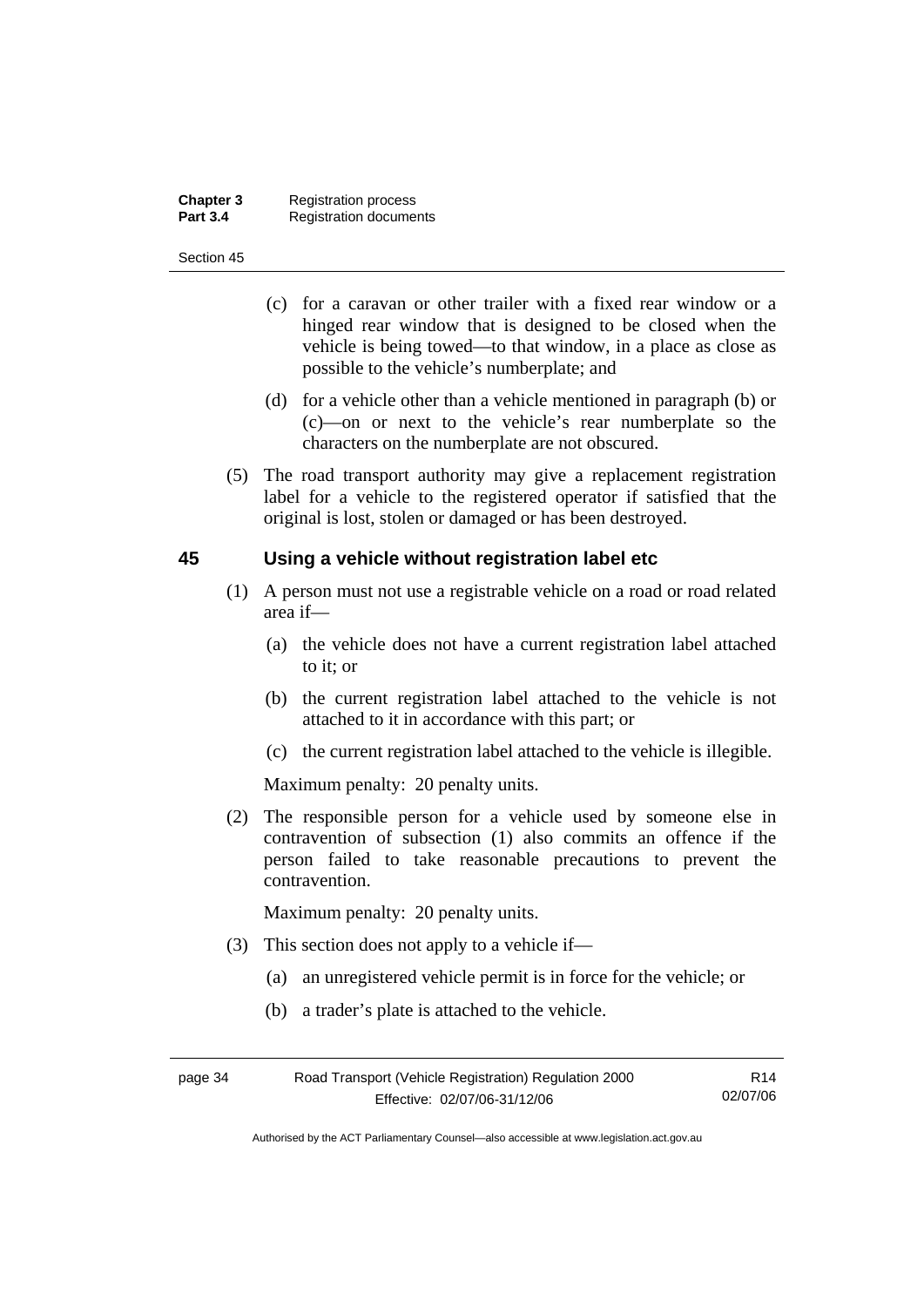(4) For this section, a registration label is *illegible* if anything that is required under section 44 (3) (Registration labels) cannot, for any reason, be readily read.

### **45A Streamlined registration procedures**

- (1) This section applies if the road transport authority—
	- (a) sends the registered operator of a registrable vehicle a registration certificate (the *prospective registration certificate*) and a registration label (the *prospective registration label*) for a future period for the vehicle; and
	- (b) invites the registered operator to renew the registration of the vehicle.
- (2) The prospective registration certificate is not issued by the road transport authority as a registration certificate, and the prospective registration label is not issued by the road transport authority as a registration label, until the appropriate fee determined for the registration mentioned in the certificate and label has been paid.

 (3) If the prospective registration certificate has not been issued by the road transport authority as a registration certificate, a person must not use the prospective registration certificate to pretend to have registration.

Maximum penalty: 20 penalty units.

 (4) If the prospective registration label has not been issued by the road transport authority as a registration label, a person must not attach the unissued prospective registration label to a vehicle.

Maximum penalty: 20 penalty units.

 (5) If the road transport authority issues a registration certificate and registration label for the registration of the registrable vehicle for a

*Note* Fees are determined under the *Road Transport (General) Act 1999*, s 96.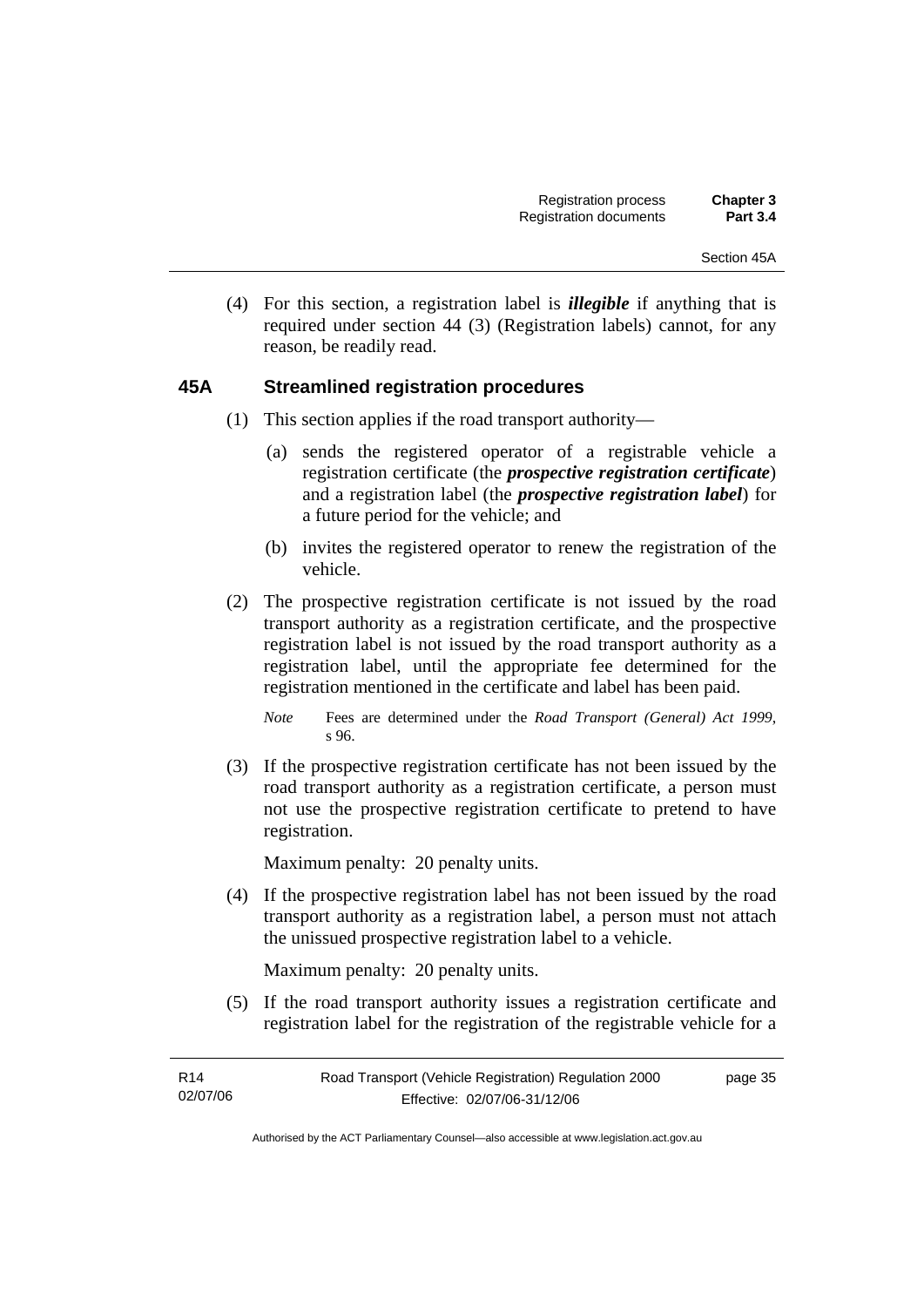**Chapter 3** Registration process **Part 3.4 Registration documents** 

Section 45A

period completely or partly covered by the prospective registration certificate and prospective registration label for the vehicle, the prospective registration certificate and prospective registration label cannot be issued and may be destroyed without notice to the authority under section 42 (Lost, stolen or destroyed registration certificates).

page 36 Road Transport (Vehicle Registration) Regulation 2000 Effective: 02/07/06-31/12/06

R14 02/07/06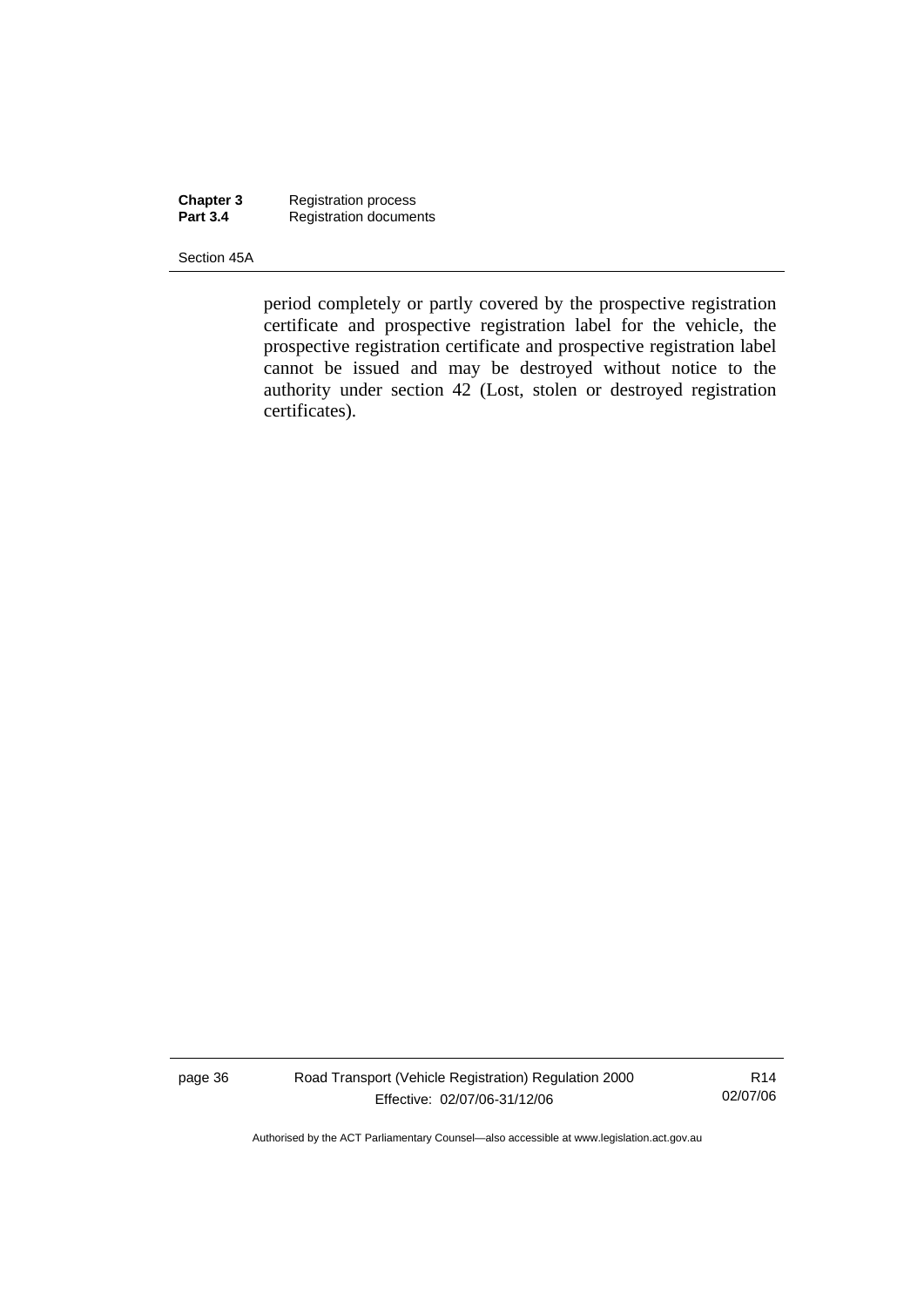# **Part 3.5 Numberplates**

### **Division 3.5.1 General**

### **46 Definitions for pt 3.5**

In this part:

*owner*, of a prescribed right to a non-standard registration number. means—

- (a) the person entitled to the right; or
- (b) if 2 people are entitled to the right—each of those people.

*plate-holder*, of a numberplate, means—

- (a) for a trader's plate—the person issued with the plate; or
- (b) for any other numberplate—the registered operator of the registrable vehicle for which the numberplate is issued.

*prescribed right*, to a non-standard registration number, means a right to the number sold under section 54 (Selling rights to nonstandard registration numbers).

*right*, to a non-standard registration number, means the exclusive right to be given the number as a registration number.

### **47 Determination of non-standard registration numbers**

- (1) The road transport authority may, in writing, determine that a number is a non-standard registration number.
- (2) A determination is a notifiable instrument.

*Note* A notifiable instrument must be notified under the Legislation Act.

R14 02/07/06 page 37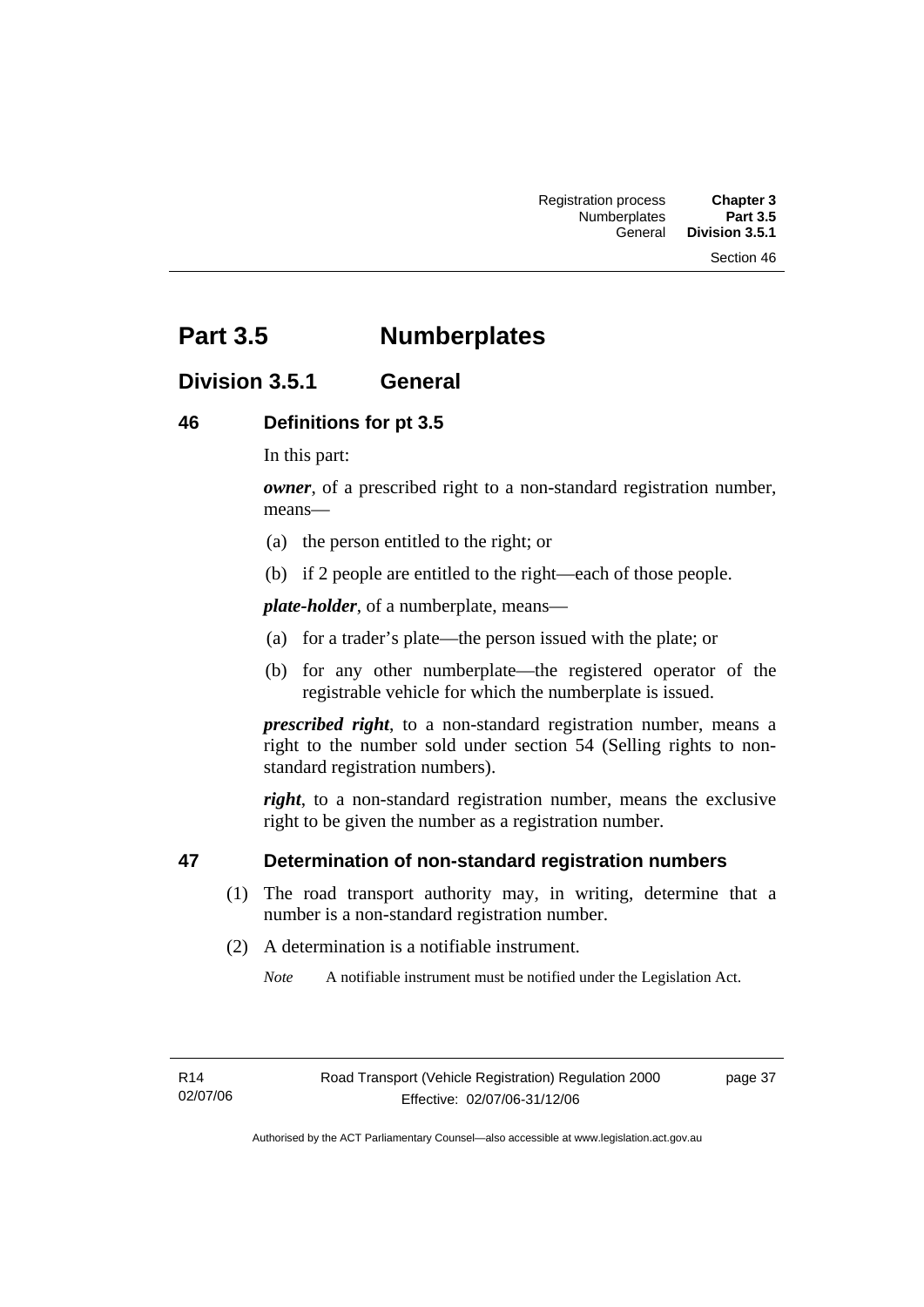**Chapter 3** Registration process<br>**Part 3.5** Numberplates **Part 3.5 Numberplates**<br>**Division 3.5.2** Issue of number **Division 3.5.2** Issue of numberplates generally

Section 48

### **48 Application of pt 3.5 to trader's plates**

This part (except division 3.5.6 (Damaged, lost, stolen and destroyed numberplates)) does not apply to trader's plates.

*Note* Pt 5.2 provides for the issue and use of trader's plates.

### **Division 3.5.2 Issue of numberplates generally**

### **49 Vehicle numberplates**

- (1) If the road transport authority registers a registrable vehicle, the authority must give a distinguishing registration number to the vehicle.
- (2) The road transport authority must issue—
	- (a) for a motor vehicle registered by the authority (other than a motorbike or motortrike)—2 vehicle numberplates with the vehicle's registration number; and
	- (b) for a motorbike, motortrike or trailer registered by the authority—at least 1 vehicle numberplate with the registration number of the motorbike, motortrike or trailer; and
	- (c) for any other registrable vehicle registered by the authority the number of vehicle numberplates the authority considers appropriate with the vehicle's registration number.
- (3) This section does not require the road transport authority to—
	- (a) give a distinguishing registration number if the vehicle already has a distinguishing registration number; or
	- (b) issue vehicle numberplates with the vehicle's registration number if the vehicle already has the required number of numberplates with the vehicle's registration number.

R14 02/07/06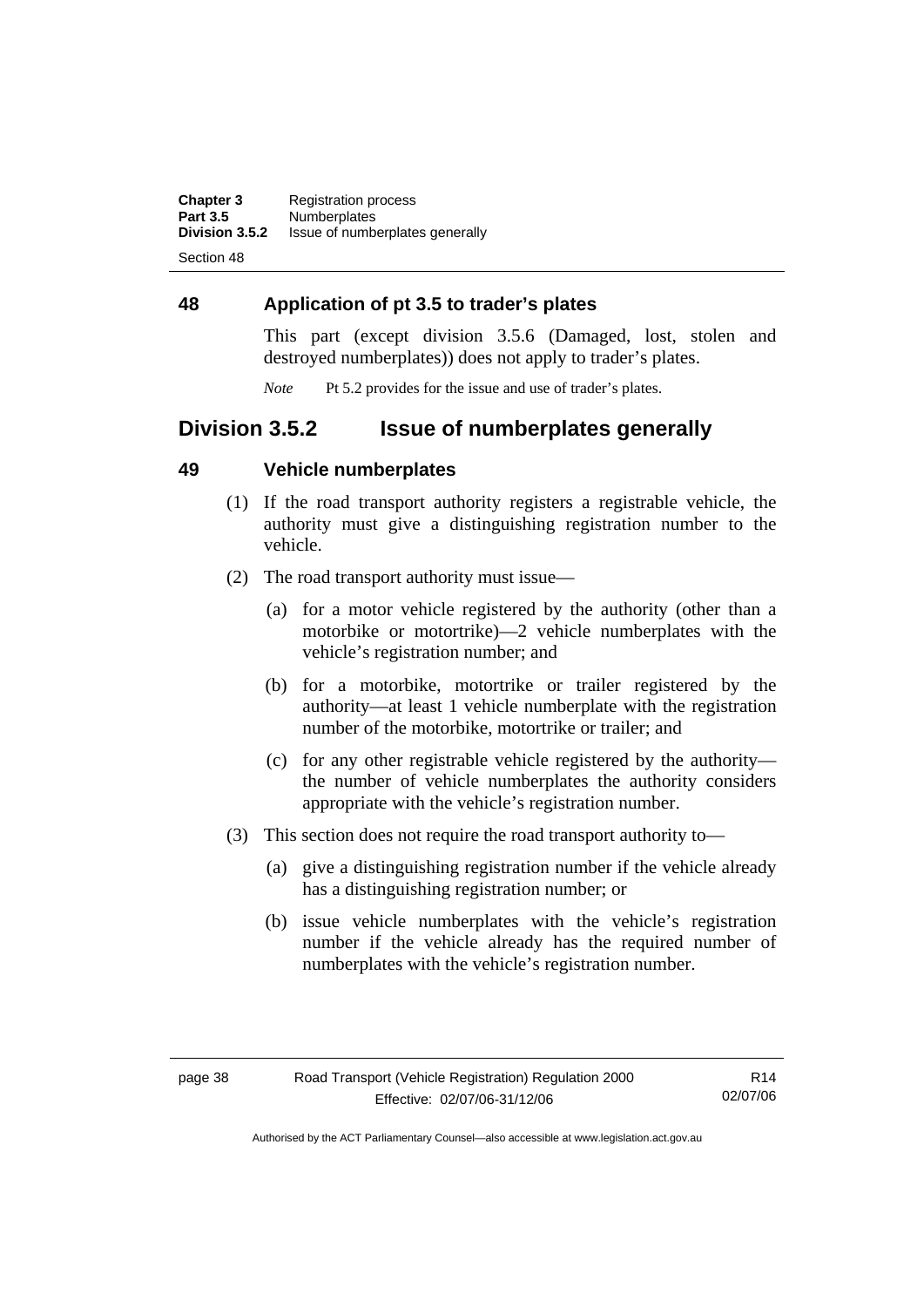### **50 Bicycle rack numberplates**

- (1) The registered operator of a registered motor vehicle (other than a motorbike or motortrike) may apply to the road transport authority for the issue of a bicycle rack numberplate for the vehicle in addition to the vehicle numberplates issued for the vehicle.
- (2) If the registered operator applies under subsection (1), the road transport authority may issue a bicycle rack numberplate with the same number as the vehicle's registration number to the registered operator.
- (3) For this regulation—
	- (a) a bicycle rack numberplate issued to the registered operator of a motor vehicle is taken to be issued for use for that vehicle; and
	- (b) a bicycle rack numberplate displayed, under this regulation, on a bicycle rack on a motor vehicle is taken to be attached to the vehicle; and
	- (c) in deciding whether a bicycle rack numberplate has the same number as the registration number of a motor vehicle only the registration number given to the vehicle is to be considered, and any additional material on any vehicle numberplate of the vehicle, or on the bicycle rack numberplate, is to be disregarded.

#### **51 Dimensions, layout etc of numberplates**

- (1) The road transport authority may, in writing, determine the dimensions, layout and other characteristics with which numberplates must comply.
- (2) A determination is a notifiable instrument.

*Note* A notifiable instrument must be notified under the Legislation Act.

page 39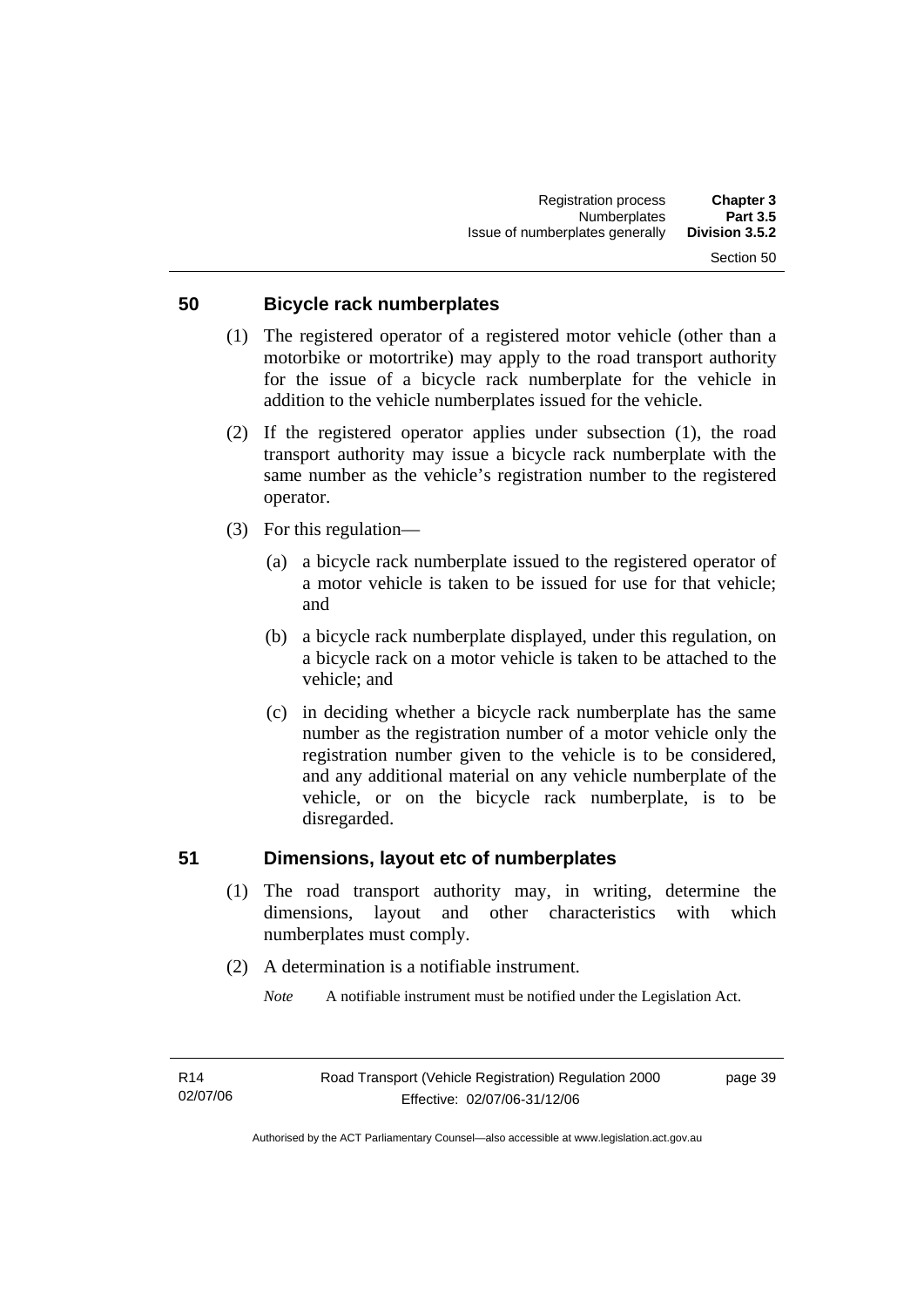**52 Authority may change registration number** 

- (1) The road transport authority may change the registration number given to a registered vehicle.
- (2) Without limiting subsection (1), the road transport authority may change the registration number given to a registered vehicle if the authority considers that-
	- (a) there is an error of any kind in a numberplate issued for the vehicle; or
	- (b) there has been an error of any kind in the issuing of a numberplate for the vehicle; or
	- (c) the numberplate should not have been issued for any other reason.
- (3) If the road transport authority changes the registration number of a registered vehicle under this section, the authority may, by written notice given to the registered operator, require the operator to return to the authority, within the period stated in the notice, the numberplates issued for the vehicle.
- (4) A person must not, without reasonable excuse, fail to comply with a notice given to the person under subsection (3).

Maximum penalty: 20 penalty units.

 (5) If the registered operator of a vehicle returns a numberplate under this section, the road transport authority must issue a replacement numberplate to the operator.

## **Division 3.5.3 Non-standard registration numbers**

### **53 Nature of prescribed rights**

A prescribed right to a non-standard registration number is personal property.

page 40 Road Transport (Vehicle Registration) Regulation 2000 Effective: 02/07/06-31/12/06 R14 02/07/06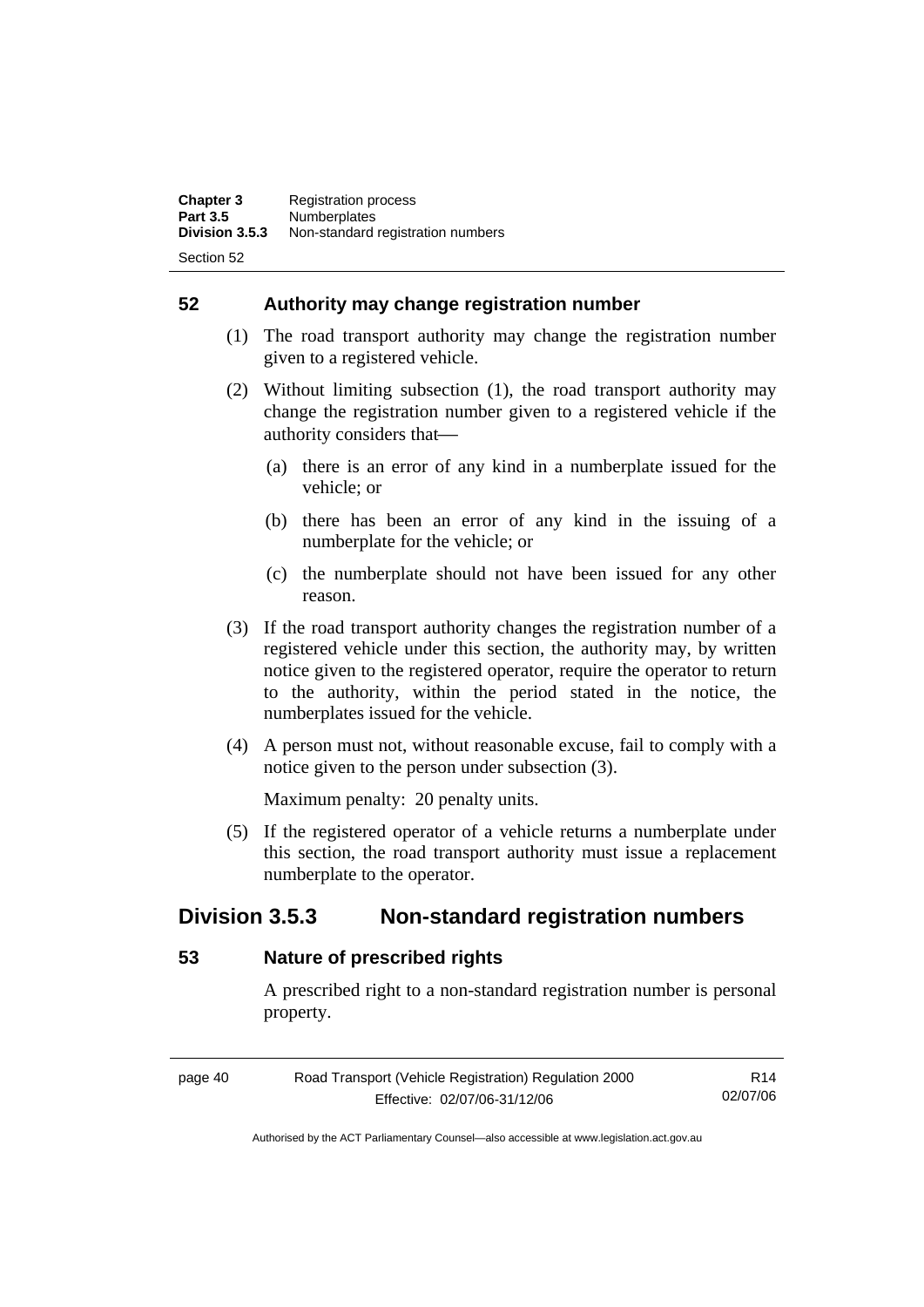### **54 Selling rights to non-standard registration numbers**

- (1) The road transport authority may, on behalf of the Territory, sell rights to non-standard registration numbers in the way, and at the times, the authority considers appropriate.
- (2) Subsection (1) does not apply to a non-standard registration number for which a person has a prescribed right.
- (3) The road transport authority must decide in writing the conditions on which rights may be sold and the conditions subject to which rights may be exercised.
- (4) Without limiting subsection (3), a right may be sold on conditions that allow the road transport authority, on behalf of the Territory, to extend the term of the right on application by the owner of the right.

### **55 Assignment of rights**

- (1) A prescribed right may only be assigned if the road transport authority approves the assignment of the right to the proposed assignee.
- (2) If the owner of a prescribed right applies to the road transport authority to approve a proposed assignment of the right to someone, the road transport authority must, by written notice to the owner, approve the assignment of the right to the proposed assignee.

### **56 Storage of non-standard registration numbers**

- (1) The road transport authority may store a numberplate with a nonstandard registration number on behalf of the owner of the prescribed right to the number.
- (2) The road transport authority must decide in writing the conditions on which numberplates may be stored.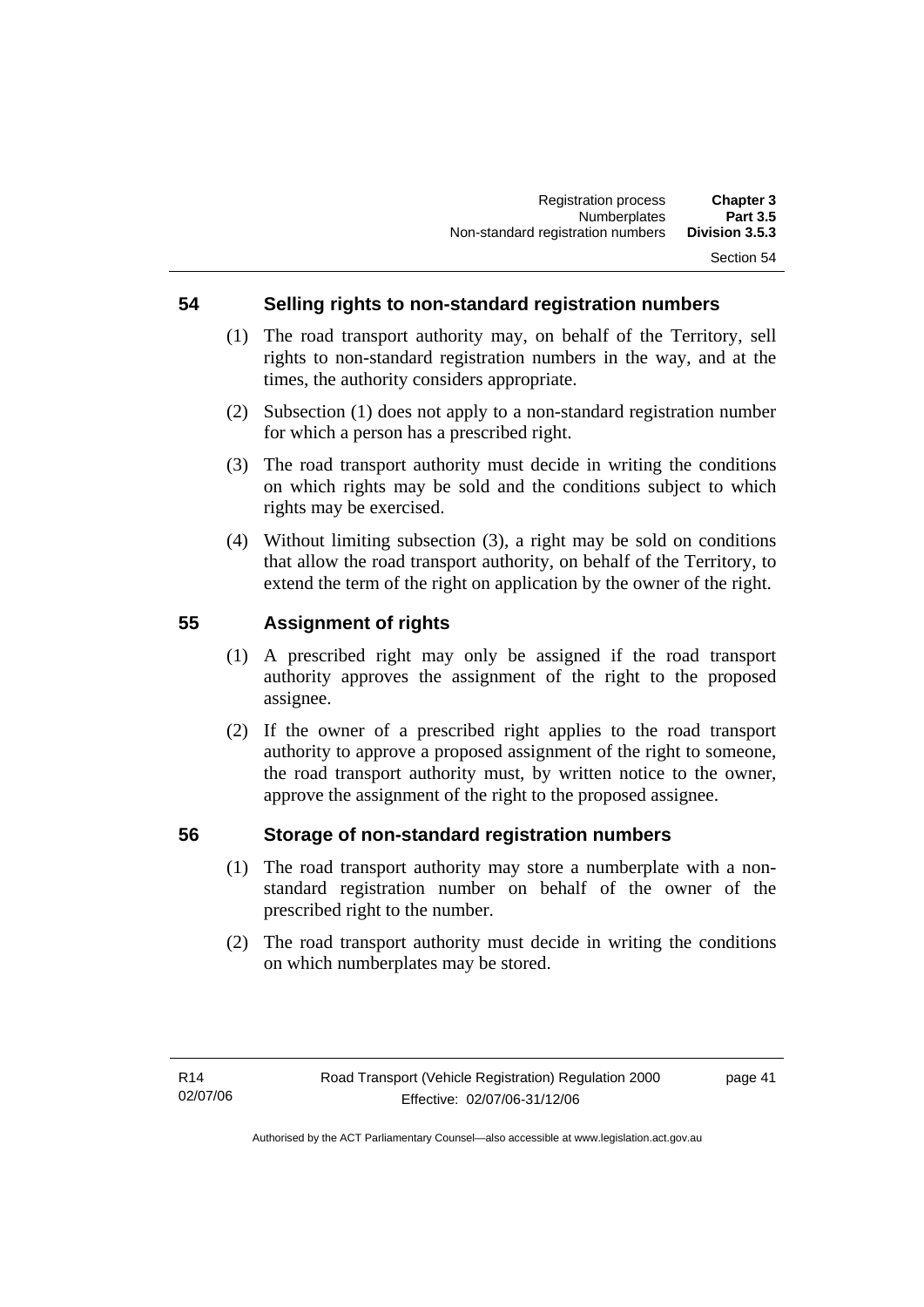**Chapter 3** Registration process<br>**Part 3.5** Numberplates **Part 3.5 Numberplates**<br>**Division 3.5.4 Use of number Division 3.5.4** Use of numberplates

Section 57

### **57 Power to cancel right to non-standard registration number**

- (1) The road transport authority may cancel a prescribed right to a nonstandard registration number by written notice given to the owner of the right.
- (2) If the road transport authority cancels a right to a non-standard registration number and the owner of the right had 1 or more numberplates with the non-standard number, the owner of the right must return the numberplates to the authority within the time mentioned for return in the notice.

Maximum penalty: 20 penalty units.

 (3) If the road transport authority cancels a right, the owner of the right is entitled to reasonable compensation as agreed between the owner and the authority or, if they cannot agree within a reasonable time, as decided by a court of competent jurisdiction.

### **58 Hire of non-standard numberplates**

- (1) The road transport authority may hire out numberplates that display non-standard registration numbers.
- (2) The road transport authority must decide in writing the terms on which the numberplates may be hired out.

## **Division 3.5.4 Use of numberplates**

### **59 Display of numberplates**

- (1) The registered operator of a registered vehicle must ensure that a vehicle numberplate issued for the vehicle is securely attached to the vehicle so that (if the vehicle is on level ground)—
	- (a) the numberplate is—

R14 02/07/06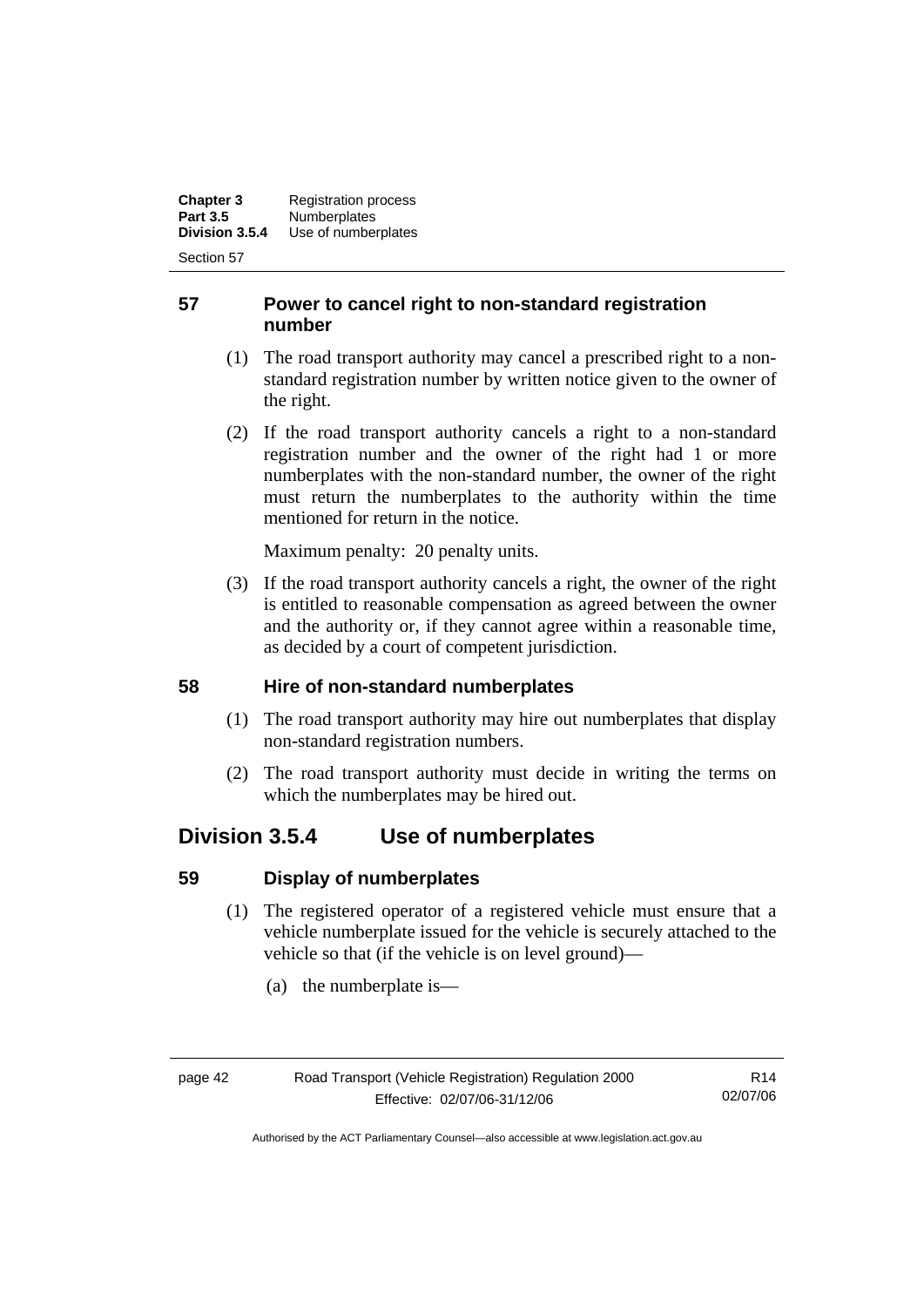| <b>Registration process</b> | <b>Chapter 3</b> |  |
|-----------------------------|------------------|--|
| <b>Numberplates</b>         | <b>Part 3.5</b>  |  |
| Use of numberplates         | Division 3.5.4   |  |
|                             | Section 59       |  |

- (i) upright and substantially parallel to the vehicle's axles; and
- (ii) not over 1.3m above ground level; and
- (b) the numbers on the numberplate are clearly visible from a distance of 20m at any point within an arc of 45° from the surface of the numberplate above and to either side of the vehicle, as shown in diagram 59.1, figures 1 and 2 (for heavy vehicles) and diagram 59.2, figures 1 and 2 (for light vehicles); and
- (c) any cover on the numberplate—
	- (i) is clear, clean, untinted and flat over the surface of the numberplate; and
	- (ii) has no reflective or other characteristics that would prevent the successful operation of a traffic offence detection device.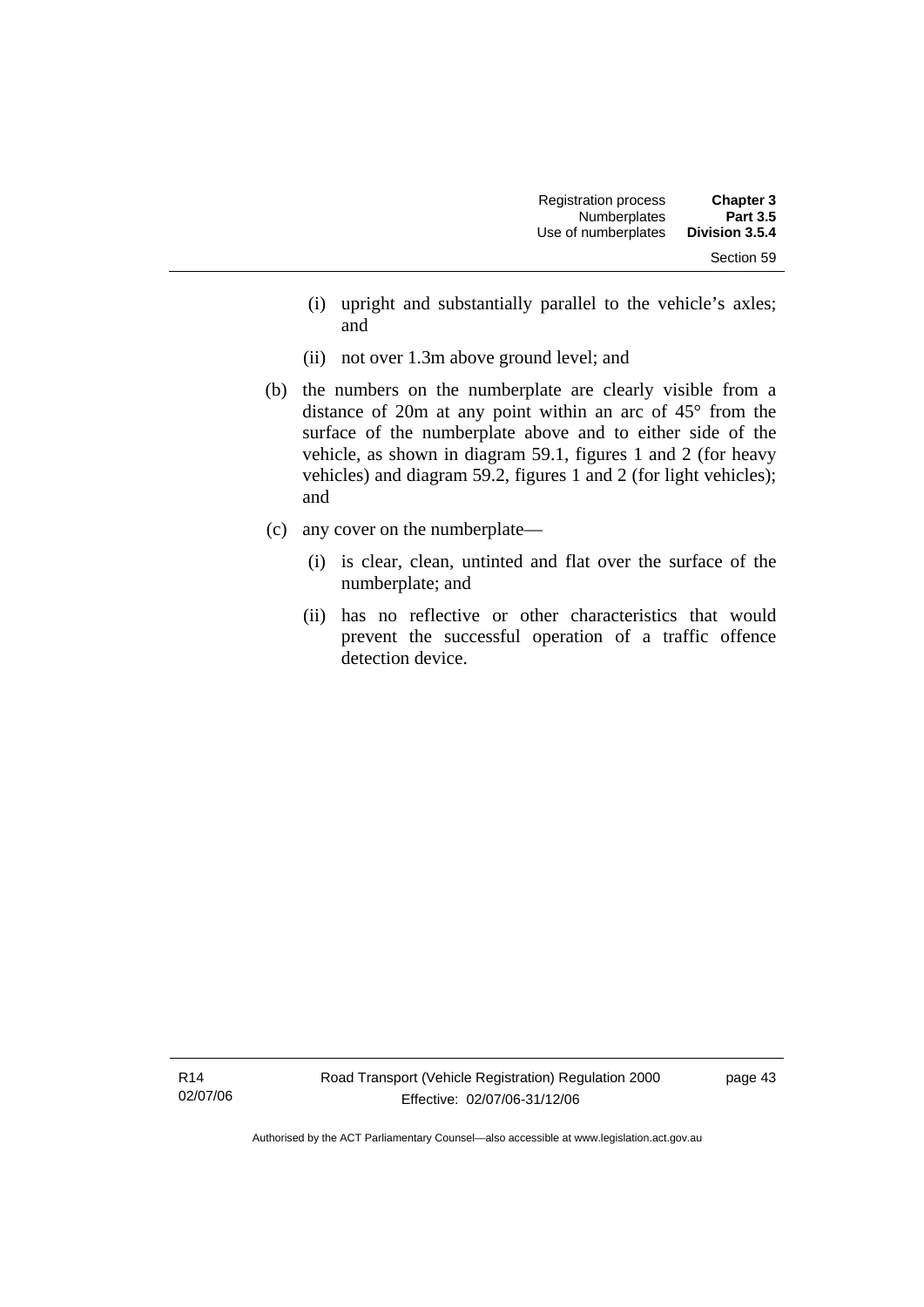**Chapter 3** Registration process **Part 3.5** Numberplates **Division 3.5.4** Use of numberplates

Section 59



page 44 Road Transport (Vehicle Registration) Regulation 2000 Effective: 02/07/06-31/12/06

R14 02/07/06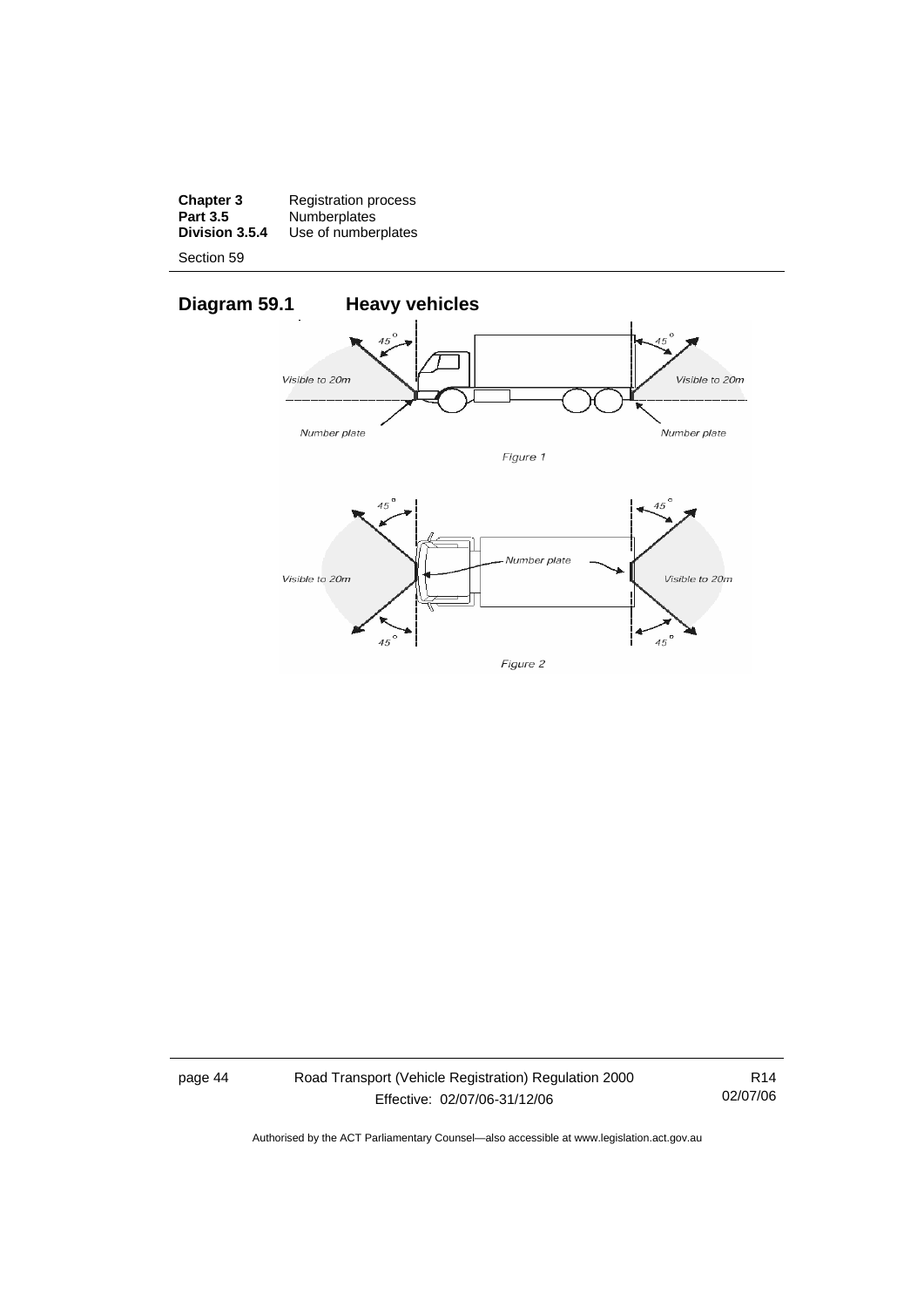

- (2) Subsection (1) applies to a vehicle operating as a stand-by taxi as if the reference to a numberplate issued for the vehicle were a reference to the numberplate issued for the usual taxi.
- (3) The registered operator of a registered vehicle must ensure that—
	- (a) for a motor vehicle (other than a motorbike or motortrike)—1 numberplate is attached to the front of the vehicle and another to its rear; and
	- (b) for a motorbike, motortrike or trailer—at least 1 numberplate is attached to its rear.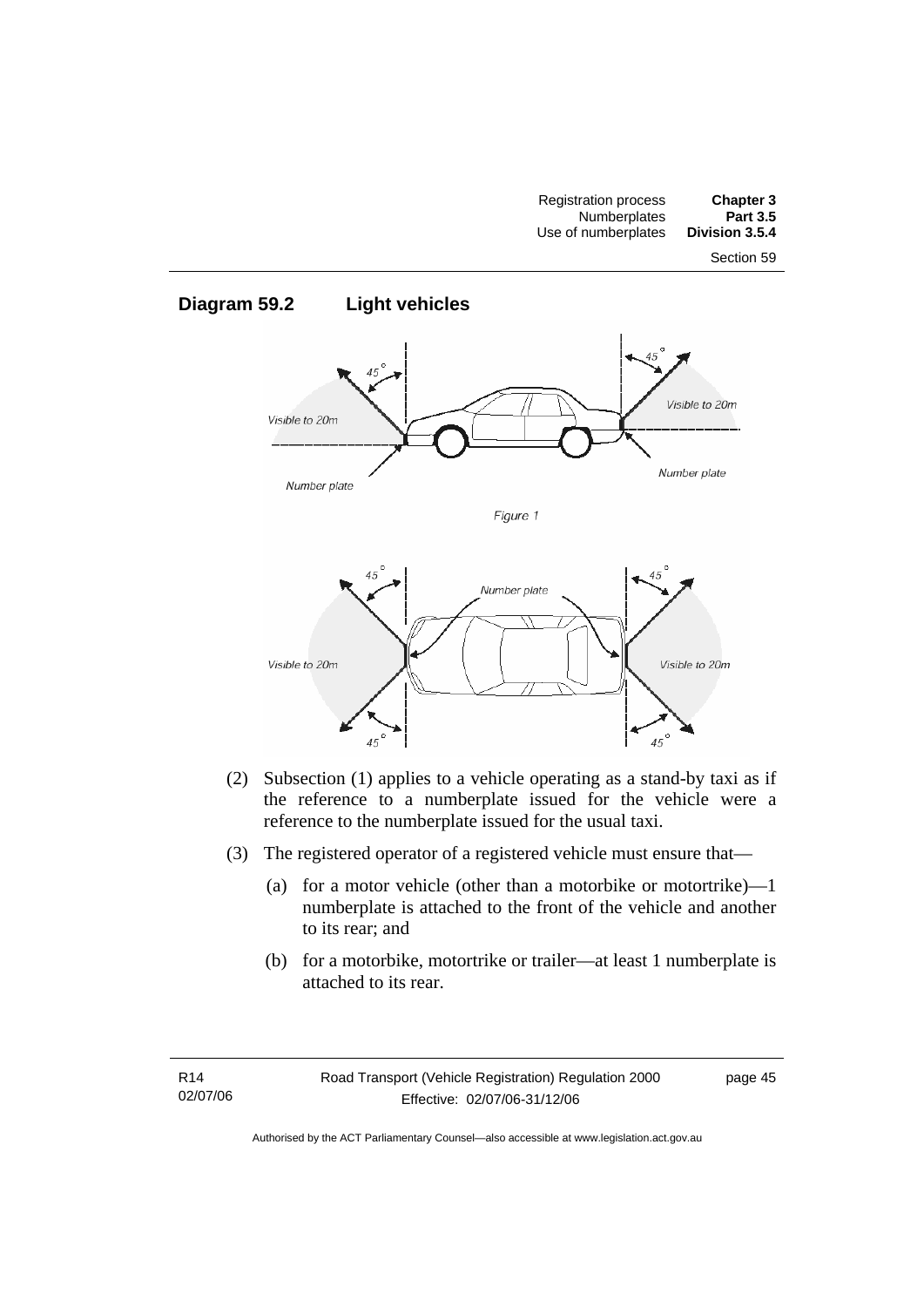| <b>Chapter 3</b> | <b>Registration process</b> |
|------------------|-----------------------------|
| <b>Part 3.5</b>  | <b>Numberplates</b>         |
| Division 3.5.4   | Use of numberplates         |
| Section 59       |                             |

- (4) Subsections (1) (a) and (b) and (3) (a) and (b) do not apply to a vehicle numberplate of a registrable vehicle if—
	- (a) because of the construction of the vehicle, it is not practicable to comply with the paragraphs; and
	- (b) the numberplate is attached in a way that complies as far as practicable with the paragraphs.
- (5) Subsection (1) (b) does not apply to the rear vehicle numberplate of a registrable vehicle if—
	- (a) the rear numberplate of the registrable vehicle is obscured by a vehicle that is being towed by the registrable vehicle; and
	- (b) the towed vehicle displays a rear numberplate in accordance with subsections (1) and (3) or, if the towed vehicle is not required to display a rear numberplate, the registration number of the registrable vehicle is displayed at the rear of the towed vehicle in a way that complies as far as practicable with subsections (1) and (3).
- (6) The road transport authority may exempt a vehicle or person from a provision of this section.
- (7) If an exemption under this section is given subject to conditions, the exemption applies only if all the conditions of the exemption are complied with.
- (8) In this section:

*stand-by taxi*—see the *Road Transport (Public Passenger Services) Regulation 2002*, section 109 (1).

*usual taxi*—see the *Road Transport (Public Passenger Services) Regulation 2002*, section 109 (1).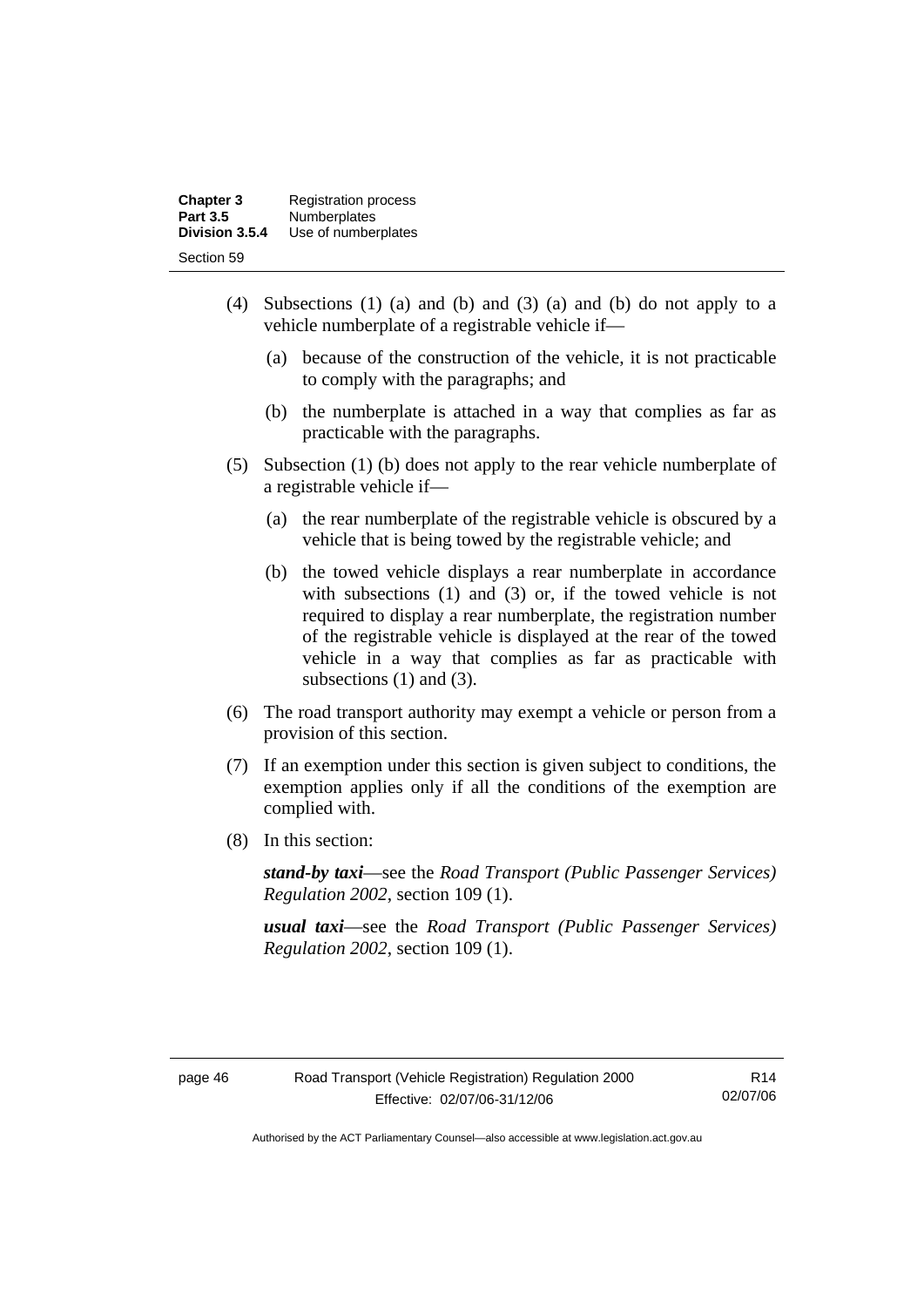#### **60 Using vehicle without numberplate etc**

- (1) A person must not use a registrable vehicle on a road or road related area if—
	- (a) the vehicle does not have the numberplates or numberplate required under this division attached to it; or
	- (b) a numberplate attached to the vehicle is not attached in accordance with this division; or
	- (c) a numberplate attached to the vehicle is illegible.

Maximum penalty: 20 penalty units.

 (2) The responsible person for a vehicle used by someone else in contravention of subsection (1) also commits an offence if the person failed to take reasonable precautions to prevent the contravention.

Maximum penalty: 20 penalty units.

- (3) This section does not apply to a vehicle if—
	- (a) an unregistered vehicle permit is in force for the vehicle; or
	- (b) a trader's plate is attached to the vehicle.
- (4) For this section, a numberplate is *illegible* if anything required to be included on the numberplate cannot, for any reason, be readily read.
- (5) For subsection (4), a number on the numberplate is taken not to be readily readable if the number is not clearly visible as required by section 59 (1) (b) (Display of numberplates).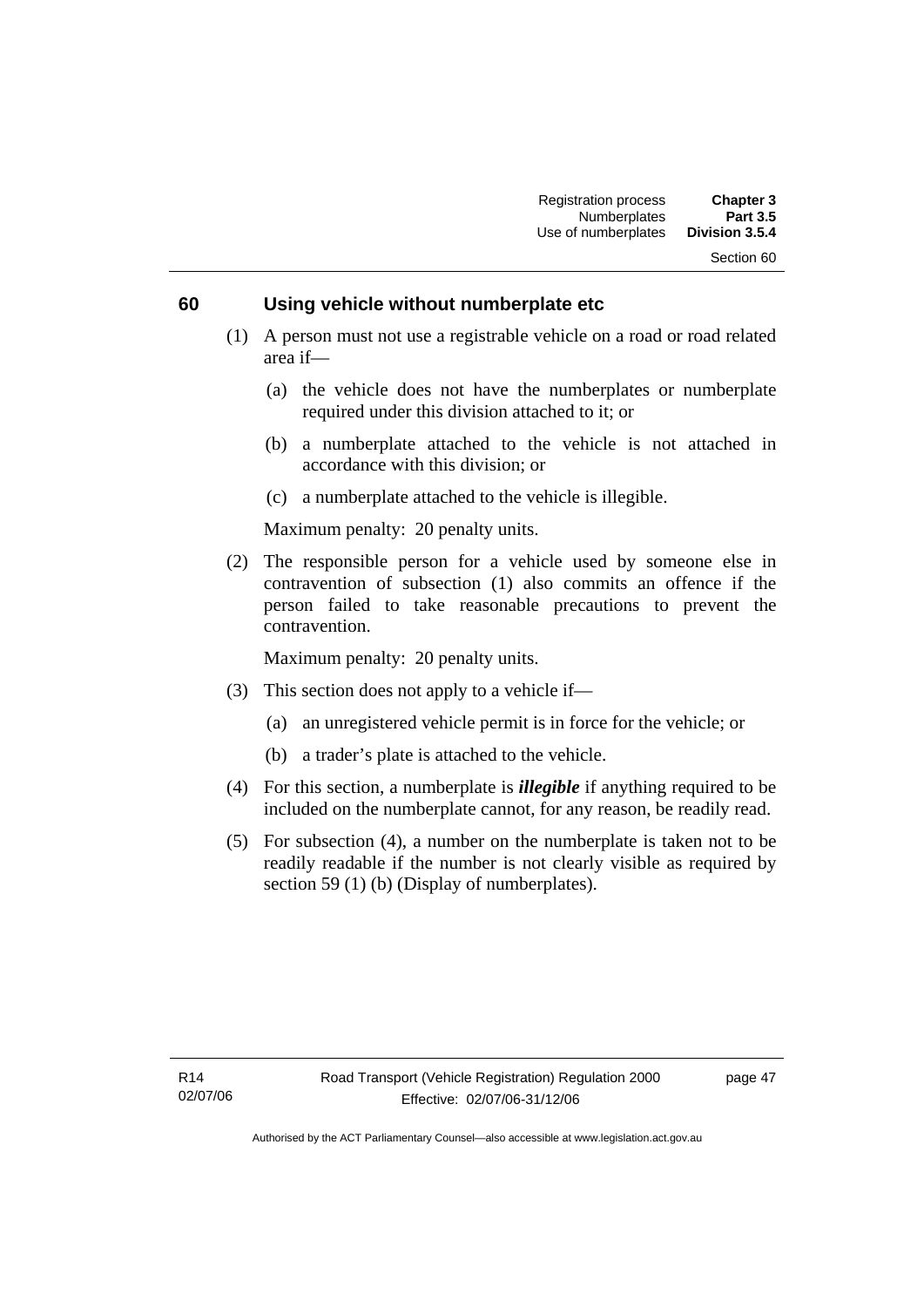# **Division 3.5.5 Swapping, transfer and exchange of numberplates**

### **61 Swapping of numberplates**

The road transport authority may approve the swap of numberplates between registrable vehicles.

### **62 Transfer of numberplate to another vehicle**

The road transport authority may transfer the numberplates of a registrable vehicle (the *giving vehicle*) to another registrable vehicle (the *receiving vehicle*) if—

- (a) the registration of the giving vehicle was cancelled following approval of an application to surrender its registration; and
- (b) if the giving vehicle has 1 registered operator—the same person is (or is to be) the registered operator of the receiving vehicle; and
- (c) if the giving vehicle has 2 registered operators—the authority is satisfied that each registered operator who can agree to the transfer does agree; and
- (d) if the receiving vehicle has 2 registered operators—the authority is satisfied that each registered operator who can agree to the transfer does agree.

### **63 Exchange of numberplates**

- (1) If the registered operator of a registered vehicle surrenders the numberplates issued for the vehicle to the road transport authority, the authority may issue numberplates with a different registration number for the vehicle.
- (2) If the road transport authority is satisfied that 1 or more of the numberplates issued for the vehicle have been lost, stolen or

| page 48 | Road Transport (Vehicle Registration) Regulation 2000 | R <sub>14</sub> |
|---------|-------------------------------------------------------|-----------------|
|         | Effective: 02/07/06-31/12/06                          | 02/07/06        |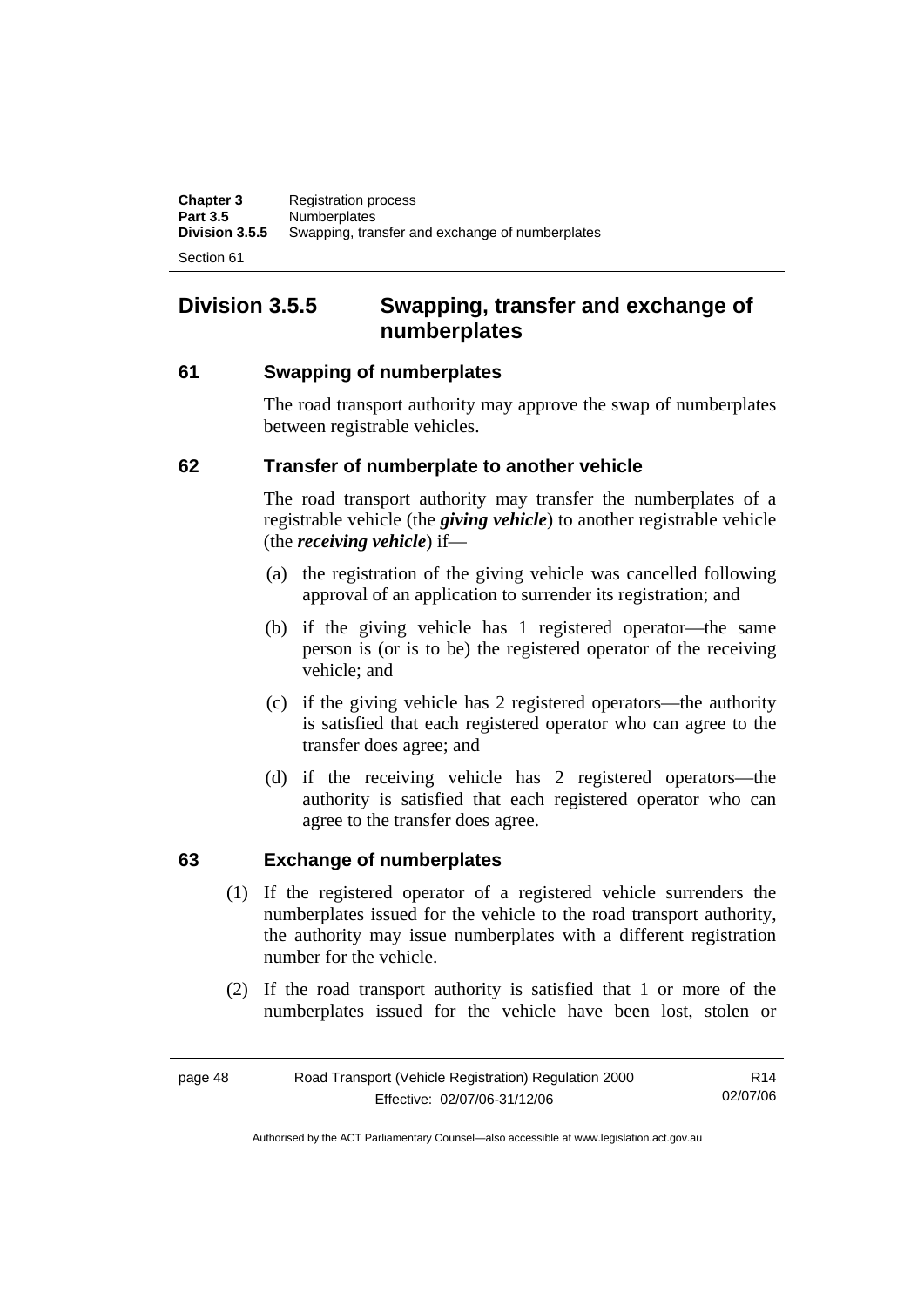destroyed, the authority may act under subsection (1) even though the numberplate or numberplates have not been surrendered.

## **Division 3.5.6 Damaged, lost, stolen and destroyed numberplates**

### **64 Damaged numberplates**

- (1) If a numberplate becomes damaged in a material respect, the plateholder must, as soon as is practicable (but within 14 days) after discovering the damage—
	- (a) tell the road transport authority about the damage; and
	- (b) return the numberplate to the authority and, unless otherwise approved by the authority, any other numberplate with the same registration number.

Maximum penalty: 20 penalty units.

- (2) If the plate-holder returns a numberplate under this section, the road transport authority may issue a replacement numberplate with the same distinguishing number to the plate-holder.
- (3) For this section, a numberplate becomes damaged in a *material respect* if anything required to be included on the numberplate is missing or cannot be readily read.
- (4) For subsection (3), a number on the numberplate is taken not to be readily readable if the number is not clearly visible as required by section 59 (1) (b) (Display of numberplates).

### **65 Lost, stolen or destroyed numberplates**

 (1) If a vehicle numberplate is lost, stolen or destroyed, the plate-holder must, as soon as practicable (but within 14 days) after discovering the loss, theft or destruction—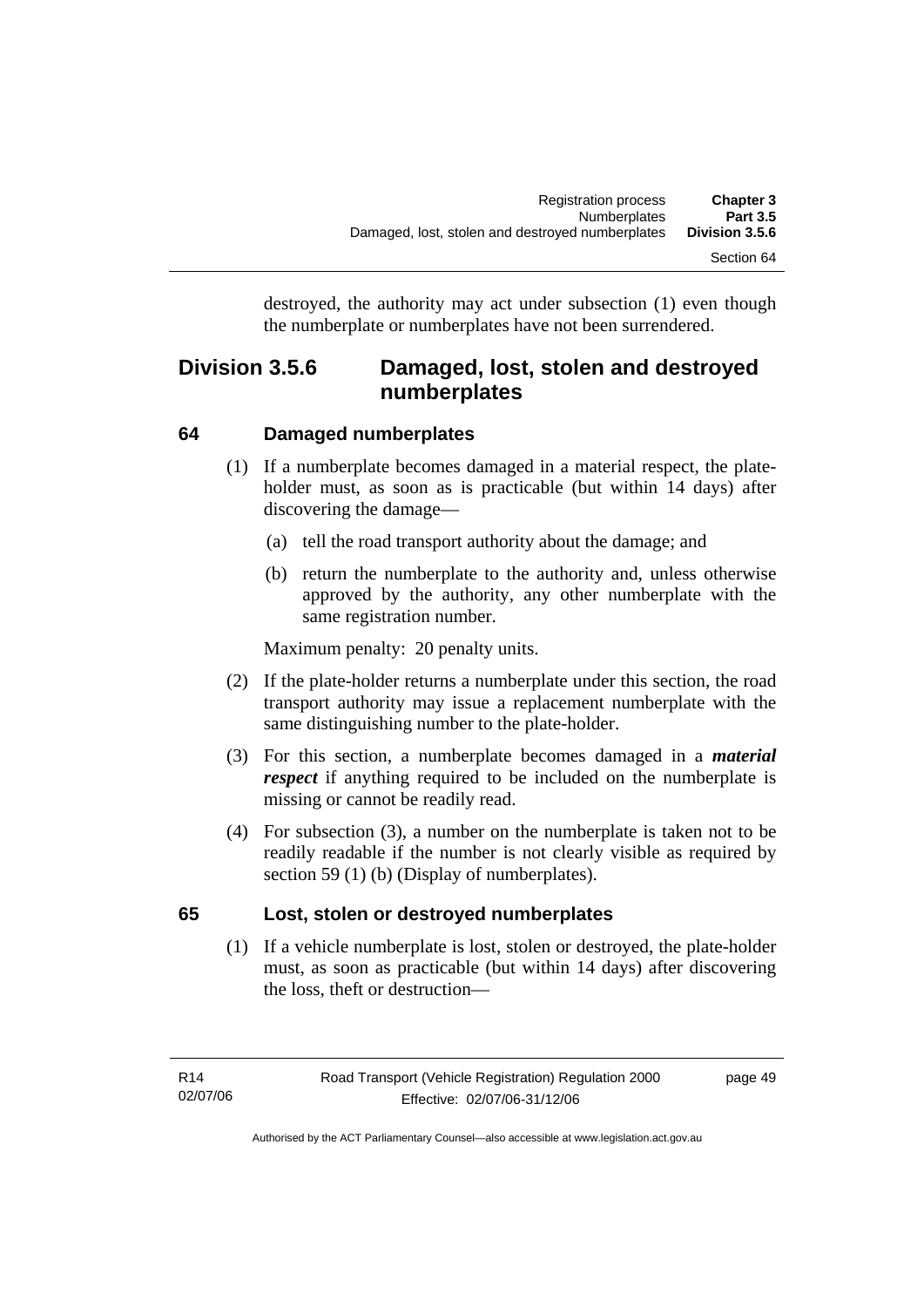- (a) tell the road transport authority about the loss, theft or destruction; and
- (b) return to the authority any other numberplate issued to the plate-holder with the same distinguishing number unless it has also been lost, stolen or destroyed.

Maximum penalty: 20 penalty units.

 (2) If a bicycle rack numberplate is lost, stolen or destroyed, the plateholder must, as soon as practicable (but within 14 days) after discovering the loss, theft or destruction, tell the road transport authority in writing about the loss, theft or destruction.

Maximum penalty: 20 penalty units.

- (3) If the plate-holder for a numberplate tells the road transport authority about the loss, theft or destruction of the numberplate, the authority may, by written notice given to the plate-holder, require the plate-holder to provide to the authority, within a stated period and in a stated form, a statement confirming, and explaining the circumstances of, the loss, theft or destruction.
- (4) A person must not, without reasonable excuse, fail to comply with a notice given to the person under subsection (3).

Maximum penalty: 20 penalty units.

- (5) If the road transport authority is satisfied that a vehicle numberplate has been lost, stolen or destroyed, the authority may issue replacement numberplates with the same or a different distinguishing number to the plate-holder.
- (6) If the road transport authority is satisfied that a bicycle rack numberplate has been lost, stolen or destroyed, the authority may issue a replacement numberplate with the same distinguishing number to the plate-holder.

R14 02/07/06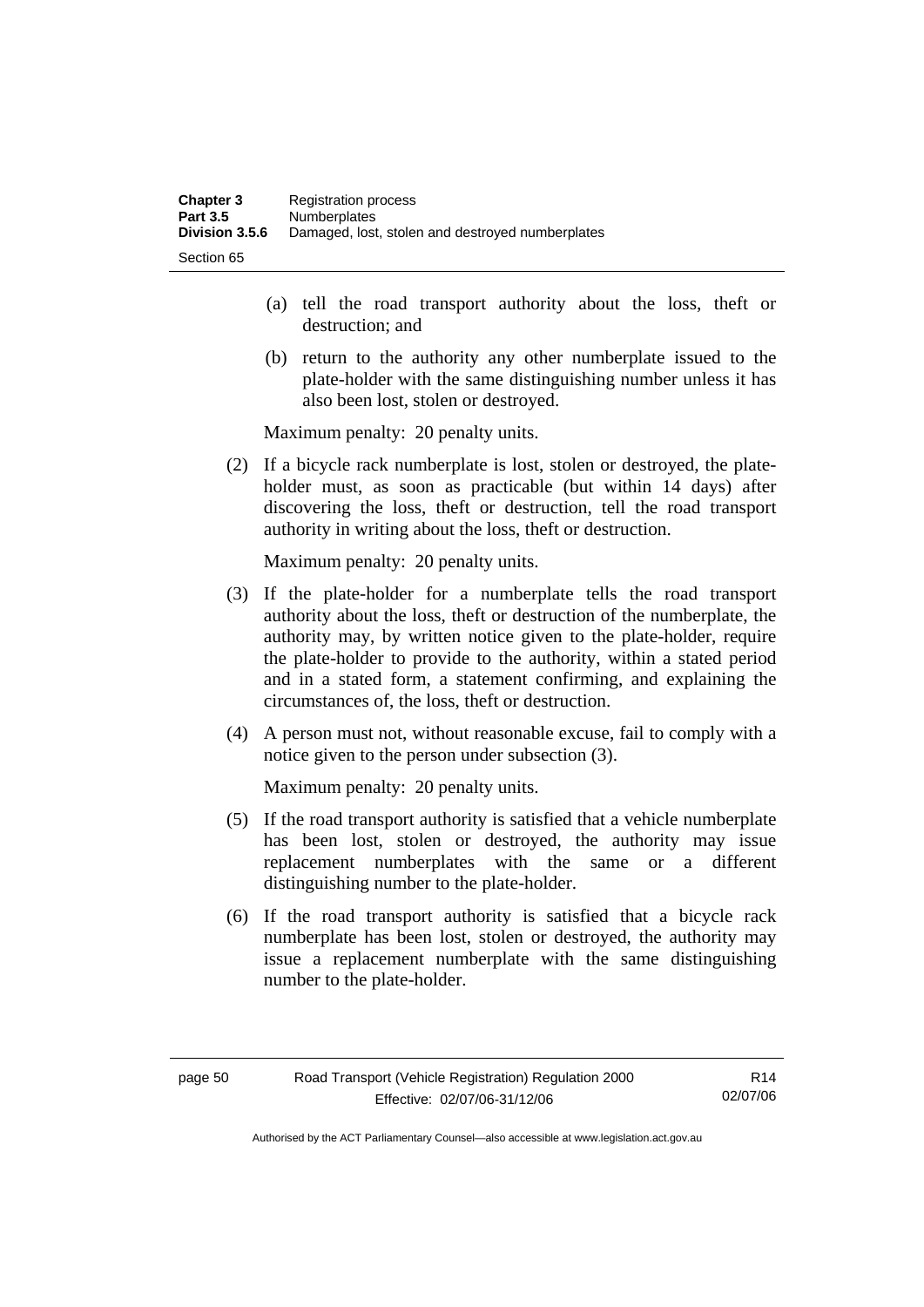### **66 Recovery of lost or stolen numberplates**

If the plate-holder of a lost or stolen numberplate recovers the numberplate, the plate-holder must, as soon as practicable (but within 14 days) after recovering the numberplate—

- (a) tell the road transport authority about the recovery of the numberplate; and
- (b) give the numberplate to the authority unless the authority tells the plate-holder that the numberplate need not be given to the authority.

Maximum penalty: 20 penalty units.

R14 02/07/06 page 51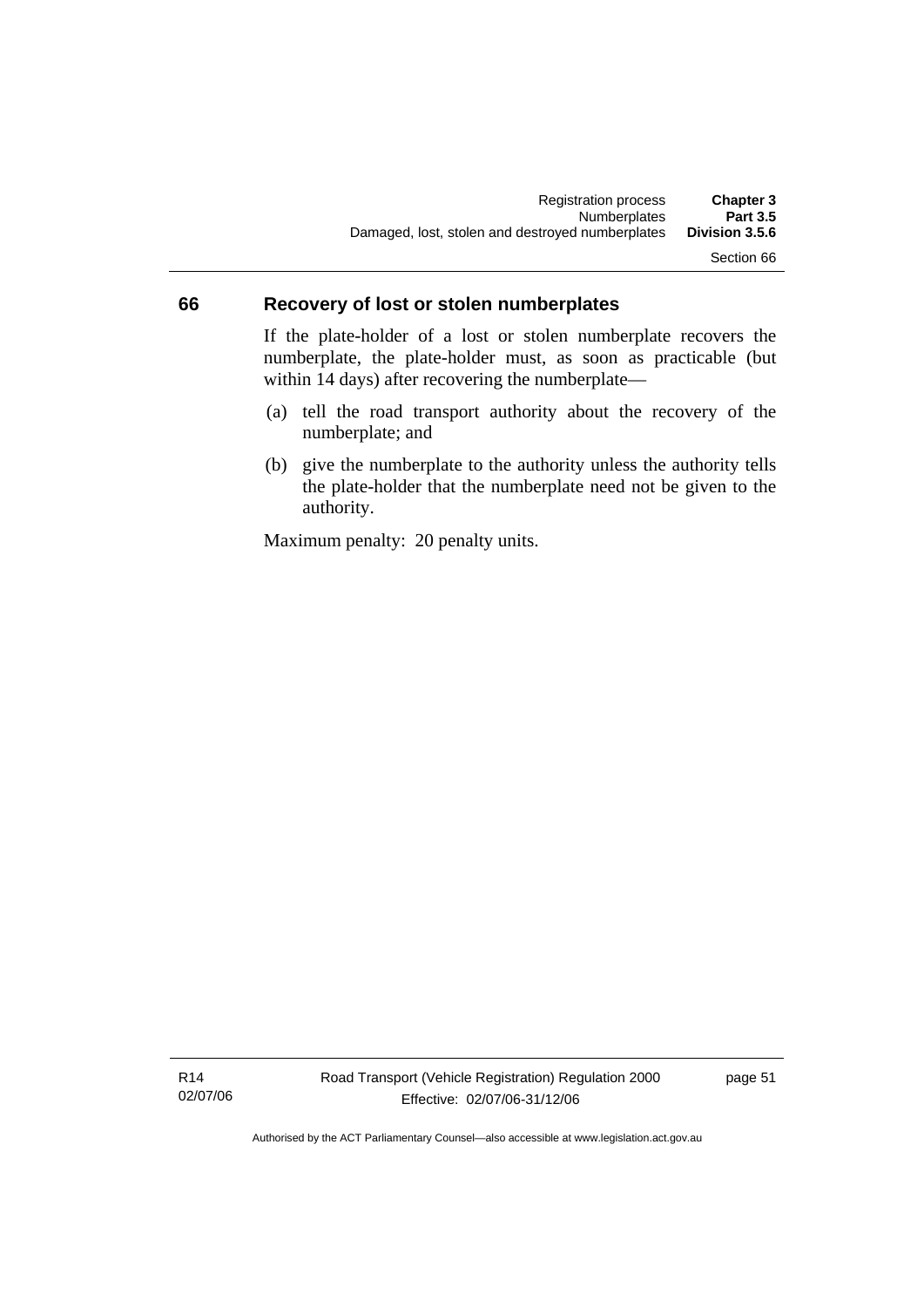**Chapter 3** Registration process<br>**Part 3.6** Renewal of registration **Renewal of registration** 

Section 67

# **Part 3.6 Renewal of registration**

#### **67 Notice of renewal for registration**

- (1) A *notice of renewal* for the registration of a registered vehicle is a notice—
	- (a) addressed to the registered operator of the vehicle; and
	- (b) stating that the vehicle's registration will expire if it is not renewed on or before a date stated in the notice.
- (2) If the road transport authority fails to send a notice of renewal for the registration of a registered vehicle, or the notice is not received by the registered operator of the vehicle, the failure or nonreceipt does not affect—
	- (a) the expiry of the vehicle's registration; or
	- (b) the obligation of the operator to renew the vehicle's registration if the operator intends the vehicle to be used on a road or road related area after the expiry of its existing registration.
- (3) The road transport authority is not required to send a notice of renewal for the registration of a seasonal vehicle.

#### **68 Renewal of registration**

- (1) The registered operator of a registered vehicle may apply to the road transport authority to renew the registration of the vehicle.
- (2) The registration of a registered vehicle may be renewed not more than 1 year after its expiry.
- (3) Subsection (2) does not have the effect of enabling a registrable vehicle to be retrospectively registered.

| page 52 | Road Transport (Vehicle Registration) Regulation 2000 | R14      |
|---------|-------------------------------------------------------|----------|
|         | Effective: 02/07/06-31/12/06                          | 02/07/06 |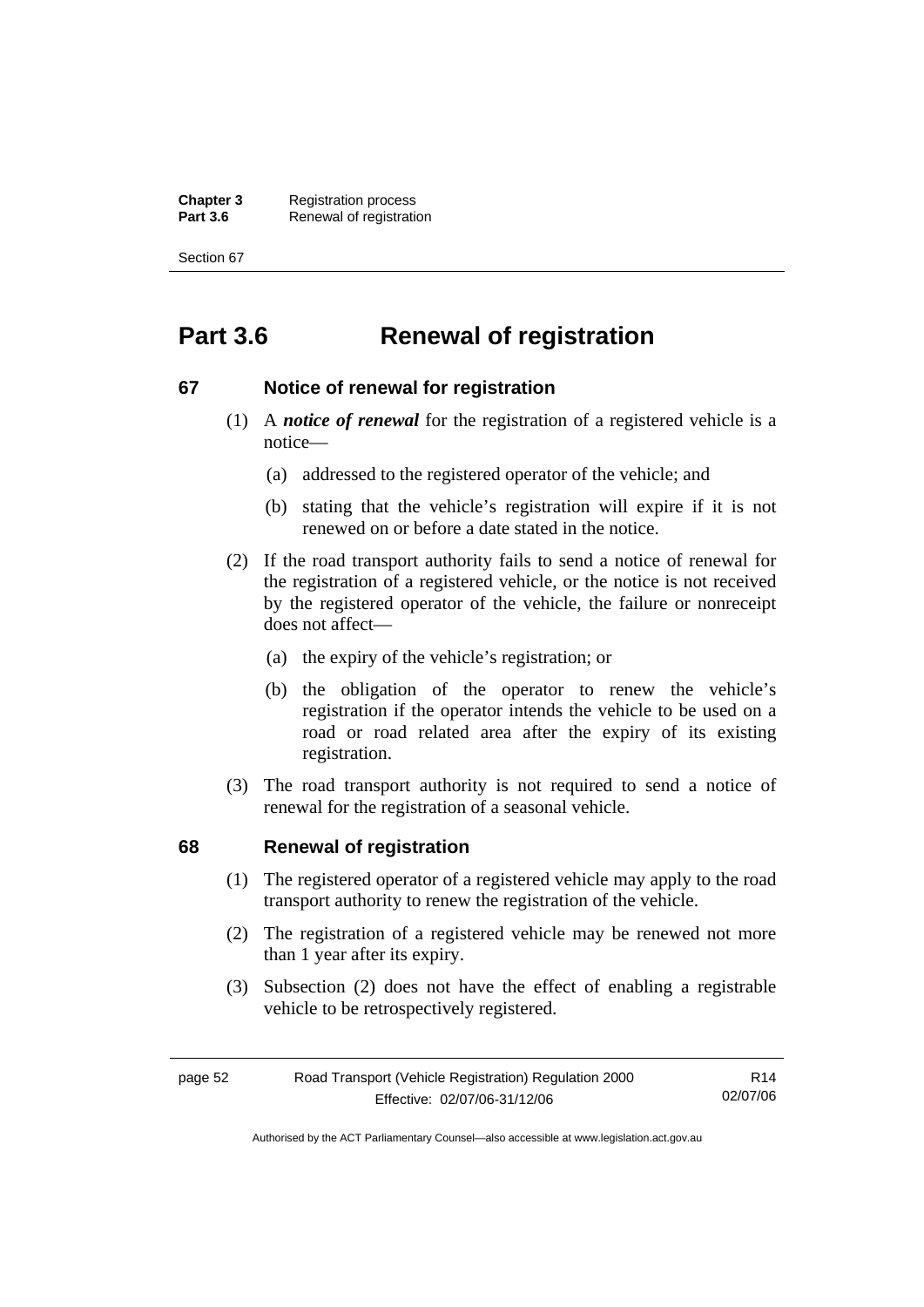- (4) The registration of a registrable vehicle may be renewed—
	- (a) for a vehicle other than a seasonal vehicle—for 1 year; or
	- (b) for a seasonal vehicle—for 9 months; or
	- (c) for any vehicle—for 3 or 6 months.
	- *Note* The renewal of registration of a seasonal vehicle may be restricted under s 68A (2).
- (5) However, the road transport authority may approve a different period of renewal nominated by the registered operator.
- (6) If the registered operator wishes to renew the registration for a period different from the current registration period, the operator must nominate the proposed renewal period in accordance with subsections (4) and (5).
- (7) The road transport authority may require the registered operator to give to the authority information or supporting evidence that the authority could require from an applicant for registration.
	- *Note* See s 28 (Information that may be required for registration application) and s 29 (Supporting evidence for registration application) for the kind of information or evidence the authority may require.
- (8) The road transport authority must renew the registration of the vehicle if the registered operator complies with this section.
- (9) However, the road transport authority—
	- (a) may refuse to renew the registration if the authority could have refused, under section 32 (1) (Deciding applications for registration—general), to approve an application by the registered operator for the registration of the vehicle; and
	- (b) must refuse to renew the registration if the authority is required to refuse to approve the application for a vehicle's registration under—

page 53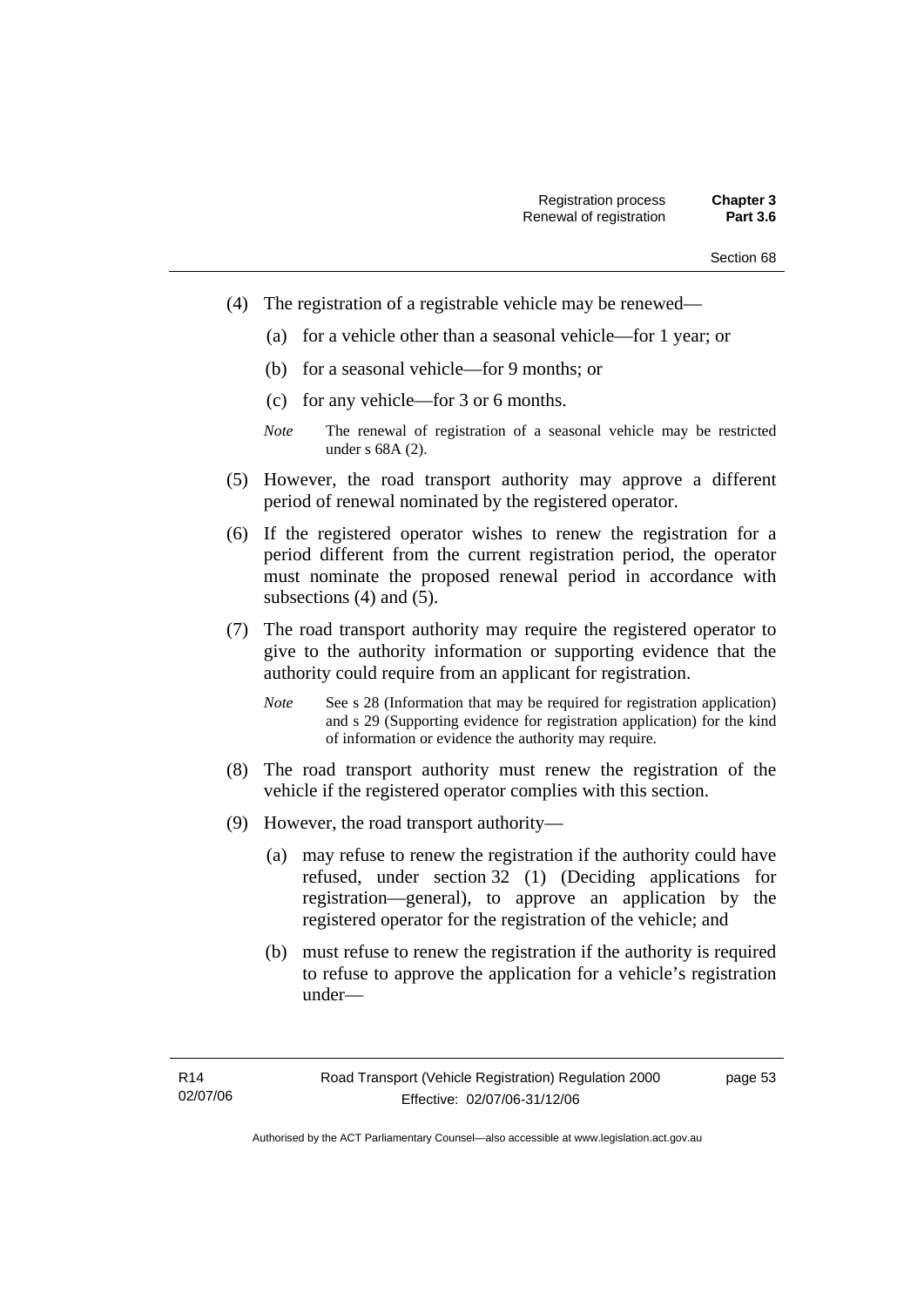#### **Chapter 3** Registration process<br>**Part 3.6** Renewal of registration **Renewal of registration**

Section 68A

- (i) section 32A (Deciding applications for registration written-off vehicles); or
- (ii) section 32B (Deciding applications for registration taxis); or
- (iii) section 32C (Deciding applications for registration certain hire cars).
- (10) Despite subsection (9) (b), the road transport authority may renew the registration of a vehicle recorded as a statutory write-off in the written-off vehicles register or an approved corresponding WOVR if—
	- (a) the vehicle has been registered, or the vehicle's registration has been renewed, in the ACT after the record was made and before 28 January 2003; and
	- (b) the authority is satisfied that—
		- (i) the vehicle is the original vehicle to which the vehicle's vehicle identifier was assigned; and
		- (ii) the vehicle complies with the applicable vehicle standards.

#### **68A Seasonal vehicles—maximum registration renewal period**

- (1) The road transport authority may, in writing, declare the maximum period for which a seasonal vehicle may be registered in any 12 month period.
- (2) The registration of a seasonal vehicle must not be renewed for the period mentioned in section 68 (4) (b) or (c) if renewal for the period would mean the vehicle was registered for more than the maximum period.

R14 02/07/06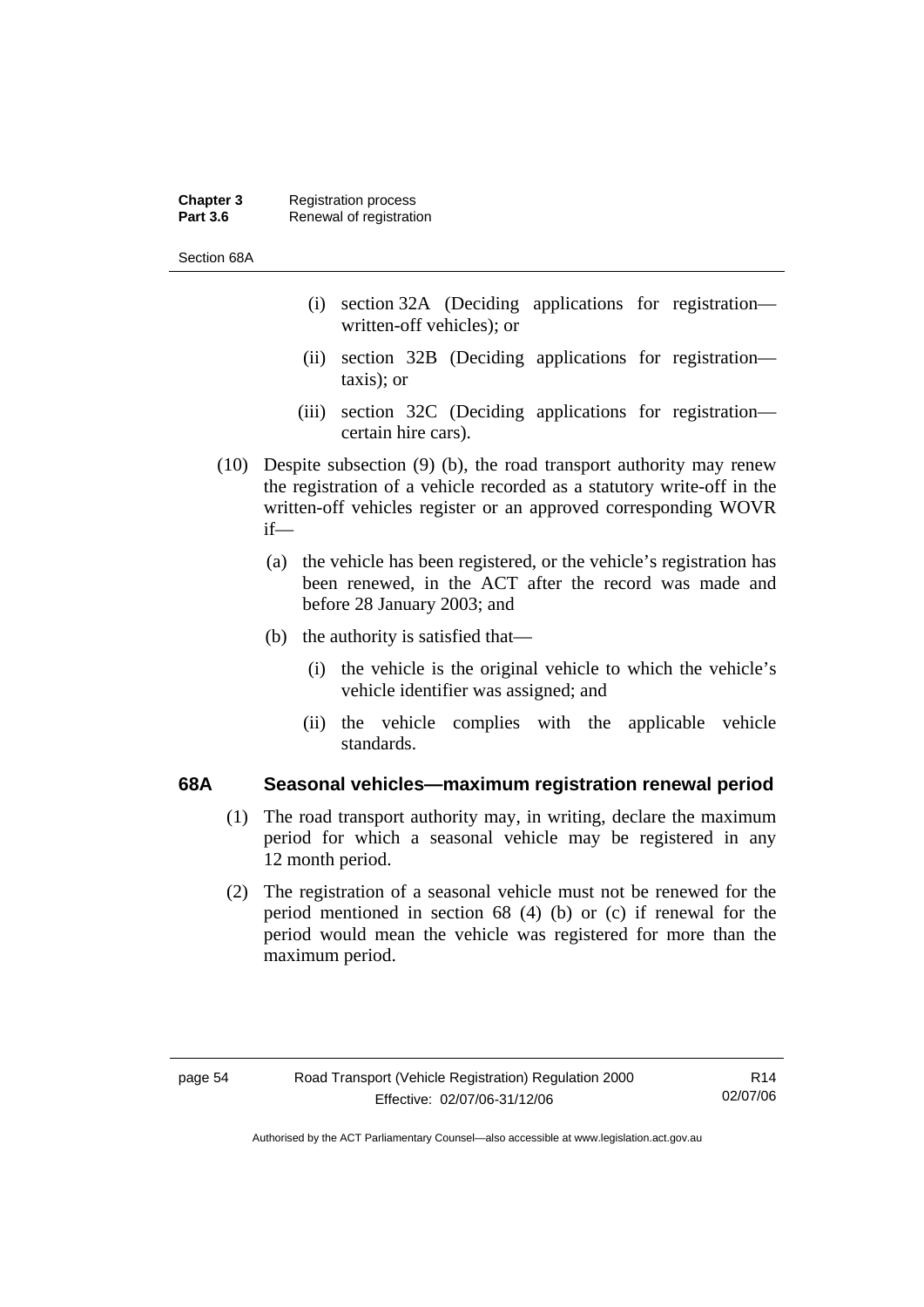- (3) A declaration under subsection (1) is a disallowable instrument.
	- *Note* A disallowable instrument must be notified, and presented to the Legislative Assembly, under the Legislation Act.

R14 02/07/06 Road Transport (Vehicle Registration) Regulation 2000 Effective: 02/07/06-31/12/06

page 55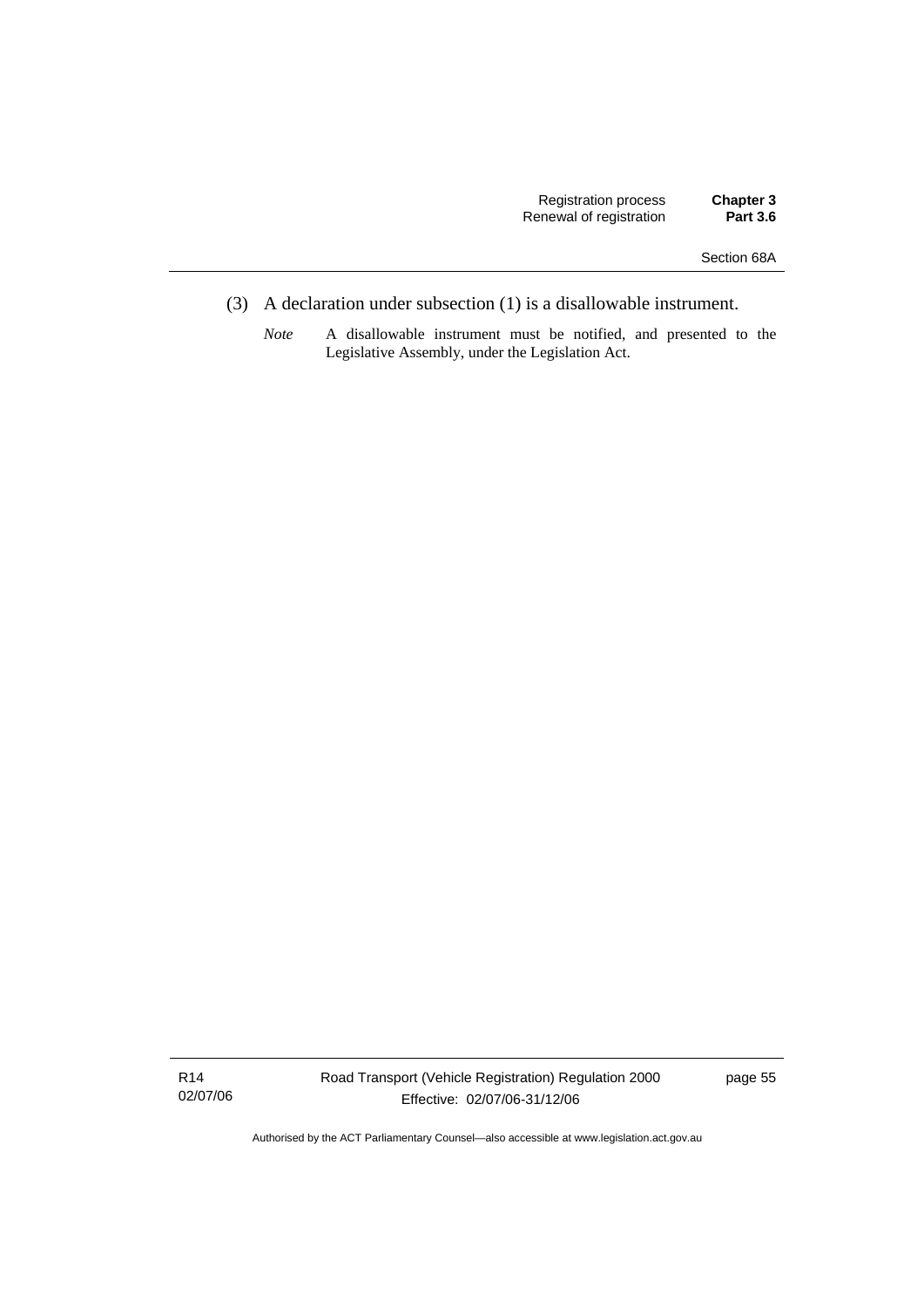# **Chapter 4 Alteration of registration status**

# **Part 4.1 General obligations of registered operators**

#### **69 Obligation to notify change of name or address etc**

- (1) This section applies to the registered operator of a registered vehicle if—
	- (a) the vehicle's garage address changes; or
	- (b) the operator changes his or her name, home address or address for service of notices.
	- *Note* The Act, dict defines *home address*, for a corporation, to mean its registered office or the address recorded in the register as its home or business address.
- (2) The registered operator must tell the road transport authority about the change—
	- (a) orally not later than 14 days after the change; and
	- (b) if the authority asks the operator to tell the authority about the change in writing—in writing within the period (not less than 14 days) required by the authority.

Maximum penalty: 20 penalty units.

### **71 Obligations in relation to changed vehicles**

 (1) This section applies to the registered operator of a registered vehicle if the vehicle has been changed in a way that changes the description of the vehicle from the description on the vehicle's registration certificate.

page 56 Road Transport (Vehicle Registration) Regulation 2000 Effective: 02/07/06-31/12/06

R14 02/07/06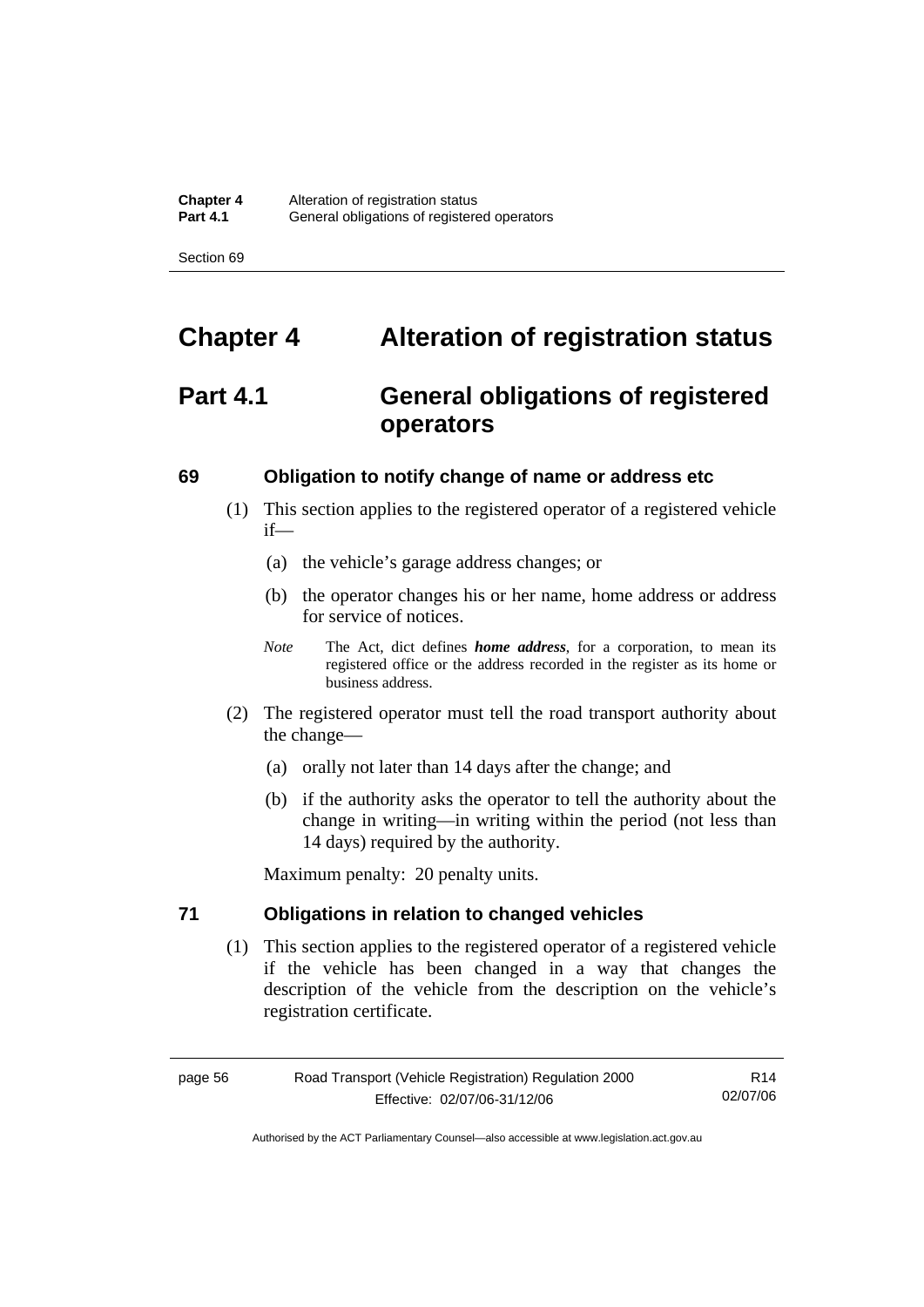(2) The registered operator must tell the road transport authority in writing about the change as soon as possible (but within 14 days) after the change.

Maximum penalty: 20 penalty units.

- (3) If the vehicle has been changed in a way that would incur liability for an additional fee, charge or other amount under the *Road Transport (General) Act 1999*, the registered operator must ensure that the vehicle is not used on a road or road related area until—
	- (a) the road transport authority has been told about the change in writing; and
	- (b) the amount has been paid.

Maximum penalty: 20 penalty units.

#### **72 Verification of register and monitoring of compliance**

- (1) If the road transport authority suspects on reasonable grounds that information in the register in relation to a registered vehicle may be inaccurate or misleading, the authority may, by written notice given to the registered operator, require the operator to provide evidence to the authority, in a stated form, about anything relevant to the registration or continued registration of the vehicle, including, for example—
	- (a) the vehicle's identification details; and
	- (b) the vehicle's garage address; and
	- (c) the operator's name, home address and address for the service of notices (if any); and
	- (d) the vehicle's registration charge category.
- (2) The notice may require the person to—
	- (a) provide a stated document that is in the person's possession or control for inspection; or

| R14      | Road Transport (Vehicle Registration) Regulation 2000 | page 57 |
|----------|-------------------------------------------------------|---------|
| 02/07/06 | Effective: 02/07/06-31/12/06                          |         |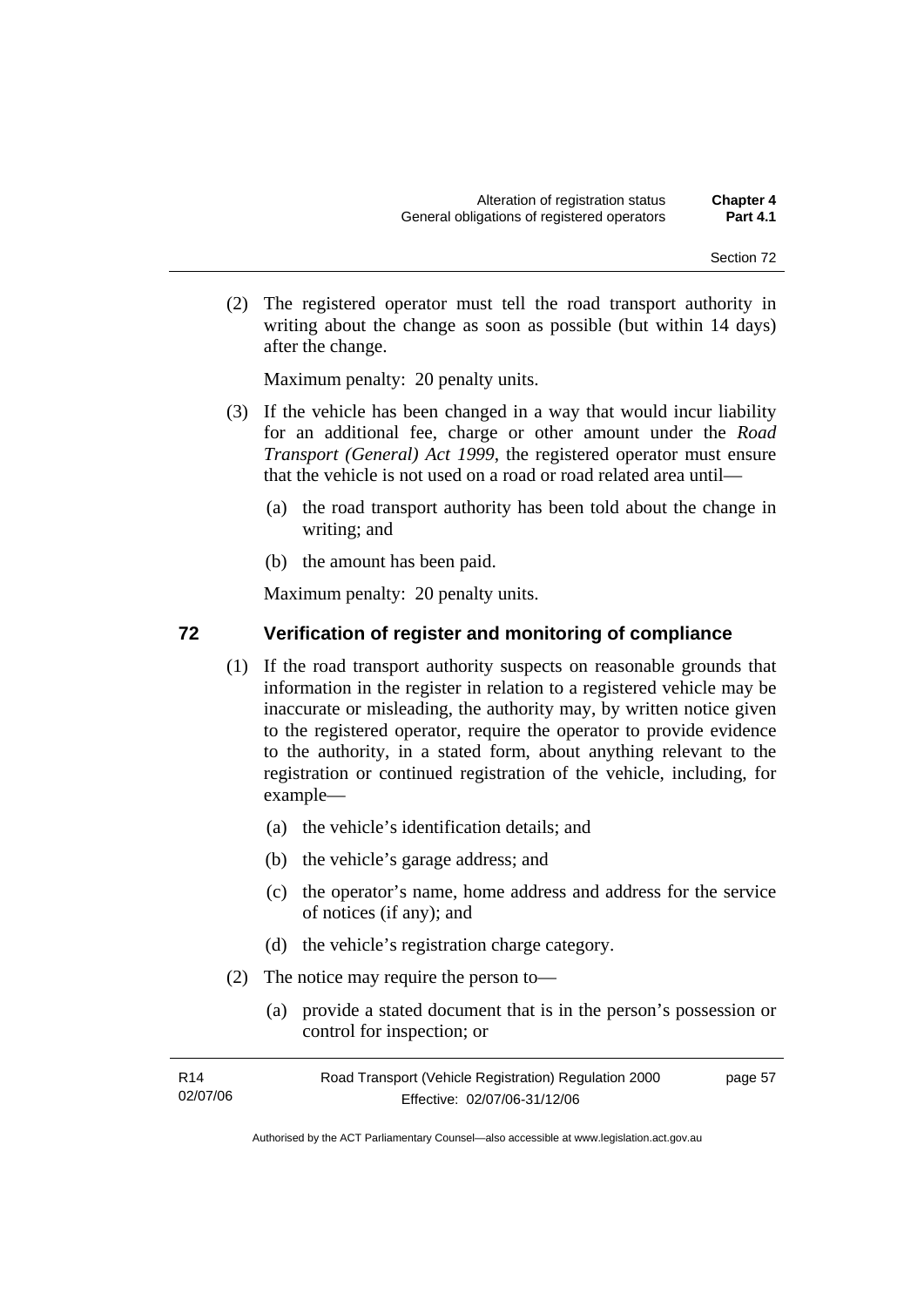| <b>Chapter 4</b> | Alteration of registration status           |
|------------------|---------------------------------------------|
| <b>Part 4.1</b>  | General obligations of registered operators |

- (b) produce the vehicle for inspection at a stated time and place.
- (3) If a person who is required to produce a vehicle for inspection under this section asks the road transport authority for a change to the time or place stated in the notice, the authority must consider the request and may, by written notice given to the person, change the time or place in accordance with the request.
- (4) A person must not, without reasonable excuse, fail to comply with a notice given to the person under this section.

Maximum penalty (for subsection (4)): 20 penalty units.

page 58 Road Transport (Vehicle Registration) Regulation 2000 Effective: 02/07/06-31/12/06

R14 02/07/06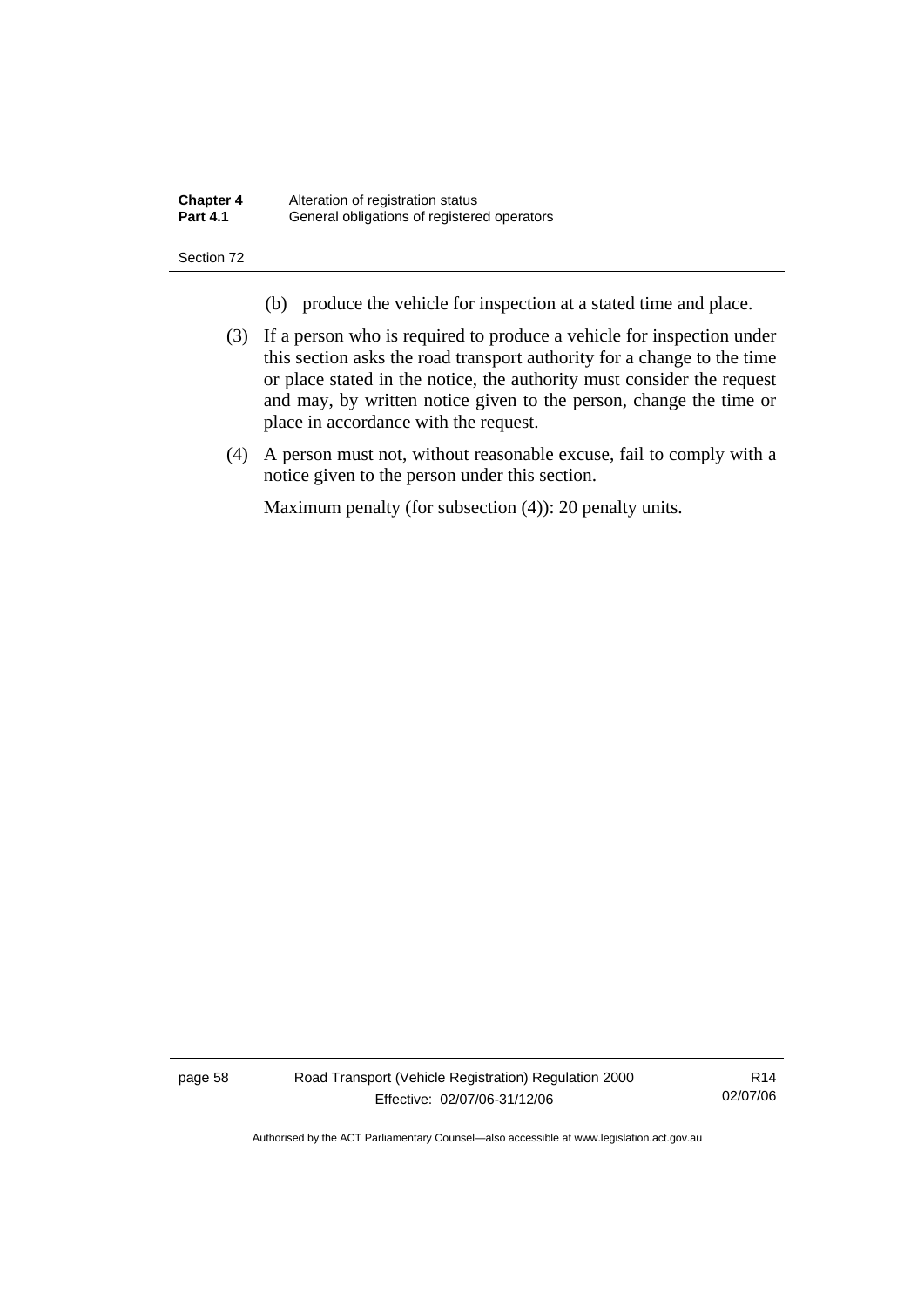# **Part 4.2 Transfer of registration**

#### **73 Obligations of disposers**

- (1) A person, or the agent of a person, who disposes of a registered vehicle must, immediately after disposing of the vehicle—
	- (a) fill in an application for transfer of registration form as disposer and sign it; and
	- (b) give the completed form to the person who has acquired the vehicle (the *acquirer*).
- (2) The person commits an offence if the person, or the agent of the person, does not give the completed form to the acquirer as required by subsection (1).

Maximum penalty: 20 penalty units.

- (3) This section and section 74 (1) (Obligations of acquirers) do not apply to—
	- (a) a passing of possession of a vehicle—
		- (i) under a hiring, other than a hiring under a hire-purchase agreement, for not longer than 3 months; or
		- (ii) under a lending, other than a lending under a lease agreement, for not longer than 3 months; or
		- (iii) to an agent for sale or disposal; or
		- (iv) to a bailee for alteration, repair, renovation, garaging, storing or a similar purpose not involving the use of the vehicle for the benefit of the bailee; or
	- (b) the transfer of a vehicle under an order of a court in Australia or any other legal process.

page 59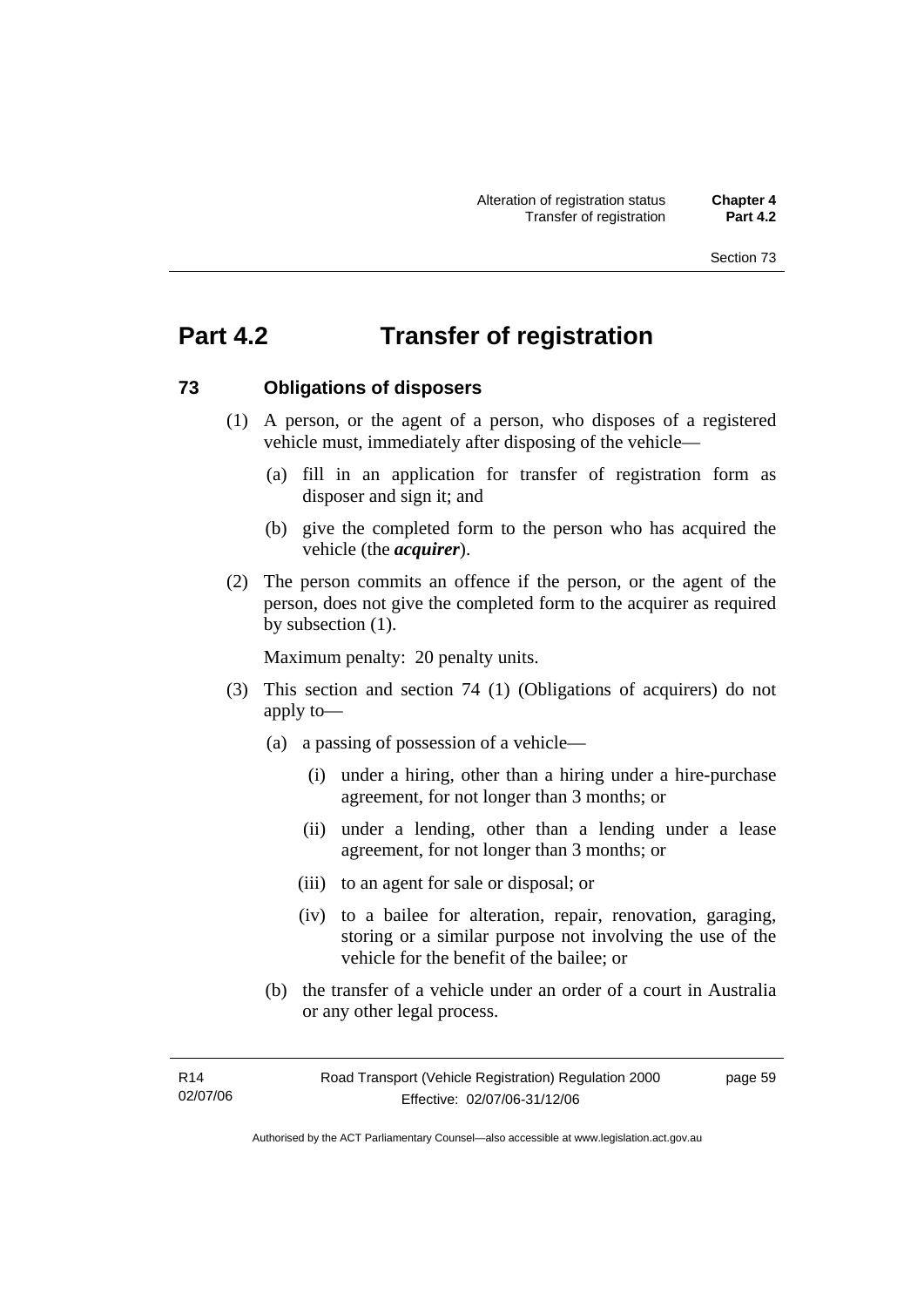**Chapter 4** Alteration of registration status<br>**Part 4.2** Transfer of registration **Transfer of registration** 

Section 74

### **74 Obligations of acquirers**

- (1) A person, or the agent of a person, who acquires a registered vehicle must, not later than 14 days after acquiring the vehicle—
	- (a) fill in as the acquirer the form received from the disposer as mentioned in section 73 (1) (Obligations of disposers) and sign it; and
	- (b) give the completed form to the road transport authority with any duty payable under the *Duties Act 1999* for the transfer of registration of the vehicle.
- (2) The person commits an offence if the person, or the agent of the person, does not give the completed form with the amount of the duty (if any) to the road transport authority as required by subsection  $(1)$ .

Maximum penalty: 20 penalty units.

- (3) If a registered vehicle is acquired under an order of a court in Australia or any other legal process, the person, or the agent of the person, who acquires the vehicle must, not later than 14 days after acquiring the vehicle—
	- (a) fill in a form telling the road transport authority about the court order or other legal process and sign it; and
	- (b) give the completed form to the authority with any duty payable under the *Duties Act 1999* for the transfer of registration of the vehicle.
- (4) The person commits an offence if the person, or an agent of the person, does not give the completed form with the amount of the duty (if any) to the road transport authority as required by subsection (3).

Maximum penalty: 20 penalty units.

R14 02/07/06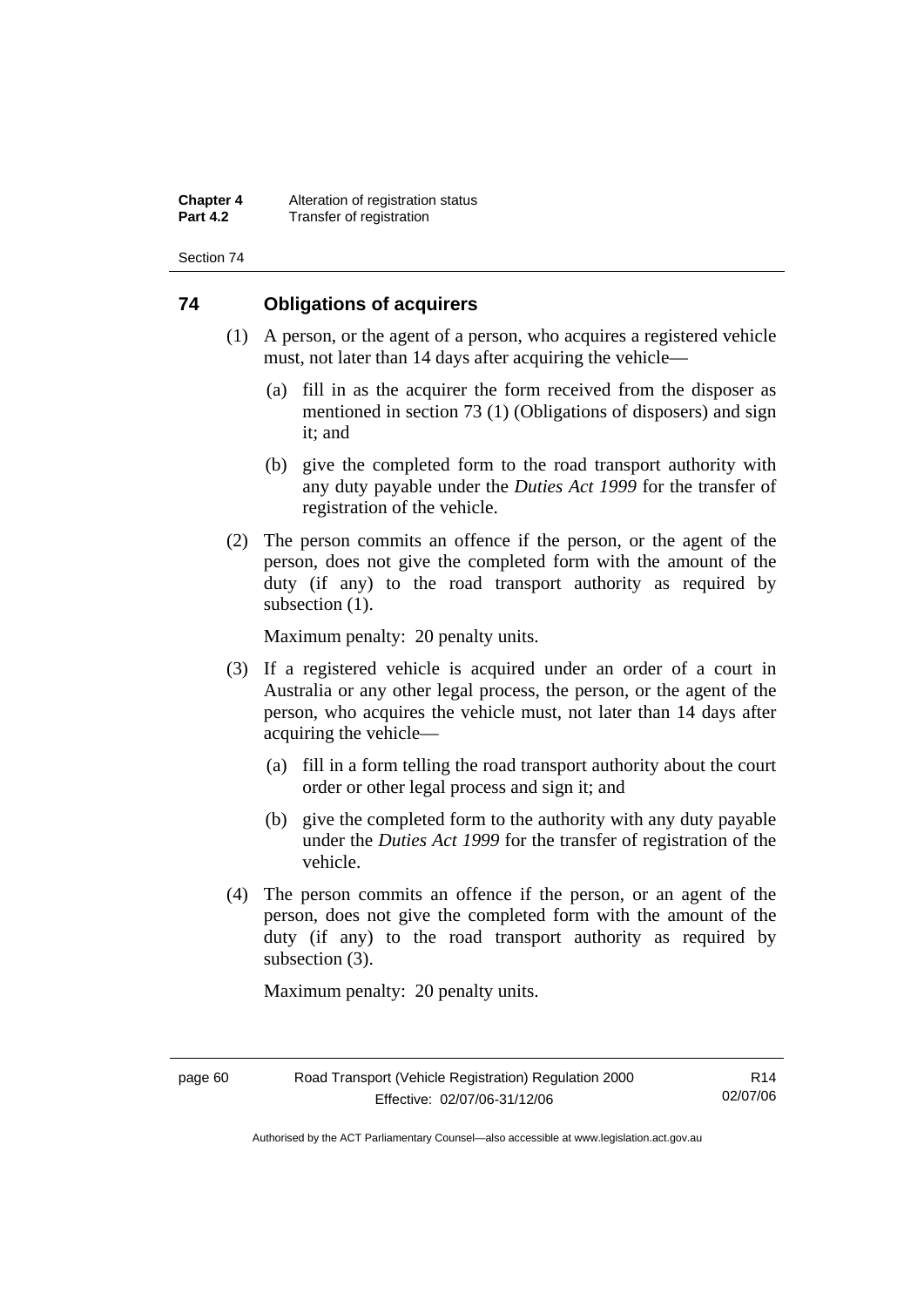### **75 Interim entry about disposal of vehicle**

If the road transport authority is told by the registered operator of a registered vehicle that the vehicle has been disposed of, the authority may make an entry in the register to that effect until the application for transfer of the vehicle is received.

### **76 Repossession and restoration**

- (1) If the holder of a security interest in a registered vehicle takes possession of the vehicle, or returns possession of the vehicle to the registered operator, the holder must, not later than 14 days after taking the action—
	- (a) fill in a form telling the road transport authority about the action and sign it; and
	- (b) give the completed and signed form to the authority with any duty payable under the *Duties Act 1999* for the transfer of registration of the vehicle.
- (2) The holder of the security interest commits an offence if the holder, or the agent of the holder, does not give the completed form with the amount of the duty (if any) to the road transport authority as required by subsection (1).

Maximum penalty: 20 penalty units.

(3) In this section:

*security interest* means an interest in, or a power over, goods that secures payment of a debt or other financial obligation or the performance of any other obligation, and includes any interest in, or power over, goods of a lessor, owner or other supplier of goods, but does not include a possessory lien or pledge.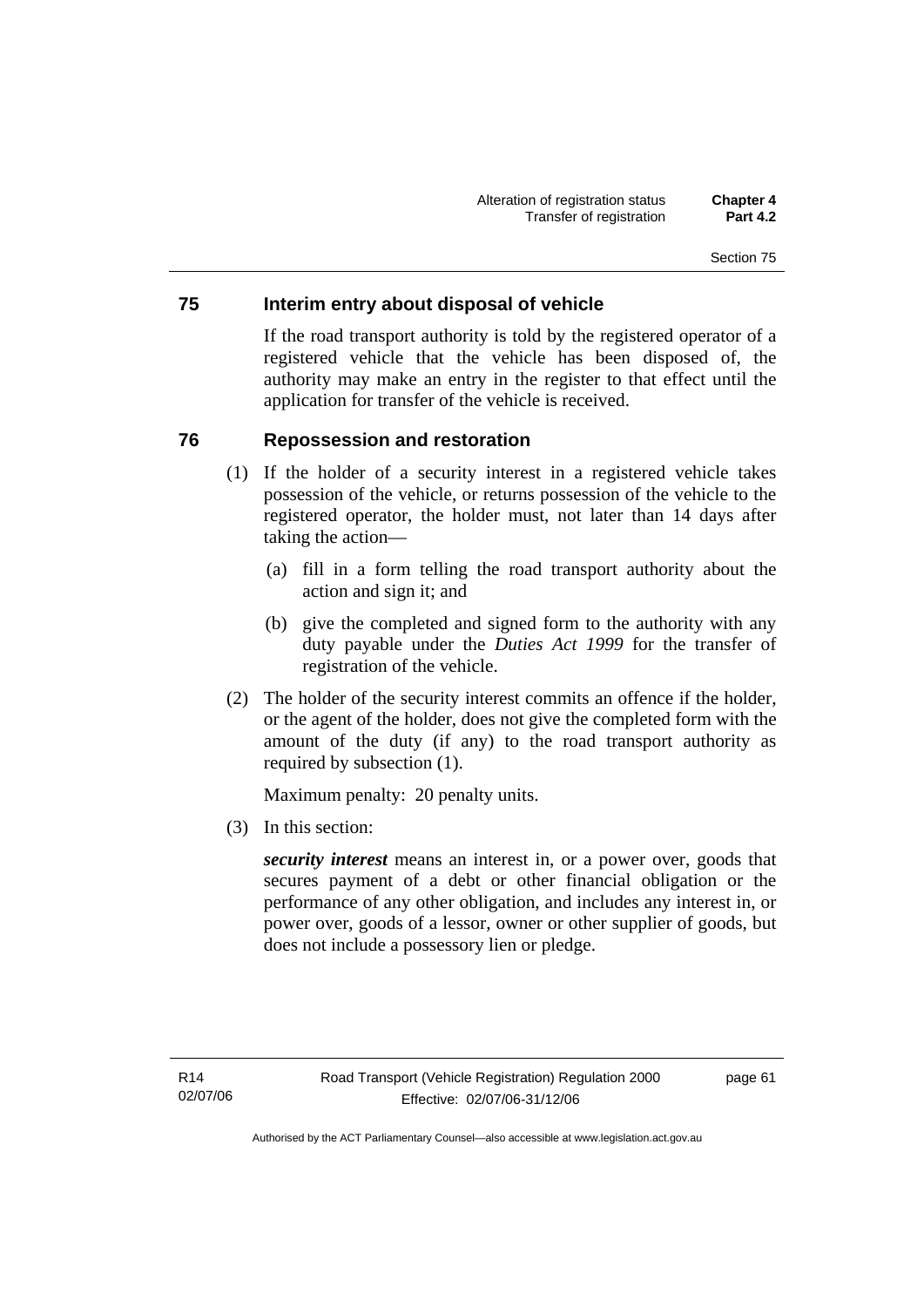**Chapter 4** Alteration of registration status<br>**Part 4.2** Transfer of registration **Transfer of registration** 

Section 77

#### **77 Transfer on death of registered operator**

- (1) This section applies if the road transport authority is satisfied that the registered operator of a registered vehicle (the *previous registered operator*) has died.
- (2) The road transport authority may transfer the registration of the vehicle to a person (the *first transferee*) who applies to the authority for the transfer if—
	- (a) the person satisfies the authority that the person is entitled to the transfer; and
	- (b) for a vehicle that has 2 registered operators—the authority is satisfied that the surviving registered operator agrees to the transfer; and
	- (c) the registration certificate for the vehicle is surrendered to the authority.
- (3) The road transport authority may subsequently transfer the registration of the vehicle to someone (the *second transferee*) other than the first transferee if, while the first transferee is the registered operator of the vehicle, a person produces probate of the will or letters of administration granted to the person for the estate of the previous registered operator and applies to have the registration transferred to the second transferee.
- (4) If the road transport authority intends to transfer the registration of the vehicle to the second transferee, the authority may, by written notice given to the first transferee, require the first transferee to return to the authority, within a stated reasonable period, the vehicle's registration certificate.
- (5) A person must not, without reasonable excuse, fail to comply with a notice given to the person under subsection (4).

Maximum penalty: 20 penalty units.

| page 62 | Road Transport (Vehicle Registration) Regulation 2000 | R14      |
|---------|-------------------------------------------------------|----------|
|         | Effective: 02/07/06-31/12/06                          | 02/07/06 |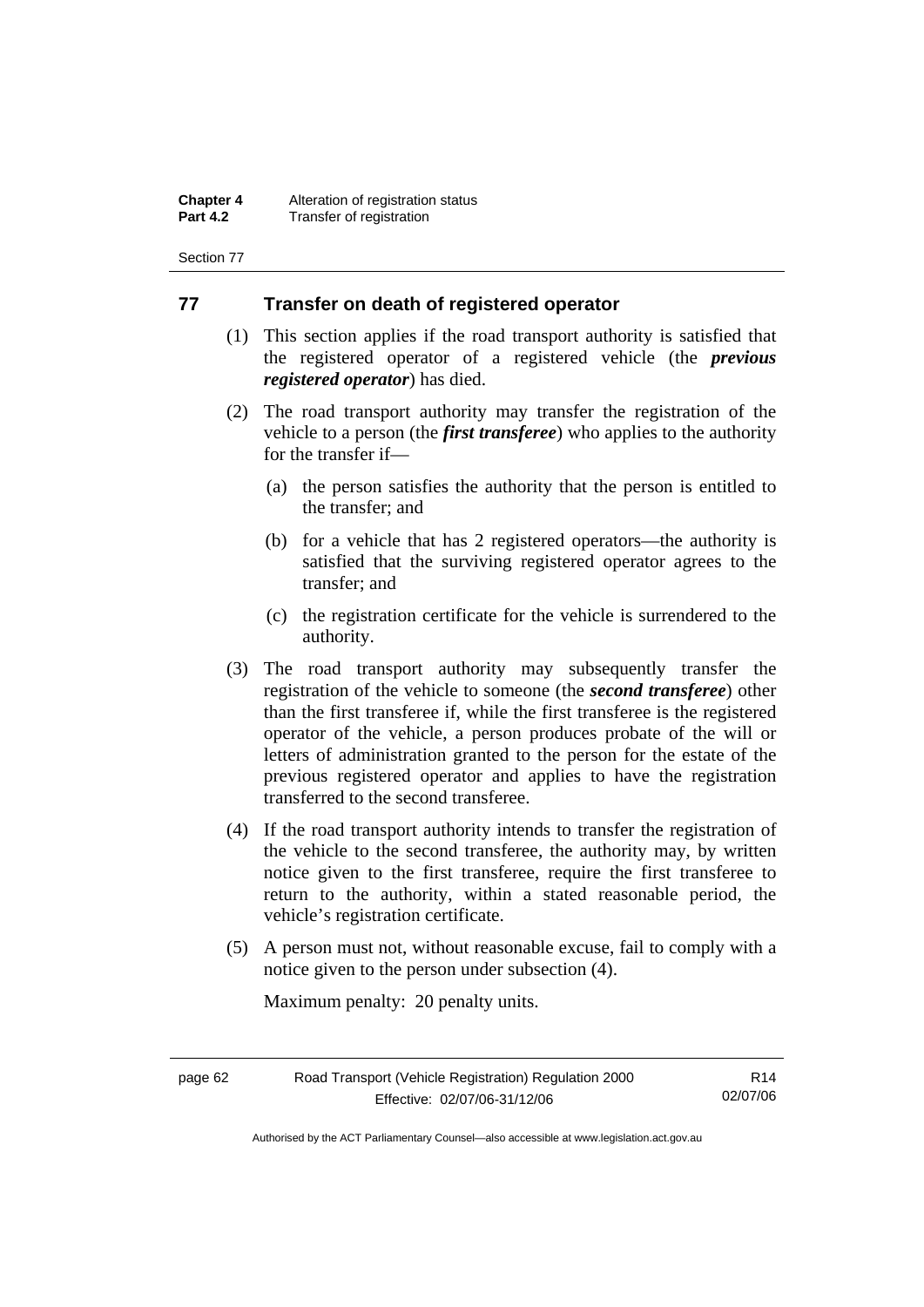#### **78 When transfer of registration may or must be refused**

- (1) The road transport authority may refuse an application to register the transfer of registration of a registrable vehicle if—
	- (a) a defect notice has been issued for the vehicle that prohibits use of the vehicle or imposes conditions on the use of the vehicle, and has not been cleared under section 160 (Recording, clearance and withdrawal of defect notices); or
	- (b) the vehicle is registered on condition that it not be transferred; or
	- (c) the applicant has not complied with the road transport legislation in relation to the transfer of the registration; or
	- (d) the vehicle identifier for the vehicle is the same as the vehicle identifier for a vehicle that is recorded as having been writtenoff in—
		- (i) the written-off vehicles register; or
		- (ii) an approved corresponding WOVR and the road transport authority has notice of the record in the corresponding register; or
	- (e) the authority believes on reasonable grounds that the ownership, possession, control or description of the vehicle is uncertain; or
	- (f) the person acquiring the vehicle fails to—
		- (i) provide a certificate of roadworthiness required by the authority; or
		- (ii) comply with any requirement of the authority in relation to the inspection of the vehicle; or
	- (g) the authority could have refused, under section 32 (1) (Deciding applications for registration—general), to have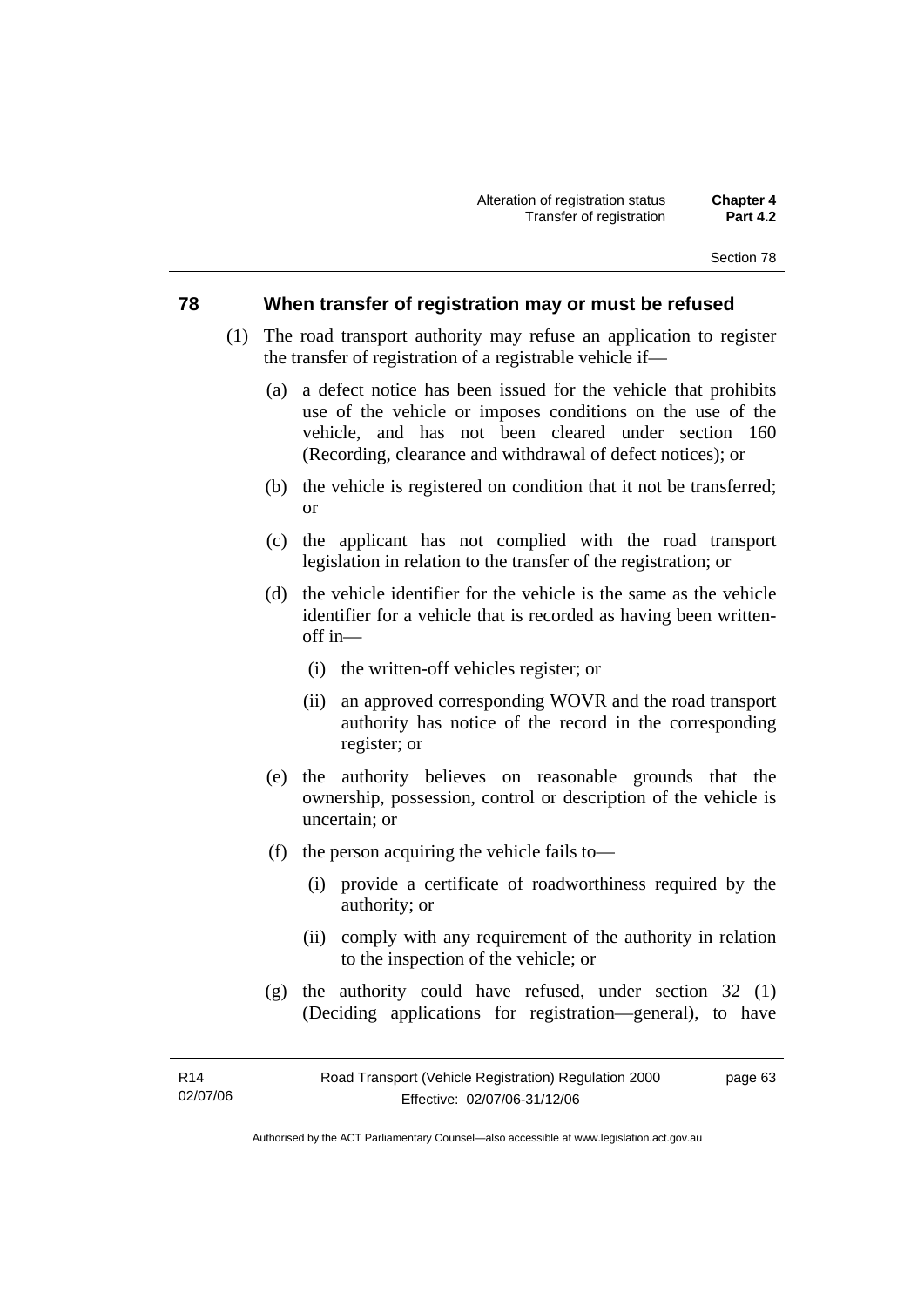#### **Chapter 4** Alteration of registration status<br>**Part 4.2** Transfer of registration **Transfer of registration**

Section 79

approved an application by the applicant for the registration of the vehicle; or

- (h) for a vehicle with 2 registered operators—the authority is not satisfied that both registered operators agree to the transfer; or
- (i) the authority is satisfied that the effective management of the vehicle has not changed.
- (2) However, the road transport authority may approve the application even if one of the parties to the transfer has not complied with a provision of this regulation in relation to the transfer.
- (3) The road transport authority must refuse to approve an application for the transfer of registration of a registered vehicle if an order of a court in Australia prevents the transfer of the vehicle's registration, and the authority has been told about the order.

### **79 Action on approval of application for transfer**

If the road transport authority approves an application to register the transfer of registration of a registered vehicle, the authority must record the details of the transfer in the register and issue a new registration certificate to the new registered operator.

#### **80 Exemptions from pt 4.2**

- (1) The road transport authority may exempt a vehicle or person from a provision of this part.
- (2) If an exemption is given subject to conditions, the exemption applies only if all the conditions of the exemption are complied with.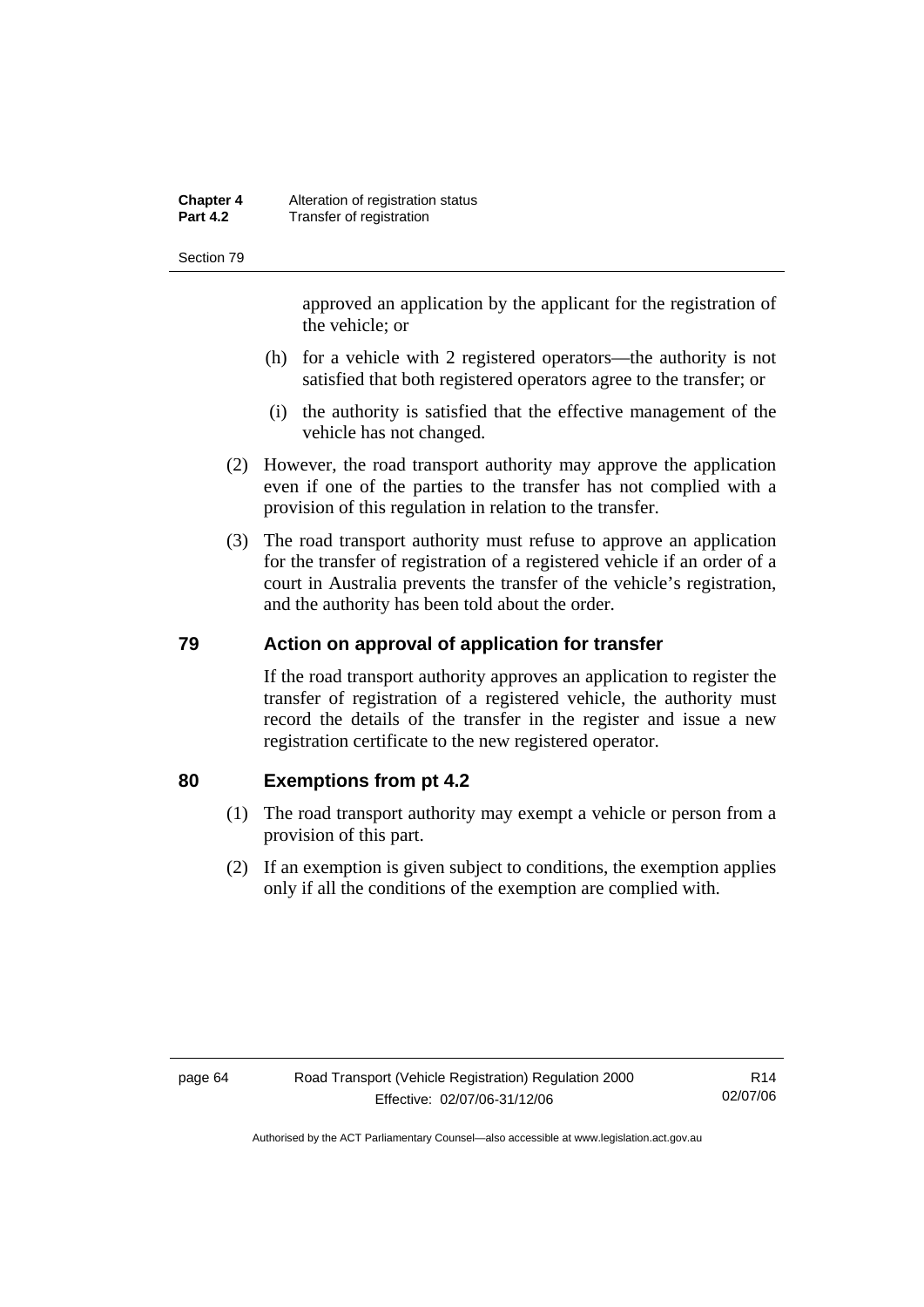# **Part 4.3 Expiry of registration**

# **81 Expiry of registration**

The registration of a registrable vehicle expires at the end of the day recorded in the register as the vehicle's registration expiry day.

# **82 Return of numberplates if registration expires**

- (1) This section applies to the registered operator of a registered vehicle if the vehicle's registration is not renewed before the expiry of the registration.
- (2) The road transport authority may, by written notice given to the registered operator, require the operator to return the numberplates issued for the vehicle.
- (3) A person must not, without reasonable excuse, fail to comply with a notice given to the person under this section.

Maximum penalty: 20 penalty units.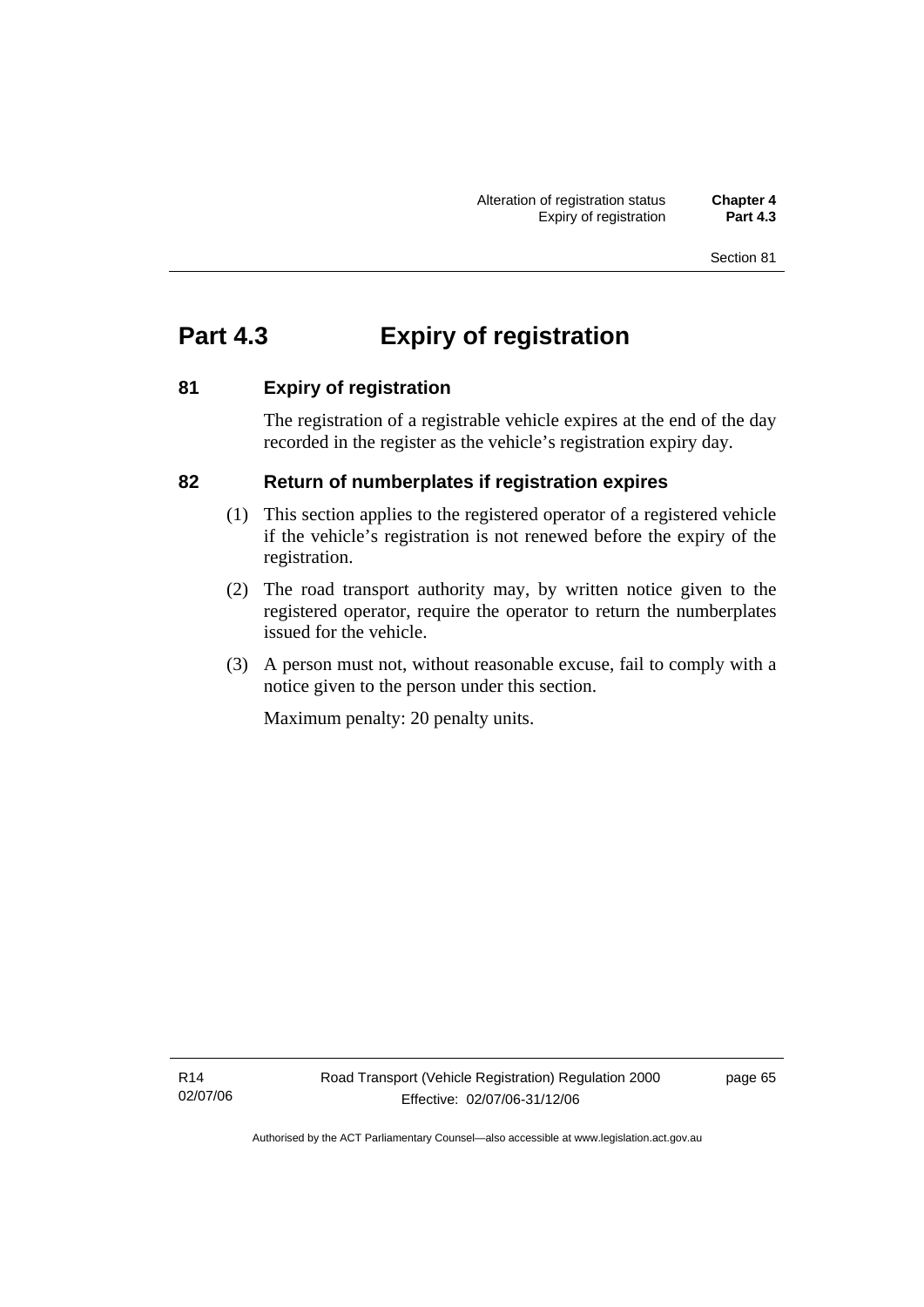# **Part 4.4 Surrender, suspension and cancellation of registration**

## **83 Surrender of registration by registered operator**

- (1) The registered operator of a registered vehicle may apply to the road transport authority to surrender its registration.
- (2) The application may be made personally by the registered operator or by an agent who produces written evidence of his or her appointment as an agent.
- (3) The applicant must, with the application, give the road transport authority a statement, signed by the registered operator or agent, that the vehicle's registration label has been destroyed.
- (4) The road transport authority may, by written notice given to the applicant, require the applicant to return the vehicle's registration certificate, numberplates or both.
- (5) If the applicant complies with this section, the road transport authority must approve the application, and cancel the vehicle's registration, unless the vehicle has 2 registered operators and the authority is not satisfied that both registered operators agree to the surrender.
	- *Note* The *Road Transport (General) Regulation 2000*, s 14 provides for the refund of fees on surrender of registration.

#### **84 Suspension or cancellation of registration**

 (1) The road transport authority may suspend or cancel the registration of a registered vehicle under section 85 (Procedures for suspension and cancellation of registration) if the authority is satisfied on reasonable grounds that—

R14 02/07/06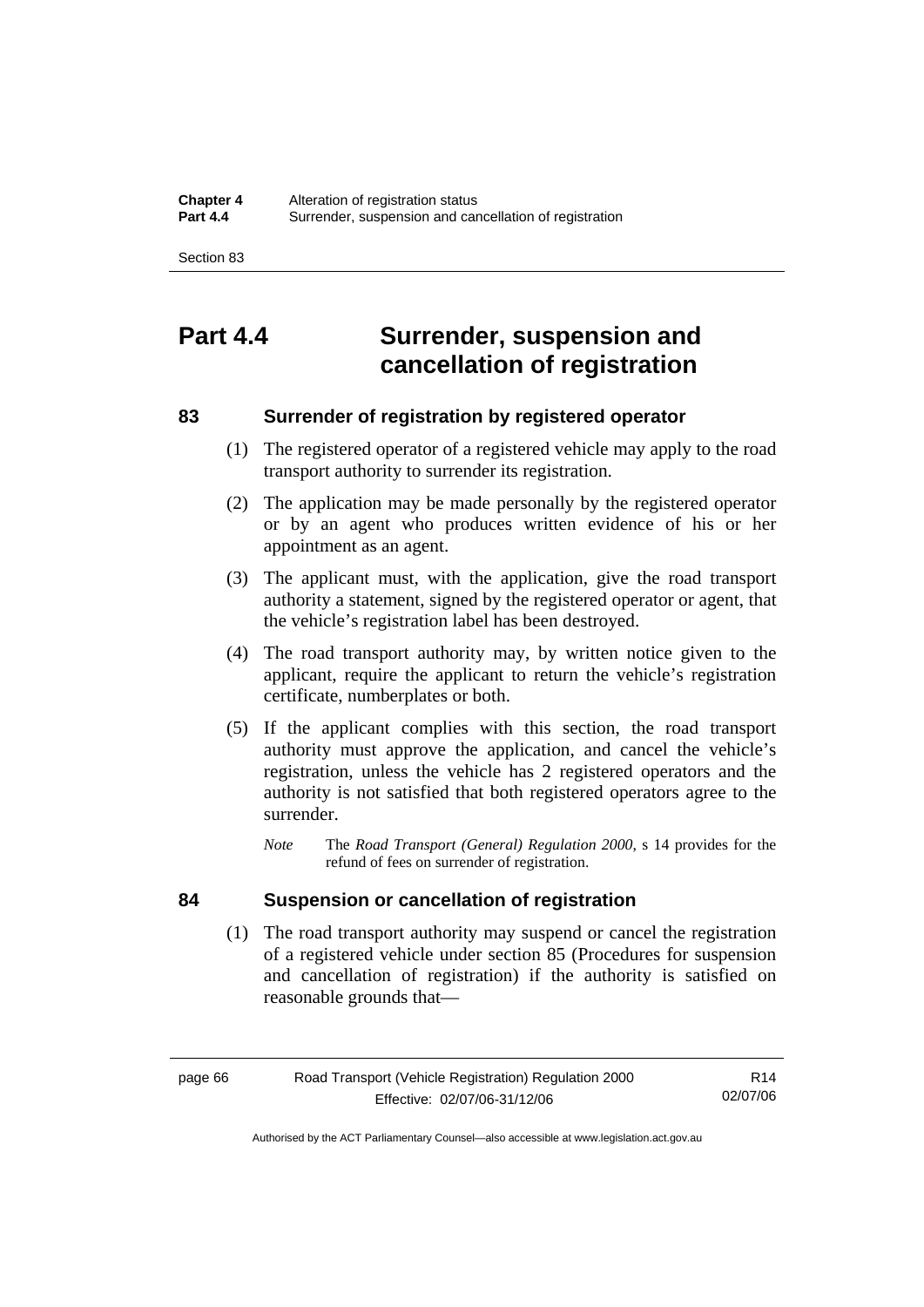- (a) a defect notice issued for the vehicle has not been complied with and the date for compliance mentioned in the notice has expired; or
- (b) the vehicle does not comply with the applicable vehicle standards; or
- (c) an amount payable under the *Road Transport (General) Act 1999* or the *Duties Act 1999* in relation to the vehicle has not been paid; or
- (d) the vehicle identifier for the vehicle is the same as the vehicle identifier for a vehicle that is recorded as having been writtenoff in—
	- (i) the written-off vehicles register; or
	- (ii) an approved corresponding WOVR and the road transport authority has notice of the record in the corresponding register; or
- (e) the ownership, possession, control or description of the vehicle as recorded in the register is uncertain; or
- (f) the vehicle has been registered in error; or
- (g) if the vehicle is a public passenger vehicle—
	- (i) for a vehicle licensed as a taxi or hire car under the *Road Transport (Public Passenger Services) Regulation 2002*—the vehicle is no longer licensed as a taxi or hire car; or
	- (ii) the registered operator of the vehicle is not accredited under the *Road Transport (Public Passenger Services) Regulation 2002* to operate that public passenger vehicle; or

page 67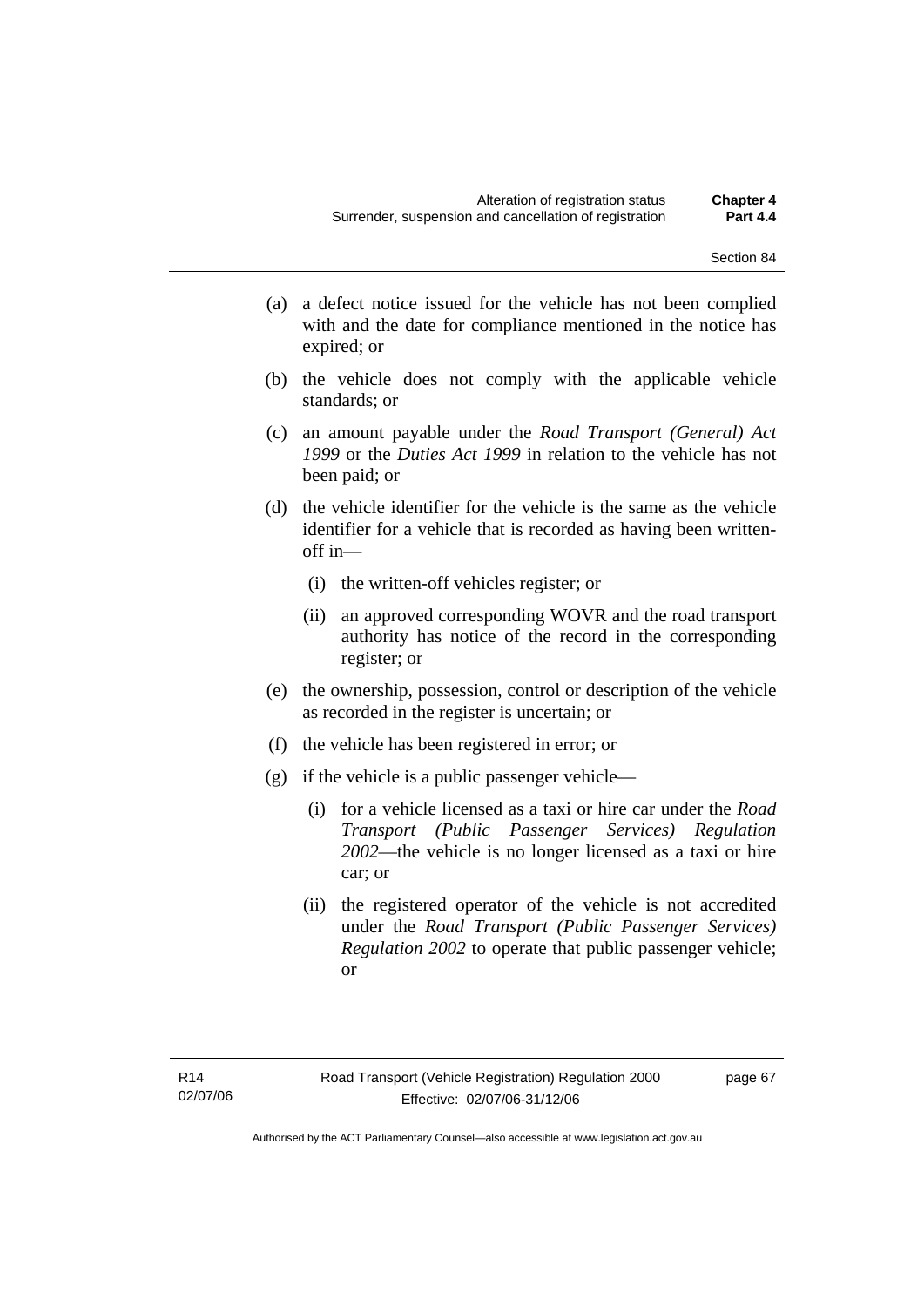#### **Chapter 4** Alteration of registration status<br>**Part 4.4** Surrender suspension and can **Part 4.4** Surrender, suspension and cancellation of registration

#### Section 85

 (iii) the vehicle is no longer operated as a public passenger vehicle.

#### **Examples for par (g) (i)**

- 1 The taxi licence has been transferred to someone else but the vehicle to which the licence relates has not been transferred to that person.
- 2 The taxi licence or hire car licence has been suspended or cancelled.
- *Note* An example is part of the regulation, is not exhaustive and may extend, but does not limit, the meaning of the provision in which it appears (see Legislation Act, s 126 and s 132).
- (2) The road transport authority may suspend the registration of a registered vehicle under section 85 for up to 3 months if—
	- (a) all or any part of the premium payable for a third-party policy for the vehicle is paid by cheque or credit card; and
	- (b) the cheque is not met on presentation or the credit card is not honoured; and
	- (c) the authorised insurer that issued the policy asks the authority, under the *Road Transport (General) Act 1999*, section 168 (4), to suspend the registration.
		- *Note* If the unpaid premium is not paid before the end of the suspension period, the road transport authority must cancel the vehicle's registration (see *Road Transport (General) Act 1999*, s 168 (6)).

#### **85 Procedures for suspension and cancellation of registration**

- (1) If the road transport authority proposes to suspend or cancel the registration of a registered vehicle (the *proposed action*), the authority must give the registered operator of the vehicle a written notice stating—
	- (a) the proposed action; and

| page 68 |
|---------|
|---------|

R14 02/07/06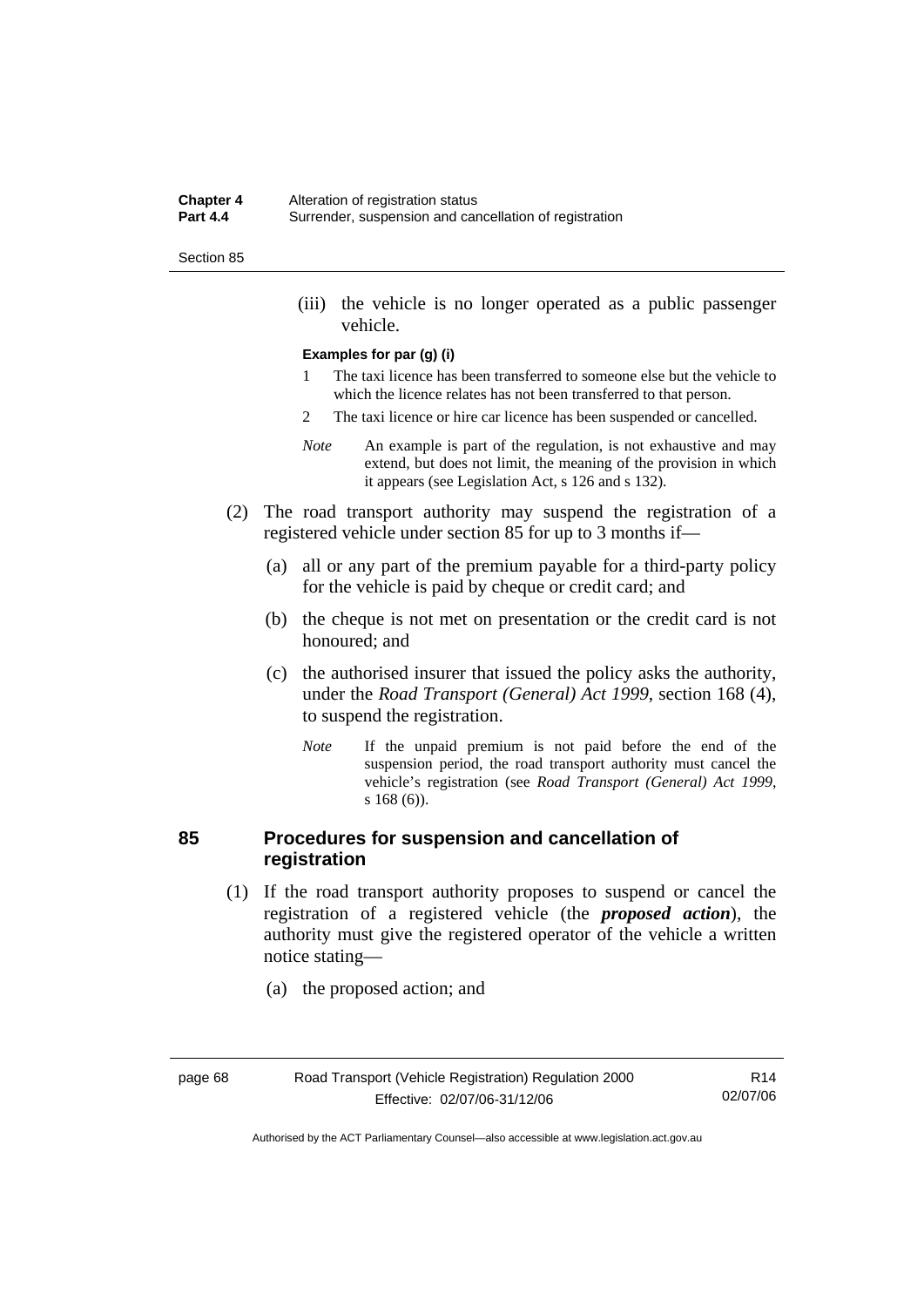- (b) if the proposed action is to suspend the registration—the suspension period; and
- (c) the grounds for the proposed action; and
- (d) any action that must be taken by the operator to avoid or reverse the proposed action; and
- (e) the date when the suspension or cancellation takes effect (the *date of effect*); and
- (f) if the proposed action is to cancel the registration—the operator must destroy the vehicle's registration label as soon as practicable after the cancellation takes effect; and
- (g) if the proposed action is to cancel the registration—whether and, if so, by when the operator is required to return to the authority the vehicle's registration certificate or the numberplates issued for the vehicle if the cancellation takes effect.
- (2) The notice must also state that, unless the notice is cancelled by the road transport authority before the date of effect—
	- (a) if the proposed action is to suspend the vehicle's registration the vehicle must not be used on a road or road related area during the suspension period; or
	- (b) if the proposed action is to cancel the vehicle's registration the vehicle must not be used on a road or road related area on or after the date of effect.
- (3) The notice may, but need not, provide an opportunity for the registered operator to make representations why the proposed action should not be taken.
- (4) The date of effect must not be earlier than 14 days after the notice is given to the registered operator.

page 69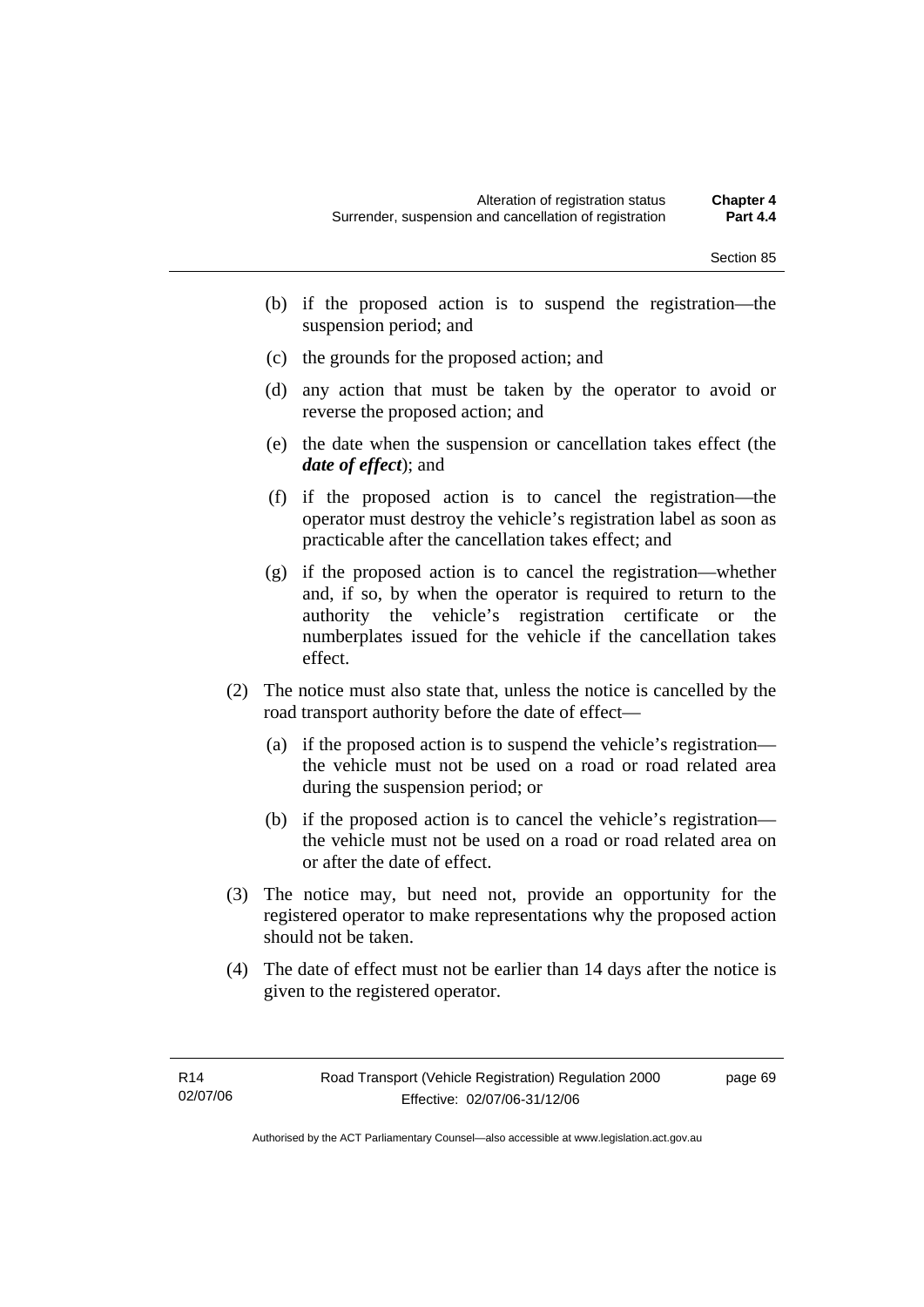#### **Chapter 4** Alteration of registration status<br>**Part 4.4** Surrender suspension and can **Part 4.4** Surrender, suspension and cancellation of registration

Section 85

- (5) However, the road transport authority may decide that the suspension or cancellation is to take effect on a date not earlier than the date when the notice is given to the registered operator if the authority is satisfied on reasonable grounds that—
	- (a) a defect notice issued for the vehicle has not been complied with and the date for compliance mentioned in the notice has expired; or
	- (b) the vehicle does not comply with the applicable vehicle standards; or
	- (c) the vehicle identifier for the vehicle is the same as the vehicle identifier for a vehicle that is recorded as having been writtenoff in—
		- (i) the written-off vehicles register; or
		- (ii) an approved corresponding WOVR and the road transport authority has notice of the record in the corresponding register.
- (6) If the vehicle's registration is cancelled, the registered operator—
	- (a) must destroy the vehicle's registration label as soon as practicable after the cancellation takes effect; and
	- (b) must not, without reasonable excuse, fail to return to the authority the vehicle's registration certificate, or a numberplate issued for the vehicle, in accordance with a requirement under subsection  $(1)$   $(g)$ .

Maximum penalty (for subsection (6)): 20 penalty units.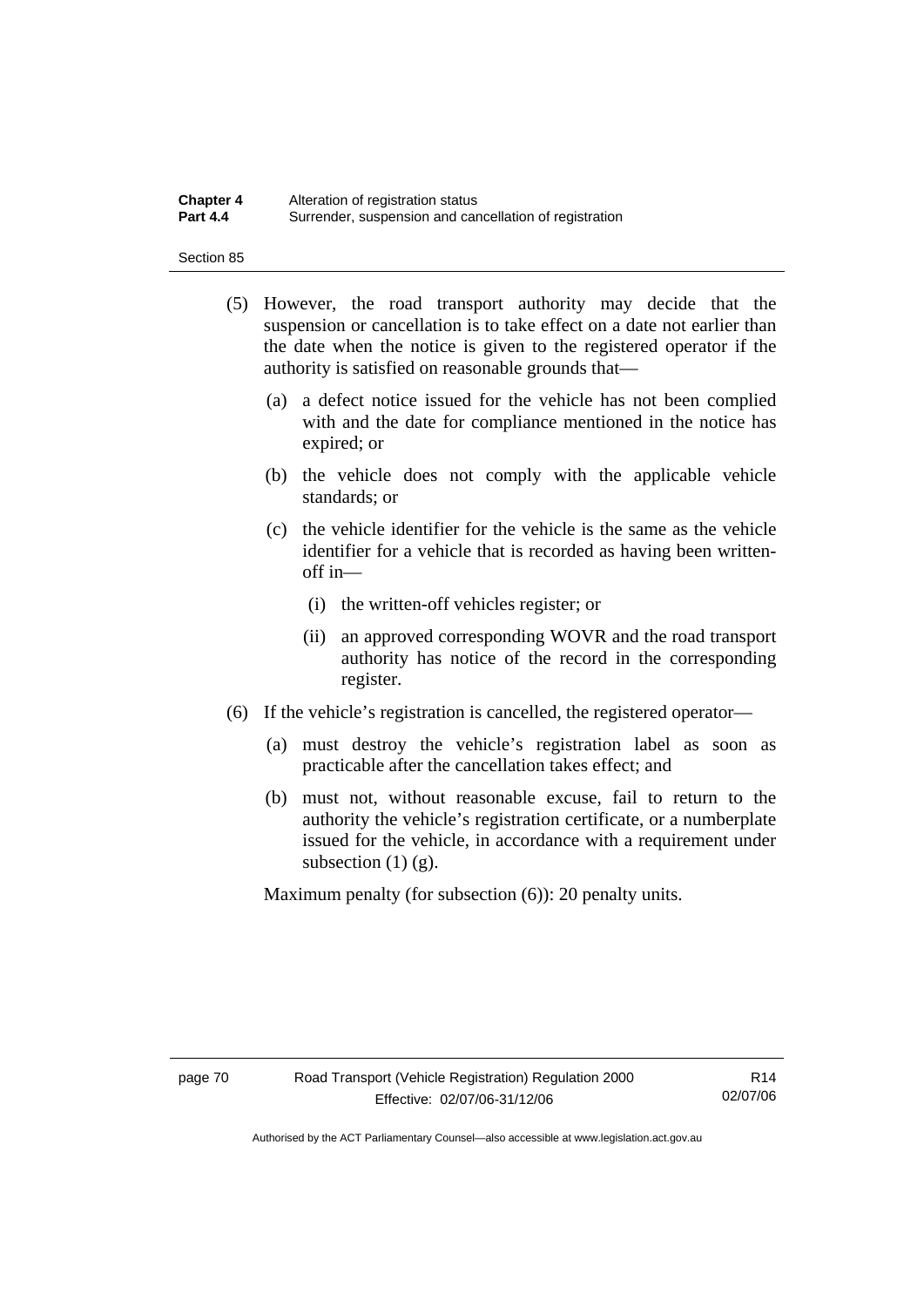# **Chapter 5 Authorised uses of unregistered vehicles**

# **Part 5.1 Unregistered vehicle permits**

#### **86 Issue of unregistered vehicle permits etc**

- (1) The road transport authority may issue an unregistered vehicle permit for a registrable vehicle if—
	- (a) it would be unreasonable or impracticable to require the vehicle to be registered during the period of the permit; or
	- (b) the vehicle has been driven to a place under section 22 (1) (Vehicles being driven to obtain registration etc) to obtain registration and registration has been refused.
- (2) An unregistered vehicle permit issued for a registrable vehicle authorises use of the vehicle, subject to the conditions (if any) stated in the permit, on—
	- (a) any road or road related area; or
	- (b) stated roads or road related areas.
- (3) Unless sooner cancelled, an unregistered vehicle permit expires on the expiry date stated in the permit—
	- (a) if the permit states an expiry time—at the expiry time; or
	- (b) if no expiry time is stated—at the end of the day recorded as the expiry date.
- (4) If the road transport authority issues an unregistered vehicle permit for a registrable vehicle, the authority must—

page 71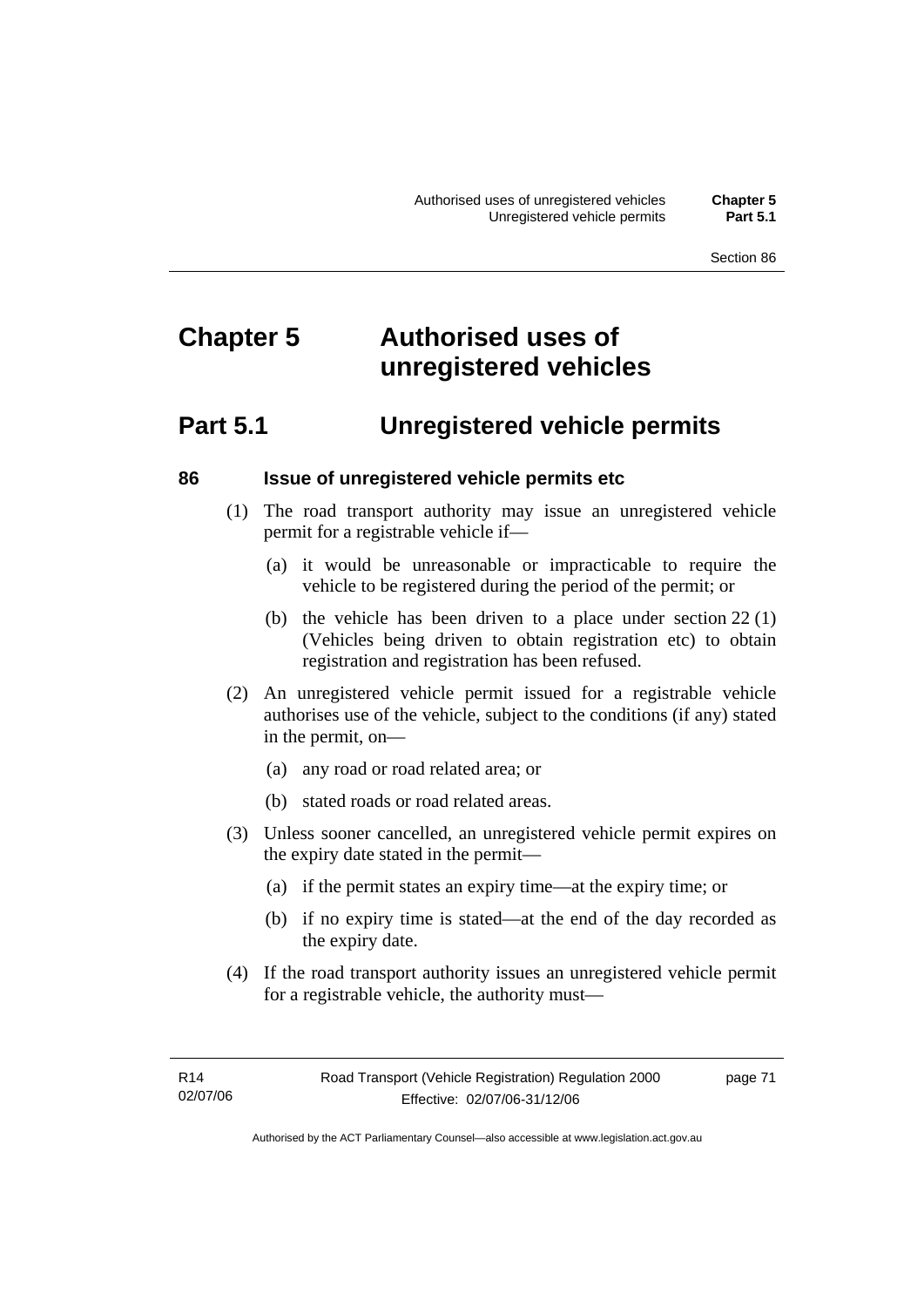| <b>Chapter 5</b> | Authorised uses of unregistered vehicles |
|------------------|------------------------------------------|
| <b>Part 5.1</b>  | Unregistered vehicle permits             |

- (a) record details of the permit, including any condition to which the permit is subject, in the register; and
- (b) give a temporary identification number to the vehicle and tell the person to whom the permit is issued what the number is.
- (5) The road transport authority may vary or cancel an unregistered vehicle permit at any time by written notice given to the holder of the permit.
- (6) An unregistered vehicle permit must include a label showing the temporary identification number given to the vehicle or, if the vehicle has a registration number, that number.

#### **87 Obligations of holder of unregistered vehicle permit**

The holder of an unregistered vehicle permit issued for a registrable vehicle must ensure that the label included in the permit is attached securely to the vehicle in a prominent place.

Maximum penalty: 20 penalty units.

page 72 Road Transport (Vehicle Registration) Regulation 2000 Effective: 02/07/06-31/12/06

R14 02/07/06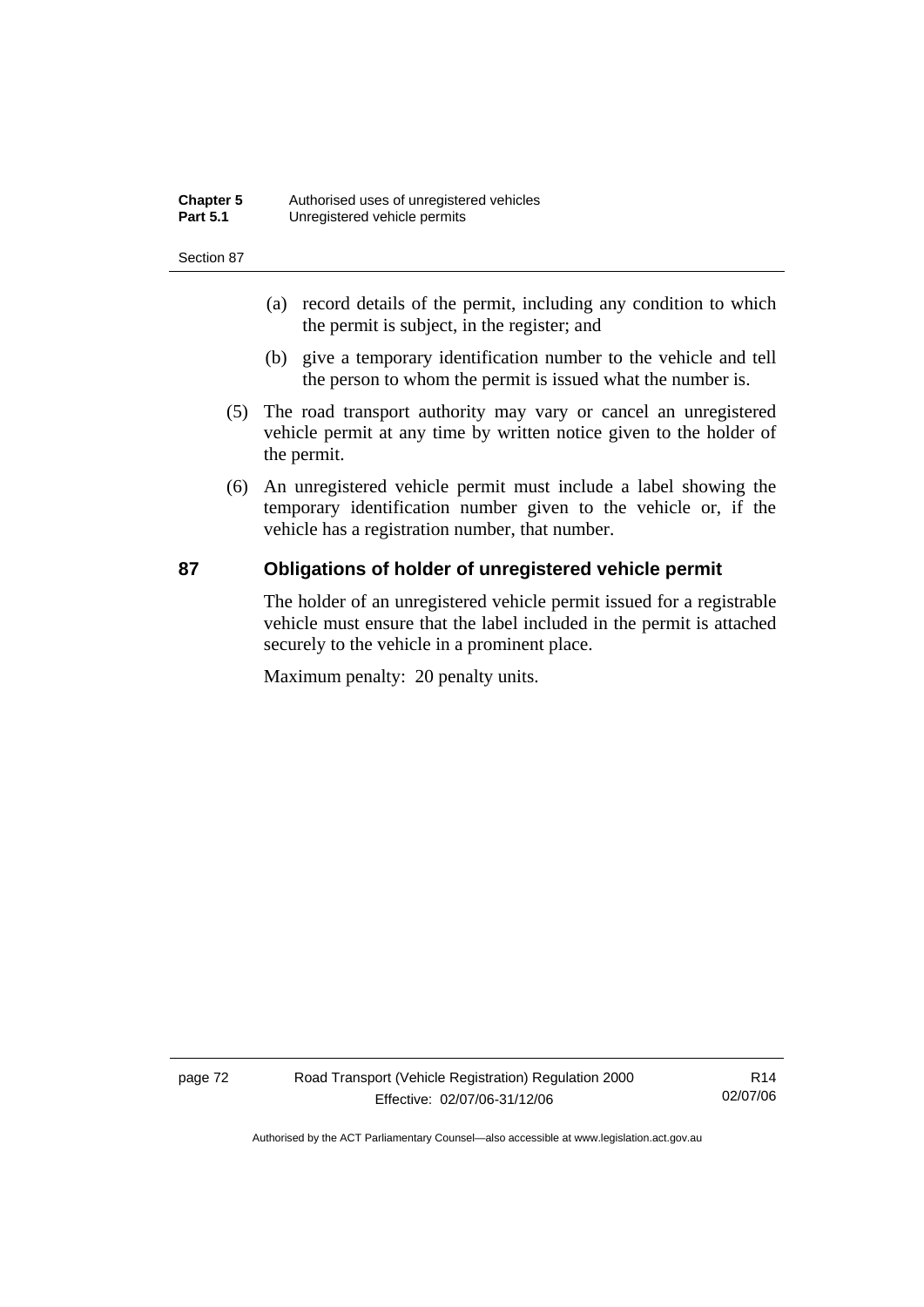# **Part 5.2 Trader's plates**

### **88 Issue of trader's plates**

- (1) The road transport authority may issue 1 or more trader's plates to a person if the authority is satisfied the person—
	- (a) is a manufacturer, repairer or transporter of, or dealer in, registrable vehicles; and
	- (b) has suitable premises for the purpose.
- (2) The road transport authority may, in writing, determine the dimensions, layout and other characteristics with which trader's plates must comply.
- (3) A determination is a notifiable instrument.

*Note* A notifiable instrument must be notified under the Legislation Act.

#### **89 Recall of trader's plates**

- (1) If the road transport authority considers that—
	- (a) there is an error of any kind in a trader's plate; or
	- (b) there has been an error of any kind in the issuing of a trader's plate; or
	- (c) a trader's plate should not have been issued for any other reason;

the authority may, by written notice given to the person to whom the plate was issued, require the person to return the plate to the authority within the period stated in the notice.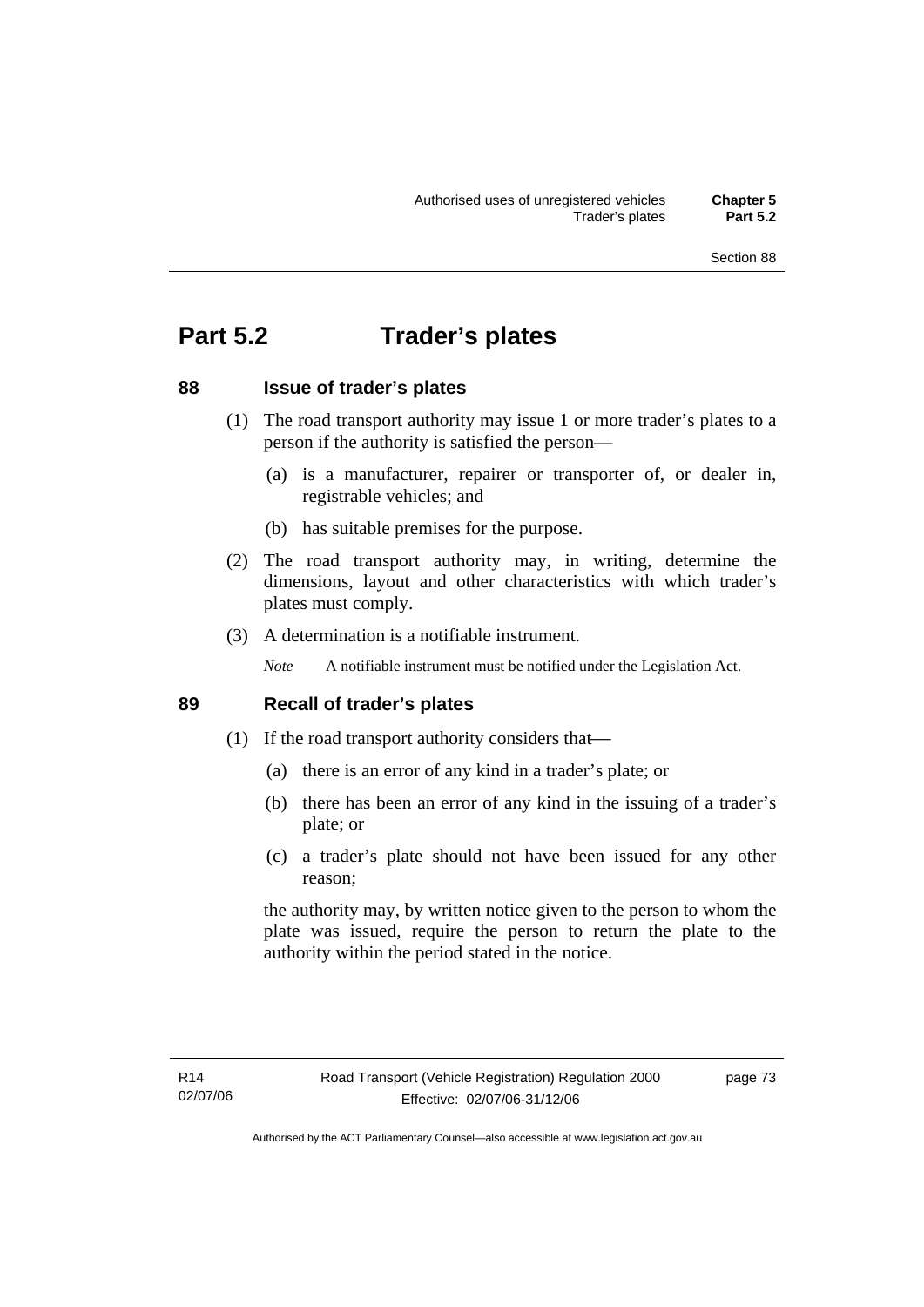(2) A person must not, without reasonable excuse, fail to comply with a notice given to the person under subsection (1).

Maximum penalty: 20 penalty units.

 (3) If a person returns a trader's plate under this section, the road transport authority may issue a replacement trader's plate to the person.

#### **90 Identification labels for trader's plates**

- (1) If the road transport authority issues a trader's plate to a person, the authority must also issue to the person an identification label for the plate.
- (2) The identification label must state the period for which the trader's plate is issued.

#### **91 Lost, stolen or destroyed identification labels**

 (1) If an identification label for a trader's plate is lost, stolen or destroyed, the person to whom it was issued must, as soon as practicable (but within 14 days) after discovering the loss, theft or destruction, tell the road transport authority about the loss, theft or destruction.

Maximum penalty: 20 penalty units.

- (2) If the person tells the road transport authority about the loss, theft or destruction of the identification label, the authority may, by written notice given to the person, require the person to provide to the authority, within a stated period and in a stated form, a statement confirming, and explaining the circumstances of, the loss, theft or destruction.
- (3) A person must not, without reasonable excuse, fail to comply with a notice given to the person under subsection (2).

Maximum penalty: 20 penalty units.

| page 74 | Road Transport (Vehicle Registration) Regulation 2000 | R14      |
|---------|-------------------------------------------------------|----------|
|         | Effective: 02/07/06-31/12/06                          | 02/07/06 |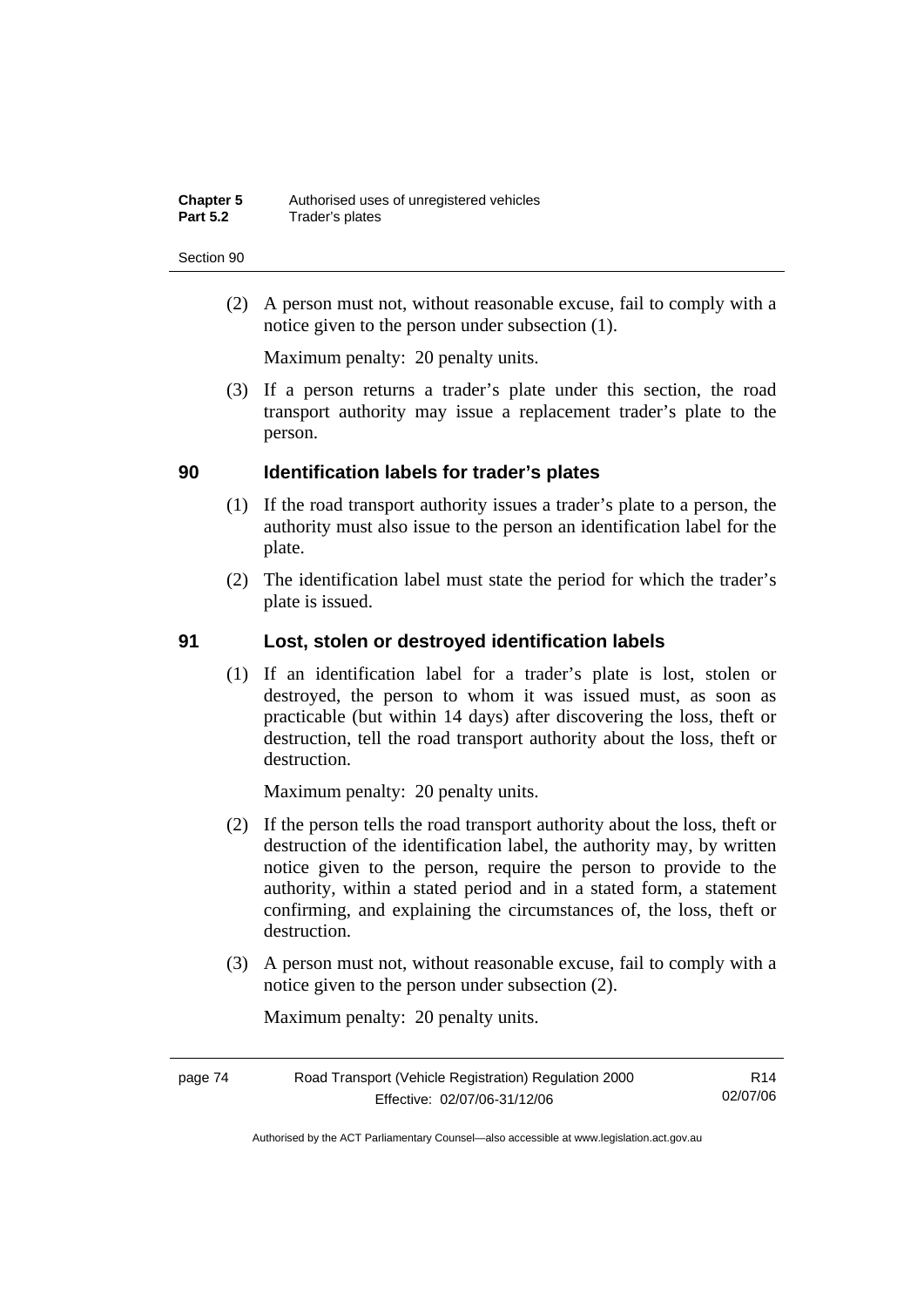#### **92 Replacement identification labels**

- (1) The road transport authority may give a replacement identification label for a trader's plate to the person to whom the original identification label was issued if satisfied that the original label is lost, stolen or damaged or has been destroyed.
- (2) Before the road transport authority issues a replacement identification label to the person, the authority may require the person to return the damaged original identification label to the authority.
- (3) On the issue of the replacement identification label, the original identification label is void.

#### **93 Recovery of lost or stolen identification labels**

If the person to whom a replacement identification label was issued recovers the original identification label, the person must, as soon as practicable (but within 14 days) after recovering the original label—

- (a) tell the road transport authority about the recovery of the original label; and
- (b) give the original label to the authority unless the authority tells the person that the original label need not be given to the authority.

Maximum penalty: 20 penalty units.

### **94 Use of vehicles with trader's plates on road or road related area**

For the Act, section 18 (2) (a), an unregistered vehicle with a trader's plate attached may be used on a road or road related area if—

 (a) the identification label for the trader's plate is displayed on the vehicle in accordance with section 95; and

| R14      | Road Transport (Vehicle Registration) Regulation 2000 | page 75 |
|----------|-------------------------------------------------------|---------|
| 02/07/06 | Effective: 02/07/06-31/12/06                          |         |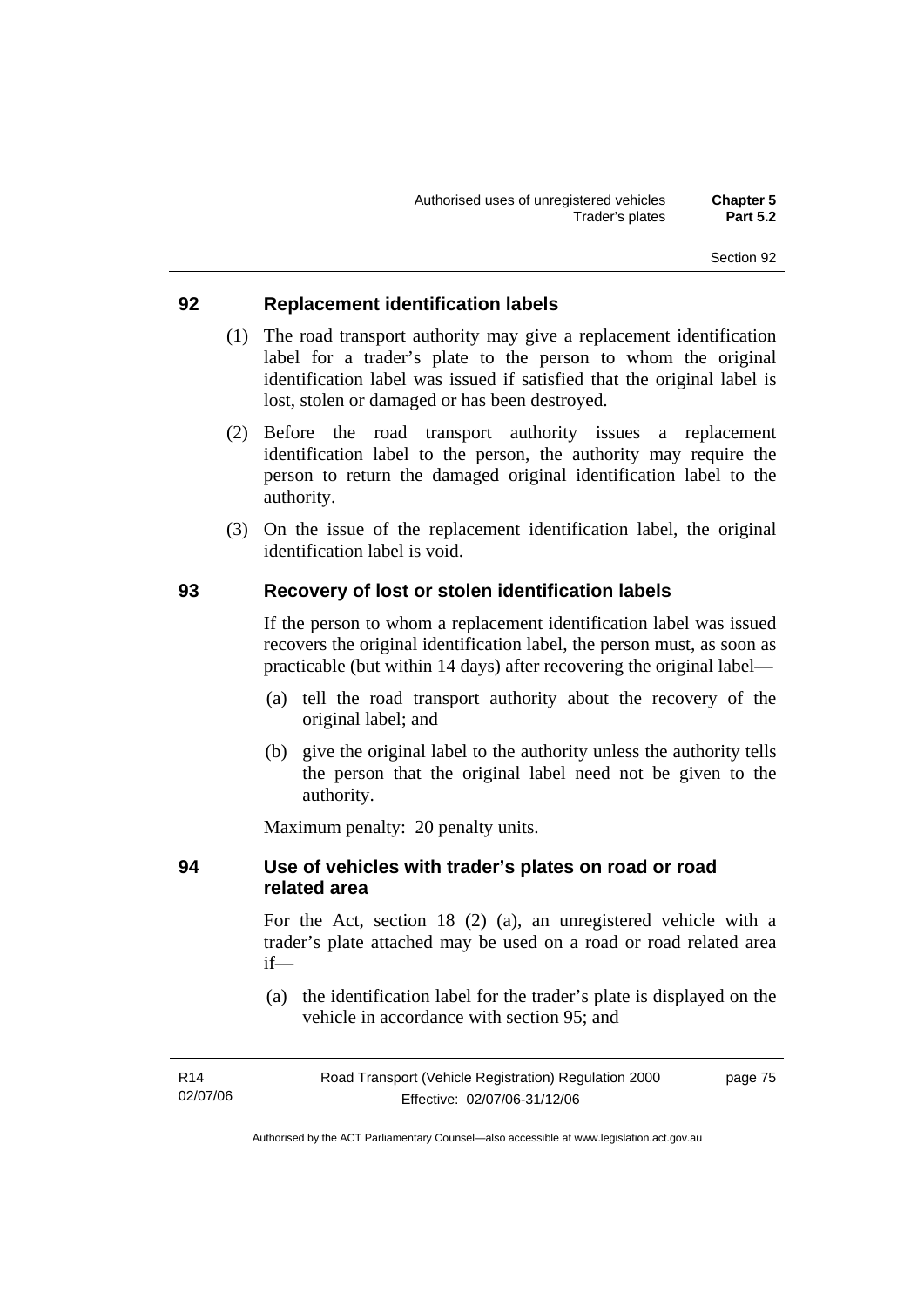(b) the use of the vehicle is an authorised use under section 96.

#### **95 Attaching of identification labels**

The identification label for the trader's plate must be displayed in a holder attached to the trader's plate in accordance with the following requirements:

- (a) the holder must be attached to the trader's plate so the label faces outward from the vehicle;
- (b) the holder must be made from transparent glass or other transparent material so the label is clearly visible to a person facing the label from 6m away from the label.

#### **96 Authorised use of trader's plates**

- (1) The use of an unregistered vehicle to which a trader's plate is attached is an authorised use if—
	- (a) the vehicle (or, for a trailer, the vehicle towing it) is carrying the person to whom the plate was issued (the *trader*), the trader's authorised employee or the trader's agent authorised in writing; and
	- (b) the vehicle is being driven—
		- (i) for a purpose related to its manufacture or repair (including painting or a similar process) or related to, or incidental to, dealing in the vehicle; or
		- (ii) for the purpose of obtaining registration of the vehicle, by the most direct or convenient route to the nearest convenient designated place or authorised examiner; or
		- (iii) for delivery at the address of a person who has acquired it from the trader.
- (2) However, subsection (1) authorises the use of the unregistered registrable vehicle to carry a load only if—

| page 76 | Road Transport (Vehicle Registration) Regulation 2000 | R <sub>14</sub> |
|---------|-------------------------------------------------------|-----------------|
|         | Effective: 02/07/06-31/12/06                          | 02/07/06        |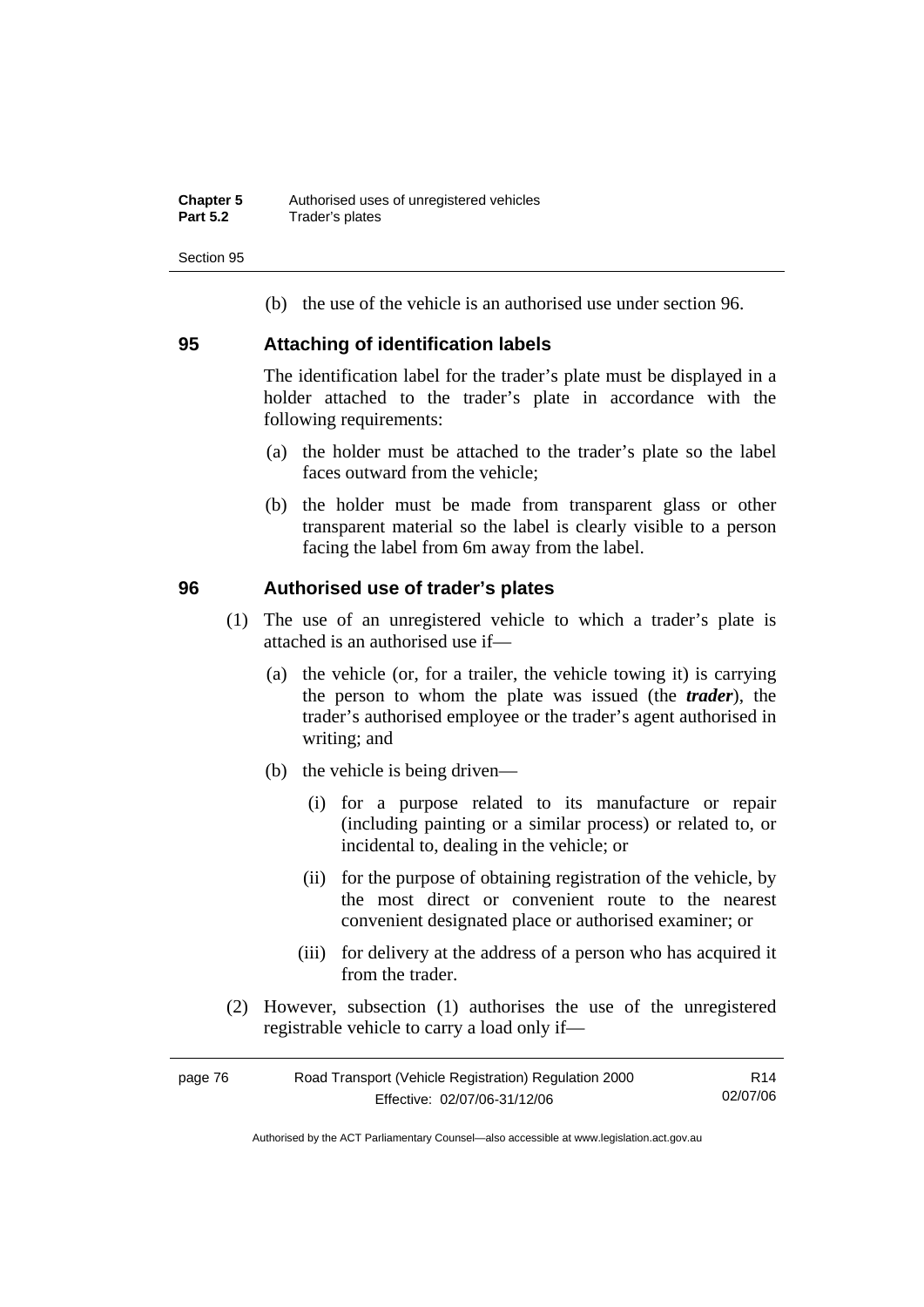- (a) the load is carried only to demonstrate to a genuine prospective purchaser the capacity of the vehicle for carrying a type or weight of load; or
- (b) the vehicle is being driven by the most direct or convenient route to the premises of the trader from the place where the trader has built or purchased the vehicle and the load consists only of a registrable vehicle built or purchased by the trader for sale by the trader; or
- (c) the vehicle is a trailer specially built to carry a boat and the load consists only of a boat; or
- (d) the vehicle is not heavier than 2t unladen and is being driven—
	- (i) by the shortest practicable route to the premises of the trader from the place where the trader has built or purchased the vehicle and the load consists only of goods intended for the trader's personal use or for use in his or her business; or
	- (ii) only for carrying spare parts, for use in relation to the repair of registrable vehicles by the trader, to the trader's premises from a railway station or airport to which they have been consigned to the trader.

## **97 Unauthorised uses of identification labels**

- (1) A person must not use a registrable vehicle to which a trader's plate is attached on a road or road related area if the identification label displayed on the trader's plate—
	- (a) is illegible; or
	- (b) has been changed in a material particular; or
	- (c) was issued for attachment to another trader's plate; or
	- (d) is void; or

page 77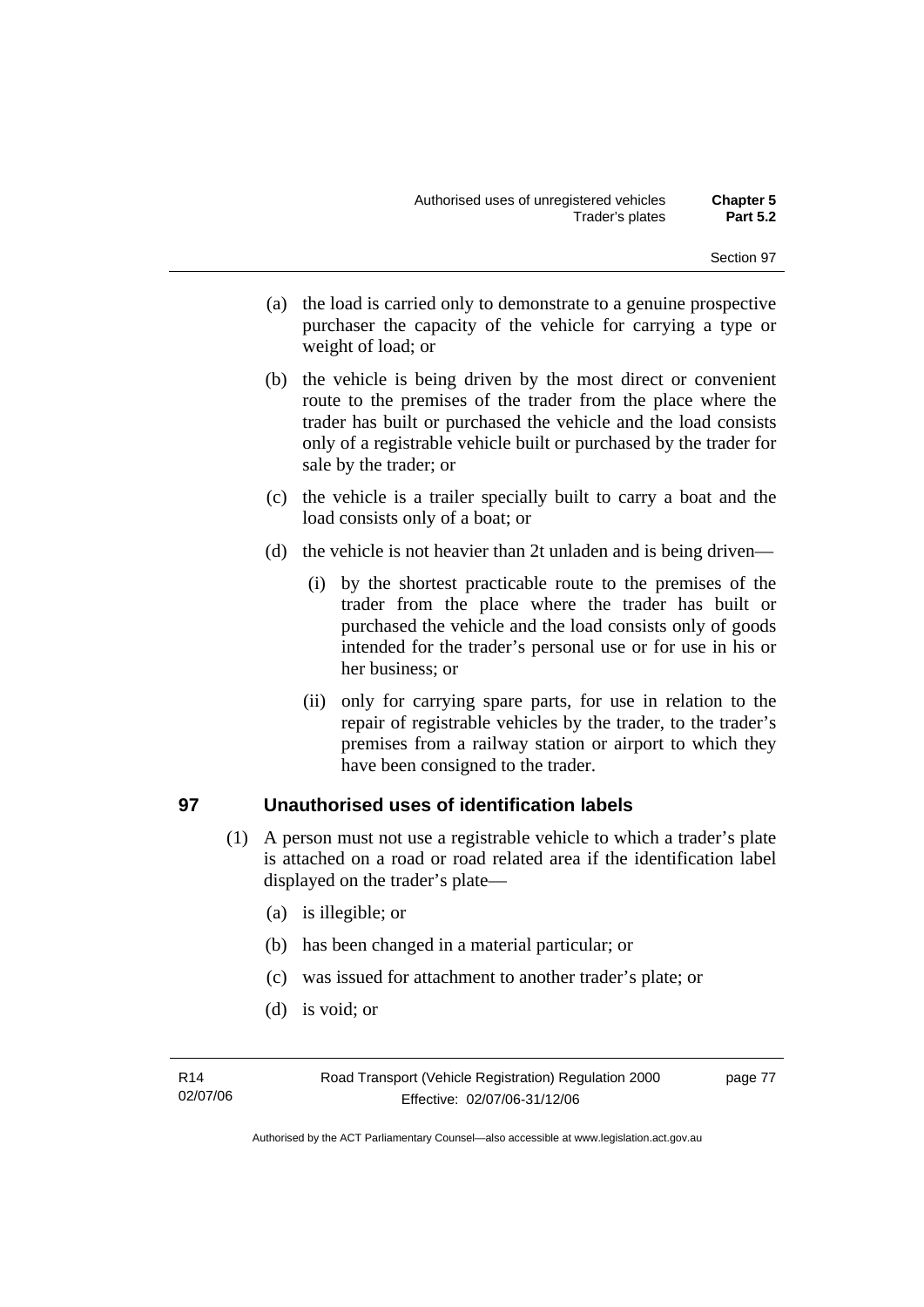(e) was issued for use in a period that has expired.

Maximum penalty: 20 penalty units.

 (2) A person must not lend or part with an identification label issued to the person unless authorised by this regulation.

Maximum penalty: 20 penalty units.

- (3) For this section:
	- (a) an identification label is *illegible* if anything required to be included on the label cannot, for any reason, be readily read; and
	- (b) an identification label has been changed in a *material particular* if anything that is required to be included on the label has been omitted or otherwise changed.

#### **98 Trader to make, keep and produce records**

A person issued with a trader's plate for a registrable vehicle must—

- (a) each time a registrable vehicle is driven on a road or road related area (the *journey*) with the plate attached, make a record of the following particulars:
	- (i) the date the vehicle was driven;
	- (ii) the number of the trader's plate;
	- (iii) the make of the vehicle;
	- (iv) the purpose for which the vehicle was used;
	- (v) the driver's name and home address;
	- (vi) the time the vehicle started the journey;
	- (vii) the time the vehicle returned from the journey, or the time the trader's plate was returned; and

| page 78 | Road Transport (Vehicle Registration) Regulation 2000 | R14      |
|---------|-------------------------------------------------------|----------|
|         | Effective: 02/07/06-31/12/06                          | 02/07/06 |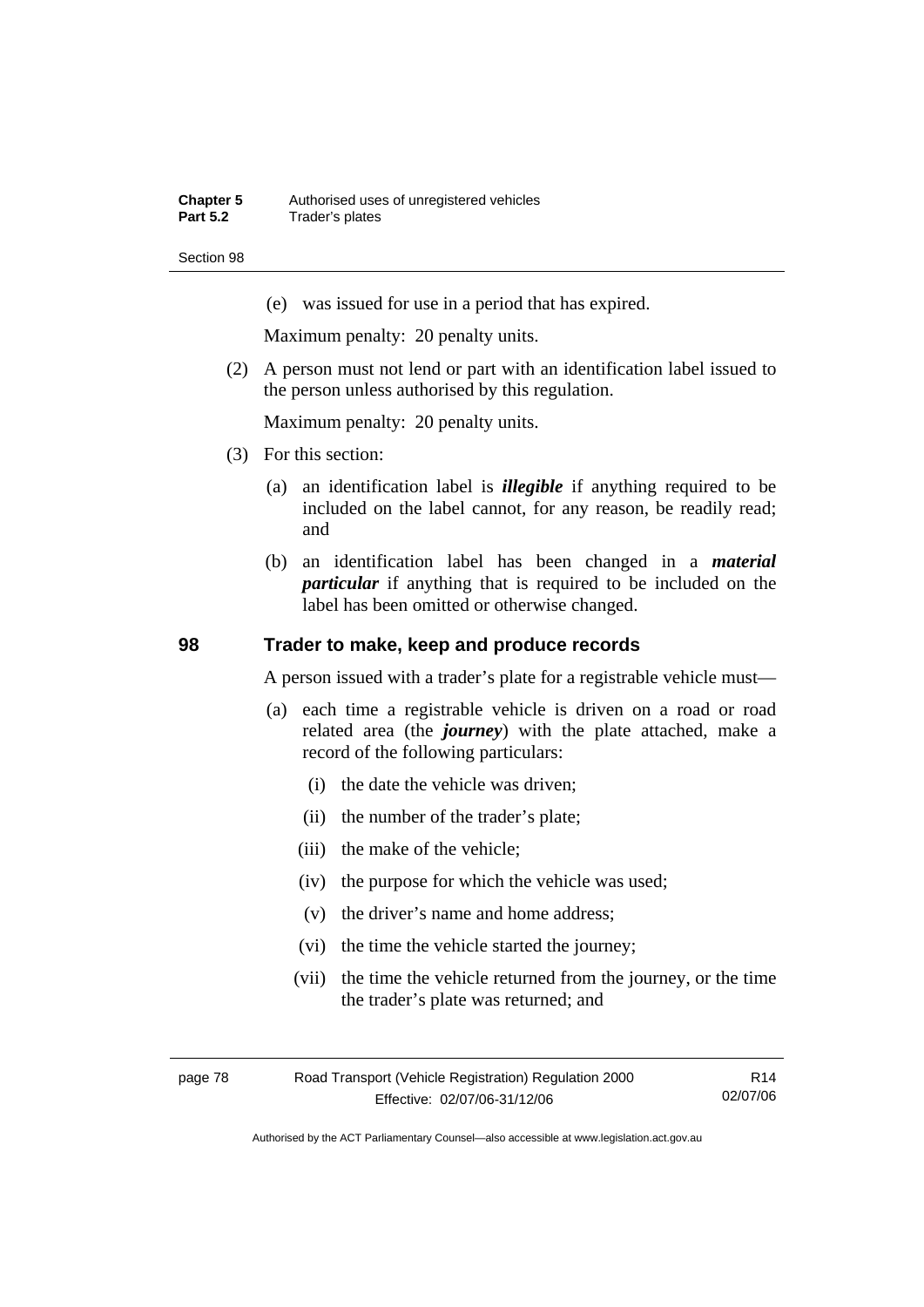- (b) keep the record at the premises mentioned in section 88 (1) (b) (Issue of trader's plates) for at least 6 months after the record is made; and
- (c) produce any record for the previous 6 months for inspection when asked by a police officer or authorised person.

Maximum penalty: 20 penalty units.

#### **99 Questions about use of plate to be answered**

- (1) A police officer or authorised person may require the driver, or person in charge, of a vehicle to which a trader's plate is attached, or a person to whom a trader's plate has been issued, to answer any questions about the purpose for which the plate is being, or has been, used.
- (2) A person must not, without reasonable excuse, fail to answer a question when required to do so under subsection (1).

Maximum penalty: 20 penalty units.

#### **100 Disposal or cessation of business**

 (1) If a person sells, disposes of or ceases to carry on the business in relation to which a trader's plate has been issued to the person, the person must give written notice of the sale, disposition or cessation of business to the road transport authority as soon as practicable (but within 14 days).

Maximum penalty: 20 penalty units.

 (2) On application by the person to whom the business has been sold or disposed of, the road transport authority may transfer the trader's plate to person.

page 79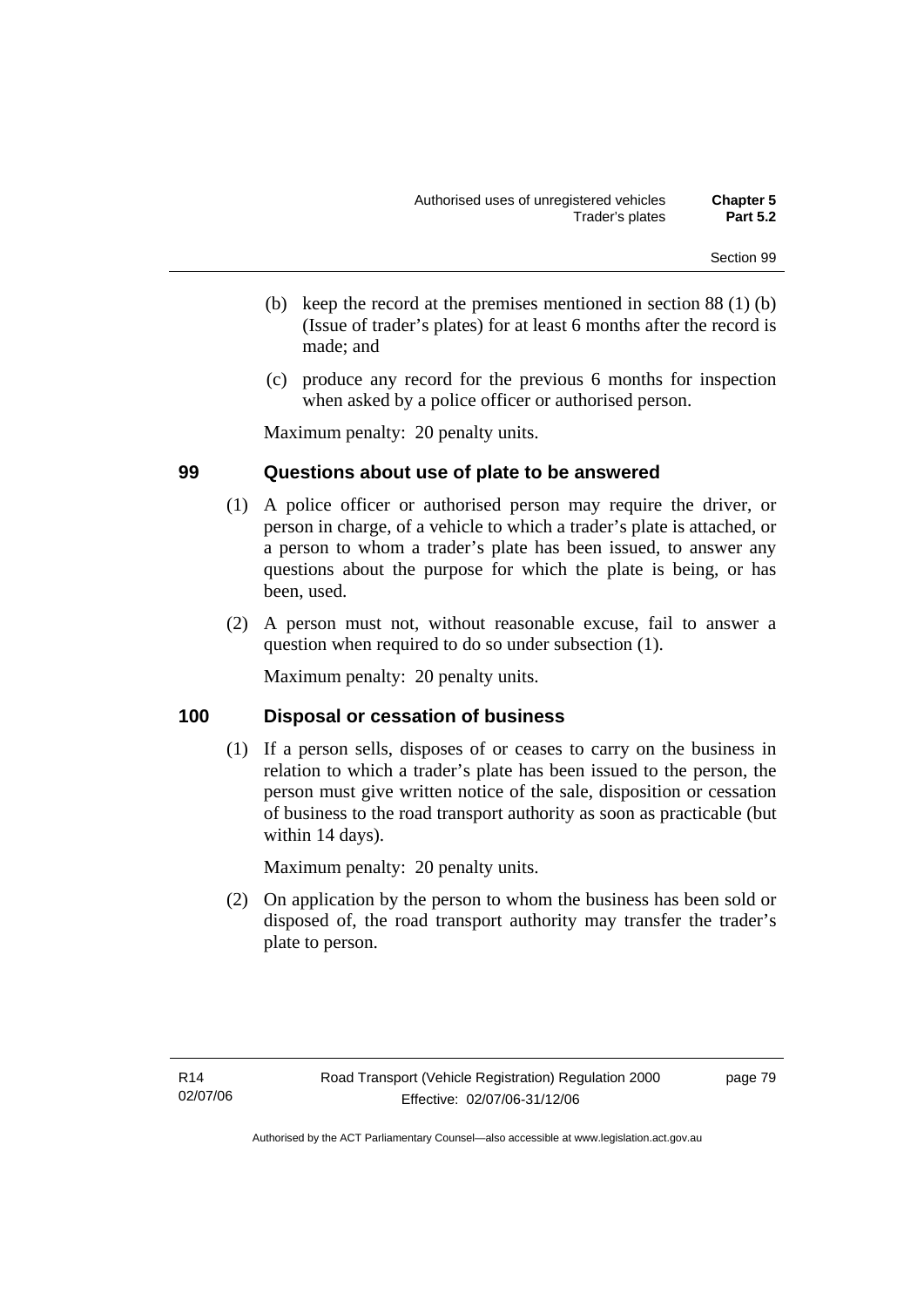### **101 Return of trader's plate**

- (1) If the road transport authority is satisfied on reasonable grounds that a person is no longer entitled to hold a trader's plate issued or transferred to the person, the authority may, by written notice to the person, require the person to return the trader's plate to the authority within the period stated in the notice.
- (2) A person must not, without reasonable excuse, fail to comply with a notice under subsection (1).

Maximum penalty: 20 penalty units.

 (3) A person to whom a trader's plate has been issued or transferred must, not later than 14 days after the end of the period for which the trader's plate was issued, return the trader's plate to the road transport authority.

Maximum penalty: 20 penalty units.

#### **102 Surrender of trader's plates**

A trader's plate may be surrendered by the person to whom it was issued or transferred by returning it to the road transport authority.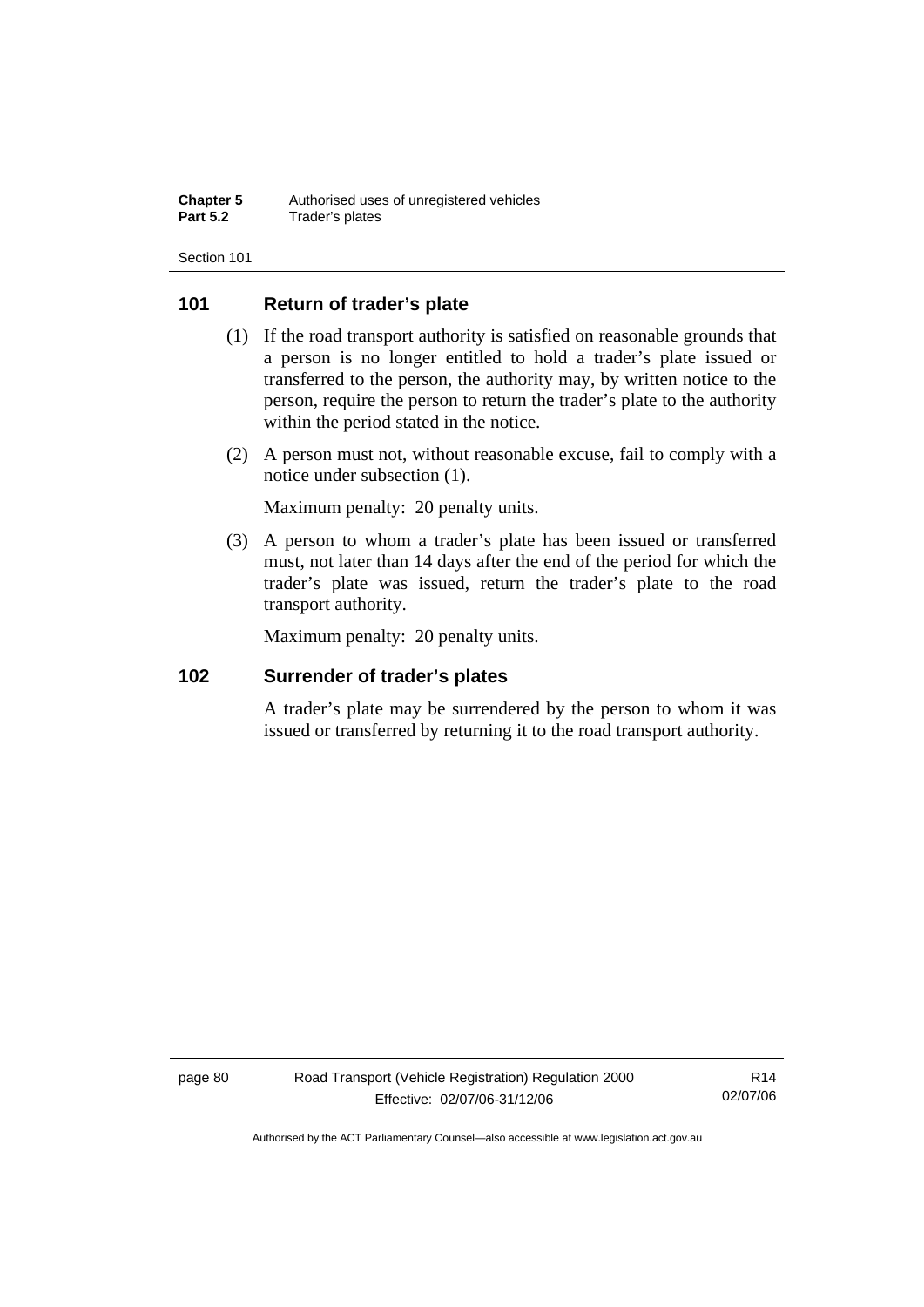# **Chapter 6 Vehicle standards**

# **Part 6.1 General requirements**

## **103 What are the applicable vehicle standards?**

The *applicable vehicle standards* for a registrable vehicle are the requirements mentioned in schedule 1 that apply to the vehicle.

### **104 Road transport authority may exempt vehicle etc from certain provisions**

- (1) The road transport authority may exempt a vehicle, combination or person from a provision of section 108 (Emission control systems to be fitted and properly maintained) or schedule 1.
- (2) If an exemption under this section is given subject to conditions, the exemption applies only if all the conditions of the exemption are complied with.

## **105 Meaning of** *operator* **of a motor vehicle or trailer for pt 6.1**

- (1) For this part, the *operator* of a motor vehicle or trailer is the registered operator of the vehicle.
- (2) However, if another person is responsible, or also responsible, for the maintenance of the vehicle, the other person is also the *operator* of the vehicle for this part.
- (3) Despite subsections (1) and (2), it is a defence to the prosecution of the registered operator for an offence against this part in relation to the vehicle if, at the relevant time—
	- (a) the registered operator was not solely or partly responsible for the maintenance of the vehicle; and

page 81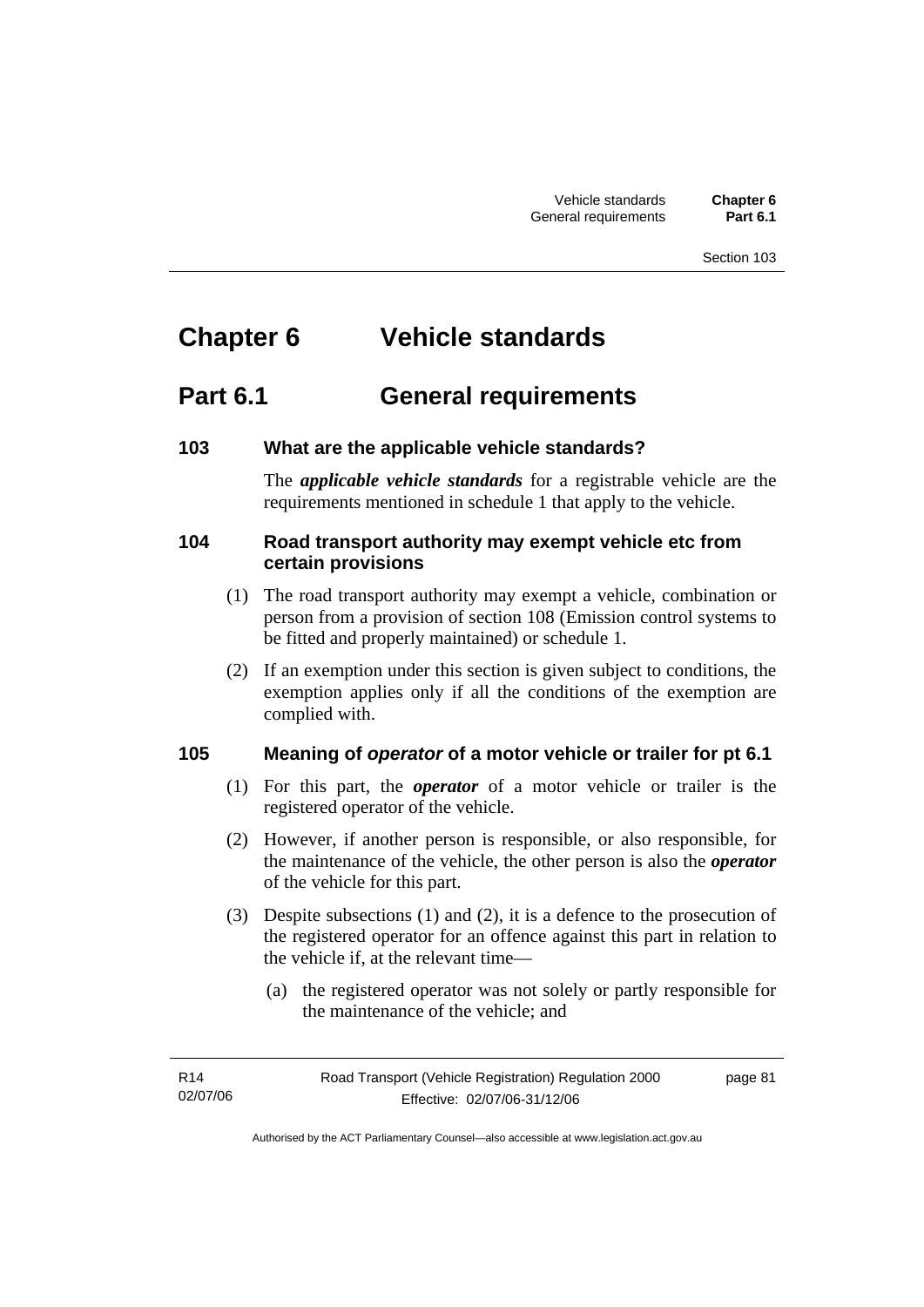| Chapter 6       | Vehicle standards    |
|-----------------|----------------------|
| <b>Part 6.1</b> | General requirements |

 (b) another person was, or other persons between them were, solely responsible for the maintenance of the vehicle.

#### **106 Meaning of** *operator* **of a combination for pt 6.1**

- (1) For this part, the *operator* of a combination is the registered operator of the first or only motor vehicle forming part of the combination.
- (2) However, if another person is responsible, or also responsible, for the operation of the combination, the other person is also the *operator* of the combination for this part.
- (3) Despite subsections (1) and (2), it is a defence to the prosecution of the registered operator of the motor vehicle for an offence against this part in relation to the combination if, at the relevant time—
	- (a) the registered operator was not solely or partly responsible for the operation of the combination; and
	- (b) another person was, or other persons between them were, solely responsible for the operation of the combination.

#### **107 Motor vehicles and trailers to be properly maintained**

- (1) This section applies to a motor vehicle or trailer whether or not it forms part of a combination, but does not apply to a vehicle mentioned in schedule 1, section 1.7.
	- *Note* Sch 1, s 1.7 provides that the schedule does not apply to the vehicles mentioned in the section.
- (2) A person must not drive a motor vehicle on a road or road related area unless the vehicle is maintained in a condition that enables it to be driven safely.

Maximum penalty: 20 penalty units.

 (3) A person must not drive the first or only motor vehicle forming part of a combination on a road or road related area unless each other

| page 82 | Road Transport (Vehicle Registration) Regulation 2000 | R14      |
|---------|-------------------------------------------------------|----------|
|         | Effective: 02/07/06-31/12/06                          | 02/07/06 |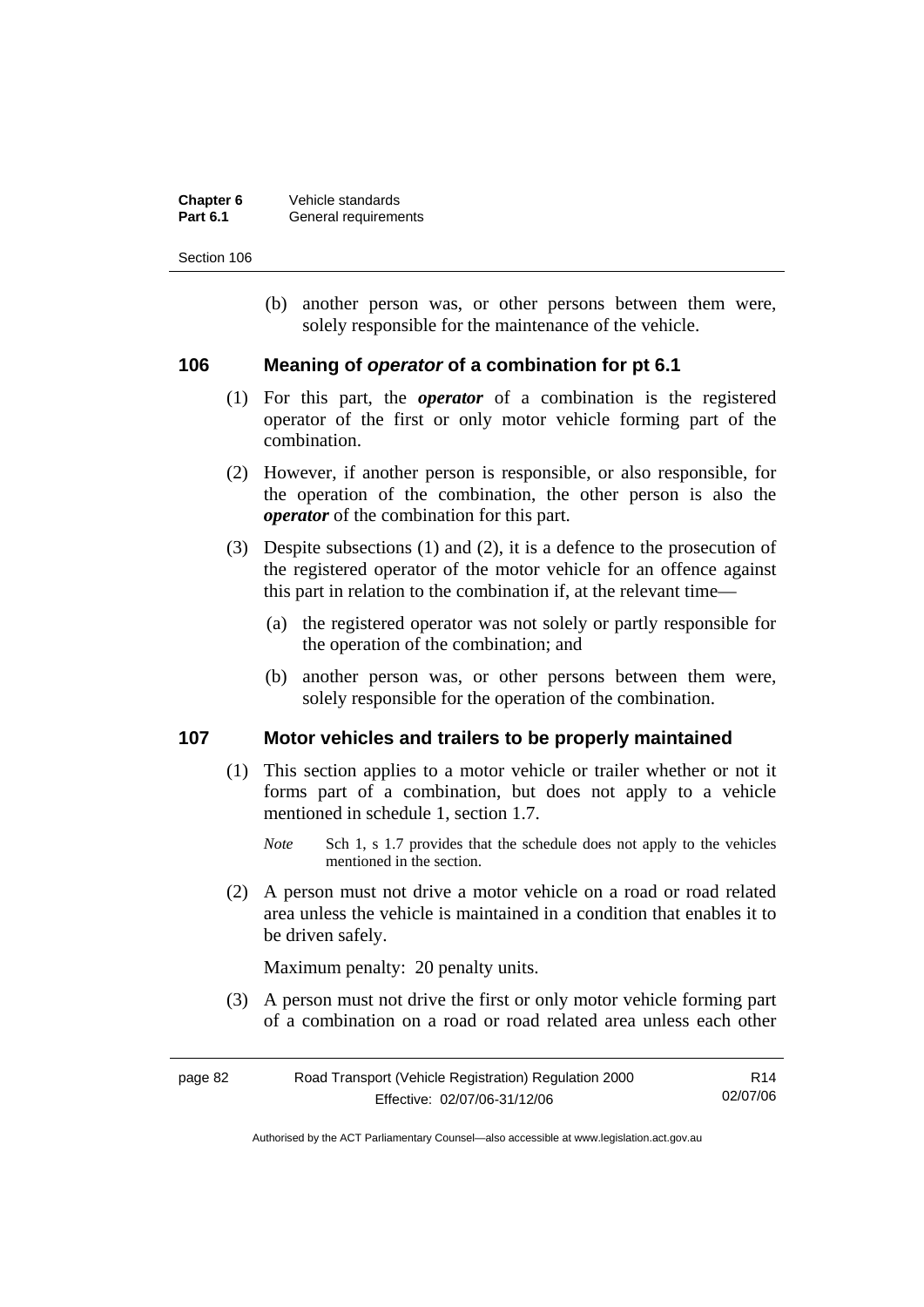vehicle forming part of the combination is maintained in a condition that enables it to be towed safely.

Maximum penalty: 20 penalty units.

 (4) The operator of a motor vehicle that is on a road or road related area must maintain the vehicle in a condition that enables it to be driven safely.

Maximum penalty: 20 penalty units.

 (5) The operator of a trailer that is on a road or road related area must maintain the trailer in a condition that enables it to be towed safely.

Maximum penalty: 20 penalty units.

- (6) For this section, a vehicle is not maintained in a condition that enables it to be driven or towed safely if driving or towing the vehicle would endanger the person driving or towing the vehicle, anyone else in or on the vehicle (or the combination of which it forms part) or other road users.
	- *Note* The *ACT Inspection Manual for Light Vehicles* and the *ACT Inspection Manual for Heavy Vehicles*, published by the road transport authority, provide information to help people meet the requirements of this section. The manuals are available from Road User Services, Department of Urban Services.

### **108 Emission control systems to be fitted and properly maintained**

- (1) This section applies to a motor vehicle or trailer whether or not it forms part of a combination, but does not apply to a vehicle mentioned in schedule 1, section 1.7.
	- *Note* Sch 1, s 1.7 provides that the schedule does not apply to the vehicles mentioned in the section.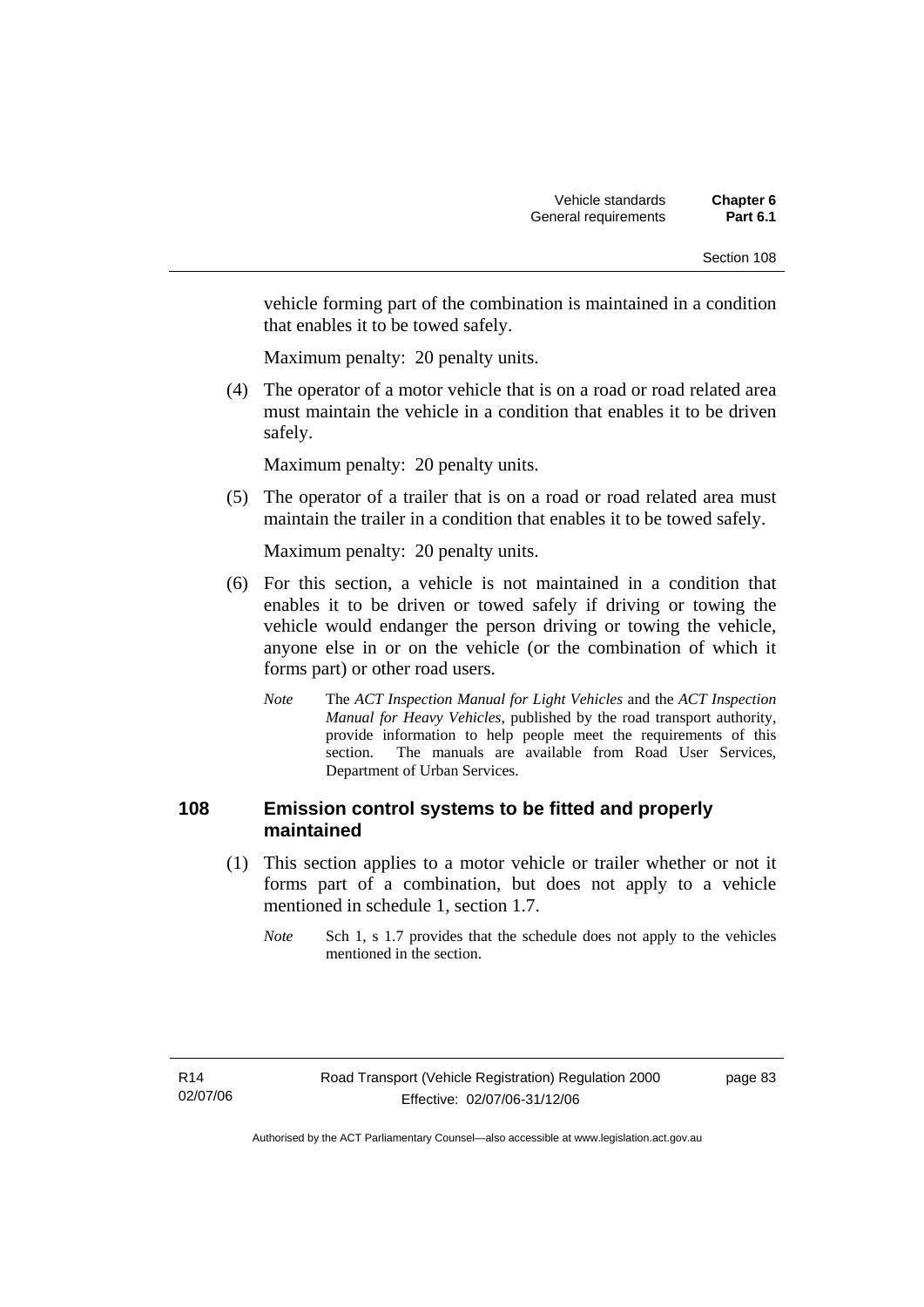| Chapter 6       | Vehicle standards    |
|-----------------|----------------------|
| <b>Part 6.1</b> | General requirements |

 (2) A person must not drive a motor vehicle on a road or road related area unless each emission control system of the vehicle remains fitted to the vehicle.

Maximum penalty: 20 penalty units.

 (3) A person must not drive a motor vehicle on a road or road related area unless each emission control system fitted to the vehicle is maintained in a condition that ensures that the system continues operating essentially in accordance with the system's original design.

Maximum penalty: 20 penalty units.

 (4) A person must not drive the first or only motor vehicle forming part of a combination on a road or road related area unless each emission control system of any other vehicle forming part of the combination remains fitted to the vehicle.

Maximum penalty: 20 penalty units.

 (5) A person must not drive the first or only motor vehicle forming part of a combination on a road or road related area unless each emission control system fitted to any other vehicle forming part of the combination is maintained in a condition that ensures that the system continues operating essentially in accordance with the system's original design.

Maximum penalty: 20 penalty units.

 (6) The operator of a vehicle that is on a road or road related area must ensure that each emission control system of the vehicle remains fitted to the vehicle.

Maximum penalty: 20 penalty units.

 (7) The operator of a vehicle that is on a road or road related area must maintain each emission control system fitted to the vehicle in a

R14 02/07/06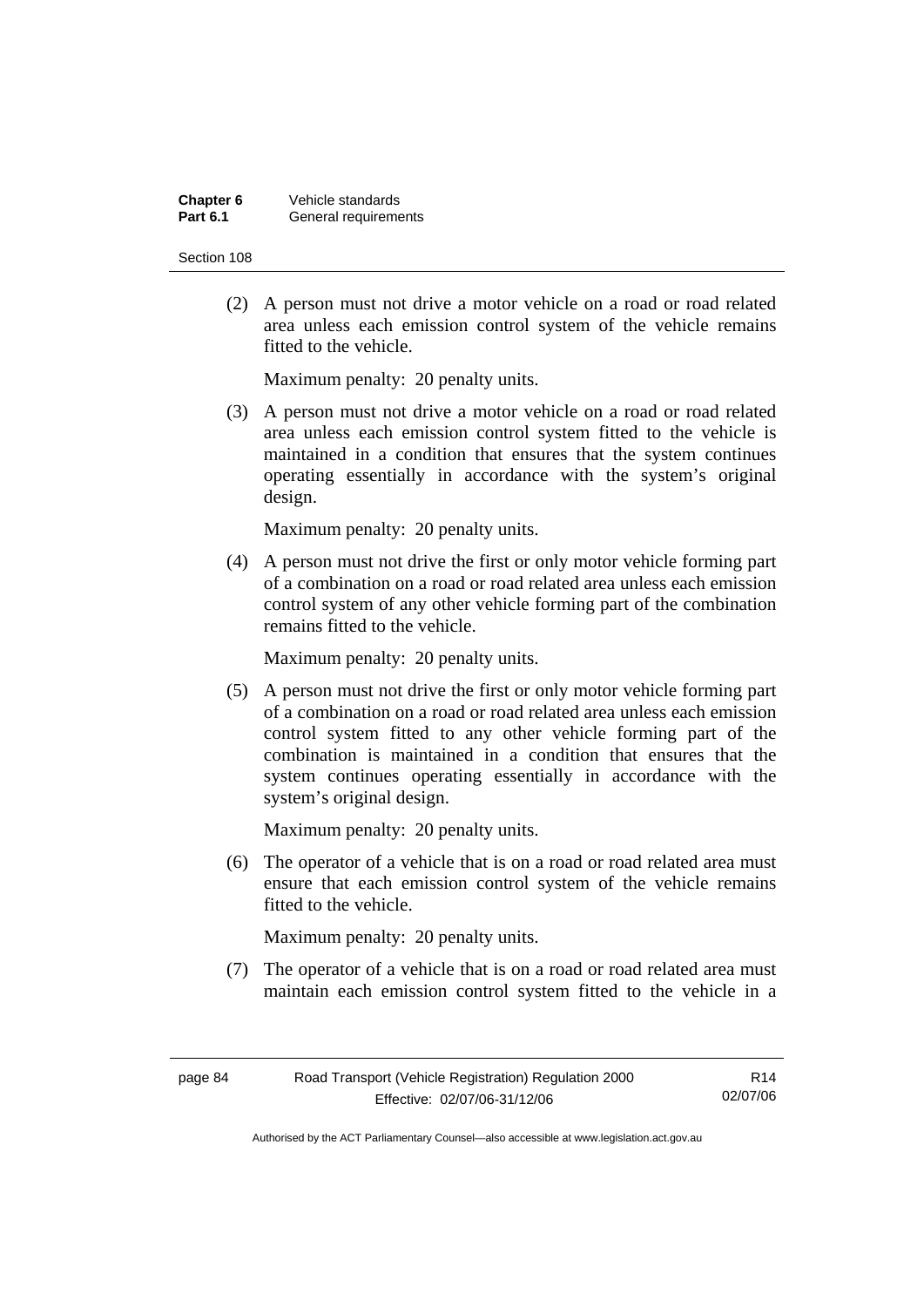condition that ensures that the system continues operating essentially in accordance with the system's original design.

Maximum penalty: 20 penalty units.

- (8) It is a defence to a prosecution for an offence against a subsection of this section if the person charged establishes that it was not reasonable or practicable to comply with the subsection.
- (9) A subsection of this section does not apply to a vehicle if the vehicle is exempt—
	- (a) from the subsection; or
	- (b) from the provision of the law of another jurisdiction corresponding to the subsection.
- (10) However, the vehicle is exempt from the subsection only if all conditions of the exemption (if any) are being complied with.
- (11) In this section:

*emission control system*, for a vehicle, means an emission control system fitted to the vehicle when it was built.

*Note* The *ACT Inspection Manual for Light Vehicles* and the *ACT Inspection Manual for Heavy Vehicles*, published by the road transport authority, provide information to help people meet the requirements of this section. The manuals are available from Road User Services, Department of Urban Services.

#### **109 Motor vehicles not complying with sch 1**

- (1) This section applies to a motor vehicle whether or not it forms part of a combination.
- (2) If the motor vehicle contravenes a provision of schedule 1 applying to the vehicle (other than as a vehicle forming part of a combination)—
	- (a) the driver of the motor vehicle commits an offence; and

| R14      | Road Transport (Vehicle Registration) Regulation 2000 | page 85 |
|----------|-------------------------------------------------------|---------|
| 02/07/06 | Effective: 02/07/06-31/12/06                          |         |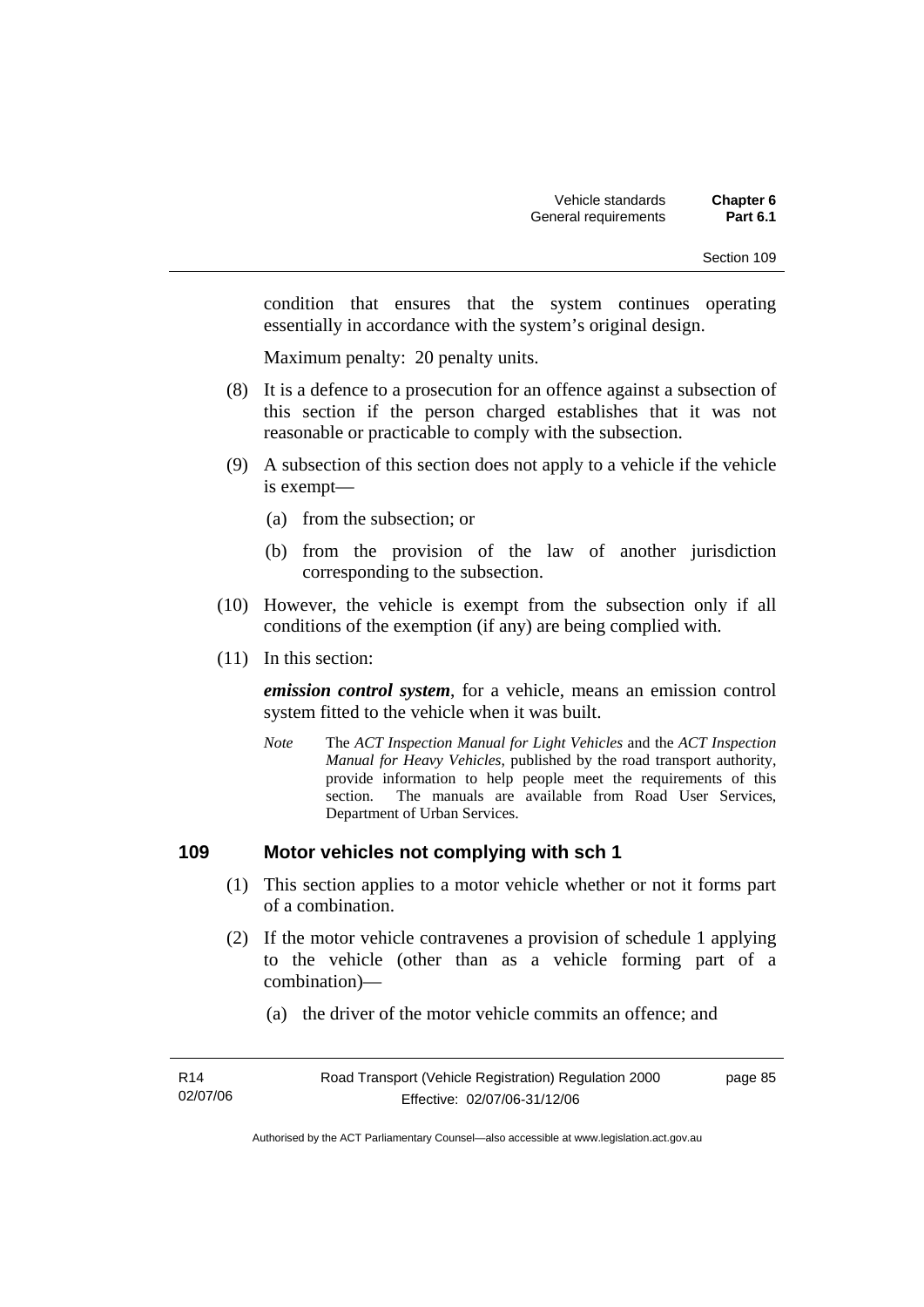**Chapter 6** Vehicle standards<br>**Part 6.1** General requirement **General requirements** 

Section 110

 (b) the operator, or each operator, of the motor vehicle also commits the offence.

Maximum penalty: 20 penalty units.

#### **Example of a provision applying to a motor vehicle (other than as a vehicle forming part of a combination)**

sch 1, s 1.83 (1), which is about how headlights are to be fitted to motor vehicles

*Note* An example is part of the regulation, is not exhaustive and may extend, but does not limit, the meaning of the provision in which it appears (see Legislation Act, s 126 and s 132).

#### **110 Trailers not complying with sch 1**

- (1) This section applies to a trailer whether or not it forms part of a combination.
- (2) If the trailer contravenes a provision of schedule 1 applying to the trailer (other than as a vehicle forming part of a combination)—
	- (a) the driver of the first or only motor vehicle towing the trailer commits an offence; and
	- (b) the operator, or each operator, of the trailer also commits the offence.

Maximum penalty: 20 penalty units.

#### **Example of a provision applying to a trailer (other than as a vehicle forming part of a combination)**

sch 1, s 1.69 (3), which is about axle configurations on trailers

*Note* An example is part of the regulation, is not exhaustive and may extend, but does not limit, the meaning of the provision in which it appears (see Legislation Act, s 126 and s 132).

# **111 Combinations not complying with sch 1**

 (1) If a combination contravenes a provision of schedule 1 applying to the combination—

page 86 Road Transport (Vehicle Registration) Regulation 2000 Effective: 02/07/06-31/12/06

R14 02/07/06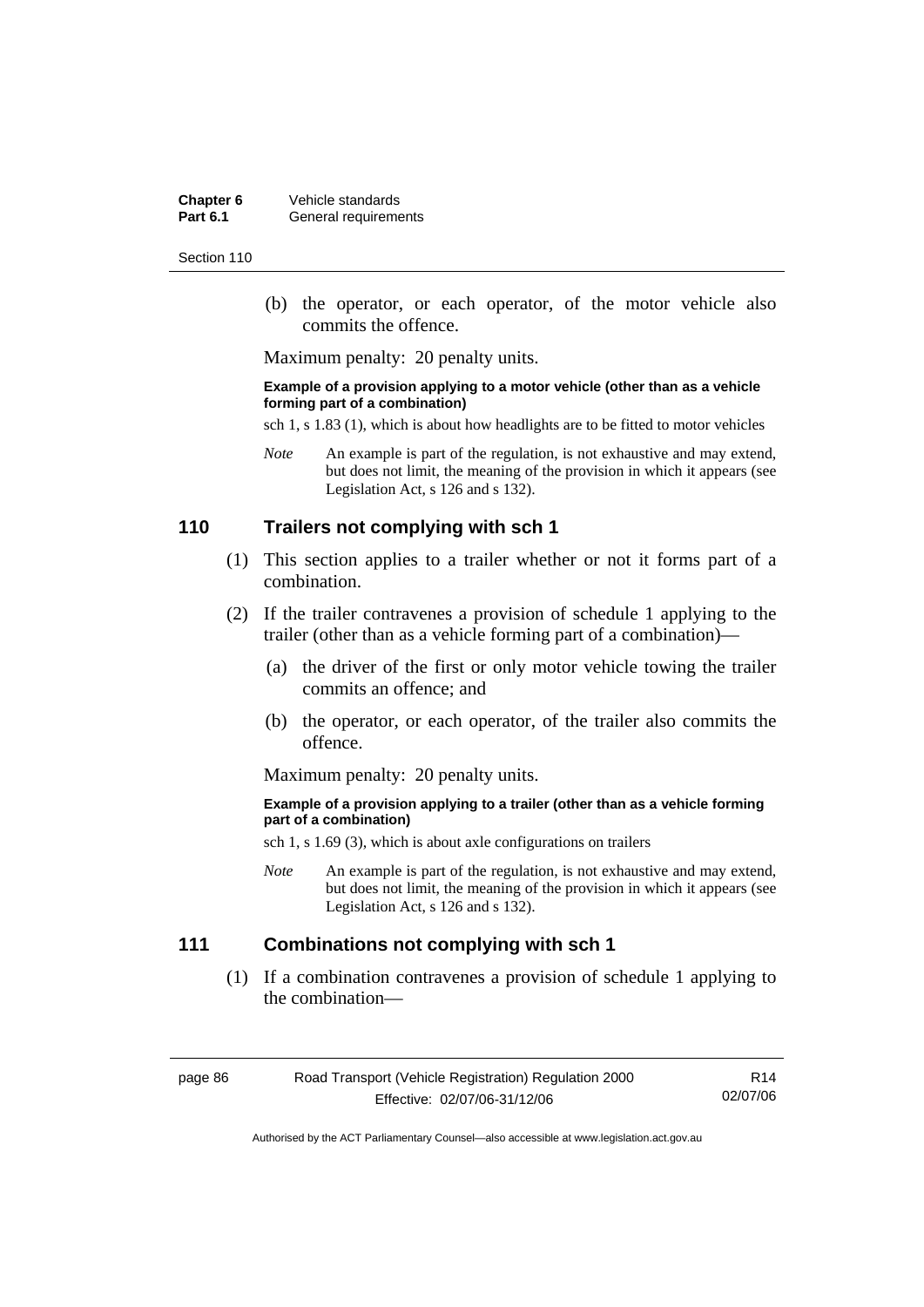- (a) the driver of the first or only motor vehicle forming part of the combination commits an offence; and
- (b) the operator, or each operator, of the combination also commits the offence.

Maximum penalty: 20 penalty units.

#### **Example of a provision applying to a combination**

sch 1, s 1.75, which is about the maximum length of combinations

- *Note* An example is part of the regulation, is not exhaustive and may extend, but does not limit, the meaning of the provision in which it appears (see Legislation Act, s 126 and s 132).
- (2) If a vehicle contravenes a provision of schedule 1 that applies to the vehicle as a vehicle forming part of a combination—
	- (a) the driver of the first or only motor vehicle forming part of the combination commits an offence; and
	- (b) the operator, or each operator, of the combination also commits the offence.

Maximum penalty: 20 penalty units.

#### **Example of a provision applying to a vehicle as a vehicle forming part of a combination**

sch 1, s 1.146, which is about brake performance for trailers in B-doubles and road trains

page 87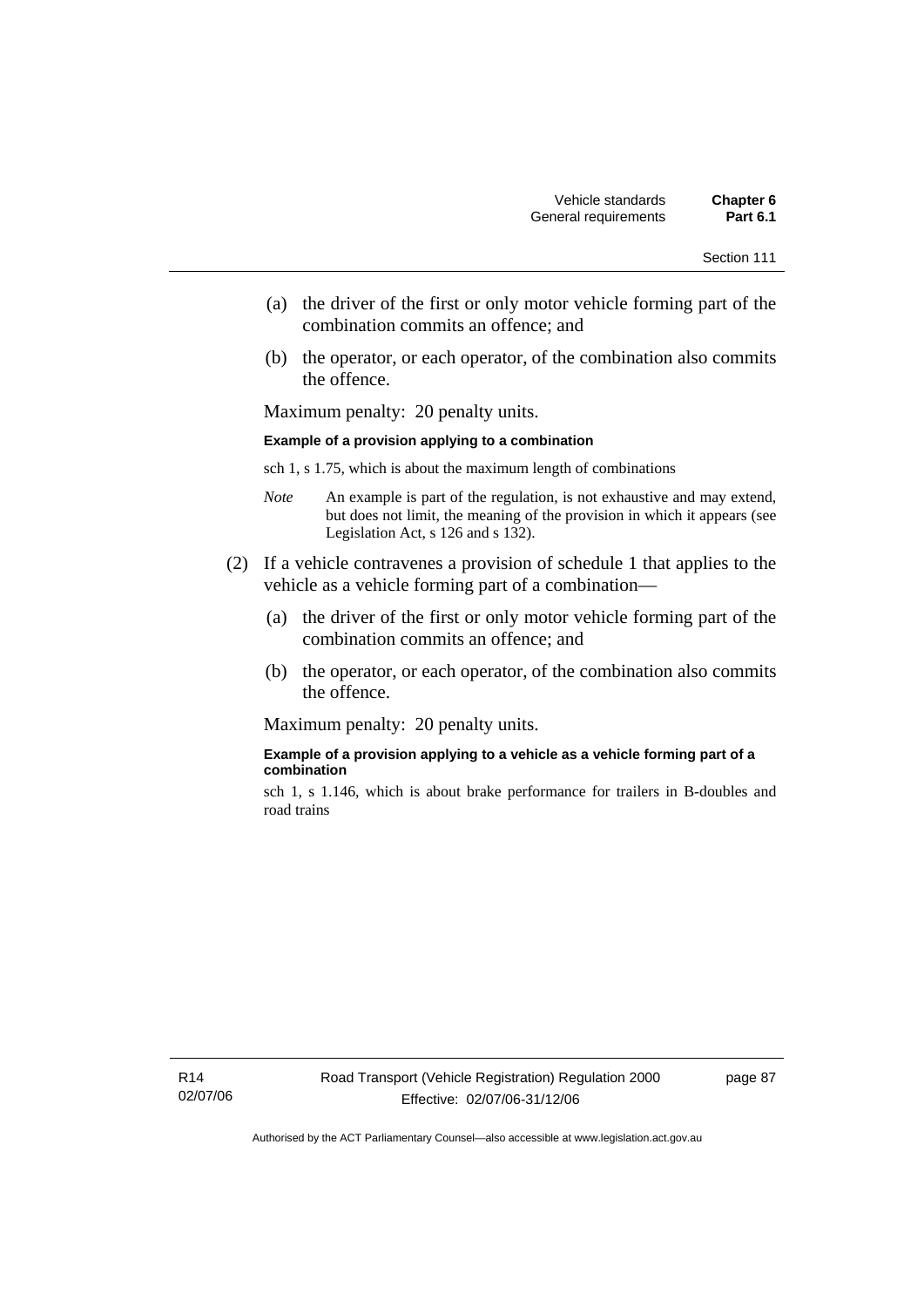**Chapter 6** Vehicle standards<br>**Part 6.2** Standards and cer-**Standards and certifications** 

Section 112

# **Part 6.2 Standards and certifications**

#### **112 Compliance with applicable vehicle standards**

- (1) The road transport authority may accept as evidence that a registrable vehicle complies with the applicable vehicle standards—
	- (a) an identification plate relating to the vehicle; or
	- (b) a certificate to that effect issued by the manufacturer of the vehicle.
- (2) If the road transport authority does not have the evidence mentioned in subsection (1) for a vehicle, the authority may inspect the vehicle and, if satisfied that the vehicle does comply, issue a certificate certifying that the vehicle complies with the applicable vehicle standards.

#### **113 Noncomplying and non-standard vehicles**

A registrable vehicle that does not comply with the applicable vehicle standards may be conditionally registered if the vehicle  $has$ —

- (a) an operations plate installed on it under section 114; or
- (b) a certificate of approved operations issued or accepted for it under section 114; or
- (c) an identification plate relating to the vehicle.

#### **114 Installation of operations plates, modification of vehicles etc**

 (1) The road transport authority may authorise a person to install an operations plate on, or issue or accept a certificate of approved operations for, a registrable vehicle that has been built or modified

| page 88 | Road Transport (Vehicle Registration) Regulation 2000 | R14      |
|---------|-------------------------------------------------------|----------|
|         | Effective: 02/07/06-31/12/06                          | 02/07/06 |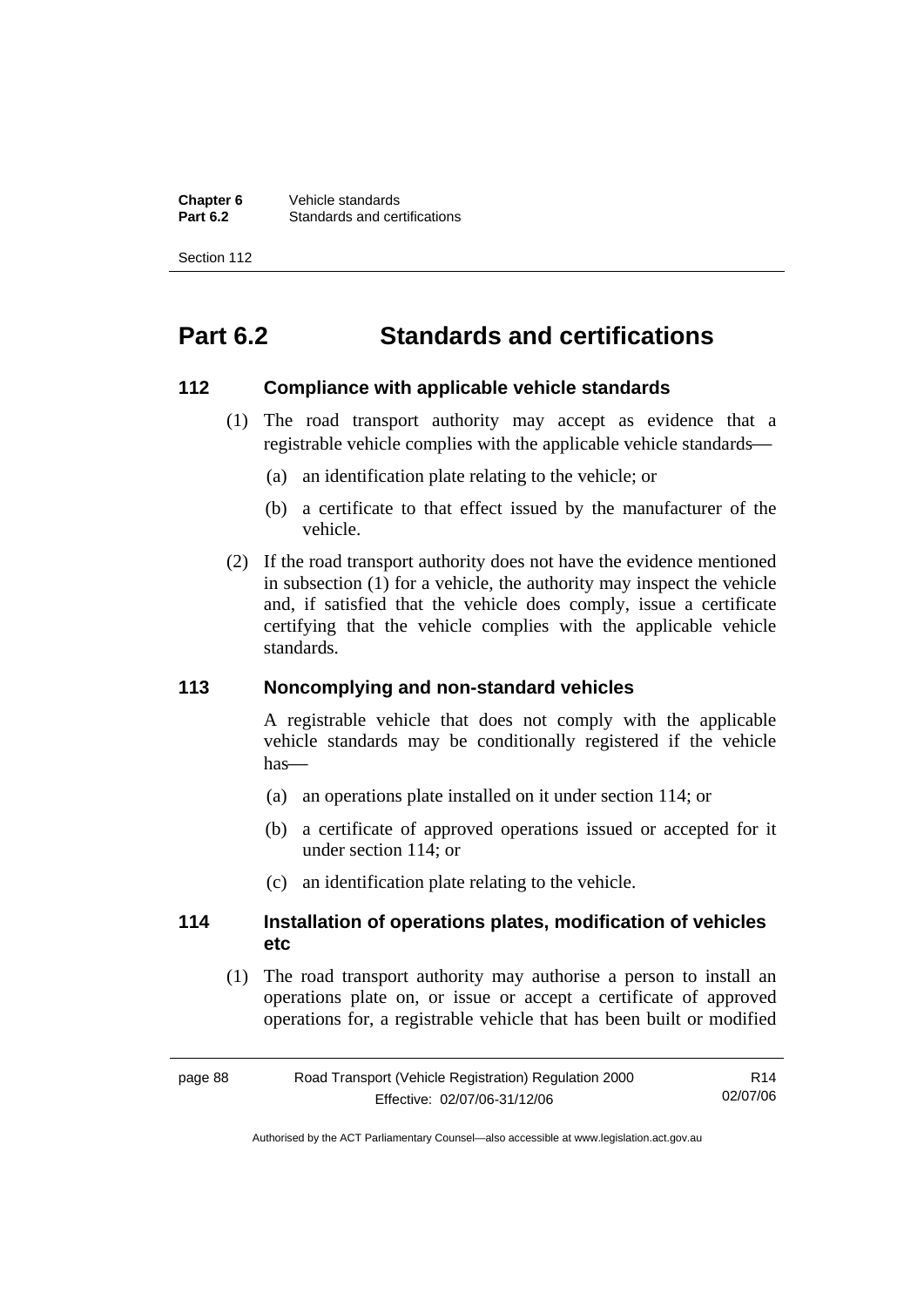in a way that causes the vehicle not to comply with the applicable vehicle standards.

- (2) An operations plate installed on, or a certificate of approved operations issued or accepted for, a registrable vehicle must indicate—
	- (a) any deficiency in the vehicle's operating characteristics; and
	- (b) any condition that should be imposed on the vehicle's registration.
- (3) A person who modifies, or adds components to, a registrable vehicle must ensure that—
	- (a) if the vehicle complied with the applicable vehicle standards immediately before the modification or addition—the vehicle continues to comply with the standards; and
	- (b) the modification or addition is certified by an authorised person as complying with the *National Code of Practice for Heavy Vehicle Modifications* (1993) published by the Federal Office of Road Safety as *Vehicle Standards Bulletin No 6* or a specification approved, in writing, by the road transport authority.

Maximum penalty: 20 penalty units.

(4) An approval under subsection (3) (b) is a notifiable instrument.

*Note* A notifiable instrument must be notified under the Legislation Act.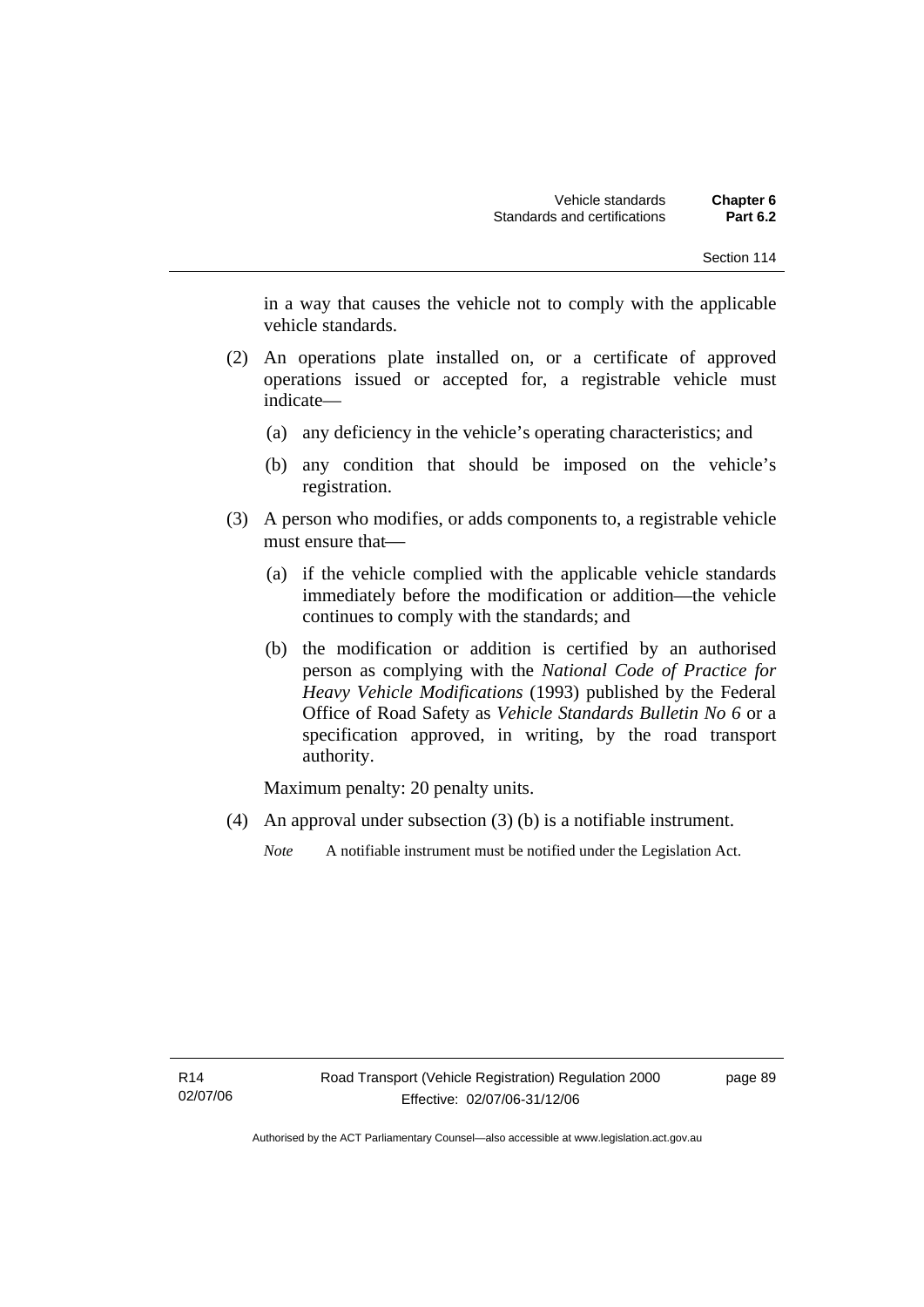**Chapter 6** Vehicle standards<br>**Part 6.3** Inspections **Inspections**<br>General **Division 6.3.1** 

Section 115

# **Part 6.3 Inspections**

### **Division 6.3.1 General**

### **115 Definitions for pt 6.3**

In this part:

*approval*, of premises, means the approval of the premises under section 131.

*approved premises* means premises that are approved under section 131.

*authorised examiner* means a person who is authorised under section 119 as an examiner.

*authorisation* means the authorisation of a person as an examiner.

*certificate of approval* means a certificate issued under section 131.

*certificate of appointment* means a certificate of appointment given under section 119.

*examiners register* means the register of authorised examiners kept by the road transport authority under section 121.

*owner*, of premises, means the person who holds a lease of the premises from the Commonwealth.

*prescribed requirements*, for premises and equipment on premises, means the requirements set out in schedule 2 for the class of vehicles for which the premises and equipment are proposed to be used for inspection or testing.

*proprietor*, of premises, means—

(a) the owner of the premises; or

page 90 Road Transport (Vehicle Registration) Regulation 2000 Effective: 02/07/06-31/12/06

R14 02/07/06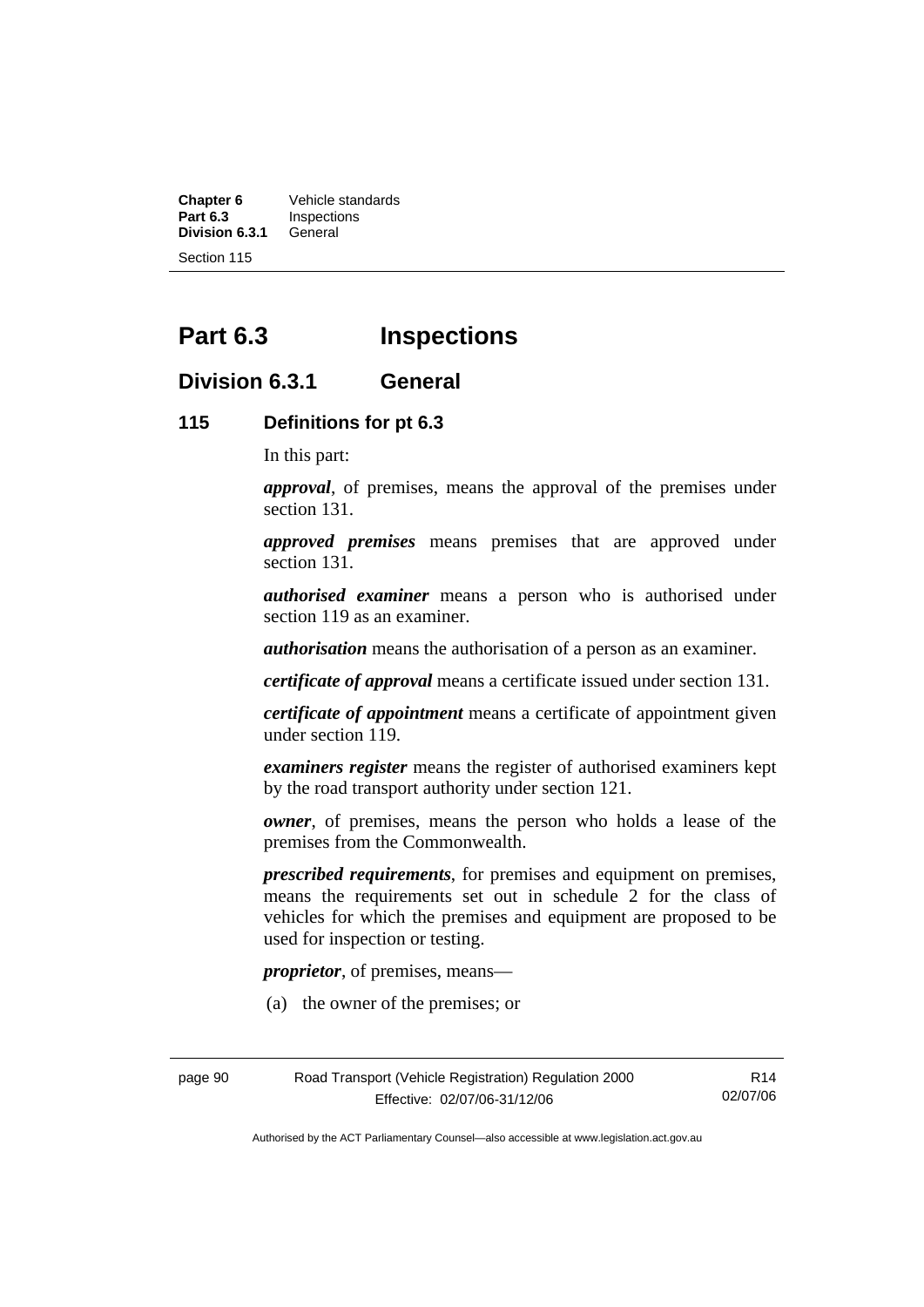(b) if the premises are occupied by someone other than the owner—the occupier of the premises.

### **Division 6.3.2 Authorised examiners**

### **116 Eligibility to apply for authorisation as examiners**

- (1) A person is eligible to apply for authorisation for a class of vehicles if the person—
	- (a) holds a qualification in relation to the mechanics of vehicles that is determined by the road transport authority, in writing, to be an acceptable qualification for that class of vehicles; and
	- (b) has not, during the last 5 years, been convicted, or found guilty, by a court in Australia, of an offence against the law of any jurisdiction that involves fraud or dishonesty; and
	- (c) is not disqualified under section 125 (Procedures for authority taking action in relation to authorisation) from applying for the authorisation; and
	- (d) is a suitable person to be an authorised examiner.
- (2) A determination under subsection (1) (a) is a notifiable instrument.

*Note* A notifiable instrument must be notified under the Legislation Act.

### **117 Application procedure for authorisation**

- (1) A person who applies to the road transport authority for authorisation (including for the renewal of an authorisation) for a class of vehicles must give the authority—
	- (a) a completed application form that contains the particulars necessary to show that the person is eligible to be authorised as an examiner for the class of vehicles; and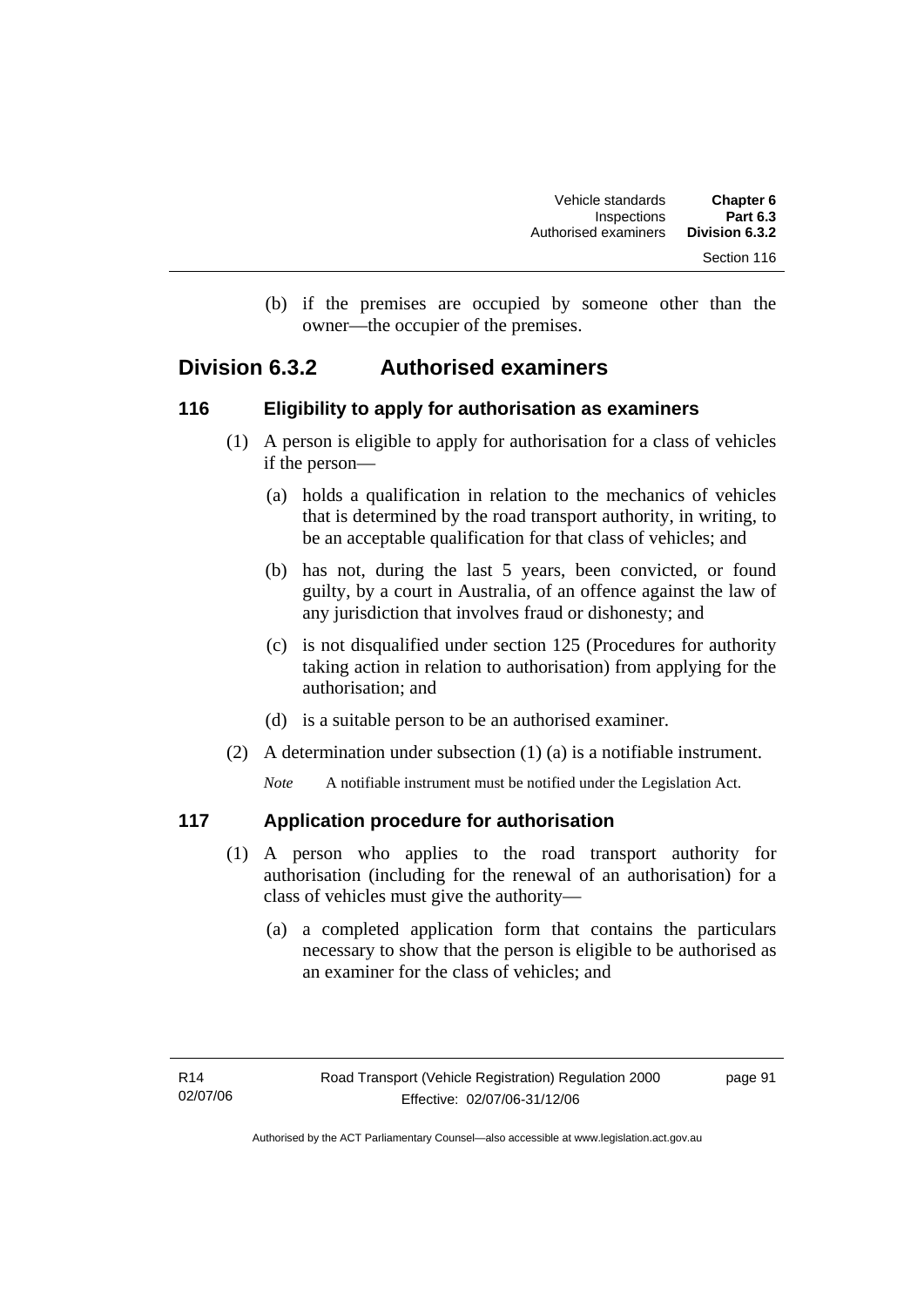| Chapter 6<br><b>Part 6.3</b> | Vehicle standards                   |
|------------------------------|-------------------------------------|
| Division 6.3.2               | Inspections<br>Authorised examiners |
| Section 118                  |                                     |

- (b) a statement supplied by a police officer about the applicant's criminal history (if any) and the infringement notices (if any) served on the person.
- *Note* An infringement notice includes a notice (however described) served on a person under the law of another jurisdiction that gives the person the option of paying an amount for an offence instead of being charged with the offence (see dict, def *infringement notice*).
- (2) The road transport authority may require the person to give the authority any additional documents or other information that the authority reasonably needs to decide the application.

### **118 When applications for authorisation can be refused**

The road transport authority may refuse to approve an application by a person for authorisation (including for the renewal of an authorisation) for a class of vehicles if the authority believes on reasonable grounds that—

- (a) the person is not eligible to apply for authorisation as an examiner for that class of vehicles; or
- (b) the person has not complied with a requirement made by the authority in relation to the application or a requirement of the Act relating to the application.

### **119 Authorisation of examiners and certificates of appointment**

- (1) If the road transport authority approves an application by a person for authorisation for a class of vehicles, the authority must authorise the person as an examiner for that class and give the person a certificate of appointment.
- (2) The certificate of appointment must show—
	- (a) the person's name; and
	- (b) the class of vehicles for which the person is authorised; and

| page 92 | Road Transport (Vehicle Registration) Regulation 2000 |          |
|---------|-------------------------------------------------------|----------|
|         | Effective: 02/07/06-31/12/06                          | 02/07/06 |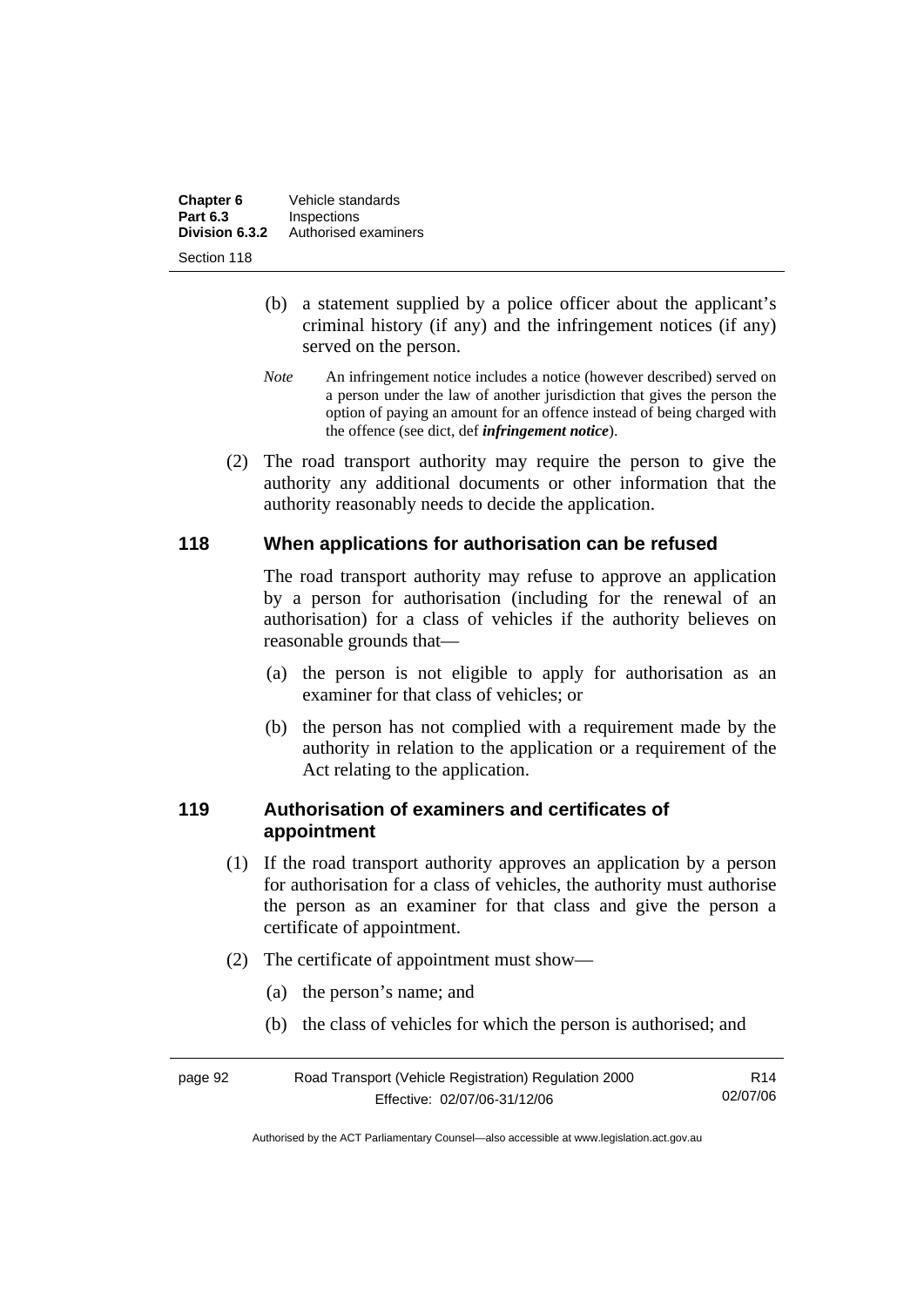- Section 120
- (c) the expiry date of the authorisation.
- (3) An authorisation is for 1 year.

### **120 Approval of application for additional class of vehicles**

If the road transport authority approves an application by an authorised examiner for authorisation (other than for renewal of an authorisation) for an additional class of vehicles, the road transport authority must, if the examiner returns his or her certificate of appointment to the authority, amend the certificate to include the additional class of vehicles and return it to the examiner.

### **121 Examiners register**

- (1) The road transport authority must keep a register of authorised examiners.
- (2) The register must contain—
	- (a) the name and home address of each authorised examiner; and
	- (b) the class of vehicle that the examiner is authorised to inspect or test; and
	- (c) if the examiner is the proprietor of approved premises—the address of the premises; and
	- (d) if the examiner is not the proprietor of approved premises—the address of the premises where the person is employed; and
	- (e) the date the entry is made.
- (3) The register may also include any other information given to the road transport authority and any other information the authority considers appropriate.
- (4) The register may be kept in the form of, or as part of, 1 or more computer databases or in any other form the road transport authority considers appropriate.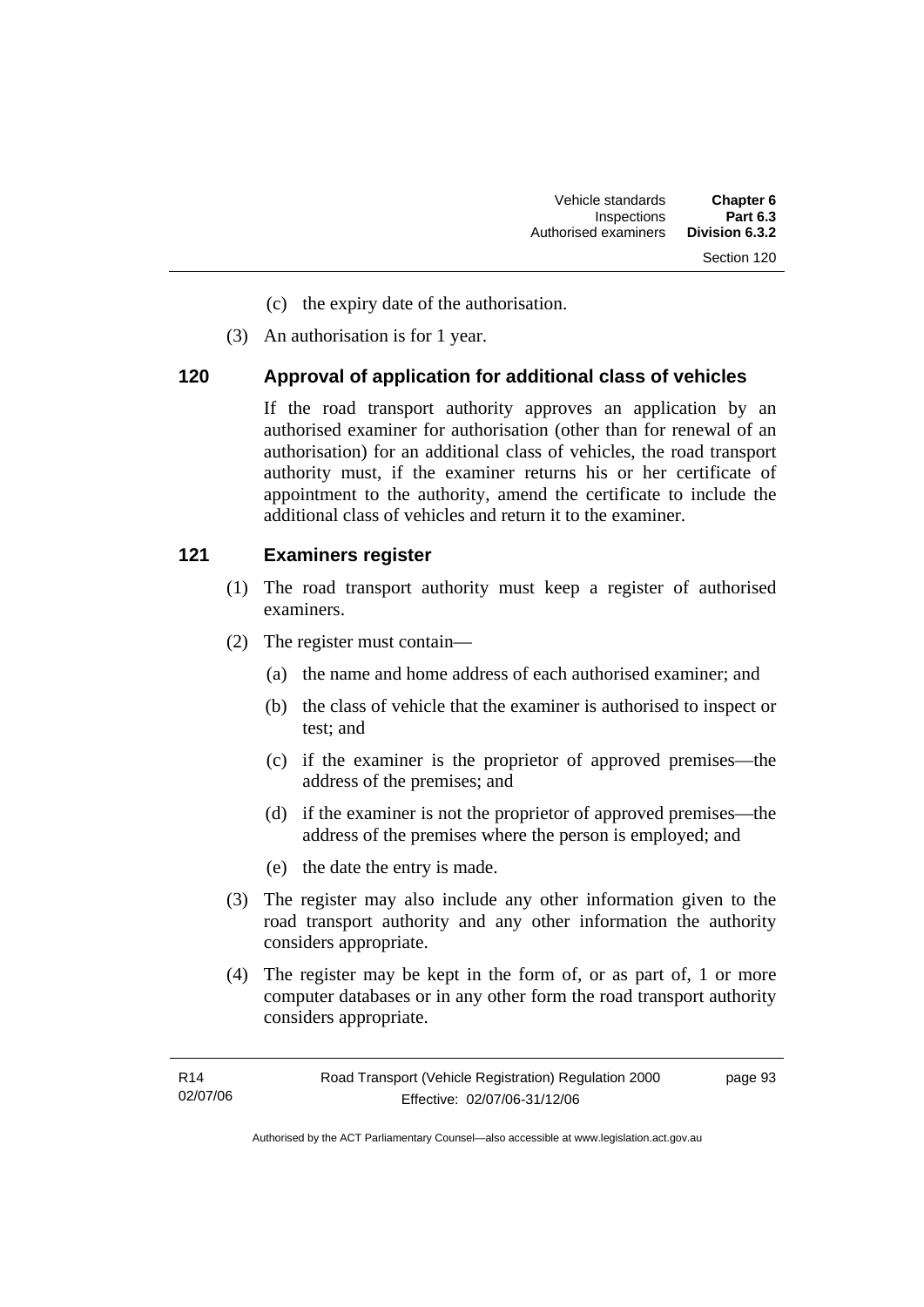| Chapter 6       | Vehicle standards    |
|-----------------|----------------------|
| <b>Part 6.3</b> | Inspections          |
| Division 6.3.2  | Authorised examiners |
| Section 122     |                      |

- (5) The road transport authority may correct any mistake, error or omission in the register.
- (6) The road transport authority must remove from the register the name of anyone who is no longer an authorised examiner.
- (7) If the road transport authority is told about a change in something recorded in the register and the authority is satisfied that the change has happened, the authority must enter the particulars of the change in the register as soon as practicable.

### **122 Change of name or address of authorised examiner**

- (1) If an authorised examiner changes his or her name, the examiner must, as soon as practicable (but within 14 days) after the change—
	- (a) tell the road transport authority about the change; and
	- (b) return his or her certificate of appointment to the authority for amendment.

Maximum penalty: 5 penalty units.

- (2) If an authorised examiner changes his or her home address or another address recorded in the examiners register in relation to the examiner, the examiner must tell the road transport authority about the change—
	- (a) orally not later than 14 days after the change; and
	- (b) if the authority asks the person to tell the authority about the change in writing—in writing within the period (not less than 14 days) required by the authority.

Maximum penalty: 5 penalty units.

### **123 Surrender of authorisation**

 (1) A person who is authorised as an examiner may apply to the road transport authority to surrender the person's authorisation.

| page 94 | Road Transport (Vehicle Registration) Regulation 2000 | R14      |
|---------|-------------------------------------------------------|----------|
|         | Effective: 02/07/06-31/12/06                          | 02/07/06 |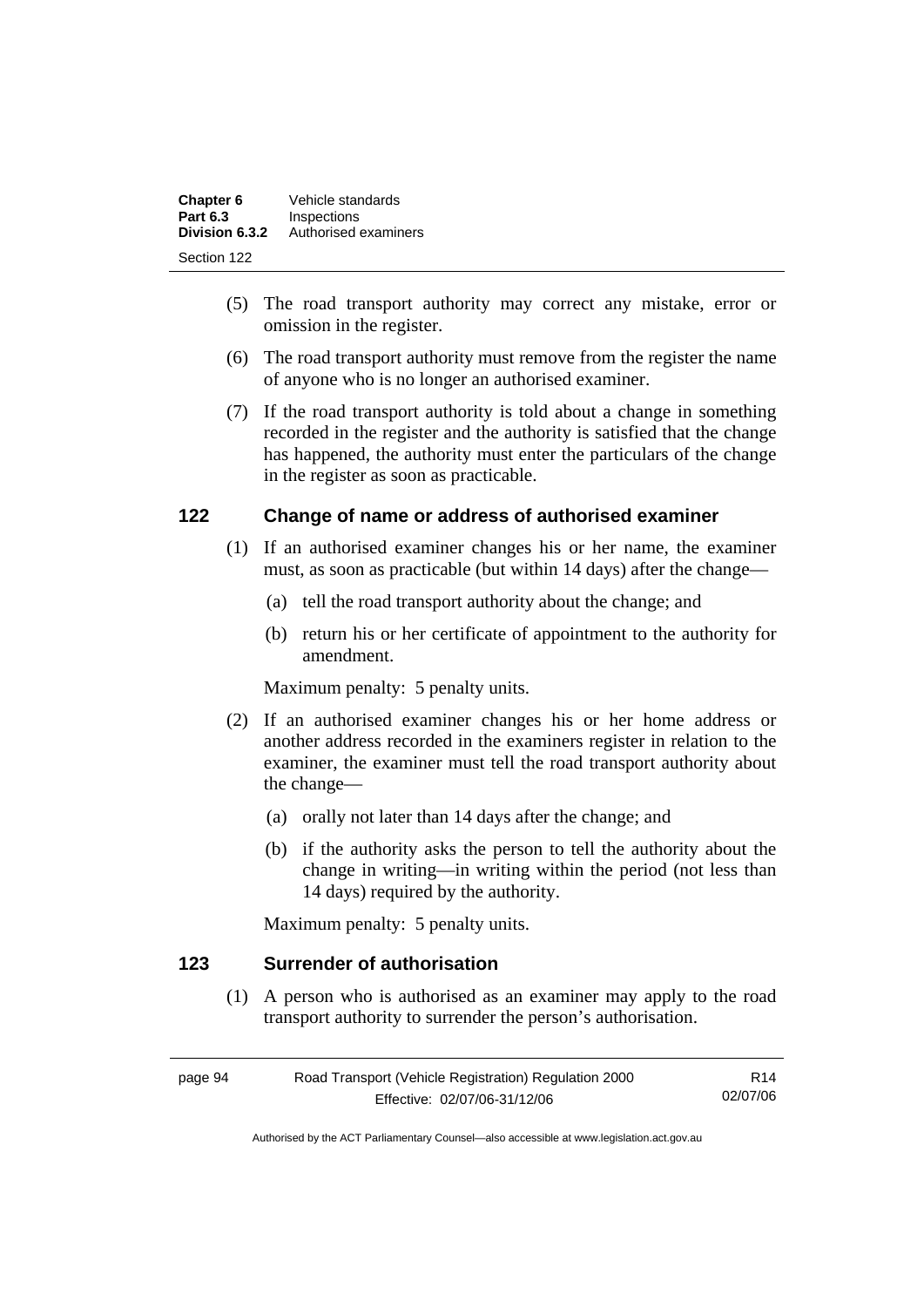- (2) The application may be made personally by the person or by an agent who produces written evidence of his or her appointment as agent.
- (3) The person must return the certificate of appointment to the road transport authority with the application.
- (4) If the person complies with this section, the road transport authority must approve the application unless the authority is taking action to cancel or suspend the person's authorisation.

### **124 When authority may take action in relation to authorisation**

The road transport authority may take action under section 125 in relation to a person's authorisation if the person—

- (a) is not eligible to apply for authorisation or for authorisation for a class of vehicles for which the person is authorised; or
- (b) is convicted, or found guilty, by a court in Australia, of an offence against the law of any jurisdiction that involves fraud or dishonesty; or
- (c) was authorised because of a false or misleading statement made, or false or misleading information supplied, by the person in or in relation to the application for (or for renewal of) authorisation; or
- (d) is convicted, or found guilty, of an offence against this part; or
- (e) contravenes either of the following section:
	- section 145 (Duties of authorised examiners inspecting and testing vehicles)
	- section 146 (Issue of certificates of inspection etc).
- *Note* If an authorised examiner does not pay a fee for the examiner's authorisation, or pays in a way that is not effective, the authorisation may be cancelled (see *Road Transport (General) Regulation 2000*, pt 5

page 95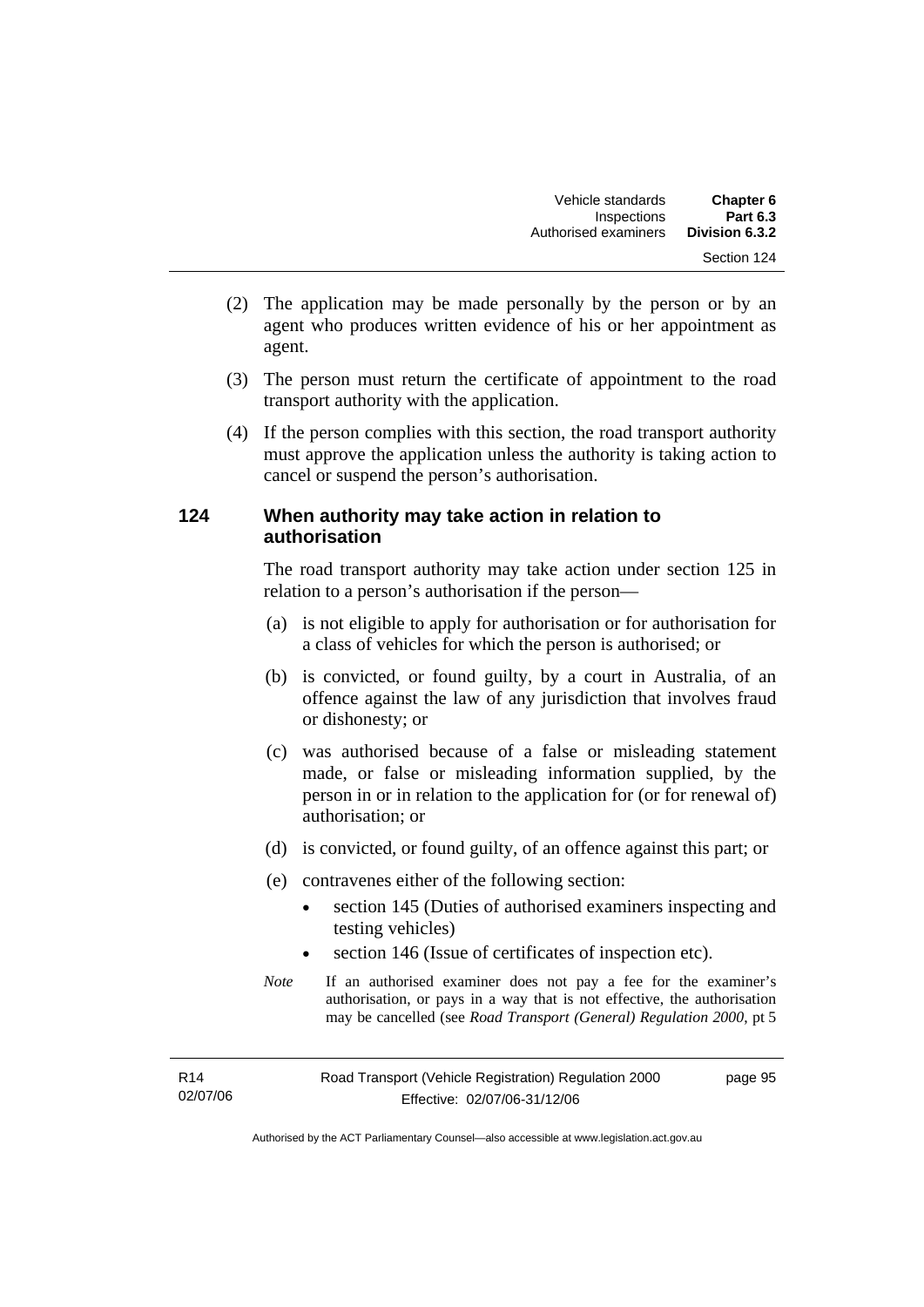| Chapter 6<br><b>Part 6.3</b> | Vehicle standards<br>Inspections |
|------------------------------|----------------------------------|
| Division 6.3.2               | Authorised examiners             |
| Section 125                  |                                  |

(Fees, charges and other amounts payable under road transport legislation)).

### **125 Procedures for authority taking action in relation to authorisation**

- (1) The road transport authority may take the following action under this section in relation to a person's authorisation:
	- (a) cancel the authorisation and disqualify the person from applying for authorisation for not longer than 2 years;
	- (b) cancel the authorisation for a class of vehicles and disqualify the person from applying for authorisation for that class for not longer than 2 years:
	- (c) suspend the authorisation for not longer than 1 year and, if the authority considers appropriate, disqualify the person from applying for authorisation for not longer than 1 year;
	- (d) suspend the authorisation for a class of vehicles for not longer than 1 year and, if the authority considers appropriate, disqualify the person from applying for authorisation for that class for not longer than 1 year;
	- (e) if the authorisation is already suspended—do either of the following:
		- (i) cancel the authorisation (completely or for a class of vehicles) and disqualify the person from applying for authorisation (completely or for a class of vehicles) for not longer than 2 years;
		- (ii) suspend the authorisation (completely or for a class of vehicles) for an additional period of not longer than 1 year and, if the authority considers appropriate, disqualify the person from applying for authorisation (completely or for a class of vehicles) for a period, or an additional period, of not longer than 1 year.

| page 96 | Road Transport (Vehicle Registration) Regulation 2000 | R <sub>14</sub> |
|---------|-------------------------------------------------------|-----------------|
|         | Effective: 02/07/06-31/12/06                          | 02/07/06        |

Authorised by the ACT Parliamentary Counsel—also accessible at www.legislation.act.gov.au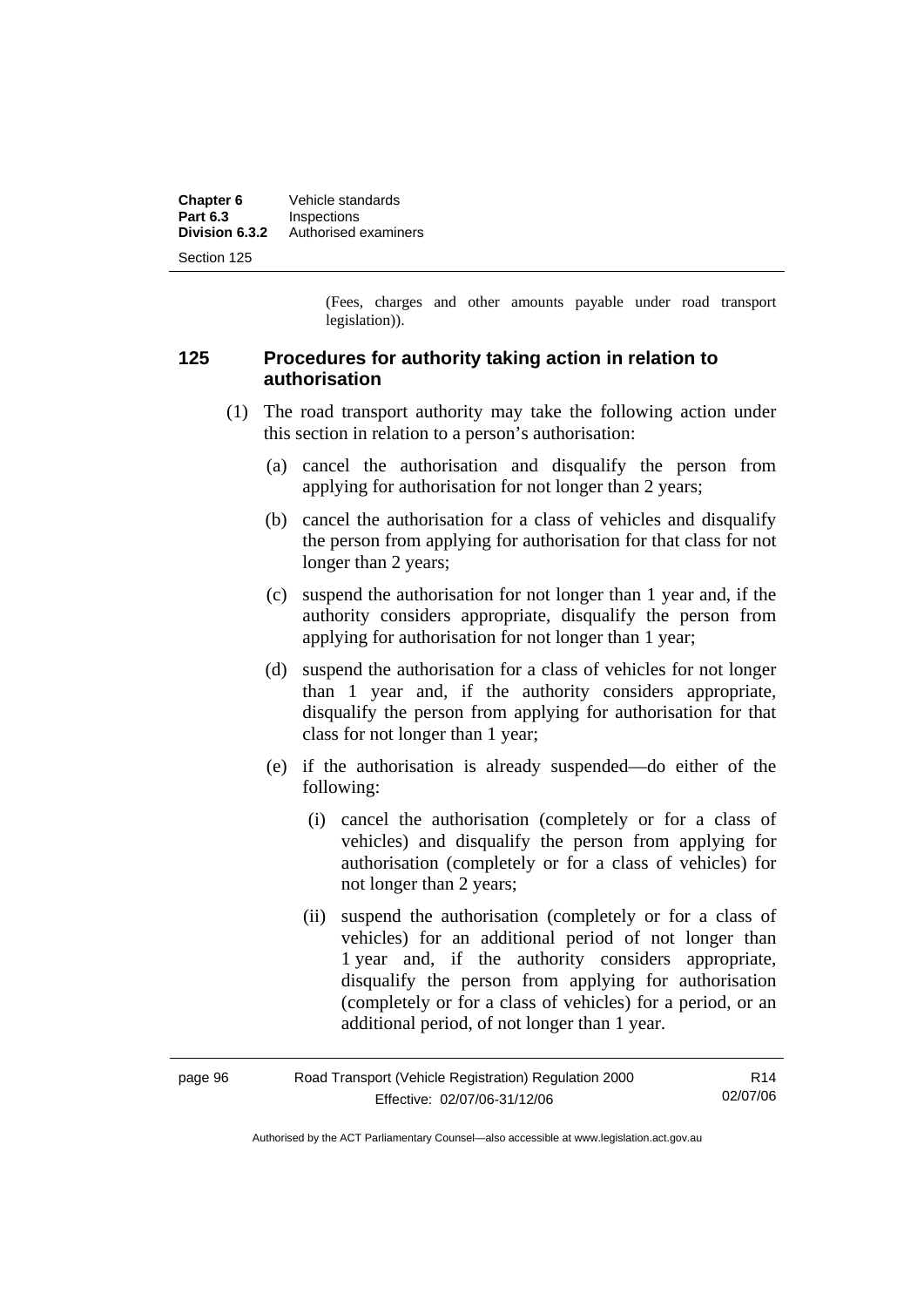- (2) If the road transport authority proposes to take action under this section in relation to a person's authorisation, the authority must give the person a notice that—
	- (a) states the proposed action, including any proposed suspension (or additional suspension) period and any proposed period of disqualification (or additional disqualification) from applying for authorisation; and
	- (b) states the grounds for the proposed action; and
	- (c) invites the person to make written representations, within a stated period of at least 14 days after the person is given the notice, why the proposed action should not be taken.
- (3) If, after considering any written representations made by the person within the stated period, the road transport authority is satisfied on reasonable grounds that a ground mentioned in section 124 exists to take action under this section, the authority may take the following action:
	- (a) if the proposed action included cancelling the person's authorisation—either cancel the authorisation or suspend the authorisation (completely or for a class of vehicles) for not longer than 1 year;
	- (b) if the proposed action included cancelling the person's authorisation for a class of vehicles—either cancel the authorisation, or suspend the authorisation for not longer than 1 year, for that class;
	- (c) if the proposed action included suspending the authorisation for a stated period or stated additional period—suspend the authorisation for not longer than that period;
	- (d) if the proposed action included suspending the authorisation for a class of vehicles for a stated period or stated additional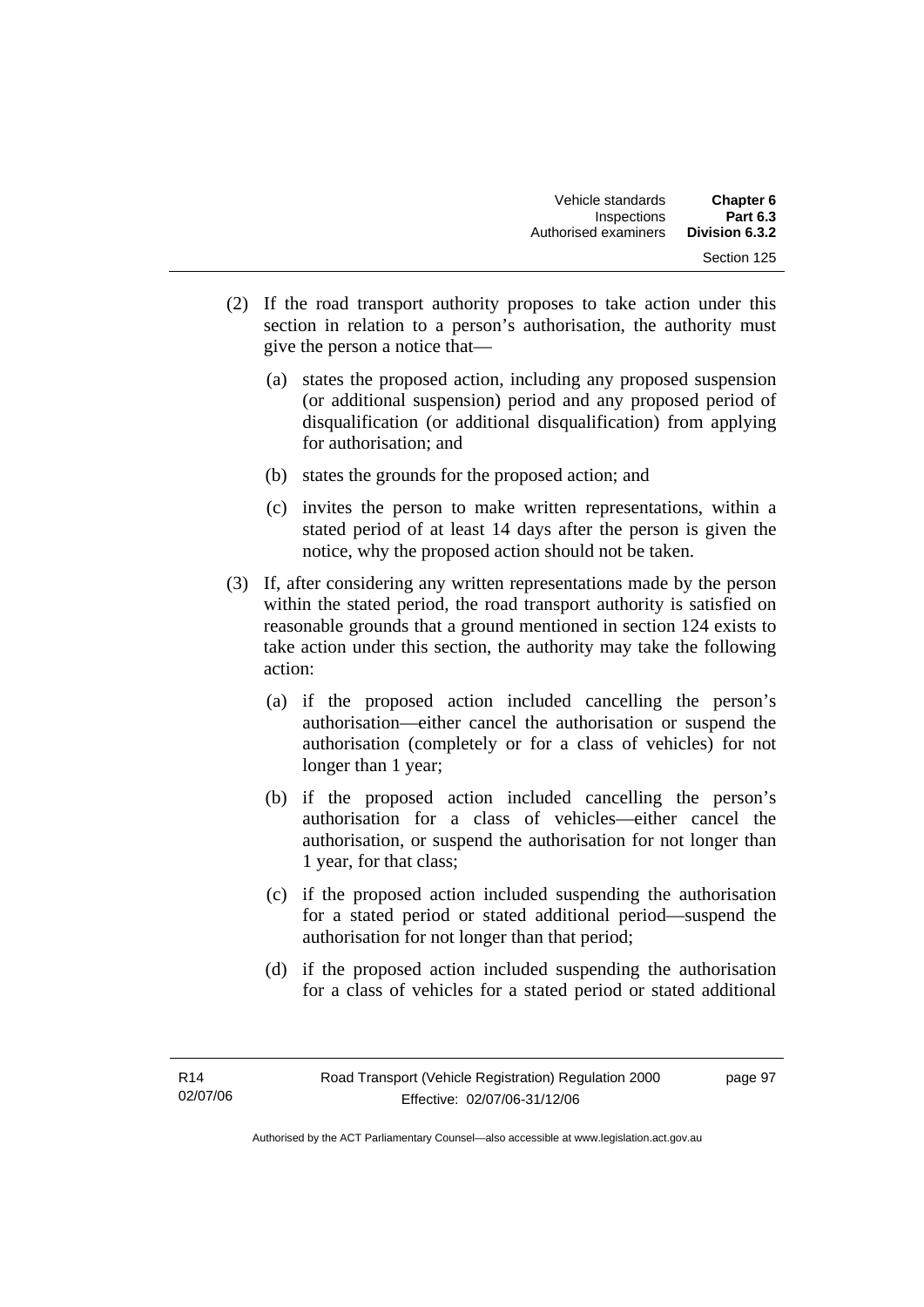| Chapter 6       | Vehicle standards    |
|-----------------|----------------------|
| <b>Part 6.3</b> | Inspections          |
| Division 6.3.2  | Authorised examiners |
| Section 125     |                      |

period—suspend the authorisation for that class for not longer than that period;

- (e) if the proposed action included disqualifying the person from applying for authorisation for a stated period or stated additional period—disqualify the person from applying for authorisation for not longer than that period (completely or for a class of vehicles);
- (f) if the proposed action included disqualifying the person from applying for authorisation for a class of vehicles for a stated period or stated additional period—disqualify the person from applying for authorisation for that class for not longer than that period.
- (4) The road transport authority must tell the person in writing of the decision.
	- *Note* The authority must tell the person in a way that complies with the code of practice for notification of reviewable decisions and review rights (see *Road Transport (General) Act 1999,* s 91 and *Road Transport (General) Regulation 2000*, sch 1).
- (5) If the road transport authority decides to cancel or suspend the authorisation (completely or for a class of vehicles), or disqualify the person from applying for authorisation (completely or for a class of vehicles), the authority must also tell the person in writing when the cancellation, suspension or disqualification takes effect.
- (6) A cancellation or suspension must not take effect earlier than 7 days after the person is told about the decision.
- (7) If the road transport authority suspends a person's authorisation, the person is, during the suspension—
	- (a) taken not to be an authorised examiner; and
	- (b) disqualified from applying for authorisation as an examiner.

| uя<br>vade s |  |
|--------------|--|
|--------------|--|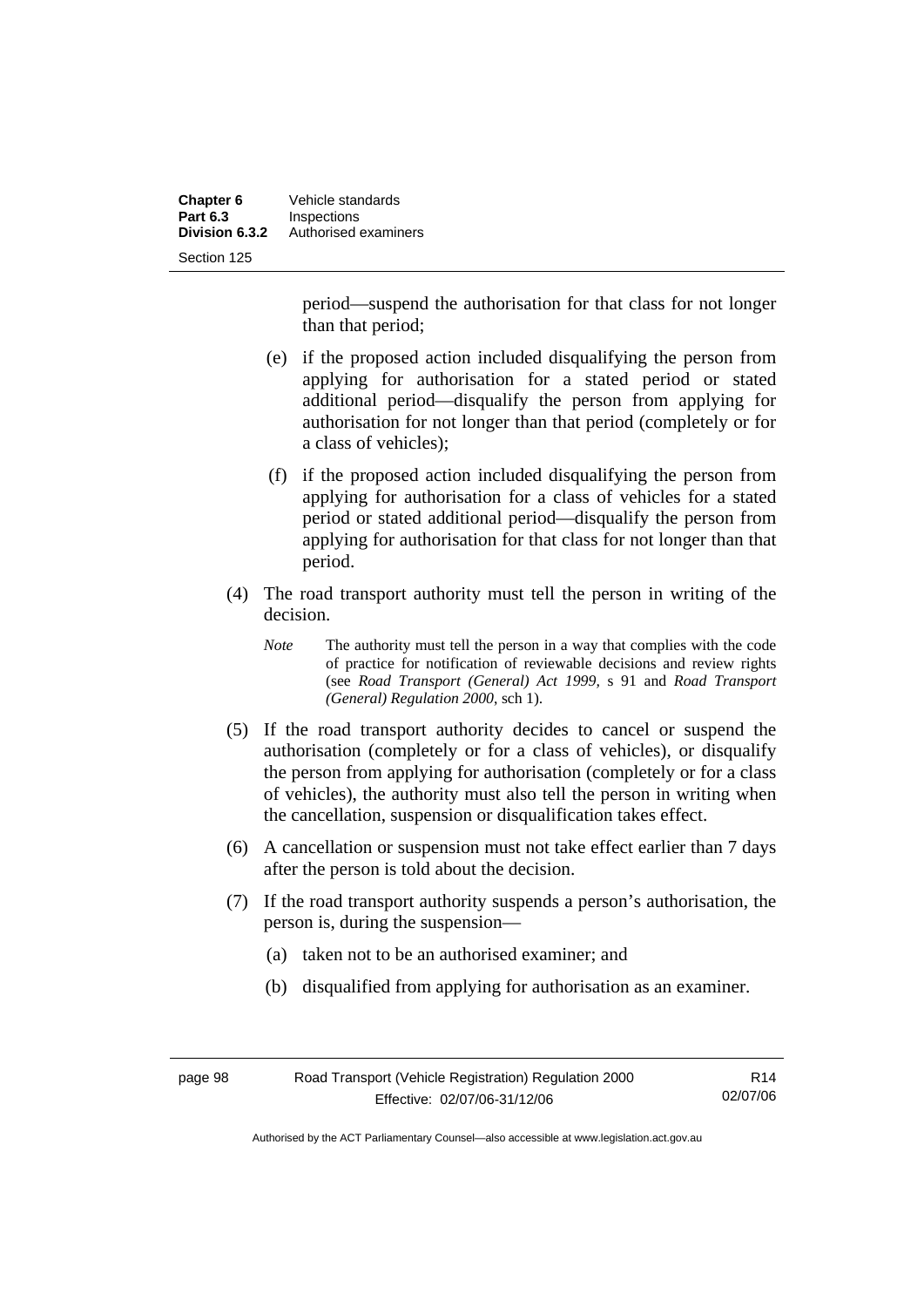- (8) If the road transport authority suspends a person's authorisation for a class of vehicles, the person is, during the suspension—
	- (a) taken not to be an authorised examiner for that class; and
	- (b) disqualified from applying for authorisation as an examiner for that class.

### **126 Return of certificate of appointment on cancellation or suspension**

If the authorisation of a person as an authorised examiner is cancelled or suspended (completely or for a class of vehicles), the person must not, without reasonable excuse, fail to return his or her certificate of appointment to the road transport authority as soon as practicable (but within 7 days) after the cancellation or suspension takes effect, unless the authority tells the person that the certificate need not be returned.

Maximum penalty: 20 penalty units.

### **Division 6.3.3 Approval of premises**

### **127 Eligibility for approval**

- (1) Premises are eligible for approval for a class of vehicles if—
	- (a) the premises, and the equipment proposed to be used on the premises in or in relation to the inspection and testing of vehicles, complies with the prescribed requirements for the class of vehicles; and
	- (b) the proprietor of the premises or, if the proprietor is a corporation, each director of the corporation has not, during the last 5 years, been convicted, or found guilty, by a court in Australia of an offence against the law of any jurisdiction that involves fraud or dishonesty; and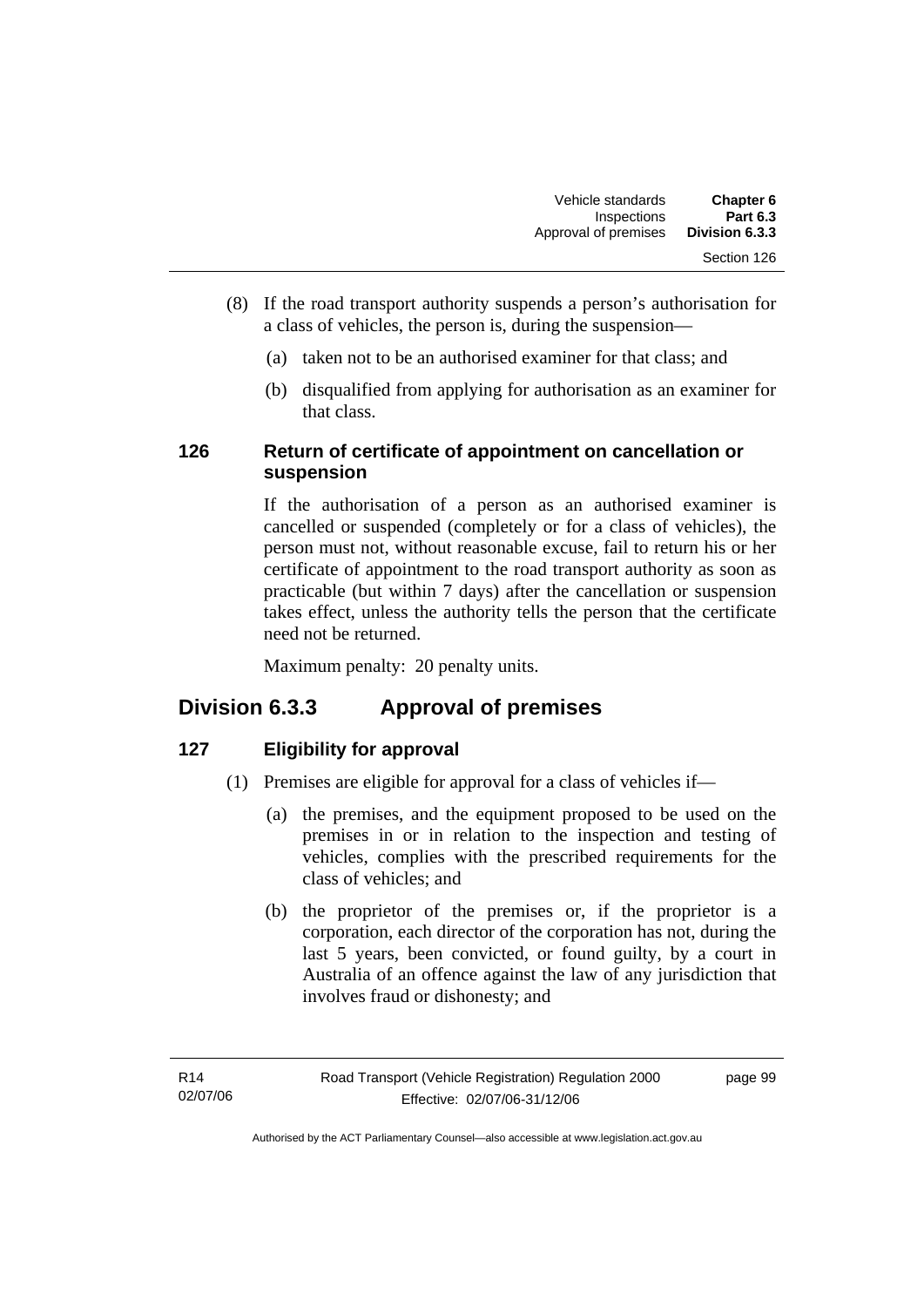| Chapter 6       | Vehicle standards    |
|-----------------|----------------------|
| <b>Part 6.3</b> | Inspections          |
| Division 6.3.3  | Approval of premises |
| Section 128     |                      |

- (c) the proprietor is not disqualified under section 136 (Procedures for authority taking action in relation to approval of premises) from applying for the approval; and
- (d) the proprietor of the premises is a suitable person to be the proprietor of approved premises.
- (2) A person is eligible to apply for approval of premises if the person is the proprietor of the premises.

### **128 Application procedure for approval of premises**

- (1) A person who applies to the road transport authority for approval (including renewal of an approval) of premises for a class of vehicles must give the authority—
	- (a) a completed application form that contains the particulars necessary to show that the premises are eligible for approval for the class of vehicles and that the person is eligible to apply for approval of the premises; and
	- (b) a statement supplied by a police officer about the applicant's criminal history (if any) and the infringement notices (if any) served on the person.
	- *Note* An infringement notice includes a notice (however described) served on a person under the law of another jurisdiction that gives the person the option of paying an amount for an offence instead of being charged with the offence (see dict, def *infringement notice*).
- (2) The road transport authority may require the person to give the authority any additional documents or other information that the authority reasonably needs to decide the application.

### **129 Inspection of premises before approval**

 (1) An authorised person may enter premises for which an application has been made for approval with the consent of the occupier of the premises.

| page 100 | Road Transport (Vehicle Registration) Regulation 2000 |          |
|----------|-------------------------------------------------------|----------|
|          | Effective: 02/07/06-31/12/06                          | 02/07/06 |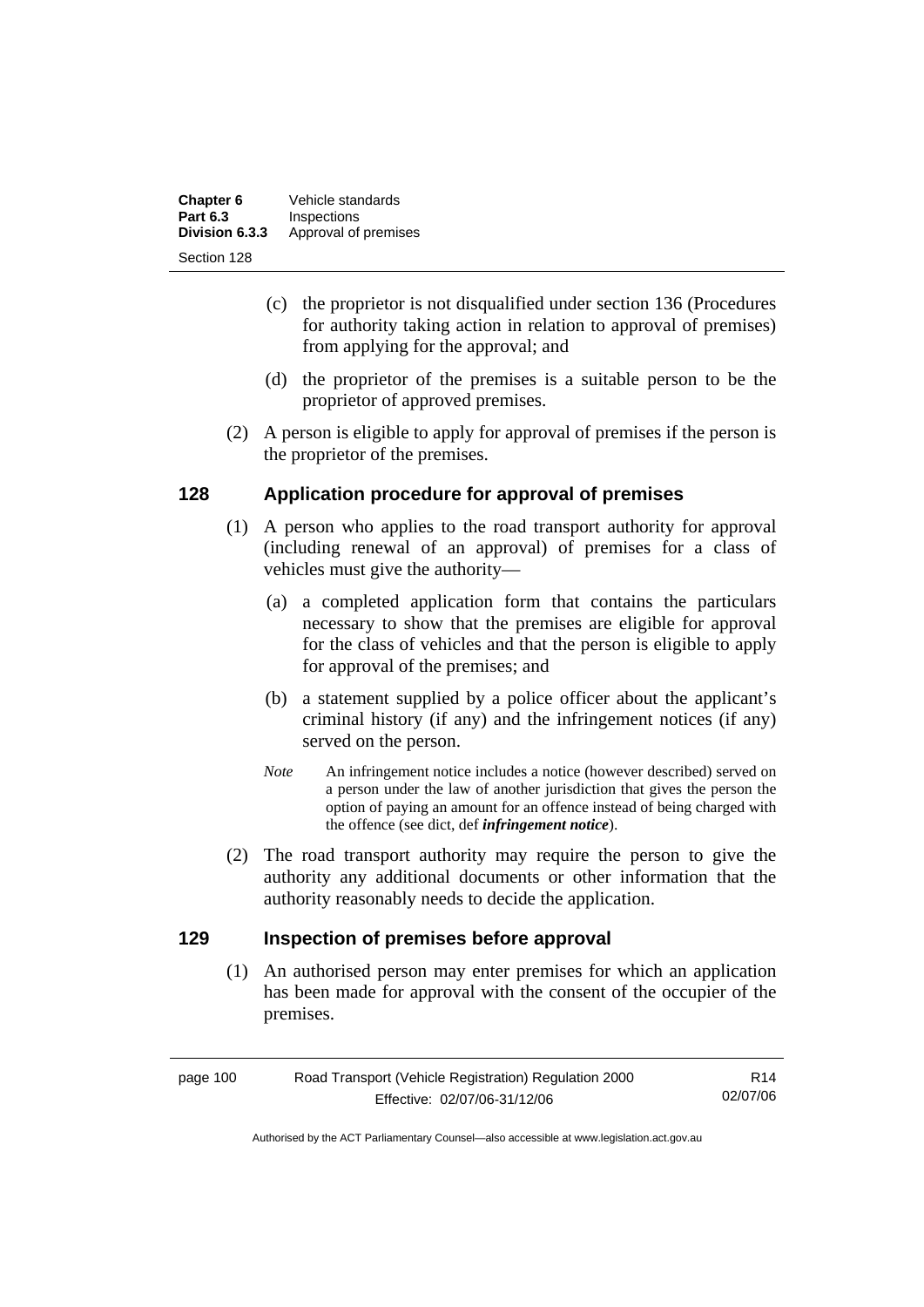(2) The authorised person may inspect the premises, and any equipment on the premises proposed to be used in or in relation to the inspection and testing of vehicles, to find out whether the premises and equipment comply with the prescribed requirements for the class of vehicles to which the application relates.

### **130 When applications for approval of premises can be refused**

The road transport authority may refuse to approve an application by a person for approval of premises (including renewal of an approval) for a class of vehicles if the authority believes on reasonable grounds that—

- (a) the premises are not eligible to be approved for that class; or
- (b) the applicant is not eligible to apply for the approval.

### **131 Approval of premises and certificates of approval**

- (1) If the road transport authority approves an application by a person for the approval of premises for a class of vehicles, the authority must approve the premises for that class and give the person a certificate of approval.
- (2) A certificate of approval for premises must show—
	- (a) the name of the proprietor of the premises; and
	- (b) the address of the premises; and
	- (c) the class of vehicles that may be inspected and tested on the premises; and
	- (d) the expiry date of the approval.
- (3) An approval is for 1 year.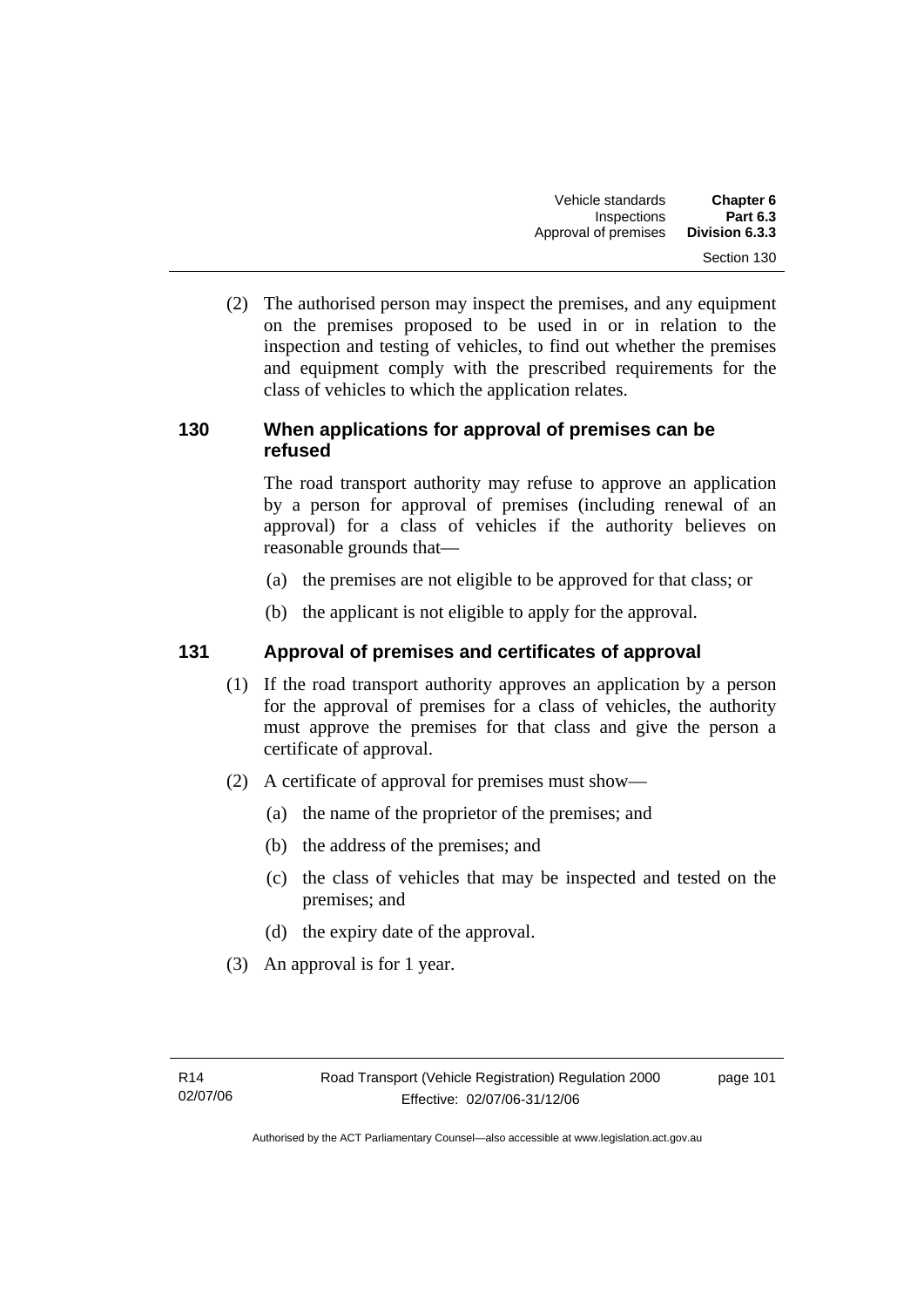**Chapter 6** Vehicle standards<br>**Part 6.3** Inspections **Part 6.3 Inspections**<br>**Division 6.3.3** Approval of Approval of premises Section 132

### **132 Approval of application for additional class of vehicles**

If the road transport authority approves an application by the proprietor of approved premises for approval (other than for renewal of an approval) for an additional class of vehicles, the road transport authority must, if the proprietor of the premises returns his or her certificate of approval to the authority, amend the certificate to include the additional class of vehicles and return it to the proprietor.

### **133 Surrender of approval of premises**

- (1) The proprietor of approved premises may apply to the road transport authority to surrender the approval for the premises.
- (2) The application may be made personally or by an agent who produces written evidence of his or her appointment as agent.
- (3) The proprietor must return the certificate of approval for the premises to the road transport authority with the application.
- (4) If the proprietor complies with this section, the road transport authority must approve the application unless the authority is taking action to cancel or suspend approval of the premises.

### **134 Automatic cancellation of approval of premises**

The approval of premises is automatically cancelled if a person who is the proprietor of the premises ceases to be the proprietor of the premises.

### **135 When authority may take action in relation to approval of premises**

The road transport authority may take action under section 136 in relation to the approval of premises if—

| page 102 | Road Transport (Vehicle Registration) Regulation 2000 | R <sub>14</sub> |
|----------|-------------------------------------------------------|-----------------|
|          | Effective: 02/07/06-31/12/06                          | 02/07/06        |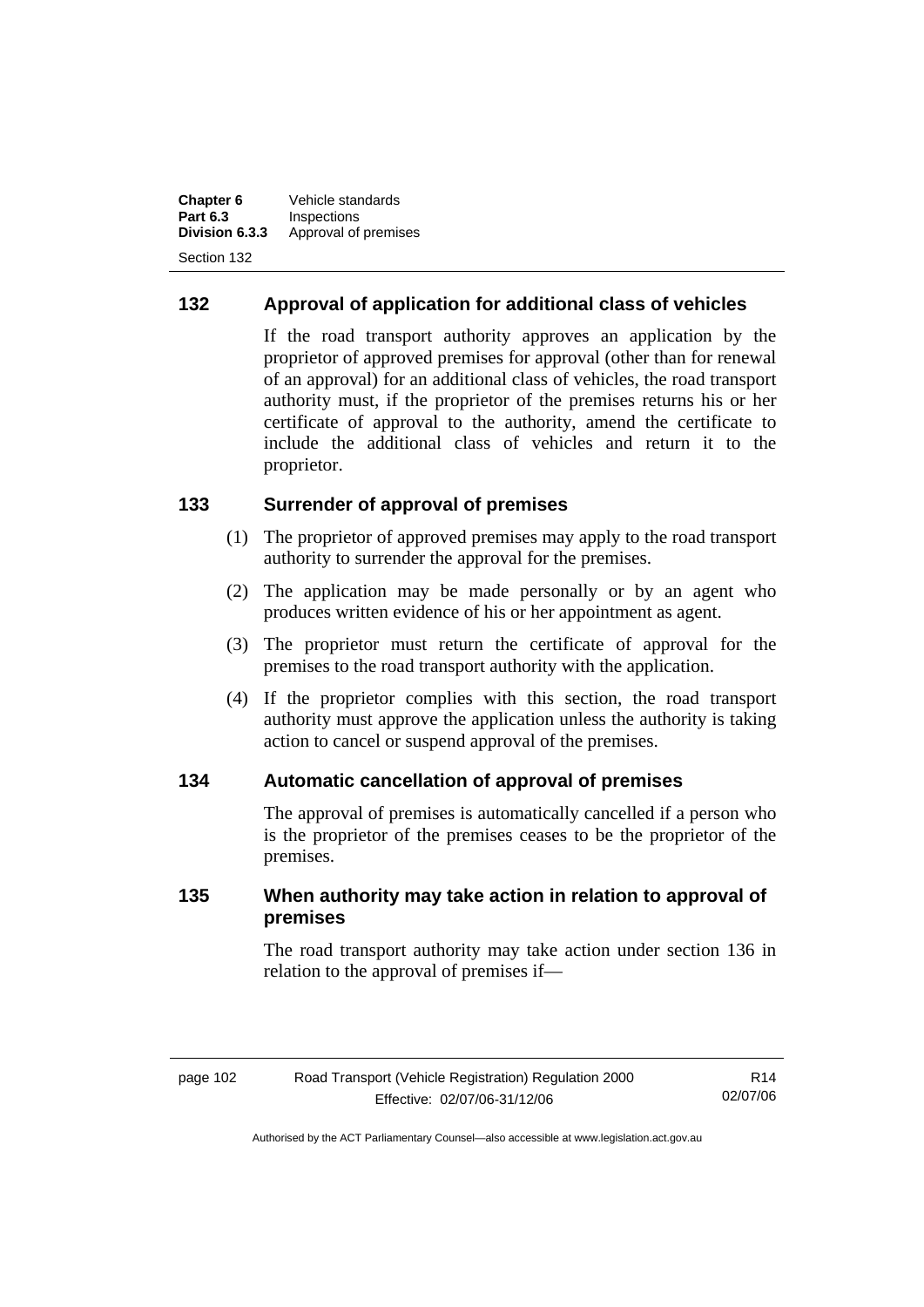- (a) the premises are not eligible to be approved premises or to be approved premises for a class of vehicles for which the premises are approved; or
- (b) the proprietor of the premises or, if the proprietor is a corporation, a director of the corporation is convicted, or found guilty, by a court in Australia of an offence against the law of any jurisdiction that involves fraud or dishonesty; or
- (c) the premises were approved because of a false or misleading statement made, or false or misleading information given, by the proprietor of the premises in or in relation to the application for (or for renewal of) the approval; or
- (d) the proprietor of the premises—
	- (i) is convicted, or found guilty, of an offence against this part; or
	- (ii) contravenes any of the following sections:
		- section 144 (Vehicles to be inspected on request)
		- section 146 (Issue of certificates of inspection etc)
		- section 148 (Fees payable on inspection).
- *Note* If the proprietor fails to pay a fee for renewal of the approval of premises, or pays in a way that is not effective, the approval may be cancelled (see *Road Transport (General) Regulation 2000*, pt 5 (Fees, charges and other amounts payable under road transport legislation)).

### **136 Procedures for authority taking action in relation to approval of premises**

- (1) The road transport authority may take the following action under this section in relation to the approval of premises:
	- (a) cancel the approval and disqualify the proprietor from applying for approval of premises for not longer than 2 years;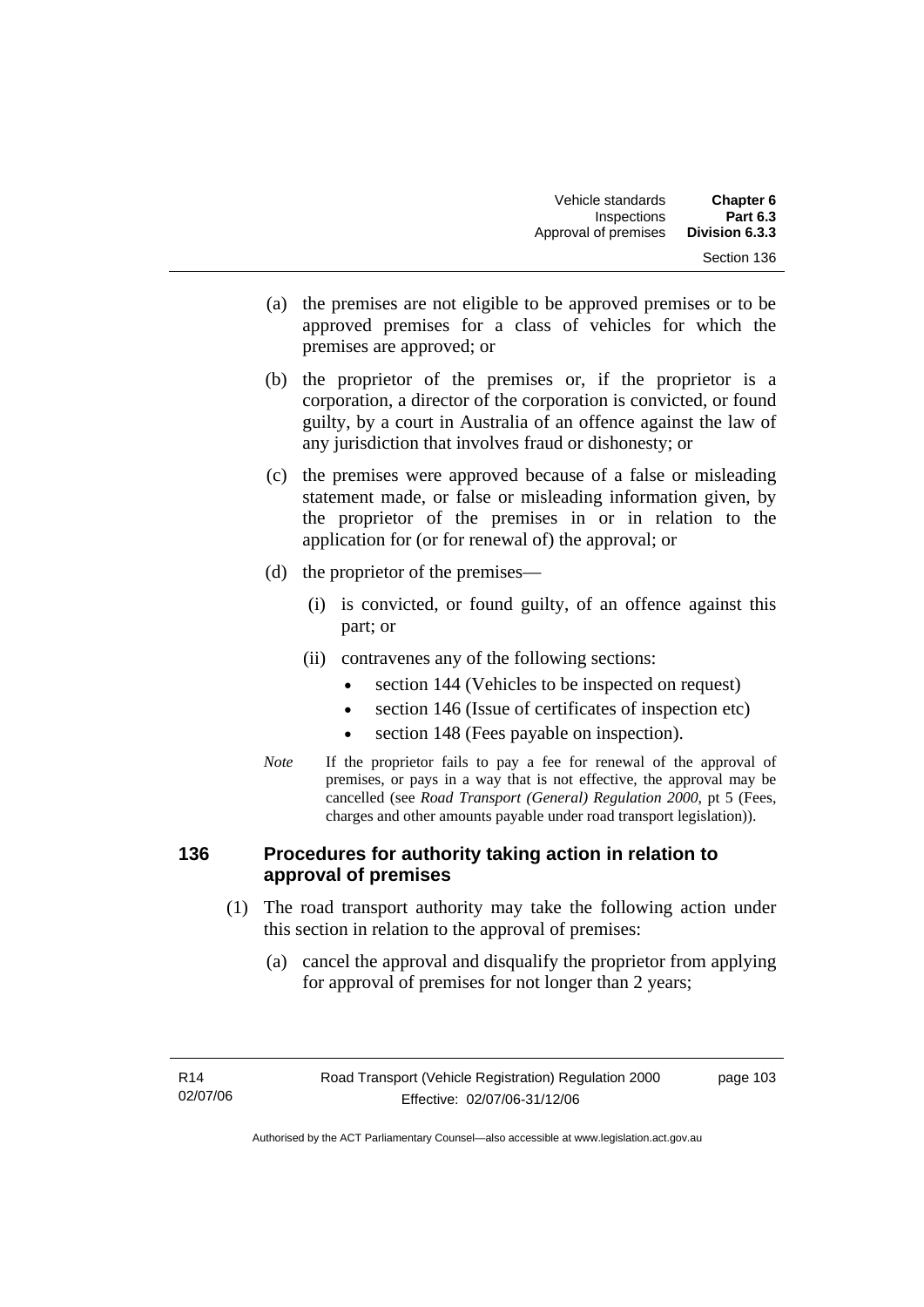| Chapter 6       | Vehicle standards    |
|-----------------|----------------------|
| <b>Part 6.3</b> | Inspections          |
| Division 6.3.3  | Approval of premises |
| Section 136     |                      |

- (b) cancel the approval for a class of vehicles and disqualify the proprietor from applying for approval of premises for that class for not longer than 2 years;
- (c) suspend the approval for not longer than 1 year and, if the authority considers appropriate, disqualify the proprietor from applying for approval of premises for not longer than 1 year;
- (d) suspend the approval for a class of vehicles for not longer than 1 year and, if the authority considers appropriate, disqualify the proprietor from applying for approval of premises for that class for not longer than 1 year;
- (e) if the approval is already suspended—do either of the following:
	- (i) cancel the approval (completely or for a class of vehicles) and disqualify the proprietor from applying for approval of premises (completely or for a class of vehicles) for not longer than 2 years;
	- (ii) suspend the approval (completely or for a class of vehicles) for an additional period of not longer than 1 year and, if the authority considers appropriate, disqualify the proprietor from applying for approval of premises (completely or for a class of vehicles) for a period, or an additional period, of not longer than 1 year.
- (2) If the road transport authority proposes to take action under this section in relation to the approval of premises, the authority must give the proprietor of the premises a notice that—
	- (a) states the proposed action, including any proposed suspension (or additional suspension) period and any proposed period of disqualification (or additional disqualification) from applying for approval of premises; and
	- (b) states the grounds for the proposed action; and

| page 104 | Road Transport (Vehicle Registration) Regulation 2000 | R <sub>14</sub> |
|----------|-------------------------------------------------------|-----------------|
|          | Effective: 02/07/06-31/12/06                          | 02/07/06        |

Authorised by the ACT Parliamentary Counsel—also accessible at www.legislation.act.gov.au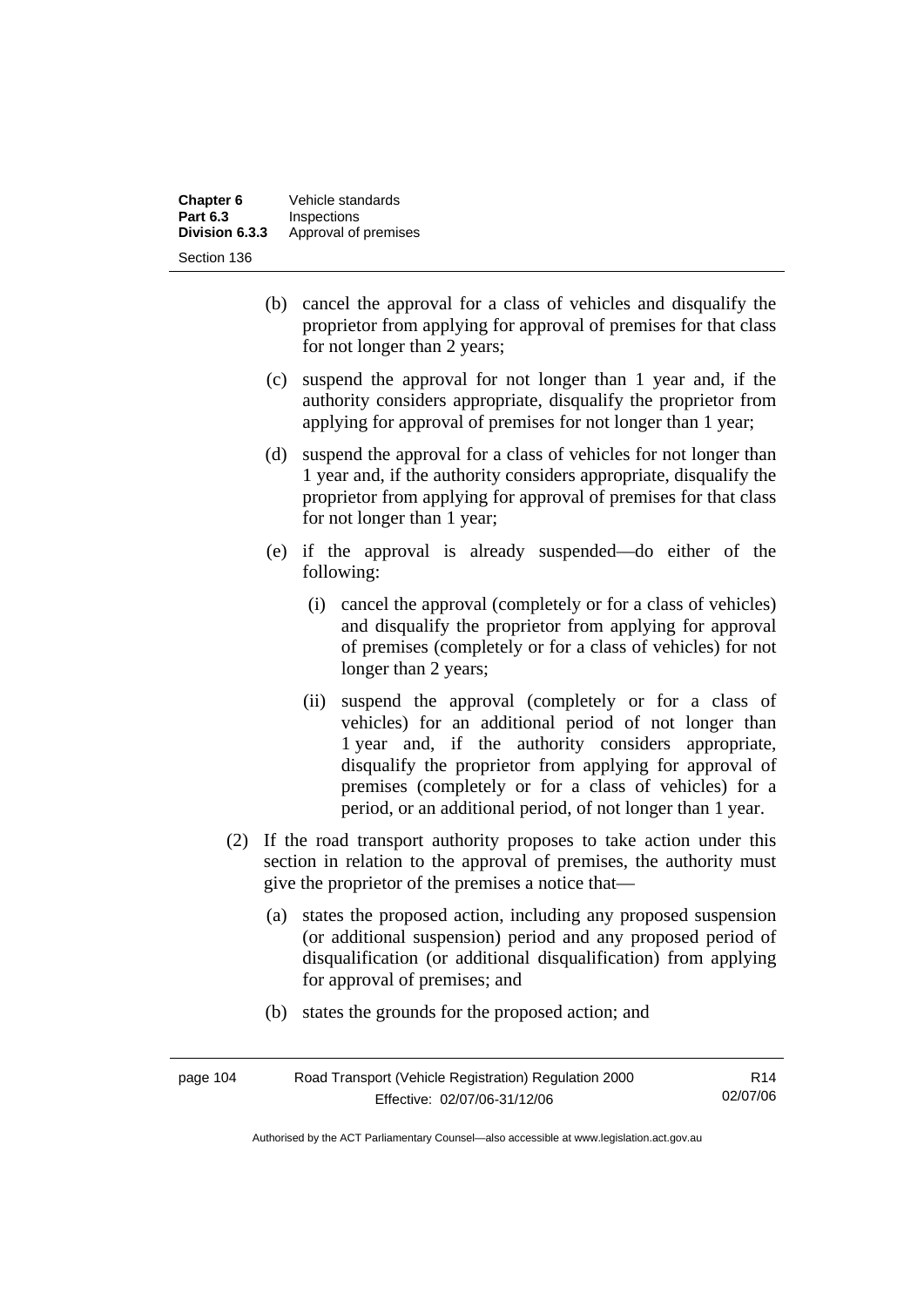- (c) invites the proprietor to make written representations, within a stated period of at least 14 days after the proprietor is given the notice, why the proposed action should not be taken.
- (3) If, after considering any written representations made by the proprietor within the stated period, the road transport authority is satisfied on reasonable grounds that a ground mentioned in section 135 exists to take action under this section, the authority may take the following action:
	- (a) if the proposed action included cancelling the approval of the premises—either cancel the approval or suspend the approval (completely or for a class of vehicles) for not longer than 1 year;
	- (b) if the proposed action included cancelling the approval for a class of vehicles—either cancel the approval, or suspend the approval for not longer than 1 year, for that class;
	- (c) if the proposed action included suspending the approval for a stated period or stated additional period—suspend the approval for not longer than that period;
	- (d) if the proposed action included suspending the approval for a class of vehicles for a stated period or stated additional period—suspend the approval for that class for not longer than that period;
	- (e) if the proposed action included disqualifying the proprietor from applying for approval for a stated period or stated additional period—disqualify the person from applying for approval (completely or for a class of vehicles) for not longer than that period;
	- (f) if the proposed action included disqualifying the proprietor from applying for approval for a class of vehicles for a stated period or stated additional period—disqualify the person from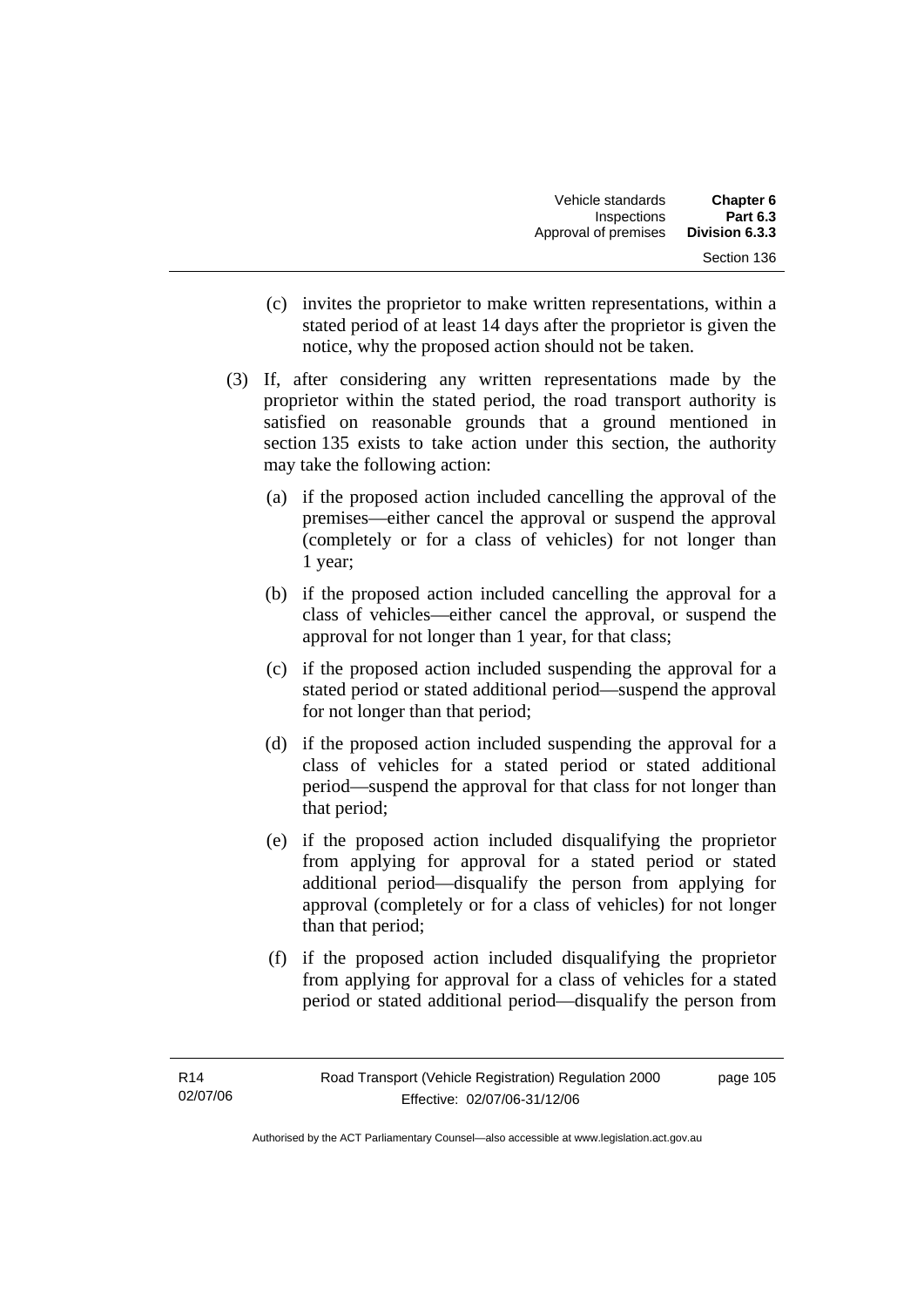| Chapter 6       | Vehicle standards    |
|-----------------|----------------------|
| <b>Part 6.3</b> | Inspections          |
| Division 6.3.3  | Approval of premises |
| Section 136     |                      |

applying for approval for that class for not longer than that period.

- (4) The road transport authority must tell the proprietor in writing of the decision.
	- *Note* The authority must tell the proprietor in a way that complies with the code of practice for notification of reviewable decisions and review rights (see *Road Transport (General) Act 1999*, s 91 and *Road Transport (General) Regulation 2000*, sch 1).
- (5) If the road transport authority decides to cancel or suspend the approval (completely or for a class of vehicles), or disqualify the proprietor from applying for approval of premises (completely or for a class of vehicles), the authority must also tell the proprietor in writing when the cancellation, suspension or disqualification takes effect.
- (6) A cancellation or suspension must not take effect earlier than 7 days after the proprietor is told of the decision.
- (7) If the road transport authority suspends the approval of premises, then, during the suspension—
	- (a) the premises are taken not to be approved premises; and
	- (b) the proprietor is disqualified from applying for approval of premises.
- (8) If the road transport authority suspends the approval of premises for a class of vehicles, then, during the suspension—
	- (a) the premises are taken not to be approved premises for that class; and
	- (b) the proprietor is disqualified from applying for approval for that class.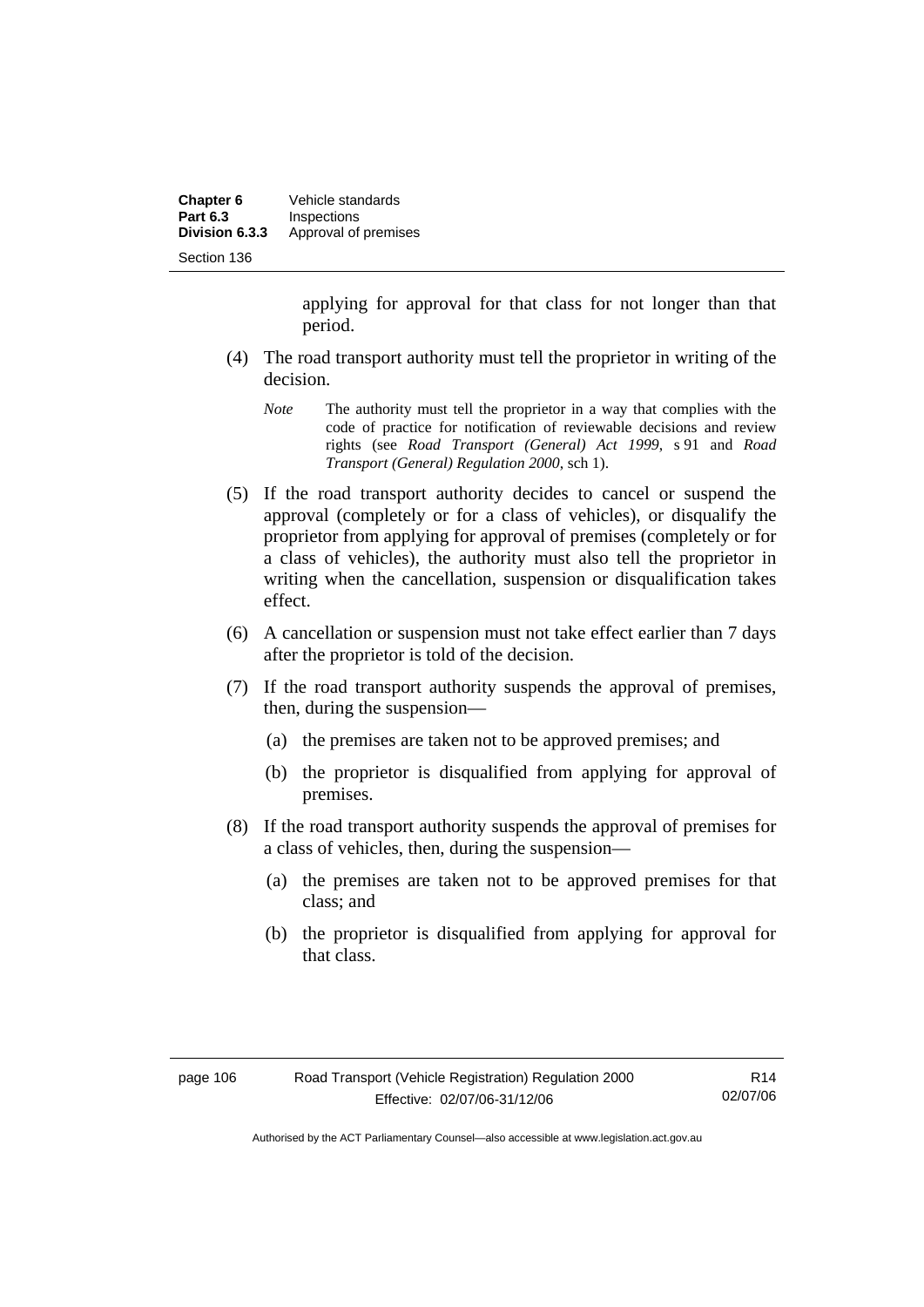### **137 Return of certificate of approval on cancellation or suspension**

If the approval of premises is cancelled or suspended (completely or for a class of vehicles), the proprietor must not, without reasonable excuse, fail to return the certificate of approval for the premises to the road transport authority as soon as practicable (but within 7 days) after the cancellation or suspension takes effect unless the authority tells the person that the certificate need not be returned.

Maximum penalty: 20 penalty units.

## **Division 6.3.4 General duties of proprietors of approved premises**

### **138 Certificate of approval to be displayed at approved premises**

The proprietor of approved premises must display the certificate of approval for the premises at the premises so it can be readily seen by anyone entering the premises.

Maximum penalty: 5 penalty units.

### **139 Manuals and design rules to be kept at approved premises**

- (1) The proprietor of approved premises must keep at the premises an up-to-date copy of—
	- (a) the ACT Inspection Manual for Light Vehicles and the ACT Inspection Manual for Heavy Vehicles published by the road transport authority and each Australian Design Rule forming a part of either manual; and
	- (b) any document a part of which is applied, adopted or incorporated in either manual.

Maximum penalty: 5 penalty units.

| R <sub>14</sub> | Road Transport (Vehicle Registration) Regulation 2000 | page 107 |
|-----------------|-------------------------------------------------------|----------|
| 02/07/06        | Effective: 02/07/06-31/12/06                          |          |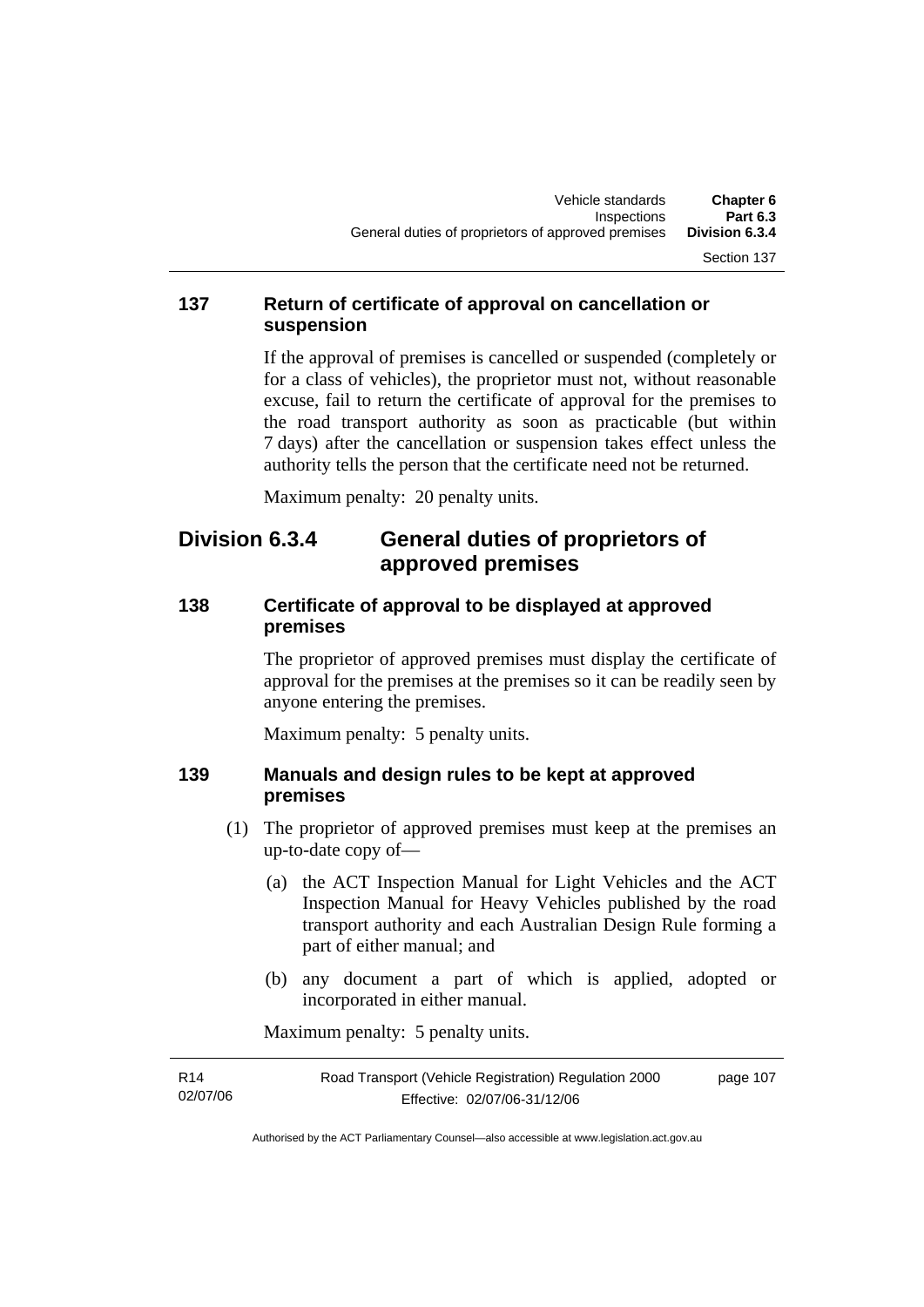| Chapter 6       | Vehicle standards                                  |
|-----------------|----------------------------------------------------|
| <b>Part 6.3</b> | Inspections                                        |
| Division 6.3.4  | General duties of proprietors of approved premises |
| Section 140     |                                                    |

 (2) The proprietor of approved premises must, if asked by someone, make a copy of the documents mentioned in subsection (1) available for inspection by the person at any reasonable time.

Maximum penalty: 5 penalty units.

### **140 Notice to be displayed at approved premises**

The proprietor of approved premises must display a notice with the words 'approved inspection station' in capital letters at least 5cm high at the premises so it can be readily seen by anyone entering the premises.

Maximum penalty: 5 penalty units.

### **141 Proprietor of approved premises to give notice on ceasing to be proprietor**

If the person who is the proprietor of approved premises ceases to be the proprietor of the premises, the person must, as soon as practicable (but within 7 days) after ceasing to be the proprietor—

- (a) tell the road transport authority in writing; and
- (b) return the certificate of approval issued to the proprietor for the premises to the authority.

Maximum penalty: 5 penalty units.

### **142 Change of name of proprietor of approved premises**

If the proprietor of approved premises changes his or her name, the proprietor must, as soon as practicable (but within 14 days) after the change—

(a) tell the road transport authority about the change; and

R14 02/07/06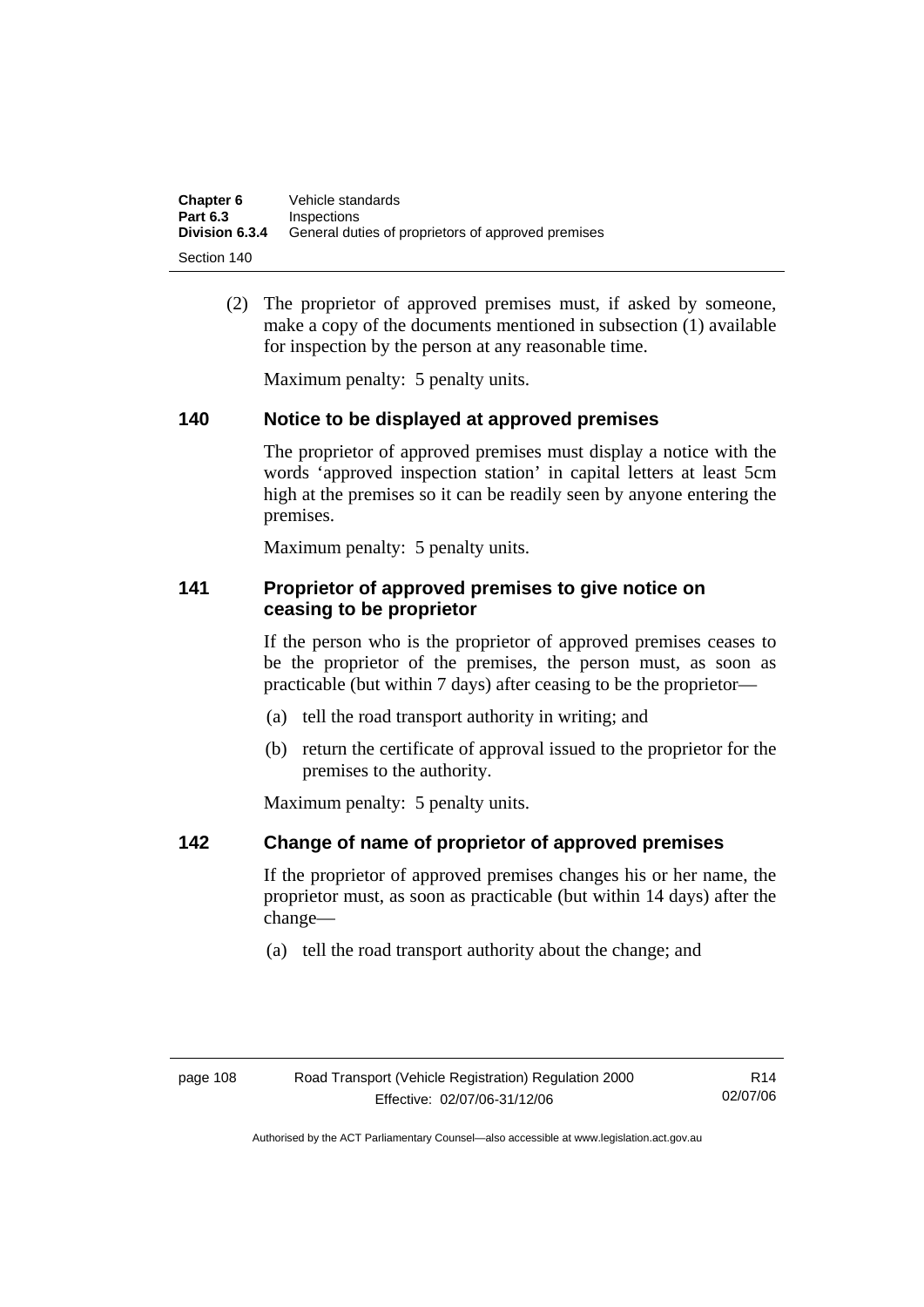(b) return the certificate of approval issued to the proprietor in relation to the premises to the authority for amendment.

Maximum penalty: 5 penalty units.

### **Division 6.3.5 Inspections and tests of vehicles**

### **143 Inspection of vehicles**

- (1) This section applies to a person who is the registered operator of a registered vehicle or has control over an unregistered vehicle.
- (2) The road transport authority may, by written notice given to the person, require the person to produce the vehicle for inspection by an authorised person or authorised examiner at a time and place stated in the notice.
- (3) If the person asks the road transport authority for a change to the time or place stated in the notice, the authority must consider the request and, if the request is reasonable, must, by written notice given to the person, change the time or place in accordance with the request.
- (4) A person must not, without reasonable excuse, fail to comply with a notice given to the person under this section.

Maximum penalty (for subsection (4)): 20 penalty units.

### **144 Vehicles to be inspected on request**

The proprietor of approved premises must not, without reasonable excuse, refuse to inspect or test a vehicle (or arrange for it to be inspected or tested) if—

 (a) the proprietor is asked by the driver of the vehicle to inspect or test the vehicle, to decide whether the vehicle, and its parts and equipment, comply with the applicable vehicle standards; and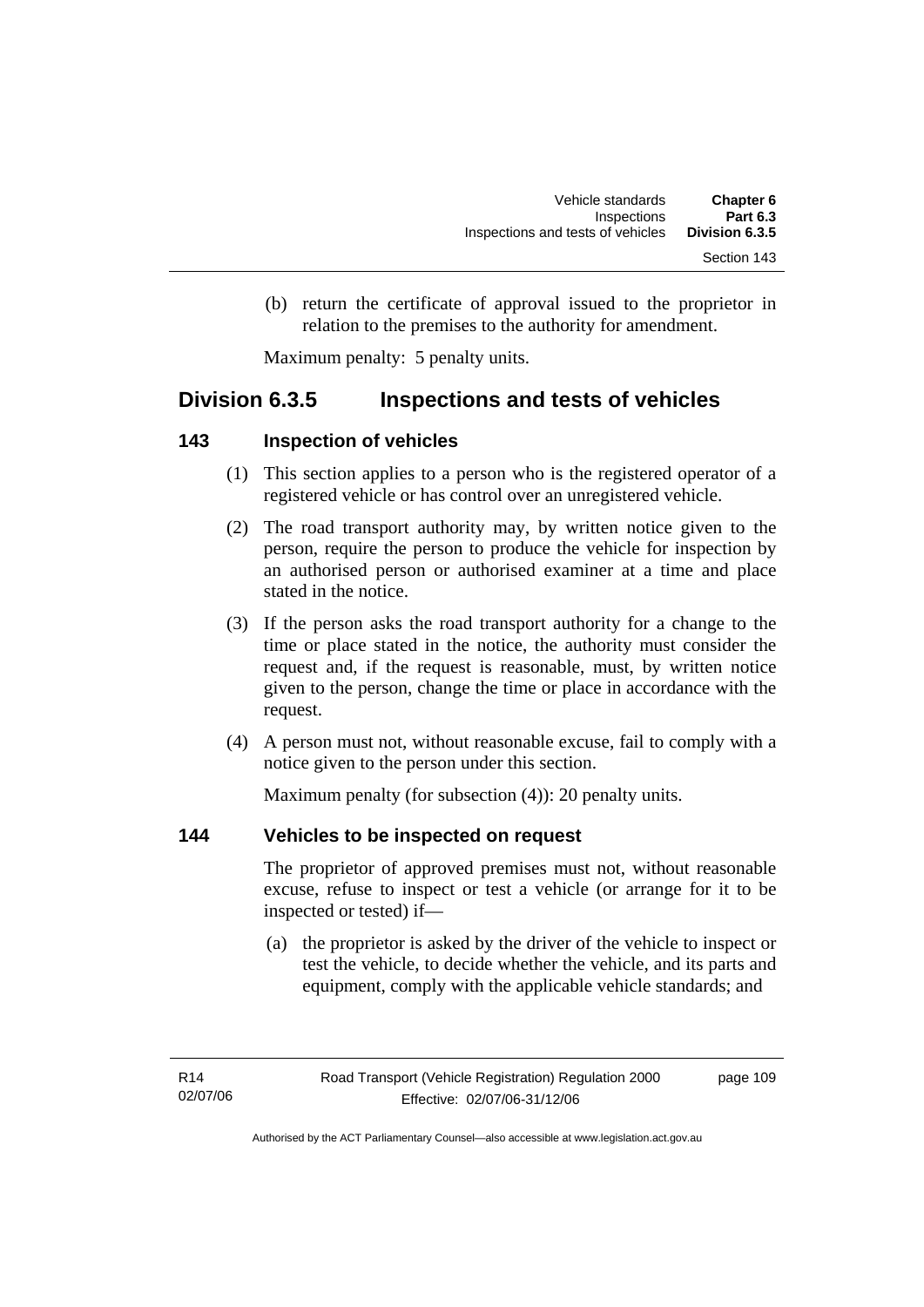- (b) the vehicle is a vehicle that may be inspected or tested under this regulation on the premises; and
- (c) the proprietor of the premises is an authorised examiner, or an authorised examiner is employed at the premises, who is authorised under this regulation to inspect or test the vehicle.

### **145 Duties of authorised examiners inspecting and testing vehicles**

An authorised examiner must not, for this regulation—

- (a) inspect or test a vehicle included in a class of vehicles that is not mentioned in his or her certificate of appointment; or
- (b) inspect or test a vehicle other than at approved premises; or
- (c) without reasonable excuse, refuse to inspect or test a vehicle included in a class of vehicles mentioned in his or her certificate of appointment; or
- (d) knowing that a vehicle inspected or tested by the examiner, or any part or equipment of the vehicle, does not comply with the applicable vehicle standards, certify in a certificate issued under section 146 that it does comply.

### **146 Issue of certificates of inspection etc**

- (1) If a vehicle is inspected or tested by an authorised examiner, the authorised examiner must issue a certificate of inspection for the vehicle—
	- (a) certifying that the vehicle, and its parts and equipment, comply with the applicable vehicle standards; or
	- (b) certifying that the vehicle, or a part or equipment of the vehicle, does not comply with the applicable vehicle standards and stating the ways in which it does not comply.

| Road Transport (Vehicle Registration) Regulation 2000<br>page 110 |                              | R14      |
|-------------------------------------------------------------------|------------------------------|----------|
|                                                                   | Effective: 02/07/06-31/12/06 | 02/07/06 |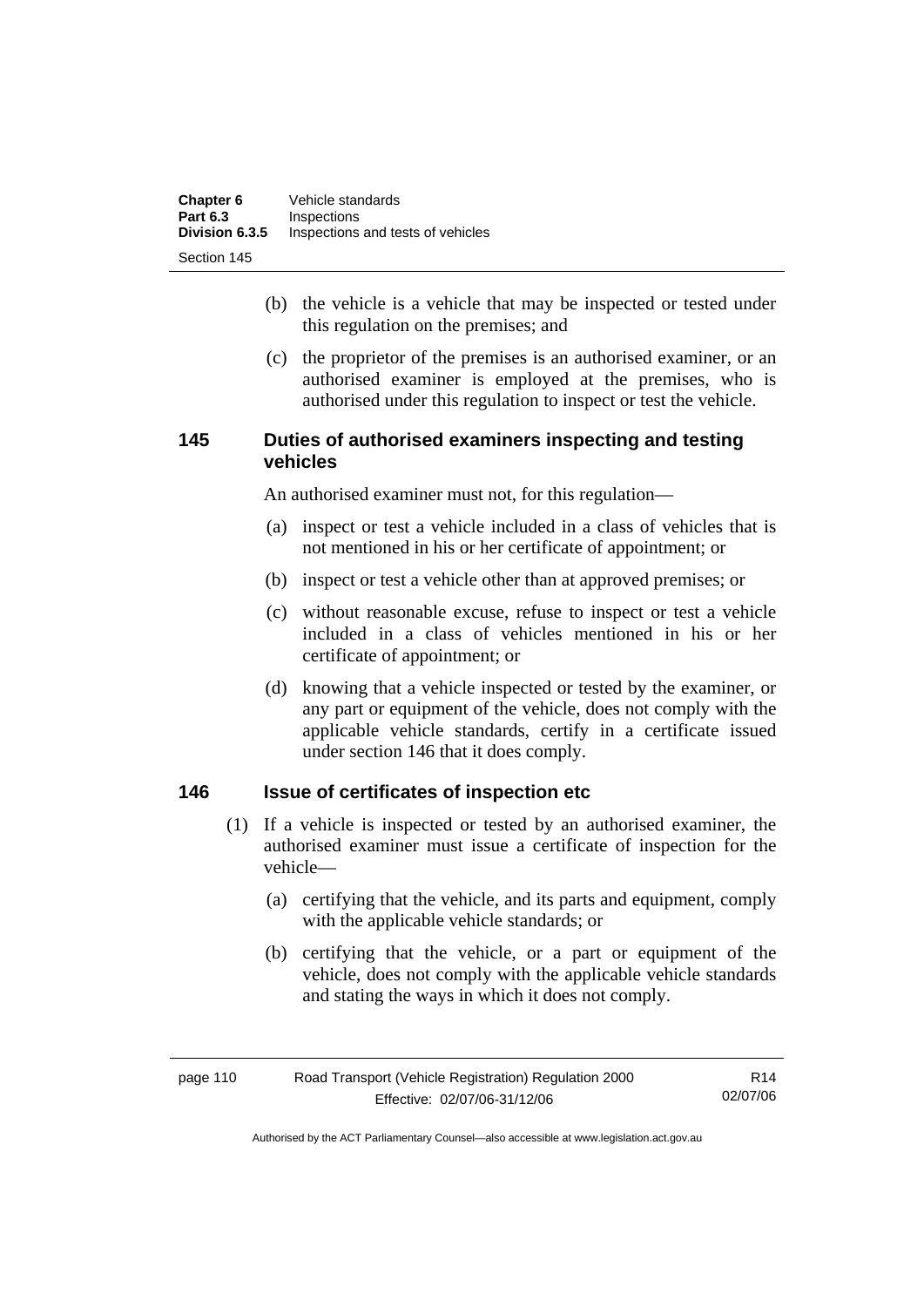- (2) The proprietor of the approved premises where the vehicle was tested or inspected must—
	- (a) give the certificate to the driver of the vehicle; and
	- (b) give a copy of the certificate to the road transport authority; and
	- (c) keep a copy of the certificate at the premises.
- (3) A certificate of inspection remains in force for 1 month beginning on the day it is given.

### **147 People by whom inspections may be carried out**

The proprietor of approved premises must not allow a person employed by the proprietor—

- (a) who is not an authorised examiner to test or inspect a vehicle for this regulation; or
- (b) who is an authorised examiner to test or inspect, for this regulation—
	- (i) a vehicle in a class of vehicles that is not mentioned in the proprietor's certificate of approval for the premises; or
	- (ii) a vehicle in a class of vehicles that is not mentioned in the examiner's certificate of appointment.

Maximum penalty: 20 penalty units.

### **148 Fees payable on inspection**

 (1) The proprietor of approved premises must not charge a fee for an inspection or test of a vehicle for this regulation that is more than the appropriate fee worked out in accordance with the determination in force under section 153 (Minister may determine maximum fees for inspections).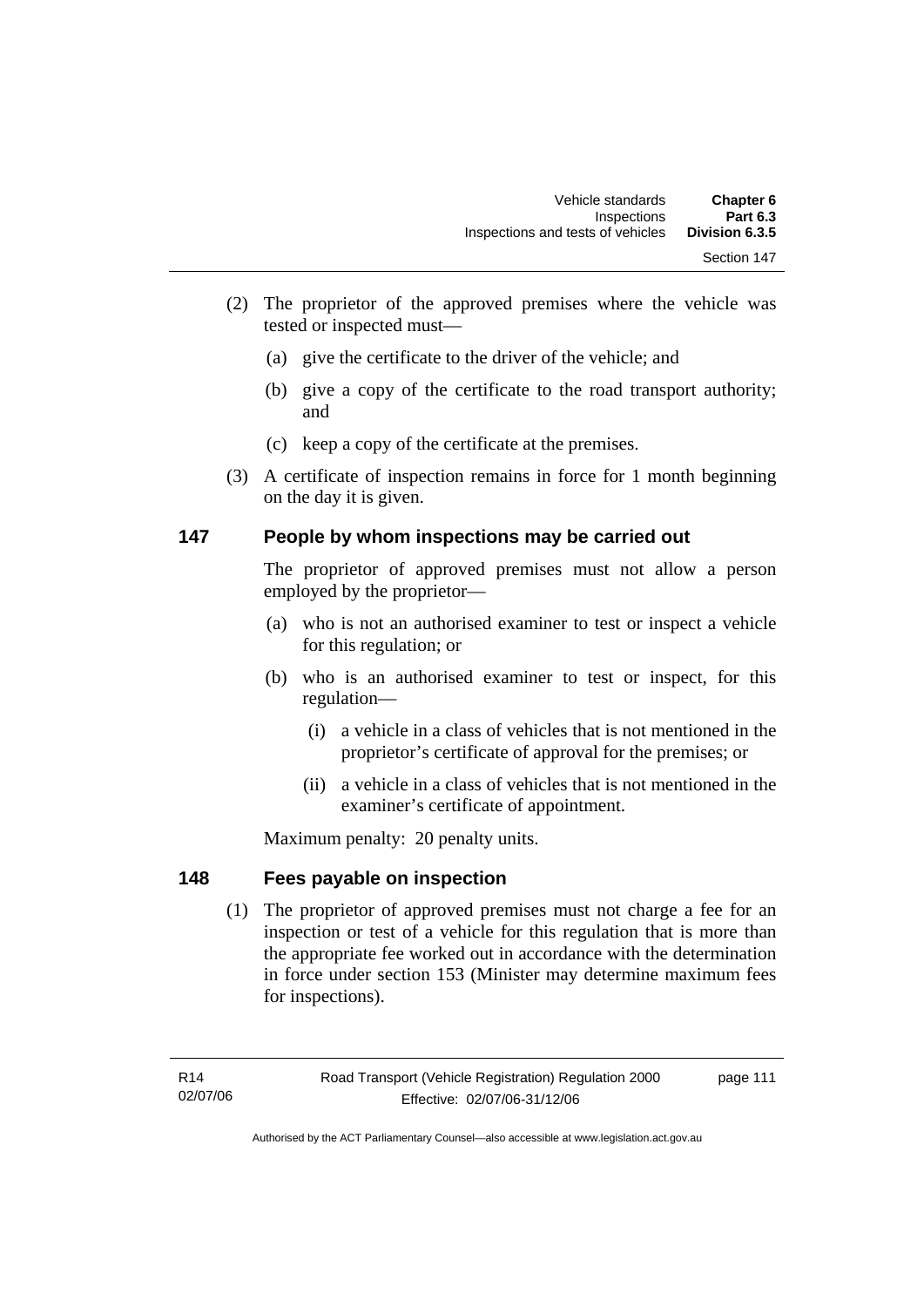- (2) A person is entitled to bring a proceeding to recover a fee in relation to an inspection or test of a vehicle for this regulation only if—
	- (a) the inspection or test was carried out by a person who was, at the time, an authorised examiner; and
	- (b) the inspection or test was carried out at premises that were, at the time, approved premises; and
	- (c) the vehicle was included in a class of motor vehicles that was, at the time, mentioned in—
		- (i) the certificate of appointment held by the person mentioned in paragraph (a); and
		- (ii) the certificate of approval issued for the premises mentioned in paragraph (b).

### **149 Offences relating to unauthorised people and unapproved premises**

 (1) A person who is not an authorised examiner must not inspect or test a vehicle for this regulation.

Maximum penalty: 20 penalty units.

(2) A person must not pretend to be an authorised examiner.

Maximum penalty: 20 penalty units.

 (3) The proprietor of premises that are not approved premises must not permit a vehicle to be inspected or tested for this regulation at the premises.

Maximum penalty: 20 penalty units.

 (4) The proprietor of premises must not pretend that the premises are approved premises.

Maximum penalty: 20 penalty units.

| page 112 | Road Transport (Vehicle Registration) Regulation 2000 | R14      |
|----------|-------------------------------------------------------|----------|
|          | Effective: 02/07/06-31/12/06                          | 02/07/06 |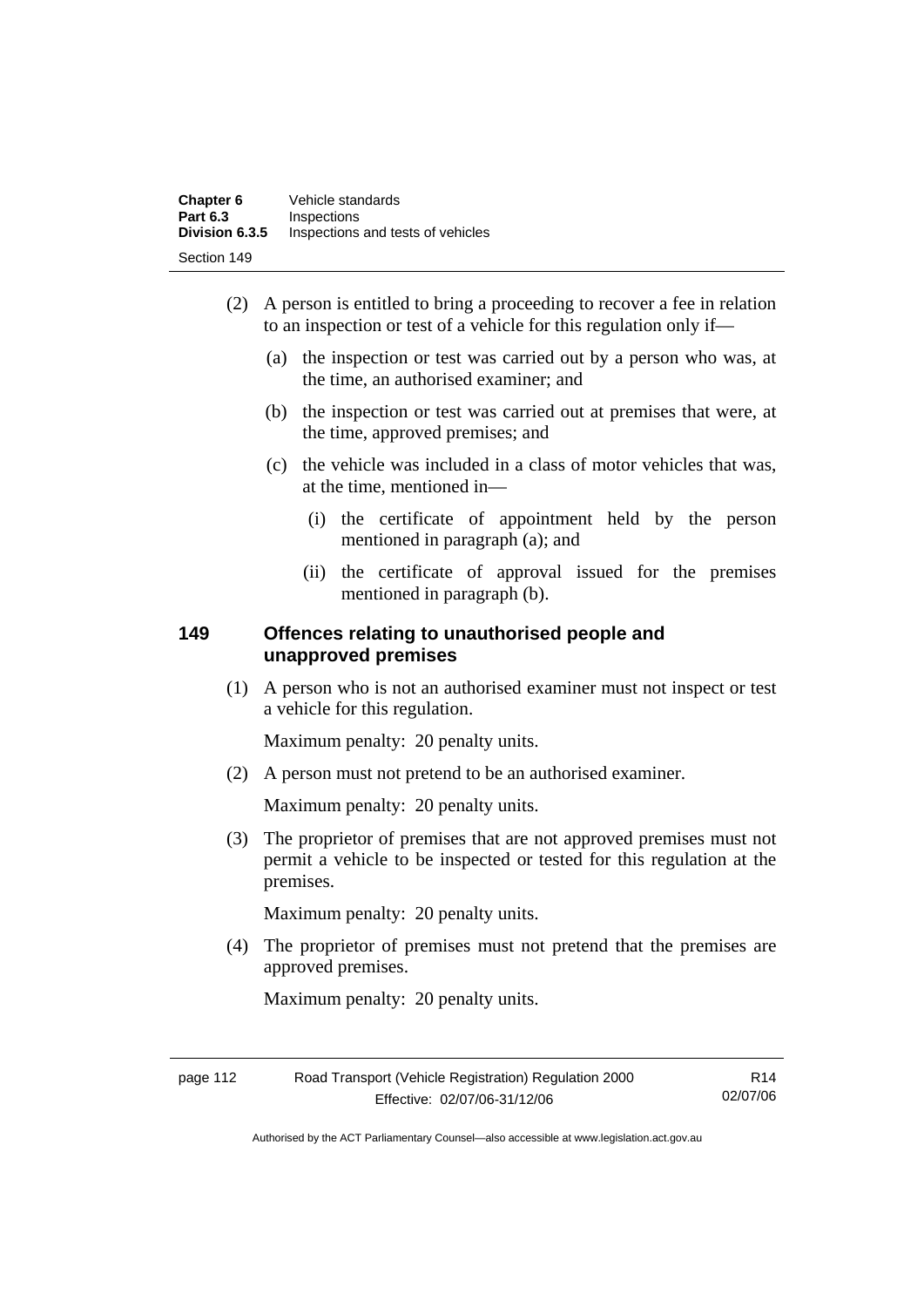### **150 Review of decision of authorised examiner**

- (1) Application may be made to the road transport authority for review of a decision of an authorised examiner certifying that a vehicle, or a part or equipment of a vehicle, does not comply with the applicable vehicle standards.
- (2) As soon as practicable after the application is made to the road transport authority, the authority must—
	- (a) have the vehicle inspected or tested by an authorised person; and
	- (b) decide whether the vehicle complies with the applicable vehicle standards; and
	- (c) tell the applicant in writing of the decision.

### **Division 6.3.6 Miscellaneous**

### **152 Issue of replacement certificates of appointment and approval**

- (1) The road transport authority may issue a replacement certificate of appointment to an examiner if satisfied that the certificate of appointment has been lost, stolen or destroyed.
- (2) The road transport authority may issue a replacement certificate of approval to the proprietor of approved premises if satisfied that the certificate of approval has been lost, stolen or destroyed.

#### **153 Minister may determine maximum fees for inspections**

- (1) The Minister may, in writing, determine the maximum fees that are payable to a proprietor of approved premises for inspecting or testing vehicles for this regulation.
- (2) A determination is a notifiable instrument.

*Note* A notifiable instrument must be notified under the Legislation Act.

| R14      | Road Transport (Vehicle Registration) Regulation 2000 | page 113 |
|----------|-------------------------------------------------------|----------|
| 02/07/06 | Effective: 02/07/06-31/12/06                          |          |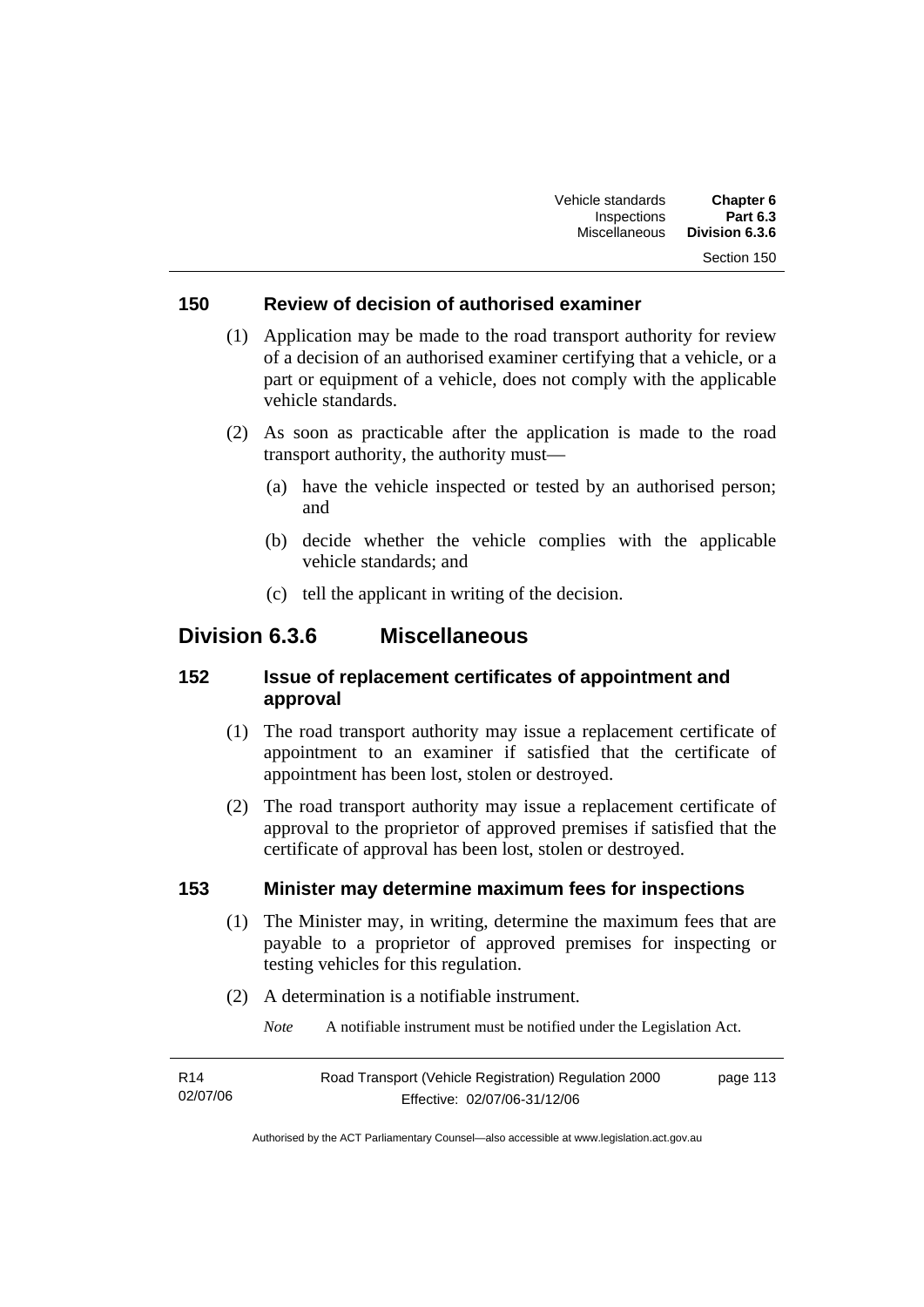**Chapter 6** Vehicle standards<br>**Part 6.4** Component identif **Component identification numbers** 

Section 154

# **Part 6.4 Component identification numbers**

### **154 Definitions for pt 6.4**

In this part:

*component identification number*, for a vehicle part of a registrable vehicle, means the number and any accompanying letters or symbols stamped on, or otherwise attached to, the part as a way of identifying the part, but does not include a casting number or a number used to identify a class of parts for manufacturing purposes.

*vehicle part*, of a registrable vehicle, means—

- (a) the vehicle's engine; or
- (b) the vehicle's engine block; or
- (c) for a motor vehicle other than a motorbike—the vehicle's chassis, chassis sub-frame or body; or
- (d) for a motorbike or motortrike—the vehicle's frame or crankcase.

### **155 Allocation of component identification numbers by authority**

- (1) The road transport authority may allot an engine number (the *number*) for a vehicle part of a registrable vehicle if-
	- (a) there is no component identification number stamped on or attached to the part, or the component identification number stamped on or attached to the part appears to have been changed, defaced, removed or otherwise interfered with; and
	- (b) the number is necessary to identify the part.

| Road Transport (Vehicle Registration) Regulation 2000<br>page 114 |                              | R14      |
|-------------------------------------------------------------------|------------------------------|----------|
|                                                                   | Effective: 02/07/06-31/12/06 | 02/07/06 |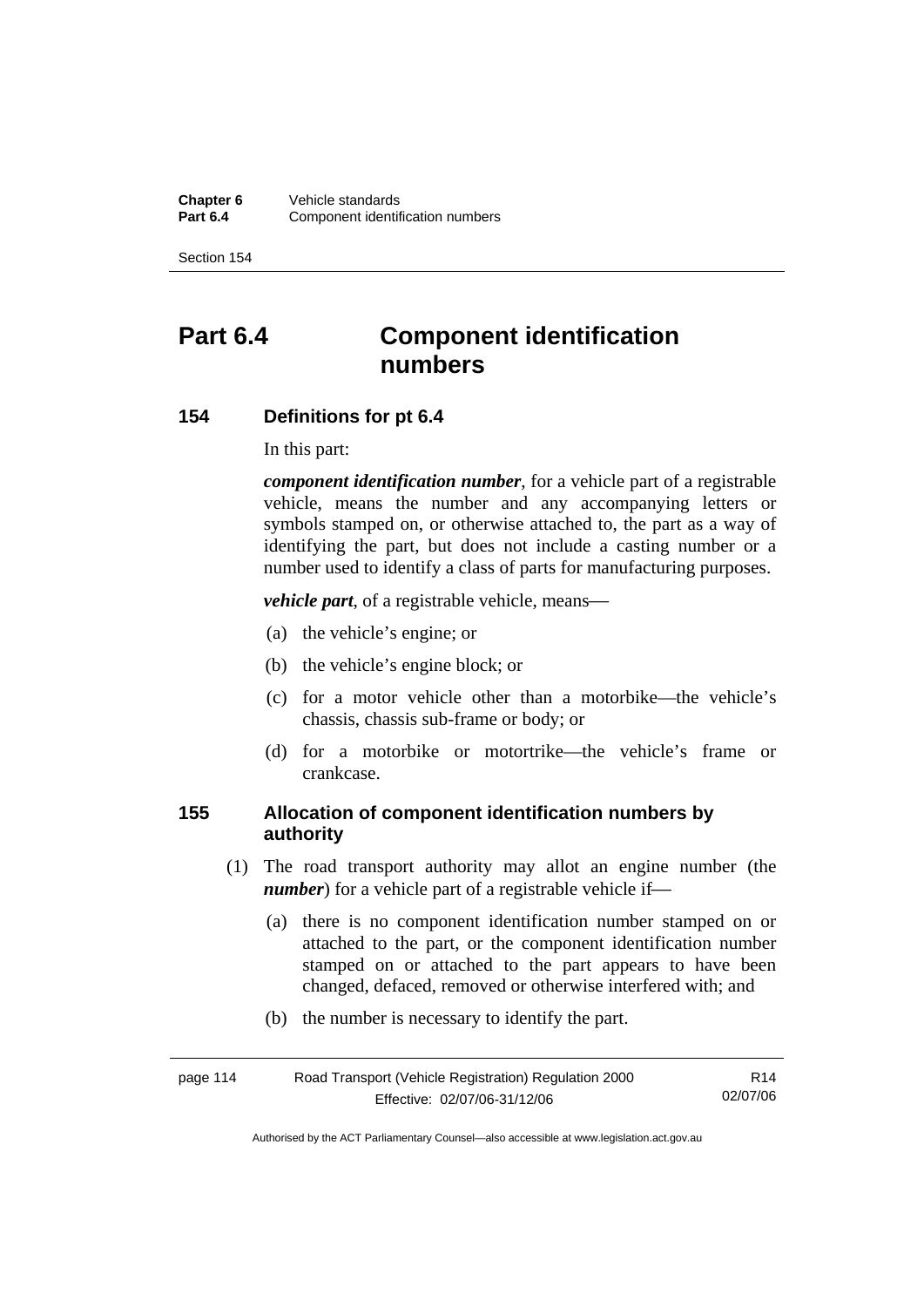- (2) The road transport authority may, by written notice given to the registered operator of the registrable vehicle, require the operator to have the number the authority has allotted to the vehicle part stamped on or attached to the part in the place stated in the notice.
- (3) A person must not, without reasonable excuse, fail to comply with a notice under subsection (2).

Maximum penalty: 20 penalty units.

### **156 Stamping component identification numbers without authority etc**

 (1) A person (other than a manufacturer) must not stamp or attach a component identification number on or to a vehicle part of a registrable vehicle.

Maximum penalty: 20 penalty units.

- (2) Subsection (1) does not apply to a person who stamps or attaches a component identification number on or to a vehicle part of a registrable vehicle in accordance with this part.
- (3) A person must not change, deface, remove or otherwise interfere with a component identification number stamped on or attached to a vehicle part of a registrable vehicle otherwise than in accordance with an authorisation under section 158 (Authority may authorise interference with component identification number).

Maximum penalty: 20 penalty units.

 (4) A person must not possess a vehicle part of a registrable vehicle knowing that the component identification number stamped on or attached to the part has been changed, defaced, removed or otherwise interfered with otherwise than in accordance with an authorisation under section 158 or in accordance with a law of another jurisdiction corresponding to that section.

Maximum penalty: 20 penalty units.

R14 02/07/06 page 115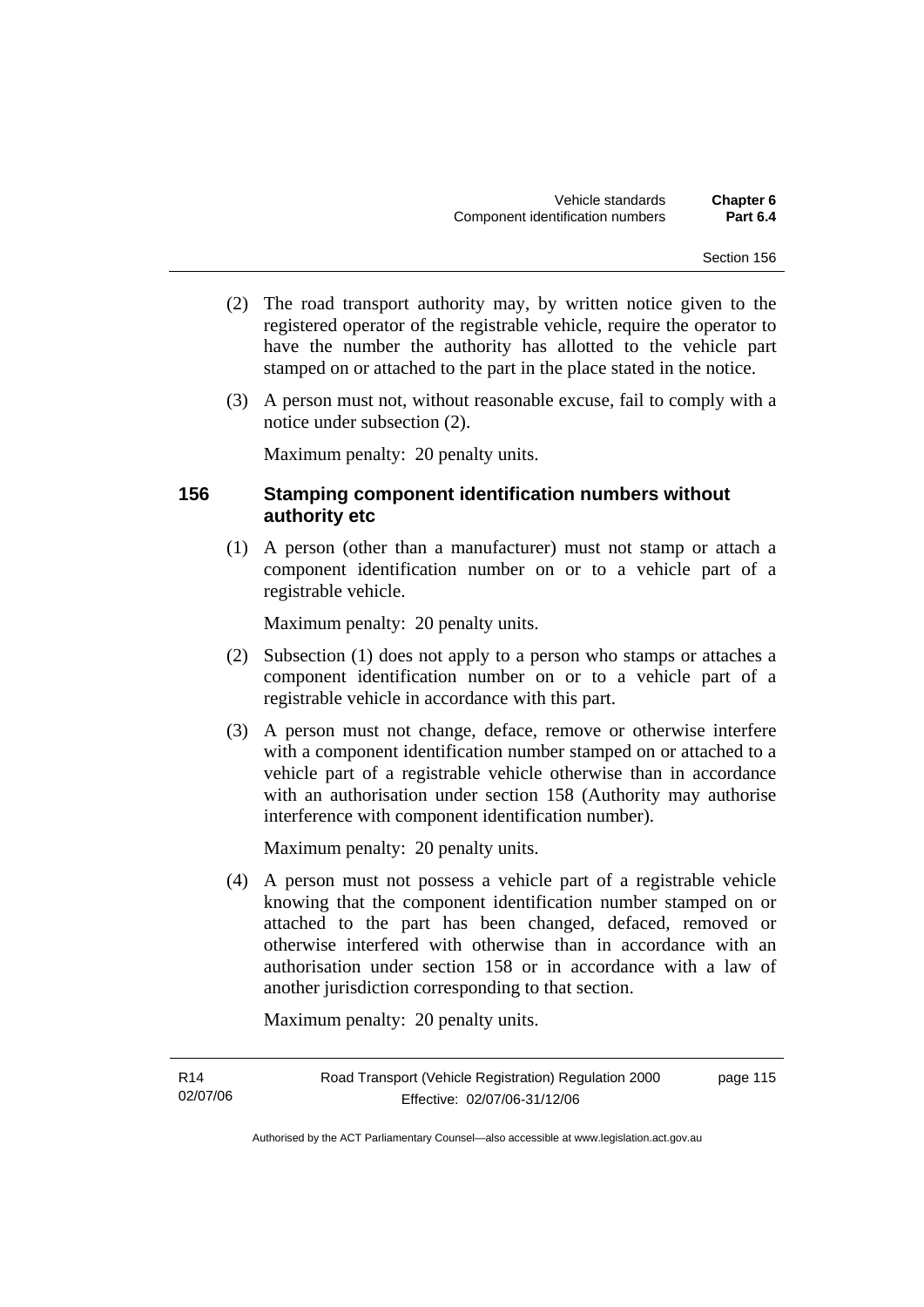### **157 Change or replacement of vehicle part**

A person who changes or replaces a vehicle part of a registrable vehicle must—

- (a) within 14 days after the change or replacement, tell the road transport authority, by written notice, about the change or replacement, including-
	- (i) the date of the change or replacement; and
	- (ii) the registration number (if any) of the vehicle; and
	- (iii) the name and address of the registered operator of, or responsible person for, the vehicle; and
	- (iv) the make and component identification number of the vehicle part removed from the vehicle; and
	- (v) the make and component identification number of the vehicle part substituted for the original vehicle part; and
	- (vi) the name and address of the person from whom the substituted vehicle part was obtained; and
- (b) keep a copy of the notice in the person's possession for 6 months; and
- (c) produce a copy of the notice for inspection on request by a police officer or authorised person.

Maximum penalty: 20 penalty units.

*Note* The *Road Transport (General) Act 1999*, s 80 empowers police officers to enter premises carrying out vehicle repairs for the purpose of tracing stolen vehicles and vehicle parts.

R14 02/07/06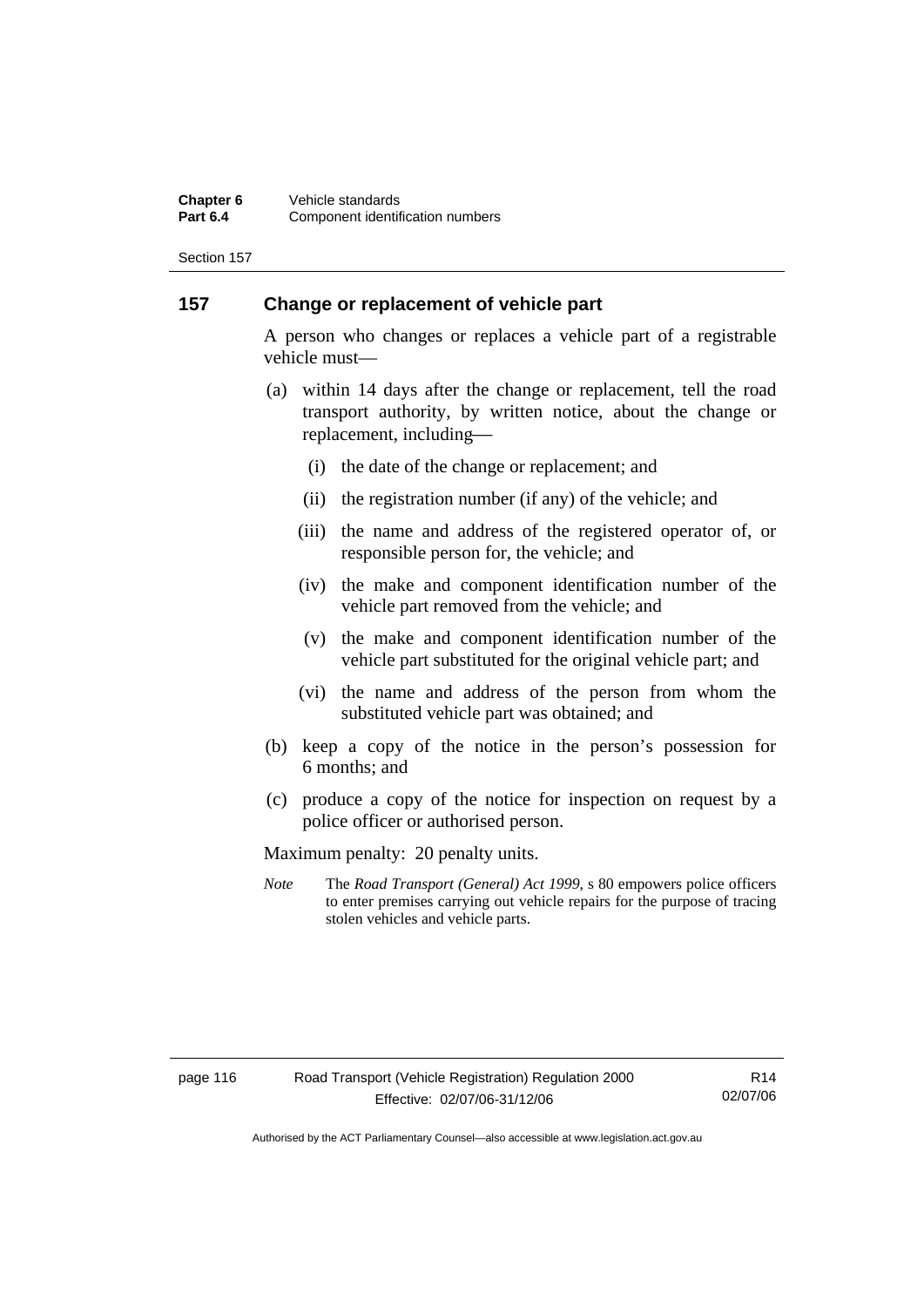### **158 Authority may authorise interference with component identification number**

The road transport authority may authorise, in writing, the registered operator of a registrable vehicle to change, deface, remove or otherwise interfere with a component identification number stamped on or attached to a vehicle part of the vehicle.

R14 02/07/06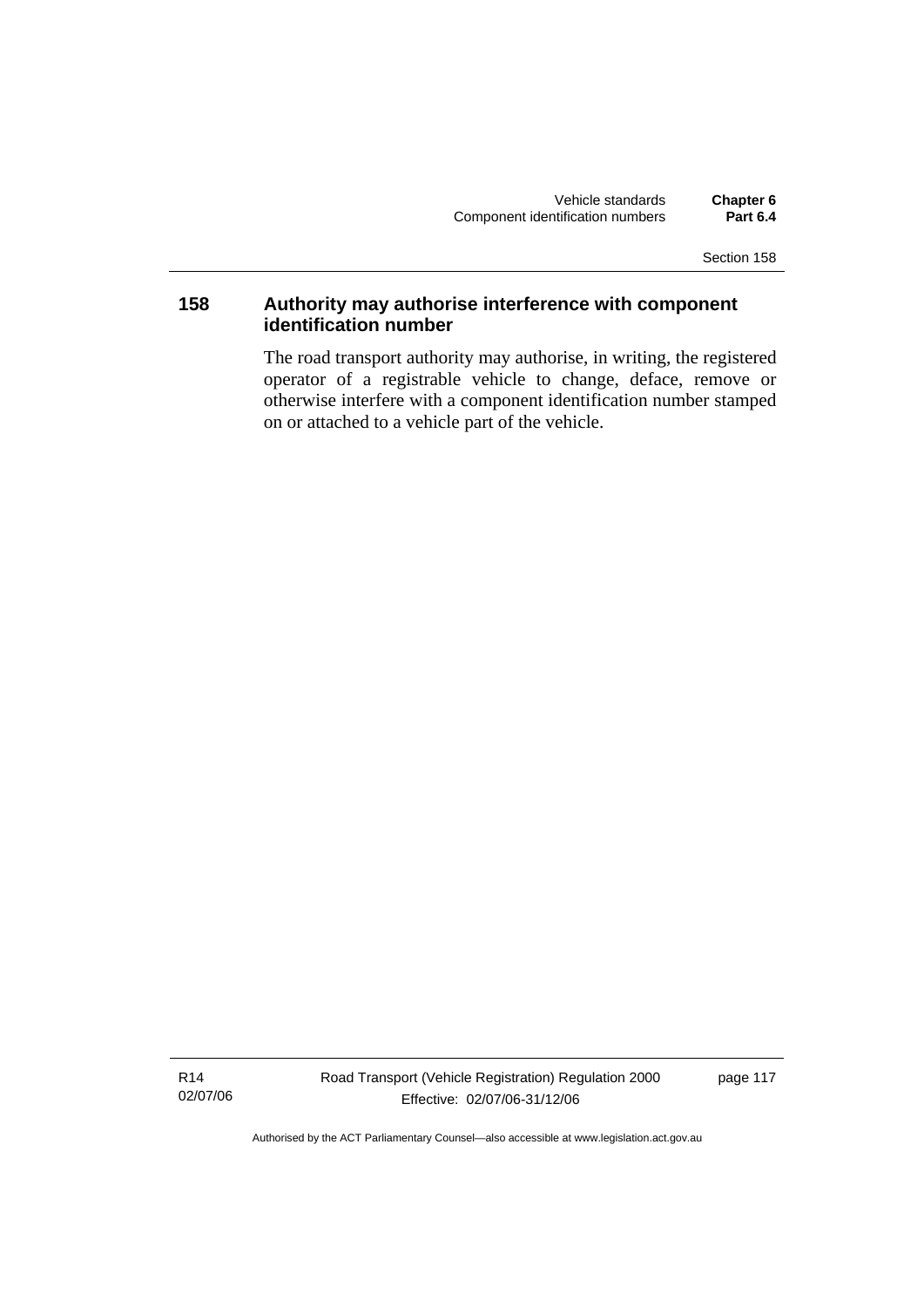**Chapter 6 Vehicle standards**<br>**Part 6.5 Defect notices Part 6.5** Defect notices

Section 159

# **Part 6.5 Defect notices**

### **159 Issue of defect notices and formal warnings**

- (1) A defect notice issued for a registrable vehicle is—
	- (a) a *major defect notice* if, in the opinion of the police officer or authorised person issuing the notice based on reasonable grounds, further use of the vehicle for road transport after the time and date stated in the notice would be an imminent and serious safety risk; or
	- (b) a *minor defect notice* if, in the opinion of the police officer or authorised person issuing the notice based on reasonable grounds, deficiencies in the vehicle may be a safety risk if allowed to continue after the time and date stated in the notice.
	- *Note* The Act, s 25 provides that a police officer or the authority may issue a defect notice.
- (2) A defect notice for a registrable vehicle must state—
	- (a) the vehicle's registration details, including the registration number, unregistered vehicle permit number (if practicable and applicable), the expiry date of the registration or permit and the jurisdiction that issued the registration or permit; and
	- (b) the name of the driver of the vehicle or, if the driver is not present when the notice is issued, the term 'registered operator'; and
	- (c) to the extent practicable, the vehicle's identification details including its VIN or, if there is no VIN, the chassis number or engine number, its make and type; and
	- (d) the kind of inspection conducted; and

| page 118 | Road Transport (Vehicle Registration) Regulation 2000 | R14      |
|----------|-------------------------------------------------------|----------|
|          | Effective: 02/07/06-31/12/06                          | 02/07/06 |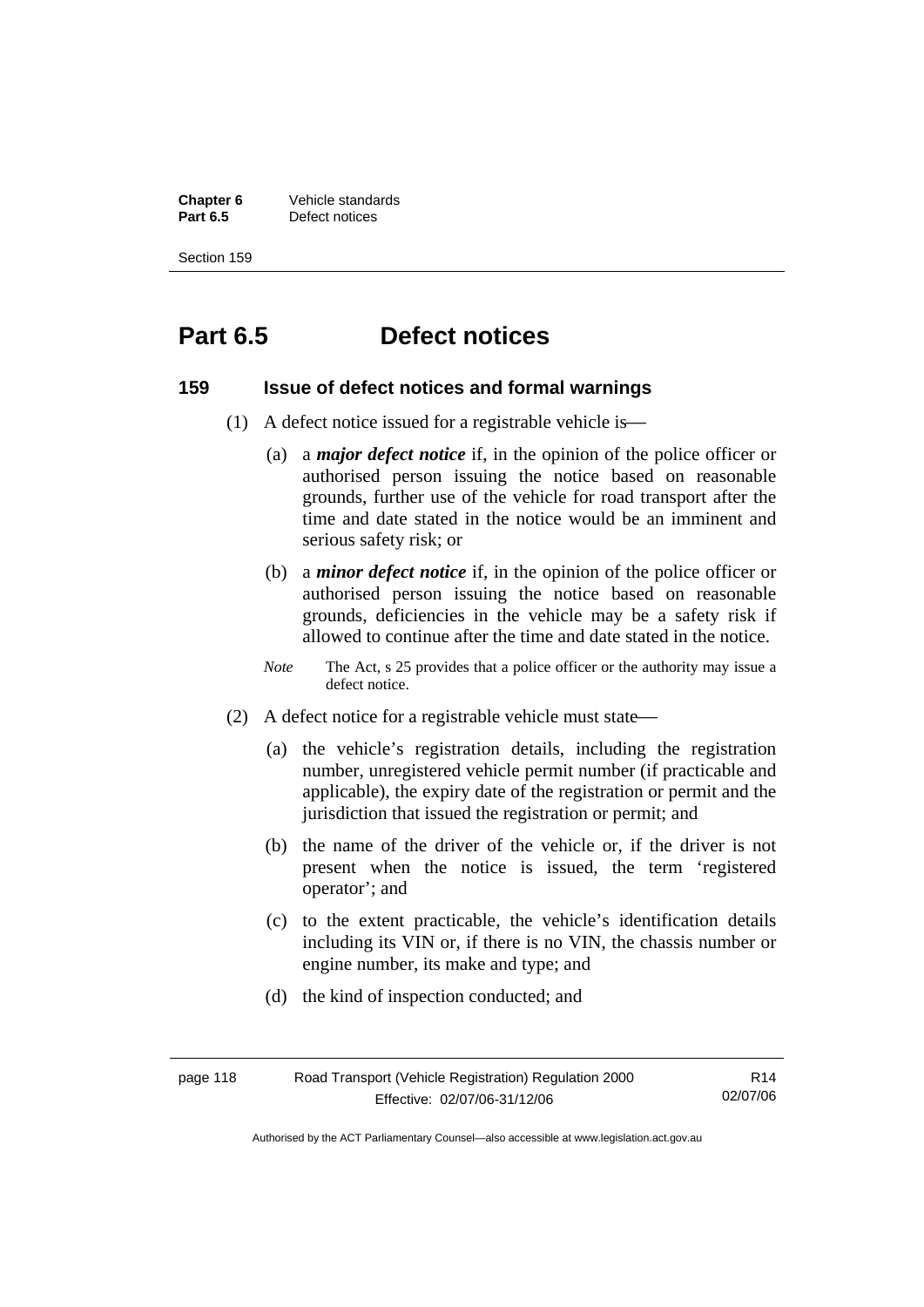- (e) the details of the vehicle's defects and whether the notice is a major defect notice or minor defect notice; and
- (f) whether use of the vehicle on a road or road related area is prohibited; and
- (g) if use of the vehicle is prohibited from a time other than the time by which the notice must be cleared—that time; and
- (h) if conditions are imposed on the use of the vehicle—the conditions; and
- (i) for a major defect notice—how the vehicle must be moved to another place; and
- (j) the repair requirement, including the date by which repairs must be finished if the vehicle is to be used on a road or road related area; and
- (k) whether an infringement notice under the *Road Transport (General) Act 1999* has also been served in relation to the defect; and
- (l) the official number or other identification of the police officer or authorised person who issued the notice; and
- (m) a unique identification number for the notice; and
- (n) the date and, if appropriate, time of issue of the notice.

#### **Examples for par (i)**

The notice may require the vehicle to be moved by towing away or all up lifting only.

- *Note* An example is part of the regulation, is not exhaustive and may extend, but does not limit, the meaning of the provision in which it appears (see Legislation Act, s 126 and s 132).
- (3) A police officer or authorised person who issues a defect notice for a registrable vehicle must-

page 119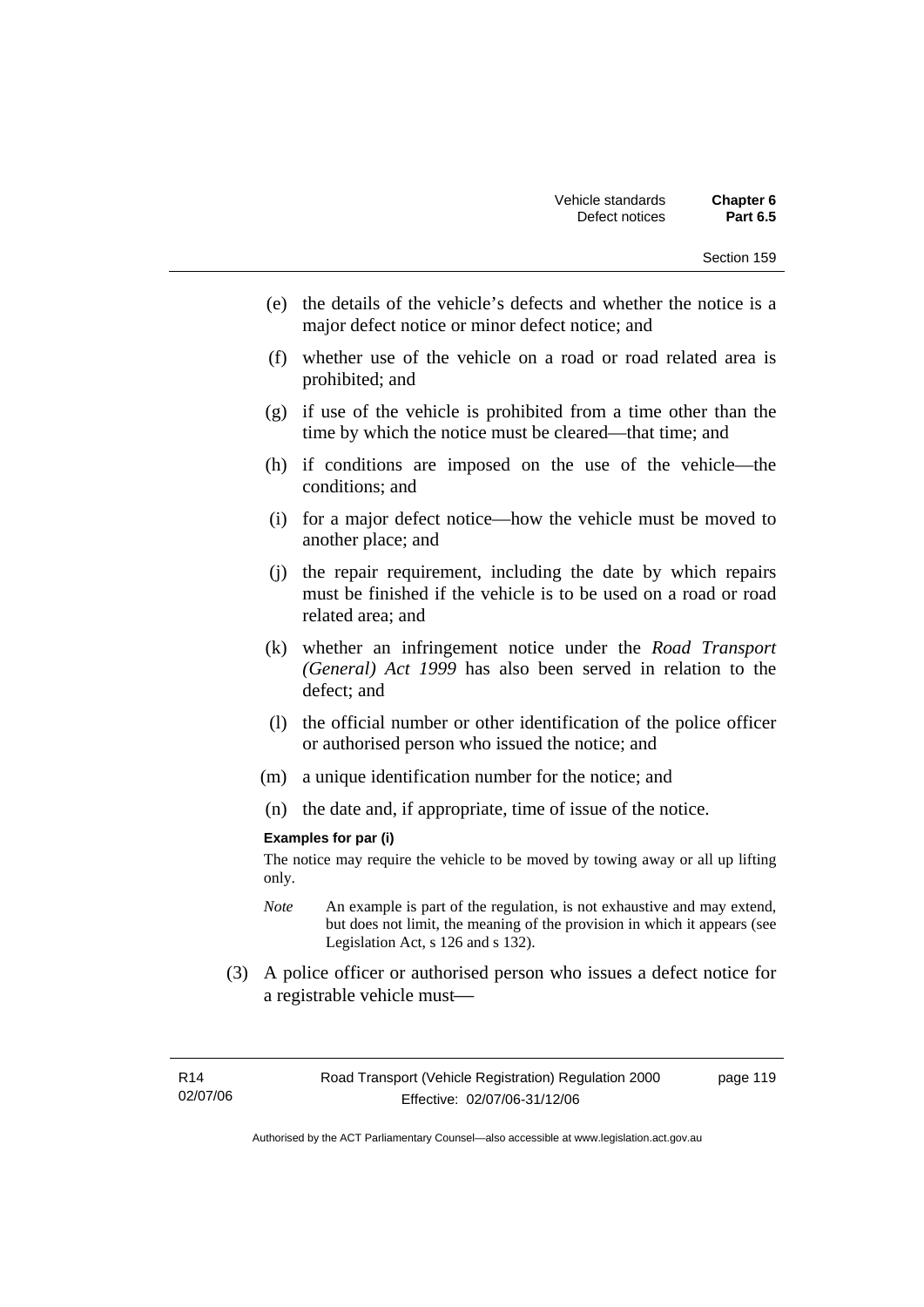| Chapter 6       | Vehicle standards |
|-----------------|-------------------|
| <b>Part 6.5</b> | Defect notices    |

- (a) if the driver of the vehicle is present—give the notice to the driver; and
- (b) if the vehicle is unattended—attach the defect notice to the vehicle; and
- (c) if the notice is a major defect notice—issue a defective vehicle label for the vehicle and attach it to the vehicle.
- (4) If the driver of a vehicle who is given a defect notice under subsection (3) is not the registered operator, the driver must give the notice to the registered operator.
- (5) A defective vehicle label for a registrable vehicle must state—
	- (a) the vehicle's registration number or unregistered vehicle permit number; and
	- (b) the date and, if appropriate, time after which the vehicle must not be used on a road or road related area; and
	- (c) how the vehicle must be moved to another place; and
	- (d) the official number or other identification of the police officer or authorised person who issued the notice; and
	- (e) the date and, if appropriate, time of issue of the label; and
	- (f) the identification number of the defect notice to which the label relates.
- (6) If a police officer or authorised person considers that deficiencies in a registrable vehicle do not constitute a safety risk but should be remedied, the person may—
	- (a) if the driver of the vehicle is present—give the driver a warning notice; and
	- (b) if the vehicle is unattended—attach a warning notice to the vehicle.

| page 120 | Road Transport (Vehicle Registration) Regulation 2000 | R14      |
|----------|-------------------------------------------------------|----------|
|          | Effective: 02/07/06-31/12/06                          | 02/07/06 |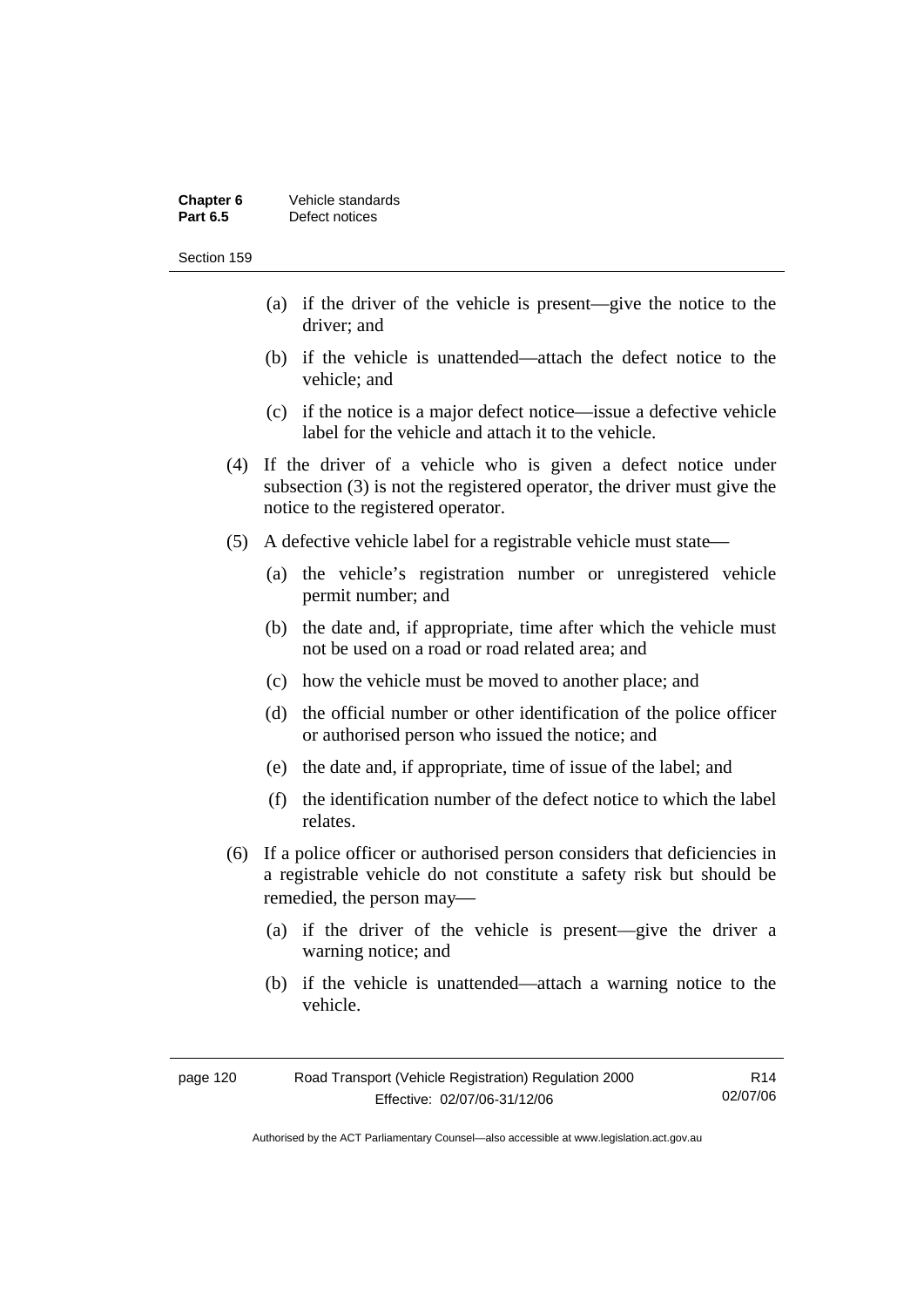- (7) If the driver of a vehicle who is given a warning notice under subsection (6) is not the registered operator, the driver must give the warning notice to the registered operator.
- (8) In this section:

*official number* means—

- (a) for a police officer—the officer's service number; or
- (b) for an authorised person—the unique number (if any) given to the person under the *Road Transport (Offences) Regulation 2001*, section 11.

*safety risk* means danger to a person, property or the environment.

### **160 Recording, clearance and withdrawal of defect notices**

- (1) If a defect notice or corresponding defect notice is issued for a vehicle registered in this jurisdiction, the road transport authority must record in the registrable vehicles register in relation to the vehicle—
	- (a) the identification number of the notice; and
	- (b) the date and, if appropriate, time shown on the notice by which the notice must be cleared, unless that date is later than the date of a recorded certificate of inspection issued after the notice was issued.
- (2) The road transport authority may inspect the vehicle or require an inspection to be made to find out whether—
	- (a) the defects mentioned in the defect notice or corresponding defect notice have been fixed; and
	- (b) the registrable vehicle has any other defects.
- (3) A defect notice may be cleared by the road transport authority, a corresponding registration authority, a police officer or an authorised person.

| R14      | Road Transport (Vehicle Registration) Regulation 2000 | page 121 |
|----------|-------------------------------------------------------|----------|
| 02/07/06 | Effective: 02/07/06-31/12/06                          |          |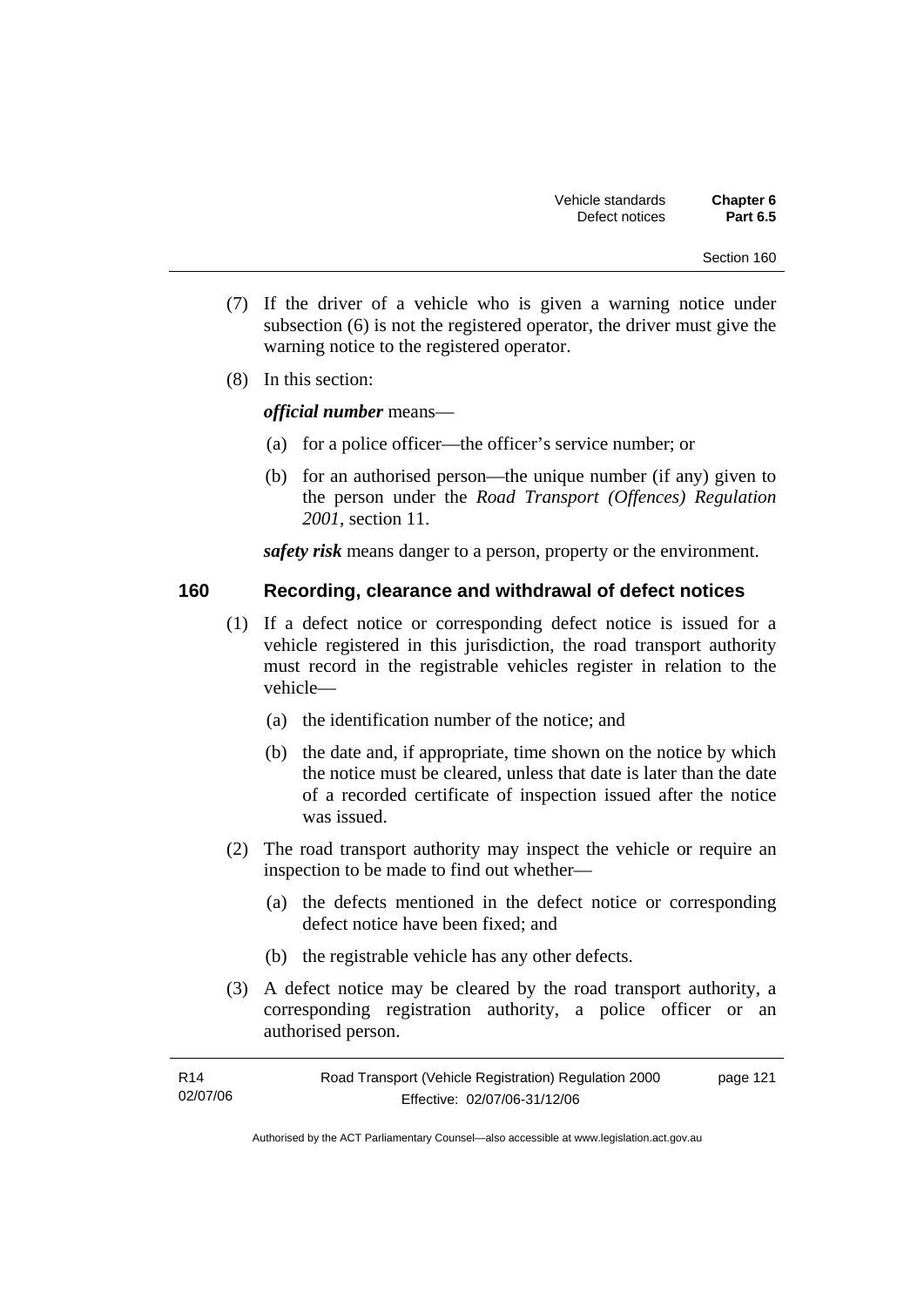| Chapter 6       | Vehicle standards |
|-----------------|-------------------|
| <b>Part 6.5</b> | Defect notices    |

- (4) For this section, a defect notice issued for a vehicle is cleared if—
	- (a) the road transport authority, a corresponding authority, a police officer or an authorised person is given acceptable evidence that the vehicle is no longer defective; and
	- (b) for a major defect notice—the authority or a corresponding registration authority defaces or removes the defective vehicle label issued for the registrable vehicle or authorises it to be defaced or removed; and
	- (c) the authority records in the register that the notice has been cleared.
- (5) A police officer or authorised person who issues a defect notice for a vehicle may withdraw the notice at any time and, if the police officer or authorised person withdraws the notice, he or she must—
	- (a) give notice of the withdrawal to—
		- (i) if the driver of the vehicle is present when the notice is withdrawn—the driver; or
		- (ii) in any other case—the registered operator of the vehicle; and
	- (b) either—
		- (i) have a record made in the register to the effect that the notice has been withdrawn; or
		- (ii) if the vehicle is registered in another jurisdiction—tell the relevant corresponding registration authority that the notice has been withdrawn.
- (6) In this section:

*corresponding defect notice* means a notice issued under a corresponding law for a defective vehicle or dangerously defective vehicle that corresponds to a defect notice under this regulation.

| page 122 | Road Transport (Vehicle Registration) Regulation 2000 | R14      |
|----------|-------------------------------------------------------|----------|
|          | Effective: 02/07/06-31/12/06                          | 02/07/06 |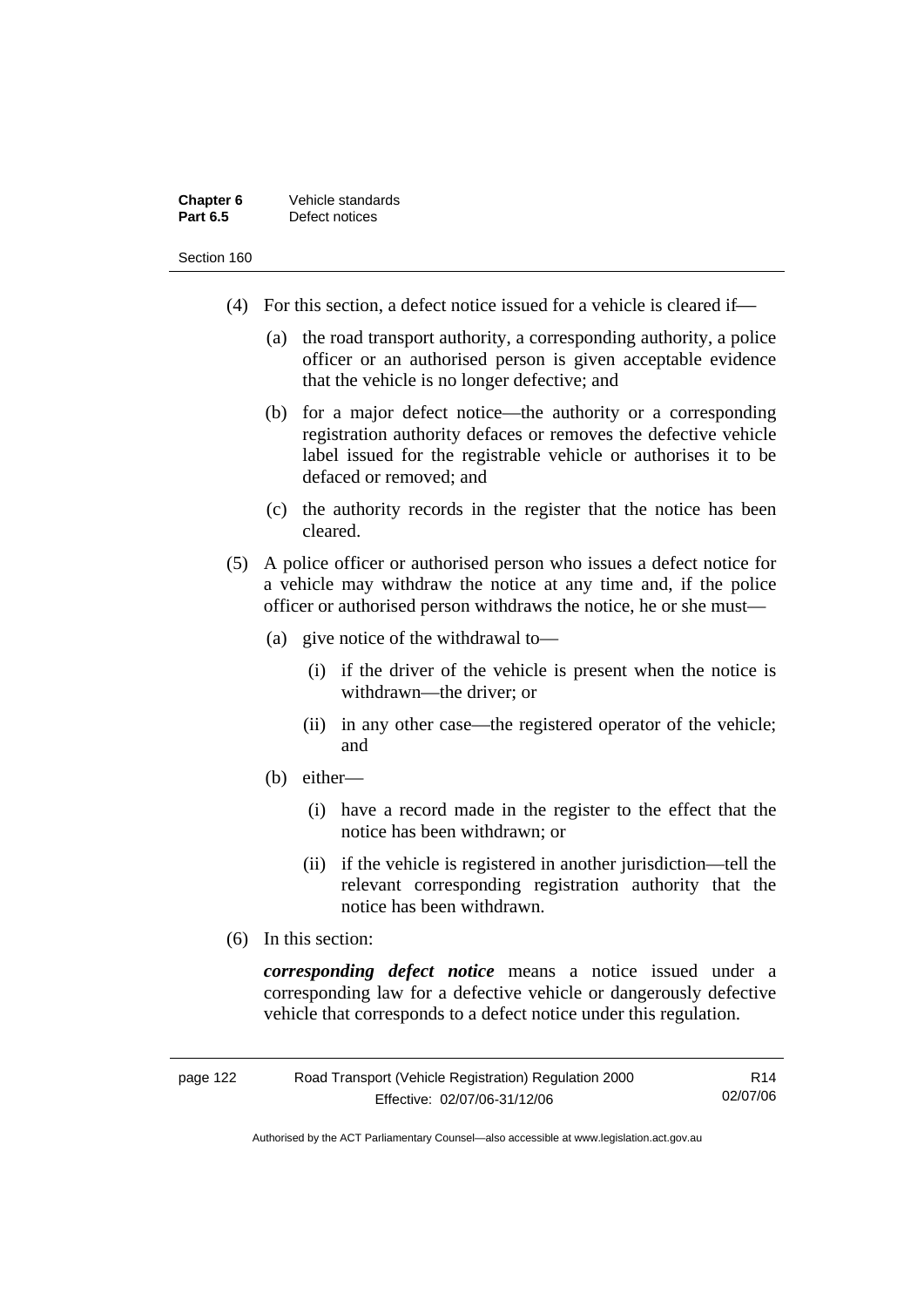*corresponding registration authority* means an authority appointed under a corresponding law.

*Note Corresponding law* is defined in the Act, dict.

R14 02/07/06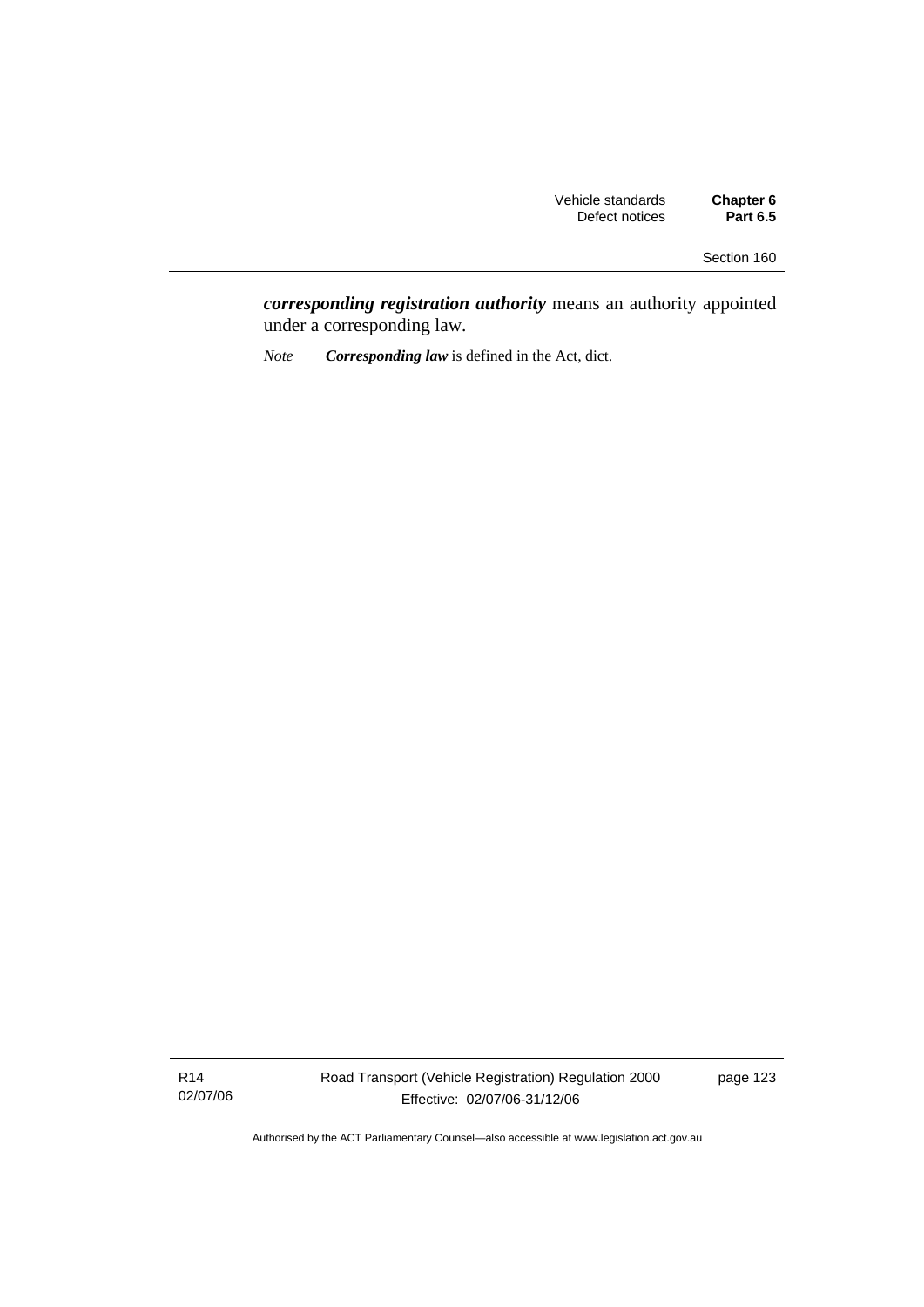#### **Chapter 7** Miscellaneous

Section 161

# **Chapter 7 Miscellaneous**

### **161 Authorised use of vehicles with suspended registration**

A vehicle with suspended registration is exempt from the Act, section 18 (1) in relation to the use of the vehicle on a road or road related area at a particular place and time if the use of the vehicle at the place and time is authorised in writing by the road transport authority.

### **162 2 individuals may be recorded as registered operator of light vehicle**

- (1) For the Act, section 29 (1), 2 individuals may be recorded in the registrable vehicles register as registered operators of a light vehicle when the vehicle is first registered or at any time afterwards.
- (2) If a light vehicle is registered in the name of 1 individual, the road transport authority may record an additional individual as a registered operator of the vehicle, but only if the authority first approves an application by the additional individual for the partial transfer of the registration of the vehicle.
- (3) For this section, the road transport authority may approve an application for the partial transfer of registration of a vehicle to a person only if—
	- (a) the application is signed by the existing registered operator as indicated on the application form; and
	- (b) the application is accompanied by any duty payable under the *Duties Act 1999* for partial transfer of registration of the vehicle; and
	- (c) the applicant provides the information and supporting evidence the authority requires; and

| page 124 | Road Transport (Vehicle Registration) Regulation 2000 |          |
|----------|-------------------------------------------------------|----------|
|          | Effective: 02/07/06-31/12/06                          | 02/07/06 |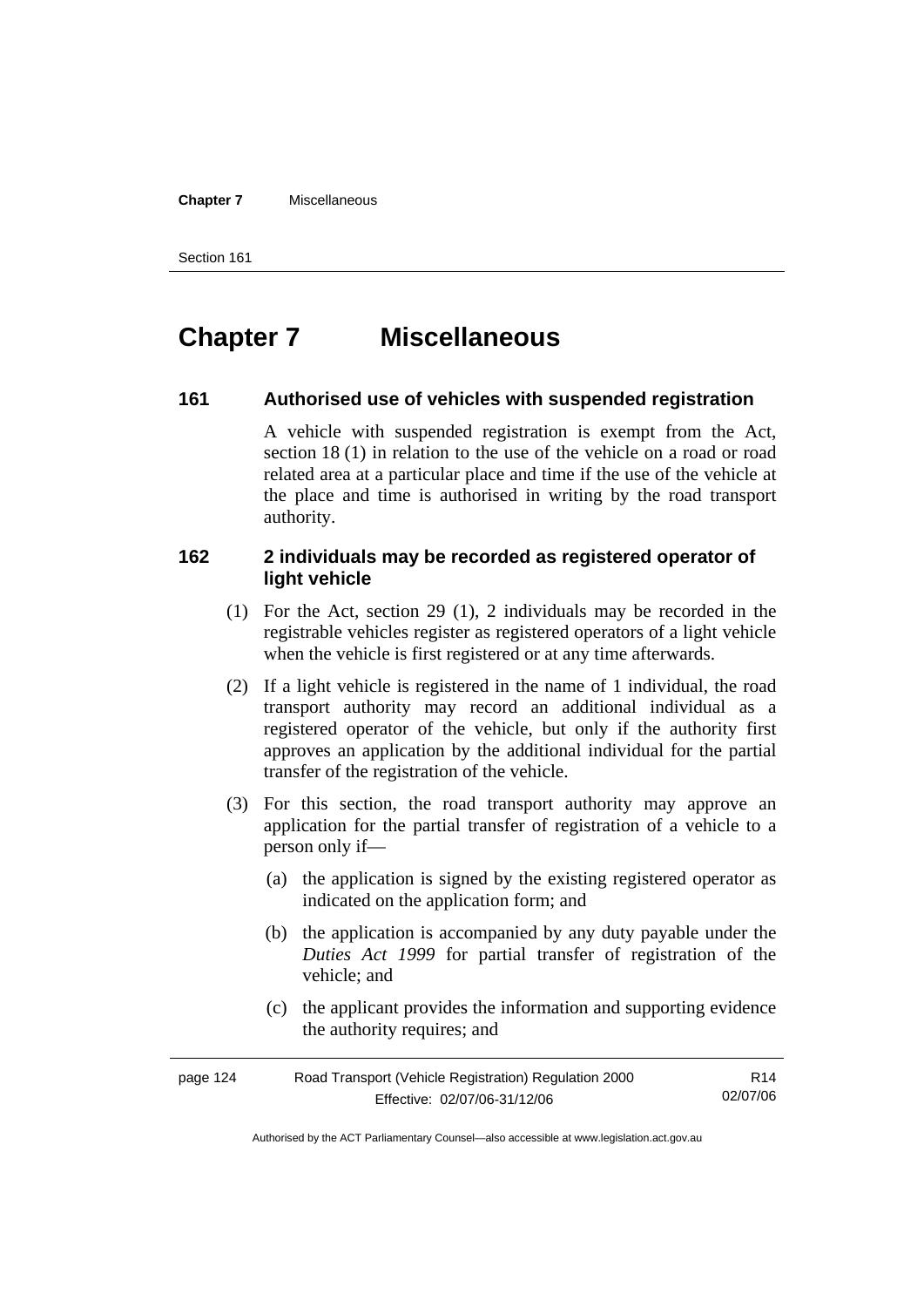- (d) the authority is satisfied that, had the vehicle been sold to the person and section 73 (Obligations of disposers) and section 74 (Obligations of acquirers) been complied with, registration of the transfer of the registration of the vehicle to the individual would not have been refused under section 78 (When transfer of registration may or must be refused).
- (4) If the road transport authority records an additional person as a registered operator of a light vehicle after approving the person's application for the partial transfer of registration, the authority must issue a new registration certificate with the names of both the existing registered operator and the additional registered operator.
- (5) If 2 individuals are recorded as registered operators of a light vehicle—
	- (a) any right or liability given to or imposed on the registered operator of the vehicle under the relevant legislation is taken to be given to or imposed on each of the individuals; and
	- (b) each of the individuals is taken to have complied with an obligation imposed under the relevant legislation if either of them (whether personally or through an agent) complies with the obligation; and
	- (c) the road transport authority is taken to have complied with an obligation under the relevant legislation to give notice to the registered operator of the vehicle if the authority gives notice to at least 1 of the individuals.
- (6) In this section:

#### *relevant legislation* means—

- (a) a provision of the Act; or
- (b) a provision of any other Act (or a provision of a section made under any other Act) concerned with the registered operator of a registrable vehicle within the meaning of the Act.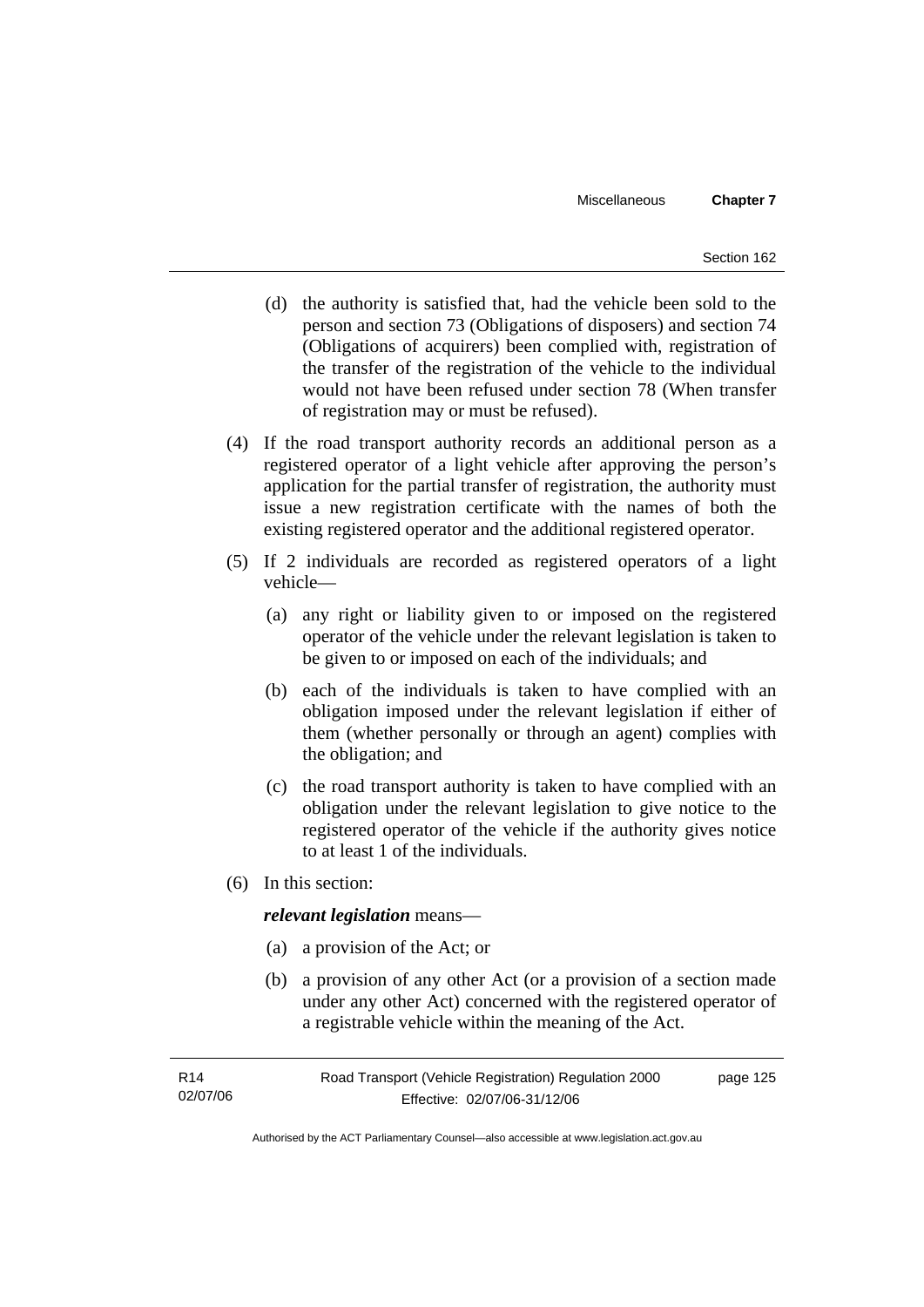#### **Chapter 7** Miscellaneous

Section 163

#### **163 Application of the Road Transport (Dimensions and Mass) Act**

- (1) A vehicle is exempted from a dimension limit or any other requirement of this regulation if the person or vehicle is exempted from the limit or requirement under the *Road Transport (Dimensions and Mass) Act 1990*.
- (2) A breach of this regulation is to be disregarded in a prosecution if it is to be disregarded under the *Road Transport (Dimensions and Mass) Act 1990*.
- (3) In this section:

*dimension limit* means a provision of this regulation that limits or otherwise regulates the dimensions of a registrable vehicle (or a load or projection of the vehicle).

#### **164 Special provisions about boat trailers**

- (1) A trailer built, or being used, to transport a boat is taken to comply with an attaching provision if the attached item is securely attached to a removable panel or panels, built of wood, metal or other similar material and the panel or panels are—
	- (a) while a boat is carried on the trailer—securely attached to the boat so that the attached item is in a position, and is facing in a direction, that would comply with this regulation if the boat were part of the trailer; and
	- (b) while a boat is not carried on the trailer—securely attached to the trailer so that the attached item is in a position, and is facing in a direction, that complies with this regulation.
- (2) In this section:

*attached item*, for an attaching provision, means a numberplate, fitting for a numberplate, trader's plate, registration label, identification label, unregistered vehicle permit, holder for a

| page 126 | Road Transport (Vehicle Registration) Regulation 2000 | R14      |
|----------|-------------------------------------------------------|----------|
|          | Effective: 02/07/06-31/12/06                          | 02/07/06 |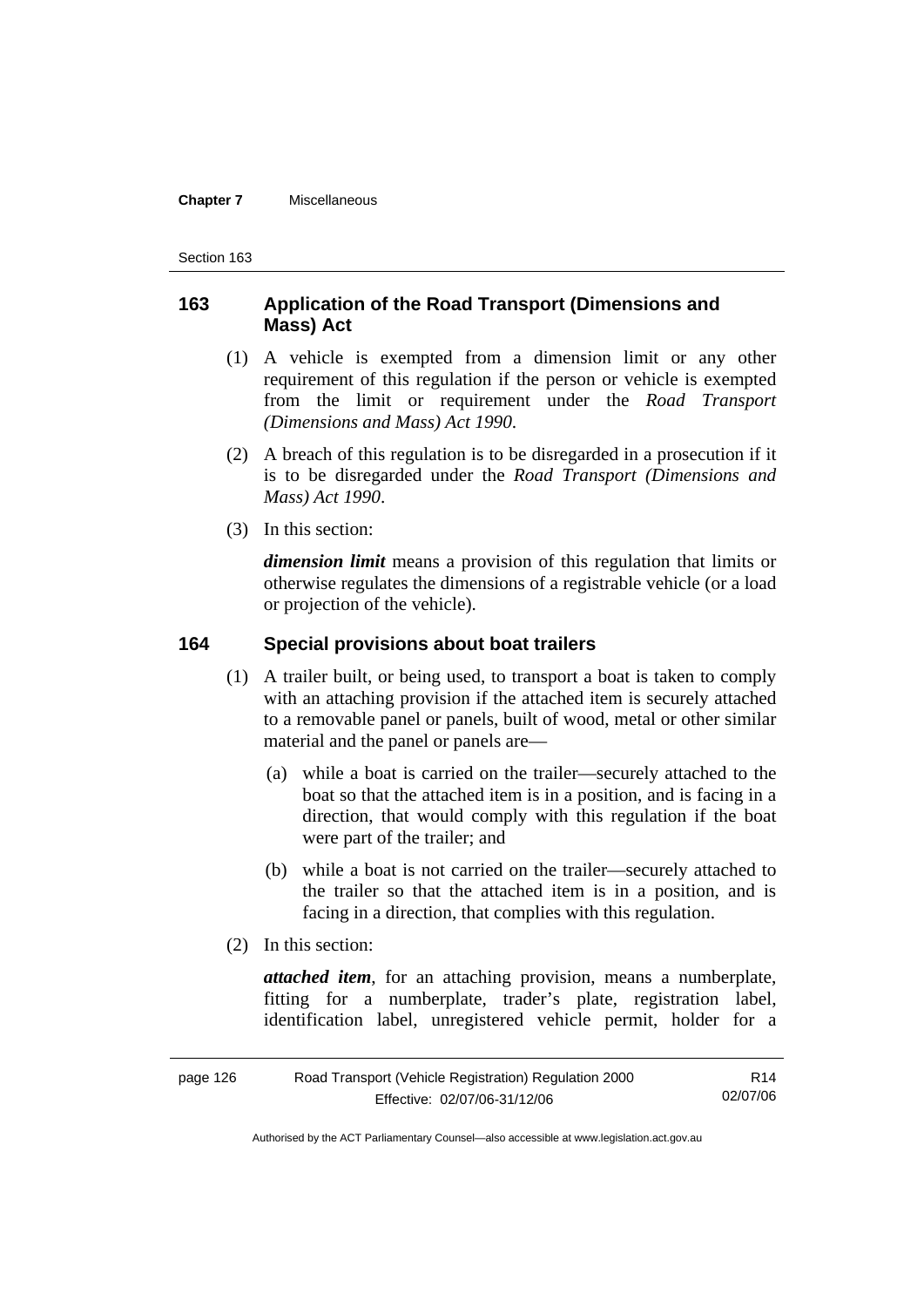registration or identification label or an unregistered vehicle permit, light, reflector or direction indicator light to which the attaching provision applies.

*attaching provision*, in relation to a trailer, means a provision of this regulation about—

- (a) the attaching of, and a fitting for, a numberplate, trader's plate, registration label, identification label, unregistered vehicle permit or holder for a registration or identification label or an unregistered vehicle permit; or
- (b) the attaching of, and a fitting for, a light, reflector or direction indicator light, required or permitted by this regulation to be fitted to the trailer.

R14 02/07/06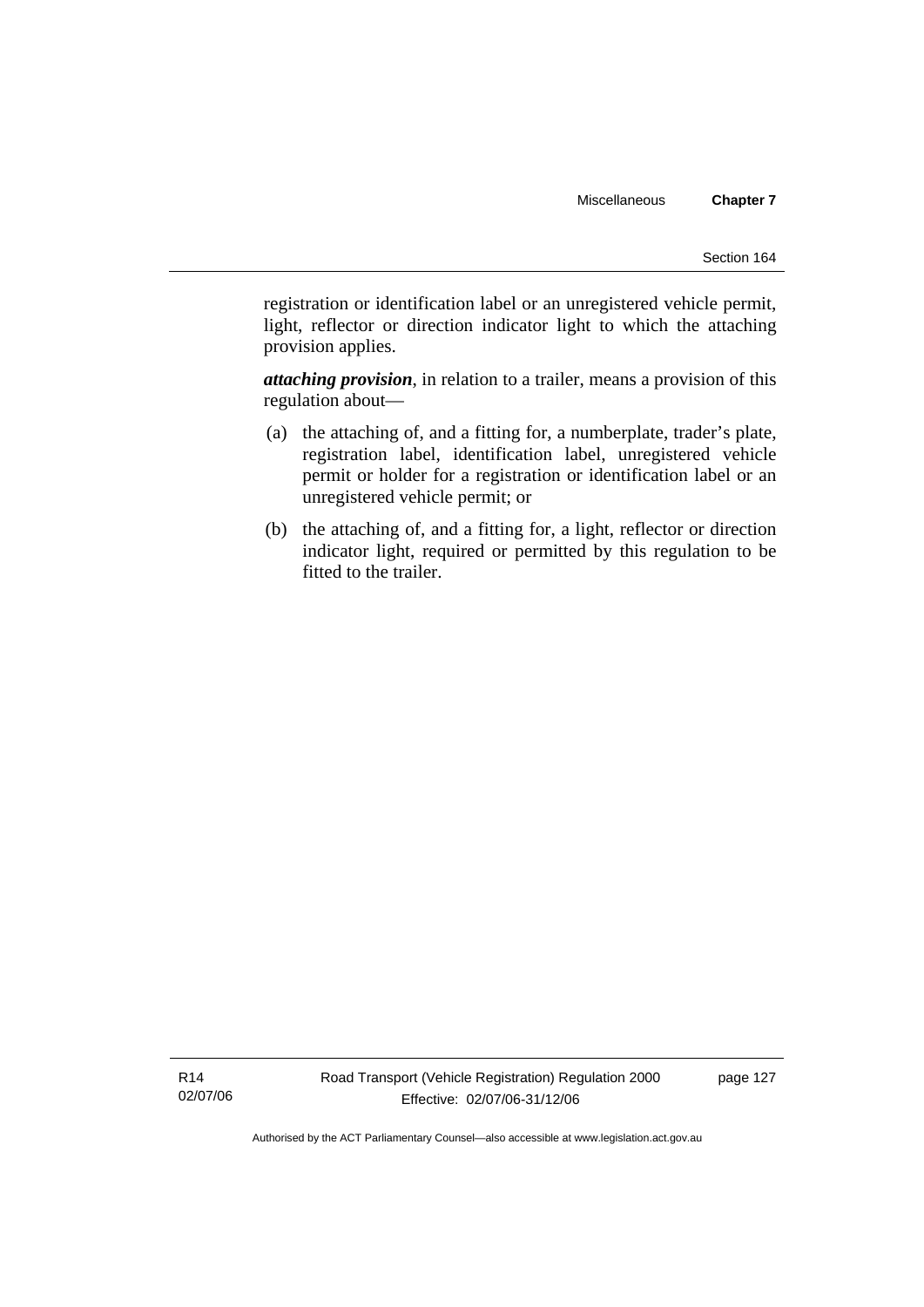Section

**Schedule 1 Vehicle standards**<br>**Part 1.1 Ceneral Part 1.1** General

# **Schedule 1 Vehicle standards**

(see s 103)

## **Part 1.1 General**

*Note 1* The *Australian Vehicle Standards Rules 1999* (the *Vehicle Standards*), which were approved by the Australian Transport Council on 29 January 1999, set standards that vehicles must comply with to be driven on roads and road related areas.

> This schedule contains the Vehicle Standards as modified for implementation in the ACT.

> The ADRs (Australian Design Rules) are rules for designing and building vehicles. Imported vehicles must also comply with the ADRs.

> The Vehicle Standards require a vehicle that is subject to an ADR when built or imported to continue to comply with the ADR.

> The Vehicle Standards also apply certain other standards (adopted standards) that are intended to complement the ADRs.

The ADRs do not cover:

- vehicles built before 1969
- combinations of vehicles of any age
- every safety feature for vehicles built between 1969 and 1988.

These matters are covered by the Vehicle Standards.

In most cases, if a vehicle complies with this schedule, it is suitable for road use.

*Note 2* The *ACT Inspection Manual for Light Vehicles* and the *ACT Inspection Manual for Heavy Vehicles*, published by the road transport authority, provide information to help people meet the requirements of this schedule. The manuals are available from Road User Services, Department of Urban Services.

R14 02/07/06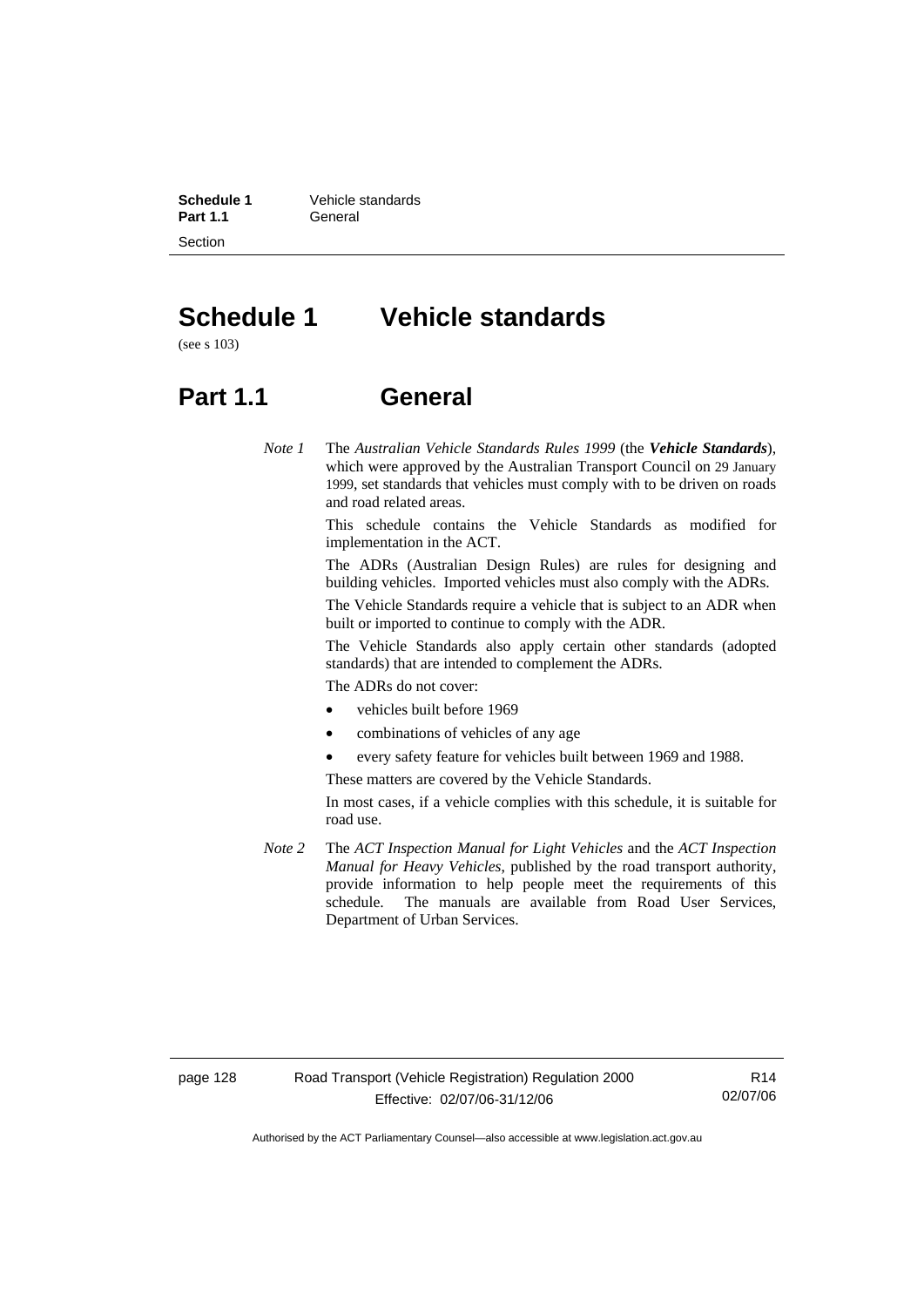| Vehicle standards | Schedule 1      |
|-------------------|-----------------|
| General           | <b>Part 1.1</b> |

Section 1.1

## **1.1 Object of sch 1**

- (1) The object of this schedule is to set standards, about the construction and performance of motor vehicles, trailers and combinations, that are part of the uniform national road transport legislation envisaged by the *National Road Transport Commission Act 1991* (Cwlth).
	- *Note* The Commonwealth Act mentioned in s (1) has been repealed and replaced by the *National Transport Commission Act 2003* (Cwlth).
- (2) The standards are intended—
	- (a) to promote, throughout the life of motor vehicles, trailers and combinations, their safe use and efficiency and the protection of the environment; and
	- (b) to reduce the cost of transport administration.

#### **1.2 Diagrams—sch 1**

- (1) A diagram in this schedule is part of the schedule.
- (2) A diagram of something (other than the essential diagram in section 1.174) is an illustrative example of the thing in black and white, but does not represent its dimensions or the dimensions of any part of it.
	- *Note* The essential diagram in s 1.174 provides the dimensions required for a 75mm kingpin used in a B-double or road train.

#### **1.4 Optional items**

If it is provided or indicated, in a provision of this schedule, a 2nd edition ADR or a 3rd edition ADR, that an item of equipment is optional and the item is used on a registrable vehicle to which the provision applies, the item must comply with the provision.

R14 02/07/06 Road Transport (Vehicle Registration) Regulation 2000 Effective: 02/07/06-31/12/06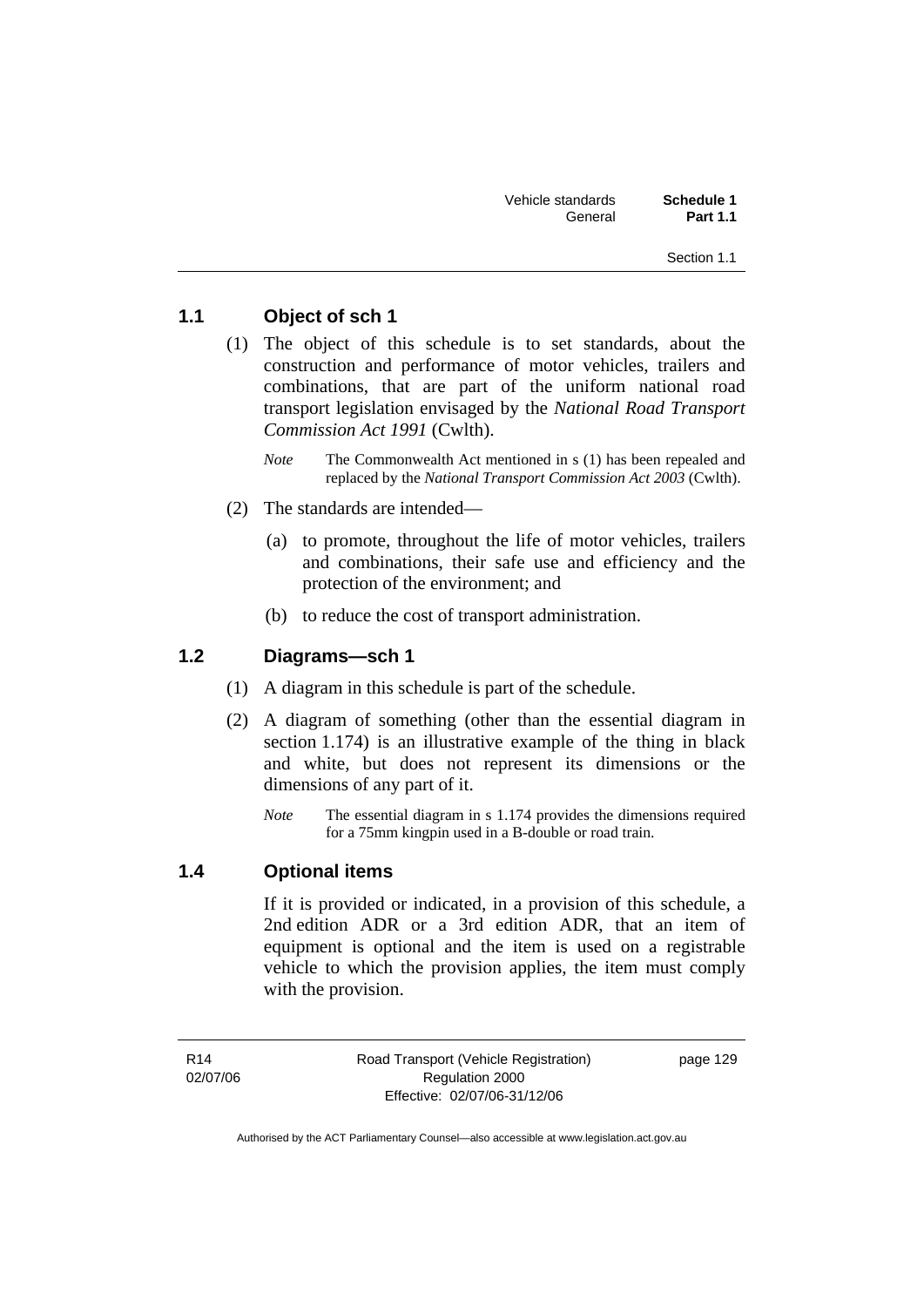**Schedule 1** Vehicle standards<br> **Part 1.1** General General

Section 1.5

#### **1.5 Special requirements for vehicles used by people with disabilities etc**

The road transport authority may require or permit a registrable vehicle to be specially built, equipped or adapted in a way not provided for under this schedule if it is to be used by a person with a physical disability.

page 130 Road Transport (Vehicle Registration) Regulation 2000 Effective: 02/07/06-31/12/06

R14 02/07/06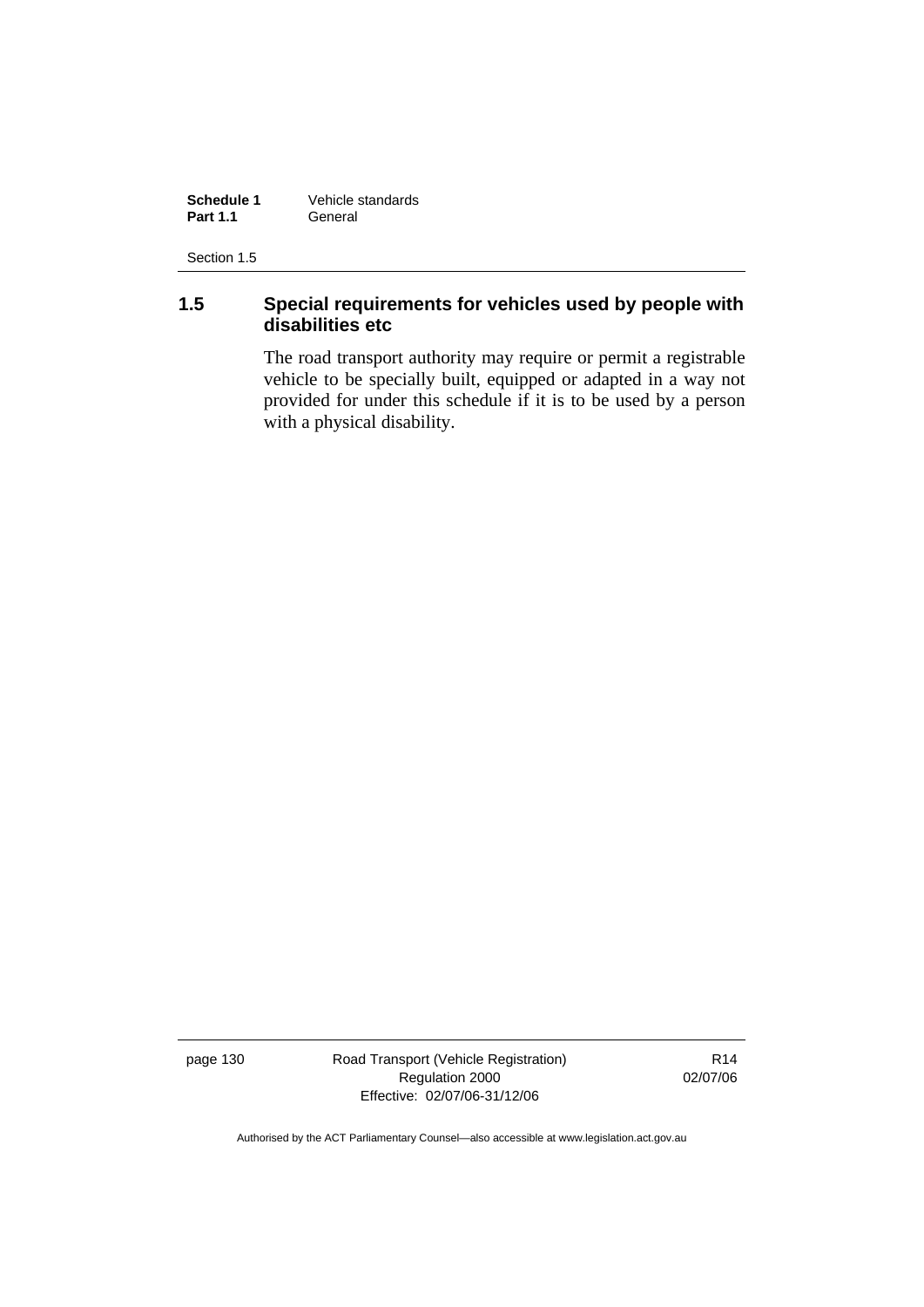Vehicle standards **Schedule 1**  Application of sch 1

# **Part 1.2 Application of sch 1**

*Note* The requirements of this schedule apply to registrable vehicles that are used on a road or road related area (see s 109 (Motor vehicles not complying with sch 1), s 110 (Trailers not complying with sch 1) and s 111 (Combinations not complying with sch 1))

#### **1.6 Application of sch 1 to plant**

- (1) The provisions of this schedule (other than this section) do not apply to plant.
- (2) However, plant must continue to comply with the technical specifications to which it was built and remain safe for use on roads or road related areas.
	- *Note* Although the *ACT Inspection Manual for Light Vehicles* and the *ACT Inspection Manual for Heavy Vehicles* do not apply directly to plant, they provide a guide to the maintenance and repair of vehicles generally.
- (3) In this section:

*plant* means a motor vehicle that consists solely of—

- (a) a machine or implement that cannot carry a load, other than tools and accessories usually carried in or on the vehicle; or
- (b) a crane or forklift truck.

#### **1.7 Vehicles to which sch 1 does not apply**

This schedule does not apply to—

- (a) a vehicle used only on a railway or tramway; or
- (b) a vehicle designed to be controlled by a person walking next to it; or

| R <sub>14</sub> | Road Transport (Vehicle Registration) | page 131 |
|-----------------|---------------------------------------|----------|
| 02/07/06        | Regulation 2000                       |          |
|                 | Effective: 02/07/06-31/12/06          |          |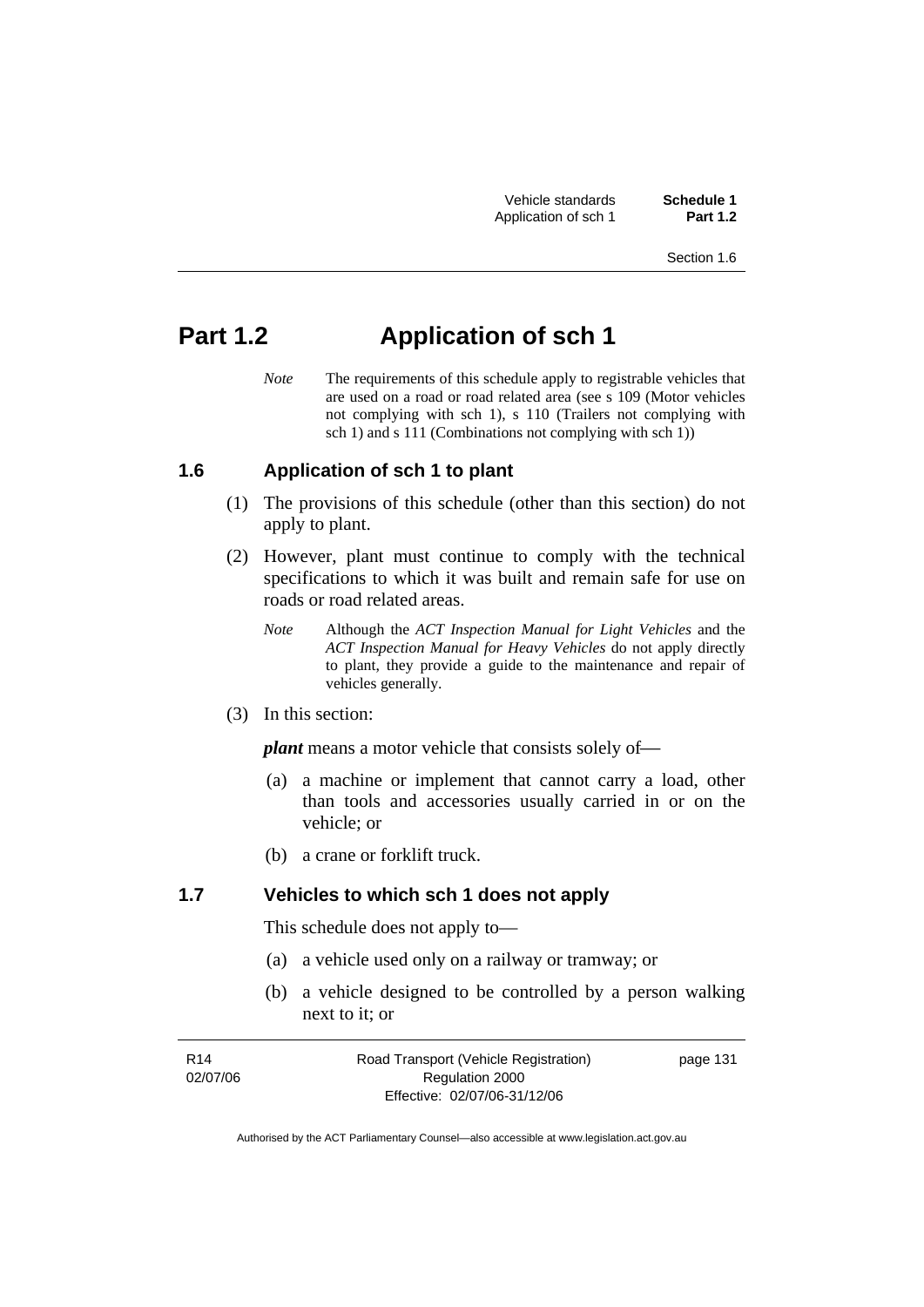| Schedule 1      | Vehicle standards    |
|-----------------|----------------------|
| <b>Part 1.2</b> | Application of sch 1 |

Section 1.8

- (c) a vehicle propelled by a motor with a maximum power output of not over 200W; or
- (d) a motorised wheelchair that cannot travel faster than 10km/h; or
- (e) a vehicle or combination that is being repaired, or is being tested in the course of being repaired, so it will comply with this schedule; or
- (f) a vehicle or combination being driven or towed directly to a place where it is to be repaired so it will comply with this schedule.

### **1.8 Non-application of sch 1—inconsistent ADR requirements**

A provision of parts 1.5 (General safety requirements) to 1.13 (Mechanical connections between vehicles) does not apply to a vehicle if—

- (a) the provision is inconsistent with a requirement of a 2nd or 3rd edition ADR applying to the vehicle; and
- (b) the vehicle complies with the requirement.

#### **1.9 Non-application of sch 1—exemption under other laws**

- (1) A provision of this schedule does not apply to a vehicle or combination if the vehicle or combination is exempt from—
	- (a) the provision under section 104 (Road transport authority may exempt vehicle etc from certain provisions); or
	- (b) the corresponding provision of the law of another jurisdiction.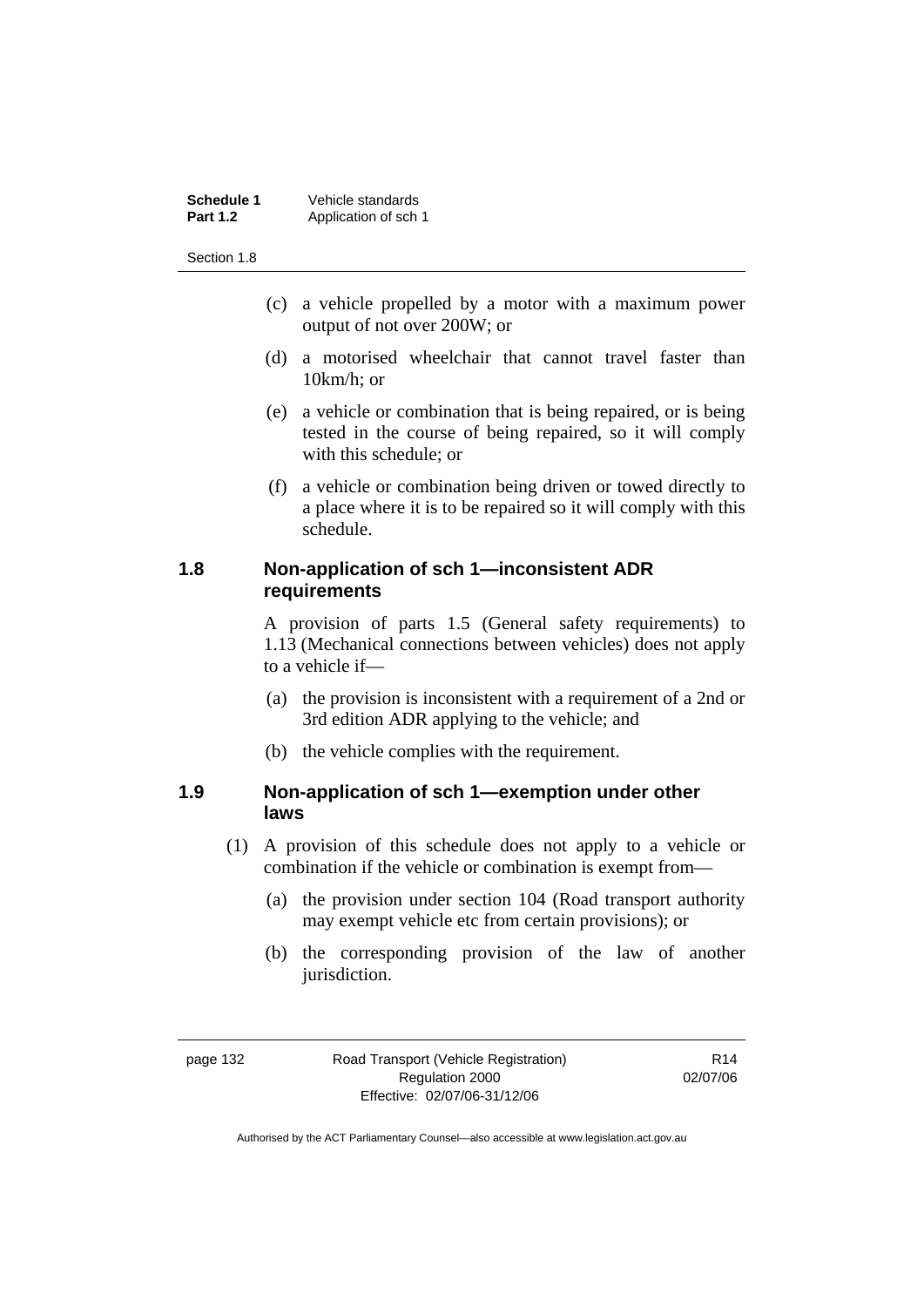| Vehicle standards    | Schedule 1      |
|----------------------|-----------------|
| Application of sch 1 | <b>Part 1.2</b> |

Section 1.10

 (2) However, the vehicle or combination is exempt only if all conditions of the exemption (if any) are being complied with.

#### **Example**

An exemption permitting a greater dimension limit for a vehicle is subject to conditions about the route where, and times when, the vehicle is permitted to travel, and the escort vehicles needed to accompany the vehicle. A relevant provision of this schedule does not apply to the vehicle only if the conditions are complied with.

*Note* An example is part of the regulation, is not exhaustive and may extend, but does not limit, the meaning of the provision in which it appears (see Legislation Act, s 126 and s 132).

#### **1.10 Non-application of sch 1—Motor Vehicle Standards Act approvals**

A provision of parts 1.5 (General safety requirements) to 1.13 (Mechanical connections between vehicles) does not apply to a vehicle if—

- (a) the vehicle does not comply with a requirement of an ADR applying to the vehicle; and
- (b) the provision of this schedule corresponds to the requirement of the ADR; and
- (c) despite the noncompliance, approval has been given, under the *Motor Vehicle Standards Act 1989* (Cwlth), section 10A (2) or (3), to place identification plates on vehicles of that type; and
- (d) the vehicle complies with the approval conditions (if any).
- *Note 1* The *Motor Vehicle Standards Act 1989* (Cwlth), s 10A (2) deals with vehicles that do not comply with an ADR, but the noncompliance is only in minor and inconsequential respects.
- *Note 2* That Act, s 10A (3) deals with vehicles that do not comply with an ADR, and the noncompliance is not minor and inconsequential, but the vehicle will be safe to use if conditions are complied with.

R14 02/07/06 Road Transport (Vehicle Registration) Regulation 2000 Effective: 02/07/06-31/12/06

page 133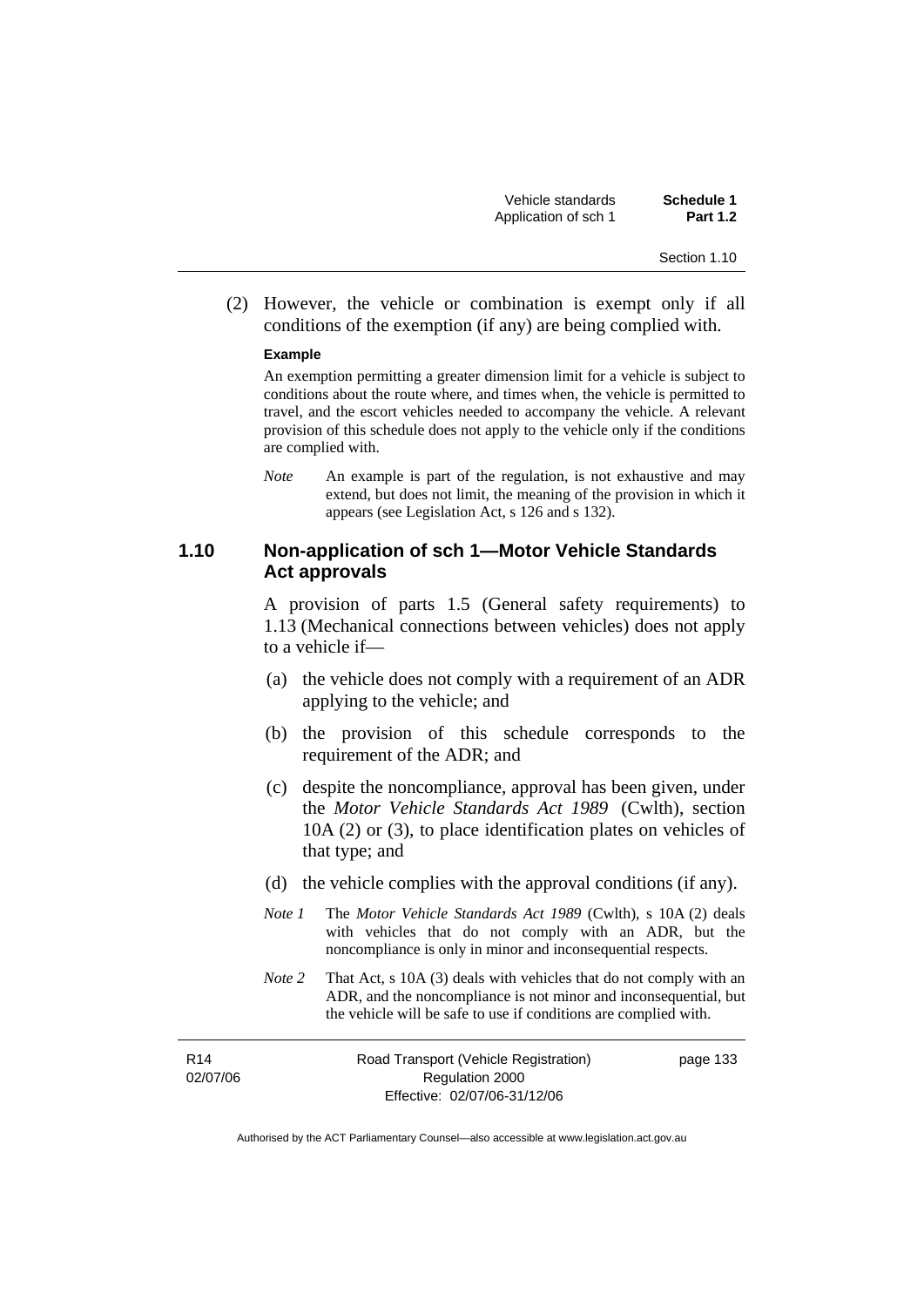Section

**Schedule 1** Vehicle standards<br> **Part 1.3** Australian Design **Australian Design Rules** 

## **Part 1.3 Australian Design Rules**

*Note* This part applies the 2nd and 3rd edition ADRs to various vehicles.

Under the part, a vehicle that is subject to ADRs when it is built generally remains subject to the ADRs throughout its life. However, a vehicle need not comply with a standard if the standard is replaced by, or inconsistent with, a later standard and the vehicle complies with the later standard. Older vehicles may, therefore, be fitted with any equipment allowed on newer vehicles.

Vehicles that are modified must continue to comply with this schedule.

The following provisions of this schedule extend the application of particular 2nd or 3rd edition ADRs to vehicles to which the ADRs are not expressed to apply:

- s 1.42 (4) (Electrical wiring, connections and installations)
- s 1.126 (3) (Rear marking plates)
- s 1.144 (1) and (2) (Braking system design for a prime mover in a B-double)
- s 1.145 (Braking system design for motor vehicles in road trains)
- s 1.146 (1) and (3) (Braking system design for trailers in B-doubles or road trains)
- s 1.164 (1) and (2) (Speed limiting).

The following provisions of this schedule apply to a vehicle instead of the corresponding ADR requirement:

- s 1.47 (5) (Window tinting)
- s 1.54 (Tyres for use on vehicles with GVM over 4.5t)
- s 1.55 (Tyres—manufacturer's rating).

R14 02/07/06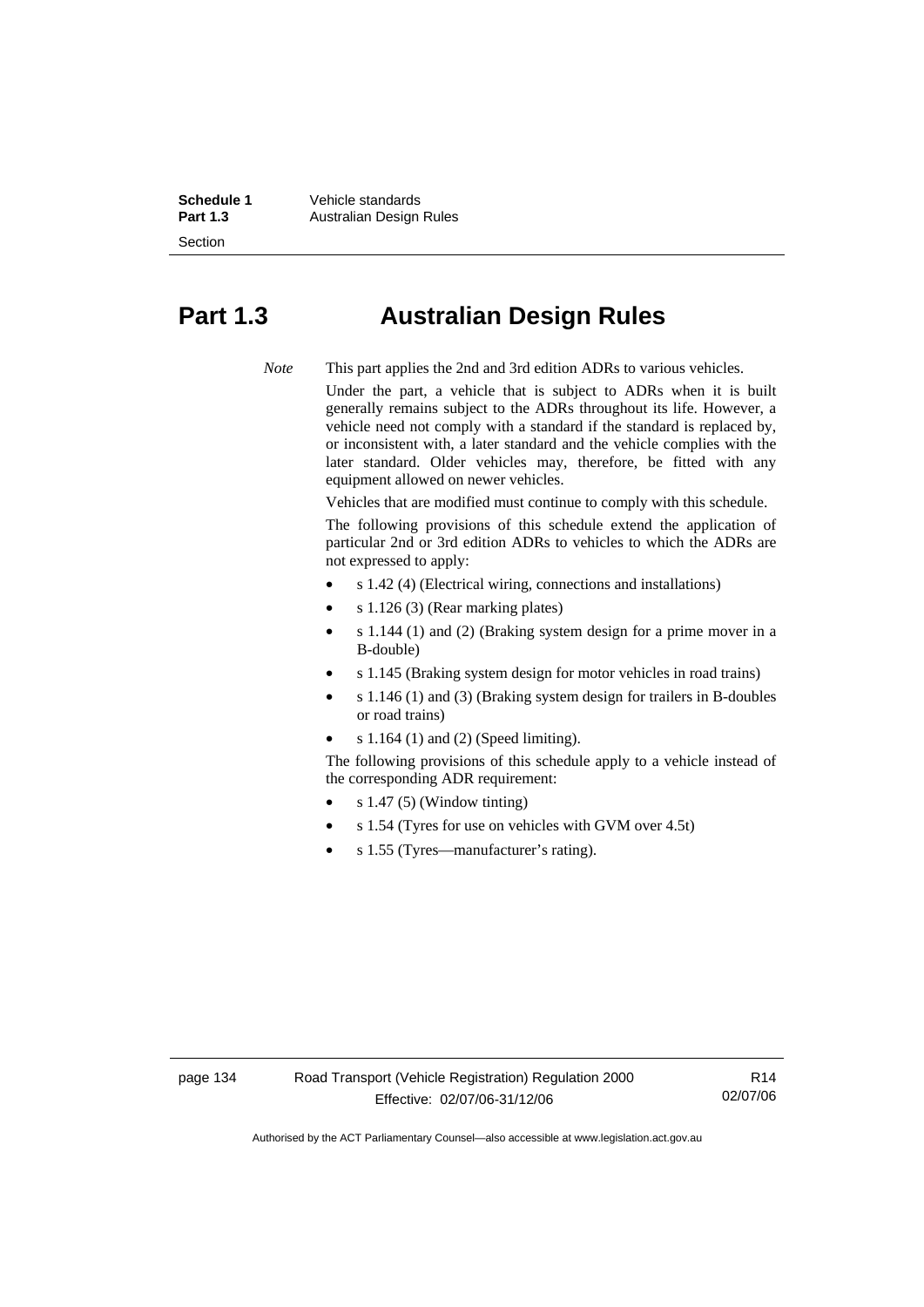## **Division 1.3.1 Interpretation**

#### **1.11 What is an** *ADR***?**

An *ADR* (Australian Design Rule) is a national standard.

#### **1.12 What is a** *national standard***?**

A *national standard* is a national standard under the *Motor Vehicle Standards Act 1989* (Cwlth).

### **1.13 References to national standards**

Unless the contrary intention appears, a reference in this schedule to a national standard is a reference to the national standard as in force from time to time.

#### **1.14 What is a 2nd edition ADR?**

A *2nd edition ADR* is a national standard incorporated in the document described as the *Australian Design Rules for Motor Vehicle Safety, Second Edition* originally published by the then Commonwealth Department of Transport.

#### **1.15 What is a 3rd edition ADR?**

A *3rd edition ADR* is a national standard incorporated in the document described as the *Australian Design Rules for Motor Vehicles and Trailers, Third Edition* published by the Federal Office of Road Safety of the Commonwealth Department of Transport and Regional Development.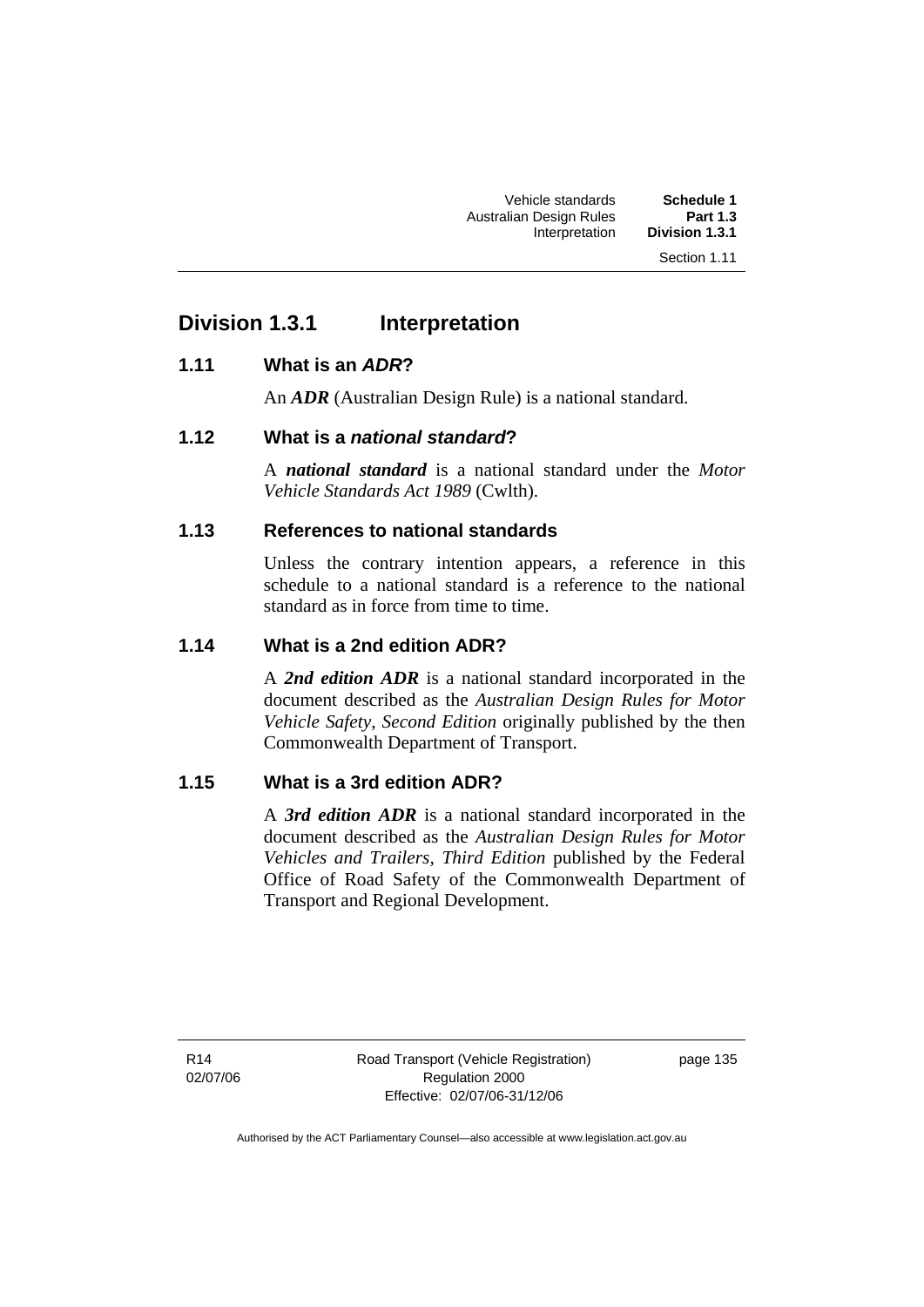| Schedule 1      | Vehicle standards       |
|-----------------|-------------------------|
| <b>Part 1.3</b> | Australian Design Rules |
| Division 1.3.2  | Compliance with ADRs    |
| Section 1.16    |                         |

## **Division 1.3.2 Compliance with ADRs**

#### **1.16 Compliance with 2nd edition ADRs**

- (1) If a 2nd edition ADR recommends that the ADR should apply to the design and construction of a vehicle, the vehicle must comply with the ADR.
- (2) If a 2nd edition ADR contains a requirement for a type of equipment fitted to a vehicle built on or after a stated time, any equipment of the same type fitted to the vehicle after it is built must comply with—
	- (a) the requirement as in force when the vehicle was built; or
	- (b) if the requirement is amended after the vehicle is built and before the equipment is fitted—the requirement as in force—
		- (i) when the vehicle was built; or
		- (ii) when the equipment was fitted; or
		- (iii) at any time between when the vehicle was built and the equipment was fitted.
- (3) However, a vehicle, or equipment fitted to a vehicle, need not comply with a recommendation or requirement of a 2nd edition ADR if—
	- (a) the recommendation or requirement is replaced by, or is inconsistent with, a requirement of a 3rd edition ADR applying to the vehicle or equipment; and
	- (b) the vehicle or equipment complies with the requirement of the 3rd edition ADR.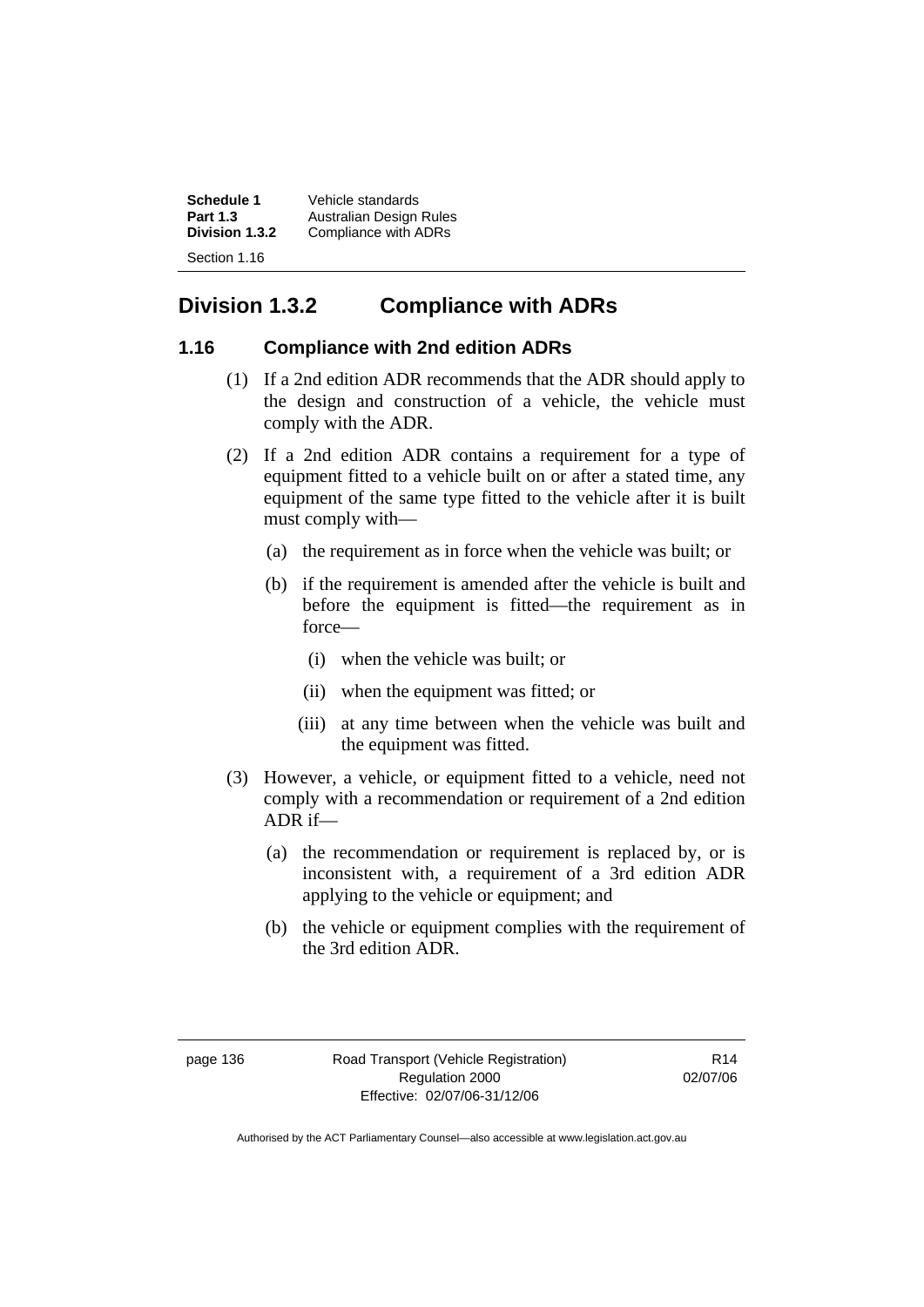| <b>Schedule 1</b><br><b>Part 1.3</b> | Vehicle standards<br>Australian Design Rules |
|--------------------------------------|----------------------------------------------|
| Division 1.3.2                       | Compliance with ADRs                         |
| Section 1.17                         |                                              |

 (4) If a 2nd edition ADR allows a vehicle built on or after a stated time to be fitted with equipment, a vehicle built before the time may also be fitted with the equipment.

#### **1.17 Compliance with 3rd edition ADRs**

- (1) If a 3rd edition ADR applies to the design and construction of a vehicle, the vehicle must comply with the ADR.
- (2) If a 3rd edition ADR contains a requirement for a type of equipment fitted to a vehicle built on or after a stated time, any equipment of the same type fitted to the vehicle after it is built must comply with—
	- (a) the requirement as in force when the vehicle was built; or
	- (b) if the requirement is amended after the vehicle is built and before the equipment is fitted—the requirement as in force—
		- (i) when the vehicle was built; or
		- (ii) when the equipment was fitted; or
		- (iii) at any time between when the vehicle was built and the equipment was fitted.
- (3) However, a vehicle, or equipment fitted to a vehicle, need not comply with a requirement of a 3rd edition ADR if—
	- (a) the requirement is replaced by, or is inconsistent with, a requirement of a later version of the ADR applying to the vehicle or equipment; and
	- (b) the vehicle or equipment complies with the requirement of the later version.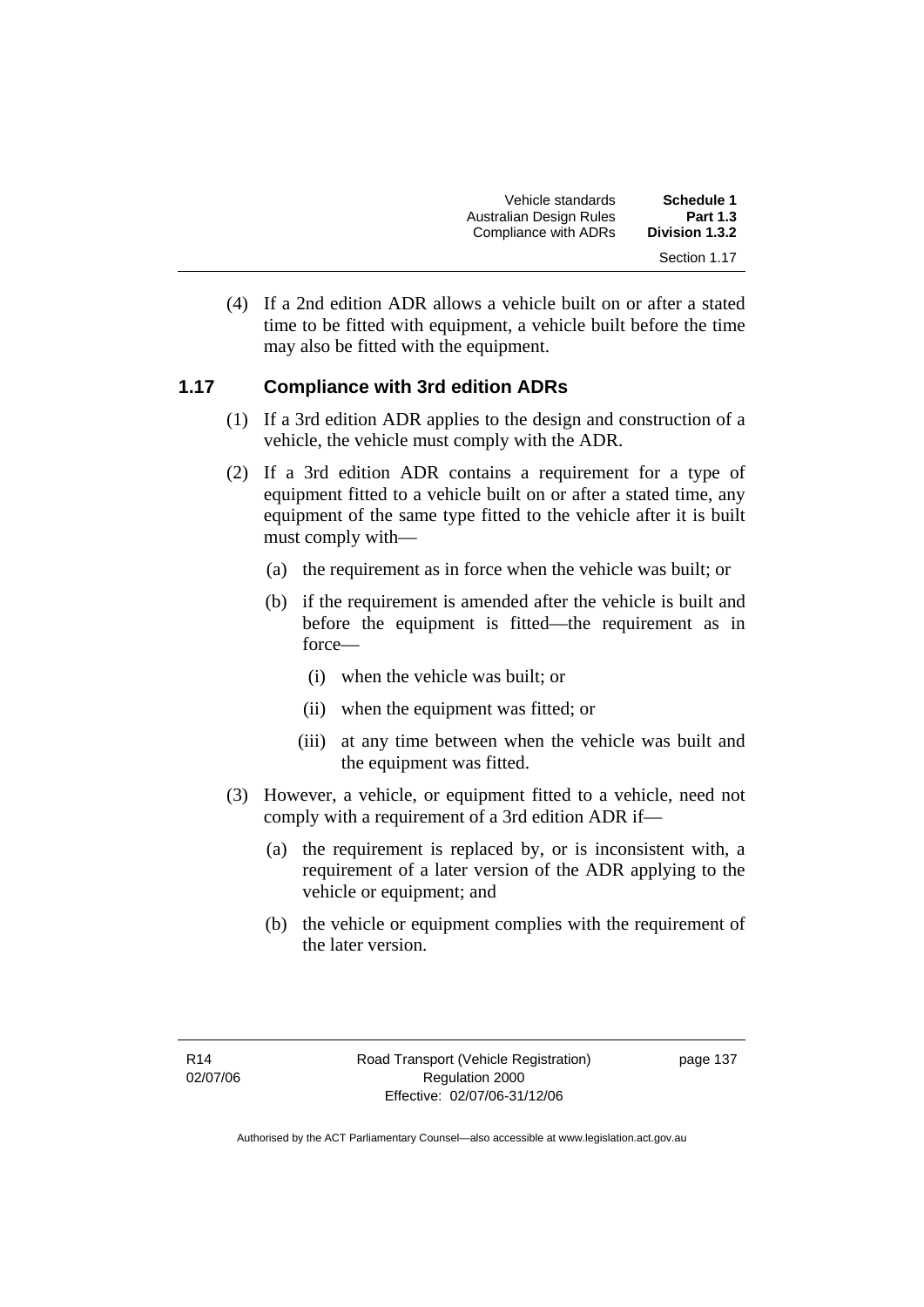| Schedule 1      | Vehicle standards       |
|-----------------|-------------------------|
| <b>Part 1.3</b> | Australian Design Rules |
| Division 1.3.2  | Compliance with ADRs    |
| Section 1.18    |                         |

 (4) If a 3rd edition ADR allows a vehicle built on or after a stated time to be fitted with equipment, a vehicle built before the time may also be fitted with the equipment.

#### **1.18 Exception to compliance with ADRs—vehicles that are not road vehicles**

A vehicle need not comply with an ADR applied by section 1.16 (1) or section 1.17 (1) if a determination or declaration under the *Motor Vehicle Standards Act 1989* (Cwlth), section 5B provides that the vehicle is not a road vehicle for that Act.

#### **1.19 Exception to compliance with ADRs—Motor Vehicle Standards Act**

- (1) A vehicle need not comply with an ADR applied by section 1.16 (1) or section 1.17 (1) if—
	- (a) despite noncompliance with the ADR, approval has been given, under the *Motor Vehicle Standards Act 1989*  (Cwlth), section 10A (2) or (3), to place identification plates on vehicles of that type; and
	- (b) the vehicle complies with the approval conditions (if any).
	- *Note 1* The *Motor Vehicle Standards Act 1989* (Cwlth), s 10A (2) deals with vehicles that do not comply with an ADR, but the noncompliance is only in minor and inconsequential respects.
	- *Note 2* That Act, section 10A (3) deals with vehicles that do not comply with an ADR, and the noncompliance is not minor and inconsequential, but the vehicle will be safe to use if conditions are complied with.
- (2) A vehicle need not comply with an ADR applied by section 1.16 (1) or section 1.17 (1) if—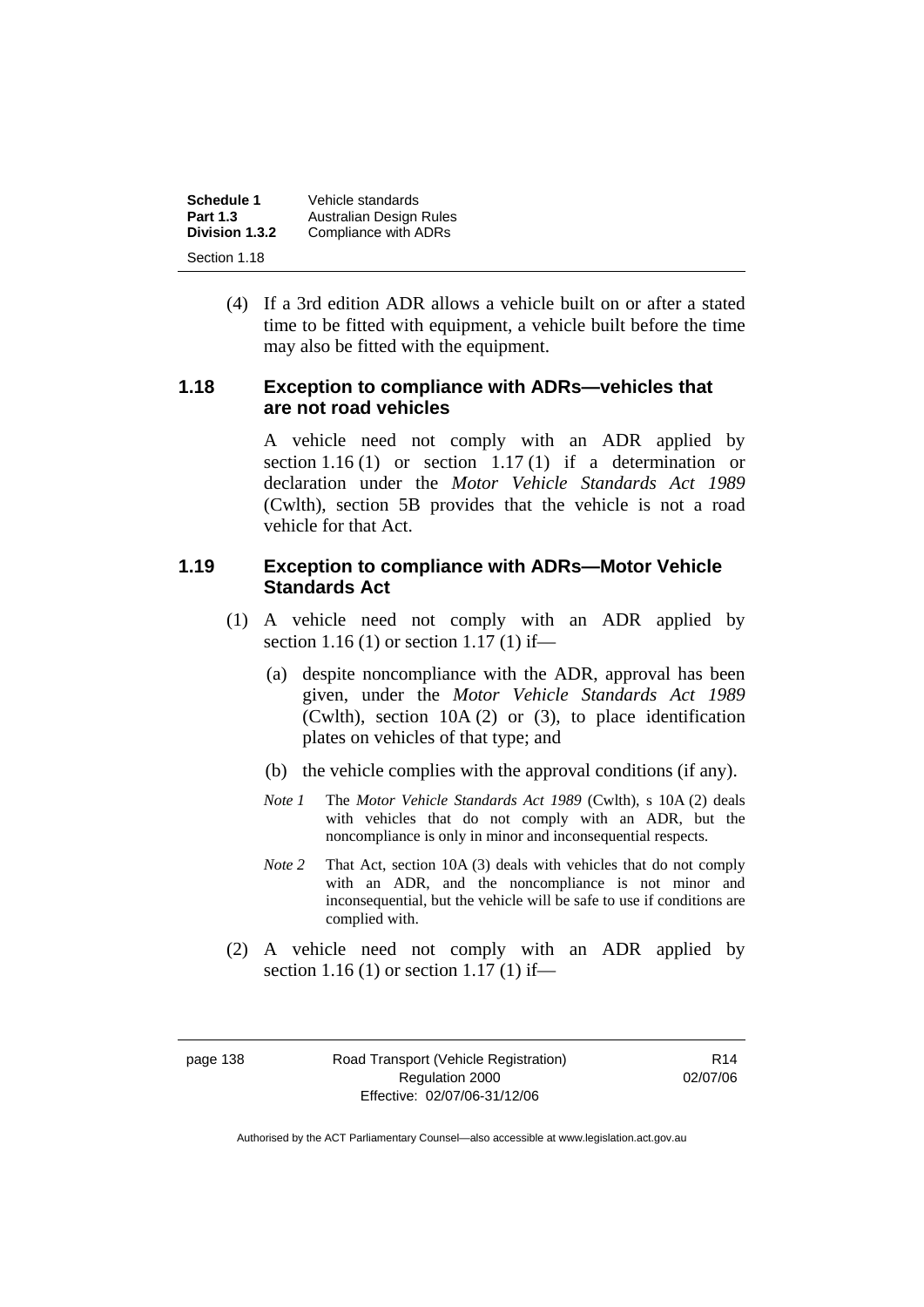| Schedule 1      | Vehicle standards       |
|-----------------|-------------------------|
| <b>Part 1.3</b> | Australian Design Rules |
| Division 1.3.2  | Compliance with ADRs    |
| Section 1.20    |                         |

- (a) the vehicle may be supplied to the market under the *Motor Vehicle Standards Act 1989* (Cwlth), section 14A (1); and
- (b) for a vehicle for which an approval has been given under that subsection—the vehicle complies with the approval conditions (if any).
- (3) A vehicle need not comply with an ADR applied by section 1.16 (1) or section 1.17 (1) if—
	- (a) the vehicle may be used in transport in Australia under the *Motor Vehicle Standards Act 1989* (Cwlth), section 15 (2); and
	- (b) for a vehicle for which an approval has been given under that subsection—the vehicle complies with the approval conditions (if any).

#### **1.20 Partial exception to compliance with ADRs personally imported vehicles**

- (1) A personally imported vehicle must be fitted with—
	- (a) seatbelts that are as effective as seatbelts that meet an Australian Standard or British Standard for seatbelts as in force when this section commenced; and
	- (b) seatbelt anchorages that meet the number and location requirements of 2nd or 3rd edition ADR 5; and
	- (c) child restraint anchorages that meet the number, location, accessibility, thread size and form requirements of 2nd edition ADR 34 or 3rd edition ADR 5 or 34; and
	- (d) head restraints that meet the number, location and size requirements of 2nd or 3rd edition ADR 22.
- (2) However, a personally imported vehicle need only meet the requirements of an ADR mentioned in subsection (1) if the

| R <sub>14</sub> | Road Transport (Vehicle Registration) | page 139 |
|-----------------|---------------------------------------|----------|
| 02/07/06        | Regulation 2000                       |          |
|                 | Effective: 02/07/06-31/12/06          |          |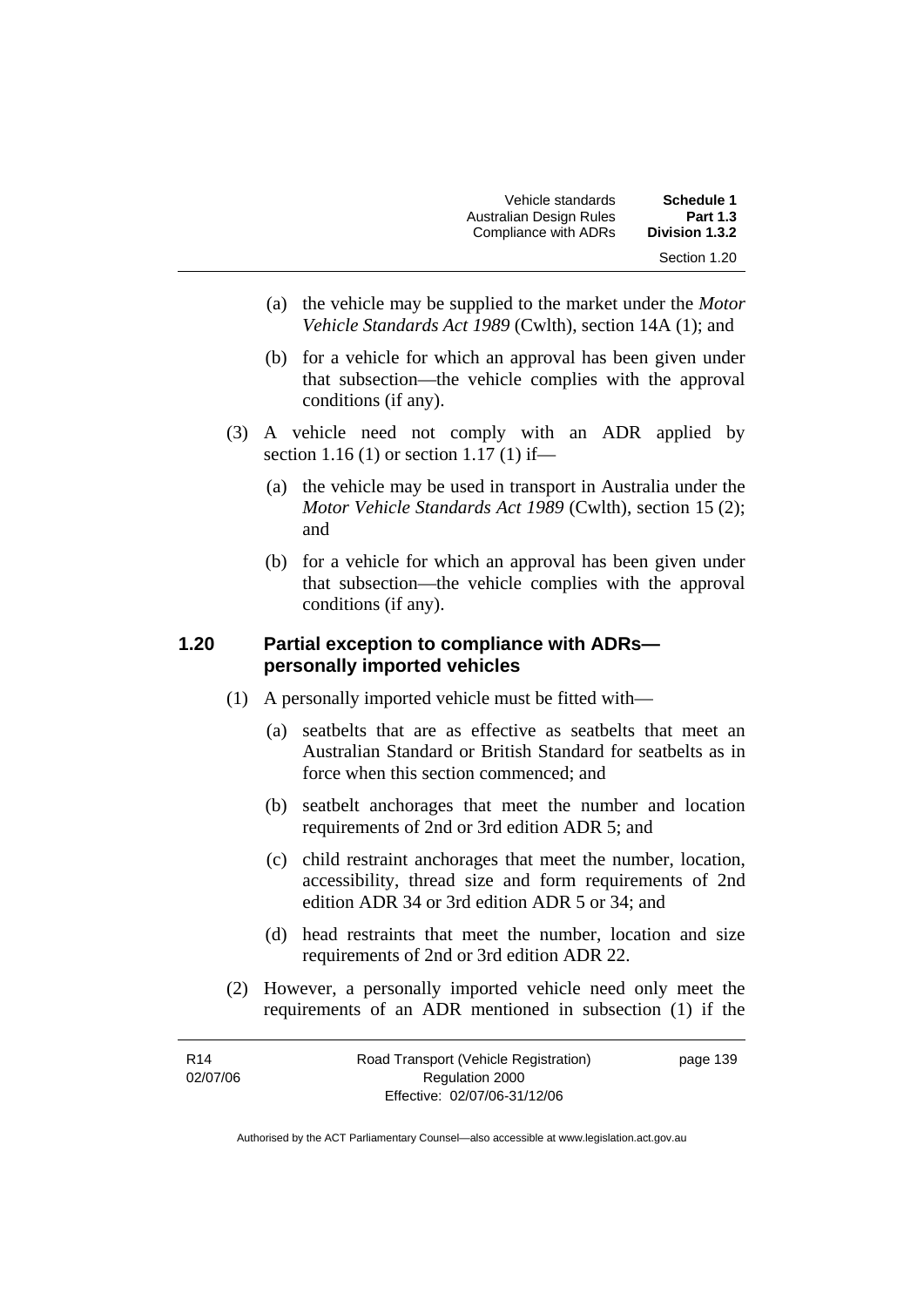| Schedule 1      | Vehicle standards       |
|-----------------|-------------------------|
| <b>Part 1.3</b> | Australian Design Rules |
| Division 1.3.2  | Compliance with ADRs    |
| Section 1.21    |                         |

ADR recommends that it should apply, or applies, to a vehicle of the same type.

- (3) A personally imported vehicle need not otherwise comply with an ADR applied by section 1.16 (1) or section 1.17 (1).
- (4) In this section:

*personally imported vehicle* means a vehicle that is imported into Australia by a person who—

- (a) owned and used the vehicle for the period decided in accordance with the *Motor Vehicle Standards Act 1989*  (Cwlth) before the vehicle was imported into Australia; and
- (b) when the vehicle is imported, is—
	- (i) an Australian citizen or an Australian permanent resident or is a person who has applied to become an Australian citizen or an Australian permanent resident; and
	- (ii) old enough to hold a licence or a permit to drive the vehicle; and
	- (c) within 12 months before the vehicle is landed in Australia, had not imported into Australia another vehicle owned by him or her; and
	- (d) had the approval of the Minister responsible for the *Motor Vehicle Standards Act 1989* (Cwlth) to import the vehicle.

#### **1.21 Alteration of specifications**

 (1) A vehicle must not be altered from its specifications, as originally built, so that it no longer complies with the

page 140 Road Transport (Vehicle Registration) Regulation 2000 Effective: 02/07/06-31/12/06

R14 02/07/06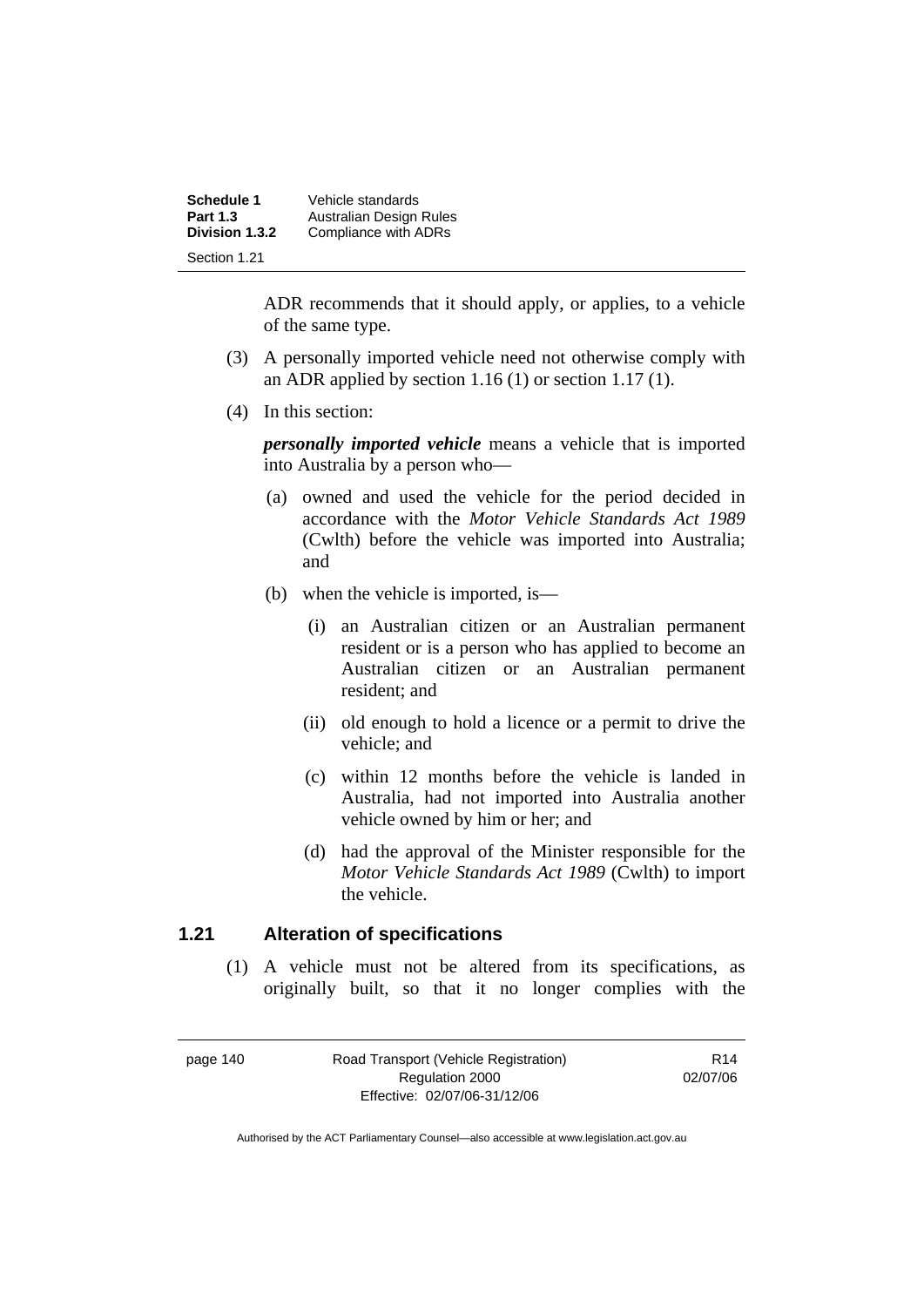| <b>Schedule 1</b><br><b>Part 1.3</b> | Vehicle standards<br>Australian Design Rules |
|--------------------------------------|----------------------------------------------|
| Division 1.3.2                       | Compliance with ADRs                         |
| Section 1.21                         |                                              |

requirements of a 2nd edition ADR or 3rd edition ADR applying to that vehicle.

- (2) A car, or a car derivative, must also not be altered in any of the following respects:
	- (a) by fitting a wheel rim that does not comply with the relevant dimensional standards for wheel rims in the Tyre and Rim Standards Manual issued by the Tyre and Rim Association of Australia;
	- (b) by widening the wheel track of the front or rear wheels by over 25mm (or, for a four-wheel drive built for off-road use, 50mm) beyond the maximum specified by the axle or vehicle manufacturer;
	- (c) by fitting a wheel nut that does not—
		- (i) engage the thread of the wheel stud for at least the same length as the wheel nut provided by the vehicle manufacturer; or
		- (ii) match the taper on the wheel stud hole;
	- (d) by fitting a tyre that is not appropriate to the wheel rim as specified in the Tyre and Rim Standards Manual issued by the Tyre and Rim Association of Australia;
	- (e) by fitting a tyre with a section width over 30% (or, for a four-wheel drive built for off-road use, 50%) larger than the largest optional tyre specified by the vehicle's manufacturer;
	- (f) so that any part of it other than a tyre or wheel rim will contact the road surface if a tyre completely deflates;
	- (g) by welding or heating an axle, stub axle, steering arm, steering knuckle support or heat degradable component.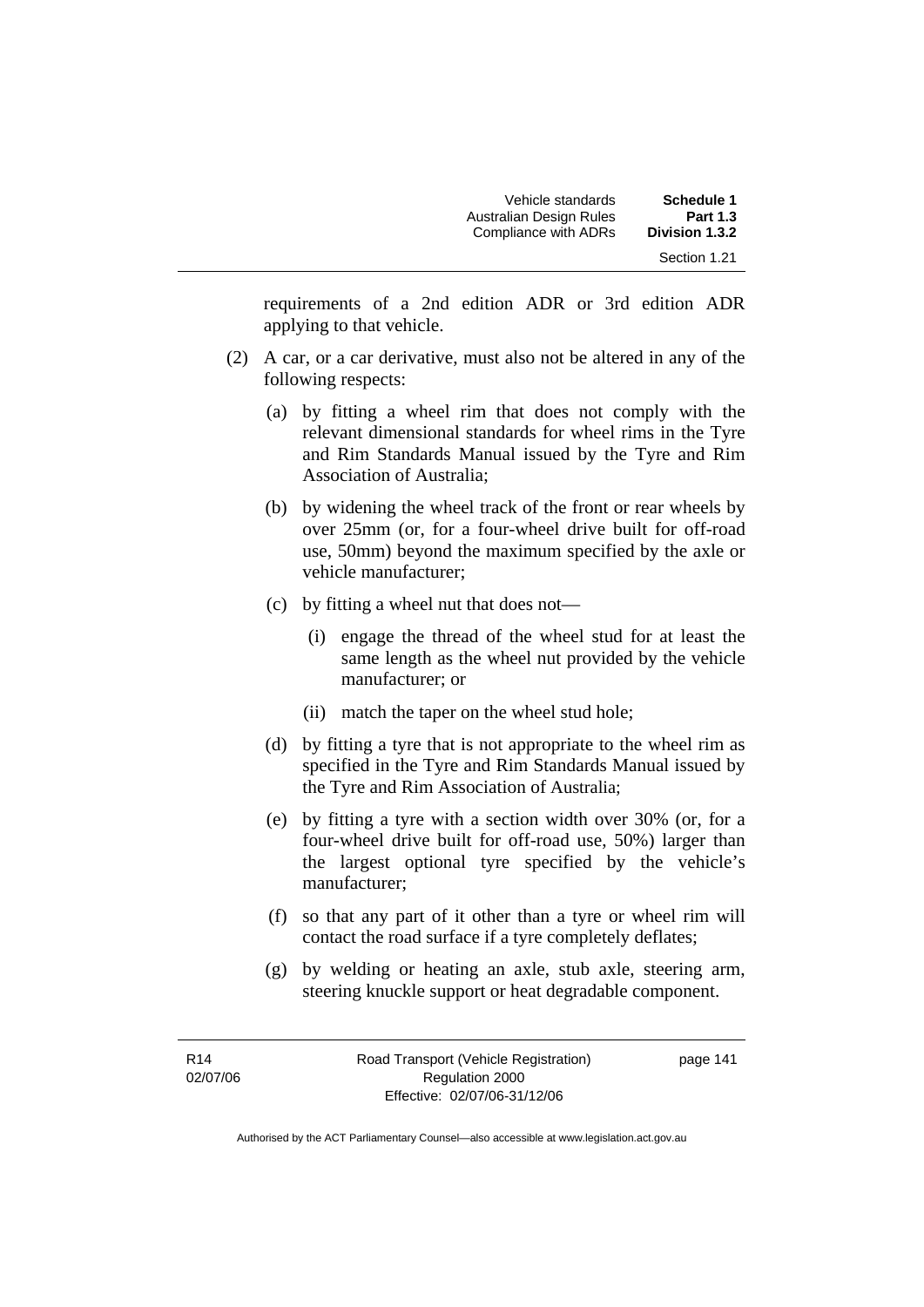| Schedule 1      | Vehicle standards       |
|-----------------|-------------------------|
| <b>Part 1.3</b> | Australian Design Rules |
| Division 1.3.2  | Compliance with ADRs    |
| Section 1.21    |                         |

- (3) If a vehicle is altered from its specifications as originally built, the road transport authority may require the responsible person for the vehicle to supply information about the alterations.
- (4) Despite subsections (1) and (2), a vehicle may be altered from its specifications as originally built if the alteration only gives effect to any subsequent 2nd edition ADR or 3rd edition ADR applying to a vehicle of that type.

page 142 Road Transport (Vehicle Registration) Regulation 2000 Effective: 02/07/06-31/12/06

R14 02/07/06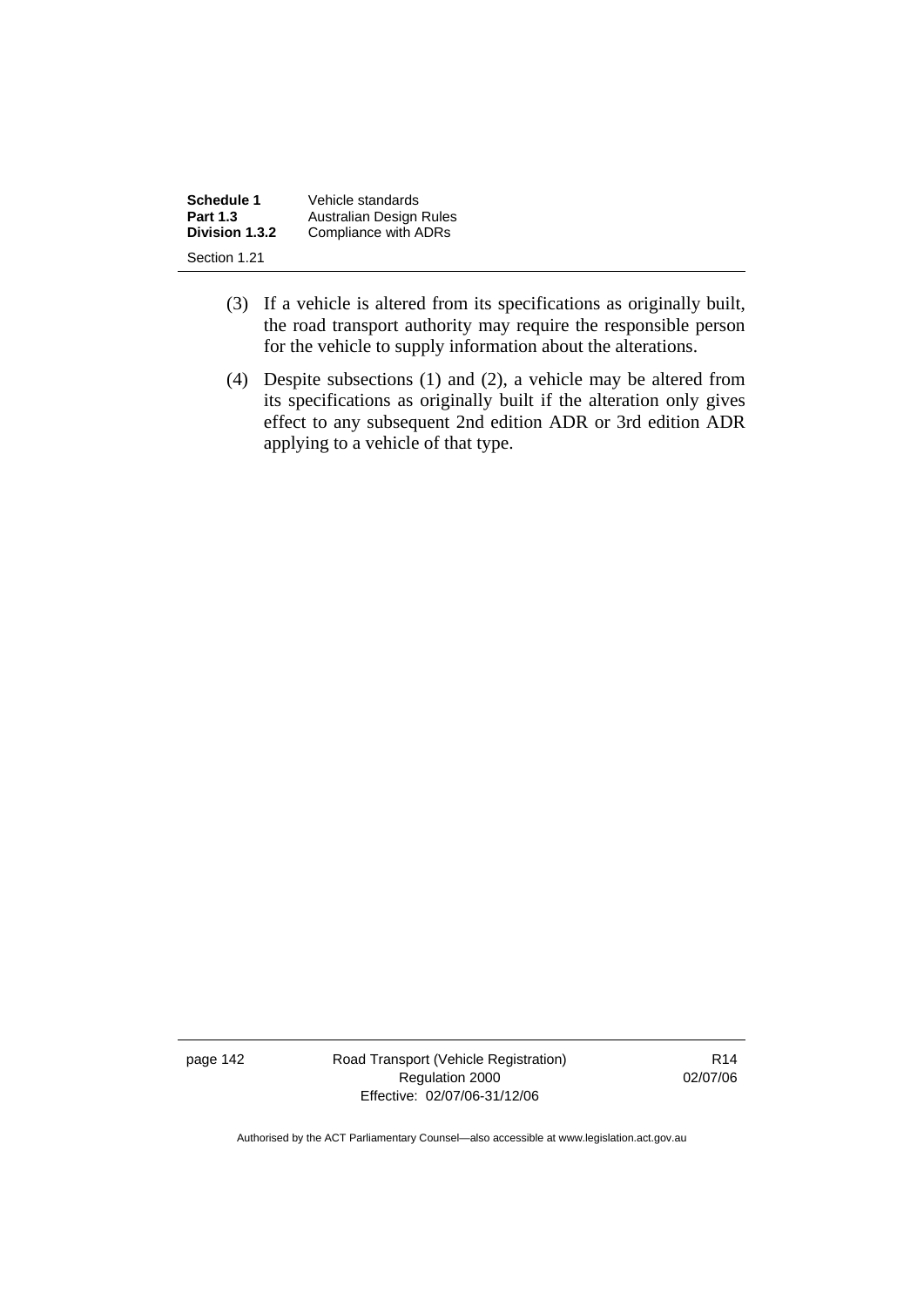# **Part 1.4 Adopted standards**

#### **1.22 What is an** *adopted standard***?**

An *adopted standard* is a standard, other than a national standard, that is applied, adopted or incorporated by this schedule.

#### **Example**

Section 1.67 (7) adopts Australian Standard AS 1906 *Retro-reflective Materials and Devices for Road Traffic Control Purposes*.

*Note* An example is part of the regulation, is not exhaustive and may extend, but does not limit, the meaning of the provision in which it appears (see Legislation Act, s 126 and s 132).

#### **1.23 Exception to compliance with adopted standards**

A vehicle need not comply with an adopted standard if—

- (a) the standard is replaced by, or is inconsistent with, a later version of the standard; and
- (b) the vehicle complies with the later version of the standard.

#### **1.24 Reference to adopted standards**

A reference in a section or subsection to an adopted standard is a reference to the standard as in force when the section or subsection commenced.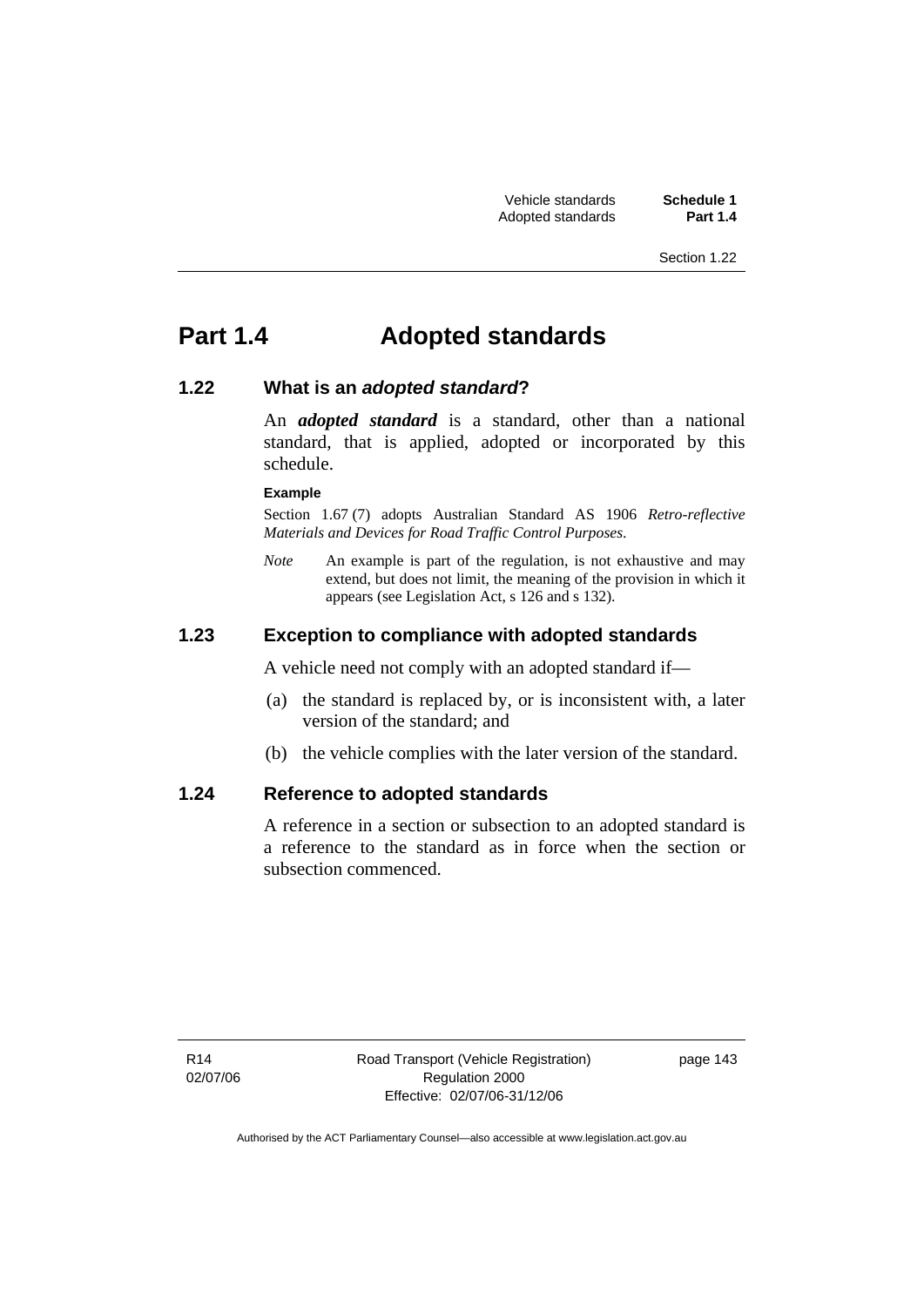| Schedule 1      | Vehicle standards           |
|-----------------|-----------------------------|
| <b>Part 1.5</b> | General safety requirements |
| Division 1.5.1  | All vehicles                |
| Section 1.25    |                             |

# **Part 1.5 General safety requirements**

*Note* For a vehicle to be operated safely, the vehicle needs to be properly designed to minimise the potential for accidents and harm to other road users.

This part sets out various requirements covering the driver's view from a vehicle, the driver's control of a vehicle, protection of vehicle occupants and other road users, and other general safety features.

## **Division 1.5.1 All vehicles**

## **1.25 Steering**

- (1) A motor vehicle with a GVM over 4.5t must have a right-hand drive.
- (2) A motor vehicle with a GVM not over 4.5t that is less than 30 years old must have a right-hand drive if the vehicle—
	- (a) was not registered unconditionally in left-hand drive form in Australia before 1 January 1985; or
	- (b) is temporarily in Australia under a Commonwealth law or in accordance with an agreement with the Commonwealth.
- (3) A motor vehicle has a right-hand drive if the centre of at least 1 steering control of the vehicle is to the right of, or in line with, the centre of the vehicle.
- (4) A component of the steering system of a motor vehicle that is essential for effective steering of the vehicle must be built to transmit energy by mechanical means only.
- (5) Failure of a non-mechanical component of the steering system must not prevent effective steering of the vehicle.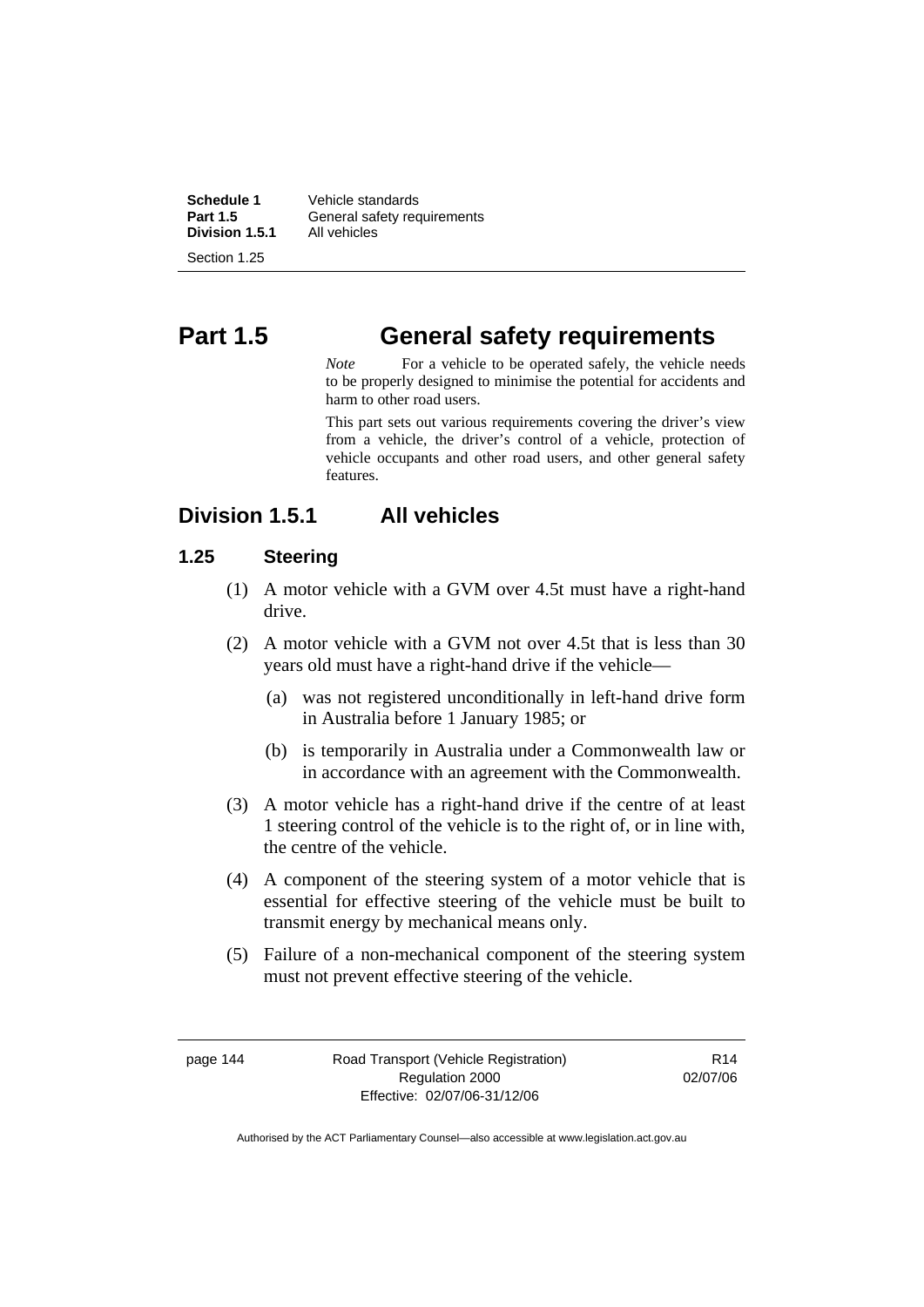| Vehicle standards           | Schedule 1                     |
|-----------------------------|--------------------------------|
| General safety requirements | <b>Part 1.5</b>                |
| All vehicles                | Division 1.5.1<br>Section 1.26 |

 (6) This section does not apply to a vehicle if the vehicle is built or used mainly for a purpose other than the transport of goods or people by road.

#### **1.26 Turning ability**

- (1) A motor vehicle must be able to turn in a circle not over 25m in diameter, measured by the outer edge of the tyre track at ground level.
- (2) The vehicle must be able to comply with subsection (1) whether it turns to the left or to the right.

#### **1.27 Ability to travel backwards and forwards**

A motor vehicle with an unloaded mass over 450kg must be able to be driven both backwards and forwards when the driver is in the normal driving position.

#### **1.28 Protrusions**

- (1) An object fitted to a vehicle must be designed, built and fitted to the vehicle in a way that minimises the likelihood of injury to a person making contact with the vehicle.
- (2) However, subsection (1) does not apply to an object fitted to a vehicle if—
	- (a) the vehicle was designed before 1965 and the object was part of the design of the vehicle; or
	- (b) the object was fitted to the vehicle before 1965 in accordance with the law of the place where the object was fitted.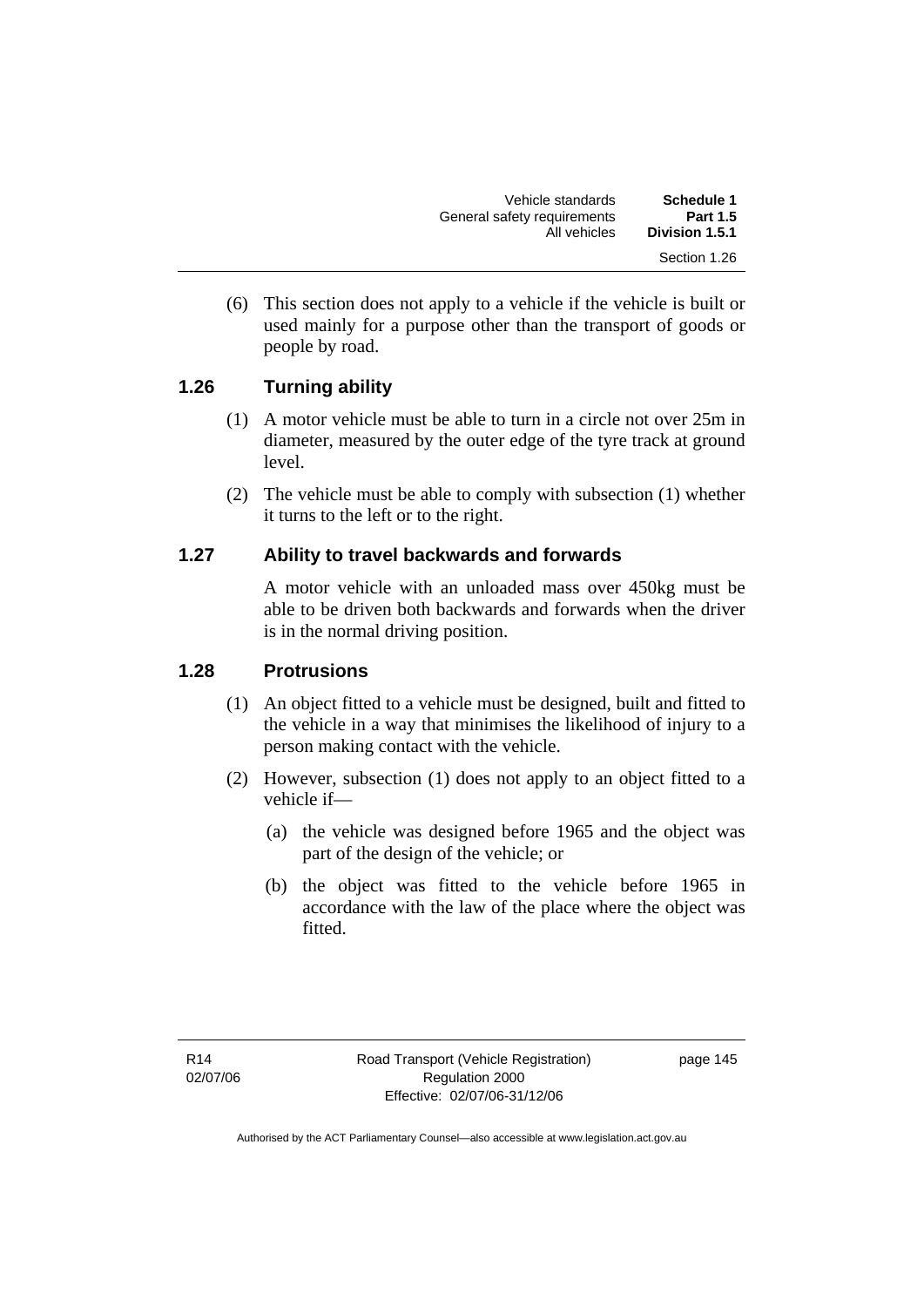| Schedule 1      | Vehicle standards           |
|-----------------|-----------------------------|
| <b>Part 1.5</b> | General safety requirements |
| Division 1.5.1  | All vehicles                |
| Section 1.29    |                             |

#### **1.29 Oil and grease not to be dropped**

All parts and fittings of a motor vehicle or trailer must be designed, built and maintained so that an excessive amount of oil or grease will not be dropped onto the roadway.

#### **1.30 Driver's view and vehicle controls**

A motor vehicle must be built—

- (a) to allow the driver a view of the road and of traffic to the front and sides of the vehicle so the driver can drive the vehicle safely; and
- (b) with its controls located so the driver can drive the vehicle safely.

#### **1.31 Seating**

A seat for a driver or passenger in a vehicle must be securely attached to the vehicle.

#### **1.32 Child restraint anchorages**

- (1) The following vehicles must be fitted with a child restraint anchorage complying with ADR 34:
	- (a) a car (other than a car with a hinged or folding rear seat or a station wagon) built after June 1976;
	- (b) a car with a hinged or folding rear seat, or a station wagon, built after 1976;
	- (c) a forward-control passenger vehicle built after 1985;
	- (d) a bus built after June 1988 that has a GVM not over 3.5t and not over 12 seating positions (including the driver's).

R14 02/07/06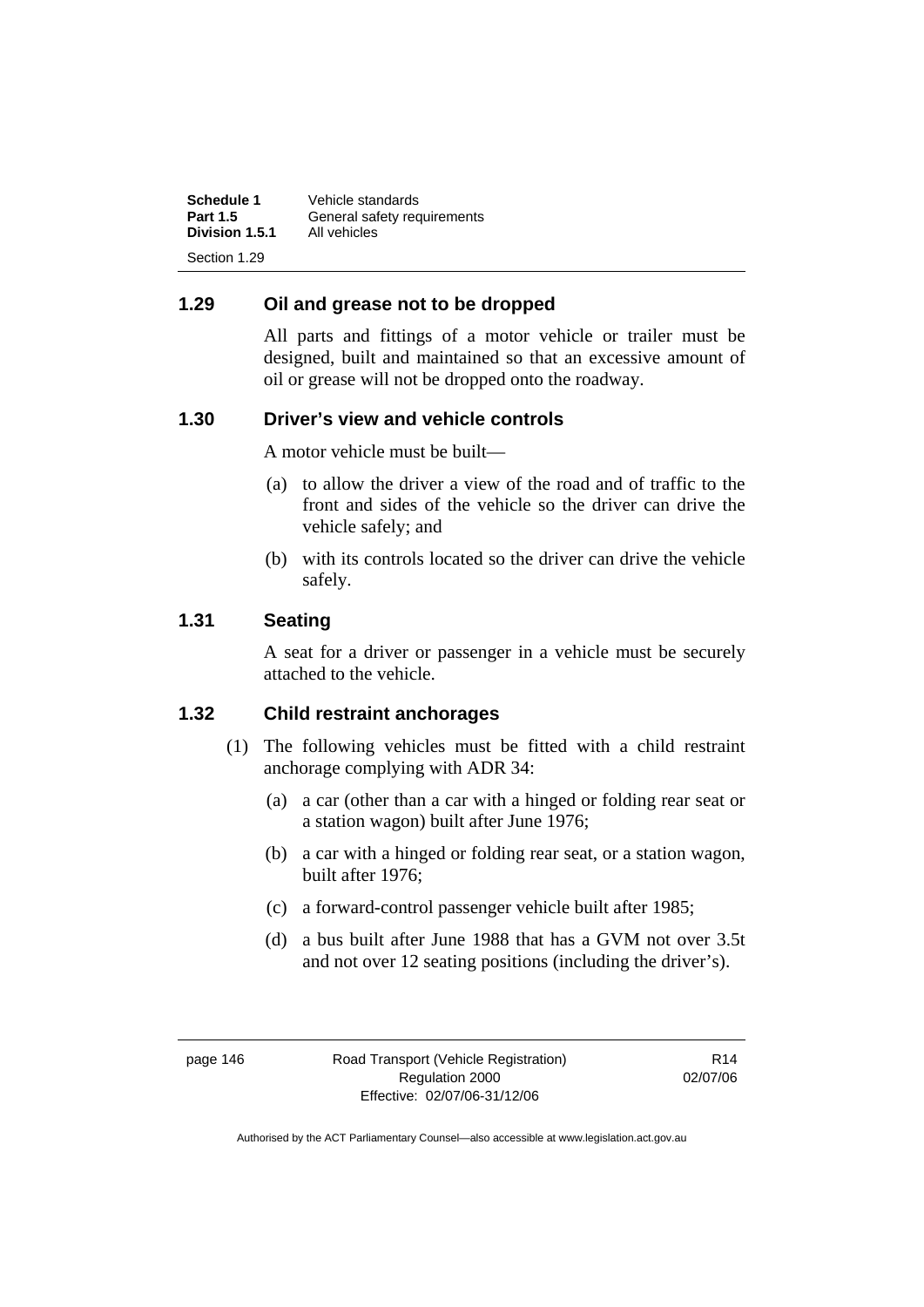(2) In subsection (1):

#### *forward-control passenger vehicle* means a car that has—

- (a) up to 9 seating positions (including the driver's); and
- (b) the centre of the steering wheel in the front quarter of the vehicle's total length (including any bumpers or overriders); and
- (c) a GVM not over 3.5t; and
- (d) a difference between its tare mass and its GVM that is not more than double the total weight of passengers calculated by multiplying the number of seating positions by 68kg.

## **1.33 Door latches and hinges**

Door latches and hinges on a vehicle must be built so the doors are securely attached to the vehicle and can remain securely fastened when closed.

## **1.34 Mudguards and spray suppression**

- (1) A vehicle must have firmly fitted—
	- (a) a mudguard for each wheel or for adjacent wheels; and
	- (b) for each axle group and single axle on a vehicle that is part of a B-double—spray suppression devices complying with British Standard AU200-1984 *Spray Reducing Devices for Heavy Goods Vehicle*, parts 1 and 2.
- (2) However, subsection (1) (a) does not apply to a vehicle if—
	- (a) the construction or use of the vehicle makes the fitting of mudguards unnecessary or impracticable; or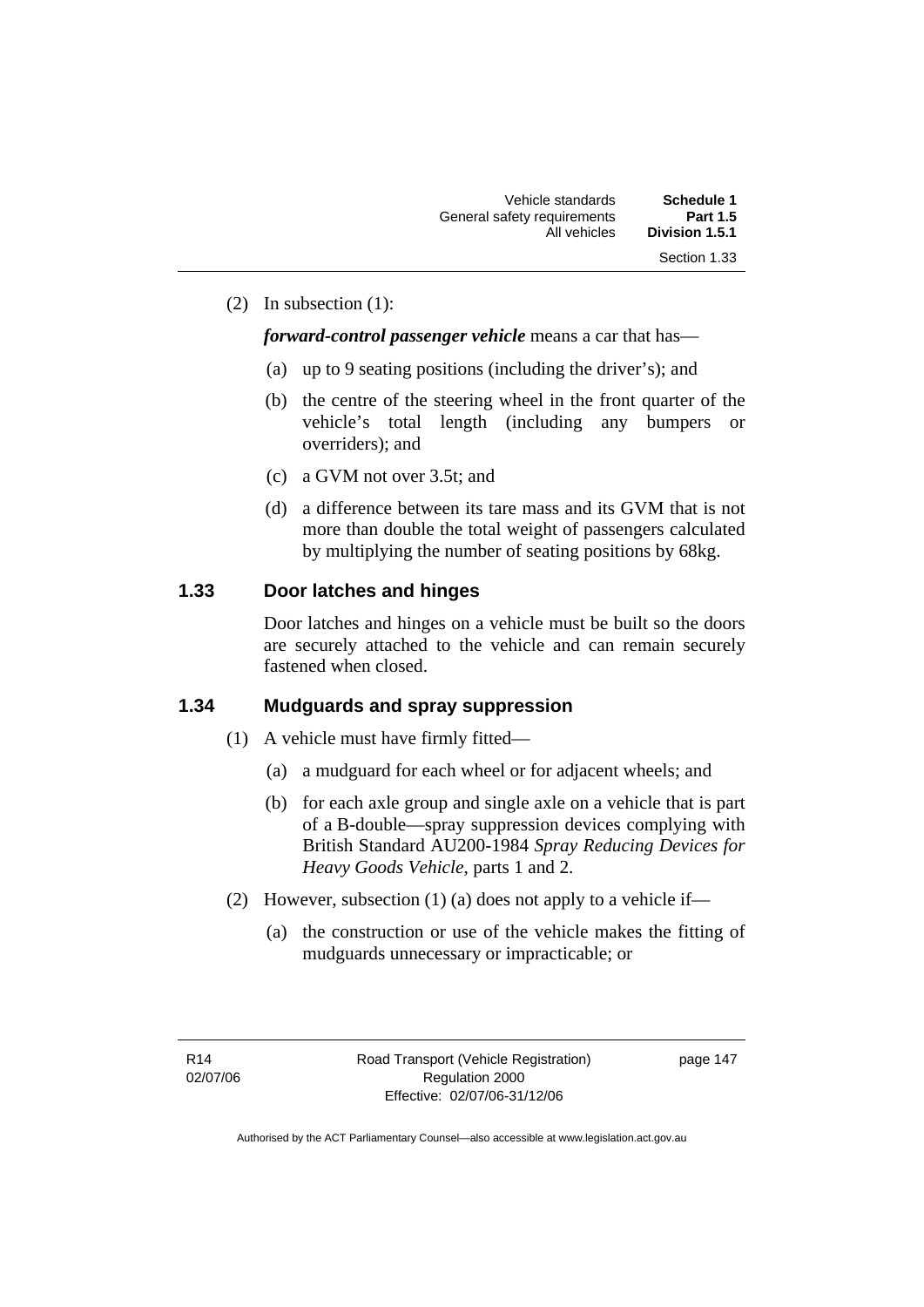**Schedule 1** Vehicle standards<br>**Part 1.5** General safety reg **General safety requirements**<br>All vehicles **Division 1.5.1** Section 1.34

> (b) the body or part of the body of the vehicle acts as a mudguard.

#### **Example of vehicles for par (a)**

- 1 timber jinkers
- 2 most road plant
- 3 some agricultural equipment
- *Note* An example is part of the regulation, is not exhaustive and may extend, but does not limit, the meaning of the provision in which it appears (see Legislation Act, s 126 and s 132).
- (3) A mudguard fitted to a vehicle with a GVM over 4.5t must, when the wheels of the vehicle are in position to move straight ahead—
	- (a) reduce the danger of a person contacting the moving wheels; and
	- (b) for the rear wheels—
		- (i) cover the overall tyre width of the wheel or wheels to which it is fitted; and
		- (ii) be fitted so the height above ground level of the lowest edge of the rear of the mudguard is not over  $1/3$  of the horizontal distance between the edge and the centre of the rearmost axle.
- (4) However, a mudguard may be up to—
	- (a) 230mm above ground level; or
	- (b) on a vehicle built to be used off-road—300mm above ground level.
- (5) The outside of a rear mudguard, except a mudflap, of a vehicle that can be seen from the rear of the vehicle must be coloured white or silver if the vehicle—

page 148 Road Transport (Vehicle Registration) Regulation 2000 Effective: 02/07/06-31/12/06

R14 02/07/06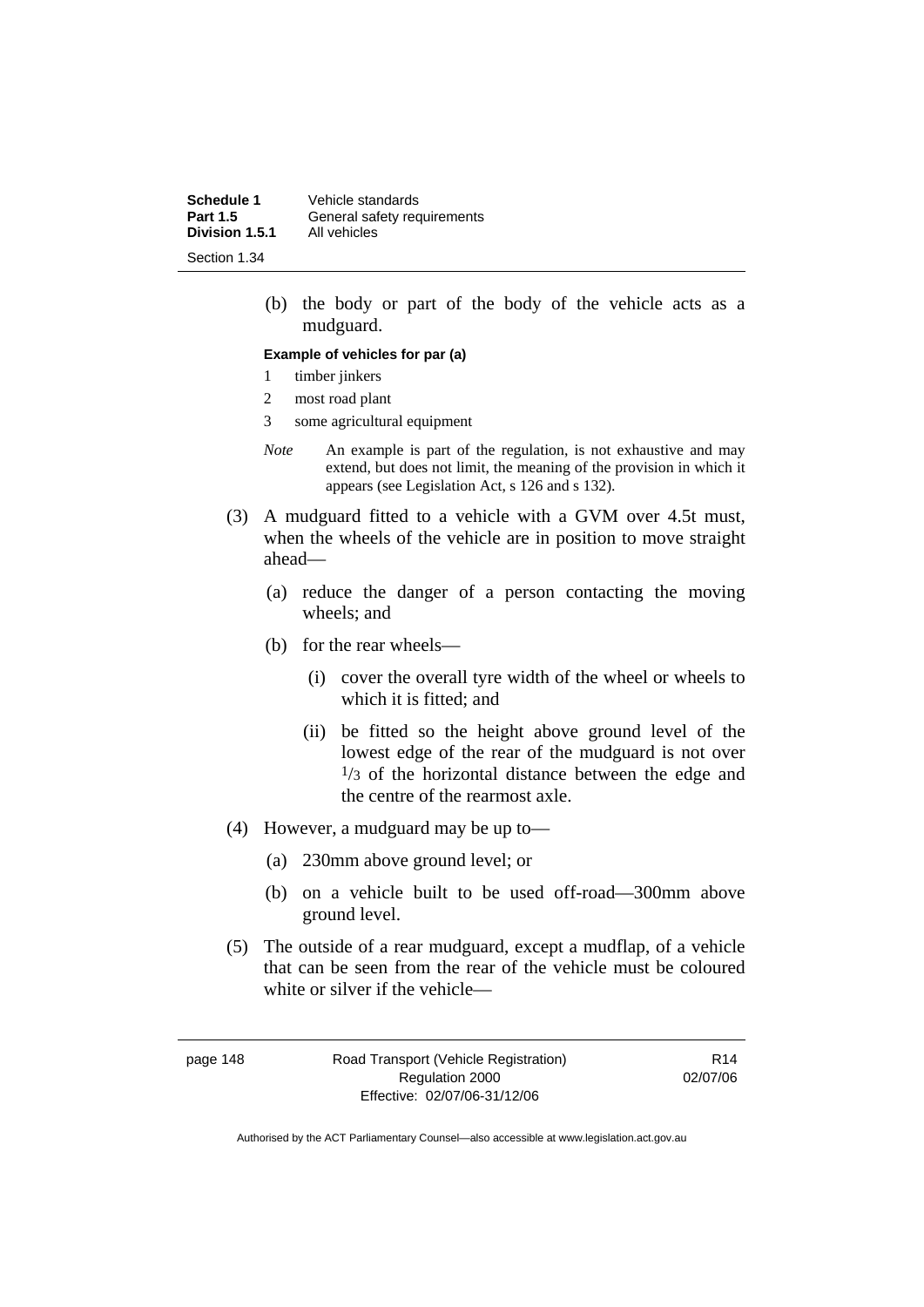| Schedule 1      | Vehicle standards           |
|-----------------|-----------------------------|
| <b>Part 1.5</b> | General safety requirements |
| Division 1.5.1  | All vehicles                |
| Section 1.35    |                             |

- (a) is at least 2.2m wide; and
- (b) has a body the vertical measurement of which is under 300mm at the rear, measured from the lowest point of the body above ground level to the highest point; and
- (c) is not fitted with rear marking plates in accordance with section 126.
- (6) For subsection (5) (a), the width of a vehicle is measured disregarding any anti-skid device mounted on wheels, central tyre inflation systems, lights, mirrors, reflectors, signalling devices and tyre pressure gauges.

#### **1.35 Horns, alarms etc**

- (1) A motor vehicle must be fitted with at least 1 horn or other device that can give sufficient audible warning to other road users of the approach or position of the vehicle.
- (2) A motor vehicle must not be fitted with a device that can make a sound like the sound of a siren, bell, exhaust whistle, compression whistle or repeater horn.
- (3) However, subsection (2) does not apply to—
	- (a) a police vehicle; or
	- (b) an emergency vehicle; or
	- (c) a transport enforcement vehicle; or
	- (d) an Australian Protective Service vehicle; or
	- (e) an Australian Customs Service vehicle; or
	- (f) an Airservices Australia vehicle; or
	- (g) a vehicle at least 25 years old that is fitted as a police or emergency vehicle if—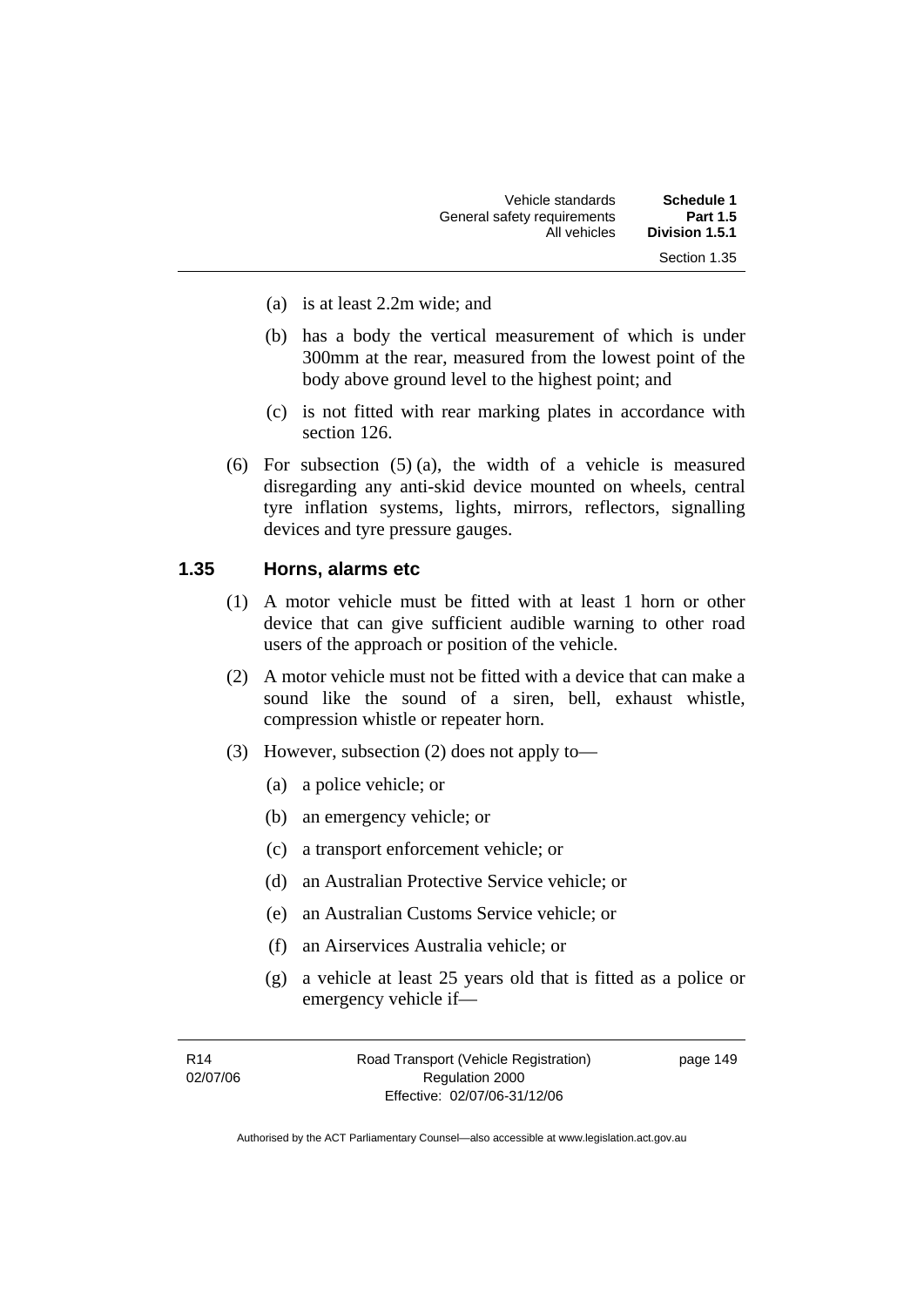| Schedule 1      | Vehicle standards           |
|-----------------|-----------------------------|
| <b>Part 1.5</b> | General safety requirements |
| Division 1.5.1  | All vehicles                |
| Section 1.36    |                             |

- (i) the vehicle is used for exhibition purposes; or
- (ii) it is part of a collection of former police or emergency vehicles; or
- (h) an anti-theft alarm if the alarm cannot be operated while the vehicle's ignition is on.
- (4) Also, a motor vehicle may be fitted with a device that emits a regular, intermittent sound while the vehicle is reversing or in reverse gear.
- (5) The device must not be louder than is necessary so the driver, and a person near the vehicle, can hear the device when it is operating.
- (6) In this section:

*repeater horn* means a device that makes a sound alternating between different tones or frequencies on a regular time cycle.

#### **1.36 Rear-vision mirrors**

- (1) A rear-vision mirror or mirrors must be fitted to a motor vehicle as required by this section so a driver of the vehicle can clearly see by reflection the road behind the vehicle and any following or overtaking vehicle.
- (2) At least 1 rear-vision mirror must be fitted to—
	- (a) a car; and
	- (b) a motortrike with 2 front wheels; and
	- (c) a motorbike, or motortrike with 1 front wheel, built before July 1975.
- (3) At least 1 rear-vision mirror must be fitted to each side of the following motor vehicles:

page 150 Road Transport (Vehicle Registration) Regulation 2000 Effective: 02/07/06-31/12/06

R14 02/07/06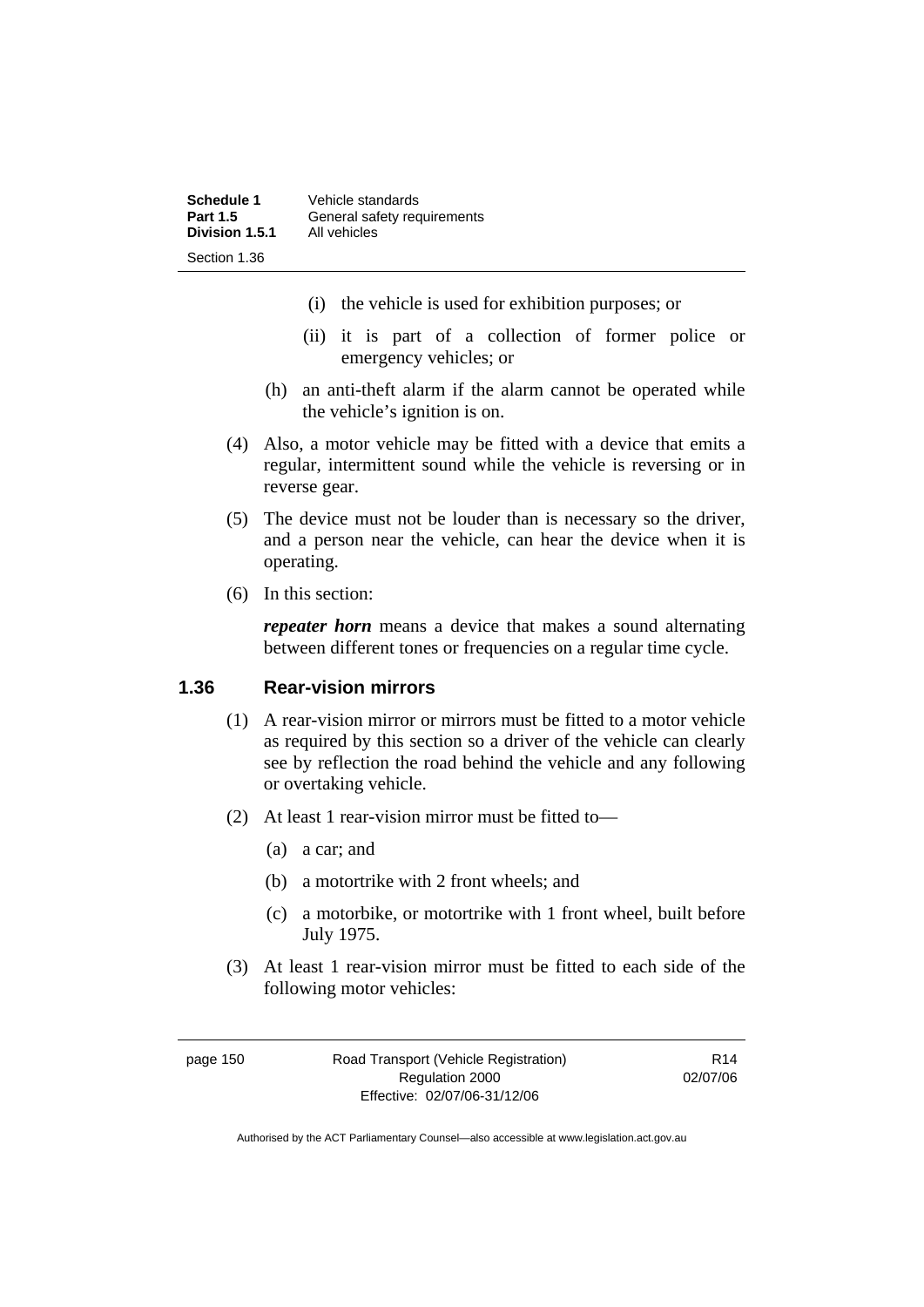- (a) a motor vehicle with a GVM over 3.5t;
- (b) a motorbike, or motortrike with 1 front wheel, built after June 1975;
- (c) a motor vehicle (other than a station wagon) built to transport goods;
- (d) a bus;
- (e) a motor vehicle towing a trailer or another vehicle if the towed trailer or vehicle is wider than the towing vehicle;
- (f) a motor vehicle if the driver cannot, by using a mirror fixed to the interior of the vehicle, have a clear view of the road to the rear of the vehicle and of any following or overtaking vehicle—
	- (i) because of the way in which the vehicle is built, equipped or loaded; or
	- (ii) because the vehicle is towing a trailer or other vehicle; or
	- (iii) for any other reason.
- (4) A motor vehicle with a GVM not over 3.5t (other than a motor vehicle mentioned in subsection (2) or (3)) must be fitted with—
	- (a) at least 1 rear-vision mirror on the right side of the vehicle; and
	- (b) at least 1 rear-vision mirror on the left side of the vehicle or inside the vehicle.
- (5) A rear-vision mirror fitted to a motor vehicle with a GVM over 3.5t must not project over 150mm beyond the widest part (excluding lights, signalling devices and reflectors) of the vehicle or the combination of which it forms part.

| R14      | Road Transport (Vehicle Registration) | page 151 |
|----------|---------------------------------------|----------|
| 02/07/06 | Regulation 2000                       |          |
|          | Effective: 02/07/06-31/12/06          |          |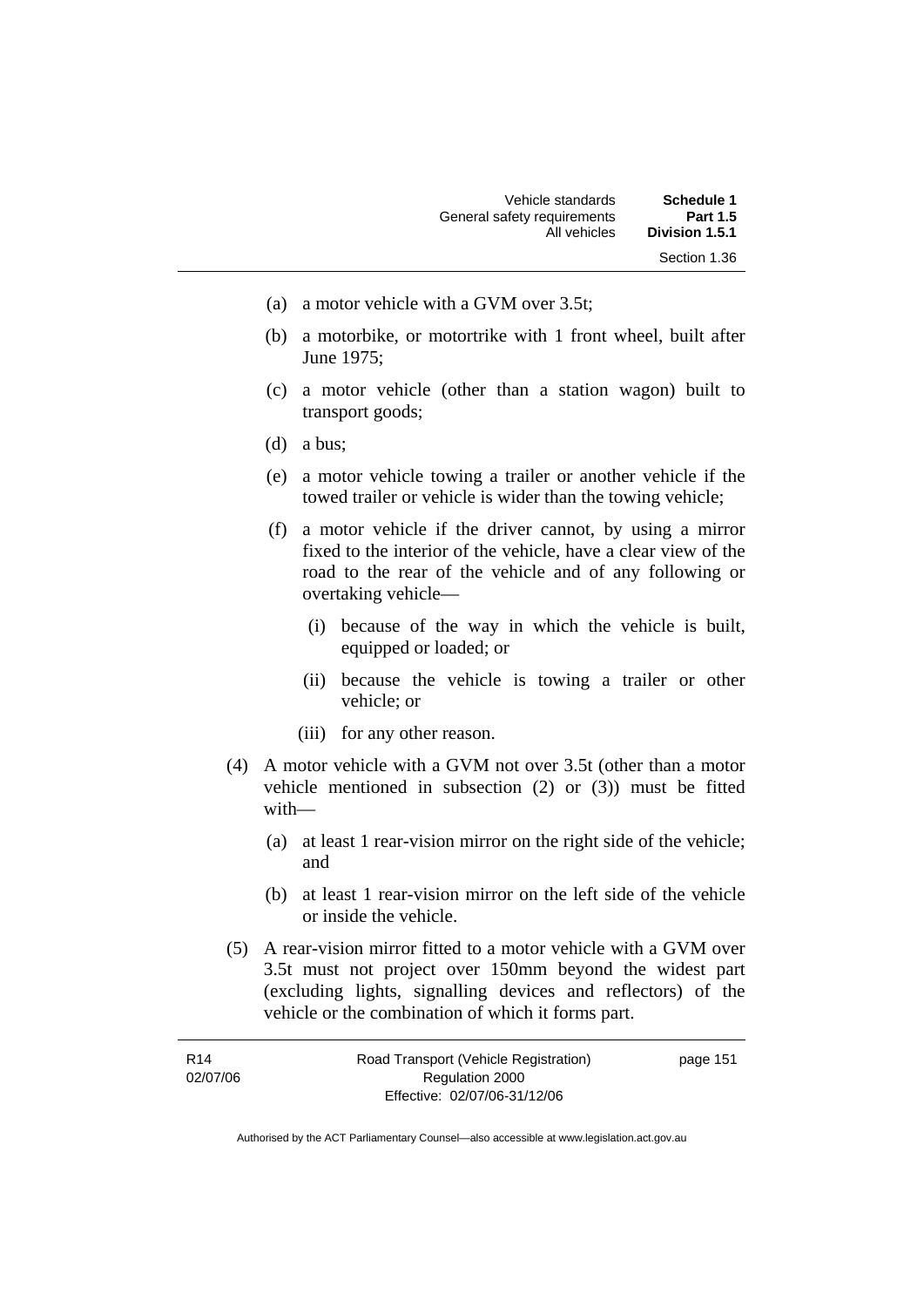| Schedule 1      | Vehicle standards           |
|-----------------|-----------------------------|
| <b>Part 1.5</b> | General safety requirements |
| Division 1.5.1  | All vehicles                |
| Section 1.37    |                             |

 (6) However, the rear-vision mirror may project not over 230mm beyond the widest part of the vehicle or combination if it can fold to project not over 150mm beyond the widest part.

#### **1.37 Rear-vision mirrors—surfaces**

- (1) A rear-vision mirror required to be fitted to the side of a motor vehicle with a GVM over 3.5t must have a reflecting surface of at least  $150 \text{cm}^2$ .
- (2) A rear-vision mirror required to be fitted to the right side of a motor vehicle with a GVM over 3.5t must have a flat reflecting surface if—
	- (a) the motor vehicle has only 1 steering control; and
	- (b) the centre of the steering control is to the right of, or in line with, the centre of the motor vehicle.
- (3) The reflecting surface of the rear-vision mirrors that are required to be fitted to a motorbike or moped must—
	- (a) each be of the same curvature; and
	- (b) if convex, be part of a notional sphere with a radius of at least 1.2m.

#### **1.38 Additional rear-vision mirrors**

A motor vehicle may be fitted with additional rear-vision mirrors or mirror surfaces that are flat or convex or a combination of flat and convex surfaces.

#### **1.39 Automatic transmission**

 (1) A motor vehicle fitted with an automatic transmission must have an engine starter mechanism that cannot operate when the transmission control is in a position to drive the vehicle.

page 152 Road Transport (Vehicle Registration) Regulation 2000 Effective: 02/07/06-31/12/06

R14 02/07/06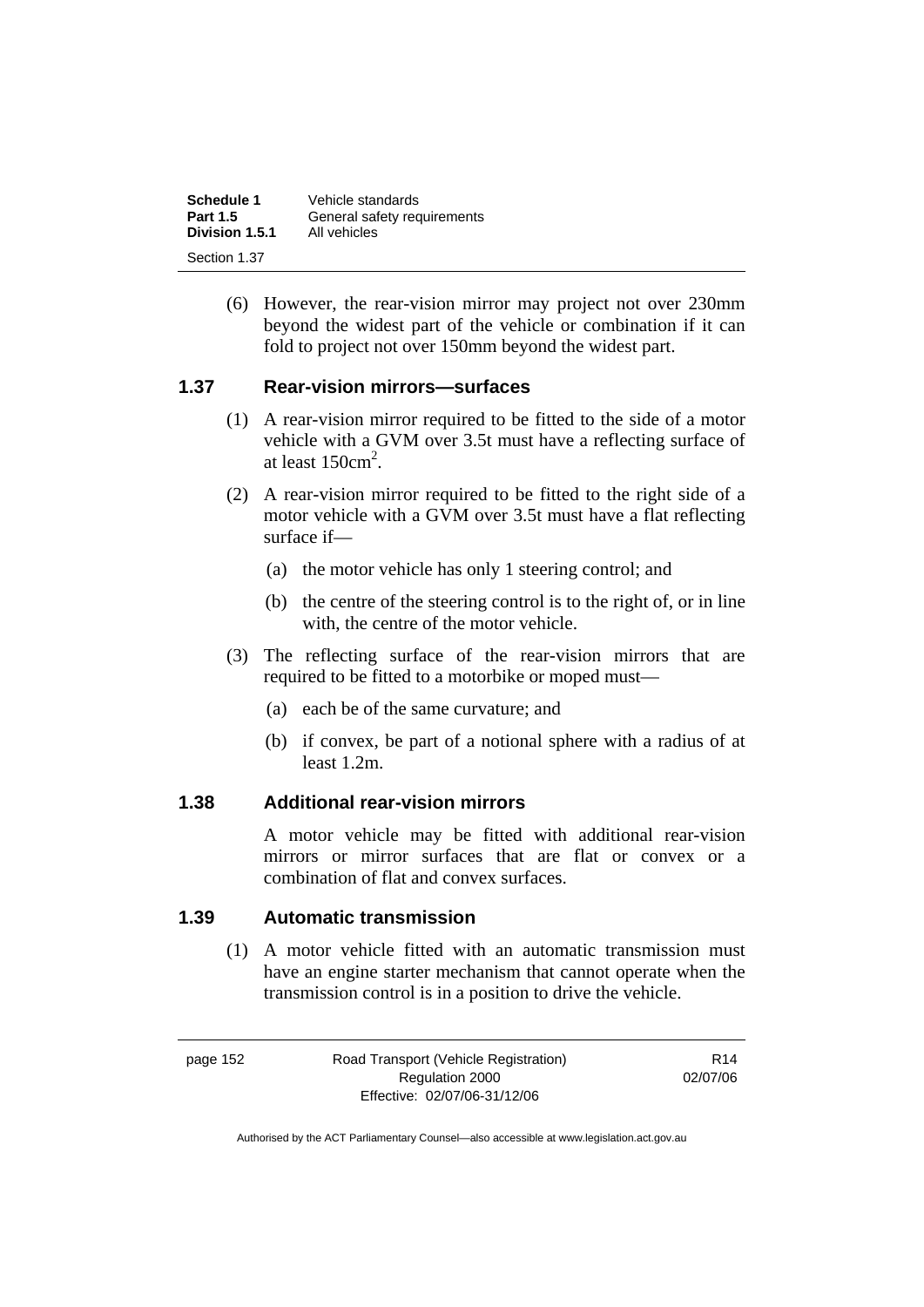| Schedule 1      | Vehicle standards           |
|-----------------|-----------------------------|
| <b>Part 1.5</b> | General safety requirements |
| Division 1.5.1  | All vehicles                |
| Section 1.39    |                             |

- (2) A vehicle built after 1975 that is fitted with an automatic transmission must have an indicator in the driver's compartment showing the transmission control position.
- (3) Subsections (1) and (2) do not apply to a motor vehicle with less than 4 wheels.
- (4) If a motor vehicle (other than a motorbike or implement) built after 1975 is equipped with automatic transmission—
	- (a) the transmission control lever position, and an indication of the transmission gear ratio selected, must be displayed within the driver's compartment where they will be readily visible to the driver; and
	- (b) the sequence of transmission control lever positions must—
		- (i) include a neutral position (in which no power is transmitted to the driving wheels) located between the reverse drive and forward drive positions; and
		- (ii) if a park position (in which forward or rearward movement of the vehicle is prevented) is included the park position must be located at the end of the sequence adjacent to the reverse drive position.
- (5) If a car, or a car derivative, built after 1975 is equipped with automatic transmission and—
	- (a) the transmission control lever is located on the steering column—
		- (i) the movement of the lever from neutral to reverse must be clockwise or, if all lever positions are to the right of the vertical longitudinal plane through the centre of the steering wheel, the movement of the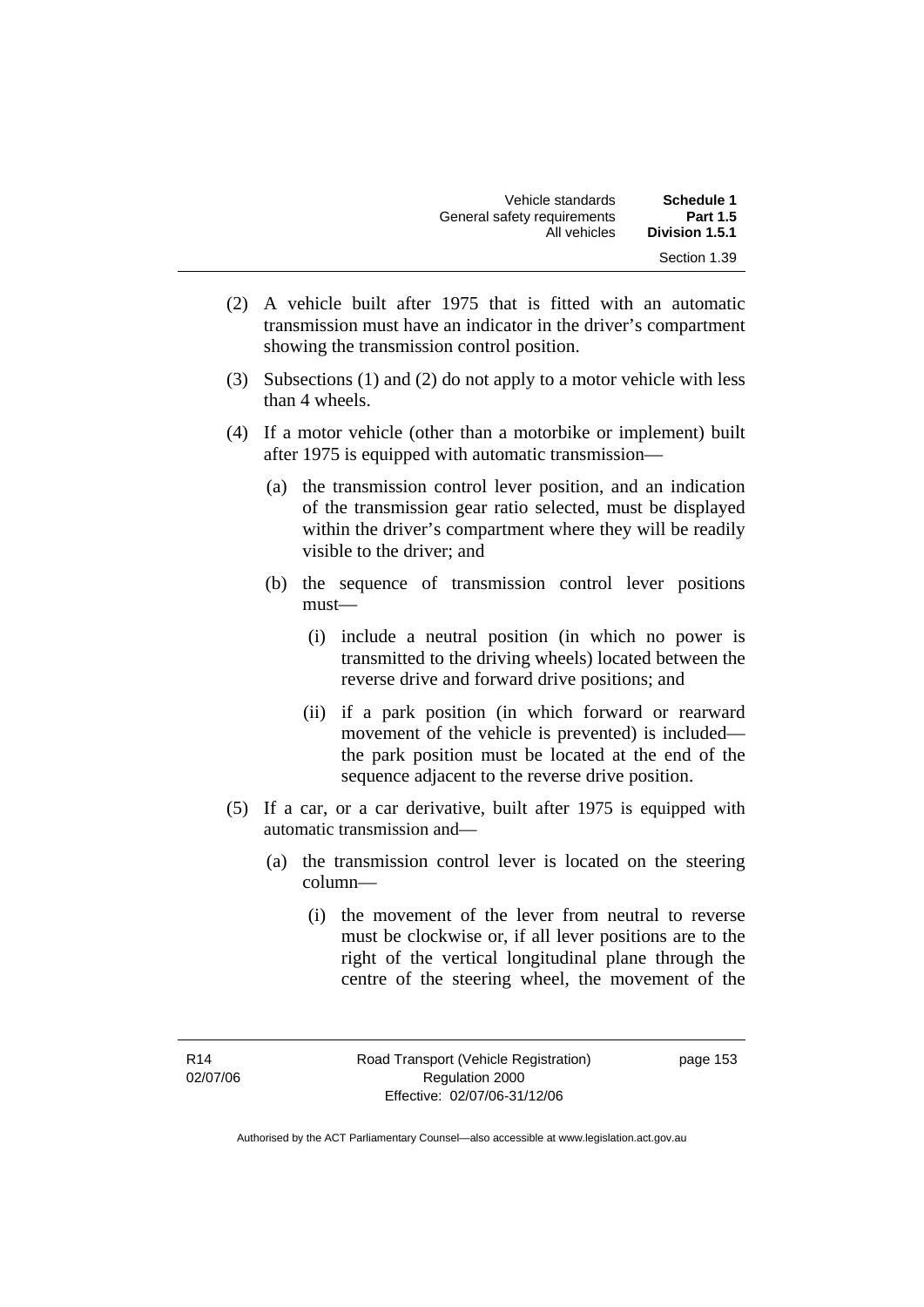| Schedule 1<br><b>Part 1.5</b> | Vehicle standards<br>General safety requirements |
|-------------------------------|--------------------------------------------------|
| Division 1.5.1                | All vehicles                                     |
| Section 1.40                  |                                                  |

lever from neutral to reverse must be anticlockwise; and

- (ii) the movement of the device provided to indicate the transmission gear ratio selected must be generally in the same linear or rotational direction as the movement of the lever; or
- (b) the transmission control lever is located in another position—
	- (i) all lever positions must be to the left of the vertical longitudinal plane through the centre of the steering wheel; and
	- (ii) the movement of the lever from neutral to reverse must be generally upwards, forward or to the left according to whether the lever is constrained to be moved generally in a vertical, longitudinal or transverse direction, as the case may be.

#### **1.40 Diesel engines**

A motor vehicle propelled by a compression ignition engine (commonly known as a diesel engine) must be fitted with a device preventing the engine from being started accidentally or inadvertently.

#### **1.41 Bonnet securing devices**

- (1) A motor vehicle with a moveable body panel forward of the windscreen must have a device to secure the panel if it covers an engine, luggage storage or battery compartment.
- (2) However, if the panel opens from the front in a way that partly or completely obstructs the driver's forward view through the

page 154 Road Transport (Vehicle Registration) Regulation 2000 Effective: 02/07/06-31/12/06

R14 02/07/06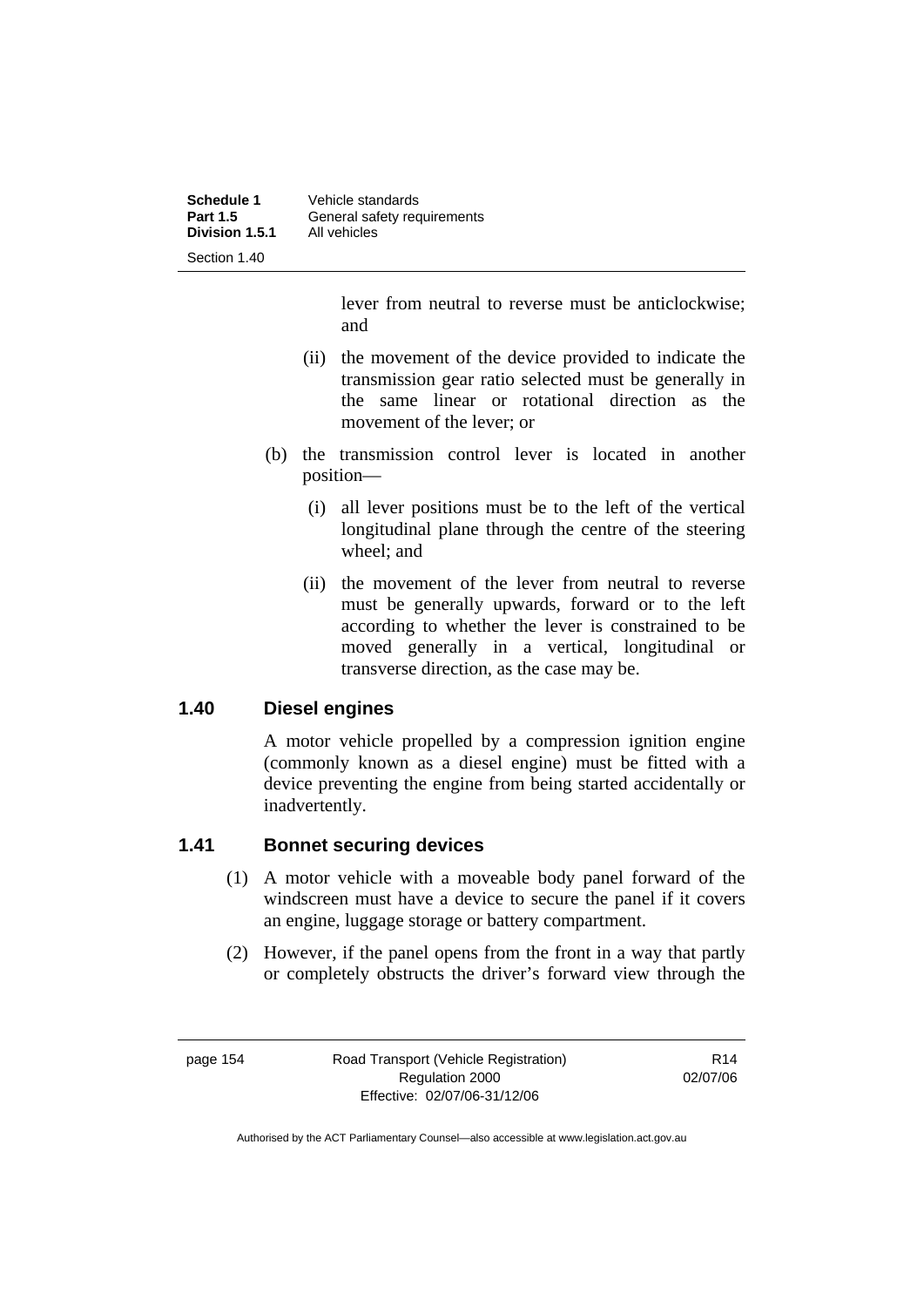| Schedule 1      | Vehicle standards           |
|-----------------|-----------------------------|
| <b>Part 1.5</b> | General safety requirements |
| Division 1.5.1  | All vehicles                |
| Section 1.42    |                             |

windscreen, the panel must have primary and secondary devices to secure the panel.

#### **1.42 Electrical wiring, connections and installations**

- (1) The wiring of electrical equipment of a vehicle, except the hightension ignition wiring, must—
	- (a) be supported at intervals of not over 600mm, unless the vehicle is a pole-type trailer with a pole with an adjustable length, or an extendible trailer; and
	- (b) be insulated at each of its joints; and
	- (c) be located where it cannot—
		- (i) become overheated; or
		- (ii) contact moving parts; or
		- (iii) come near enough to the fuel system to be a fire hazard; and
	- (d) be protected from chafing.
- (2) The electrical connectors between motor vehicles and trailers, for operation of the vehicle lights required by this schedule, must comply with Australian Standard AS 2513-1982 *Electrical Connections for Trailer Vehicles*.
- (3) A trailer must be equipped with an electrical conductor, independent of the trailer coupling, that provides a return path between the electrical circuits of the trailer and towing vehicle.
- (4) The electrical wiring, connections and installations of a semitrailer, dog trailer or converter dolly used in a road train over 19m long must comply with 3rd edition ADR 63, whether or not it was built before the date stated in the ADR for vehicles of that type.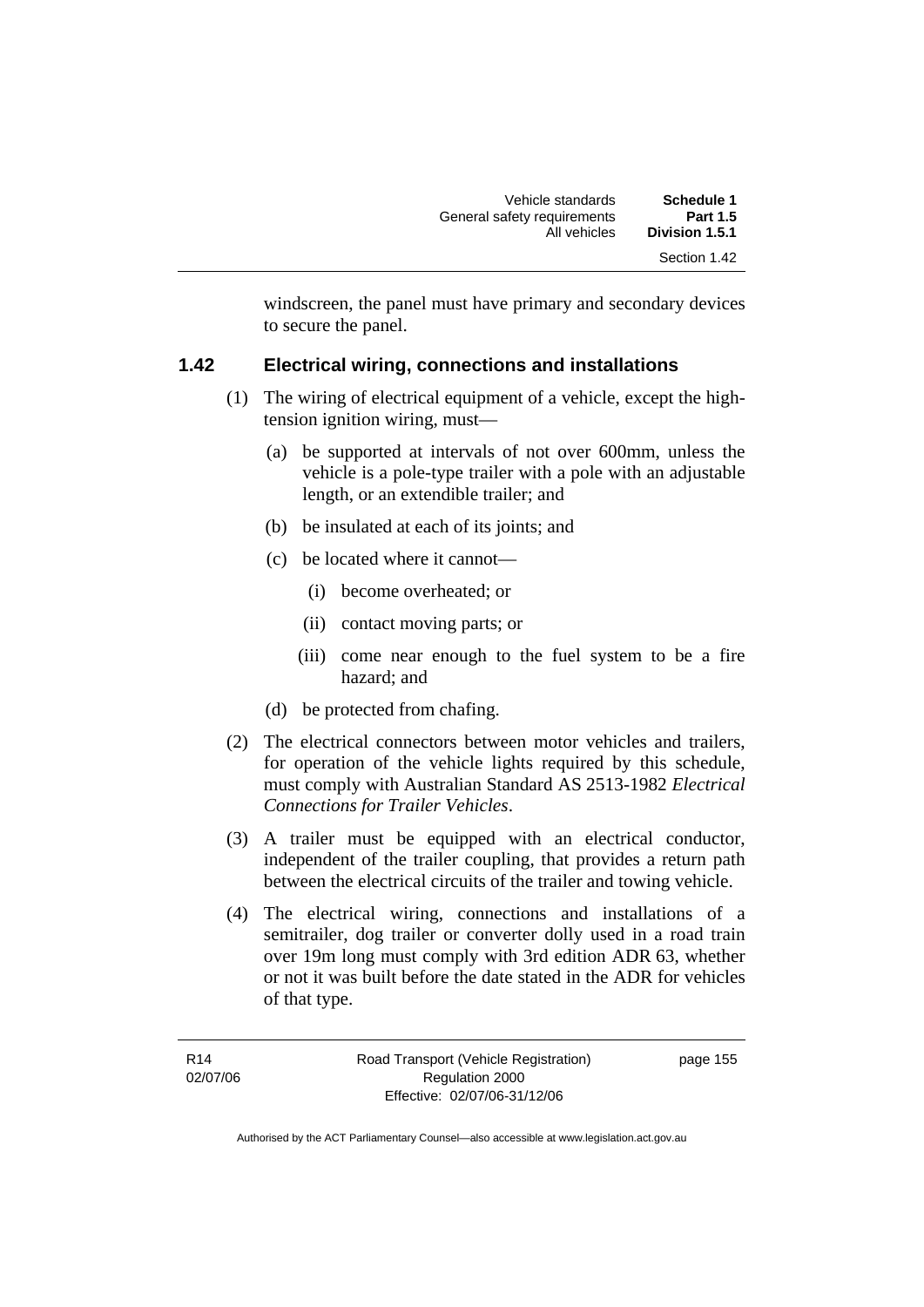| <b>Schedule 1</b> | Vehicle standards           |
|-------------------|-----------------------------|
| <b>Part 1.5</b>   | General safety requirements |
| Division 1.5.1    | All vehicles                |
| Section 1.43      |                             |

#### **1.43 Speedometers**

- (1) A motor vehicle (other than a trailer) built after June 1974 that can be driven faster than 50km/h on a level road must be fitted with a speedometer.
- (2) The speedometer must—
	- (a) indicate the speed at which the vehicle is being driven in kilometres per hour; and
	- (b) indicate, when the vehicle is travelling faster than 40km/h, a speed that is not over 10% less than the actual speed; and
	- (c) be readily visible to the driver.

#### **1.44 Television receivers and visual display units**

- (1) A television receiver or visual display unit must not be installed in a vehicle so any part of the image on the screen is visible to the driver from the normal driving position.
- (2) However, subsection (1) does not apply to—
	- (a) a television receiver or visual display unit that cannot be operated when the vehicle is moving; or
	- (b) a driver's aid in any vehicle or a destination sign in a bus.

#### **Example of driver's aids**

- 1 closed-circuit television security cameras
- 2 dispatch systems
- 3 navigational or intelligent highway and vehicle system equipment
- 4 rear-view screens
- 5 ticket-issuing machines
- 6 vehicle monitoring devices
- *Note* An example is part of the regulation, is not exhaustive and may extend, but does not limit, the meaning of the provision in which it appears (see Legislation Act, s 126 and s 132).

| page 156 | Road Transport (Vehicle Registration) | R <sub>14</sub> |
|----------|---------------------------------------|-----------------|
|          | Regulation 2000                       | 02/07/06        |
|          | Effective: 02/07/06-31/12/06          |                 |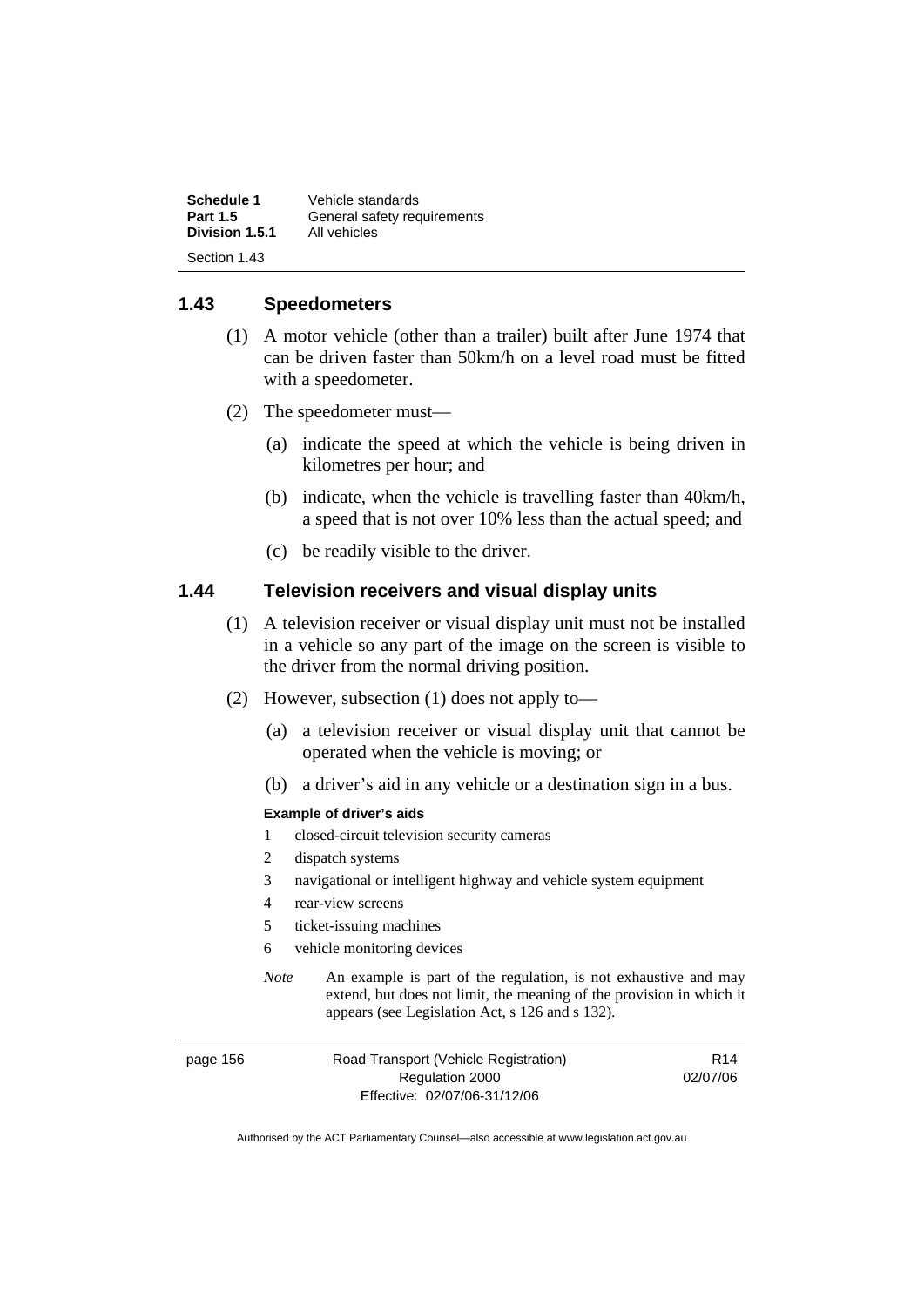| Schedule 1<br><b>Part 1.5</b> | Vehicle standards                           |  |
|-------------------------------|---------------------------------------------|--|
| Division 1.5.1                | General safety requirements<br>All vehicles |  |
| Section 1.45                  |                                             |  |

- (3) A television receiver, or visual display unit, and its associated equipment in a vehicle must be securely mounted in a position that—
	- (a) does not obscure the driver's view of the road; and
	- (b) does not impede the movement of a person in the vehicle.

#### **1.45 Windows generally**

- (1) A window on a vehicle must be sound and properly fitted.
- (2) A movable window on a vehicle must be fitted with a suitable device to open and close it.
- (3) At least  $\frac{1}{2}$  of the side windows on a vehicle must be openable.

#### **1.46 Windscreens and windows**

- (1) Transparent material used in a windscreen, window, or an interior partition, of a motor vehicle must be of approved material if—
	- (a) the vehicle was built after June 1953; or
	- (b) the material was first fitted to the vehicle after June 1953.
- (2) However, non-shatterable transparent material may be used in a window or an interior partition of a motor vehicle.
- (3) In this section:

*approved material* means material with the same characteristics as material mentioned in any of the following standards:

- Australian Standard AS R1-1965 *Safety Glass for Land Transport*
- Australian Standard AS R1-1968 *Safety Glass for Land Transport*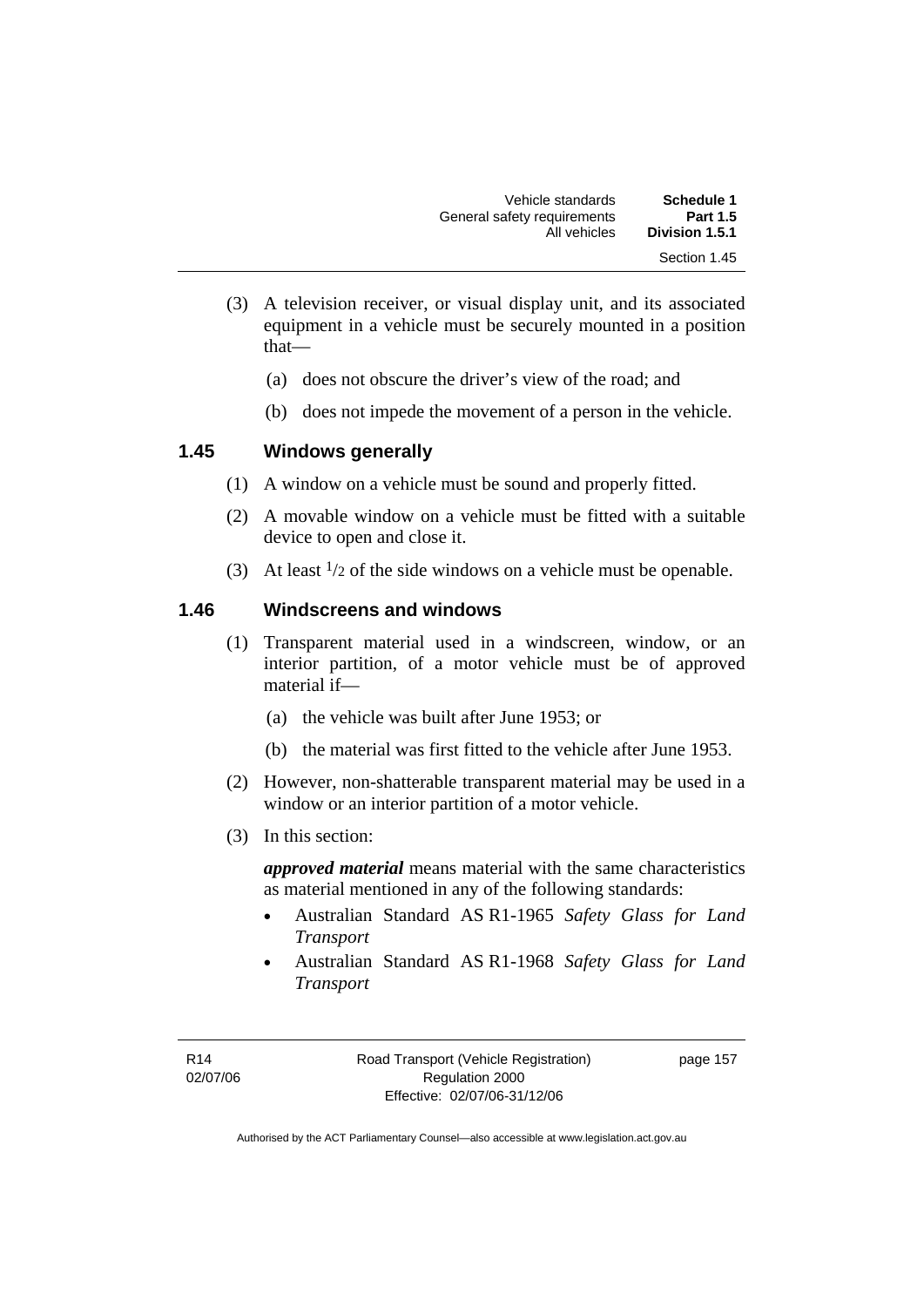| Schedule 1      | Vehicle standards           |
|-----------------|-----------------------------|
| <b>Part 1.5</b> | General safety requirements |
| Division 1.5.1  | All vehicles                |
| Section 1 47    |                             |

- Australian Standard AS 2080-1977 *Safety Glass for Vehicles*
- British Standard BS 857:1967 *Specification for Safety Glass for Land Transport*
- British Standard BS 5282:1975 *Road Vehicle Safety Glass*
- Economic Commission for Europe Regulation No 43 *Uniform Provisions Concerning Approval of Safety Glazing and Glazing Materials for Installation on Power Driven Vehicles and their Trailers*.
- British Standard BS AU178:1980 *Road Vehicle Safety Glass*
- Japanese Industrial Standard JIS R 3211-1979 *Safety Glasses for Road Vehicles*
- American National Standard ANSI Z26.1-1980 *Safety Code for Safety Glazing Materials for Glazing Motor Vehicles Operating on Land Highway*.

*Economic Commission for Europe* means the commission of that name established by the United Nations.

*transparent material* does not include any coating added to the windscreen, window or partition after its manufacture.

*Note* Copies of the standards, except the Economic Commission for Europe standard, are available from offices of Standards Australia. The Economic Commission for Europe standard is available from the Federal Office of Road Safety, Commonwealth Department of Transport and Regional Development, Canberra.

#### **1.47 Window tinting**

- (1) Glazing used in a windscreen of a motor vehicle must have a luminous transmittance of at least—
	- (a) for a motor vehicle built after 1971—75%; or
	- (b) for another motor vehicle—70%.

page 158 Road Transport (Vehicle Registration) Regulation 2000 Effective: 02/07/06-31/12/06 R14 02/07/06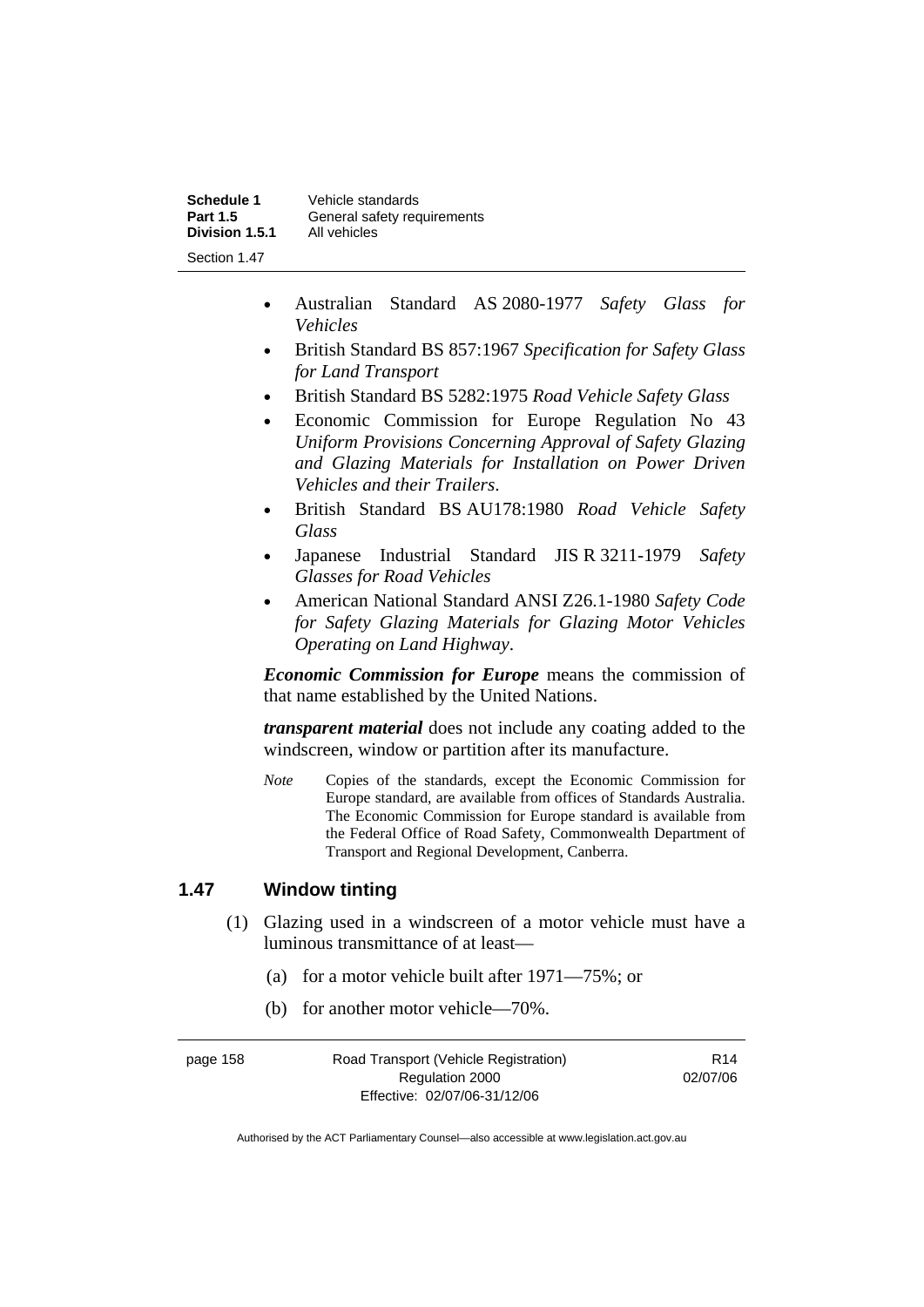| <b>Schedule 1</b> | Vehicle standards           |
|-------------------|-----------------------------|
| <b>Part 1.5</b>   | General safety requirements |
| Division 1.5.1    | All vehicles                |
| Section 1.48      |                             |

- (2) Windscreen glazing of a motor vehicle must not be coated in a way that reduces its luminous transmittance.
- (3) However, subsections (1) and (2) do not apply to the greater of the following areas of a windscreen:
	- (a) the area above the highest point of the windscreen that is swept by a windscreen-wiper;
	- (b) the upper 10% of the windscreen.
- (4) Glazing used in a window or interior partition of a motor vehicle must have a luminous transmittance of at least 70%.
- (5) Glazing (other than glazing used in the windscreen in a motor vehicle) may be coated to achieve a luminous transmittance of not less than 35%.
- (6) Glazing that has been coated to reduce its luminous transmittance must not have a reflectance of over 10%.
- (7) The luminous transmittance requirements in subsection (5) apply to a vehicle instead of the corresponding requirements in the relevant ADR.
- (8) In this section:

*luminous transmittance*, for glazing, means the amount of light that can pass through the glazing as a percentage of the amount of light that would be transmitted if the glazing were absent.

#### **1.48 Windscreen-wipers and washers**

 (1) A motor vehicle with 3 or more wheels that is fitted with a windscreen must be fitted with at least 1 windscreen-wiper unless a driver in a normal driving position can obtain an adequate view of the road ahead of the motor vehicle without looking through the windscreen.

R14 02/07/06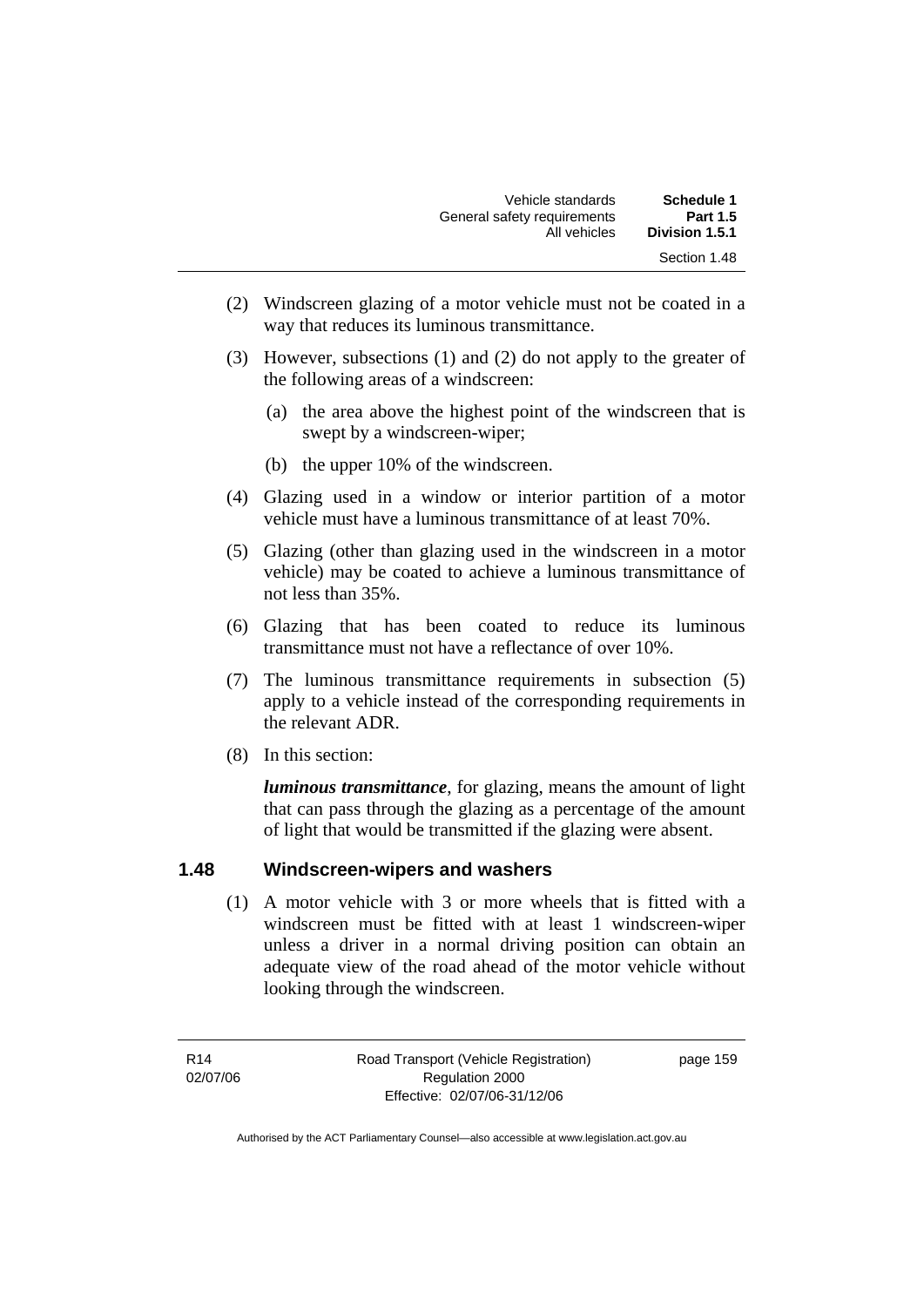| Schedule 1      | Vehicle standards           |
|-----------------|-----------------------------|
| <b>Part 1.5</b> | General safety requirements |
| Division 1.5.1  | All vehicles                |
| Section 1.48    |                             |

- (2) At least 1 windscreen-wiper fitted to the motor vehicle must—
	- (a) be able to remove moisture from the part of the windscreen in front of the driver to allow the driver an adequate view of the road ahead of the motor vehicle when the windscreen is wet; and
	- (b) be able to be operated from a normal driving position; and
	- (c) for a motor vehicle built after 1934—continue to operate until the wiper is switched off; and
	- (d) for a motor vehicle built after 1959 the driving position of which is nearer one side of the vehicle than the other—
		- (i) be able to remove moisture from the part of the windscreen in front of the driver, and a corresponding part of the windscreen on the other side of the centre of the motor vehicle, to allow the driver an adequate view of the road ahead of the motor vehicle when the windscreen is wet; and
		- (ii) if the windscreen-wipers are operated by engine manifold vacuum—be provided with a vacuum reservoir or pump to maintain the efficient operation of the wiper or wipers while the vehicle is in motion.
- (3) If the motor vehicle was built after 1982 and has a GVM over 4.5t, it must also be fitted with a windscreen-washer that can direct water onto the windscreen within the area swept by a windscreen-wiper so the wiper can spread the water to all of the area swept by the wiper.
	- *Note* The ADRs require certain vehicles with a GVM not over 4.5t to be fitted with a windscreen-washer.
- (4) The windscreen-washer must be able to be operated from a normal driving position.

| page 160 |  |  |
|----------|--|--|
|----------|--|--|

160 Road Transport (Vehicle Registration) Regulation 2000 Effective: 02/07/06-31/12/06

R14 02/07/06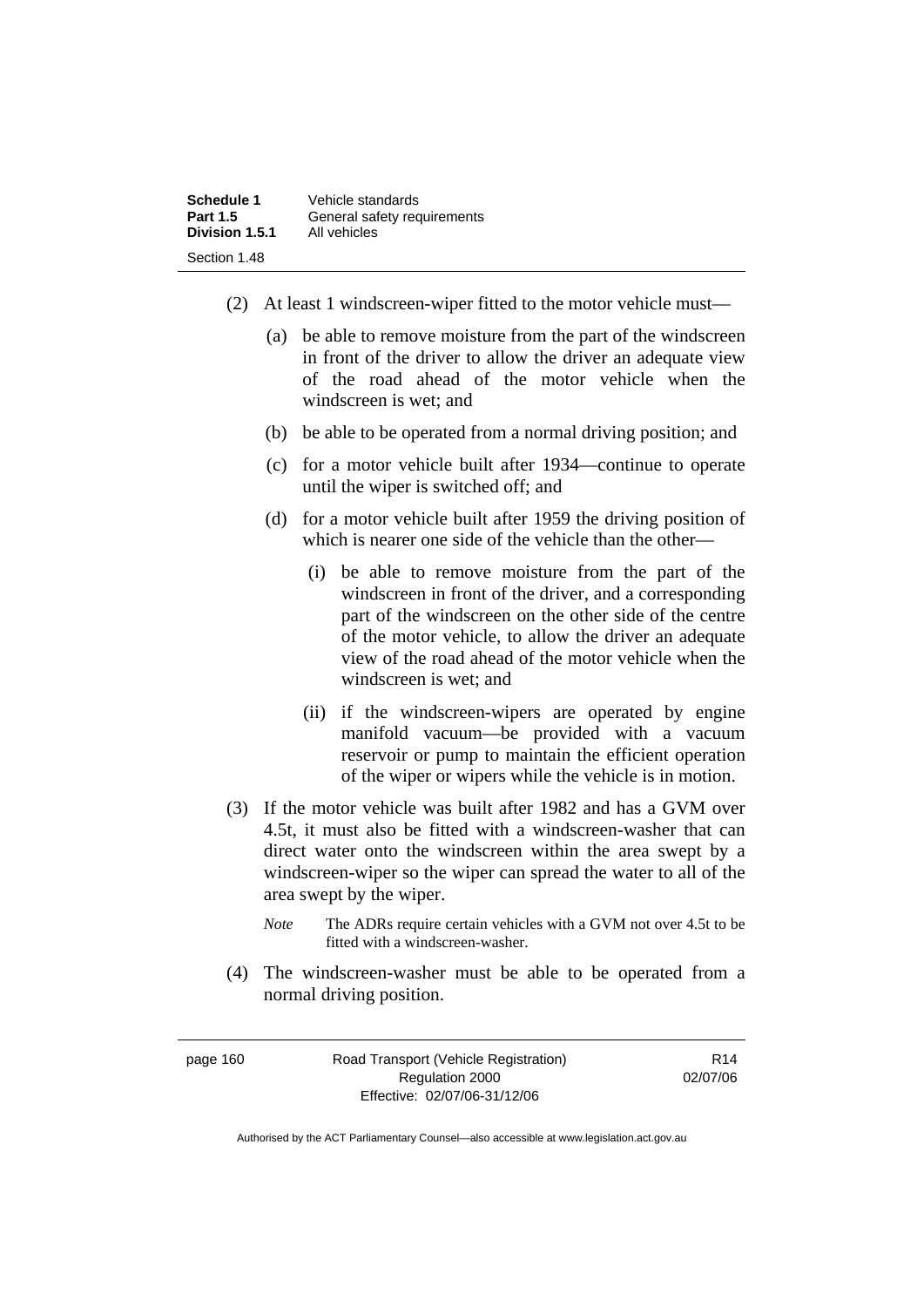Vehicle standards **Schedule 1**  General safety requirements<br>All vehicles Division 1.5.1 Section 1.49

#### **1.49 Wheels and tyres—size and capacity**

The wheels and tyres fitted to an axle of a vehicle must be of sufficient size and capacity to carry the part of the vehicle's gross mass transmitted to the ground through the axle.

#### **1.50 Pneumatic tyres generally**

A vehicle built after 1932 must be fitted with pneumatic tyres.

#### **1.51 Pneumatic tyres—carcass construction**

- (1) A vehicle with a GVM not over 4.5t must not have pneumatic tyres of different carcass construction fitted to the same axle, but the tyres may have different cord materials and a different number of plies.
- (2) However, subsection (1) does not apply to a tyre being used in an emergency as a temporary replacement for a tyre complying with the subsection.

#### **1.52 Pneumatic tyres—size and capacity**

The size and capacity of a pneumatic tyre to be fitted to a vehicle must be decided using a cold inflation pressure that is not over the lesser of—

- (a) the pressure recommended by the tyre manufacturer; and
- (b) a pressure of—
	- (i) for a radial ply tyre—825kPa; or
	- (ii) for another tyre—700kPa.

#### **1.53 Tyres—defects**

A tyre fitted to a vehicle must be free of any apparent defect that could make the vehicle unsafe.

| R <sub>14</sub> | Road Transport (Vehicle Registration) | page 161 |
|-----------------|---------------------------------------|----------|
| 02/07/06        | Regulation 2000                       |          |
|                 | Effective: 02/07/06-31/12/06          |          |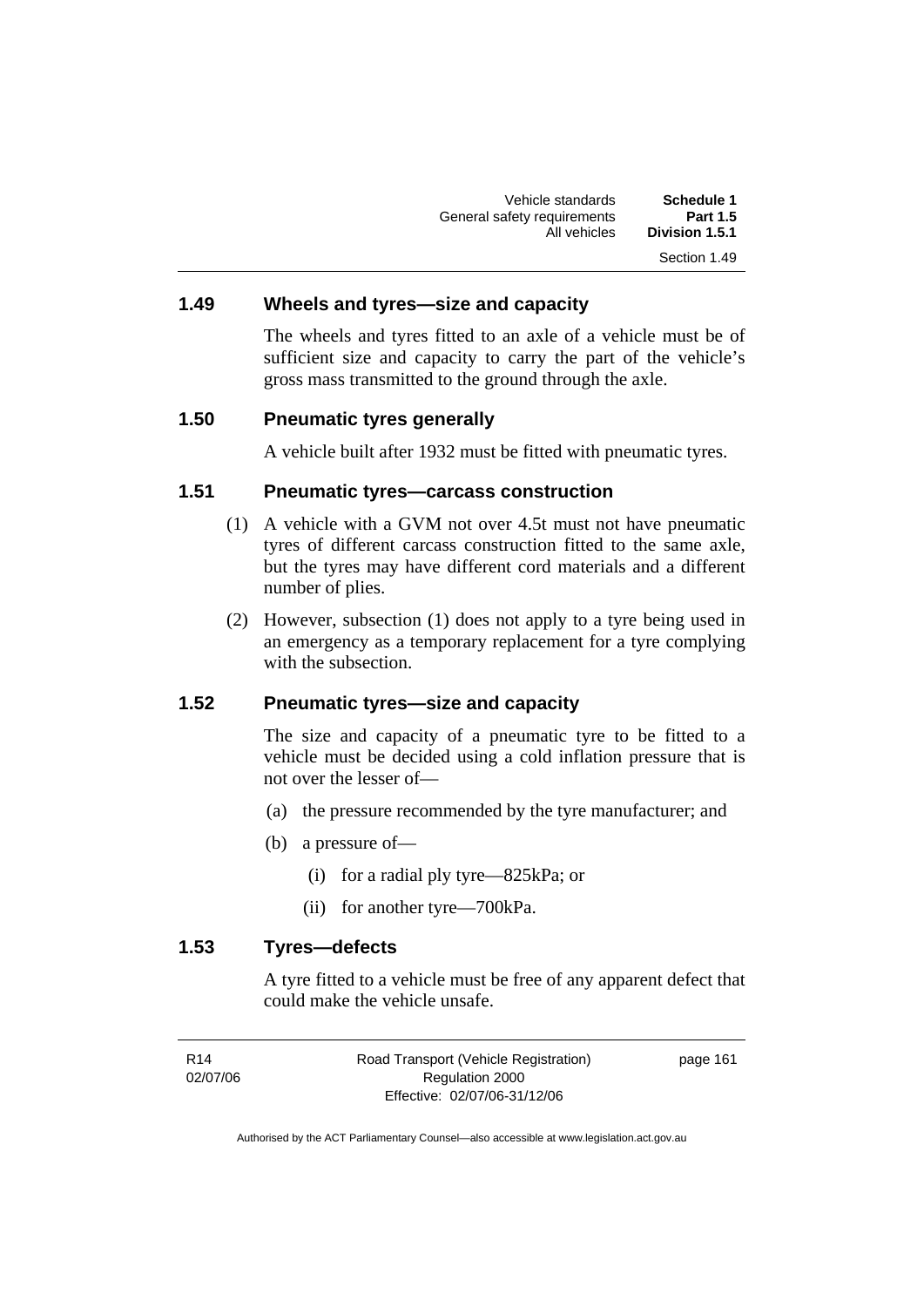| Schedule 1      | Vehicle standards           |
|-----------------|-----------------------------|
| <b>Part 1.5</b> | General safety requirements |
| Division 1.5.1  | All vehicles                |
| Section 1.54    |                             |

#### **1.54 Tyres for use on vehicles with GVM over 4.5t**

- (1) A tyre fitted to a vehicle with a GVM over 4.5t must be suitable for road use at the lesser of—
	- (a) 100km/h; and
	- (b) the vehicle's top speed.
- (2) This section applies to a vehicle instead of the tyre speed category requirements in the relevant ADR.

#### **1.55 Tyres—manufacturer's rating**

- (1) This section applies to a motor vehicle if the vehicle—
	- (a) has 4 or more wheels; and
	- (b) was built after 1972; and
	- (c) has a GVM not over 4.5t.
- (2) However, this section does not apply to a tyre if the tyre—
	- (a) is recommended by the vehicle builder as suitable for limited use on the vehicle in special circumstances at a speed less than the speed applying to the vehicle under subsection (3); or
	- (b) is being used in an emergency as a temporary replacement for a tyre complying with this section.
- (3) A tyre fitted to a motor vehicle must, when first built, have been rated by the tyre manufacturer as suitable for road use at the lesser of—
	- (a) a speed of at least—
		- (i) for a car with special features for off-road use— 140km/h; or

page 162 Road Transport (Vehicle Registration) Regulation 2000 Effective: 02/07/06-31/12/06

R14 02/07/06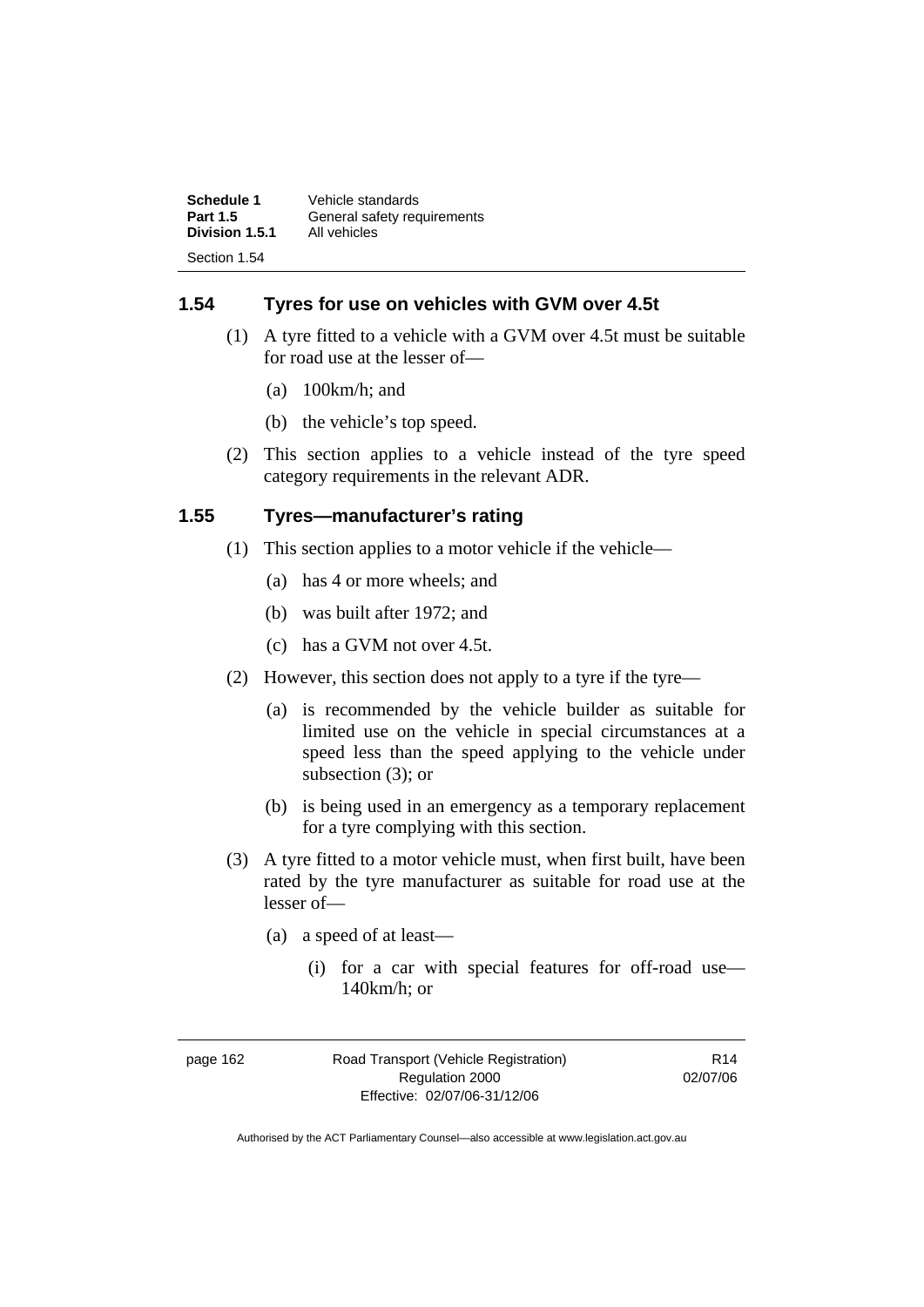- (ii) for another car—180km/h; or
- (iii) for another motor vehicle—120km/h; and
- (b) the vehicle's top speed.

#### **Example for par (a) (i)**

a four-wheel drive

- *Note* An example is part of the regulation, is not exhaustive and may extend, but does not limit, the meaning of the provision in which it appears (see Legislation Act, s 126 and s 132).
- (4) This section applies to a vehicle instead of the tyre speed category requirements in the relevant ADR.

#### **1.56 Retreads**

- (1) A tyre that is retreaded before the commencement of this section must not be used on a vehicle if—
	- (a) Australian Standard AS 1973-1976 *Retreaded Pneumatic Passenger Car and Light Truck Tyre* or Australian Standard AS 1973-1985 *Retreaded Pneumatic Passenger and Light Truck Tyre* applies to the tyre; and
	- (b) the tyre was retreaded after publication of the Australian Standard; and
	- (c) the tyre was not retreaded in accordance with Australian Standard AS 1973-1976 *Retreaded Pneumatic Passenger Car and Light Truck Tyre*, Australian Standard AS 1973- 1985 *Retreaded Pneumatic Passenger and Light Truck Tyre* or Australian Standard AS 1973-1993 *Pneumatic Tyres—Passenger Car, Light Truck and Truck/Bus— Retreading and Repair Processes*.
- (2) A tyre that is retreaded after the commencement of this section must not be used on a vehicle if—

R14 02/07/06 page 163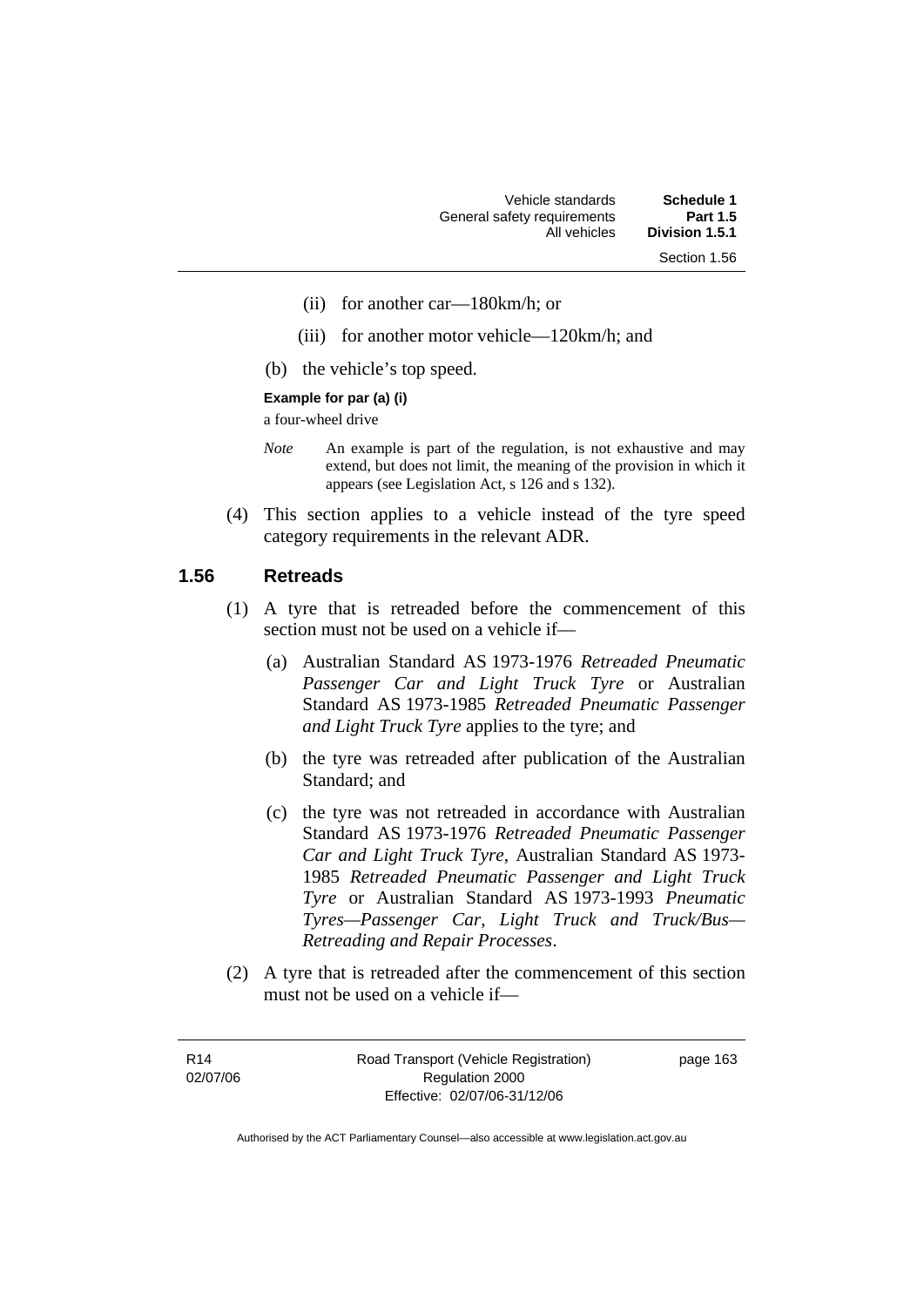| Schedule 1      | Vehicle standards           |
|-----------------|-----------------------------|
| <b>Part 1.5</b> | General safety requirements |
| Division 1.5.1  | All vehicles                |
| Section 1.57    |                             |

- (a) Australian Standard AS 1973-1993 *Pneumatic Tyres— Passenger Car, Light Truck and Truck/Bus—Retreading and Repair Processes* applies to the tyre; and
- (b) the tyre was not retreaded in accordance with the Australian Standard.
- *Note* The Australian Standards mentioned in this section require various markings on retreaded tyres. These may include a speed rating less than the rating originally marked on the tyre.

#### **1.57 Tyre tread**

- (1) A tyre on a motor vehicle must not have cleats or other gripping devices that could damage road surfaces.
- (2) Except at tread wear indicators, a tyre fitted to the vehicle must have a tread pattern at least 1.5mm deep in a band that runs continuously—
	- (a) across—
		- (i) for a vehicle with a GVM over 4.5t—at least 75% of the tyre width that normally comes into contact with the road; or
		- (ii) for another vehicle—the tyre width that normally comes into contact with the road; and
	- (b) around the whole circumference of the tyre.
- (3) A vehicle must not be fitted with a tyre that has been treated by recutting or regrooving the tread rubber, unless the tyre was—
	- (a) built with an extra thickness of rubber designed for recutting or regrooving; and
	- (b) labelled to indicate the construction.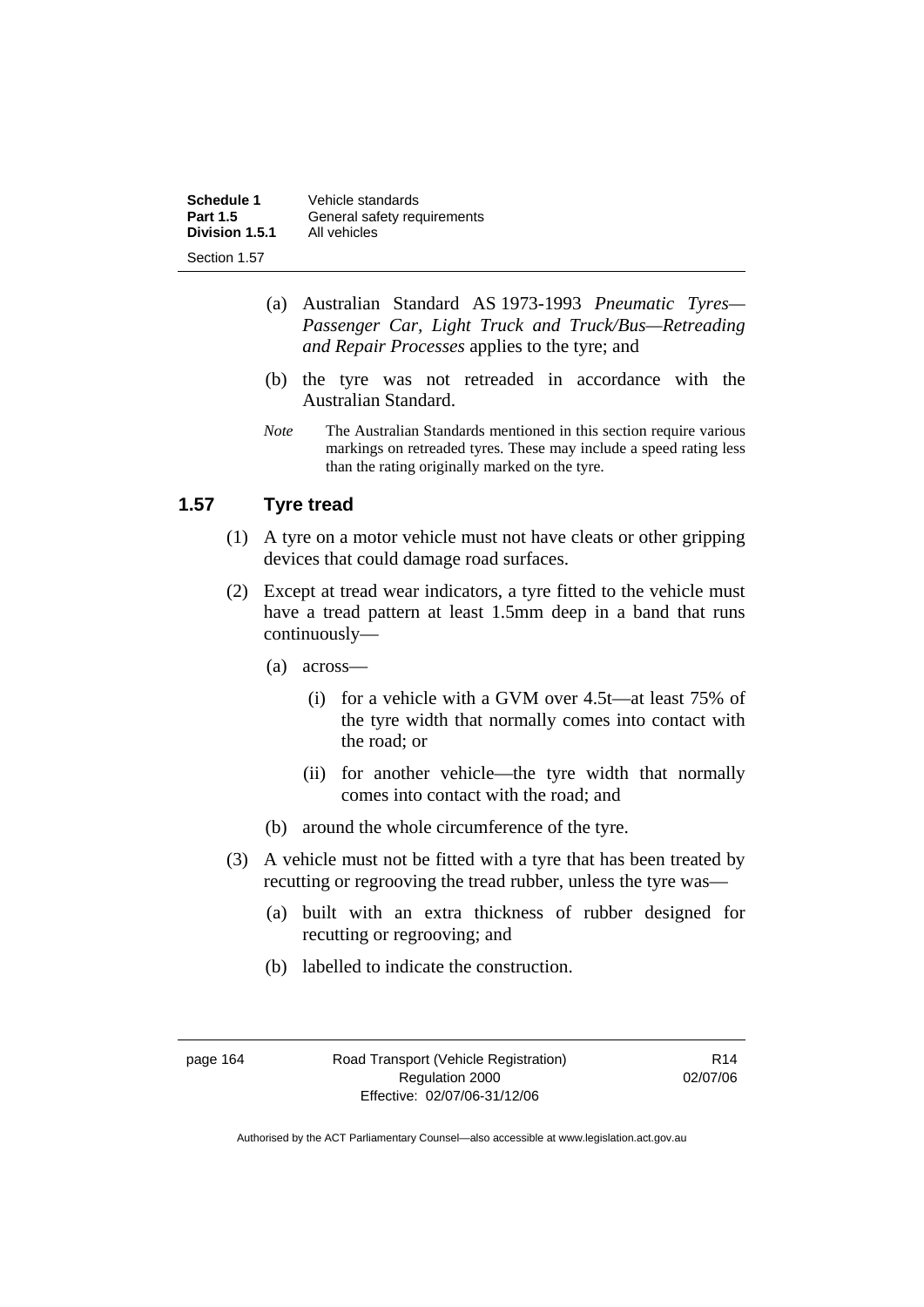# **Division 1.5.2 Additional requirements for motorbikes**

#### **1.58 Steering gear and handlebars**

- (1) The handlebars on a motorbike must extend at least 250mm, but not over 450mm, on each side of the centre-line of the vehicle.
- (2) In taking a measurement for subsection (1), mirrors and lights mounted on the handlebars of the motorbike are disregarded.
- (3) The lowest part of the handgrip on the handlebars must not be higher than 380mm above the attachment point of the handlebars to the motorbike.
- (4) Handgrips on the handlebars must be fitted symmetrically.
- (5) If a motorbike has the head stem as the steering pivot point, the horizontal distance from the midpoint between the head stem bearings to the centre of the front wheel must not be over 550mm.



R14 02/07/06 Road Transport (Vehicle Registration) Regulation 2000 Effective: 02/07/06-31/12/06

page 165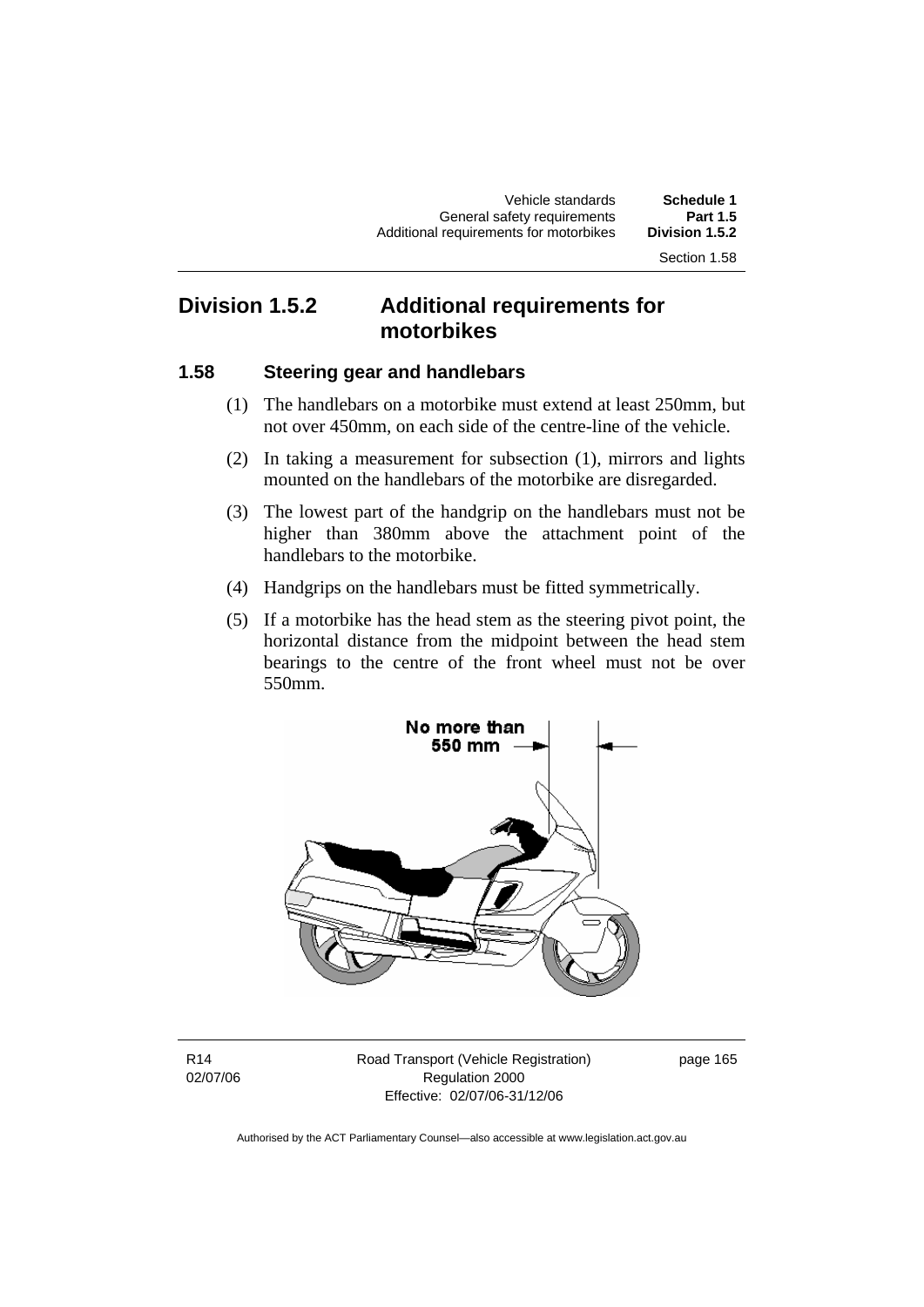**Schedule 1** Vehicle standards<br>**Part 1.5** General safety reg **Part 1.5 General safety requirements**<br>**Division 1.5.3** Additional requirements for ta **Division 1.5.3** Additional requirements for taxis Section 1.59

#### **Maximum horizontal distance from midpoint between head stem bearings of motorbike to centre of front wheel**

#### **1.59 Footrests**

A motorbike must be fitted with footrests for the driver, and for any passenger for whom a seating position is provided.

#### **1.60 Chain guards**

- (1) If the engine power of a motorbike is transmitted to the rear wheel by a chain, the driver and any passenger must be protected from the front sprocket and at least the upper part of the chain by—
	- (a) the frame or equipment of the motorbike; or
	- (b) a chain guard.
- (2) A chain guard must cover the chain to a point—
	- (a) at least 300mm to the rear of the rearmost footrest; or
	- (b) above the centre of the rear drive sprocket.

### **Division 1.5.3 Additional requirements for taxis**

#### **1.60A Public passenger vehicles to have fire-extinguisher**

A public passenger vehicle (other than a motorbike) must be equipped with a fire-extinguisher.

*Note* A public passenger vehicle is a public bus, taxi, hire car or demand responsive service vehicle.

page 166 Road Transport (Vehicle Registration) Regulation 2000 Effective: 02/07/06-31/12/06

R14 02/07/06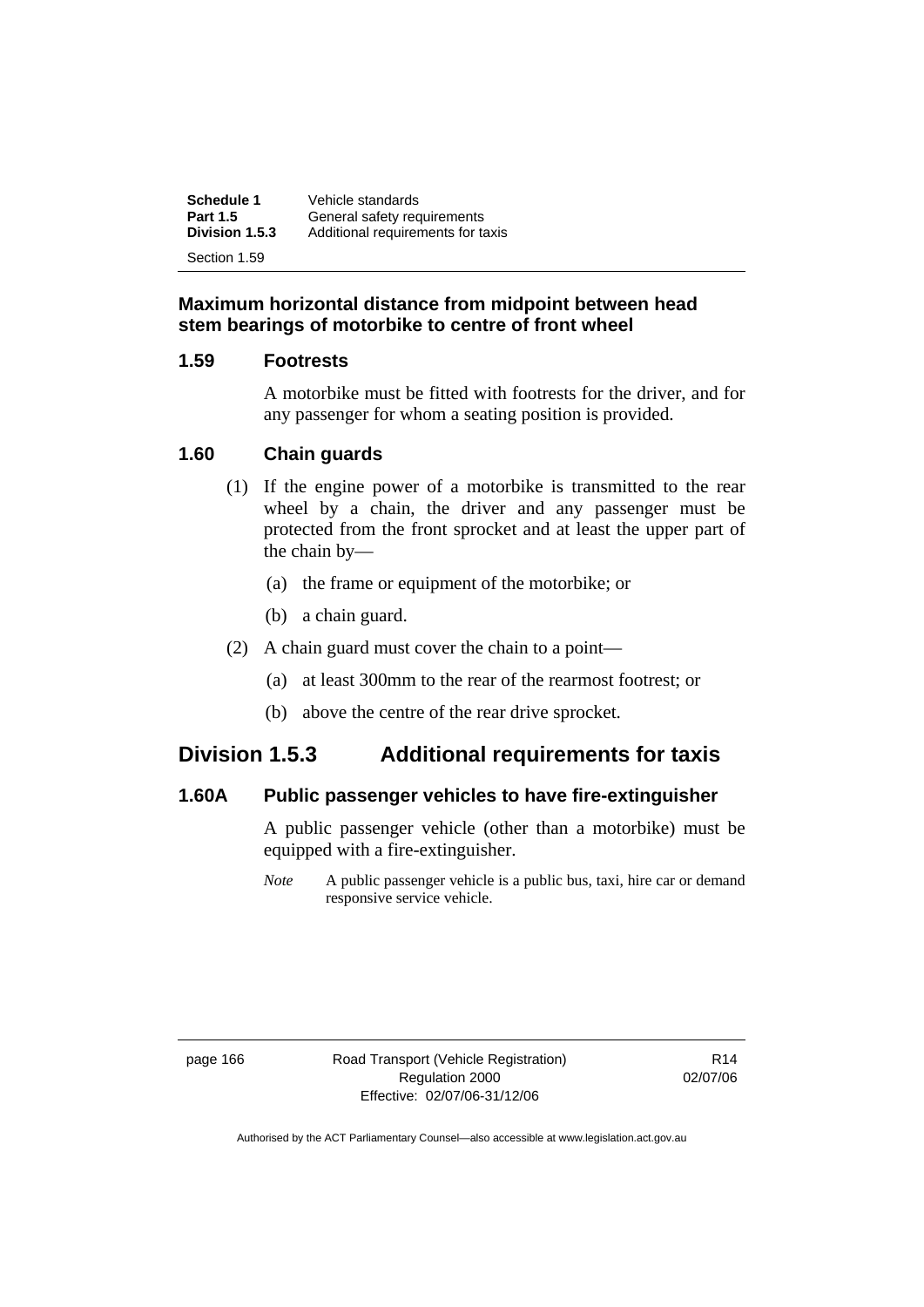| Vehicle standards |  |
|-------------------|--|
| Vehicle marking   |  |

Schedule 1 **Part 1.6** 

# **Part 1.6 Vehicle marking**

*Note* This part contains requirements for a vehicle that help to identify the vehicle and, if the vehicle is unusually long, to warn other motorists.

#### **1.61 Vehicle and engine identification numbers**

(1) In this section:

*number* includes letter.

- (2) A motor vehicle must have an individual engine identification number clearly stamped, embossed or otherwise permanently marked on it.
- (3) A motor vehicle built after 1930 must have the engine identification number on its engine block or the main component of its engine.
- (4) A vehicle must have an individual vehicle identification number clearly stamped, embossed or otherwise permanently marked on a substantial part of its frame or chassis.
- (5) A vehicle or engine identification number must be located where a person can read it easily without having to use tools to remove a part of the vehicle that would otherwise obstruct the person's view.

#### **1.62 Compliance plate to be attached to certain motor vehicles**

 (1) This section applies to a motor vehicle (other than a tractor, trailer or implement) registered for the first time after July 1972.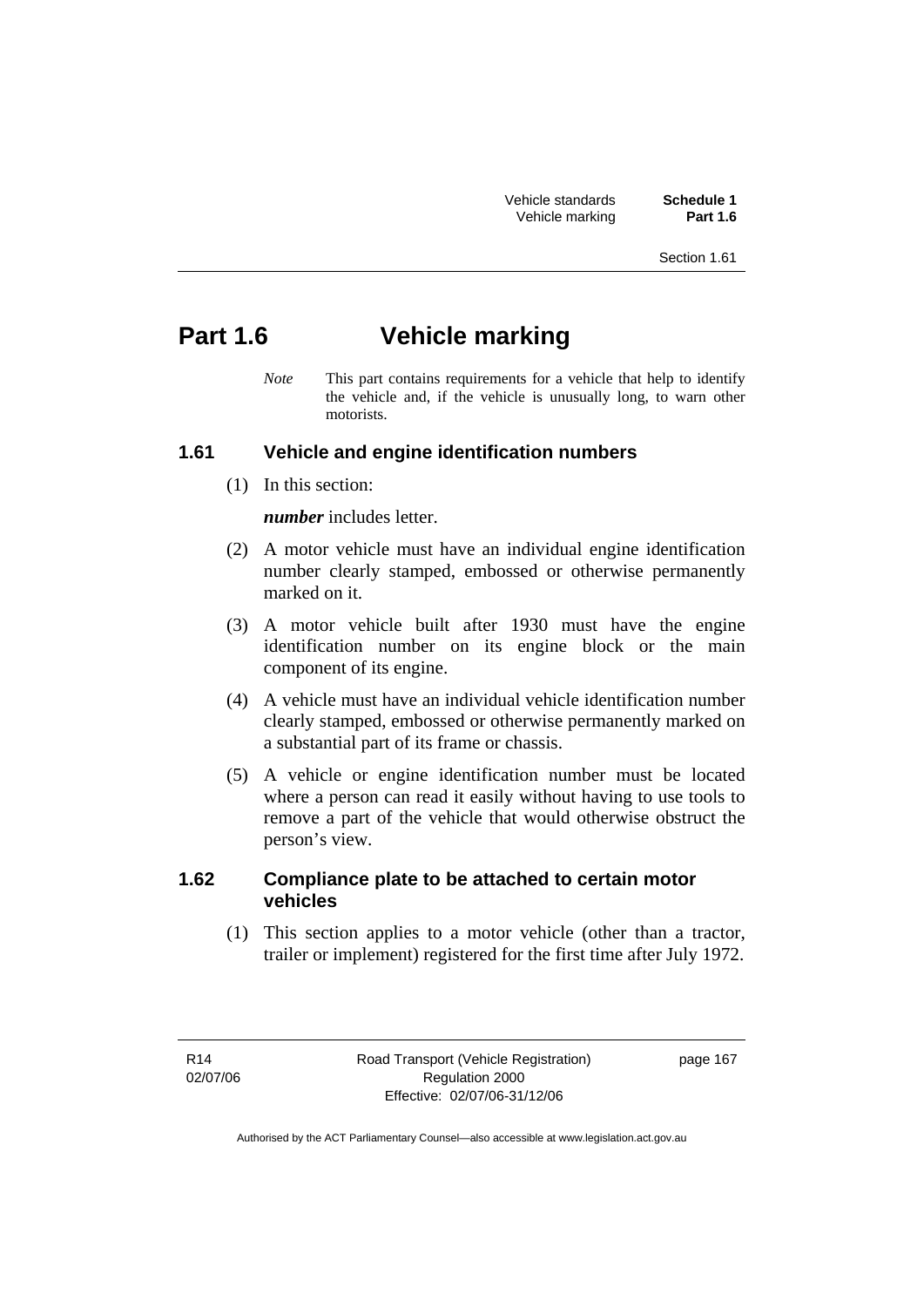| <b>Schedule 1</b> | Vehicle standards |
|-------------------|-------------------|
| <b>Part 1.6</b>   | Vehicle marking   |

- (2) The vehicle must have securely and prominently attached within the engine compartment, or another position approved by the road transport authority, a plate that—
	- (a) is approved by the motor vehicle certification board or the administrator of vehicle standards; and
	- (b) identifies the vehicle; and
	- (c) indicates that, at the time the plate was attached, the vehicle met the standards and procedures administered by the motor vehicle certification board or administrator of vehicle standards for that class of vehicle.

#### **1.63 Compliance plate to be attached to certain trailers**

 (1) This section applies to a trailer built after 1985 that has an individual gross trailer weight rating (as decided by the road transport authority) over 4.5t, but not over 60t.

*Note* As a semitrailer is a trailer, this section applies to semitrailers.

- (2) At or as soon as practicable after the time of the first registration of the trailer, the trailer must have securely and prominently attached to it, in a position designated by the motor vehicle certification board or administrator of vehicle standards, a plate that—
	- (a) is approved by the board or the administrator of vehicle standards; and
	- (b) identifies the vehicle; and
	- (c) indicates that, at the time the plate was attached, the vehicle met the standards and procedures administered by the motor vehicle certification board or administrator of vehicle standards for that class of vehicle.

page 168 Road Transport (Vehicle Registration) Regulation 2000 Effective: 02/07/06-31/12/06

R14 02/07/06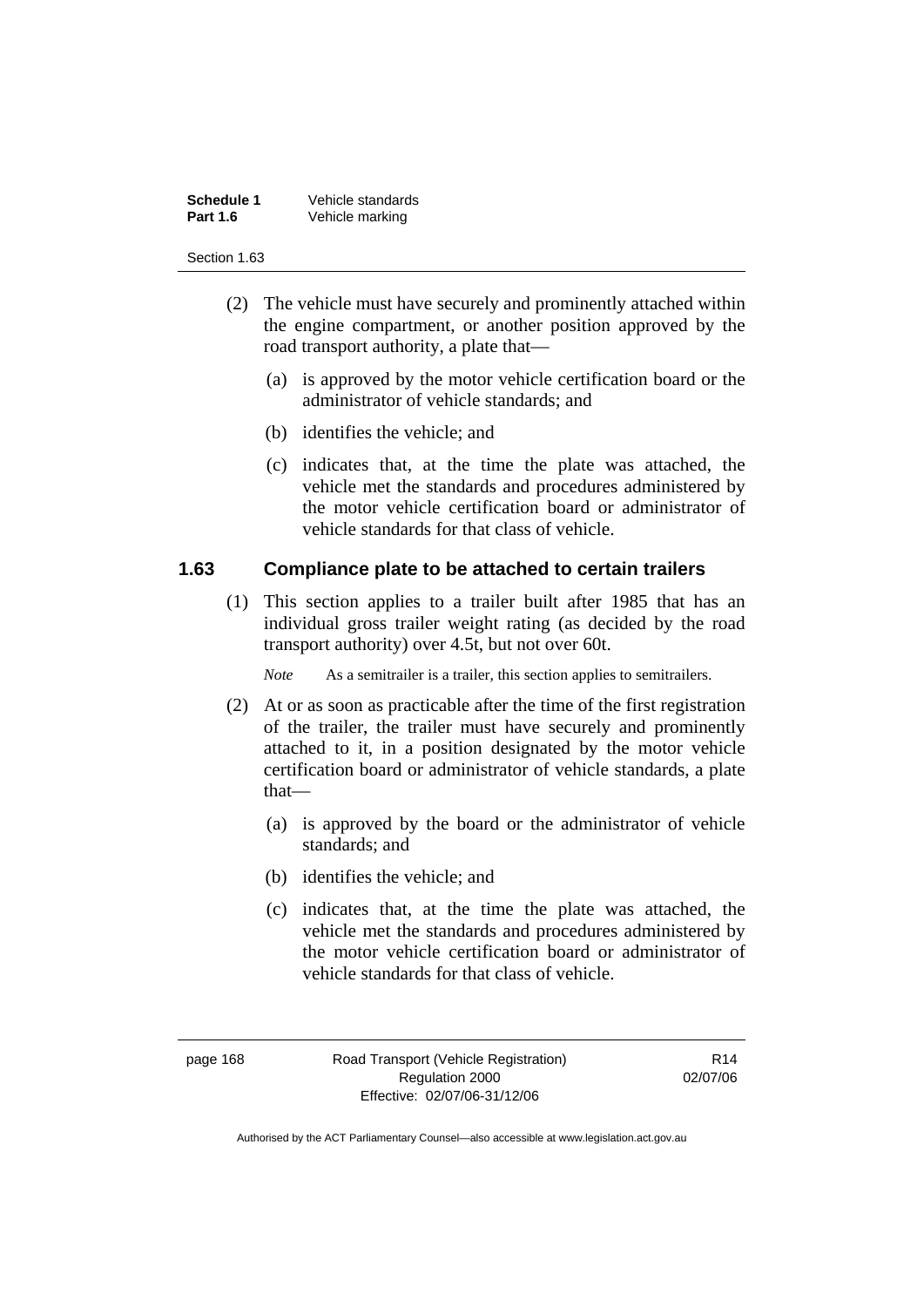#### **1.64 White or silver band on certain vehicles**

- (1) This section applies to a vehicle that—
	- (a) is at least 2.2m wide; and
	- (b) has a body with a vertical measurement under 300mm at the rear, measured from the lowest point of the body above ground level to the highest point; and
	- (c) is not fitted with rear marking plates in accordance with section 1.126.
- (2) For subsection (1) (a), the width of a vehicle is measured disregarding any anti-skid device mounted on wheels, central tyre inflation systems, lights, mirrors, reflectors, signalling devices and tyre pressure gauges.
- (3) The vehicle must have a white or silver band at least 75mm high across the full width of the rearmost part of the body of the vehicle.

#### **1.65 Warning signs for combinations over 22m long**

- (1) The following vehicles must display road train warning signs complying with this section and section 1.67:
	- (a) a combination over 36.5m long;
	- (b) a road train over 30m, but not over 36.5m, long that includes 1 or more dog trailers.
- (2) The following vehicles must display road train warning signs, or a long vehicle warning sign, complying with this section and section 1.67:
	- (a) a road train over 22m, but not over 30m, long that includes 1 or more dog trailers;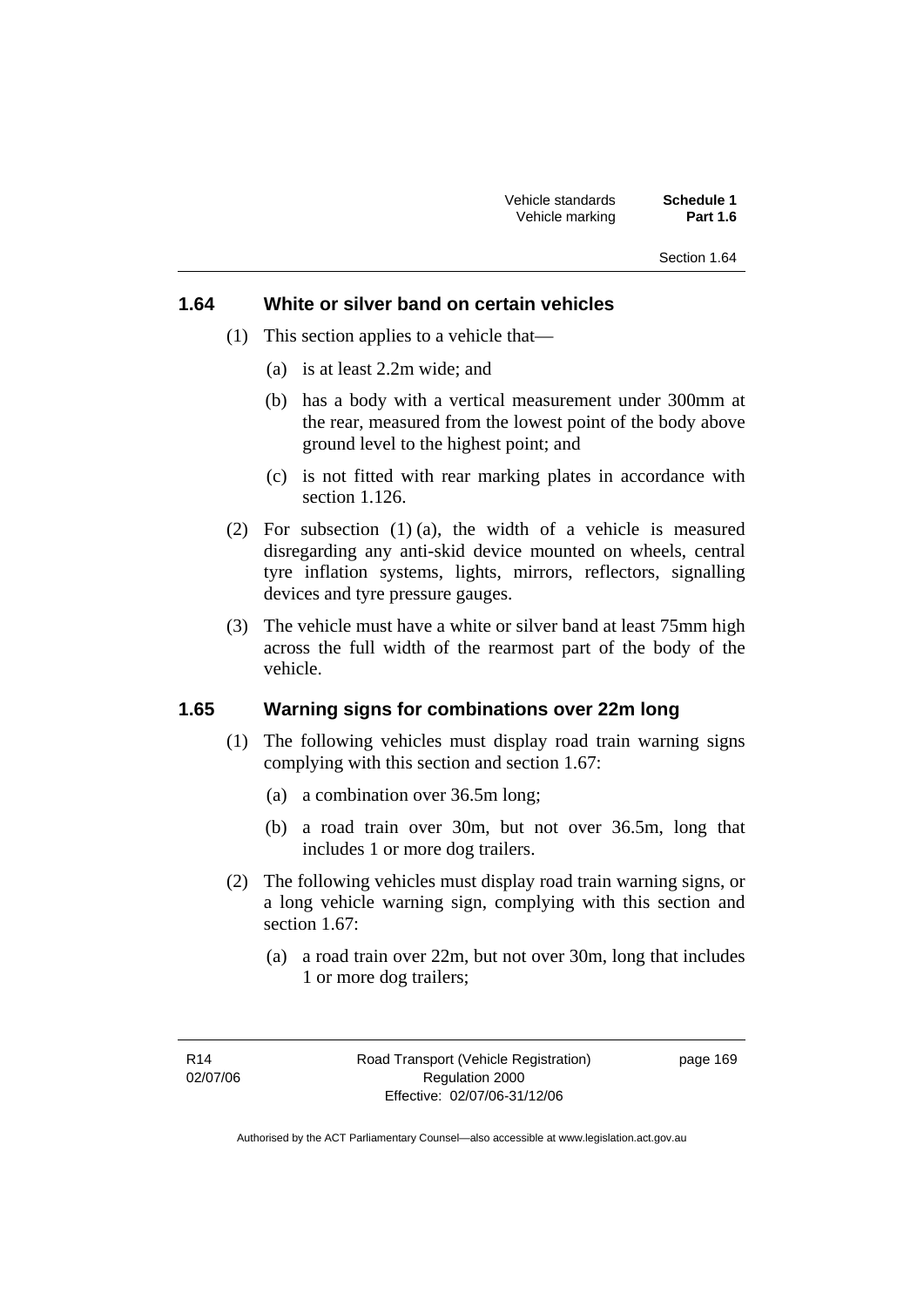| <b>Schedule 1</b> | Vehicle standards |
|-------------------|-------------------|
| <b>Part 1.6</b>   | Vehicle marking   |

- (b) a road train over 22m, but not over 36.5m, long that does not include a dog trailer.
- (3) Another combination over 22m, but not over 36.5m, long must display a long vehicle warning sign complying with this section and section 1.67.
- (4) Subsections (1), (2) and (3) do not apply to the extent of any inconsistency with a notice or permit issued under the *Road Transport (Dimensions and Mass) Act 1990* that applies to the combination.
- (5) Road train warning signs must be used in pairs and fitted horizontally, a warning sign at the front and the other at the rear of the combination.
- (6) A long vehicle warning sign must be fitted horizontally at the rear of the combination.

#### **1.66 Warning signs not to be displayed on other vehicles**

- (1) A road train warning sign must not be displayed on a vehicle unless the vehicle is part of a combination or road train mentioned in section 1.65 (1) or (2).
- (2) A long vehicle warning sign must not be displayed on a vehicle unless the vehicle is a part of a combination or road train mentioned in section 1.65 (2) or (3).

#### **1.67 Specifications for warning signs**

- (1) A road train or long vehicle warning sign must be built in 1 or 2 parts from sheet steel 0.8mm thick or another material of at least the same stiffness, unless it is designed to be fixed to a vehicle using an adhesive.
- (2) The warning sign must be at least 1.02m wide and at least 250mm high.

| page 170 | Road Transport (Vehicle Registration) | R <sub>14</sub> |
|----------|---------------------------------------|-----------------|
|          | Regulation 2000                       | 02/07/06        |
|          | Effective: 02/07/06-31/12/06          |                 |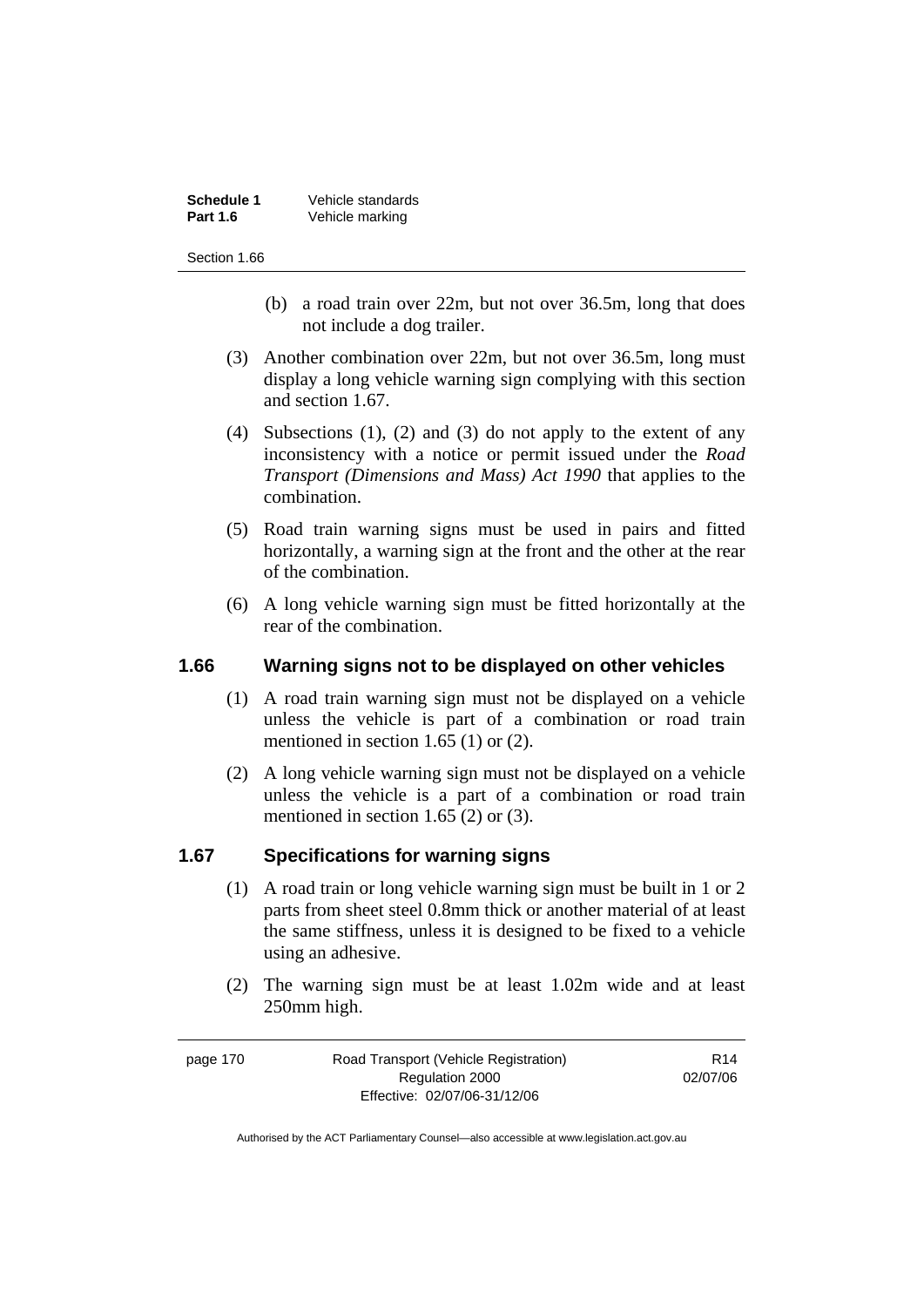| Vehicle standards | <b>Schedule 1</b> |
|-------------------|-------------------|
| Vehicle marking   | <b>Part 1.6</b>   |

- (3) A road train warning sign must display the words 'road train', and a long vehicle warning sign must display the words 'long vehicle', in black capital letters at least 180mm high in typeface Series B (N) that complies with Australian Standard AS 1744 *Forms of Letters and Numerals for Road Signs*.
- (4) If the warning sign is in 2 parts, 1 word of the term 'road train' or 'long vehicle' must be on one part and the other word of the term must be on the other part.
- (5) The warning sign must display the sign manufacturer's name or logo, and the brand and class of retro-reflective material used, in block letters not over 10mm high.
- (6) The warning sign must have a black border.
- (7) The warning sign must be coated with yellow retro-reflective material of class 1 or 2 that meets Australian Standard AS 1906 *Retro-reflective Materials and Devices for Road Traffic Control Purposes*.
- (8) The warning sign must be fitted so—
	- (a) no part of the sign is—
		- (i) over 1.8m above ground level; or
		- (ii) under 500mm above ground level; and
	- (b) if the sign is in 2 parts—the parts are fitted at the same height above ground level.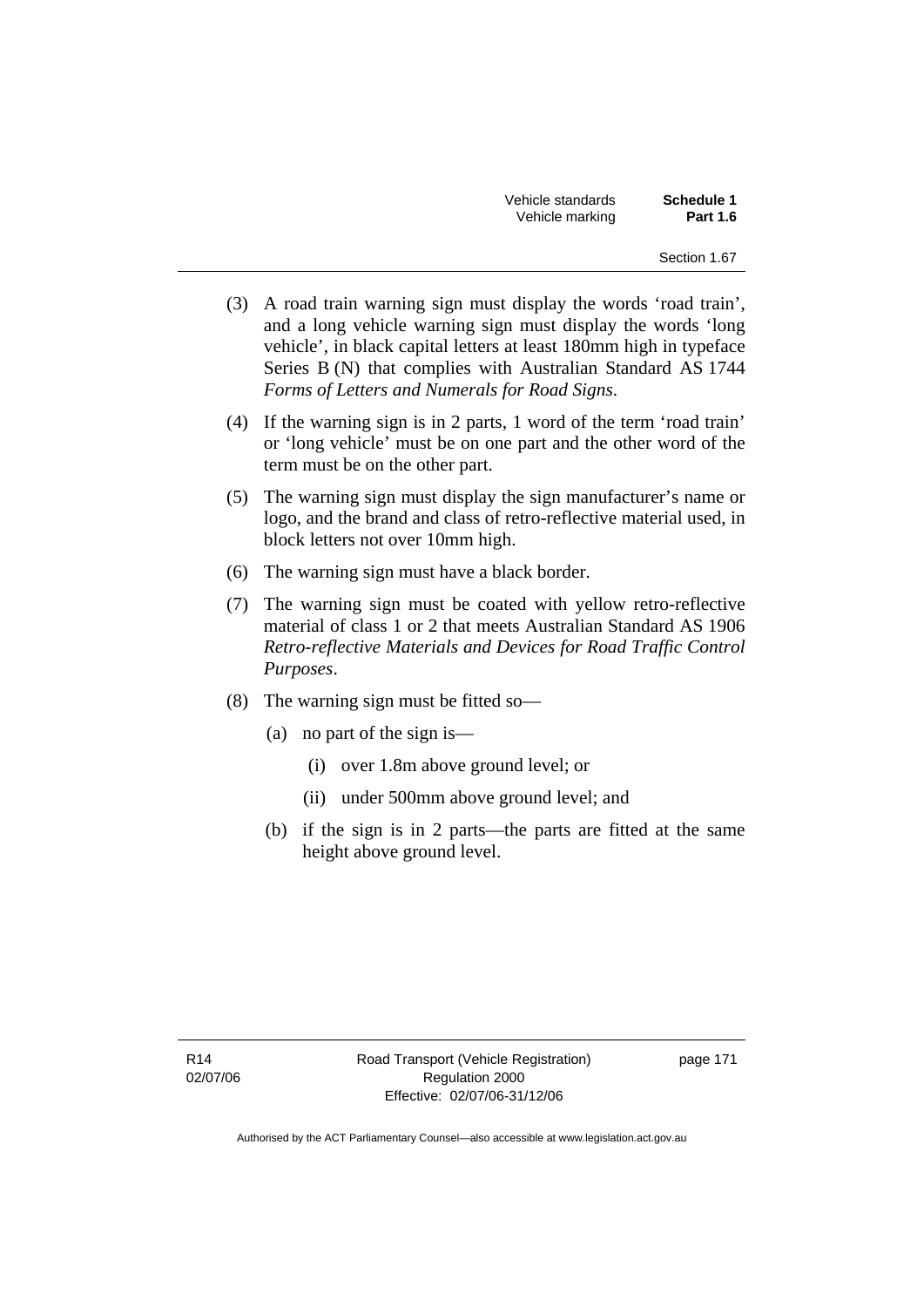**Schedule 1** Vehicle standards<br> **Part 1.6** Vehicle marking **Vehicle marking** 

Section 1.68



#### **Positioning of a warning sign**

#### **1.68 Left-hand drive signs**

- (1) This section applies to a motor vehicle with a GVM over 4.5t that has the centre of a steering control to the left of the centre of the vehicle.
- (2) The vehicle must display the words 'left hand drive' on the rear of the vehicle.
- (3) The words must be in letters at least 75mm high, and in a colour that contrasts with the background to the words.

page 172 Road Transport (Vehicle Registration) Regulation 2000 Effective: 02/07/06-31/12/06

R14 02/07/06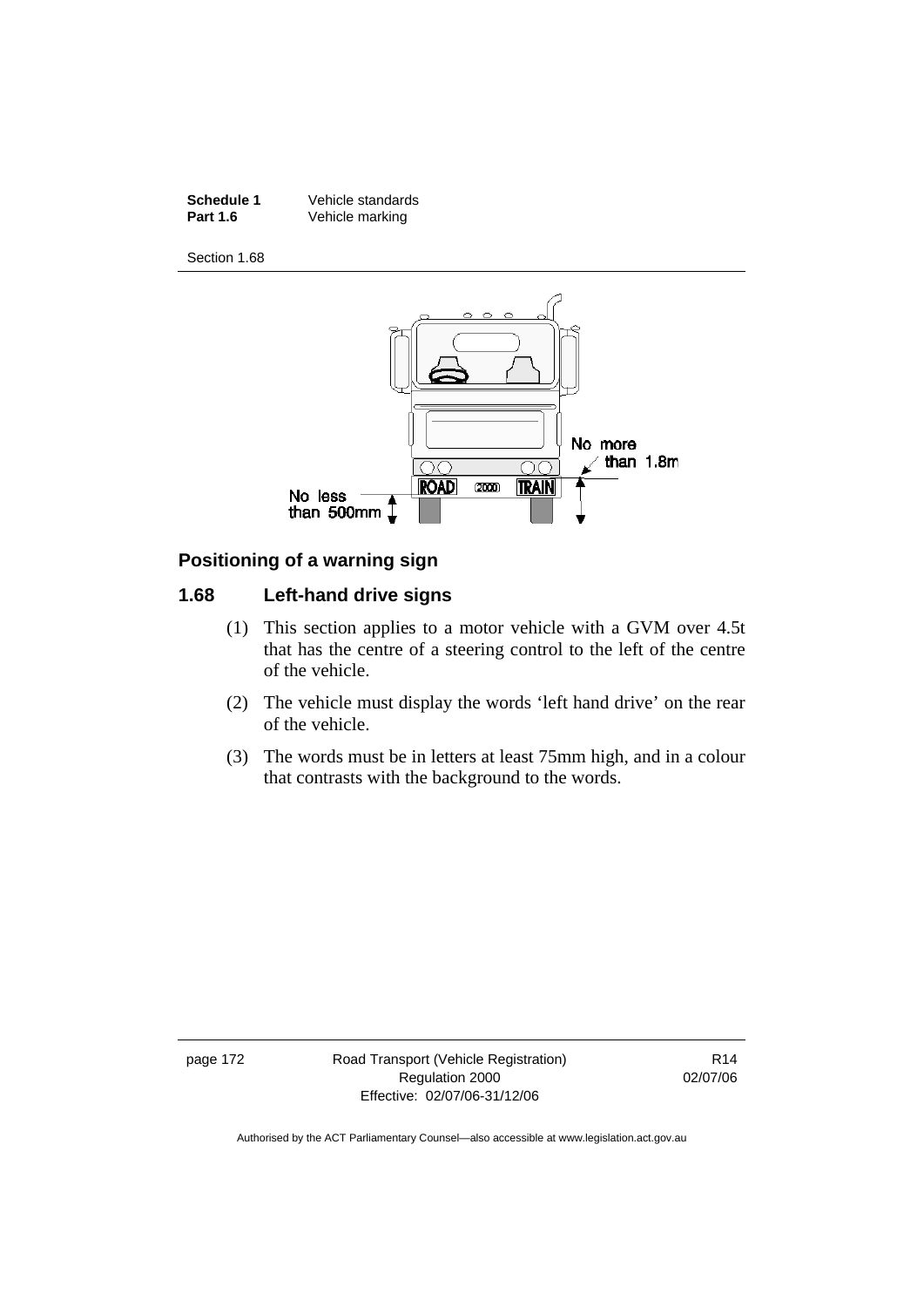# **Part 1.7 Vehicle configuration and dimensions**

*Note* This part sets out various requirements covering the suspension on vehicles and size limits for single vehicles and combinations of vehicles, so that they can be operated safely with other traffic, without taking up too much road space or damaging the road and structures on the road.

> Generally, the limits in this part apply to a vehicle and any load it may be carrying.

> Particular requirements for loaded vehicles are covered by the *Road Transport (Dimensions and Mass) Act 1990*.

### **Division 1.7.1 Axles**

#### **1.69 Axle configuration**

- (1) A motor vehicle, other than an articulated bus, must have only—
	- (a) 1 axle group, or single axle, towards the front of the vehicle; and
	- (b) 1 axle group, or single axle, towards the rear of the vehicle.
- (2) An articulated bus must have—
	- (a) on its front section—
		- (i) only 1 axle group, or single axle, towards the front of the section; and
		- (ii) only 1 axle group, or single axle, towards the rear of the section; and
	- (b) on another section—only 1 axle group or single axle.
- (3) A trailer must have only—

| R <sub>14</sub> | Road Transport (Vehicle Registration) | page 173 |
|-----------------|---------------------------------------|----------|
| 02/07/06        | Regulation 2000                       |          |
|                 | Effective: 02/07/06-31/12/06          |          |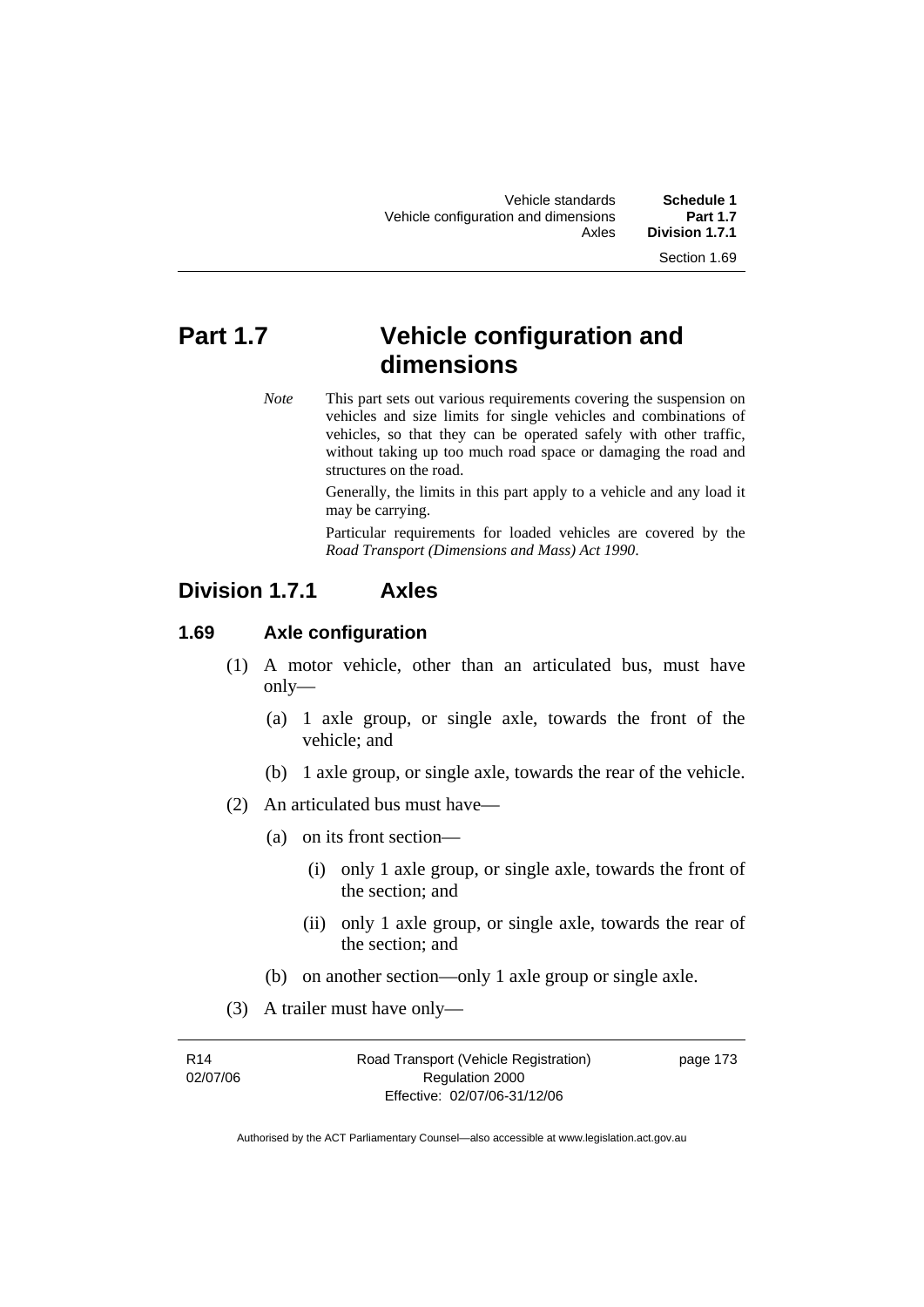| Schedule 1      | Vehicle standards                    |
|-----------------|--------------------------------------|
| <b>Part 1.7</b> | Vehicle configuration and dimensions |
| Division 1.7.1  | Axles                                |
| Section 1.69    |                                      |

- (a) 1 axle group or single axle; or
- (b) 2 axle groups, 2 single axles, or 1 axle group and single axle, in the following configuration—
	- (i) 1 axle group, or single axle, towards the front of the vehicle, with all the wheels on the axle group or single axle connected to the steering mechanism for that part of the trailer; and
	- (ii) 1 axle group, or single axle, towards the rear of the vehicle.
- (4) A semitrailer that is extendible, or is fitted with sliding axles, must—
	- (a) have a securing device that—
		- (i) can securely fix the extendible part or sliding axles to the rest of the vehicle in any position of adjustment provided; and
		- (ii) is located in a position that can prevent accidental or inadvertent release, if the device is mounted on the chassis of the vehicle; and
		- (iii) is fitted with a visible or audible warning system to indicate to a person standing beside the vehicle that the device is not engaged; and
		- (iv) is fitted with a way of preventing loss of air from the air brake supply, if the device uses air from the brake system and fails in a way allowing air to escape; and
		- (v) is held in the applied position by direct mechanical action without the intervention of an electric, hydraulic or pneumatic device; and

page 174 Road Transport (Vehicle Registration) Regulation 2000 Effective: 02/07/06-31/12/06

R14 02/07/06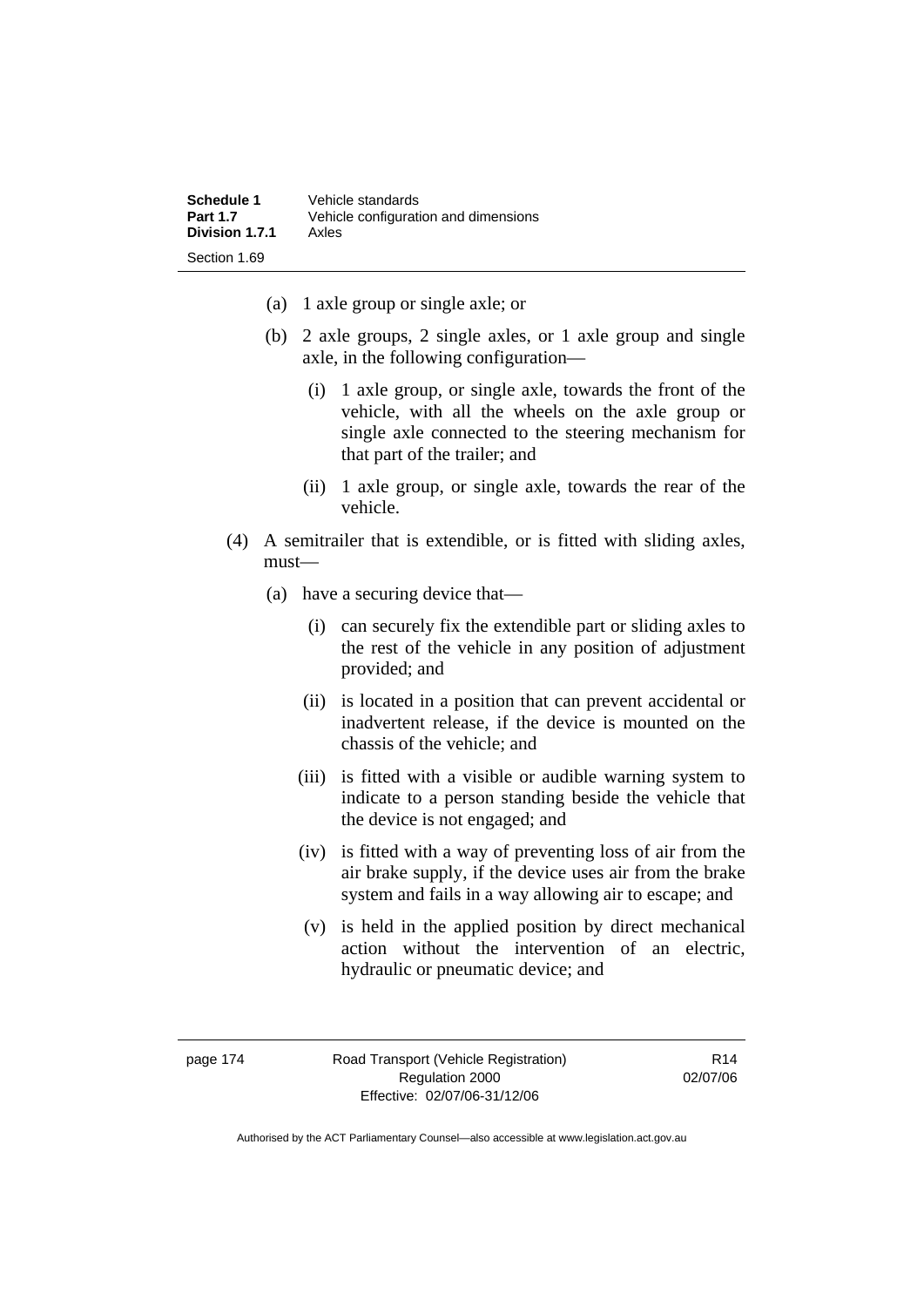| Schedule 1<br><b>Part 1.7</b> | Vehicle standards<br>Vehicle configuration and dimensions |
|-------------------------------|-----------------------------------------------------------|
| Division 1.7.2                | <b>Dimensions</b>                                         |
| Section 1.70                  |                                                           |

 (b) be built so the adjustable parts of the vehicle remain connected if the securing device fails.

#### **1.70 Relation between axles in axle group**

- (1) The axles in an axle group, other than a twinsteer axle group, fitted to a vehicle with a GVM over 4.5t must relate to each other through a load-sharing suspension system.
- (2) In this section:

*load-sharing suspension system* means an axle group suspension system that—

- (a) is built to divide the load between the tyres on the group so that no tyre carries a mass over 10% over the mass that it would carry if the load were divided equally; and
- (b) has effective damping characteristics on all axles of the group.

### **Division 1.7.2 Dimensions**

#### **1.71 References to length etc in div 1.7.2**

In this division, a reference to the length, width or height of a vehicle or part of a vehicle is a reference to that dimension of the vehicle or part together with any load or equipment on the vehicle or part.

#### **1.72 Width**

- (1) A vehicle must not be over 2.5m wide.
- (2) For subsection (1), the width of a vehicle is measured without taking into account any anti-skid device mounted on wheels, central tyre inflation systems, lights, mirrors, reflectors, signalling devices and tyre pressure gauges.

R14 02/07/06 Road Transport (Vehicle Registration) Regulation 2000 Effective: 02/07/06-31/12/06

page 175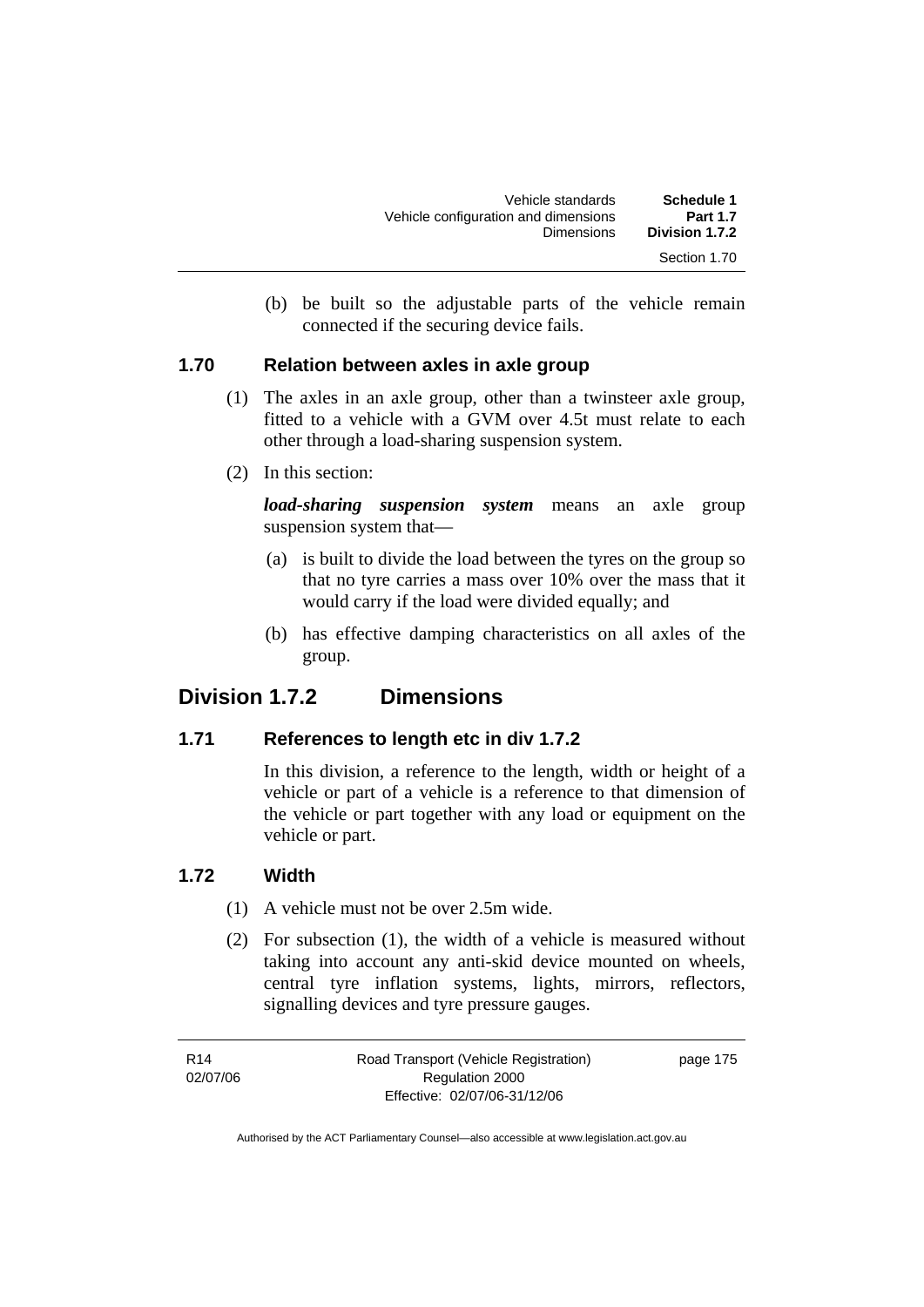| Schedule 1      | Vehicle standards                    |
|-----------------|--------------------------------------|
| <b>Part 1.7</b> | Vehicle configuration and dimensions |
| Division 1.7.2  | Dimensions                           |
| Section 1.73    |                                      |

### **1.73 Length of single motor vehicles**

- (1) A motor vehicle, other than an articulated or controlled access bus, must not be over 12.5m long.
- (2) A controlled access bus must not be over 14.5m long.
- (3) An articulated bus must not be over 18m long.

#### **1.74 Length of single trailers**

- (1) On a semitrailer or dog trailer—
	- (a) the distance between the point of articulation at the front of the trailer and the rear overhang line must not be over 9.5m; and
	- (b) the distance between the point of articulation at the front of the trailer and the rear of the trailer must not be over 12.3m.
- (2) A projection forward of the point of articulation at the front of a semitrailer must be contained within a radius of 1.9m from the point of articulation.

page 176 Road Transport (Vehicle Registration) Regulation 2000 Effective: 02/07/06-31/12/06

R14 02/07/06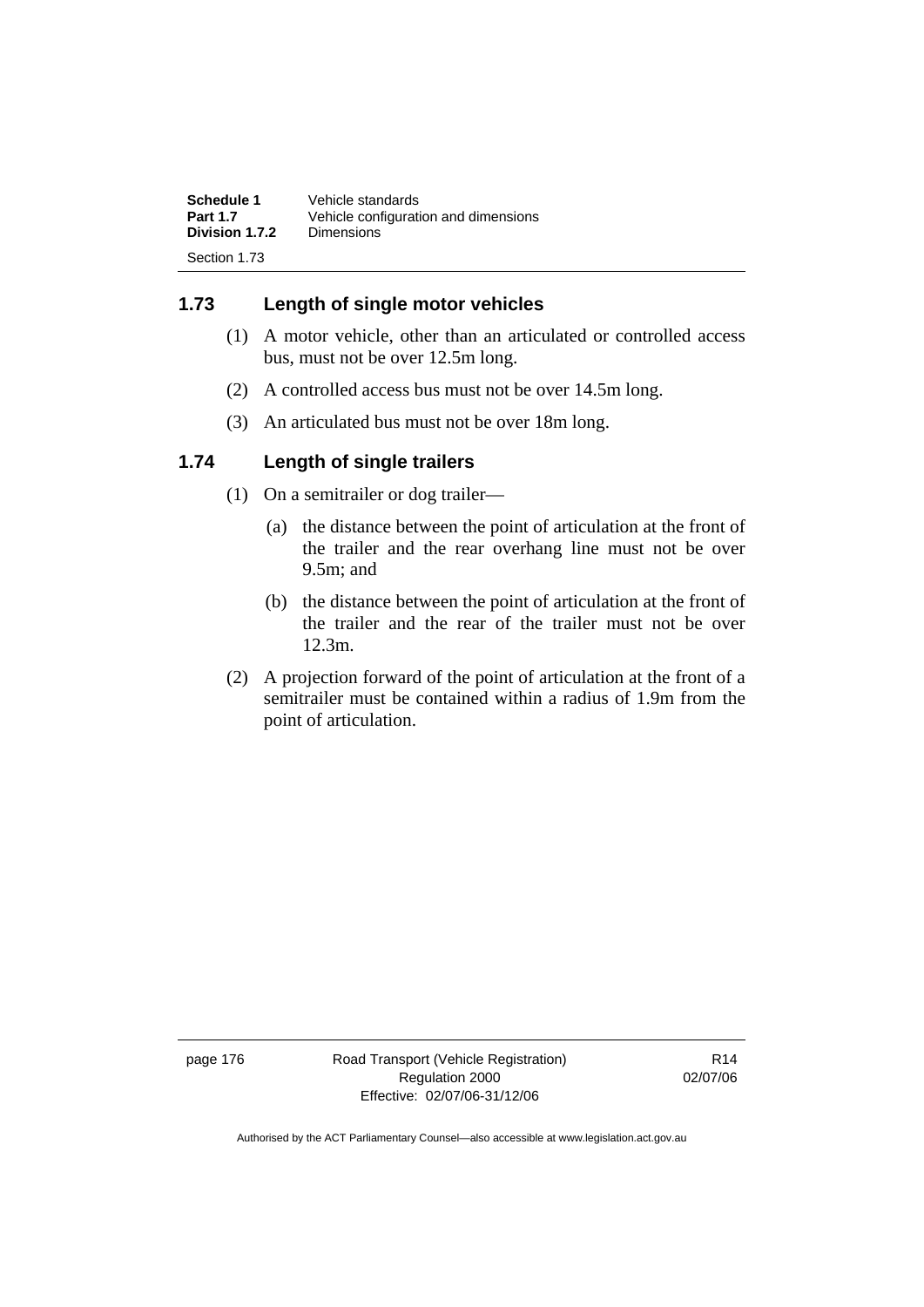Vehicle standards **Schedule 1**  Vehicle configuration and dimensions **Part 1.7 Division 1.7.2** Section 1.74



#### **Maximum dimensions of a semitrailer**

- (3) If a semitrailer has 2 or more points of articulation at the front of the trailer, it must comply with subsections (1) and (2) when measured at 1 of the points.
- (4) A trailer (other than a pig trailer) built to carry cattle, sheep, pigs or horses on 2 or more partly or completely overlapping decks must not have over 12.5m of its length available for the transport of animals.
- (5) For subsection (4), the length available for the transport of animals on a trailer is measured from the inside of the front wall or door of the trailer to the inside of the rear wall or door of the trailer, with any intervening partitions disregarded.
- (6) A pig trailer must not be longer than 12.5m.
- (7) In this section:

R14 02/07/06 Road Transport (Vehicle Registration) Regulation 2000 Effective: 02/07/06-31/12/06

page 177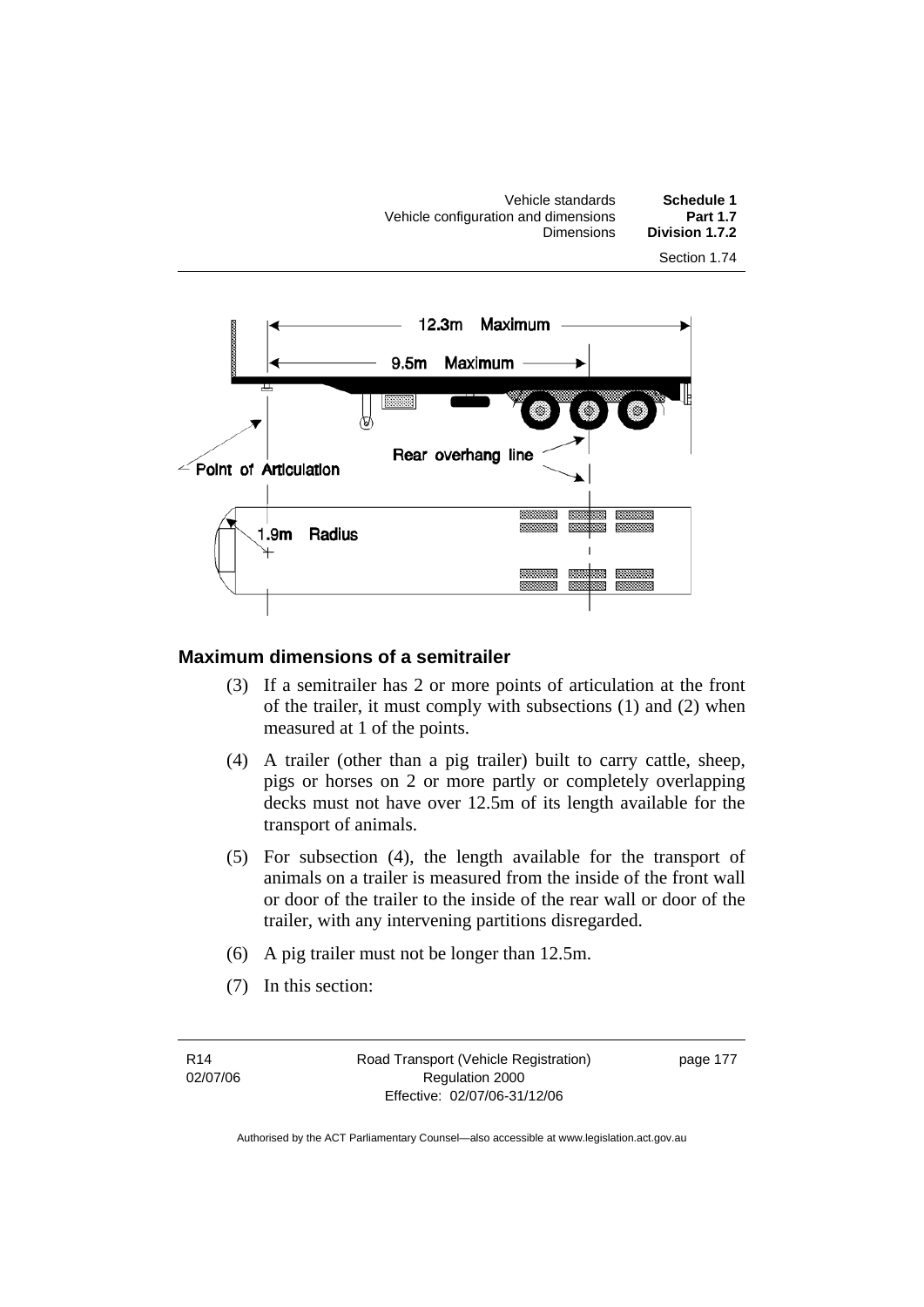| <b>Schedule 1</b> | Vehicle standards                    |
|-------------------|--------------------------------------|
| <b>Part 1.7</b>   | Vehicle configuration and dimensions |
| Division 1.7.2    | <b>Dimensions</b>                    |
| Section 1.75      |                                      |

*pig trailer* means a trailer that is not fitted with an axle group other than 1 non-steerable axle group.

#### **1.75 Length of combinations**

- (1) A combination must not be over—
	- (a) for a B-double—25m long; and
	- (b) for a road train—53.5m long; and
	- (c) for a combination, other than a road train, designed to carry vehicles on 2 or more partly or completely overlapping decks—25m long; and
	- (d) for another combination—19m long.
- (2) In a B-double built to carry cattle, sheep, pigs or horses, the 2 semitrailers must not have over 18.8m of their combined length available for the transport of animals.
- (3) For subsection (2), the length available for the transport of animals on a trailer is measured from the inside of the front wall or door of the trailer to the inside of the rear wall or door of the trailer, with any intervening partitions disregarded.

#### **1.76 Rear overhang**

- (1) The rear overhang of a semitrailer, or dog trailer consisting of a semitrailer and converter dolly, must not be over the lesser of—
	- (a) 60% of the distance between the point of articulation at the front and the rear overhang line; and
	- (b) 3.7m.
- (2) A semitrailer with 2 or more points of articulation at the front must comply with subsection (1) when measured at the same

R14 02/07/06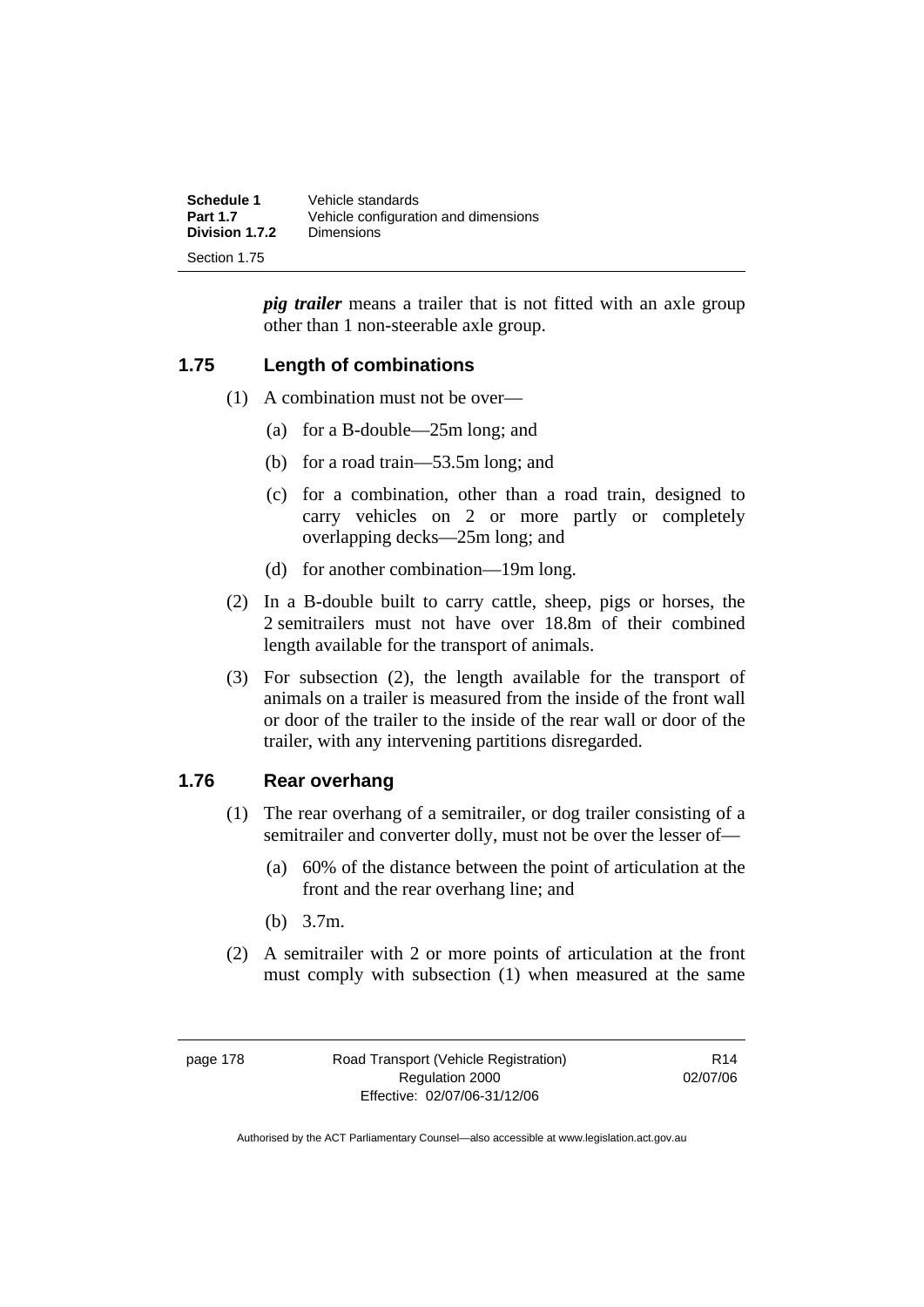| Schedule 1      | Vehicle standards                    |
|-----------------|--------------------------------------|
| <b>Part 1.7</b> | Vehicle configuration and dimensions |
| Division 1.7.2  | <b>Dimensions</b>                    |
| Section 1.77    |                                      |

point used for measurement for compliance with section 1.74 (3).

- (3) The rear overhang of a trailer with only 1 axle group or single axle (other than a semitrailer) must not be over the lesser of—
	- (a) the length of the load carrying area, or body, ahead of the rear overhang line; and
	- (b) 3.7m.
- (4) The rear overhang of a controlled access bus must not be over the lesser of—
	- (a) 70% of the distance between the centre of the front axle and the rear overhang line; and
	- (b) 4.9m.
- (5) The rear overhang of a vehicle not mentioned in subsection (1), (3) or (4) must not be over the lesser of—
	- (a) 60% of the distance between the centre of the front axle and the rear overhang line; and
	- (b) 3.7m.

#### **1.77 Trailer drawbar length**

- (1) The distance between the coupling pivot point on the drawbar of a dog trailer, and the centre-line of the front axle group or of the front single axle of the trailer, must—
	- (a) not be over 5m; and
	- (b) not be under 3m, if the trailer is used in a road train over 19m long.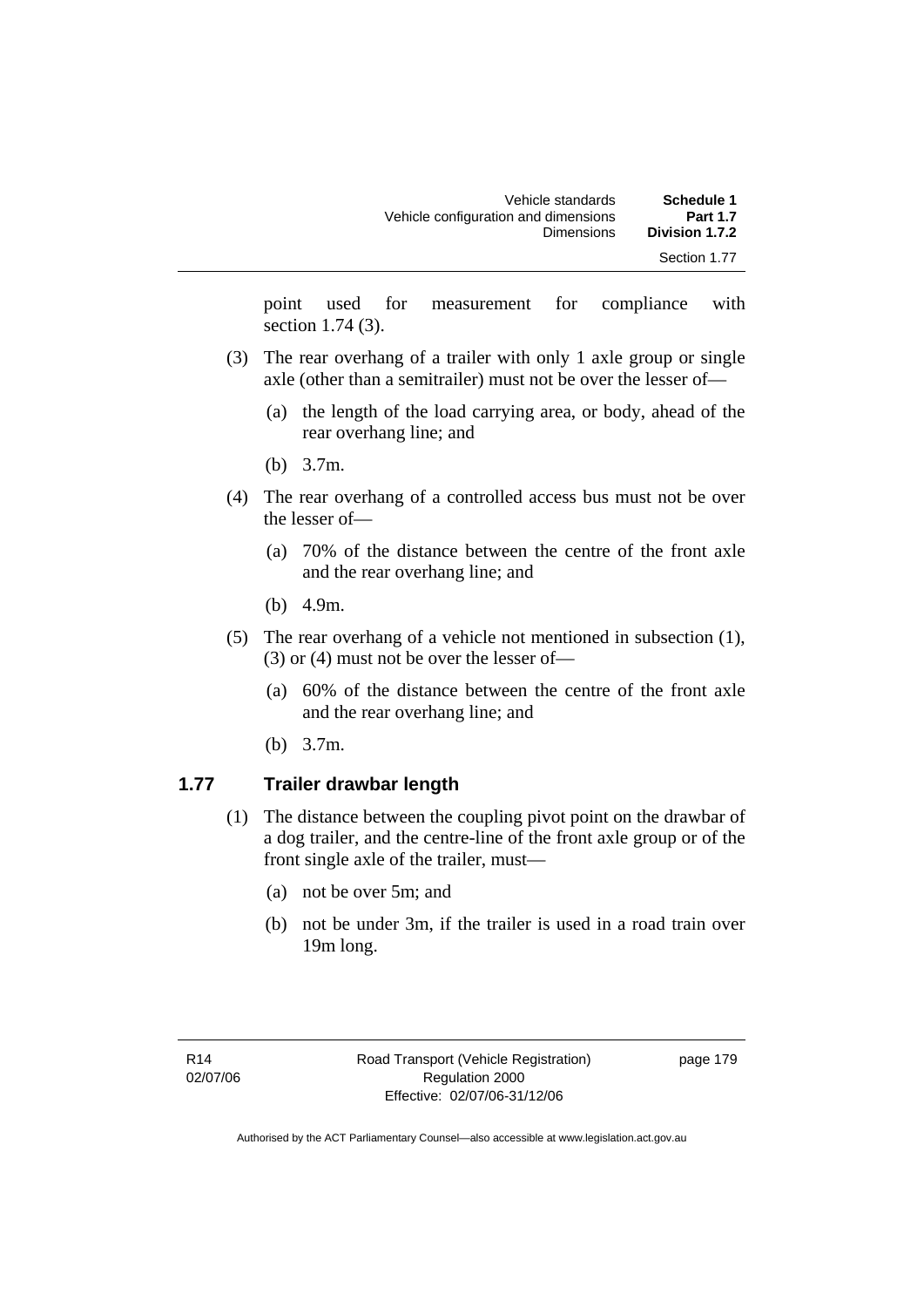**Schedule 1** Vehicle standards<br>**Part 1.7** Vehicle configurati Vehicle configuration and dimensions<br>Dimensions **Division 1.7.2** 





#### **Length of a drawbar on a dog trailer**

 (2) The distance between the coupling pivot point on a drawbar, and the centre-line of the axle group or single axle on a trailer with only 1 axle group or single axle (other than a semitrailer) must not be over 8.5m.

#### **1.78 Height**

- (1) A vehicle must not be over 4.3m high.
- (2) However—
	- (a) a vehicle built to carry cattle, sheep, pigs or horses must not be over 4.6m high; and
	- (b) a double-deck bus must not be over 4.4m high; and
	- (c) a vehicle built to carry vehicles on 2 or more decks must not be over 4.6m high when laden.

#### **1.79 Ground clearance**

(1) In this section:

*ground clearance*, of a vehicle, means the minimum distance to the ground from a point on the underside of the vehicle, other

page 180 Road Transport (Vehicle Registration) Regulation 2000 Effective: 02/07/06-31/12/06

R14 02/07/06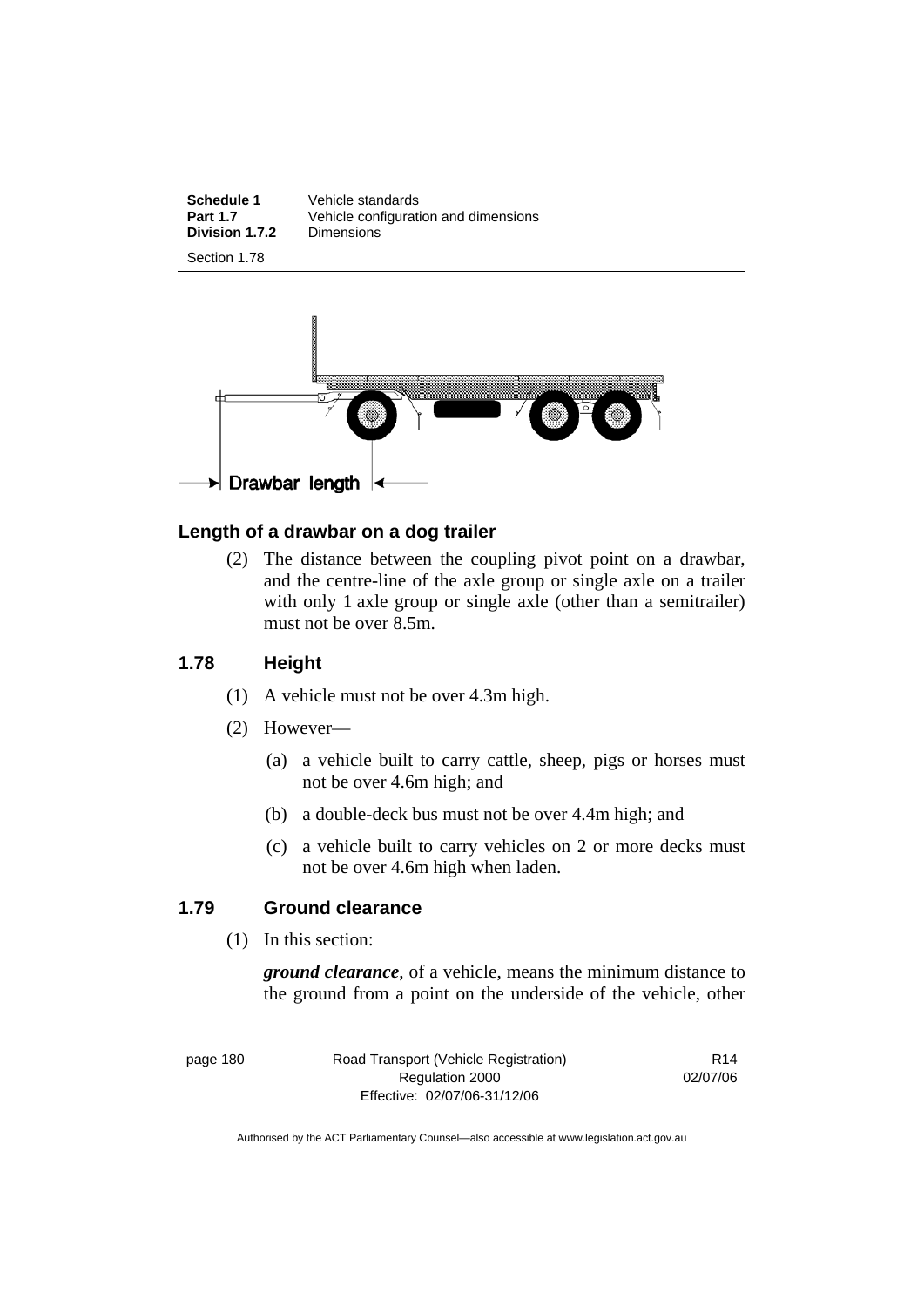| Schedule 1      | Vehicle standards                    |
|-----------------|--------------------------------------|
| <b>Part 1.7</b> | Vehicle configuration and dimensions |
| Division 1.7.2  | <b>Dimensions</b>                    |
| Section 1.79    |                                      |

than a point on a tyre, wheel, wheel hub, brake backing plate or flexible mudguard or mudflap of the vehicle.

- (2) A motor vehicle or combination must have a ground clearance of—
	- (a) at least 100mm at any point within 1m of an axle; and
	- (b) at least  $\frac{1}{30}$  of the distance between the centres of adjacent axles at the midpoint between them; and
	- (c) at any other point—at least the distance that allows the vehicle or combination to pass over a peak in the road with a gradient on either side of 1:15, if the wheels of 1 axle of the vehicle or combination are on the slope on one side of the peak and the wheels of the next axle are on the slope on the other side.
- (3) However, subsection (2) does not apply to—
	- (a) a motor vehicle with less than 4 wheels; or
	- (b) a combination that includes a motor vehicle with less than 4 wheels.



#### **Ground clearance at the midpoint between 2 axles**

R14 02/07/06 Road Transport (Vehicle Registration) Regulation 2000 Effective: 02/07/06-31/12/06

page 181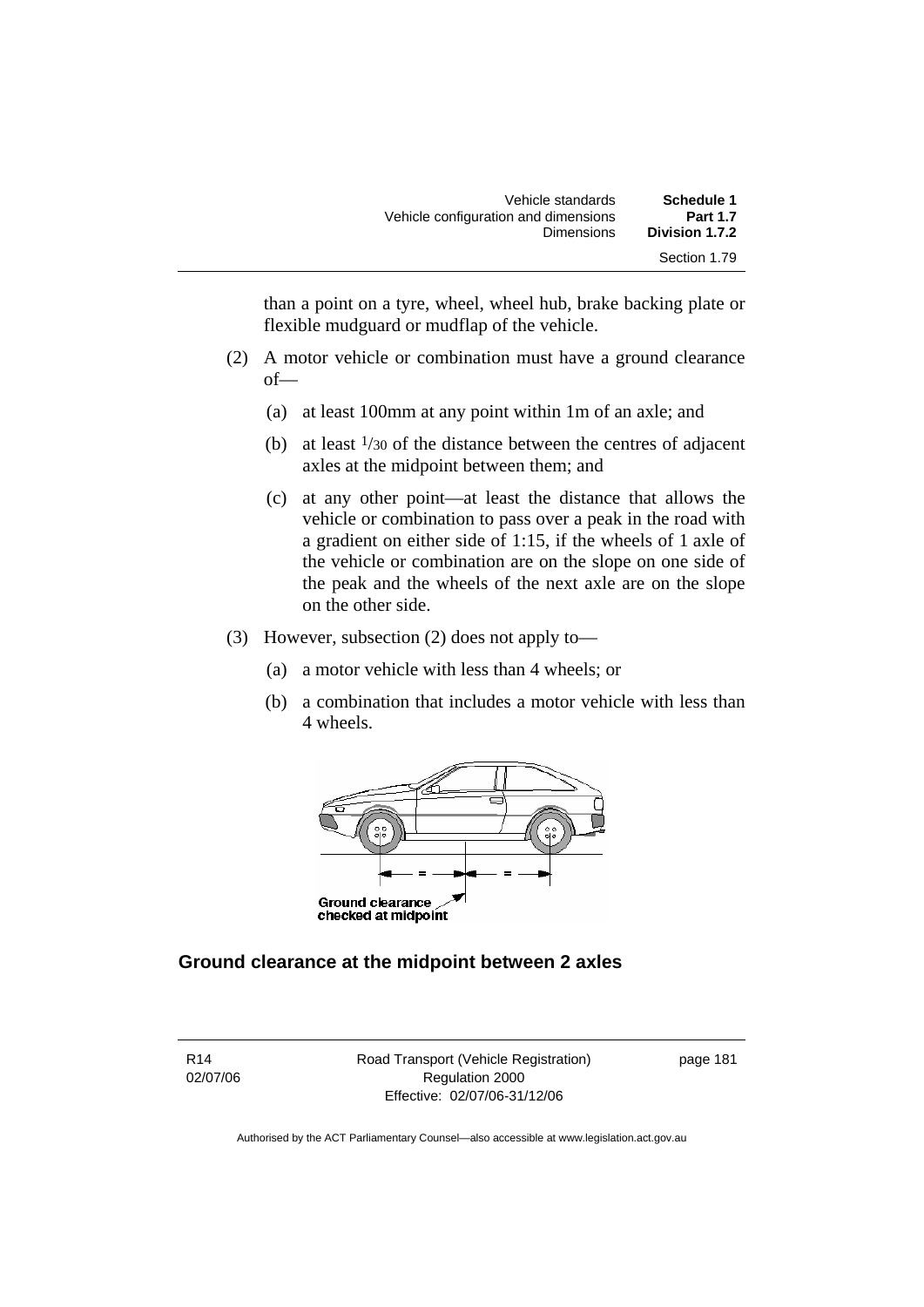**Schedule 1** Vehicle standards **Part 1.7** Vehicle configuration and dimensions **Division 1.7.2** Dimensions

Section 1.79



**Ground clearance over a peak in the road** 

page 182 Road Transport (Vehicle Registration) Regulation 2000 Effective: 02/07/06-31/12/06

R14 02/07/06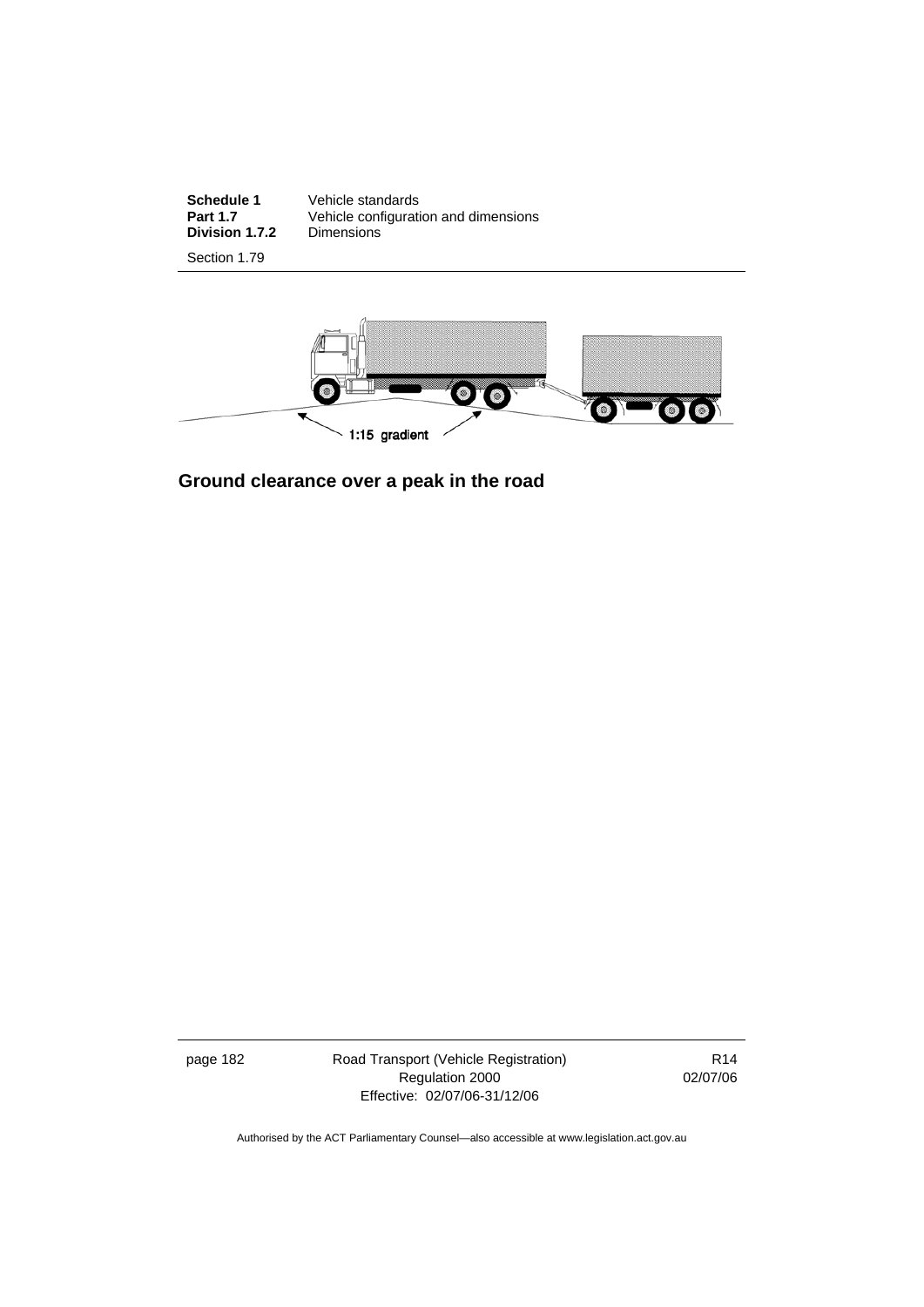Vehicle standards **Schedule 1**  Lights and reflectors **Part 1.8 General requirements for lights** 

Section 1.80

# **Part 1.8 Lights and reflectors**

*Note* This part deals with how the lights on a vehicle must be fitted and work so that the driver can see the road, pedestrians and other vehicles at night, and can signal to others. The Australian Road Rules provide for when certain lights must be switched on.

> In this part, the description '*yellow*' is used as a more modern term instead of the description 'amber', which is used in earlier legislation and some ADRs.

## **Division 1.8.1 General requirements for lights**

### **1.80 Certain requirements apply only at night**

The requirements of this part for a light, other than a brake or direction indicator light, to be visible over a stated distance apply only at night.

#### **1.81 Prevention of glare**

A light, other than a high-beam headlight, fitted to a vehicle must be built and adjusted to provide the necessary amount of light, without dazzling the driver of another vehicle approaching, or being approached by, the vehicle.

### **1.82 Pairs of lights**

- (1) If lights are required under this schedule to be fitted to a vehicle in pairs—
	- (a) a light must be fitted on each side of the longitudinal axis of the vehicle; and
	- (b) the centre of each light in a pair must be the same distance from the longitudinal axis of the vehicle; and

page 183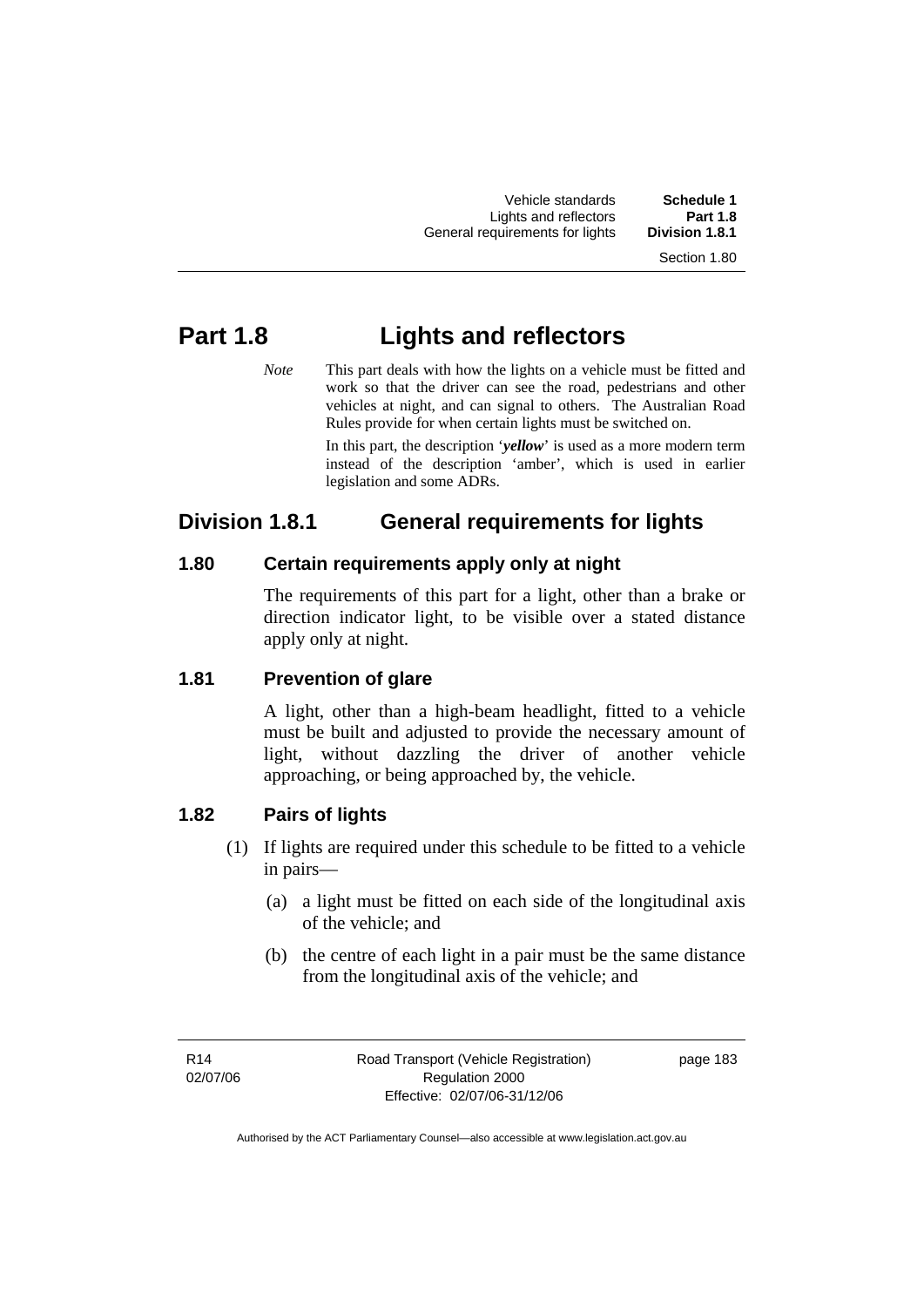| Schedule 1      | Vehicle standards     |
|-----------------|-----------------------|
| <b>Part 1.8</b> | Lights and reflectors |
| Division 1.8.2  | Headlights            |
| Section 1.83    |                       |

- (c) the centre of each light in a pair must be at the same height above ground level; and
- (d) each light in a pair must project approximately the same amount of light of the same colour.
- (2) Subsection (1) applies to a motorbike with an attached sidecar as if the sidecar were not attached.

### **Division 1.8.2 Headlights**

#### **1.83 Headlights to be fitted to vehicles**

- (1) A motor vehicle must be fitted with—
	- (a) 1 low-beam headlight if it is a moped, motorbike, or motortrike with 1 front wheel; or
	- (b) a pair of low-beam headlights if it has 4 or more wheels or is a motortrike, other than a moped, with 2 front wheels.
- (2) If a motor vehicle built after 1934 can travel at over 60km/h—
	- (a) each low-beam headlight mentioned in subsection (1) must be able to work in the high-beam position; or
	- (b) the vehicle must be fitted with—
		- (i) 1 headlight that can work in the high-beam position if the vehicle is required to have 1 low-beam headlight; or
		- (ii) a pair of headlights that can work in the high-beam position.
- (3) A motorbike may be equipped with a headlight modulation system that—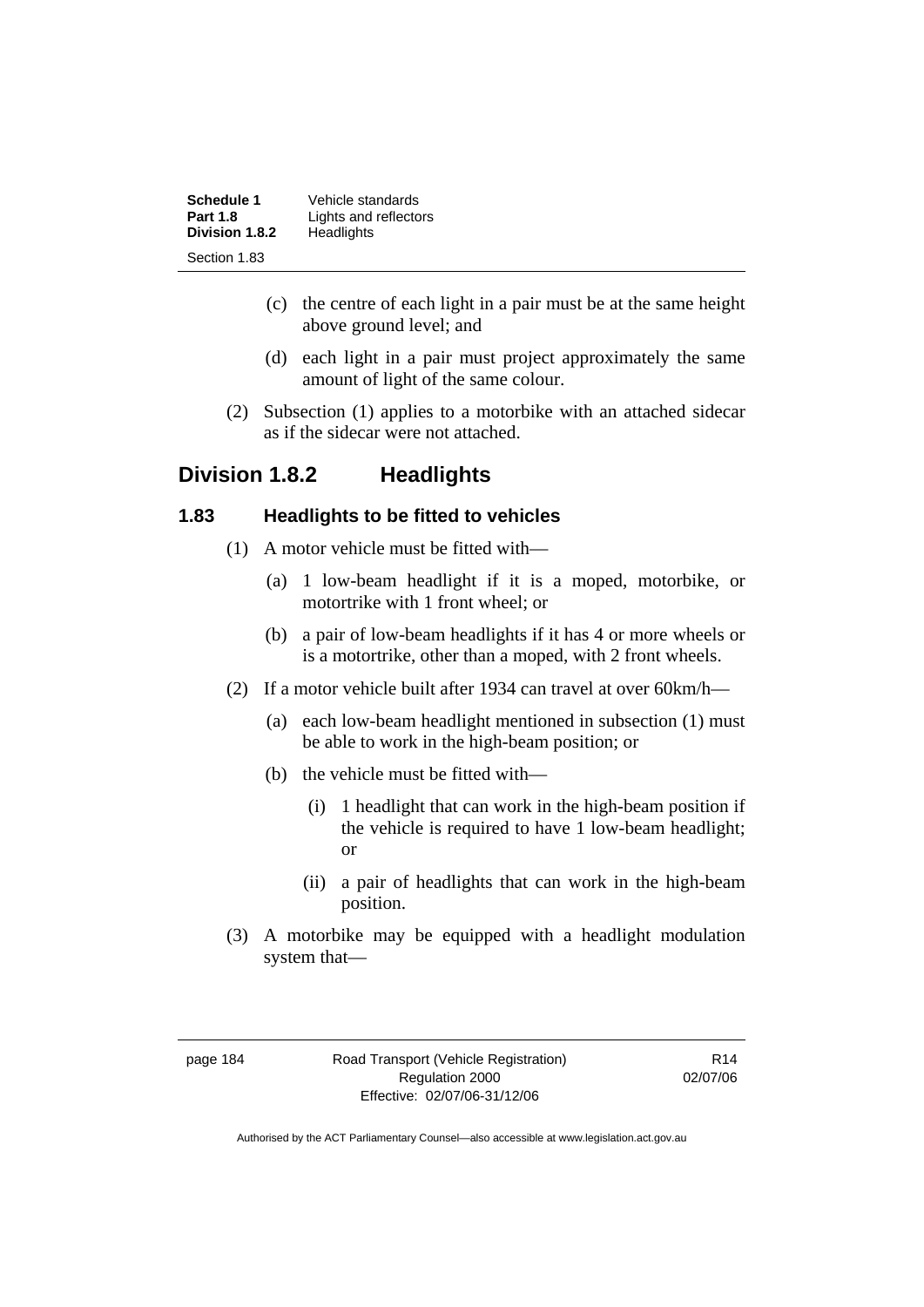| <b>Schedule 1</b> | Vehicle standards     |
|-------------------|-----------------------|
| <b>Part 1.8</b>   | Lights and reflectors |
| Division 1.8.2    | Headlights            |
| Section 1.84      |                       |

- (a) varies the brightness of its high-beam headlight or low-beam headlight, but not both, at a rate of at least 200 and at most 280 flashes a minute; and
- (b) is designed to operate only in the daylight.
- (4) Additional headlights may be fitted to a motorbike or motortrike, or a motor vehicle with 4 or more wheels that was built before 1970.
- (5) Additional pairs of headlights may be fitted to a motor vehicle with 4 or more wheels that was built after 1969.

#### **1.84 How headlights are to be fitted**

- (1) The centres of low-beam headlights fitted as a pair on a motor vehicle with 4 or more wheels must be at least 600mm apart.
- (2) However, subsection (1) does not apply to a motor vehicle built before 1970 if the centres of its low-beam headlights—
	- (a) were under 600mm apart when the vehicle was built; and
	- (b) are not nearer than they were when the vehicle was built.
- (3) Each low-beam headlight of a pair on a motortrike (other than a moped) with 2 front wheels must not be over 400mm from the nearer side of the vehicle.
- (4) The centre of a low-beam headlight fitted to a motor vehicle built after June 1953 must be—
	- (a) at least 500mm above ground level; and
	- (b) not over 1.4m above ground level.

#### **1.85 How single headlights are to be fitted**

 (1) A motorbike or motortrike with a single headlight fitted must have the light fitted in the centre.

| R <sub>14</sub> | Road Transport (Vehicle Registration) | page 185 |
|-----------------|---------------------------------------|----------|
| 02/07/06        | Regulation 2000                       |          |
|                 | Effective: 02/07/06-31/12/06          |          |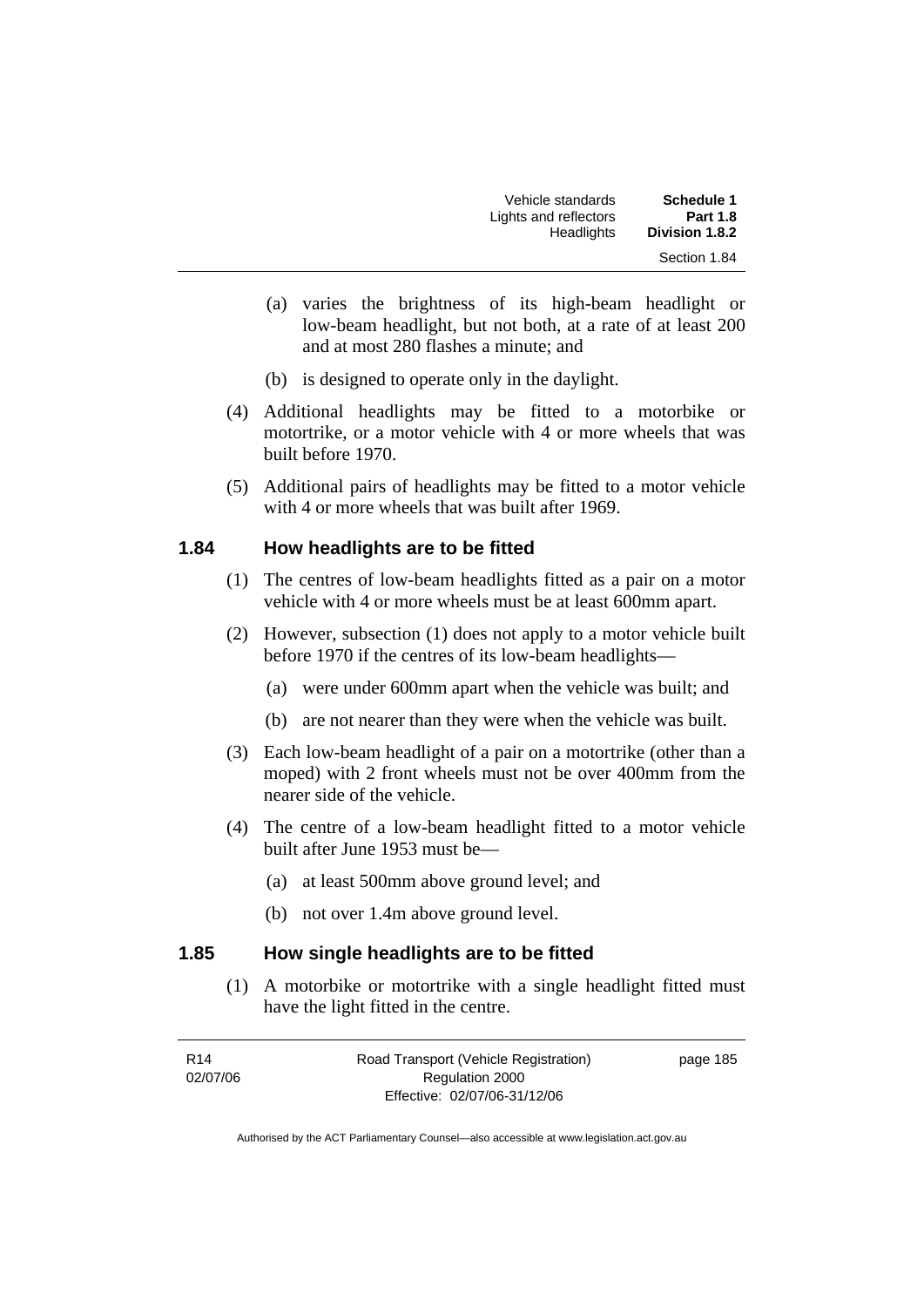| Schedule 1      | Vehicle standards     |
|-----------------|-----------------------|
| <b>Part 1.8</b> | Lights and reflectors |
| Division 1.8.2  | Headlights            |
| Section 1.86    |                       |

 (2) Subsection (1) applies to a motorbike with an attached sidecar as if the sidecar were not attached.

#### **1.86 How additional headlights are to be fitted**

If 2 or more additional headlights are fitted to a motor vehicle with 4 or more wheels, the additional headlights must as far as possible be fitted in pairs.

#### **1.87 Performance of headlights**

- (1) When on, a headlight, or additional headlight, fitted to a vehicle must—
	- (a) show only white light; and
	- (b) project its main beam of light ahead of the vehicle.
- (2) Headlights must be fitted to a vehicle so their light does not reflect off the vehicle into the driver's eyes.

#### **1.88 Effective range of headlights**

- (1) This section applies to a headlight that is on at night.
- (2) A low-beam headlight must illuminate the road ahead of the vehicle for at least 25m.
- (3) A high-beam headlight must illuminate the road ahead of the vehicle for at least 50m.
- (4) However, a low-beam headlight fitted to a motor vehicle built before 1931, or a moped, need only illuminate the road ahead of the vehicle for 12m.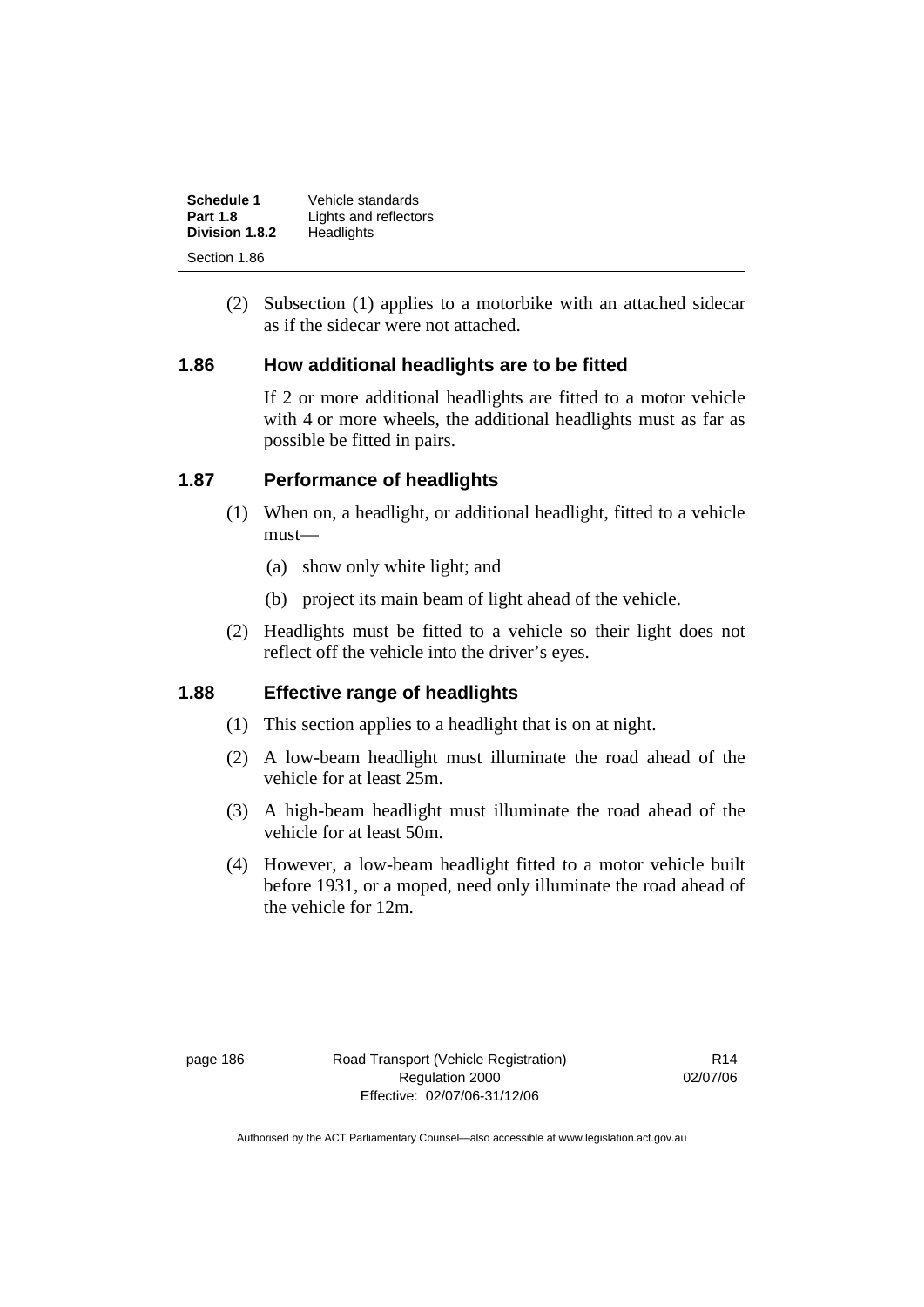#### **1.89 Changing headlights from high-beam to low-beam position**

- (1) A motor vehicle built after 1934 that can travel at over 60km/h must be fitted with—
	- (a) a dipping device enabling the driver in the normal driving position—
		- (i) to change the headlights from the high-beam position to the low-beam position; or
		- (ii) simultaneously to switch off a high-beam headlight and switch on a low-beam headlight; and
	- (b) for a vehicle built after June 1953—a device to indicate to the driver that the headlights are in the high-beam position.
- (2) A headlight fitted to a vehicle not fitted with a dipping device mentioned in subsection (1) (a) must operate in the low-beam position.
- (3) When a headlight fitted to a vehicle is switched to the low-beam position, any other headlight on the vehicle must operate only in the low-beam position or be off.

## **Division 1.8.3 Parking lights**

### **1.90 Parking lights**

- (1) A motor vehicle built after June 1953 must be fitted with—
	- (a) a pair of parking lights if it is a motortrike with 2 front wheels (other than a moped) or a motor vehicle with 4 or more wheels; or
	- (b) at least 1 parking light if it is a motorbike with an attached sidecar, or a motortrike with 1 front wheel, (other than a moped).

page 187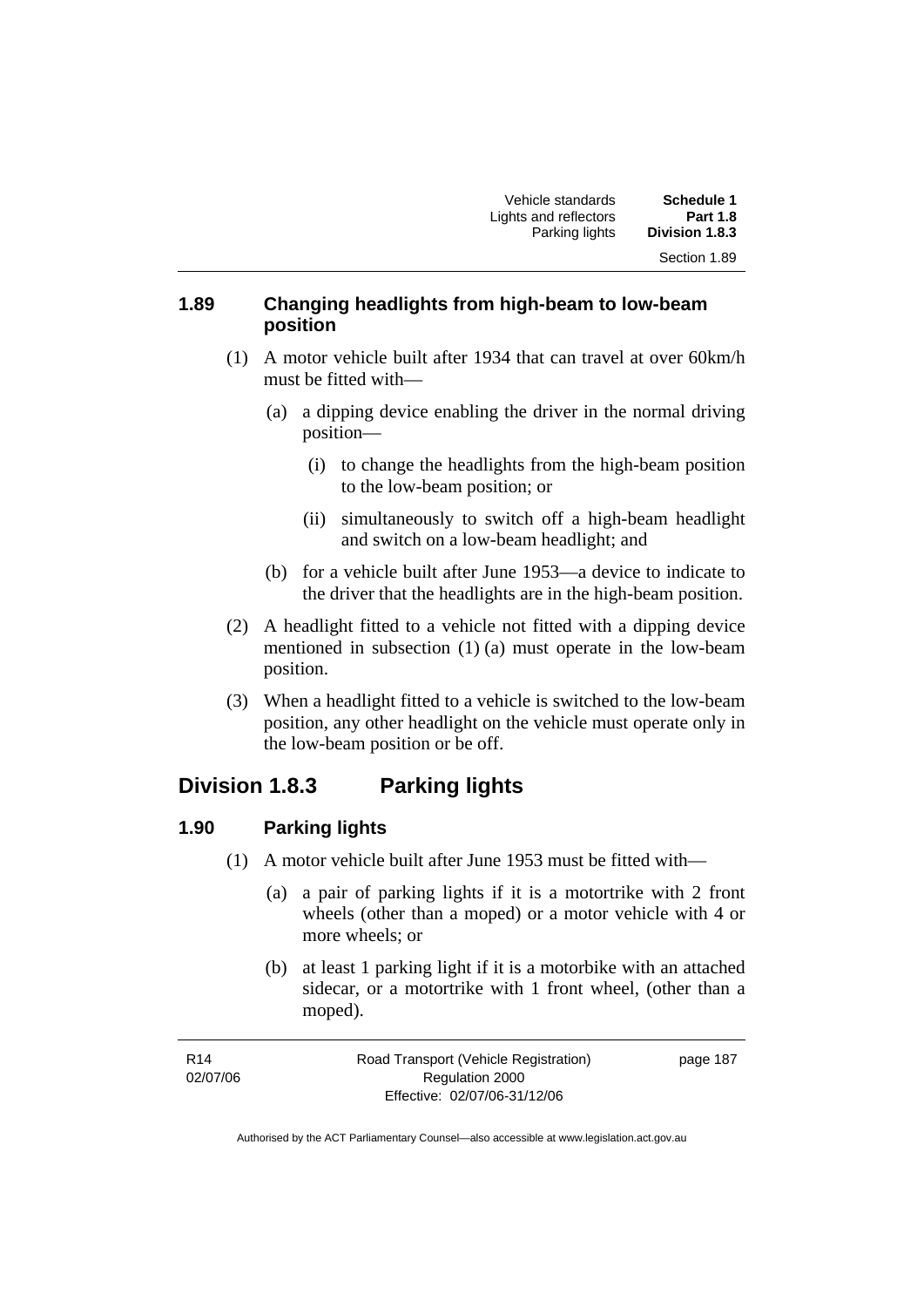| Schedule 1      | Vehicle standards     |
|-----------------|-----------------------|
| <b>Part 1.8</b> | Lights and reflectors |
| Division 1.8.3  | Parking lights        |
| Section 1.90    |                       |

- (2) A pair of parking lights fitted to a motor vehicle with 4 or more wheels must be fitted with the centre of each light—
	- (a) at least 600mm from the centre of the other light; and
	- (b) not over 510mm from the nearer side of the vehicle.
- (3) However, a pair of parking lights fitted to a motor vehicle under 1.3m wide may be fitted with the centre of each light not under 400mm from the centre of the other light.
- (4) A parking light fitted to a motortrike with 2 front wheels must not be over 400mm from the nearer side of the vehicle.
- (5) A parking light fitted to a motorbike with a sidecar must be fitted not over 150mm from the side of the sidecar furthest from the motorbike.



#### **Location of parking lights on a vehicle**

- (6) When on, a parking light must—
	- (a) show a white or yellow light visible 200m from the front of the vehicle; and

page 188 Road Transport (Vehicle Registration) Regulation 2000 Effective: 02/07/06-31/12/06

R14 02/07/06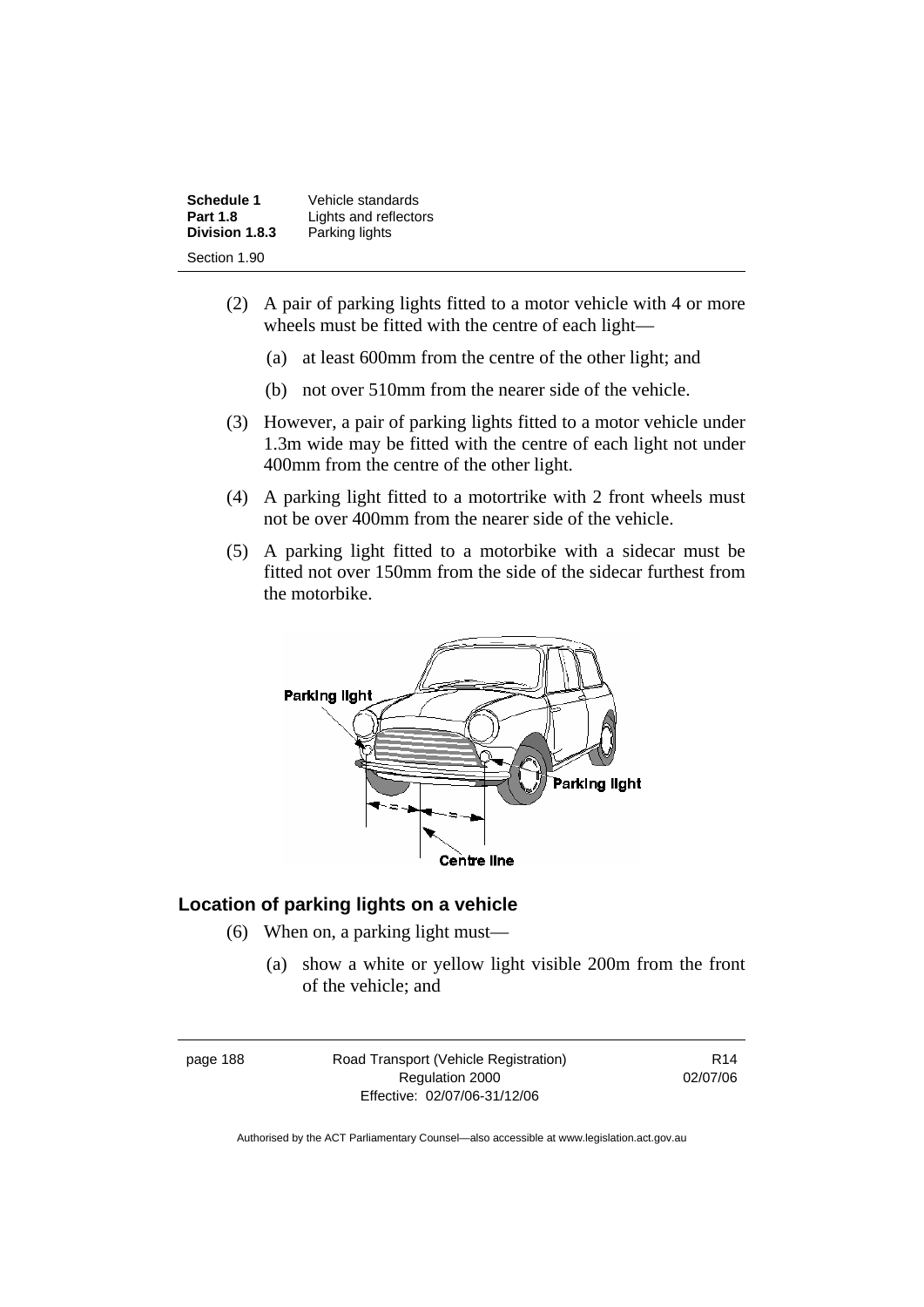| Schedule 1      | Vehicle standards      |
|-----------------|------------------------|
| <b>Part 1.8</b> | Lights and reflectors  |
| Division 1.8.4  | Daytime running lights |
| Section 1.91    |                        |

- (b) not use over 7W.
- (7) A parking light fitted to a motor vehicle built after 1969 must be wired so the parking light is on when a headlight on the vehicle is on.
- (8) A parking light fitted to a sidecar attached to a motorbike must be wired to operate when a headlight, tail-light or parking light on the motorbike is on.
- (9) For subsection (3), the width of a vehicle is measured disregarding any anti-skid device mounted on wheels, central tyre inflation systems, lights, mirrors, reflectors, signalling devices and tyre pressure gauges.

### **Division 1.8.4 Daytime running lights**

#### **1.91 Daytime running lights**

- (1) A pair of daytime running lights may be fitted to a motor vehicle.
- (2) A pair of daytime running lights fitted to a vehicle with 4 or more wheels must be fitted with the centre of each light—
	- (a) at least 600mm from the centre of the other light; and
	- (b) not over 510mm from the nearer side of the vehicle.
- (3) However, a pair of daytime running lights fitted to a motor vehicle under 1.3m wide may be fitted with the centre of each light not under 400mm from the centre of the other light.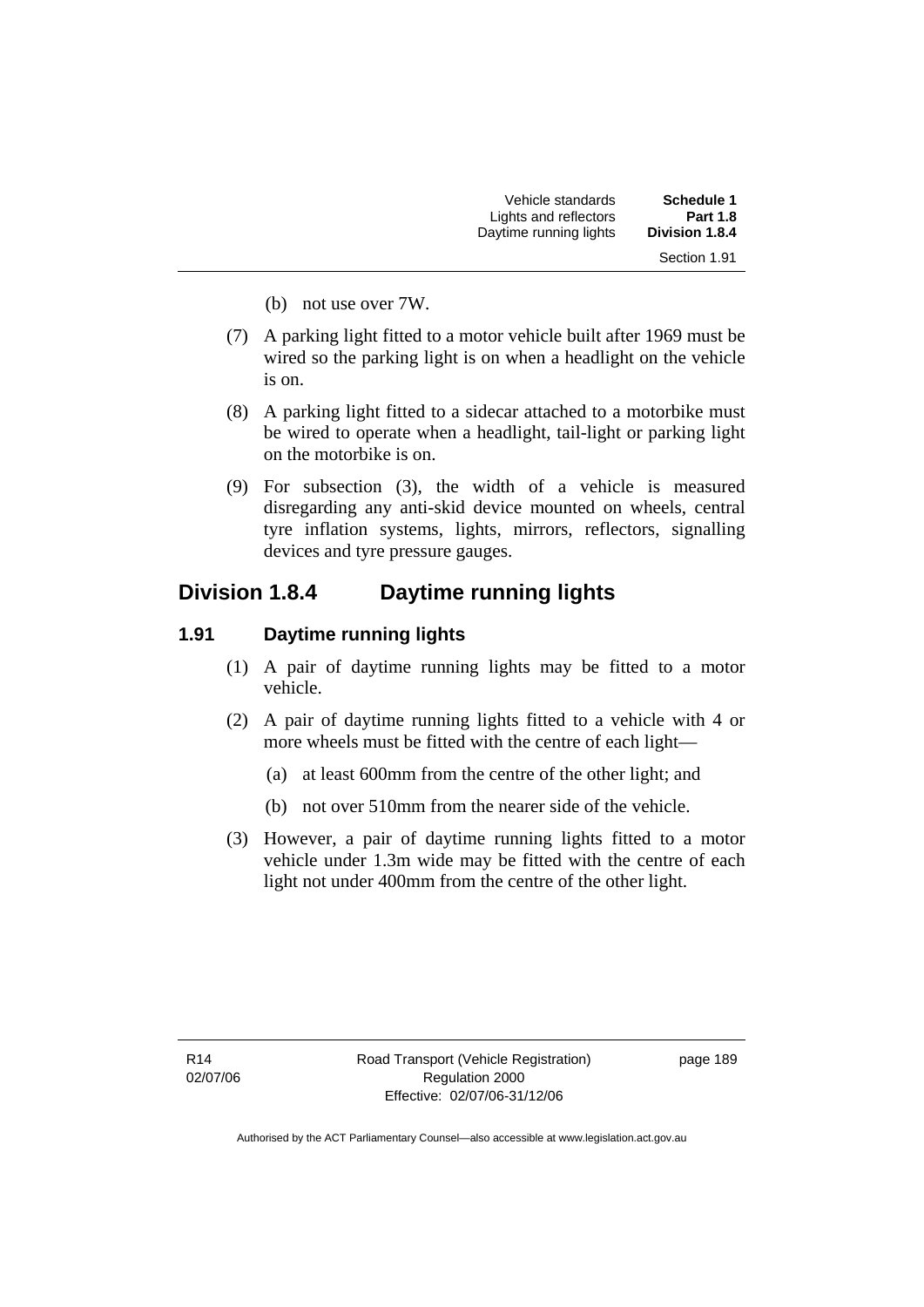**Division 1.8.5** 

**Schedule 1 Vehicle standards**<br>**Part 1.8 Lights and reflector Lights and reflectors**<br>Tail-lights

Section 1.92



#### **Location of daytime running lights on a vehicle**

- (4) When on, a daytime running light must—
	- (a) show a white or yellow light visible from the front of the vehicle; and
	- (b) not use over 25W.

*Note* The 3rd edition ADRs only allow white daytime running lights.

- (5) Daytime running lights must be wired so they are off when a headlight, other than a headlight being used as a flashing signal, is on.
- (6) For subsection (3), the width of a vehicle is measured disregarding any anti-skid device mounted on wheels, central tyre inflation systems, lights, mirrors, reflectors, signalling devices and tyre pressure gauges.

### **Division 1.8.5 Tail-lights**

#### **1.92 Tail-lights generally**

 (1) A vehicle must have at least 1 tail-light fitted on or towards the rear of the vehicle.

page 190 Road Transport (Vehicle Registration) Regulation 2000 Effective: 02/07/06-31/12/06

R14 02/07/06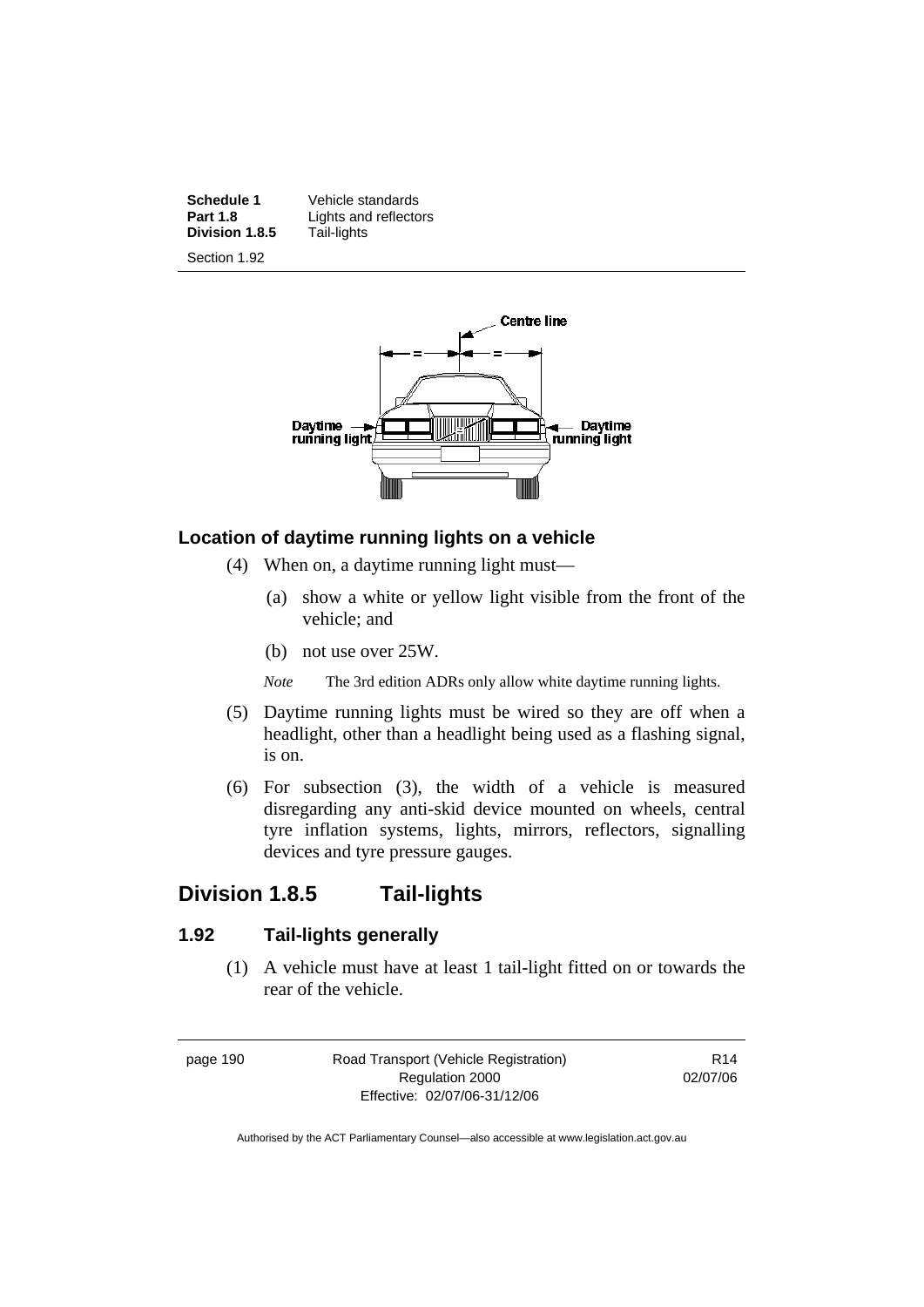| Schedule 1      | Vehicle standards     |
|-----------------|-----------------------|
| <b>Part 1.8</b> | Lights and reflectors |
| Division 1.8.5  | Tail-lights           |
| Section 1.93    |                       |

- (2) A motortrike with 2 rear wheels, or a motor vehicle with 4 or more wheels, built after 1959 must have at least 1 tail-light fitted on or towards each side of the rear of the vehicle.
- (3) A trailer built after June 1988 must have at least 1 tail-light fitted on or towards each side of the rear of the vehicle.
- (4) The centre of a tail-light mentioned in subsection (1), (2) or (3) must not be over—
	- (a) 1.5m above ground level; or
	- (b) if it is not practicable to fit the light lower—2.1m above ground level.
- (5) A vehicle may have 1 or more additional tail-lights at any height above ground level.

#### **1.93 Pattern of fitting tail-lights**

- (1) If only 1 tail-light is fitted to a vehicle, it must be fitted in the centre or to the right of the centre of the vehicle's rear.
- (2) Subsection (1) applies to a motorbike with an attached sidecar as if the sidecar were not attached.
- (3) If 2 or more tail-lights are fitted to a vehicle, at least 2 must be fitted as a pair.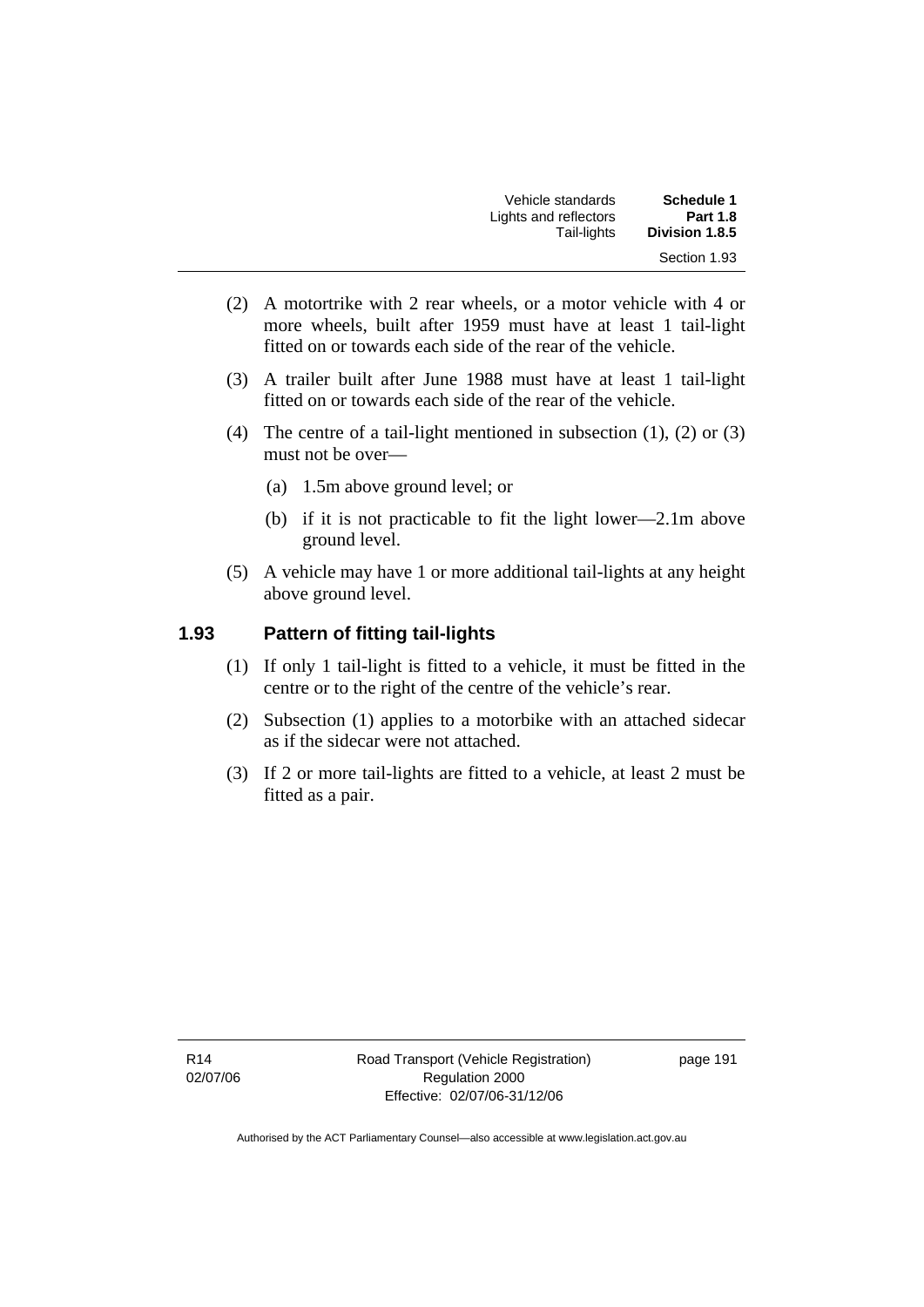**Division 1.8.5** 



Section 1.94



### **Location of tail-lights on a vehicle**

 (4) Tail-lights fitted in accordance with this division may also serve as rear clearance lights if they are fitted to a vehicle in accordance with section 1.91 (3).

#### **1.94 Performance of tail-lights**

When on, a tail-light of a vehicle must—

- (a) show a red light visible 200m from the rear of the vehicle; and
- (b) not use over 7W.

page 192 Road Transport (Vehicle Registration) Regulation 2000 Effective: 02/07/06-31/12/06

R14 02/07/06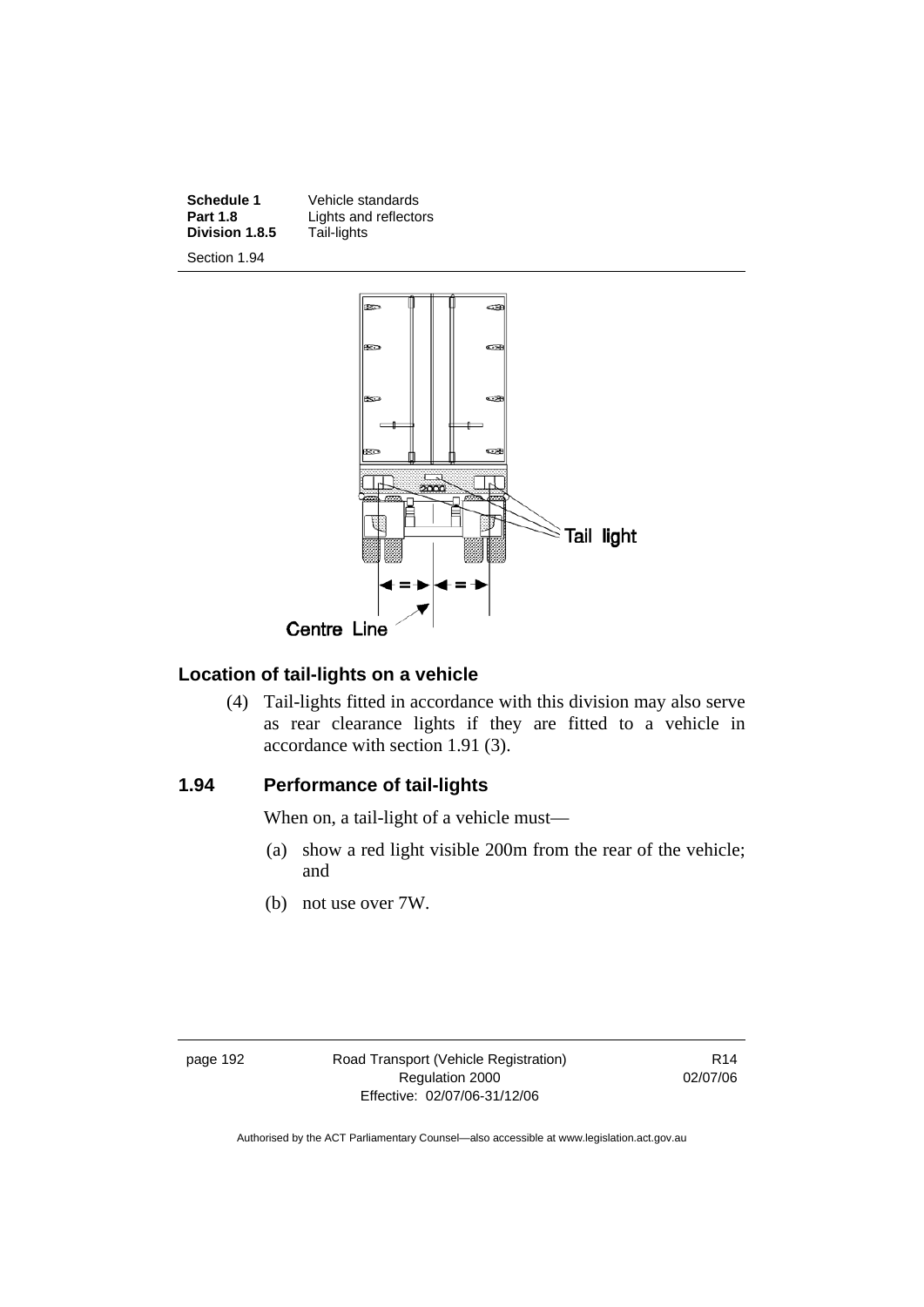| <b>Schedule 1</b>     | Vehicle standards     |
|-----------------------|-----------------------|
| <b>Part 1.8</b>       | Lights and reflectors |
| <b>Division 1.8.6</b> | Numberplate lights    |
| Section 1.95          |                       |

#### **1.95 Wiring of tail-lights**

A tail-light of a motor vehicle must be wired to come on, and stay on, when a parking light or headlight on the vehicle is on, unless an external switch is fitted to operate the tail-light.

### **Division 1.8.6 Numberplate lights**

#### **1.96 Numberplate lights**

- (1) At least 1 numberplate light must be fitted to the rear of a vehicle.
- (2) When on, the numberplate light or lights must illuminate a numberplate on the rear of the vehicle with white light, so the characters on the numberplate can be read at night 20m from the rear of the vehicle.
- (3) A numberplate light—
	- (a) may be combined with another light; and
	- (b) must not project white light to the rear of the vehicle except by reflection; and
	- (c) must not obscure the characters on the numberplate; and
	- (d) must be wired to come on, and stay on, when a parking light, headlight or tail-light on the vehicle is on.

#### **Division 1.8.7 Clearance lights**

#### **1.97 Front clearance lights**

- (1) Front clearance lights may only be fitted to a vehicle that is at least 1.8m wide.
- (2) A pair of front clearance lights must be fitted to a motor vehicle that is at least 2.2m wide, or a prime mover.

| R14      | Road Transport (Vehicle Registration) | page 193 |
|----------|---------------------------------------|----------|
| 02/07/06 | Regulation 2000                       |          |
|          | Effective: 02/07/06-31/12/06          |          |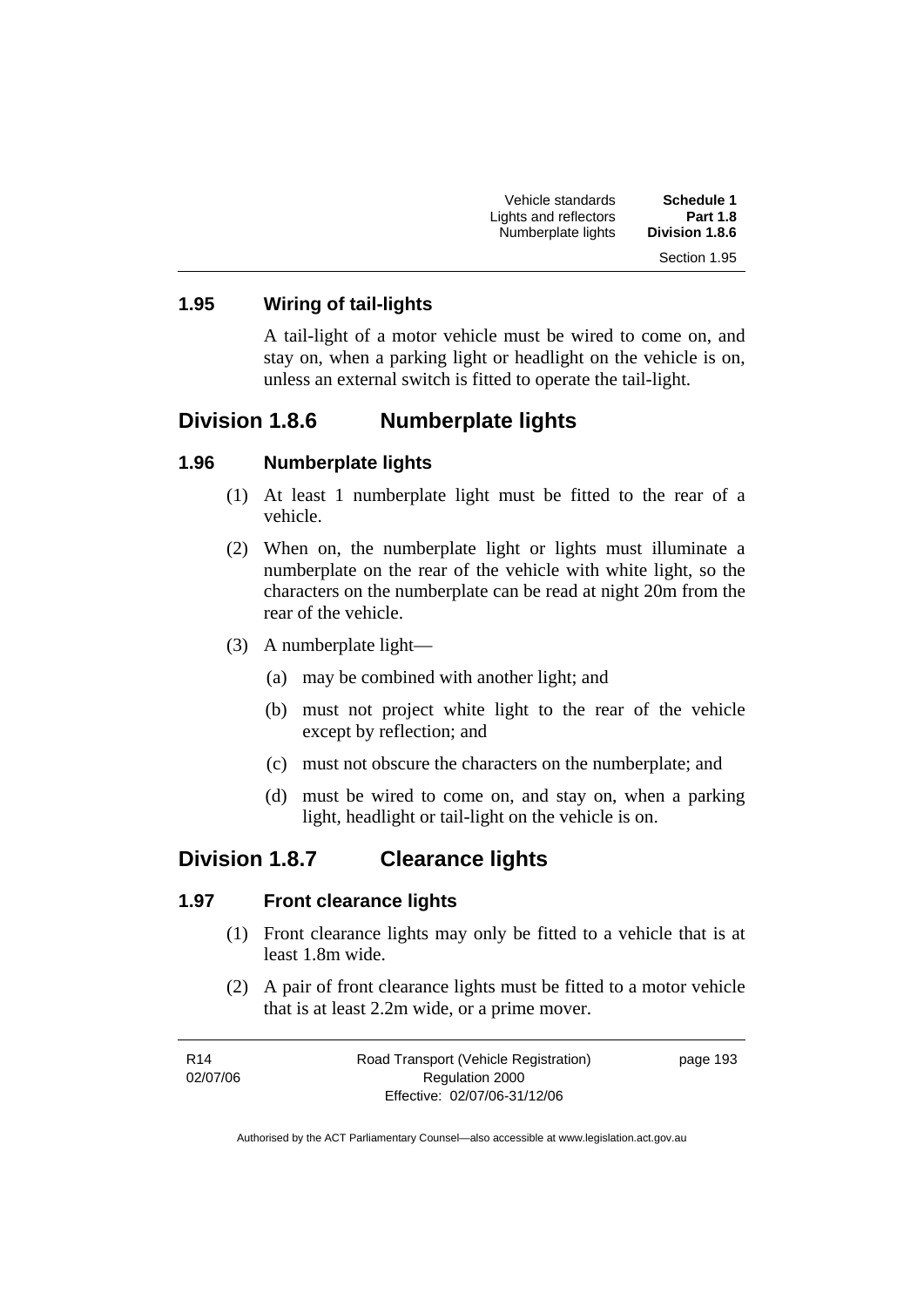| Schedule 1      | Vehicle standards     |
|-----------------|-----------------------|
| <b>Part 1.8</b> | Lights and reflectors |
| Division 1.8.7  | Clearance lights      |
| Section 1.98    |                       |

- (3) The centre of a front clearance light must be—
	- (a) not over 400mm from the nearer side of the vehicle; and
	- (b) if the vehicle was built after June 1953—
		- (i) at least 750mm higher than the centre of any lowbeam headlight fitted to the vehicle; or
		- (ii) not lower than the top of the windscreen.
- (4) However, a front clearance light may be mounted on an external rear-vision mirror or a mirror support if, when the mirror is correctly adjusted, no part of the lens of the clearance light is visible to a person in the normal driving position.
- (5) When on, a front clearance light must—
	- (a) show a yellow or white light visible 200m from the front of the vehicle; and
	- (b) not use over 7W.

#### **1.98 External cabin lights**

- (1) A motor vehicle fitted with front clearance lights may also have additional forward-facing lights on or above the roof of its cabin.
- (2) The additional forward-facing lights must be spaced evenly between the front clearance lights, with their centres at least 120mm apart.
- (3) When on, an additional forward-facing light must—
	- (a) show a yellow or white light; and
	- (b) not use over 7W.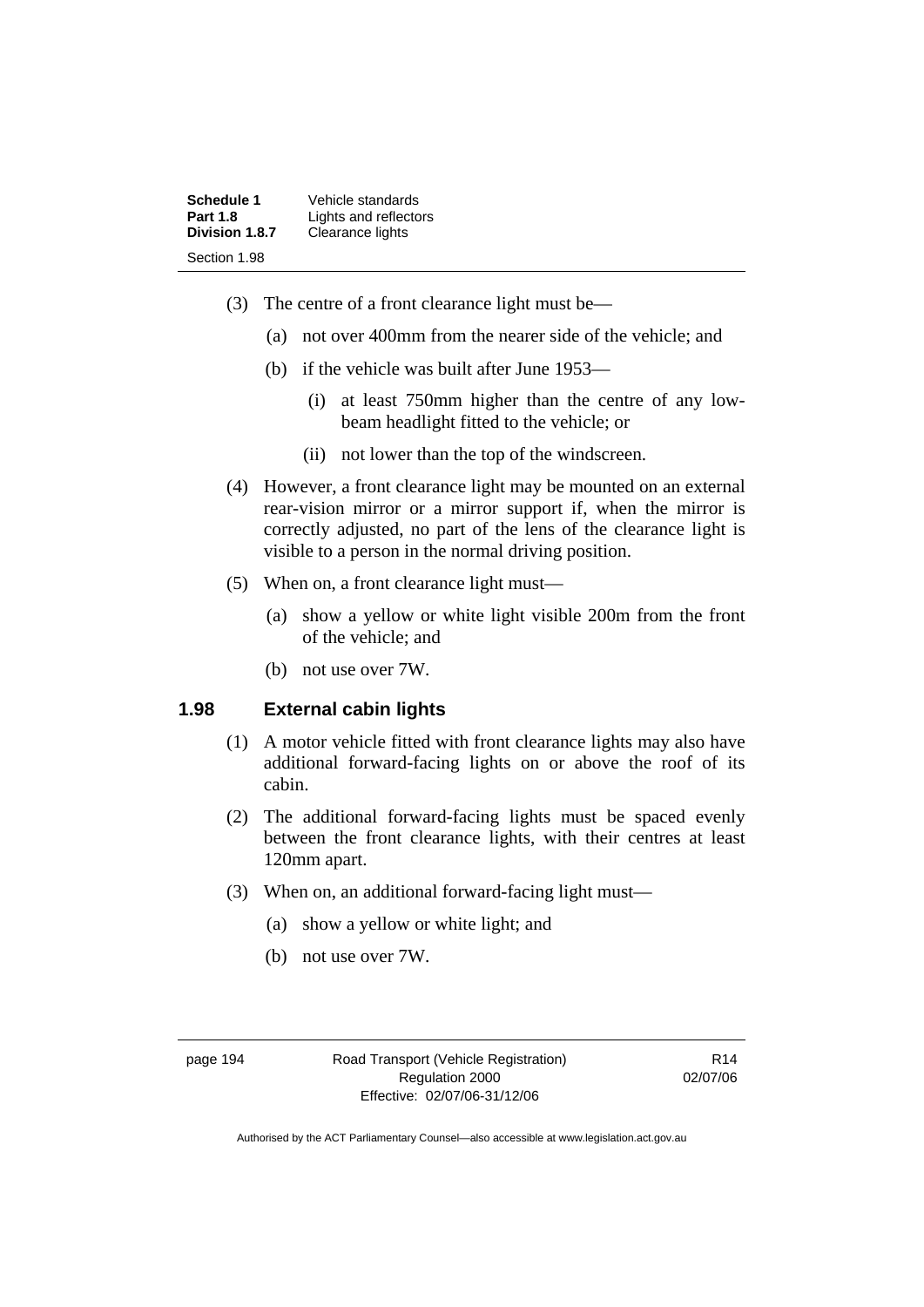| Schedule 1      | Vehicle standards     |
|-----------------|-----------------------|
| <b>Part 1.8</b> | Lights and reflectors |
| Division 1.8.8  | Side marker lights    |
| Section 1.99    |                       |

#### **1.99 Rear clearance lights**

- (1) Rear clearance lights may only be fitted to a vehicle that is at least 1.8m wide.
- (2) A pair of rear clearance lights must be fitted to the rear of a vehicle that is at least 2.2m wide.
- (3) The centre of a rear clearance light must be—
	- (a) not over 400mm from the nearer side of the vehicle; and
	- (b) if practicable, at least 600mm above ground level.
- (4) When on, a rear clearance light must—
	- (a) show a red light visible 200m from the rear of the vehicle; and
	- (b) not use over 7W.

### **Division 1.8.8 Side marker lights**

#### **1.100 Vehicles needing side marker lights**

- (1) A pair of side marker lights must be fitted towards the rear of the sides of a motor vehicle that is over 7.5m long and at least 2.2m wide.
- (2) A pole-type trailer, and a motor vehicle built to tow a pole-type trailer, with at least 1 crossbar or bolster must have a side marker light fitted to each side of the back or only crossbar or bolster.
- (3) A pole-type trailer with 2 or more crossbars or bolsters may also have a side marker light fitted to each side of the front crossbar or bolster.
- (4) At least 2 side marker lights must be fitted to each side of—

R14 02/07/06 page 195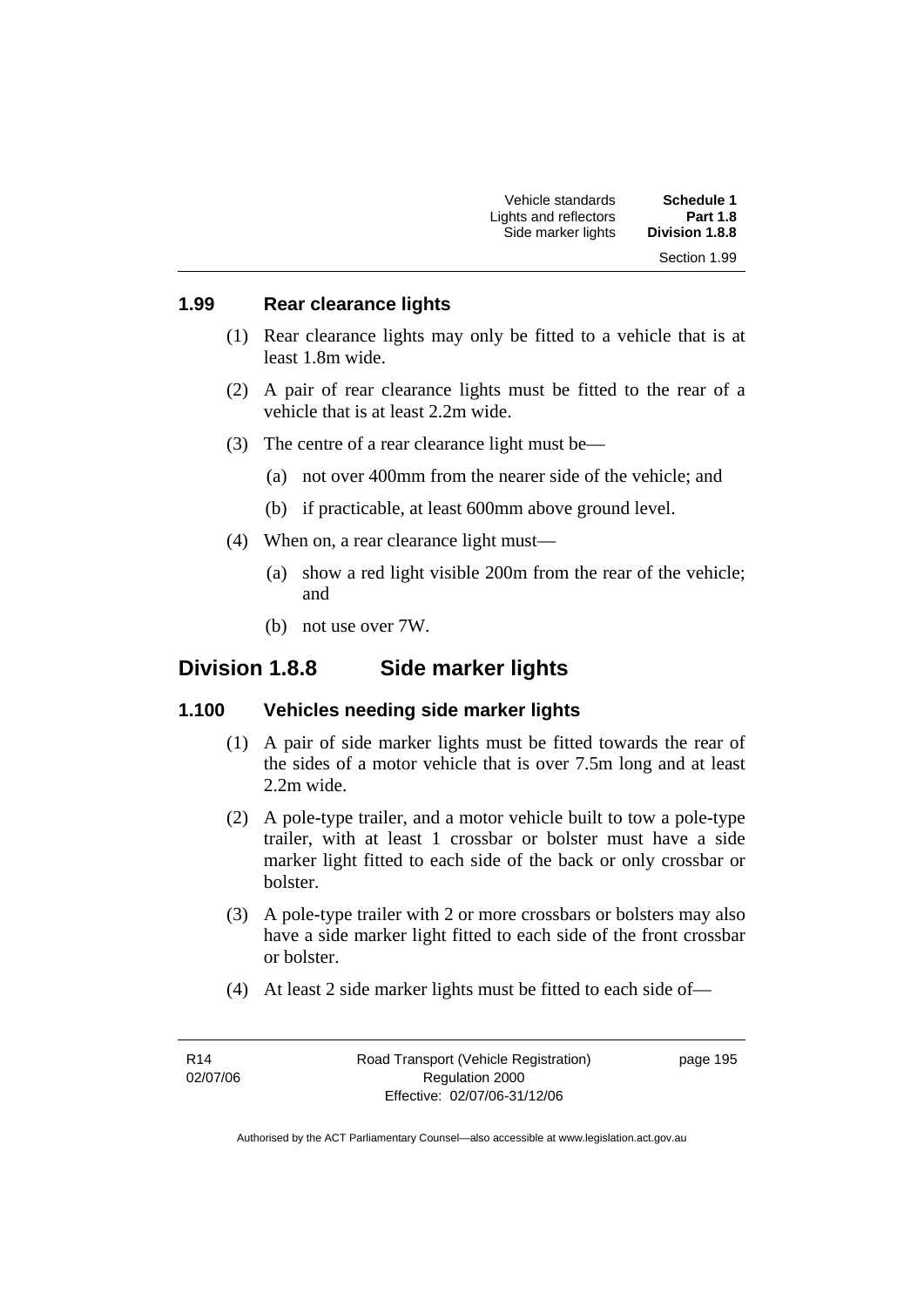| <b>Schedule 1</b> | Vehicle standards     |
|-------------------|-----------------------|
| <b>Part 1.8</b>   | Lights and reflectors |
| Division 1.8.8    | Side marker lights    |
| Section 1.101     |                       |

- (a) a trailer, other than a pole-type trailer, that is at least 2.2m wide and not over 7.5m long; and
- (b) a semitrailer that is not over 7.5m long.
- (5) At least 3 side marker lights must be fitted to each side of—
	- (a) a trailer, other than a pole-type trailer, that is at least 2.2m wide and over 7.5m long; and
	- (b) a semitrailer that is over 7.5m long.
- (6) For subsections (1), (4) and (5), the width of a vehicle is measured disregarding any anti-skid device mounted on wheels, central tyre inflation systems, lights, mirrors, reflectors, signalling devices and tyre pressure gauges.

#### **1.101 Location of side marker lights**

- (1) The centre of a side marker light must not be over 150mm from the nearer side of the vehicle.
- (2) A front side marker light fitted to a motor vehicle must be towards the front of the side of the vehicle with no part of the lens visible to the driver.
- (3) The centre of a front side marker light fitted to a trailer must be—
	- (a) within 300mm of the front of the side of the trailer; or
	- (b) if the construction of the trailer makes it impracticable to comply with paragraph (a)—as near as practicable to the front of the trailer.
- (4) The centre of a rear side marker light fitted to a vehicle must be—
	- (a) within 300mm of the rear of the side of the vehicle; or

| page 196 |  |
|----------|--|
|          |  |
|          |  |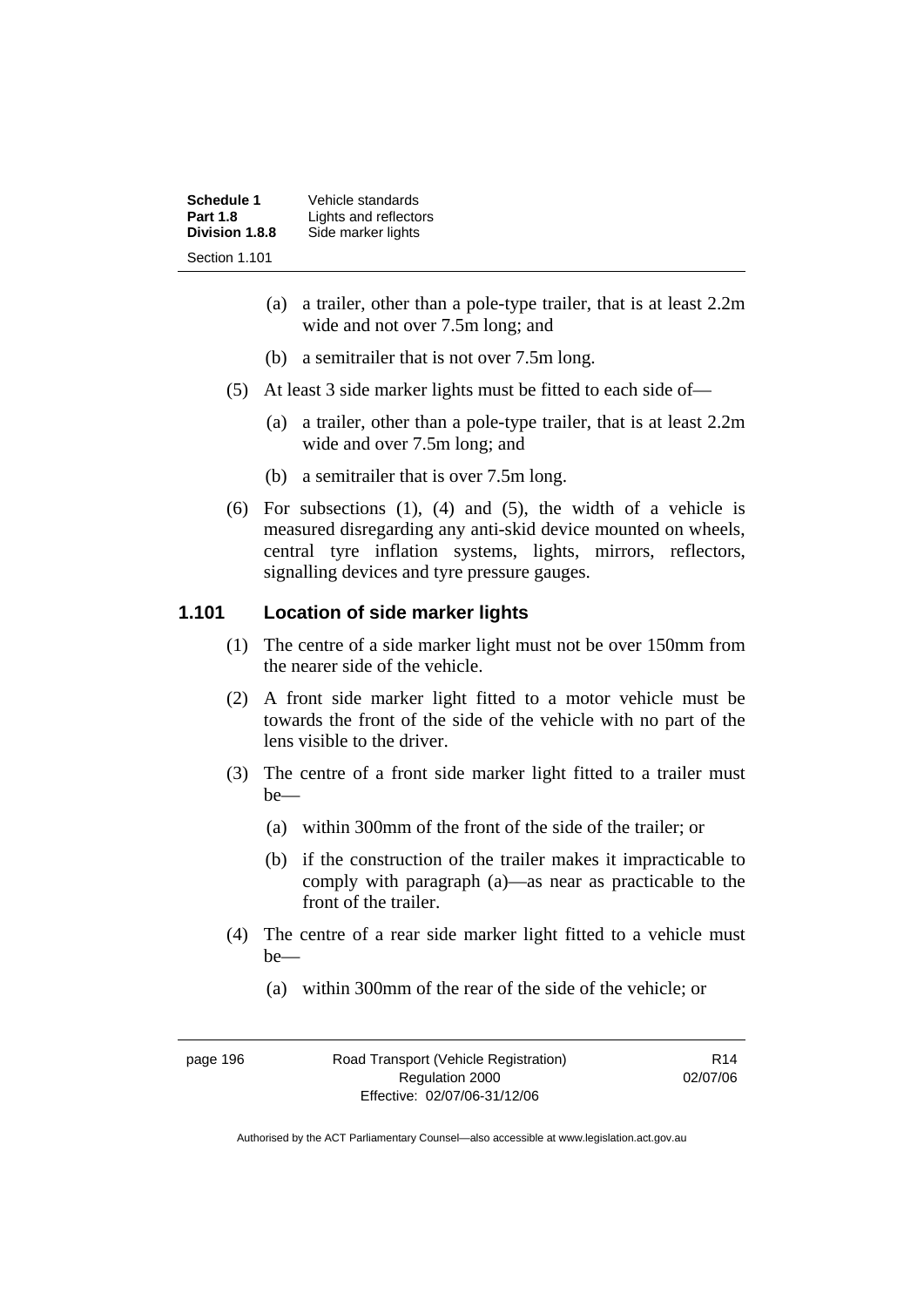| Schedule 1            | Vehicle standards     |
|-----------------------|-----------------------|
| <b>Part 1.8</b>       | Lights and reflectors |
| <b>Division 1.8.8</b> | Side marker lights    |
| Section 1.102         |                       |

- (b) if the construction of the vehicle makes it impracticable to comply with paragraph (a)—as near as practicable to the rear of the vehicle.
- (5) Side marker lights fitted to a vehicle must, as far as practicable, be evenly spaced along the side of the vehicle.
- (6) Subsections (2) to (5) do not apply to side marker lights fitted to a crossbar or bolster of a pole-type trailer.
- (7) Only the side marker lights nearest to the rear need be fitted if complying with subsections (3) and (4) would result in the front and rear side marker lights being under 2.5m apart.
- (8) A side marker light fitted to a vehicle must be fitted so—
	- (a) its centre is not over—
		- (i) 1.5m above ground level; or
		- (ii) if it is not practicable to fit it lower—2.1m above ground level; and
	- (b) its centre is at least 600mm above ground level; and
	- (c) it is, as far as practicable, in a row of side marker lights along the side of the vehicle.
- (9) Subsection (8) (a) does not apply to a side marker light that is not required to be fitted to the vehicle by section 1.100.

#### **1.102 Performance of side marker lights**

- (1) When on, a side marker light fitted to a vehicle must—
	- (a) show a light visible 200m from the vehicle; and
	- (b) not use over 7W.
- (2) When on, a side marker light fitted to a vehicle must show—

R14 02/07/06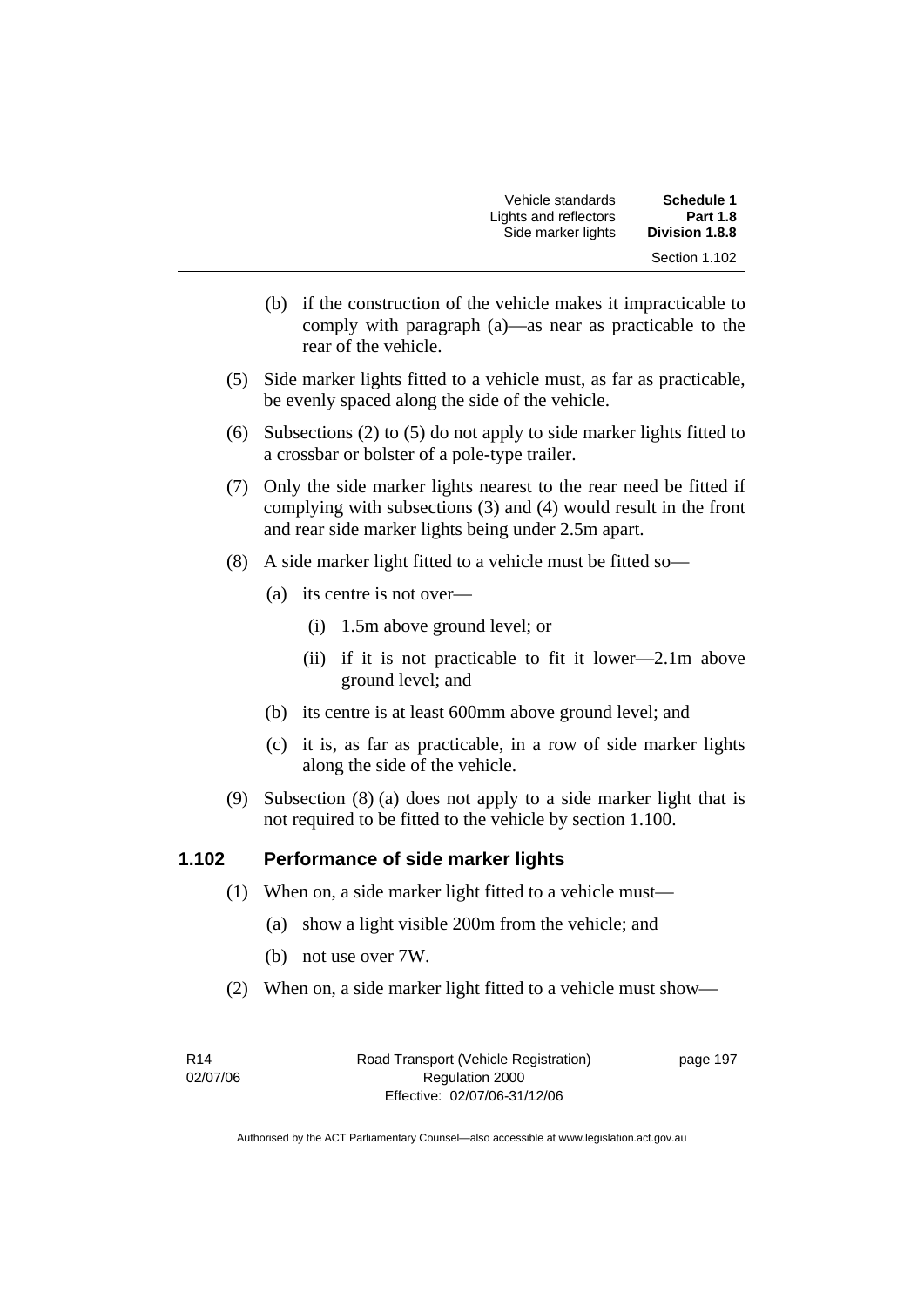| Schedule 1      | Vehicle standards     |
|-----------------|-----------------------|
| <b>Part 1.8</b> | Lights and reflectors |
| Division 1.8.9  | <b>Brakelights</b>    |
| Section 1.103   |                       |

- (a) to the front of the vehicle—a yellow light; and
- (b) to the rear of the vehicle—
	- (i) if the light also operates as a rear light or reflector—a red light; and
	- (ii) in any other case—a red or yellow light.
- (3) However, if a pole-type trailer with 2 or more crossbars or bolsters has the side marker lights permitted by section 1.100 (3)—
	- (a) the side marker lights fitted to the front crossbar or bolster may comply with subsection (2) (a) only; and
	- (b) the side marker lights fitted to the back crossbar or bolster may comply with subsection (2) (b) only.

## **1.103 Side marker lights and rear clearance lights**

The side marker light nearest to the rear of a vehicle may also be a rear clearance light for section 1.99.

# **Division 1.8.9 Brakelights**

#### **1.104 Fitting brakelights**

- (1) A brakelight must be fitted to the rear of a vehicle built after 1934.
- (2) A pair of brakelights must be fitted to the rear of—
	- (a) a motor vehicle built after 1959 that has 4 or more wheels; and
	- (b) a motortrike built after 1959 that has 2 rear wheels; and
	- (c) a trailer built after June 1988.

page 198 Road Transport (Vehicle Registration) Regulation 2000 Effective: 02/07/06-31/12/06

R14 02/07/06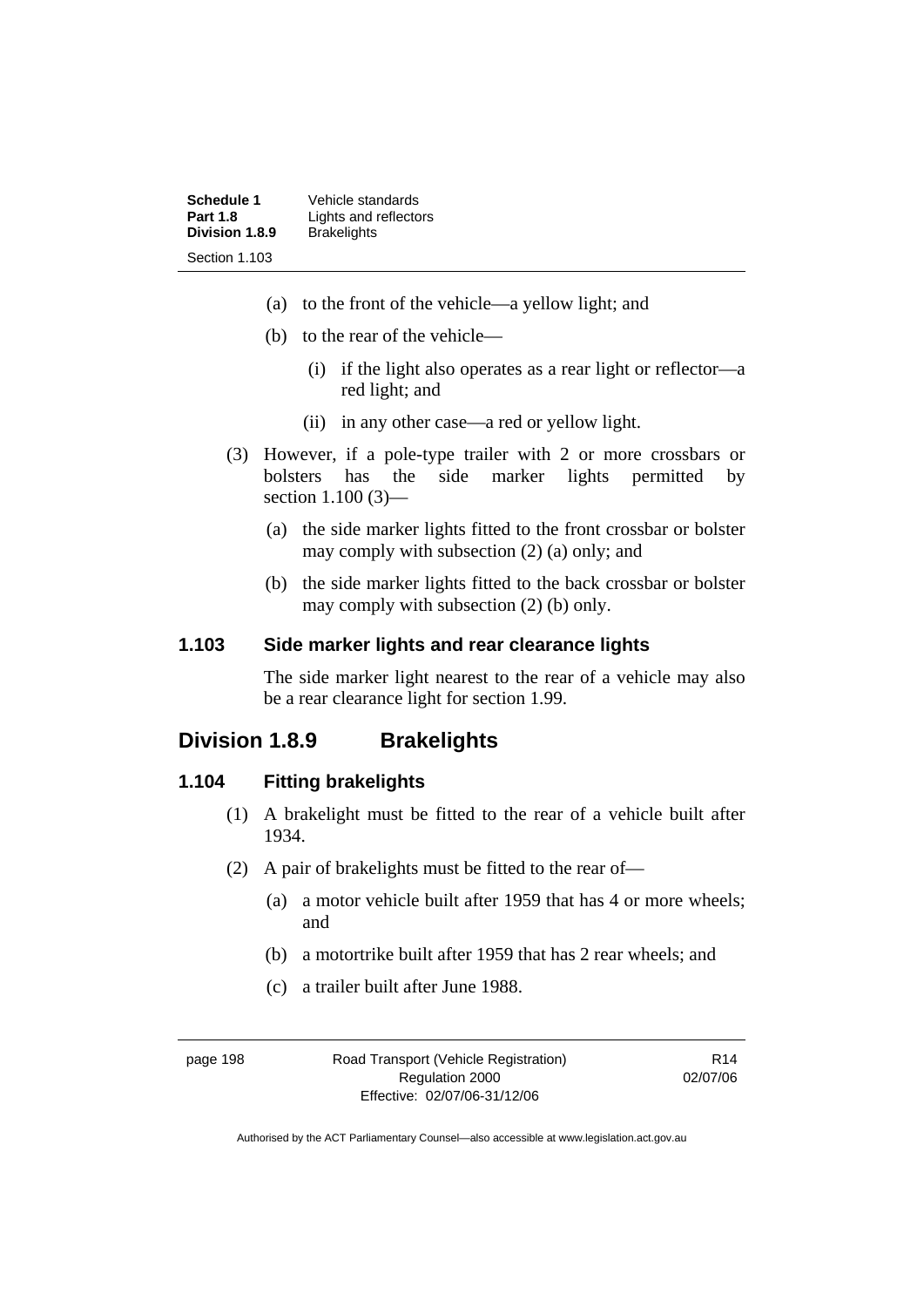| Schedule 1      | Vehicle standards     |
|-----------------|-----------------------|
| <b>Part 1.8</b> | Lights and reflectors |
| Division 1.8.9  | <b>Brakelights</b>    |
| Section 1.105   |                       |

- (3) The centre of a brakelight must be—
	- (a) at least 350mm above ground level; and
	- (b) not over—
		- (i) 1.5m above ground level; or
		- (ii) if it is not practicable to fit the light lower—2.1m above ground level.
- (4) A vehicle may be fitted with 1 or more additional brakelights.
- (5) The centre of an additional brakelight must be at least 350mm above ground level.
- (6) If only 1 brakelight is fitted to a vehicle, it must be fitted in the centre or to the right of the centre of the vehicle's rear.
- (7) Subsection (6) applies to a motorbike with an attached sidecar as if the sidecar were not attached.



#### **Location of brakelights on a vehicle**

## **1.105 Performance and operation of brakelights**

 (1) When on, a brakelight must show a red light visible 30m from the rear of the vehicle.

R14 02/07/06 Road Transport (Vehicle Registration) Regulation 2000 Effective: 02/07/06-31/12/06

page 199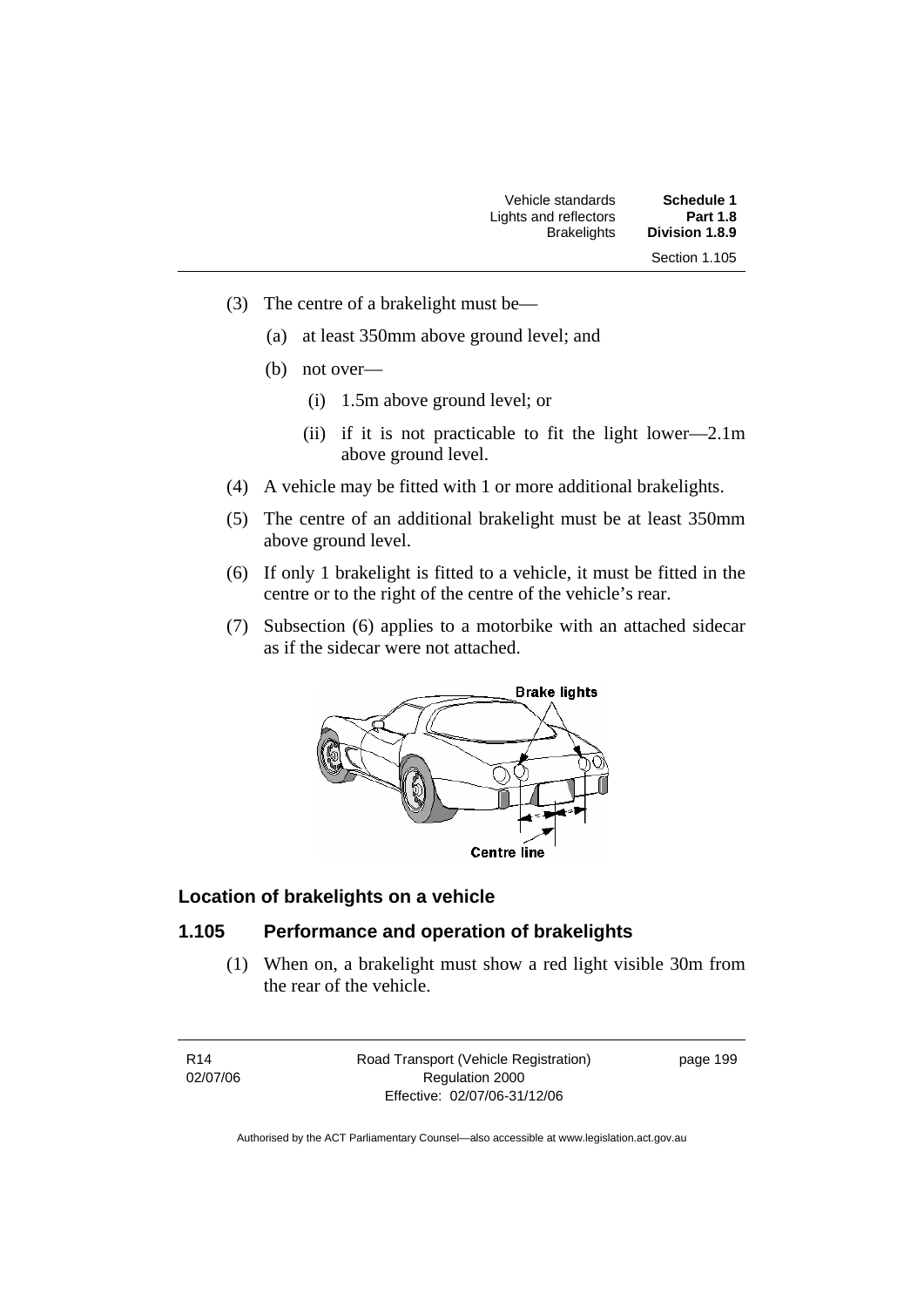| Schedule 1<br><b>Part 1.8</b> | Vehicle standards<br>Lights and reflectors |
|-------------------------------|--------------------------------------------|
| Division 1.8.10               | Reversing lights                           |
| Section 1.106                 |                                            |

- (2) A brakelight fitted to a motor vehicle must come on, if it is not already on, when—
	- (a) for a vehicle with 4 or more wheels or built after 1974—a service brake is applied; or
	- (b) for another vehicle—the rear wheel brake is applied.
- (3) Subsection (3) does not apply if the controls in the vehicle that start the engine are in a position that makes it impossible for the engine to operate.
- (4) A brakelight on a trailer must come on when—
	- (a) the brakelight of the towing vehicle comes on; or
	- (b) a brake control on the towing vehicle, which independently activates the service brake on the trailer, is operated.
- (5) A brakelight may be operated by an engine brake, retarder, or similar device if the device does not interfere with the proper operation of the brakelight.

# **Division 1.8.10 Reversing lights**

#### **1.106 Reversing lights**

- (1) One or more reversing lights may be fitted to the rear of a vehicle and on each side towards the rear of the vehicle.
- (2) A reversing light must have its centre not over 1.2m above ground level.
- (3) When on, a reversing light must show a white or yellow light to the rear or to the side and rear of the vehicle.

*Note* The 3rd edition ADRs only allow white reversing lights.

 (4) A reversing light fitted to a motor vehicle must be wired so it operates only when the vehicle is reversing or in reverse gear.

| page 200 | Road Transport (Vehicle Registration) | R14      |
|----------|---------------------------------------|----------|
|          | Regulation 2000                       | 02/07/06 |
|          | Effective: 02/07/06-31/12/06          |          |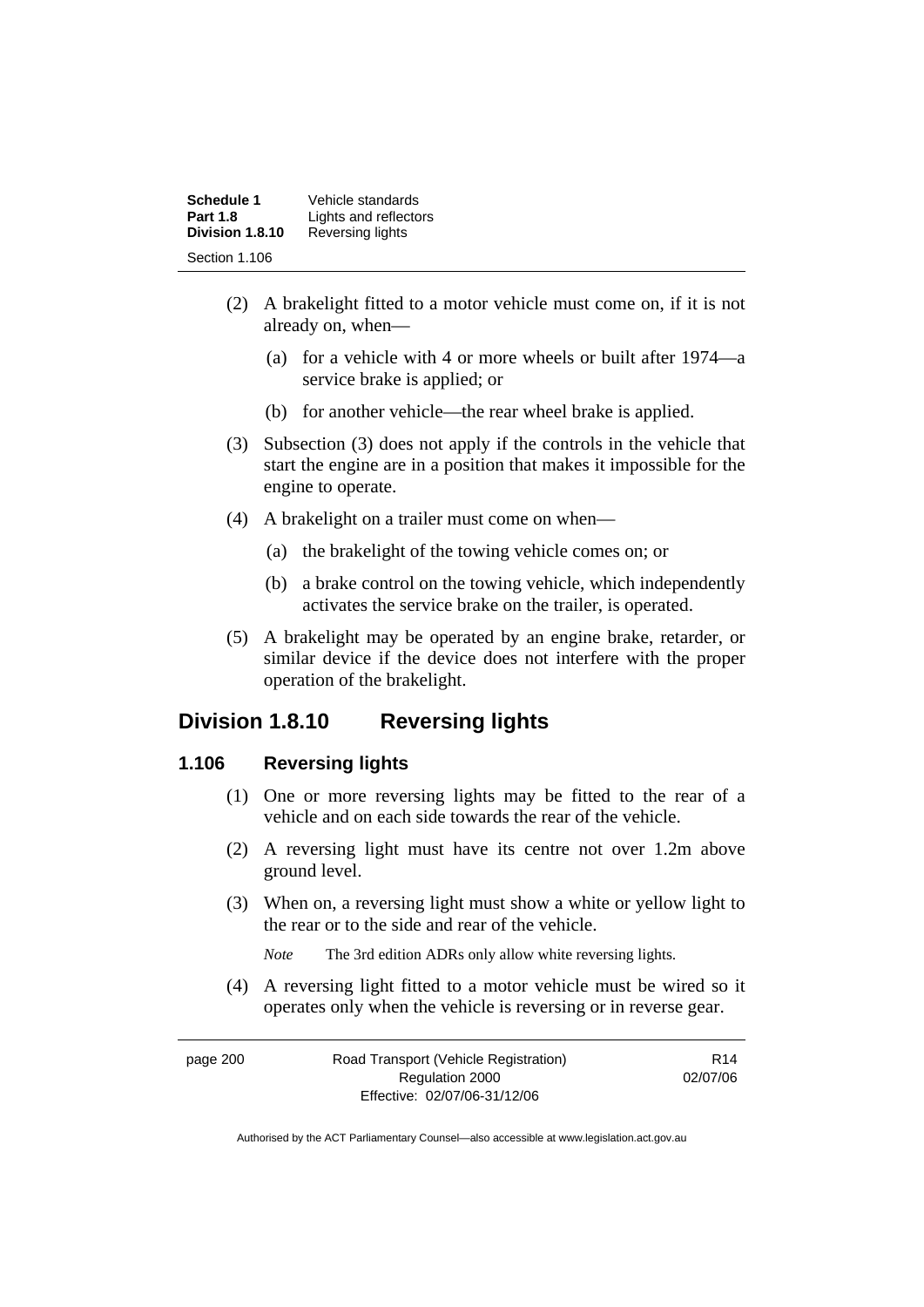| <b>Schedule 1</b> | Vehicle standards          |  |
|-------------------|----------------------------|--|
| <b>Part 1.8</b>   | Lights and reflectors      |  |
| Division 1.8.11   | Direction indicator lights |  |
| Section 1.107     |                            |  |

- (5) A reversing light fitted to a trailer must be wired so it operates only when a motor vehicle towing the trailer is reversing or in reverse gear.
- (6) A yellow reversing light may also operate as a direction indicator light.

# **Division 1.8.11 Direction indicator lights**

#### **1.107 Direction indicator lights on motor vehicles**

- (1) A motor vehicle with 4 or more wheels that was built after 1972 must have—
	- (a) a pair of direction indicator lights fitted on, or towards, its front that face forwards; and
	- (b) a pair of direction indicator lights fitted on, or towards, its rear that face backwards.
- (2) A motor vehicle with less than 4 wheels that was built after June 1975 must have—
	- (a) a pair of direction indicator lights fitted on, or towards, its front that face forwards; and
	- (b) a pair of direction indicator lights fitted on, or towards, its rear that face backwards.
- (3) A motor vehicle that is not required to have direction indicator lights may have—
	- (a) 1 or more pairs of direction indicator lights that are visible from both the front and rear of the vehicle; or
	- (b) both—
		- (i) a pair of direction indicator lights fitted on, or towards, its front that face forwards; and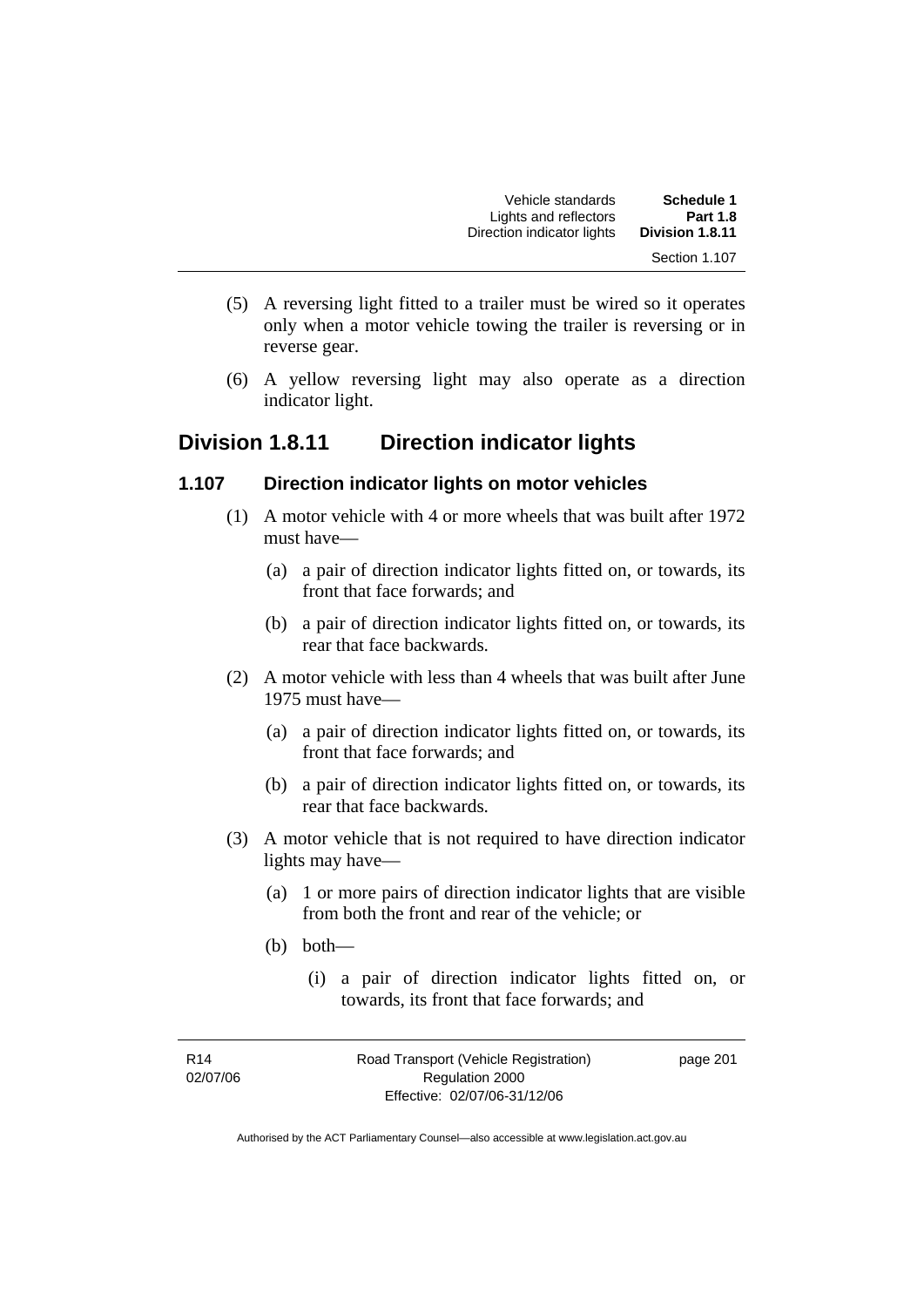**Schedule 1** Vehicle standards<br>**Part 1.8 Lights** and reflector **Part 1.8** Lights and reflectors<br>**Division 1.8.11** Direction indicator lic Direction indicator lights Section 1.108

> (ii) a pair of direction indicator lights fitted on, or towards, its rear that face backwards.

#### **1.108 Direction indicator lights on trailers**

- (1) A trailer built after June 1973 must have a pair of direction indicator lights fitted on, or towards, its rear that face backwards.
- (2) A trailer that is not required to have direction indicator lights may have 1 or more pairs of direction indicator lights fitted on, or towards, its rear that face backwards.

#### **1.109 Location of direction indicator lights**

- (1) A pair of direction indicator lights fitted to a vehicle must have the centre of each light at least—
	- (a) for a motorbike or the single wheel end of a motortrike— 300mm from the centre of the other light; and
	- (b) for lights fitted at the 2 wheel end of a motortrike— 600mm from the centre of the other light, unless the centre of each direction indicator light is not over 400mm from the nearer side of the vehicle; and
	- (c) for another vehicle with a width of not over 1.3m—400mm from the centre of the other light; and
	- (d) for another vehicle with a width of over 1.3m—600mm from the centre of the other light.
- (2) The centre of each direction indicator light must be at least 350mm above ground level.
- (3) The centre of each light in a pair of direction indicator lights required to be fitted to a vehicle must not be over—
	- (a) 1.5m above ground level; or

| page 202 | Road Transport (Vehicle Registration) | R <sub>14</sub> |
|----------|---------------------------------------|-----------------|
|          | Regulation 2000                       | 02/07/06        |
|          | Effective: 02/07/06-31/12/06          |                 |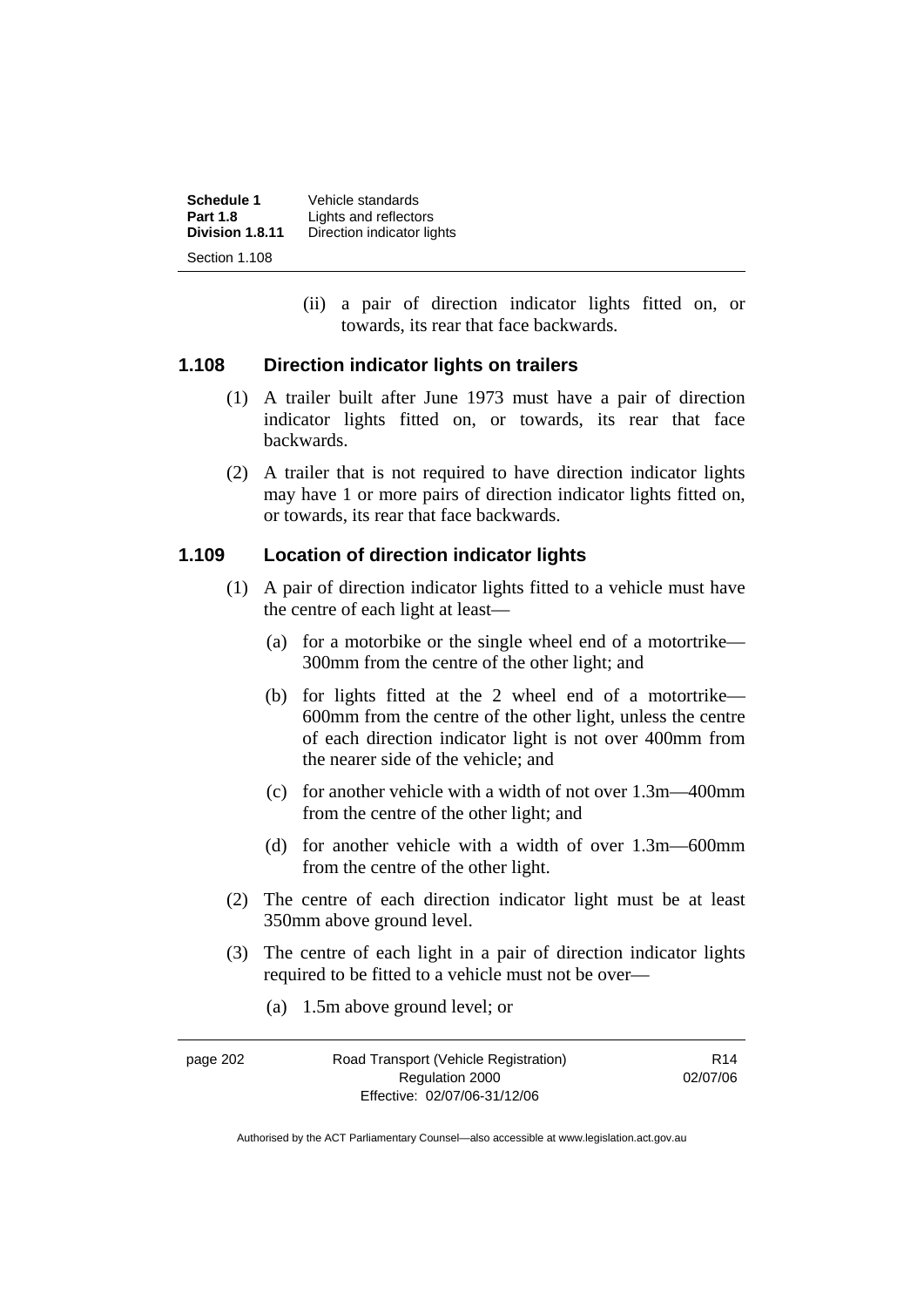| Vehicle standards          | <b>Schedule 1</b> |
|----------------------------|-------------------|
| Lights and reflectors      | <b>Part 1.8</b>   |
| Direction indicator lights | Division 1.8.11   |
|                            | Section 1.110     |

- (b) if it is not practicable for the light to be fitted lower—2.1m above ground level.
- (4) For subsection (1), the width of a vehicle is measured disregarding any anti-skid device mounted on wheels, central tyre inflation systems, lights, mirrors, reflectors, signalling devices and tyre pressure gauges.

### **1.110 Operation and visibility of direction indicator lights**

- (1) A direction indicator light fitted to a motor vehicle must—
	- (a) when operating, display regular flashes of light at a rate of not over 120, and—
		- (i) for a motor vehicle with 4 or more wheels—at least 60, flashes a minute; and
		- (ii) for another motor vehicle—at least 45, flashes a minute; and
	- (b) be able to be operated by a person in the normal driving position; and
	- (c) be wired to an audible or visible device in the vehicle that tells the driver that the direction indicator light is operating; and
	- (d) flash at the same time and rate as any other direction indicator lights fitted on the same side of the vehicle.
- (2) A direction indicator light fitted to a side of a trailer must, when operating, flash at the same time and rate as the direction indicator light or lights fitted to the same side of the motor vehicle towing the trailer.
- (3) The flashes of light displayed by a direction indicator light must be—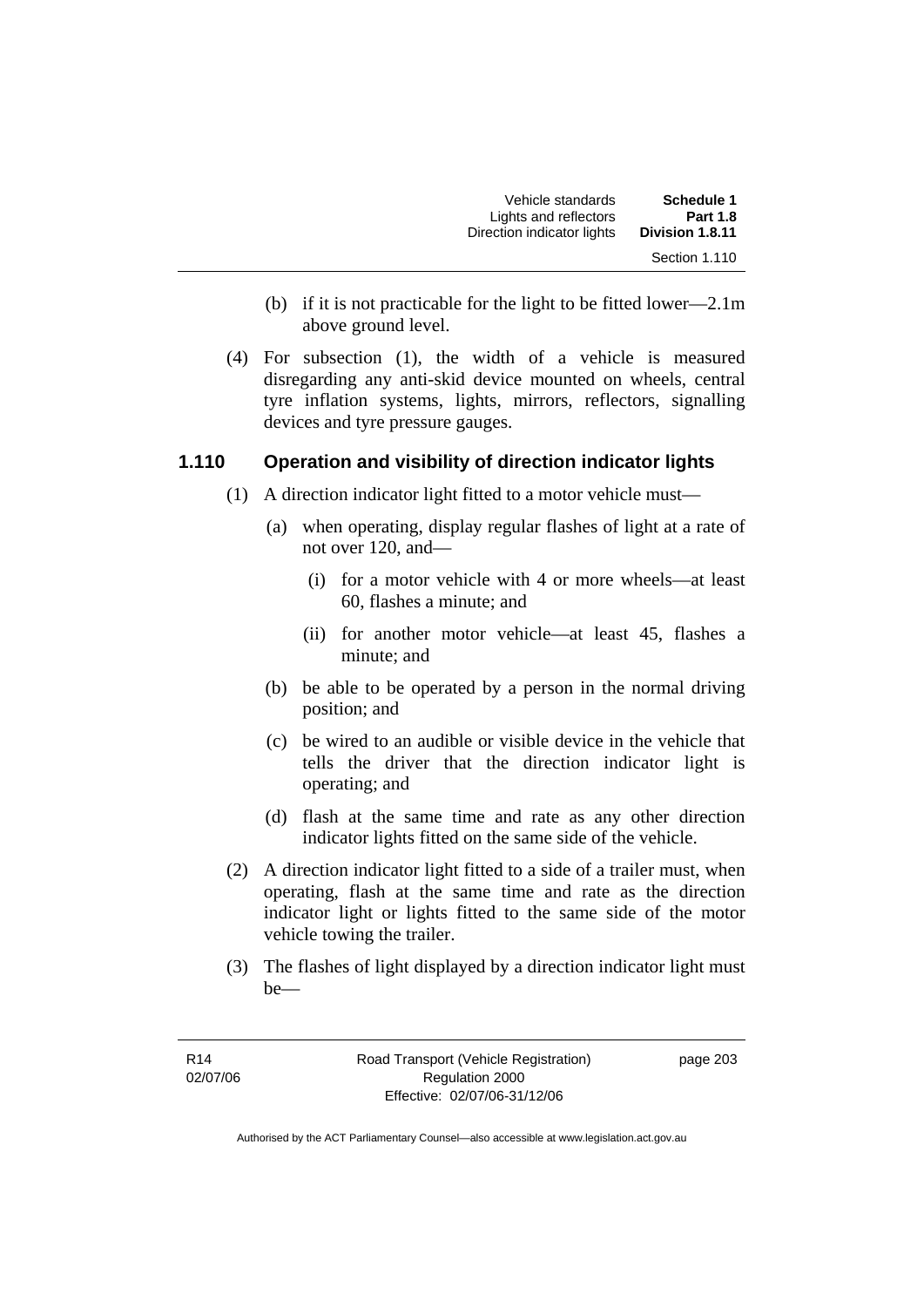**Schedule 1 Vehicle standards**<br>**Part 1.8 Lights and reflector Part 1.8** Lights and reflectors<br>**Division 1.8.11** Direction indicator lic **Direction indicator lights** Section 1.110

- (a) if the light faces forwards—white or yellow; and
- (b) if the light faces backwards—
	- (i) yellow; or
	- (ii) for a vehicle built before July 1973—yellow or red; and
- (c) if the light faces out from the side of the vehicle—
	- (i) white or yellow towards the front and side; and
	- (ii) for a vehicle built before July 1973—yellow or red towards the rear and side; and
	- (iii) for a vehicle built after June 1973—yellow towards the rear and side.

*Note* The ADRs only allow yellow direction indicator lights.

- (4) If a motor vehicle's direction indicator lights display only yellow light, the vehicle may be equipped to allow the lights to operate simultaneously on both sides of the vehicle, if a visible or audible signal tells the driver when the lights are operating simultaneously.
- (5) When on, a direction indicator light must be visible 30m from—
	- (a) if the light faces forwards—the front of the vehicle; or
	- (b) if the light faces backwards—the rear of the vehicle; or
	- (c) if the light faces out from the side of the vehicle—that side of the vehicle.
- (6) When on, each direction indicator light in at least 1 pair of lights fitted on or towards the front of a prime mover, or a motor vehicle over 7.5m long, must be visible at a point—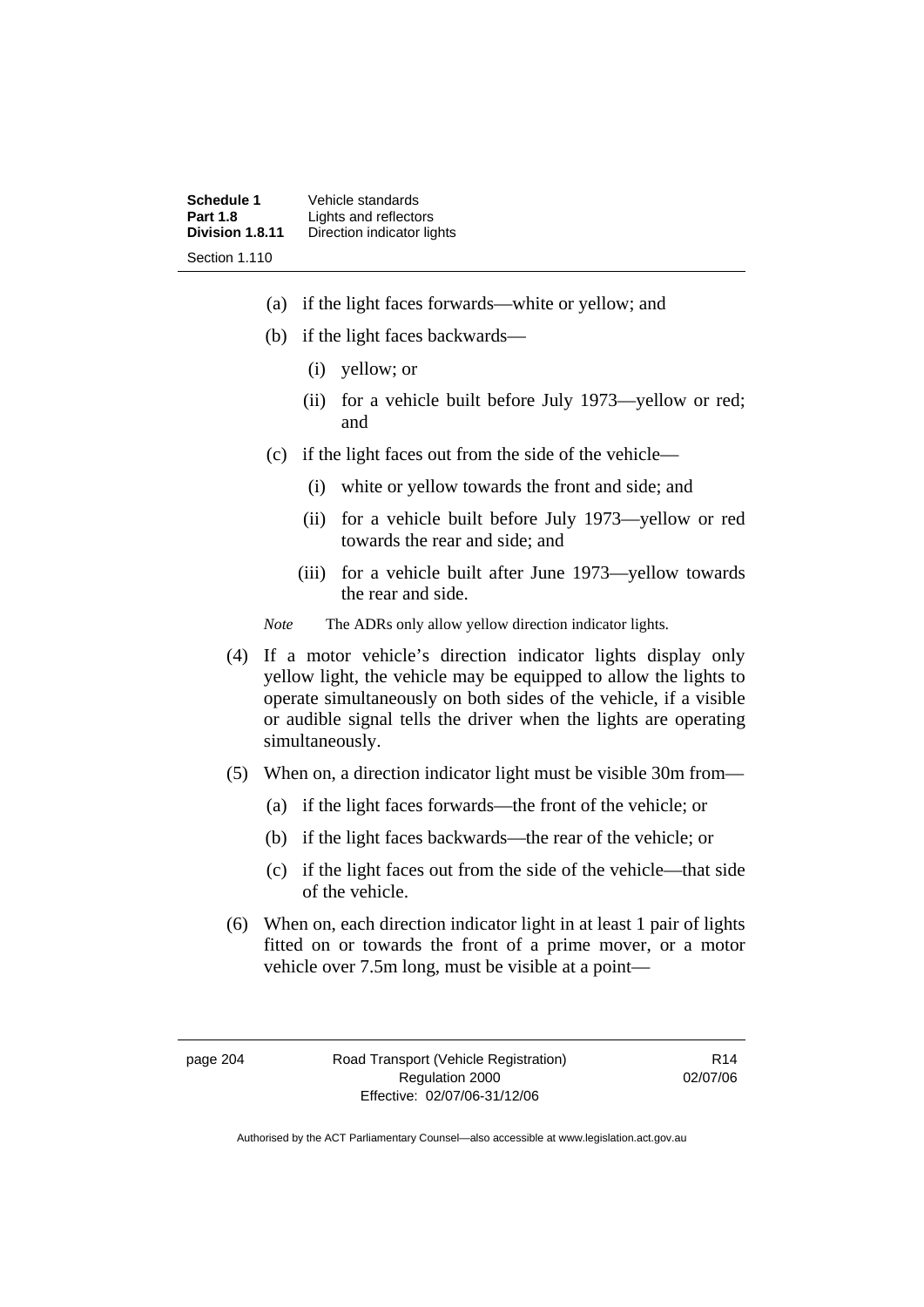| <b>Schedule 1</b><br><b>Part 1.8</b> | Vehicle standards<br>Lights and reflectors |
|--------------------------------------|--------------------------------------------|
| Division 1.8.12                      | Fog lights                                 |
| Section 1.111                        |                                            |

- (a) 1.5m at right angles from the side of the vehicle where the light is fitted; and
- (b) in line with the rear of the vehicle.

# **Division 1.8.12 Fog lights**

#### **1.111 Front fog lights**

- (1) A pair of front fog lights may be fitted to a motor vehicle with 4 or more wheels.
- (2) A pair of front fog lights, or a single front fog light, may be fitted to a motorbike or motortrike.
- (3) A pair of front fog lights fitted to a motor vehicle with 4 or more wheels must have the centre of each light not over 400mm from the nearer side of the vehicle unless the centres of the lights are at least 600mm apart.
- (4) If the top of the front fog light is higher than the top of any lowbeam headlight on the vehicle, the centre of the fog light must not be higher than the centre of the low-beam headlight.
- (5) A front fog light must—
	- (a) when on—
		- (i) project white or yellow light in front of the vehicle; and
		- (ii) be a low-beam light; and
	- (b) be able to be operated independently of any headlight; and
	- (c) be fitted so the light from it does not reflect off the vehicle into the driver's eyes.

page 205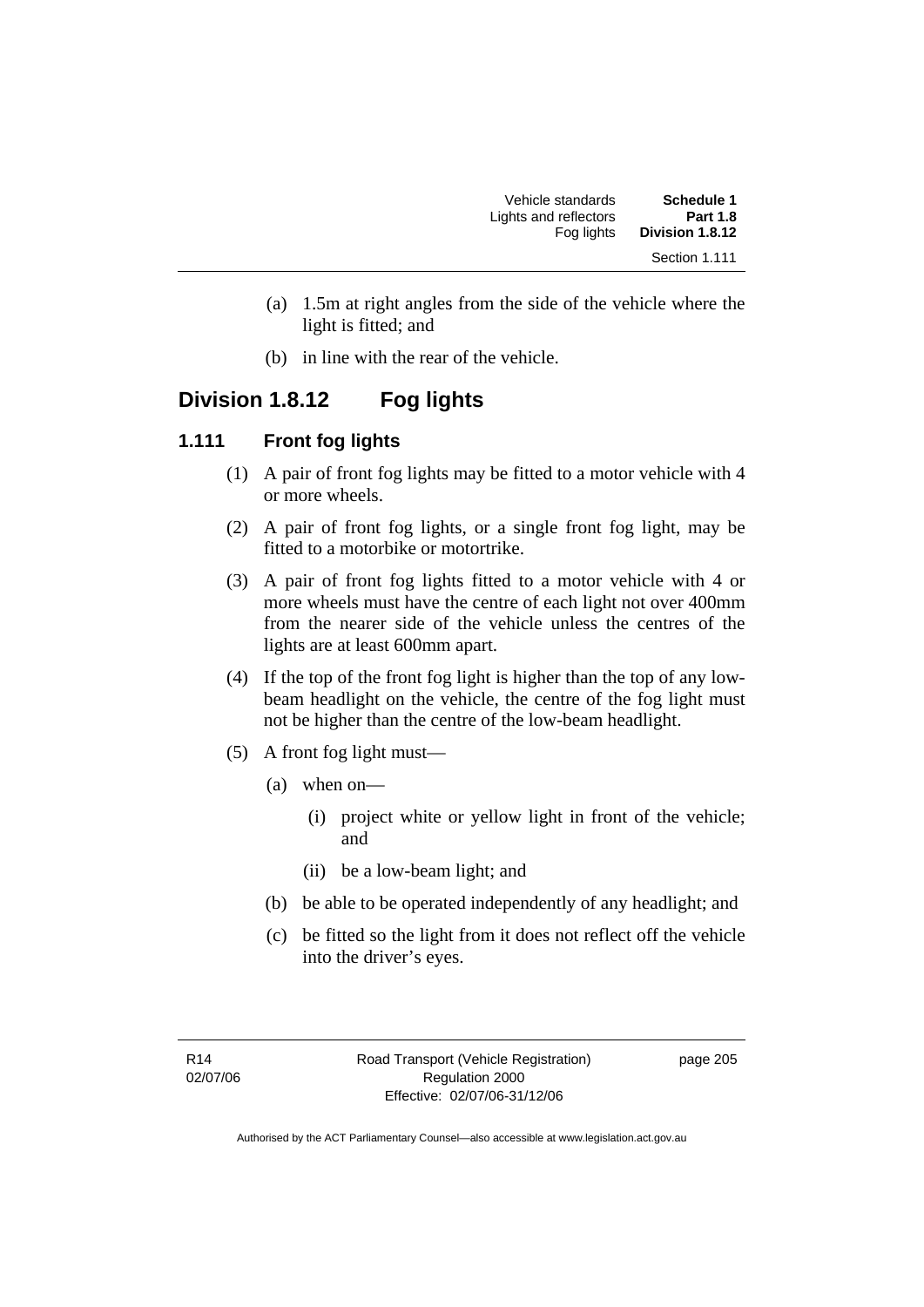| Schedule 1      | Vehicle standards     |
|-----------------|-----------------------|
| <b>Part 1.8</b> | Lights and reflectors |
| Division 1.8.13 | Interior lights       |
| Section 1.112   |                       |

## **1.112 Rear fog lights**

- (1) A vehicle may have fitted to its rear—
	- (a) a pair of rear fog lights; or
	- (b) 1 rear fog light fitted on, or to the right, of the centre of the vehicle.
- (2) Subsection (1) (b) applies to a motorbike with an attached sidecar as if the sidecar were not attached.
- (3) A rear fog light must—
	- (a) have its centre—
		- (i) not over 1.5m above ground level; and
		- (ii) at least 100mm from the centre of a brakelight; and
	- (b) when on, project red light behind the vehicle; and
	- (c) not use over 27W; and
	- (d) be wired to a visible device in the vehicle that tells the driver that the rear fog light is operating.

# **Division 1.8.13 Interior lights**

## **1.113 Interior lights**

A vehicle may be fitted with interior lights that illuminate any interior part of the vehicle.

page 206 Road Transport (Vehicle Registration) Regulation 2000 Effective: 02/07/06-31/12/06

R14 02/07/06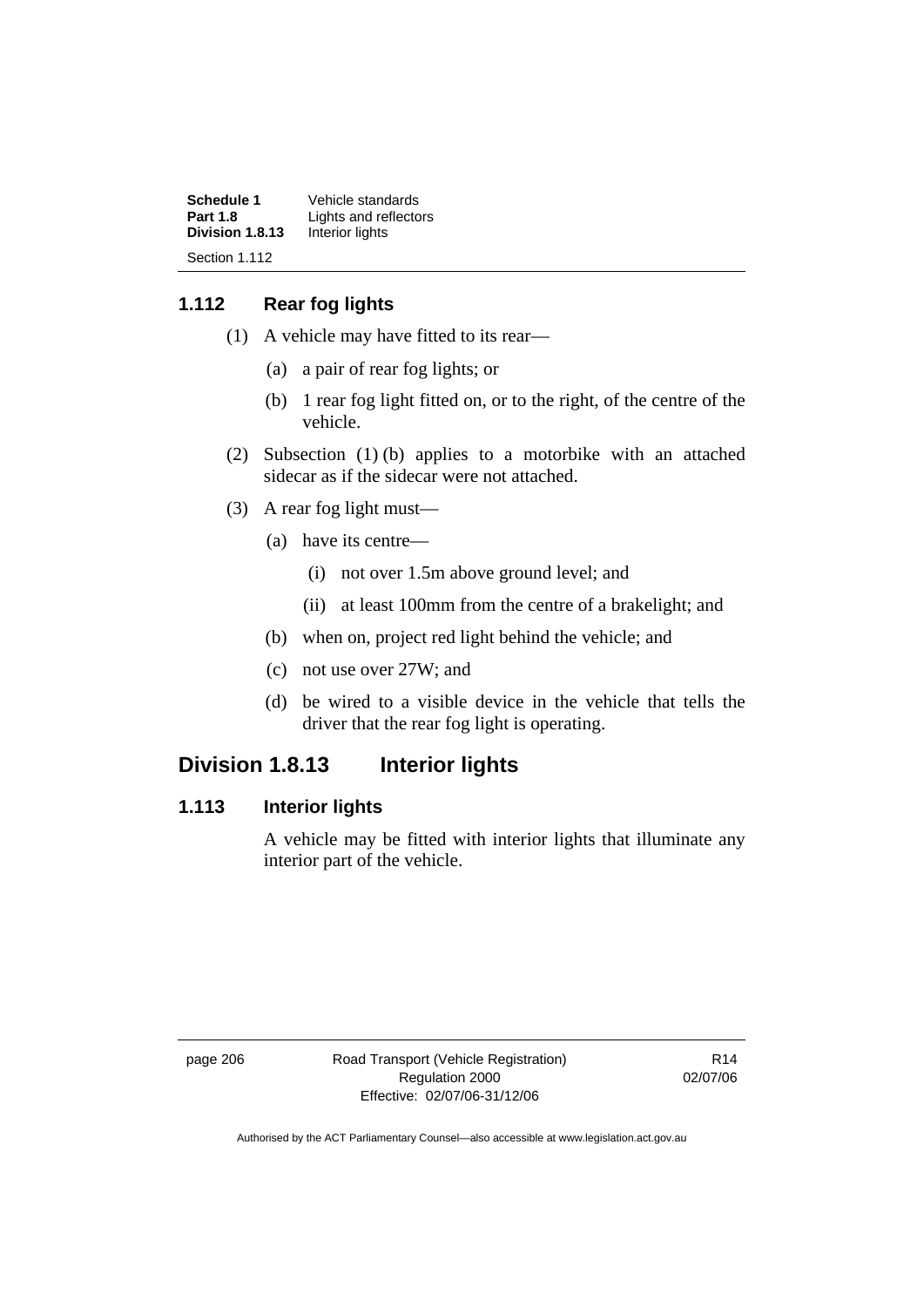Vehicle standards **Schedule 1**  Lights and reflectors **Part 1.8**   $R$ eflectors generally Section 1.114

# **Division 1.8.14 Reflectors generally**

#### **1.114 General requirements for reflectors**

- (1) A reflector fitted to a vehicle must show a red, yellow or white reflection of light when light is projected directly onto the reflector at night by a low-beam headlight that—
	- (a) is 45m from the reflector; and
	- (b) complies with this schedule.
- (2) The reflection must be clearly visible from the position of the headlight.

# **Division 1.8.15 Rear reflectors**

#### **1.115 Rear reflectors**

- (1) A motor vehicle with 4 or more wheels, and a trailer, must have a rear-facing red reflector towards each side of its rear.
- (2) A motorbike, a sidecar attached to a motorbike, and a motortrike, must have a rear-facing red reflector.
- (3) The centre of each reflector must be—
	- (a) at the same height above ground level; and
	- (b) not over 1.5m above ground level.
- (4) However, subsection (3) does not apply to a reflector fitted to a sidecar attached to a motorbike.
- (5) A reflector fitted to a motor vehicle with 4 or more wheels, or a trailer, must not be over 400mm from the nearer side of the vehicle.
- (6) A vehicle fitted with rear-facing red reflectors in accordance with subsection (1) or (2) may be fitted with additional red

| R <sub>14</sub> | Road Transport (Vehicle Registration) | page 207 |
|-----------------|---------------------------------------|----------|
| 02/07/06        | Regulation 2000                       |          |
|                 | Effective: 02/07/06-31/12/06          |          |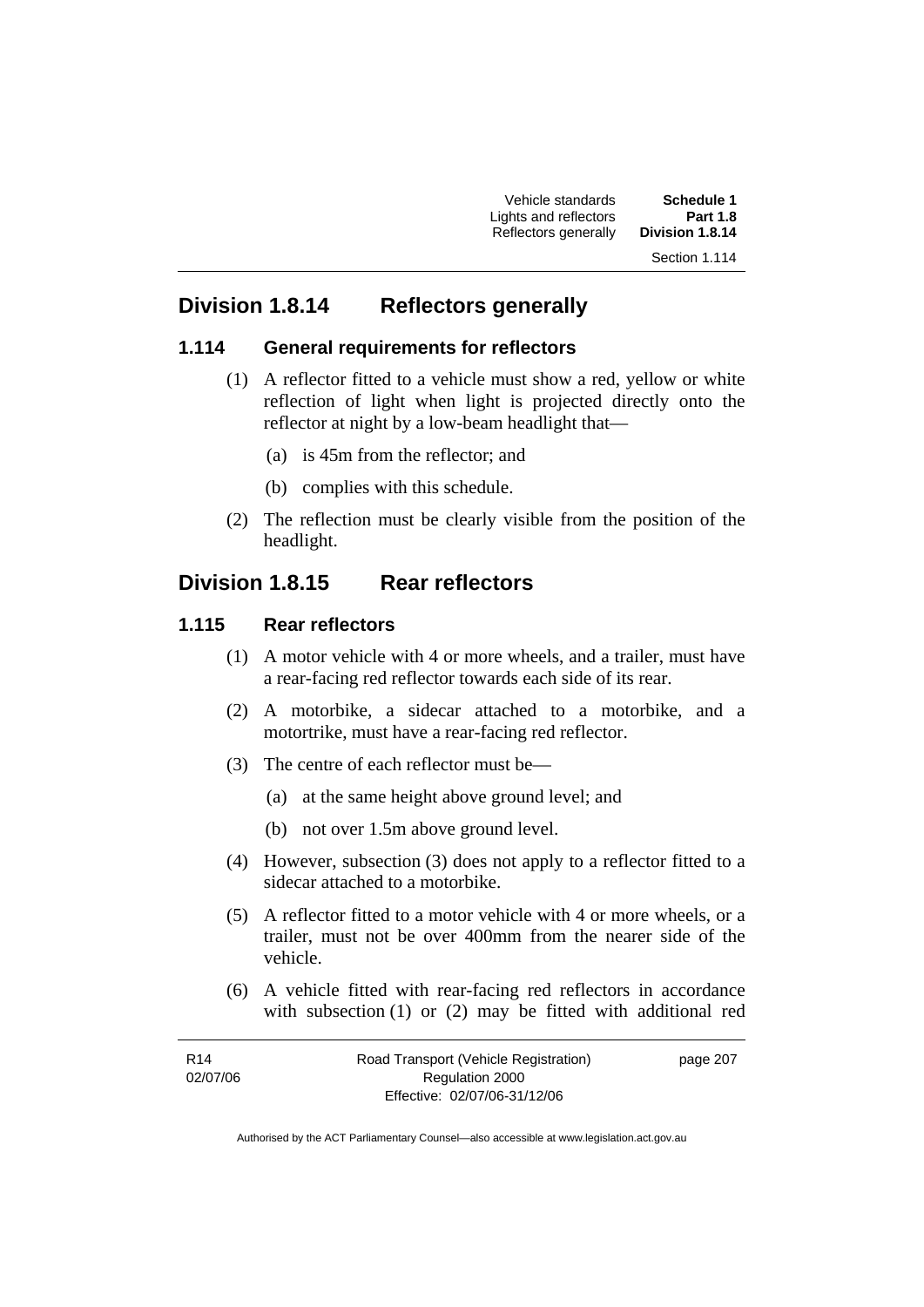| Schedule 1      | Vehicle standards     |
|-----------------|-----------------------|
| <b>Part 1.8</b> | Lights and reflectors |
| Division 1.8.16 | Side reflectors       |
| Section 1.116   |                       |

reflectors at any height above ground level or at any distance from the side of the vehicle.

# **Division 1.8.16 Side reflectors**

#### **1.116 Compulsory side reflectors on pole-type trailers**

- (1) Yellow or red side-facing reflectors must be fitted to the pole of a pole-type trailer so—
	- (a) 1 reflector is fitted to the middle  $\frac{1}{3}$  of the left and right faces of the pole; and
	- (b) the front reflector is not over 3m from the front of the trailer; and
	- (c) the other reflectors are not over 3m apart.
- (2) Additional side-facing reflectors may be fitted to a pole-type trailer in accordance with section 1.117.

## **1.117 Optional side reflectors**

- (1) A vehicle may be fitted with side-facing reflectors.
- (2) A side-facing reflector—
	- (a) towards the front of the vehicle must be yellow or white; and
	- (b) towards the rear of the vehicle must be yellow or red; and
	- (c) on the central part of the vehicle must be yellow.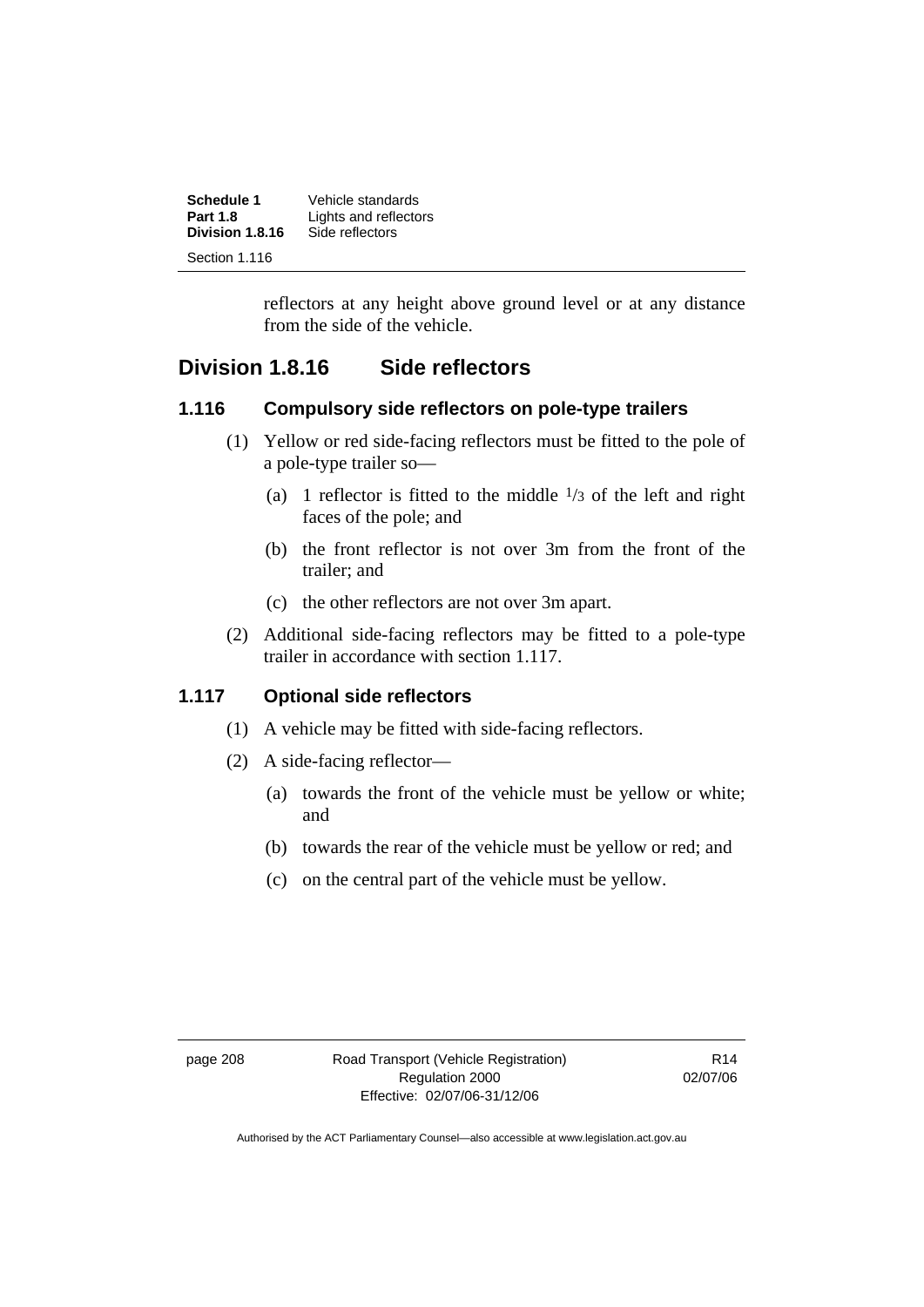# **Division 1.8.17 Front reflectors**

## **1.118 Compulsory front reflectors on trailers**

- (1) A front-facing white or yellow reflector must be fitted towards each side of the front of—
	- (a) a semitrailer, other than a pole-type trailer; and
	- (b) the front crossbar or bolster of a pole-type trailer; and
	- (c) a trailer that is at least 2.2m wide.
- (2) Each reflector must have its centre—
	- (a) at the same height above ground level; and
	- (b) not over 1.5m above ground level; and
	- (c) not over 400mm from the nearer side of the vehicle.
- (3) Additional front-facing reflectors may be fitted to a trailer mentioned in subsection (1) in accordance with section 1.119.

#### **1.119 Optional front reflectors**

- (1) A motor vehicle with 4 or more wheels, or a trailer, may have 1 or more front-facing white or yellow reflectors fitted towards each side of its front.
- (2) A motor vehicle with less than 4 wheels may have 1 or more front-facing white or yellow reflectors.
- (3) The centre of at least 1 reflector on each side of the front of the vehicle must be—
	- (a) at the same height above ground level as the centre of the other reflector; and
	- (b) the same distance from the longitudinal axis of the vehicle as the centre of the other reflector; and

| R <sub>14</sub> | Road Transport (Vehicle Registration) | page 209 |
|-----------------|---------------------------------------|----------|
| 02/07/06        | Regulation 2000                       |          |
|                 | Effective: 02/07/06-31/12/06          |          |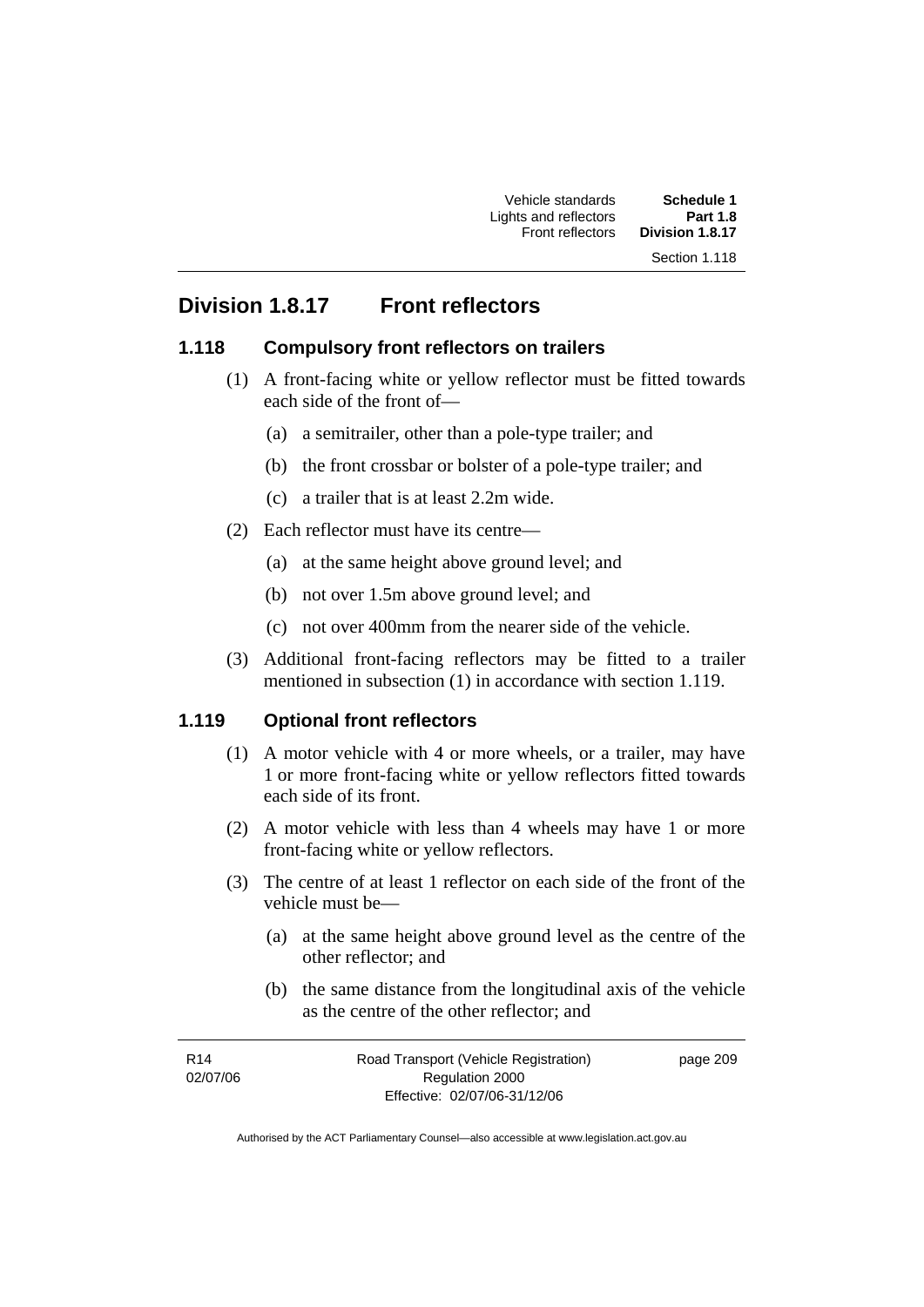| Schedule 1      | Vehicle standards                                   |
|-----------------|-----------------------------------------------------|
| <b>Part 1.8</b> | Lights and reflectors                               |
| Division 1.8.19 | Warning lights and signs on buses carrying children |
| Section 1.120   |                                                     |

- (c) at least—
	- (i) for a vehicle with a width under 1.3m—400mm from the centre of the other reflector; and
	- (ii) for another vehicle—600mm from the centre of the other reflector.
- (4) For subsection (3) (c), the width of a vehicle is measured disregarding any anti-skid device mounted on wheels, central tyre inflation systems, lights, mirrors, reflectors, signalling devices and tyre pressure gauges.

# **Division 1.8.19 Warning lights and signs on buses carrying children**

### **1.120 Application of div 1.8.19**

This division applies to a bus that is used mainly for carrying children if the bus is fitted with warning lights after June 1999.

*Note* For warning signs and lights fitted before July 1999, see s 1.124.

### **1.121 Fitting of warning lights and signs**

- (1) Two warning lights and a warning sign must be fitted to the front and rear of the bus.
- (2) The warning lights must be fitted—
	- (a) on each side of, and the same distance from, the centre of the warning sign; and
	- (b) with the edge of the warning sign not over 100mm from the nearest point on the lens of the warning lights; and
	- (c) with the distance between the warning lights at least 300mm at the nearest point; and

R14 02/07/06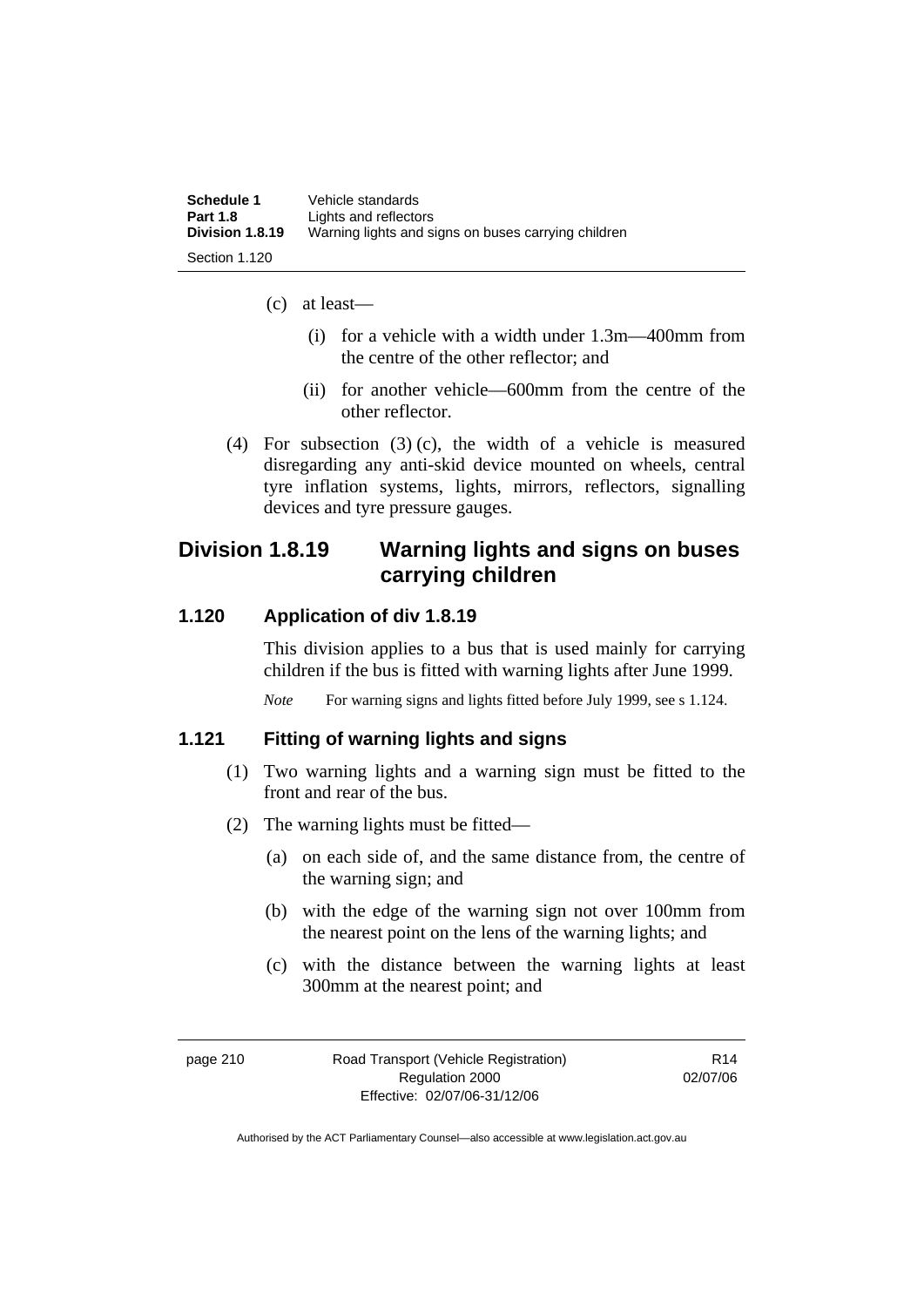- (d) so no part of the bus obstructs the light displayed—
	- (i) to the left and right of the centre of each light; and
	- (ii) above and below the centre of each light.
- (3) The warning lights may be on the warning sign if the words or image on the sign are not obscured.
- (4) The warning lights at the same end of the bus must be fitted—
	- (a) at the same height; and
	- (b) as high as practicable; and
	- (c) with the lowest point on the lens of each light not lower than midway between the highest and lowest points on the bus body.
- (5) If the centres of the warning lights are under 1.8m above ground level, no part of the warning lights or warning sign may be on the left of the bus.
- (6) This rule applies to a bus despite any requirement of a 3rd edition ADR.

## **1.122 Operation and performance of warning lights**

- (1) When operating, a warning light must display regular flashes of yellow light at a rate of at least 90, and not over 180, flashes a minute.
- (2) The warning lights at the same end of the bus must flash alternately.
- (3) Unless the driver has turned the warning lights off, they must operate automatically when a door on the bus opens and for at least 10, and not over 20, seconds after all the doors on the bus have closed.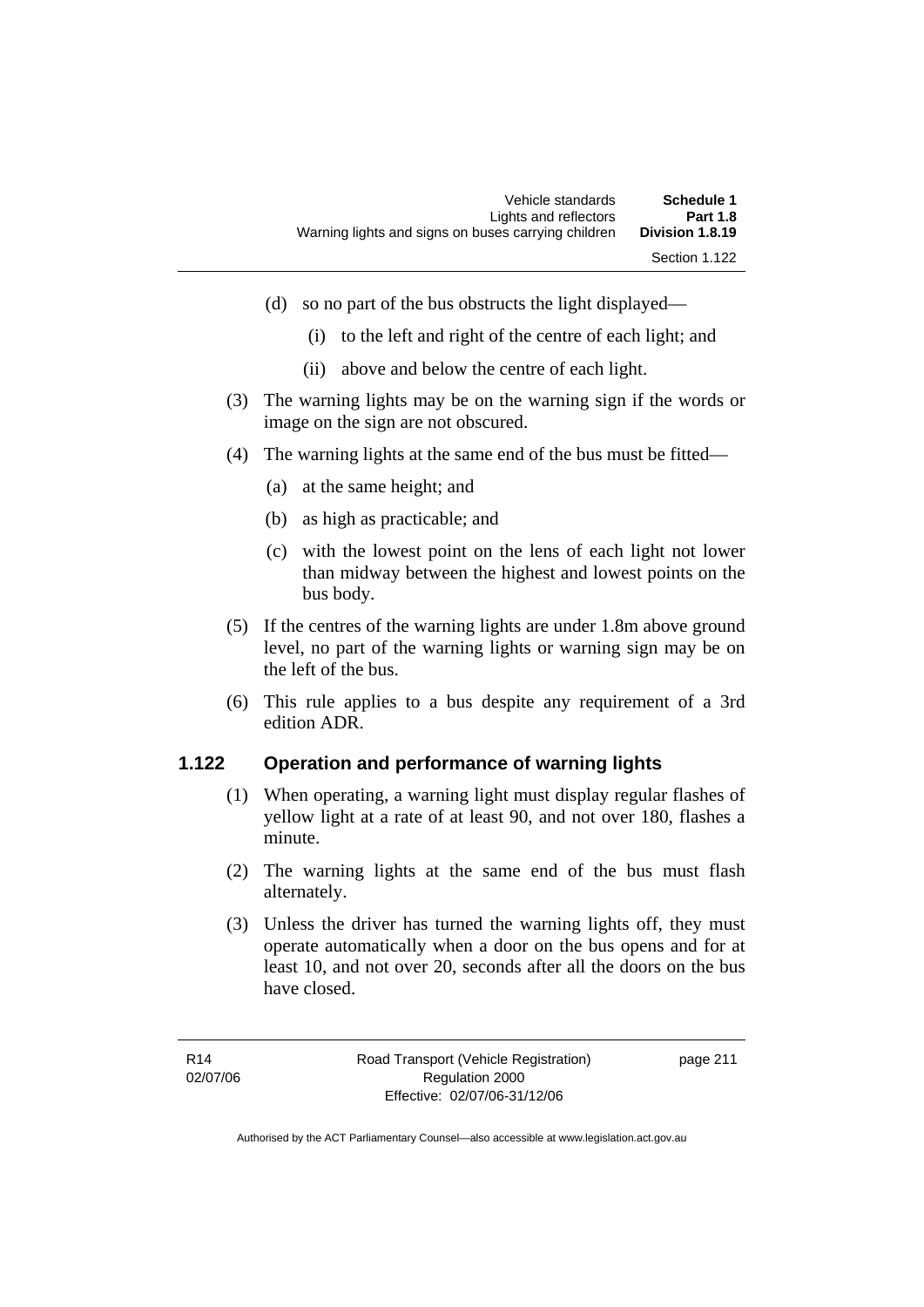| Schedule 1      | Vehicle standards                                   |
|-----------------|-----------------------------------------------------|
| <b>Part 1.8</b> | Lights and reflectors                               |
| Division 1.8.19 | Warning lights and signs on buses carrying children |
| Section 1.122   |                                                     |

- (4) The bus must have a visible or audible signal that tells the driver when the warning lights are operating.
- (5) The bus must be fitted with a switch that allows the driver to turn the warning lights off.
- (6) A warning light must have—
- (a) an effective lit lens area of at least  $60 \text{cm}^2$ ; and
	- (b) a luminous intensity (in candela) of at least the values mentioned in table 1.122 when measured at the angles mentioned in the table.

#### **Table 1.122**

| column 1<br>item | column 2<br>vertical<br>angle<br>from<br>centre of<br>light | column 3<br>horizontal angle from centre of light |     |                             |            |             |           |              |            |            |
|------------------|-------------------------------------------------------------|---------------------------------------------------|-----|-----------------------------|------------|-------------|-----------|--------------|------------|------------|
| 1                |                                                             | $-30^\circ$                                       |     | $-20^{\circ}$ $-10^{\circ}$ | $-5^\circ$ | $0^{\circ}$ | $5^\circ$ | $10^{\circ}$ | $20^\circ$ | $30^\circ$ |
| $\overline{2}$   | $10^{\circ}$                                                |                                                   |     |                             | 50         | 80          | 50        |              |            |            |
| 3                | $5^\circ$                                                   |                                                   | 180 | 320                         | 350        | 450         | 350       | 320          | 180        |            |
| 4                | $0^{\circ}$                                                 | 75                                                | 450 | 1000                        |            | 1250 1500   | 1250      | 1000         | 450        | 75         |
| 5                | $-5^\circ$                                                  | 40                                                | 270 | 450                         | 570        | 600         | 570       | 450          | 270        | 40         |
| 6                | $-10^\circ$                                                 |                                                   |     |                             | 75         | 75          | 75        |              |            |            |

 (7) For subsection (6) (b), the luminous intensity of a light is to be measured in accordance with the test method mentioned in 3rd edition ADR 6.

page 212 Road Transport (Vehicle Registration) Regulation 2000 Effective: 02/07/06-31/12/06

R14 02/07/06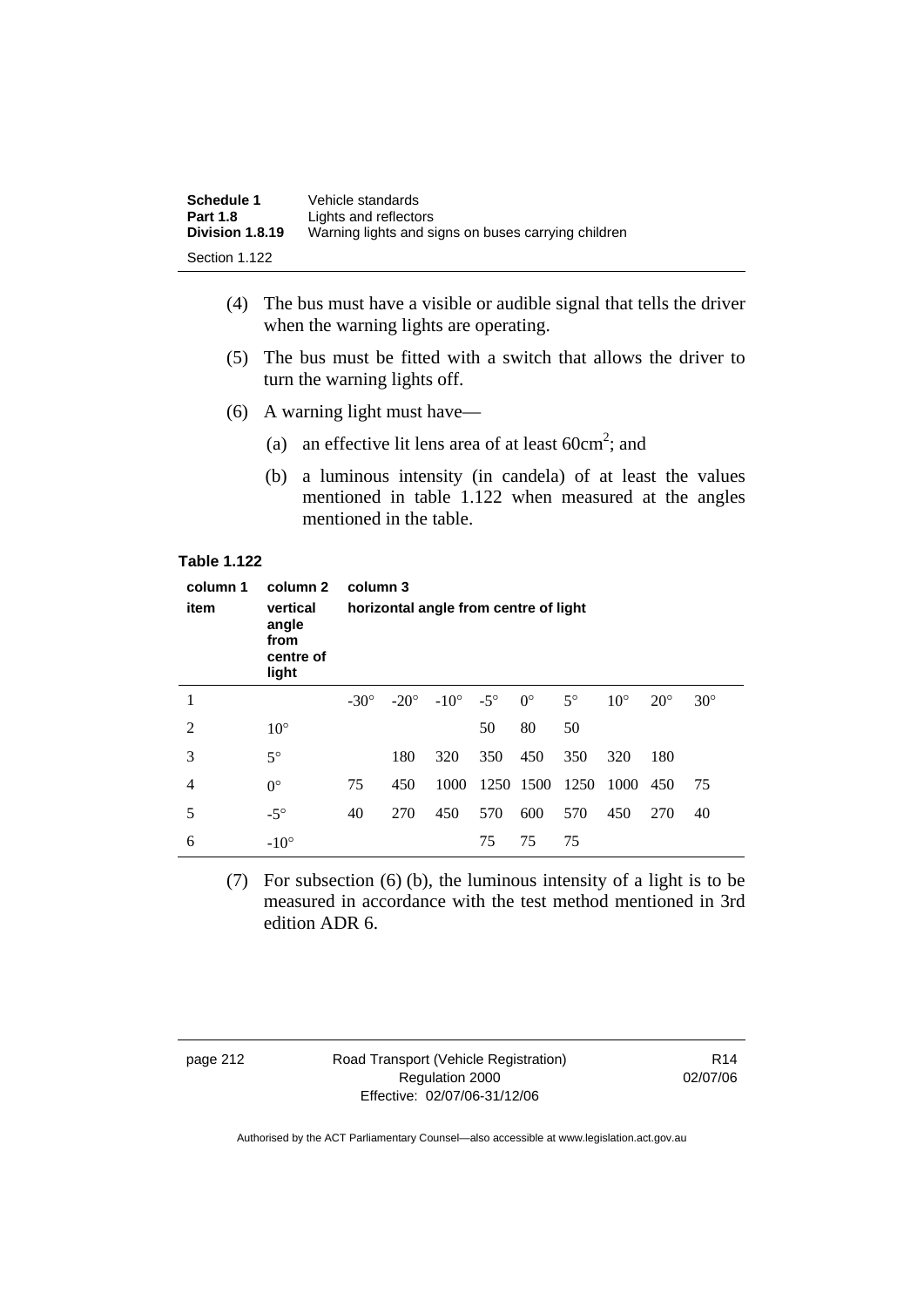## **1.123 Specifications for warning signs**

- (1) A warning sign at the front of the bus must—
	- (a) display the words 'school bus' in capital letters at least 100mm high; or
	- (b) display an image of 2 children in the same proportions as the children in AS 1743 *Road Signs—Specifications*  (image W6-3), with the image of the taller child at least 230mm high.
- (2) A warning sign at the rear of the bus must display an image of 2 children in the same proportions as the children in AS 1743 *Road Signs—Specifications* (image W6-3), with the image of the taller child at least 230mm high.
- (3) The warning sign mentioned in subsection (1) (b) and subsection (2) must—
	- (a) be a rectangular shape at least—
		- (i) if warning lights are on the warning sign—550mm wide and 400mm high; and
		- (ii) in any other case—400mm wide and 250mm high; and
	- (b) have a black border; and
	- (c) have black graphics and be coated with yellow retroreflective material of class 1 or 2 that meets Australian Standard AS 1906 *Retro-reflective Materials and Devices for Road Traffic Control Purposes*.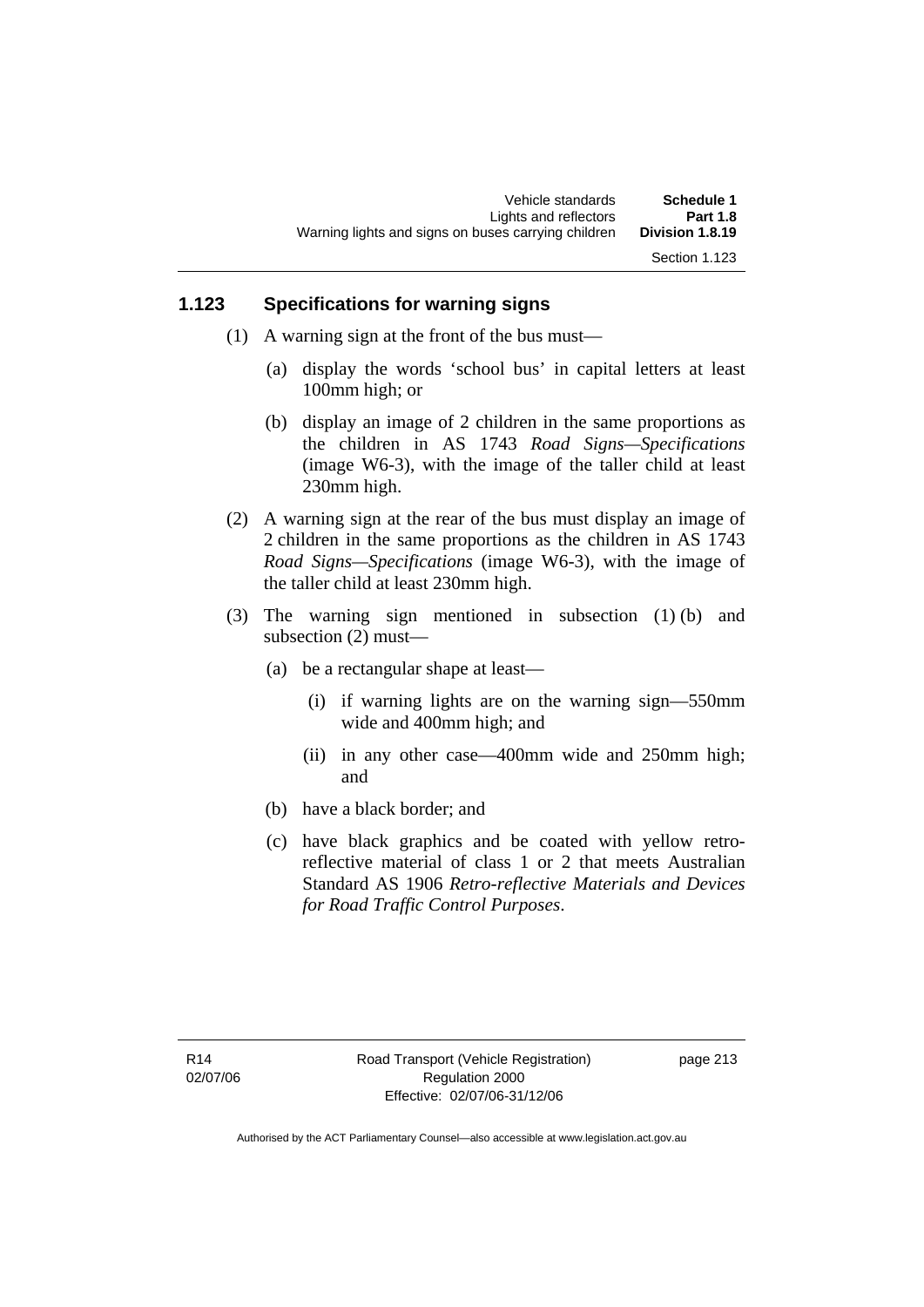**Schedule 1** Vehicle standards<br>**Part 1.8 Lights** and reflector **Part 1.8** Lights and reflectors<br>**Division 1.8.20** Other lights, reflector Other lights, reflectors, rear marking plates or signals

Section 1.124

# **Division 1.8.20 Other lights, reflectors, rear marking plates or signals**

## **1.124 Other lights and reflectors**

(1) In this section:

*exempt vehicle* means—

- (a) a police vehicle; or
- (b) an emergency vehicle; or
- (c) a transport enforcement vehicle; or
- (d) an Australian Protective Service vehicle; or
- (e) an Australian Customs Service vehicle; or
- (f) an Airservices Australia vehicle.

#### *special use vehicle* means—

- (a) a vehicle built or fitted for use in hazardous situations on a road; or
- (b) a vehicle, or combination, that because of its dimensions is permitted to be driven on a road only in accordance with a notice or permit issued under a law of this jurisdiction; or
- (c) a vehicle built or fitted to accompany a vehicle, or combination, mentioned in paragraph (b); or

page 214 Road Transport (Vehicle Registration) Regulation 2000 Effective: 02/07/06-31/12/06

R14 02/07/06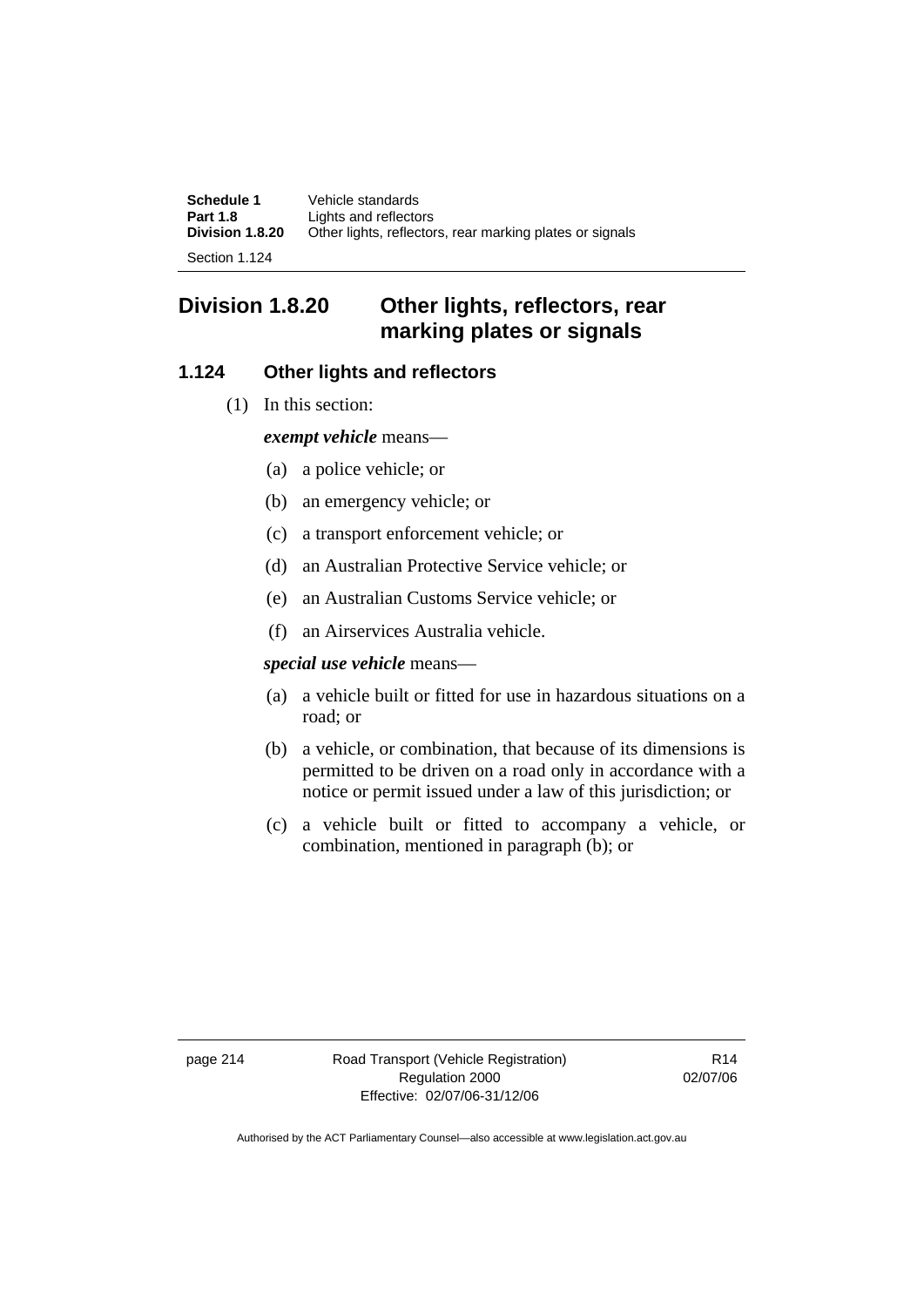(d) a bus fitted, before July 1999, with a sign telling road users that the bus carries children.

#### **Examples of special use vehicles for par (a)**

tow trucks, vehicle breakdown service vehicles, garbage trucks, cranes, streetsweepers, forklifts, concrete pumps and mobile towers

- *Note* An example is part of the regulation, is not exhaustive and may extend, but does not limit, the meaning of the provision in which it appears (see Legislation Act, s 126 and s 132).
- (2) A vehicle may be fitted with a light or reflector not mentioned in this schedule.
- (3) However, unless subsection (4) applies, a vehicle must not display—
	- (a) a light that flashes; or
	- (b) a light or reflector that—
		- (i) shows a red light to the front; or
		- (ii) shows a white light to the rear; or
		- (iii) is shaped or located in a way that reduces the effectiveness of a light or reflector that is required to be fitted to the vehicle under this schedule.
- (4) Despite any requirement of a 3rd edition ADR, an exempt vehicle may be fitted with any light or reflector, and a special use vehicle may be fitted with 1 or more flashing yellow lights.

#### **1.125 Use of direction indicator lights as hazard warning lights**

 (1) A motor vehicle that has direction indicator lights that show yellow light to the front may be equipped with a device that will cause the direction indicator lights fitted to the front and rear and on both sides of the vehicle, and any trailer connected to the

R14 02/07/06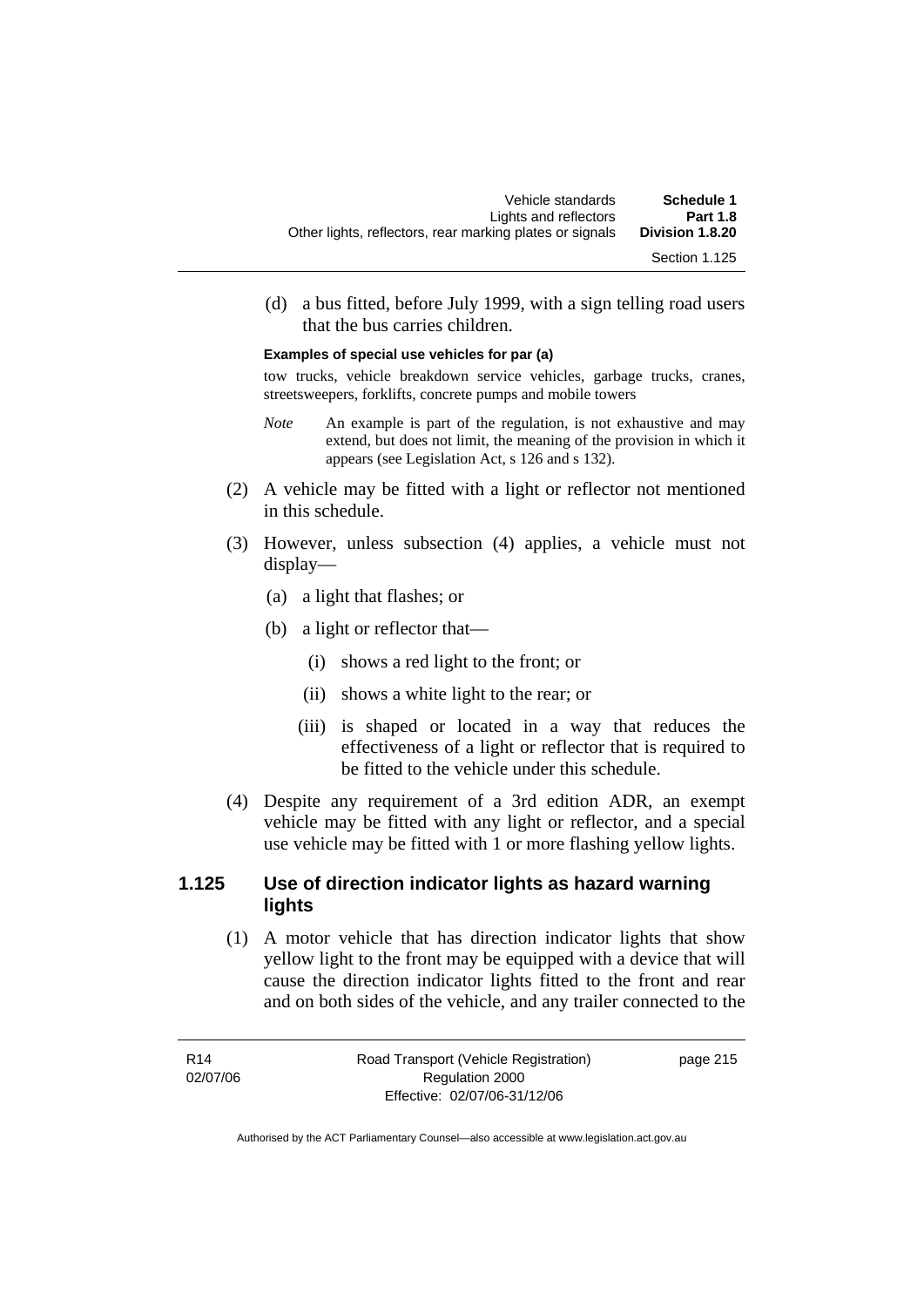| Schedule 1      | Vehicle standards                                        |
|-----------------|----------------------------------------------------------|
| <b>Part 1.8</b> | Lights and reflectors                                    |
| Division 1.8.20 | Other lights, reflectors, rear marking plates or signals |
| Section 1.126   |                                                          |

vehicle, to flash simultaneously and regularly at a rate of not less than 60, and not more than 120, flashes per minute.

 (2) When all direction indicator lights fitted to a motor vehicle and trailer (if any) are flashing simultaneously, there must be an indicator that will tell the driver, by visible or audible means, that the lights are flashing.

#### **1.126 Rear marking plates**

(1) In this section:

*rear marking plate* means a rear marking plate complying with section 13.6.101 of 3rd edition ADR 13.

- (2) Rear marking plates must be fitted to—
	- (a) a motor vehicle with a GVM over 12t, except a bus fitted with handgrips or similar equipment for standing passengers to hold; and
	- (b) a trailer with a GTM over 10t.
- (3) Subsection (2) applies to a vehicle even if it was built before the date stated in the ADR.
- (4) Rear marking plates may be fitted to a motor vehicle with a GVM not over 12t or a trailer with a GTM not over 10t.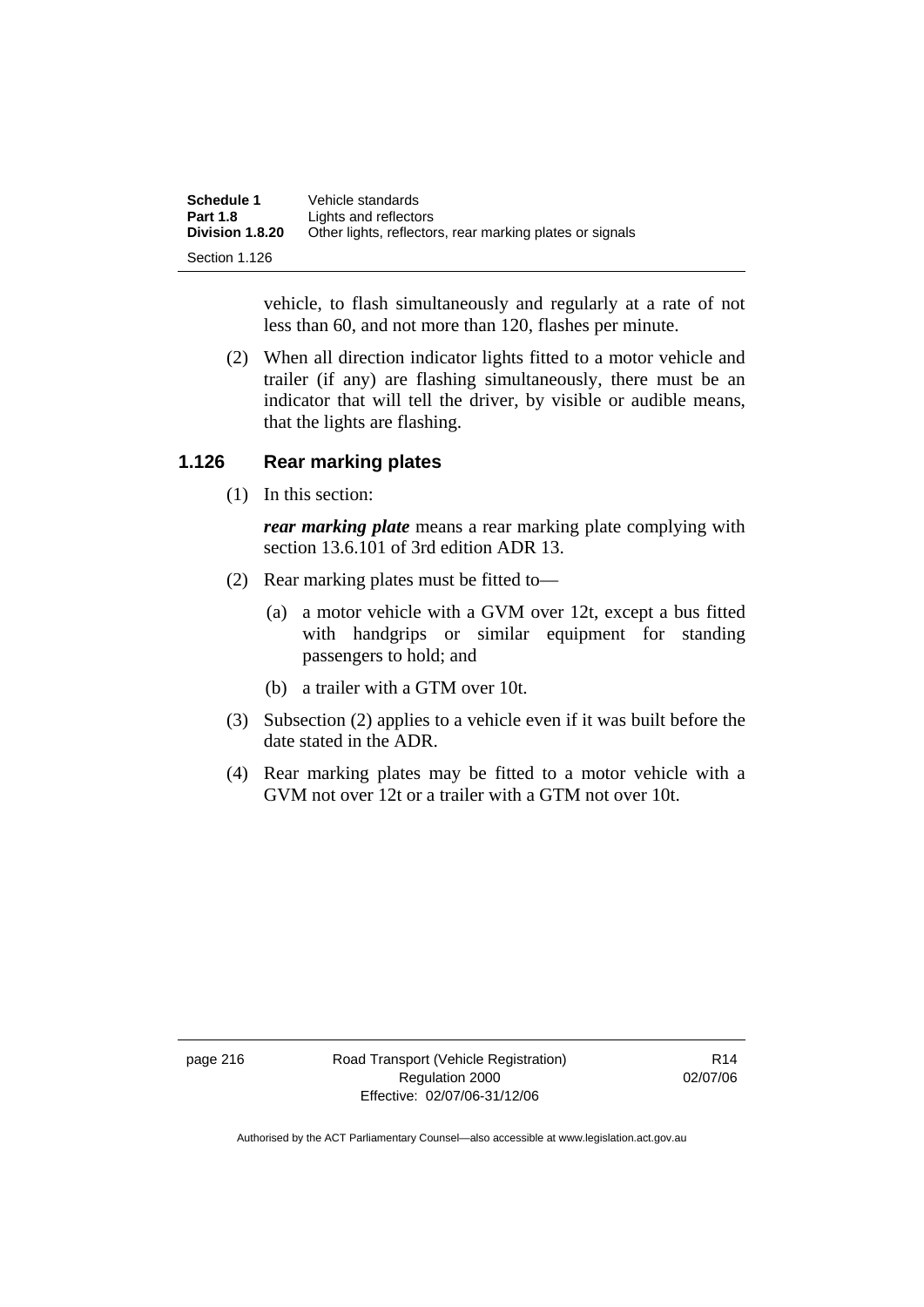

**An example of rear marking plates** 



# **An alternative pattern for rear marking plates**

# **1.127 Signalling devices**

- (1) This section applies to a motor vehicle if—
	- (a) the vehicle is not fitted with a brakelight or direction indicator light mentioned in division 1.8.9 (Brakelights) or division 1.8.11 (Direction indicator lights); and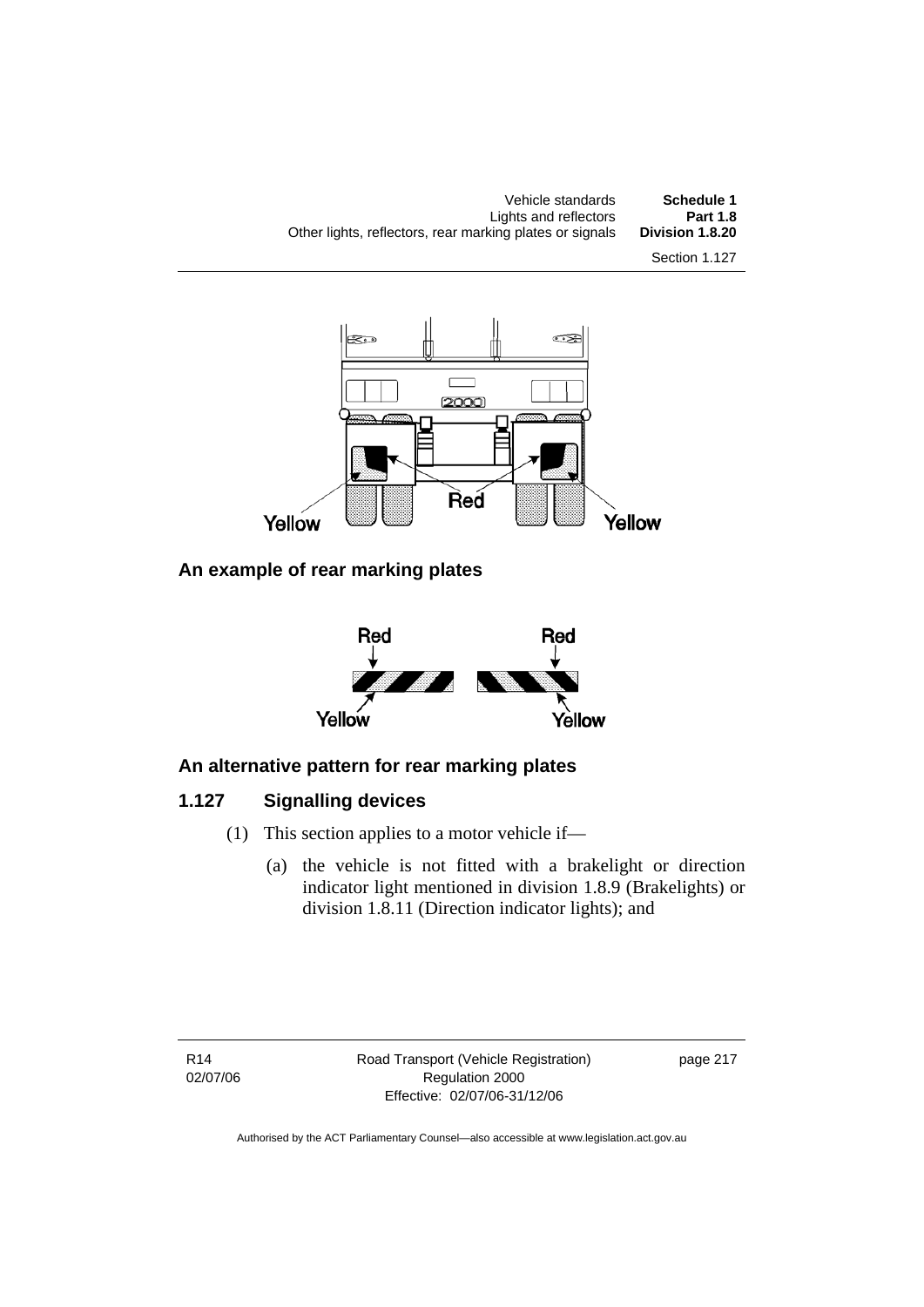| Schedule 1      | Vehicle standards                                        |
|-----------------|----------------------------------------------------------|
| <b>Part 1.8</b> | Lights and reflectors                                    |
| Division 1.8.20 | Other lights, reflectors, rear marking plates or signals |
| Section 1.128   |                                                          |

- (b) the construction of the vehicle would otherwise prevent the driver from hand signalling an intention—
	- (i) to turn or move the vehicle to the right; or
	- (ii) to stop or suddenly reduce the speed of the vehicle.
- (2) The vehicle must be fitted with a mechanical signalling device or a pair of turn signals.

#### **1.128 Mechanical signalling devices**

- (1) A mechanical signalling device must—
	- (a) be fitted to the right side of the vehicle; and
	- (b) be able to be operated by the driver from a normal driving position; and
	- (c) consist of a white or yellow representation of an open human hand at least 150mm long; and
	- (d) be built so that the driver of the vehicle can keep the device—
		- (i) in a neutral position so it is unlikely that the driver of another vehicle or anyone else would regard it as a signal; and
		- (ii) in a horizontal position with the palm of the hand facing forwards and the fingers pointing out at a right angle to the vehicle to signal an intention to turn or move right; and
		- (iii) with the palm of the hand facing forwards and the fingers pointing upwards to signal an intention to stop or reduce speed suddenly.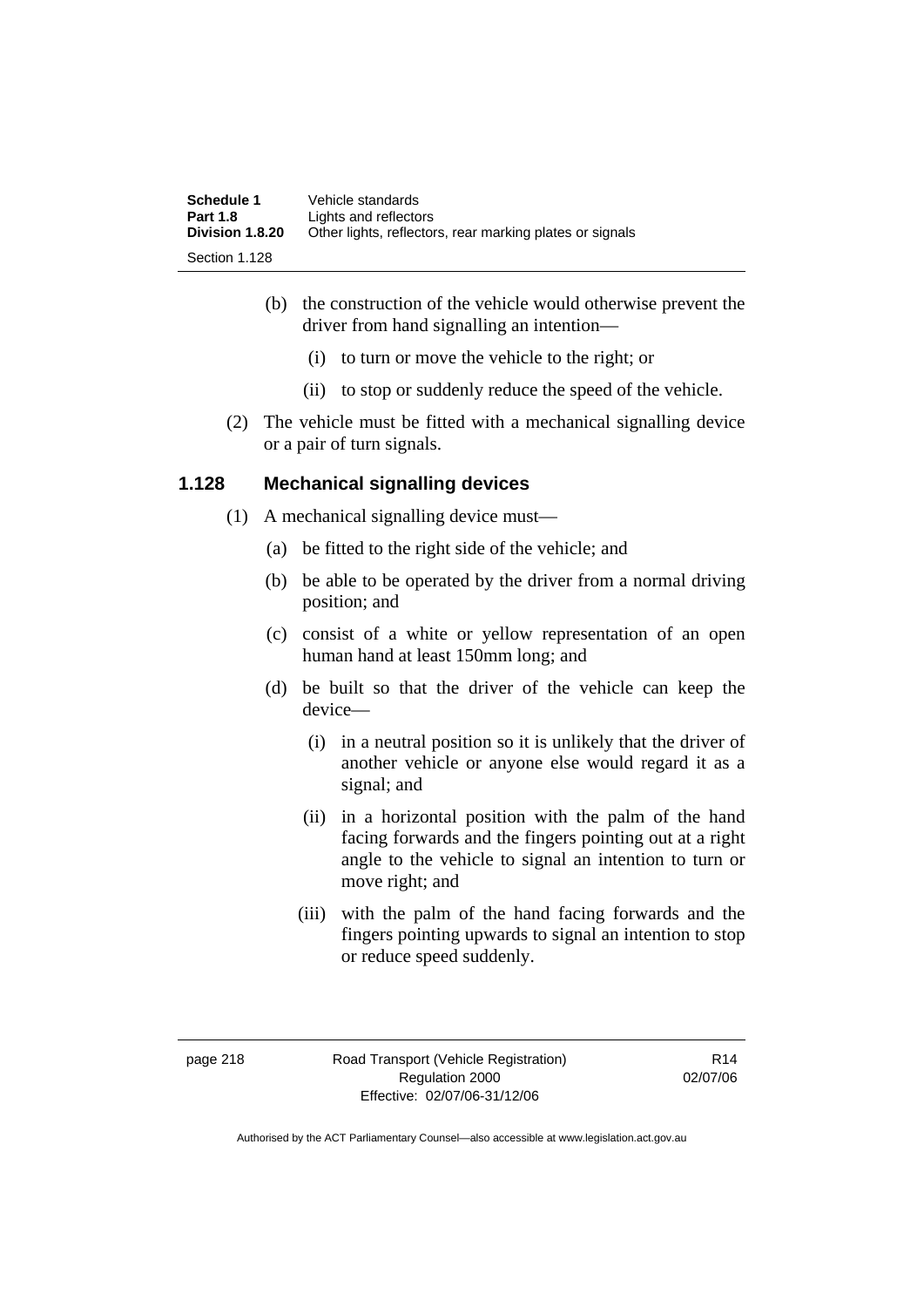| Vehicle standards                                        | Schedule 1      |
|----------------------------------------------------------|-----------------|
| Lights and reflectors                                    | <b>Part 1.8</b> |
| Other lights, reflectors, rear marking plates or signals | Division 1.8.20 |
|                                                          | Section 1.129   |

 (2) When the mechanical signalling device is in a position mentioned in subsection  $(1)$   $(d)$   $(ii)$  or  $(iii)$ , the complete hand must be clearly visible from both the front and the rear of the vehicle, at a distance of 30m.

## **1.129 Turn signals**

A turn signal must—

- (a) consist of a steady or flashing illuminated yellow sign at least 150mm long and 25mm wide that—
	- (i) when in operation—is kept horizontal; and
	- (ii) when not in operation—is kept in a position so it is unlikely that the driver of another vehicle or anyone else would regard it as a signal; and
- (b) be fitted to the side of the motor vehicle at least 500mm and not over 2.1m above ground level, in a position so the driver of the vehicle, from the normal driving position, can see whether the signal is in operation; and
- (c) be able to be operated by the driver from the normal driving position; and
- (d) when in operation, be visible from both the front and rear of the vehicle at a distance of 30m.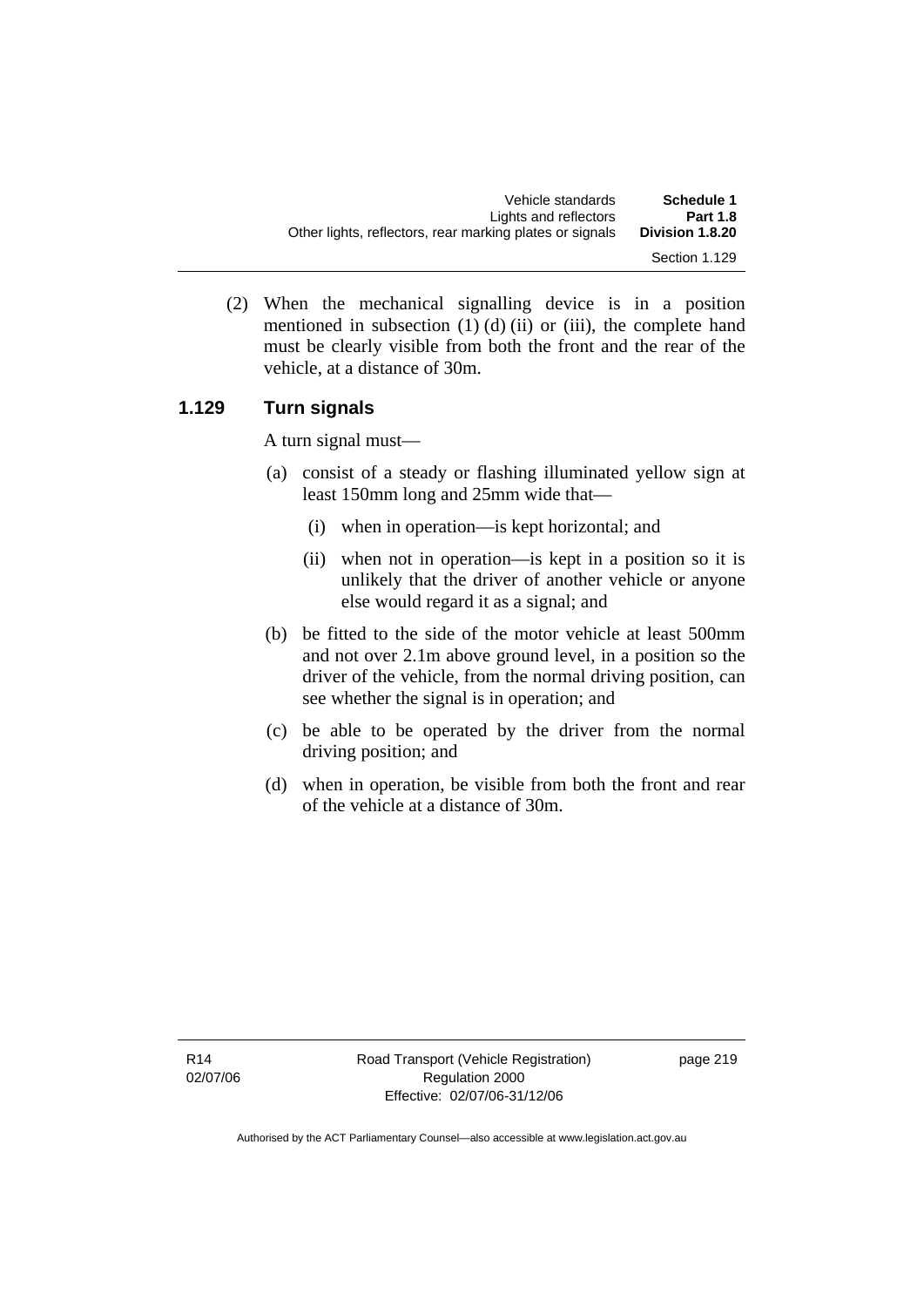**Schedule 1** Vehicle standards<br>**Part 1.8 Lights** and reflector **Part 1.8** Lights and reflectors<br>**Division 1.8.21** Maintenance of lights **Division 1.8.21** Maintenance of lights Section 1.130

# **Division 1.8.21 Maintenance of lights**

#### **1.130 Lights to be maintained on certain vehicles**

A light mentioned in this part that is not an optional fitting, and was fitted by the manufacturer of the vehicle before the date of application of the section in which the light is mentioned, must be maintained in proper working condition unless the lights fitted to the vehicle comply with a later ADR.

#### **Example**

A motor vehicle or trailer built before June 1988 and supplied by the manufacturer with 1 tail-light and 1 brakelight towards each side of the rear of the vehicle must continue to have a tail-light and brakelight fitted towards each side of the rear of the vehicle.

*Note* An example is part of the regulation, is not exhaustive and may extend, but does not limit, the meaning of the provision in which it appears (see Legislation Act, s 126 and s 132).

# **Division 1.8.22 Vehicles not required to have lights or reflectors**

## **1.131 Certain vehicles used in daylight**

This part does not apply to a vehicle built before 1931 that is used only in the daylight.

## **1.132 Certain vehicles used for collection or exhibition purposes**

This part does not apply to a vehicle built before 1946 that is used mainly for collection or exhibition purposes.

page 220 Road Transport (Vehicle Registration) Regulation 2000 Effective: 02/07/06-31/12/06

R14 02/07/06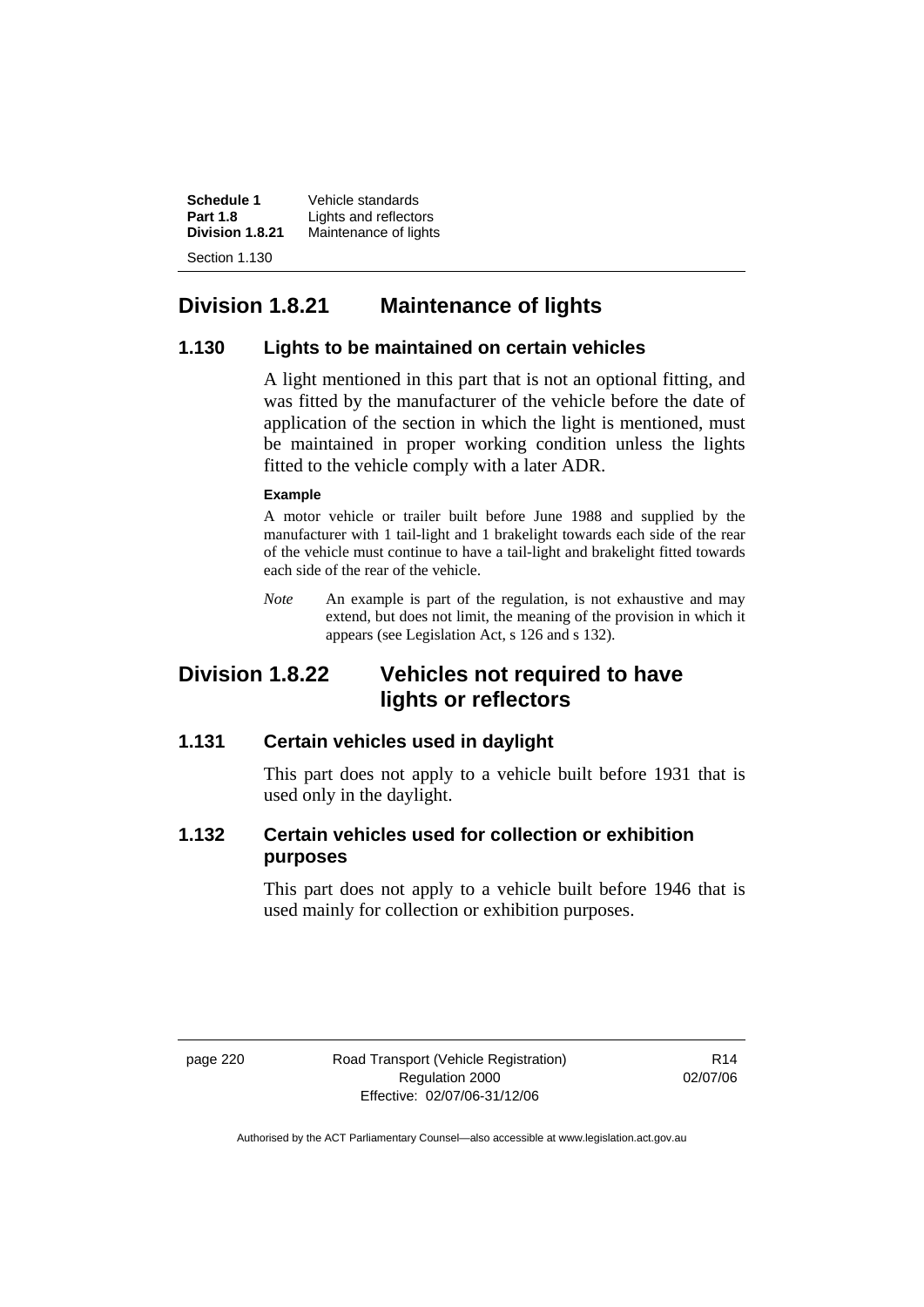| Vehicle standards                   | Schedule 1      |
|-------------------------------------|-----------------|
| <b>Braking systems</b>              | <b>Part 1.9</b> |
| Brake requirements for all vehicles | Division 1.9.1  |
|                                     |                 |

Section 1.133

# **Part 1.9 Braking systems**

*Note* This part sets out the braking system requirements for vehicles to ensure that they can be reliably slowed or stopped even if a part of a braking system fails, and to ensure that a vehicle can be prevented from rolling away when parked.

> The part also includes special requirements for braking systems on B-doubles and road trains to ensure that the braking systems on the component vehicles are compatible. The special requirements do not apply to a road train that is not over 19m long.

# **Division 1.9.1 Brake requirements for all vehicles**

#### **1.133 Parts of a braking system**

- (1) A brake tube or hose fitted to a vehicle must—
	- (a) be built from a material appropriate to its intended use in the vehicle; and
	- (b) be long enough to allow for the full range of steering and suspension movements of the vehicle; and
	- (c) be fitted to prevent it being damaged during the operation of the vehicle by—
		- (i) a source of heat; or
		- (ii) any movement of the parts to which it is attached or near.
- (2) Each component of the braking system of a vehicle with a GVM over 4.5t must comply with the design and performance requirements of—
	- (a) a relevant Australian Standard or British Standard as in force when this subsection commenced; or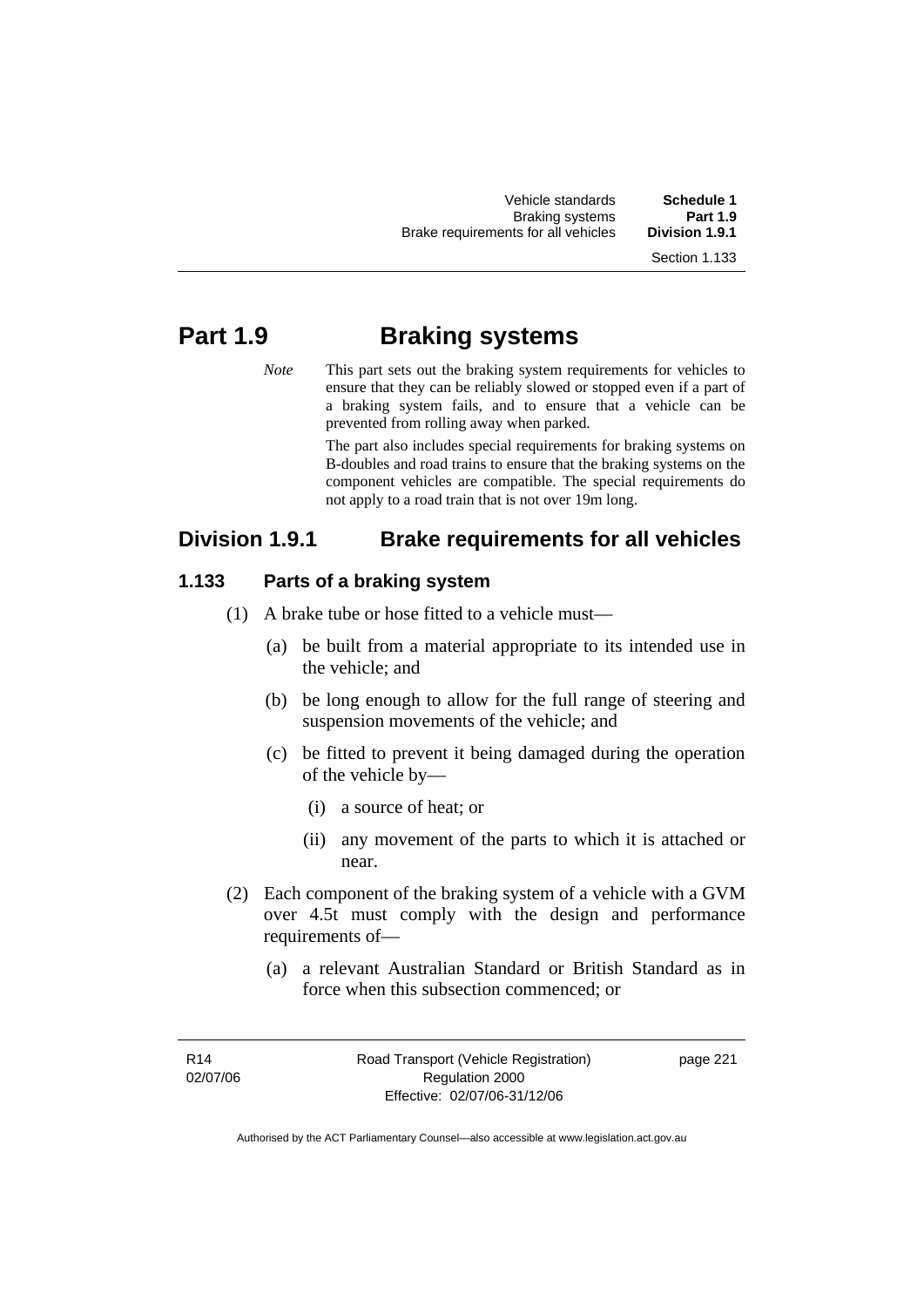| <b>Schedule 1</b><br><b>Part 1.9</b> | Vehicle standards<br><b>Braking systems</b> |
|--------------------------------------|---------------------------------------------|
| <b>Division 1.9.1</b>                | Brake requirements for all vehicles         |
| Section 1.134                        |                                             |

- (b) a relevant standard approved by any of the following bodies, and as in force when this subsection commenced:
	- American Society of Automotive Engineers
	- American National Standards Institute
	- Japanese Standards Association
	- Deutsches Institut für Normung
	- International Organisation for Standardisation.

### **1.134 Provision for wear**

The braking system of a vehicle must allow for adjustment to take account of normal wear.

## **1.135 Supply of air or vacuum to brakes**

- (1) If air brakes are fitted to a vehicle—
	- (a) the compressor supplying air to the brakes must be able to build up air pressure to at least 80% of the governor cutout pressure in not longer than 5 minutes after the compressed air reserve is fully used up; and
	- (b) for a vehicle with a GVM over 4.5t—the air storage tanks must have sufficient capacity to allow 5 applications of the service brakes before the air pressure drops below half the governor cut-out pressure; and
	- (c) there must be an automatic or manual condensate drain valve at the lowest point of each air brake reservoir in the system; and
	- (d) any spring brake fitted to the vehicle must not operate before the warning mentioned in section 1.139 (4) (a) or section 1.142 (3) (a) has been given.

page 222 Road Transport (Vehicle Registration) Regulation 2000 Effective: 02/07/06-31/12/06

R14 02/07/06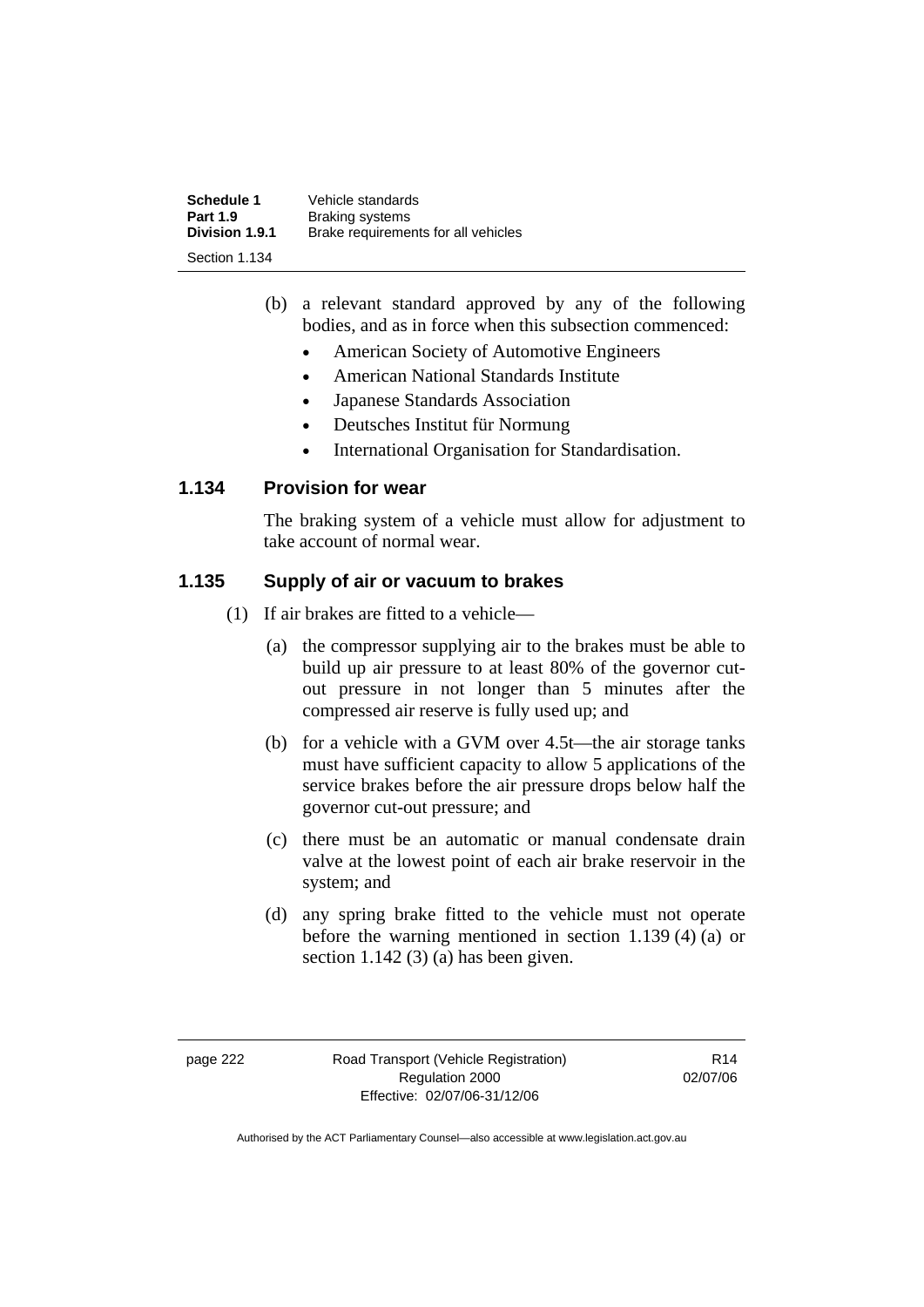| Vehicle standards                   | Schedule 1      |
|-------------------------------------|-----------------|
| <b>Braking systems</b>              | <b>Part 1.9</b> |
| Brake requirements for all vehicles | Division 1.9.1  |
|                                     | Section 1.136   |

- (2) If vacuum brakes are fitted to a vehicle, the vacuum supply must be able to build up vacuum—
	- (a) to the level when the warning signal mentioned in section 1.139 (4) (a) or section 1.142 (3) (a) no longer operates within 30 seconds after the vacuum reserve is fully used up; and
	- (b) to the normal working level within 60 seconds after the vacuum reserve is fully used up.
- (3) In this section:

*spring brake* means a brake using 1 or more springs to store the energy needed to operate the brake.

#### **1.136 Performance of braking systems**

- (1) One sustained application of the brake of a motor vehicle built after 1930, or a combination that includes a motor vehicle built after 1930, must be able to produce the performance mentioned in subsections  $(2)$  to  $(7)$ —
	- (a) when the vehicle or combination is on a dry, smooth, level road surface, free from loose material; and
	- (b) whether or not the vehicle or combination is loaded; and
	- (c) without part of the vehicle or combination moving outside a straight path—
		- (i) centred on the longitudinal axis of the vehicle or combination before the brake was applied; and
		- (ii) 3.7m wide.
- (2) The braking system of a motor vehicle or combination with a gross mass under 2.5t must bring the vehicle or combination from a speed of 35 km/h to a stop within—

page 223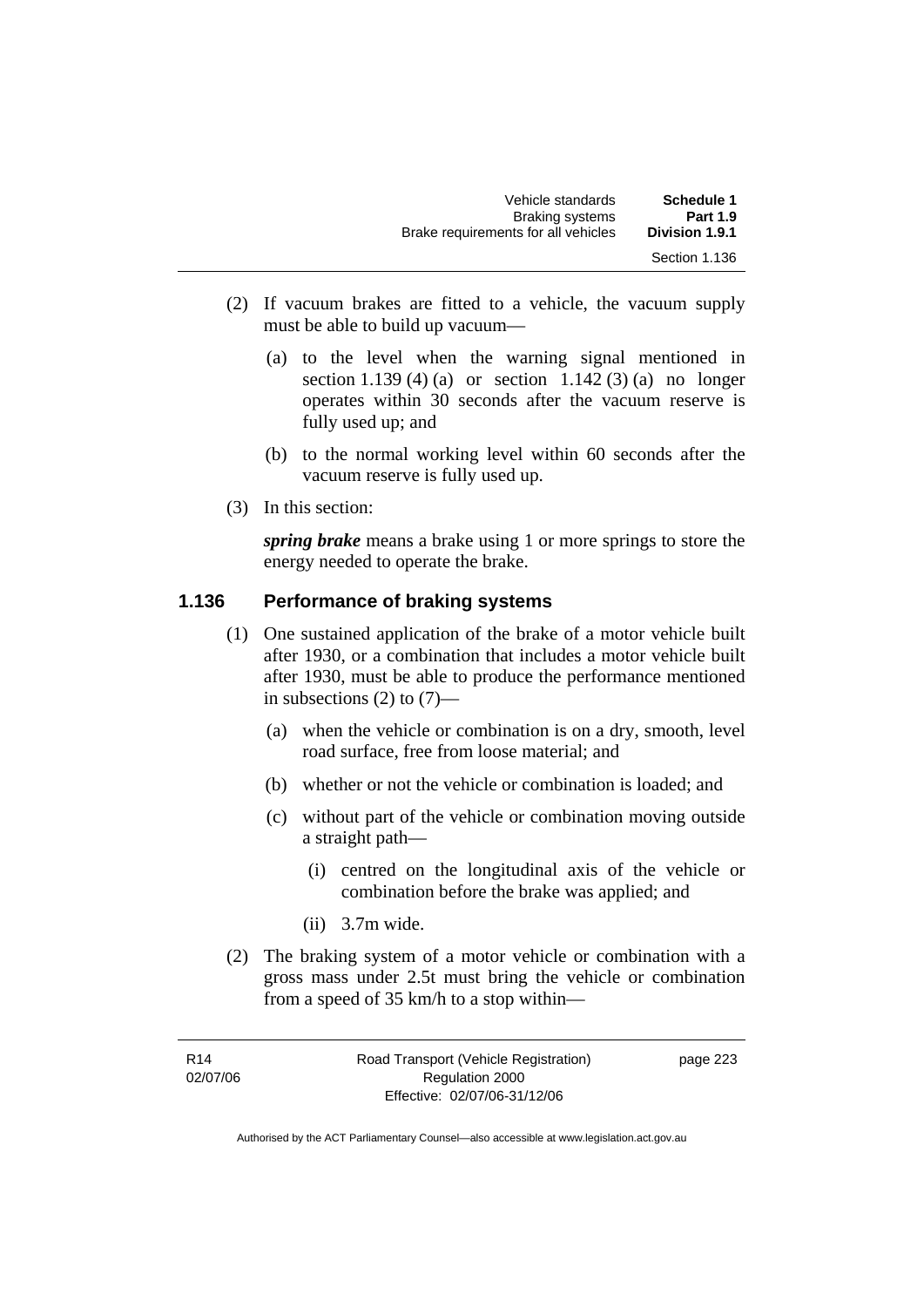| <b>Schedule 1</b> | Vehicle standards                   |
|-------------------|-------------------------------------|
| <b>Part 1.9</b>   | <b>Braking systems</b>              |
| Division 1.9.1    | Brake requirements for all vehicles |
| Section 1.136     |                                     |

- (a) 12.5m when the service brake is applied; and
- (b) 30m when the emergency brake is applied.
- (3) The braking system of a motor vehicle or combination with a gross mass of at least 2.5t must bring the vehicle or combination from a speed of 35 km/h to a stop within—
	- (a) 16.5m when the service brake is applied; and
	- (b) 40.5m when the emergency brake is applied.
- (4) The braking system of a motor vehicle or combination with a gross mass under 2.5t must decelerate the vehicle or combination, from any speed at which the vehicle or combination can travel, by an average of at least—
- (a)  $3.8 \text{m/s}^2$  when the service brake is applied; and
- (b)  $1.6 \text{m/s}^2$  when the emergency brake is applied.
	- (5) The braking system of a motor vehicle or combination with a gross mass of at least 2.5t must decelerate the vehicle or combination, from any speed at which the vehicle or combination can travel, by an average of at least—
- (a)  $2.8 \text{m/s}^2$  when the service brake is applied; and
- (b)  $1.1 \text{m/s}^2$  when the emergency brake is applied.
	- (6) The braking system of a motor vehicle or combination with a gross mass under 2.5t must achieve a peak deceleration of the vehicle or combination, from any speed at which the vehicle or combination can travel, of at least—
- (a)  $5.8 \text{m/s}^2$  when the service brake is applied; and
- (b)  $1.9 \text{m/s}^2$  when the emergency brake is applied.
	- (7) The braking system of a motor vehicle or combination with a gross mass of at least 2.5t must achieve a peak deceleration of

| page 224 | Road Transport (Vehicle Registration) | R <sub>14</sub> |
|----------|---------------------------------------|-----------------|
|          | Regulation 2000                       | 02/07/06        |
|          | Effective: 02/07/06-31/12/06          |                 |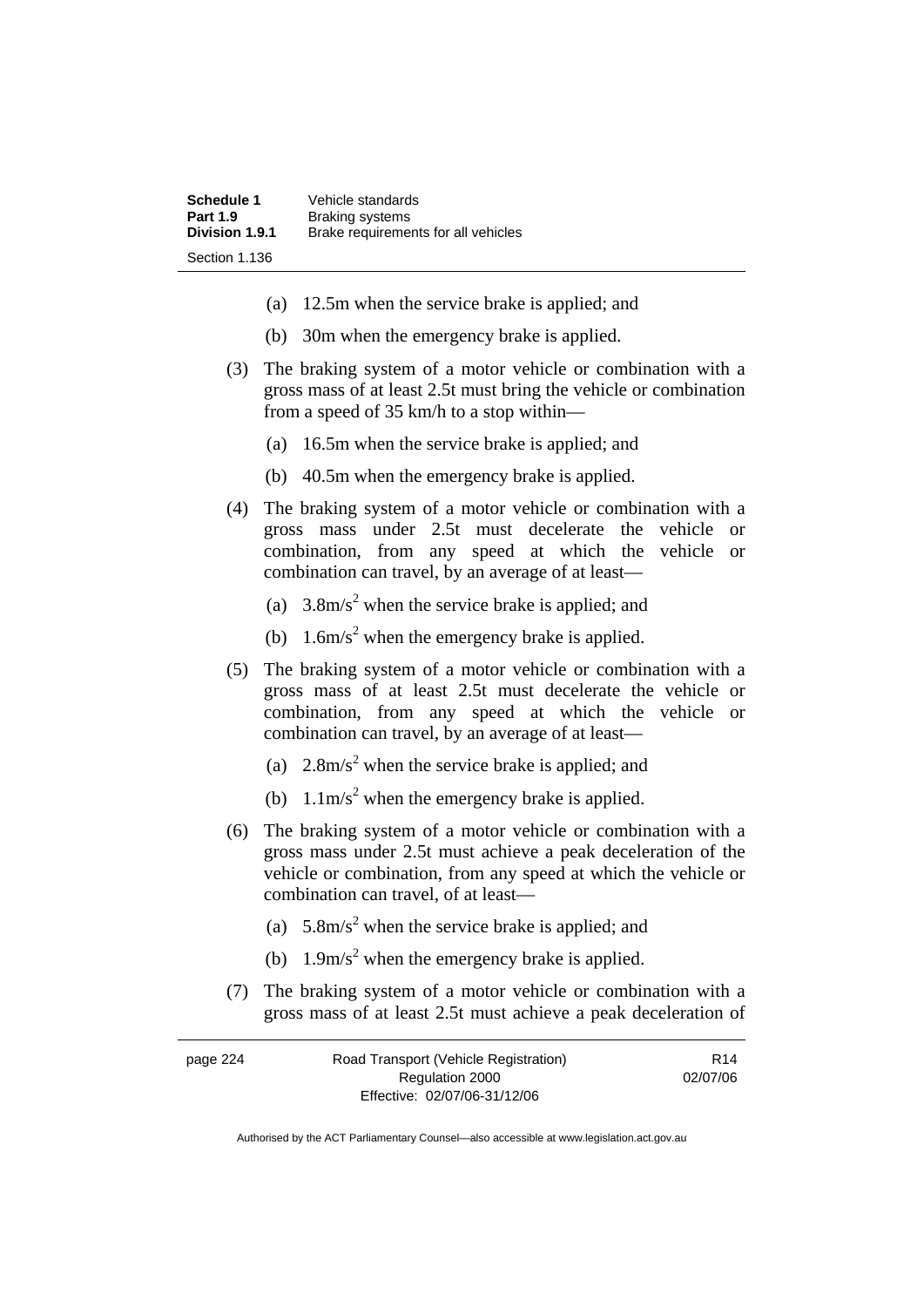| Vehicle standards             | Schedule 1                      |
|-------------------------------|---------------------------------|
| <b>Braking systems</b>        | <b>Part 1.9</b>                 |
| Motor vehicle braking systems | Division 1.9.2<br>Section 1.137 |

the vehicle or combination, from any speed at which the vehicle or combination can travel, of at least—

- (a)  $4.4 \text{m/s}^2$  when the service brake is applied; and
- (b)  $1.5 \text{m/s}^2$  when the emergency brake is applied.
	- (8) The parking brake of a vehicle or combination must be able to hold the vehicle or combination stationary on a 12% gradient.

# **Division 1.9.2 Motor vehicle braking systems**

#### **1.137 What braking system a motor vehicle must have**

(1) In this section:

*independent brake*, for a vehicle, means a brake that is operated entirely separately from any other brake on the vehicle, except for any drum, disc or part, on which a shoe, band or friction pad makes contact, that is common to 2 or more brakes.

- (2) A motor vehicle with 4 or more wheels built, or used, mainly for transporting goods or people by road must be fitted with—
	- (a) a braking system that—
		- (i) consists of brakes fitted to all wheels of the vehicle; and
		- (ii) has at least 2 separate methods of activation, arranged so effective braking remains on at least 2 wheels if a method fails; or
	- (b) 2 independent brakes, each of which, when in operation, acts directly on at least half the number of wheels of the vehicle.

page 225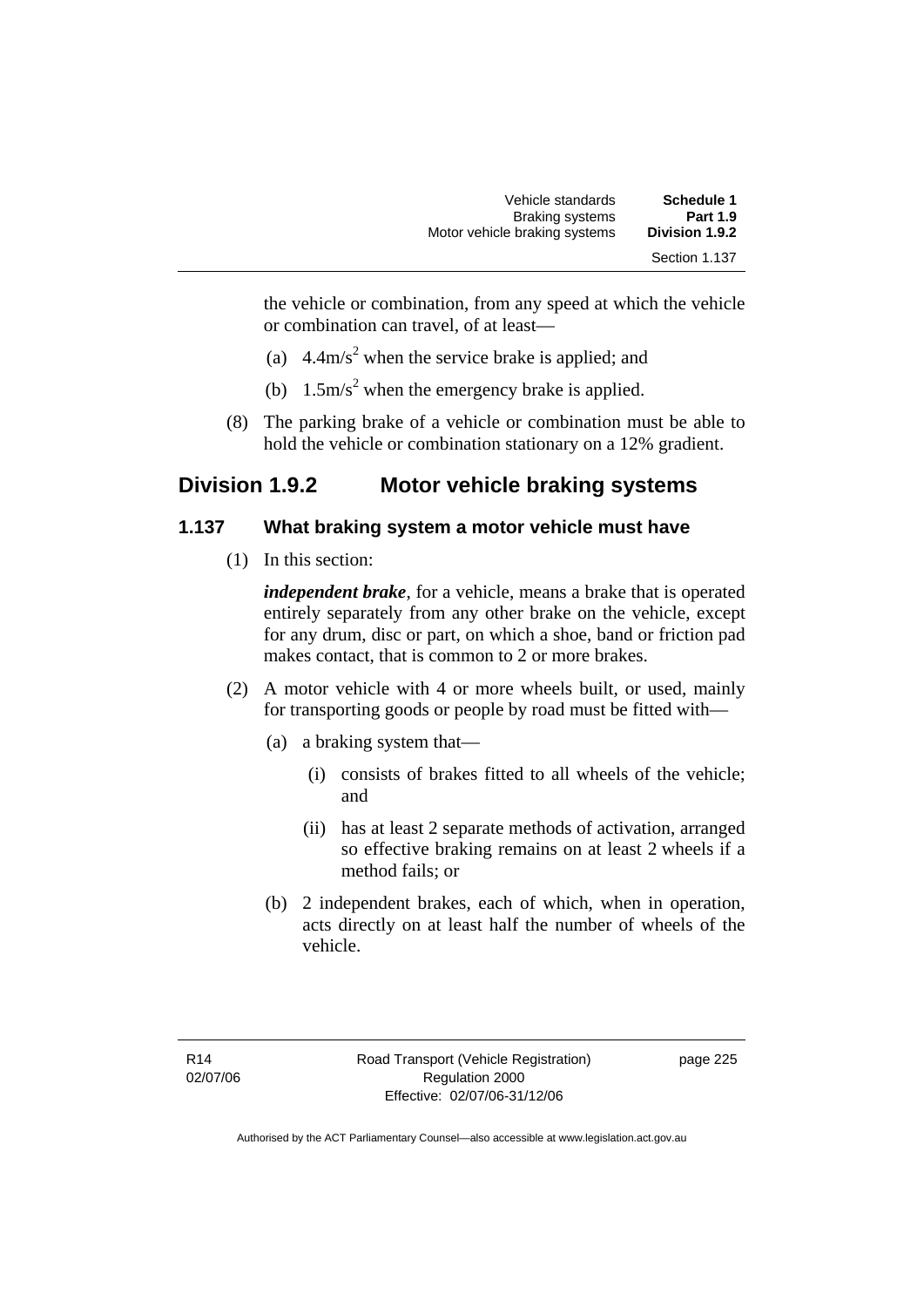| Schedule 1      | Vehicle standards             |
|-----------------|-------------------------------|
| <b>Part 1.9</b> | <b>Braking systems</b>        |
| Division 1.9.2  | Motor vehicle braking systems |
| Section 1.137   |                               |

- (3) The braking system of a motor vehicle mentioned in subsection (2) that was built after 1945 must have a service brake operating on all wheels that, when applied—
	- (a) acts directly on the wheels and not through the vehicle's transmission; or
	- (b) acts on a shaft between a differential of the vehicle and a wheel.
- (4) The braking system of a motor vehicle with 4 or more wheels must have a parking brake that—
	- (a) is held in the applied position by direct mechanical action without the intervention of an electrical, hydraulic or pneumatic device; and
	- (b) is fitted with a locking device that can hold the brake in the applied position; and
	- (c) has its own separate control.
- (5) The parking brake may also be the emergency brake.
- (6) If 2 or more independent brakes are fitted to a motor vehicle with 4 or more wheels, the brakes must be arranged so brakes are applied to all the wheels on at least 1 axle of the vehicle when any brake is operated.
- (7) A motorbike or motortrike must be fitted with—
	- (a) 2 independent brakes; or
	- (b) a single brake that acts directly on all wheels of the vehicle and is arranged so effective braking remains on at least 1 wheel if a part of the system fails.
- (8) Subsection (7) applies to a motorbike with a sidecar attached as if the sidecar were not attached.

page 226 Road Transport (Vehicle Registration) Regulation 2000 Effective: 02/07/06-31/12/06

R14 02/07/06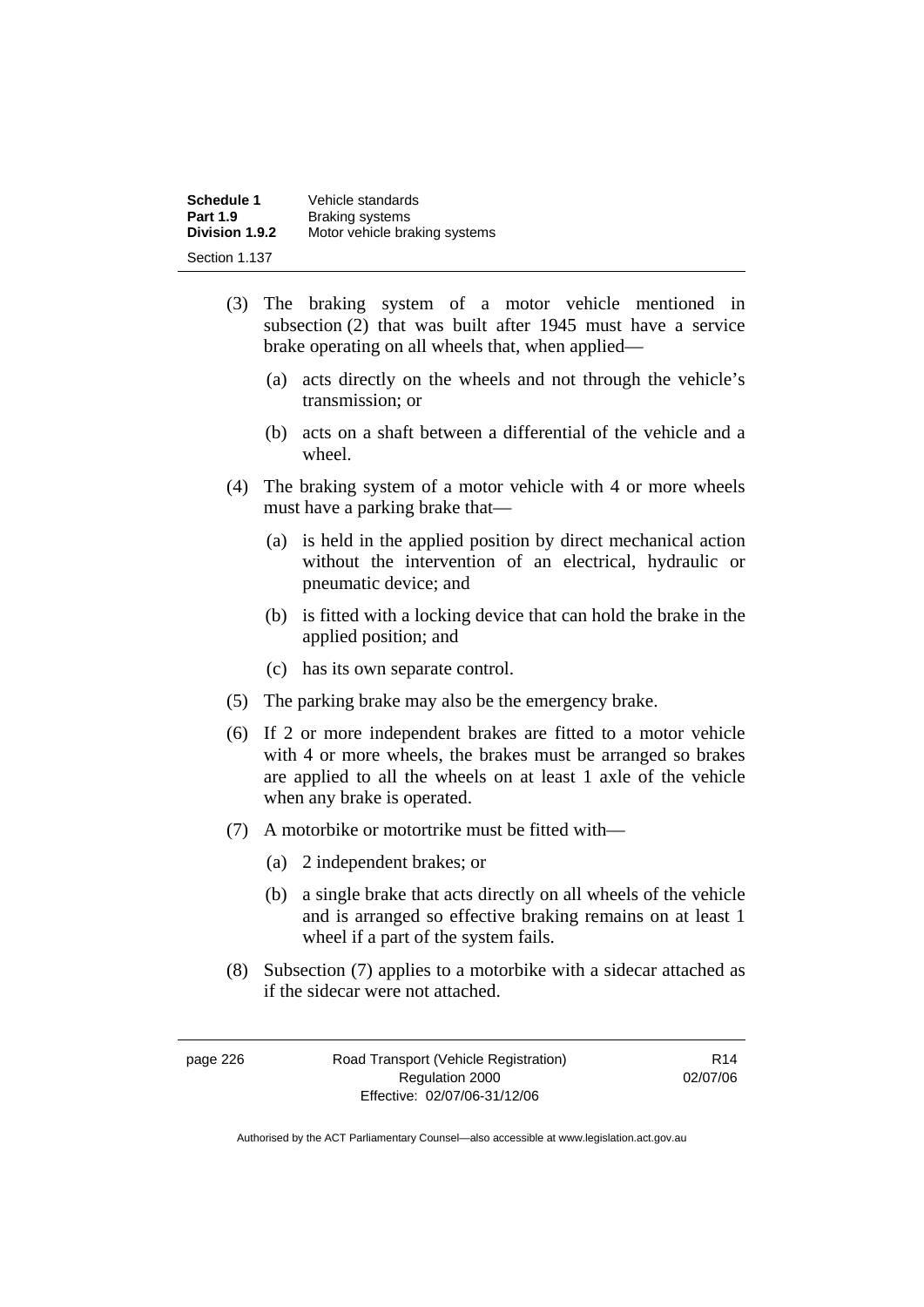| Vehicle standards             | <b>Schedule 1</b> |
|-------------------------------|-------------------|
| <b>Braking systems</b>        | <b>Part 1.9</b>   |
| Motor vehicle braking systems | Division 1.9.2    |
|                               | Section 1.138     |

 (9) A motortrike must have a parking brake that is held in the applied position by mechanical means.

## **1.138 Operation of brakes on motor vehicles**

The braking system on a motor vehicle must be arranged to allow the driver of the motor vehicle to apply the brakes from a normal driving position.

#### **1.139 Air or vacuum brakes on motor vehicles**

- (1) If a motor vehicle has air brakes, the braking system of the vehicle must include at least 1 air storage tank.
- (2) If a motor vehicle has vacuum brakes, the braking system of the vehicle must include at least 1 vacuum storage tank.
- (3) An air or vacuum storage tank must be built so the service brake can be applied to meet the performance standards of section 1.136 at least twice if the engine of the vehicle stops or the source of air or vacuum fails.
- (4) An air or vacuum storage system must—
	- (a) be built to give a visible or audible warning to the driver, while in a normal driving position, of a lack of air or vacuum that would prevent the service brake from being applied to meet the performance standards of section 1.136 at least twice; and
	- (b) be safeguarded by a check valve or other device against loss of air or vacuum if the supply fails or leaks.
- (5) However, subsection (4) (a) does not apply to a vehicle with a GVM of 4.5t or less that is fitted with an air or vacuum assisted braking system.

page 227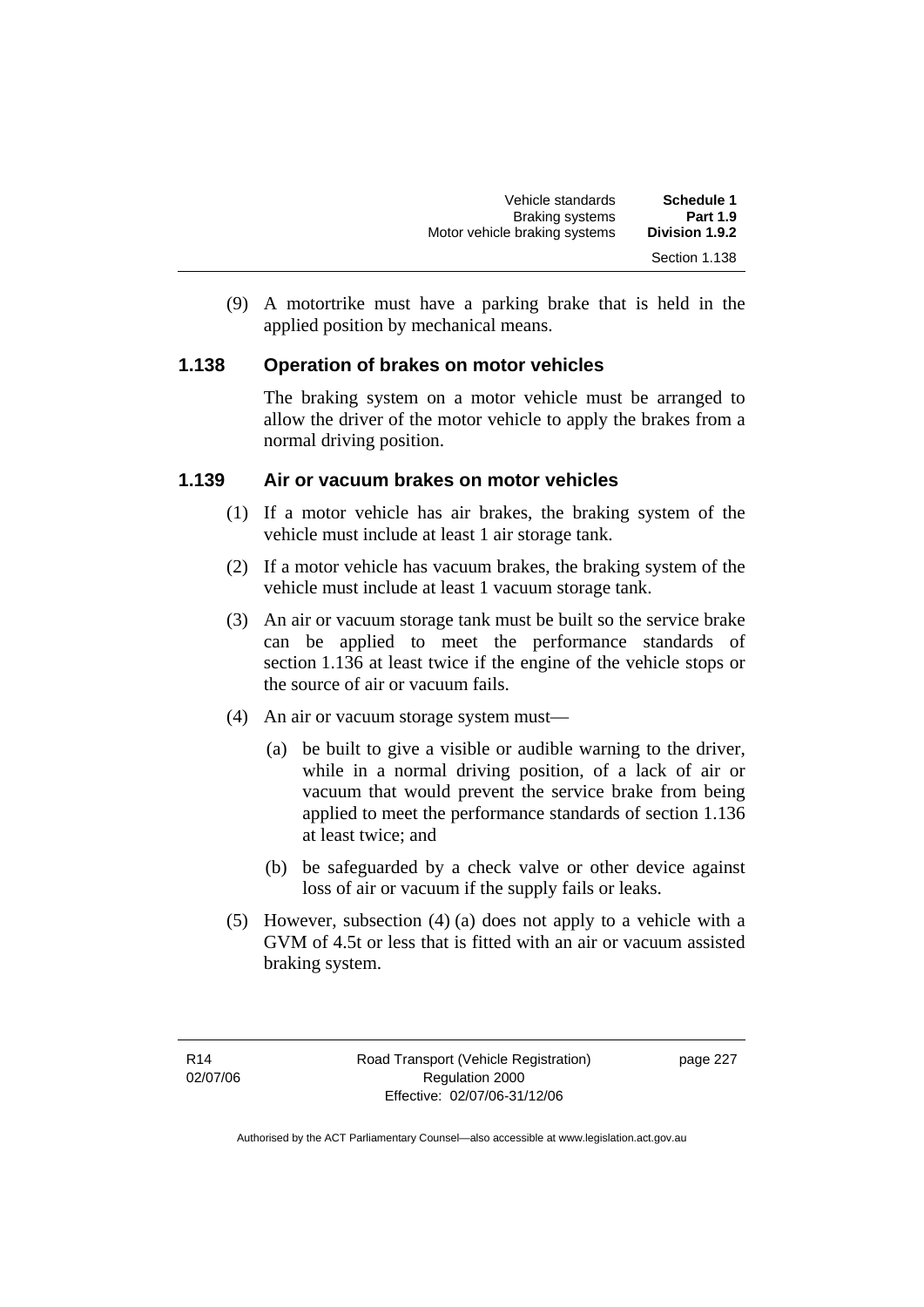| Schedule 1      | Vehicle standards       |
|-----------------|-------------------------|
| <b>Part 1.9</b> | <b>Braking systems</b>  |
| Division 1.9.3  | Trailer braking systems |
| Section 1.140   |                         |

- (6) If air or vacuum brakes are fitted to a motor vehicle equipped to tow a trailer, the brakes of the vehicle must be able to stop the vehicle, at the performance standards for emergency brakes under section 1.136 if the trailer breaks away.
- (7) The braking system of a motor vehicle with a GVM over 4.5t equipped to tow a trailer fitted with air brakes must include protection against loss of supply line air or brake control signal air.
- (8) The protection mentioned in subsection (7) must—
	- (a) operate automatically if a brake supply line hose connecting the motor vehicle and a trailer fails; and
	- (b) maintain enough air pressure to allow the brakes to be applied to meet performance standards for emergency brakes under section 1.136; and
	- (c) include a visible or audible warning to the driver.

# **Division 1.9.3 Trailer braking systems**

## **1.140 What brakes a trailer must have**

- (1) A trailer with a GTM over 750kg must have brakes that operate on at least 1 wheel at each end of 1 or more axles of the trailer.
- (2) A semitrailer or converter dolly with a GTM over 2t must have brakes that operate on all its wheels.

# **1.141 Operation of brakes on trailers**

 (1) The braking system of a trailer with a GTM over 2t must allow the driver of a motor vehicle towing the trailer to operate the brakes from a normal driving position.

page 228 Road Transport (Vehicle Registration) Regulation 2000 Effective: 02/07/06-31/12/06

R14 02/07/06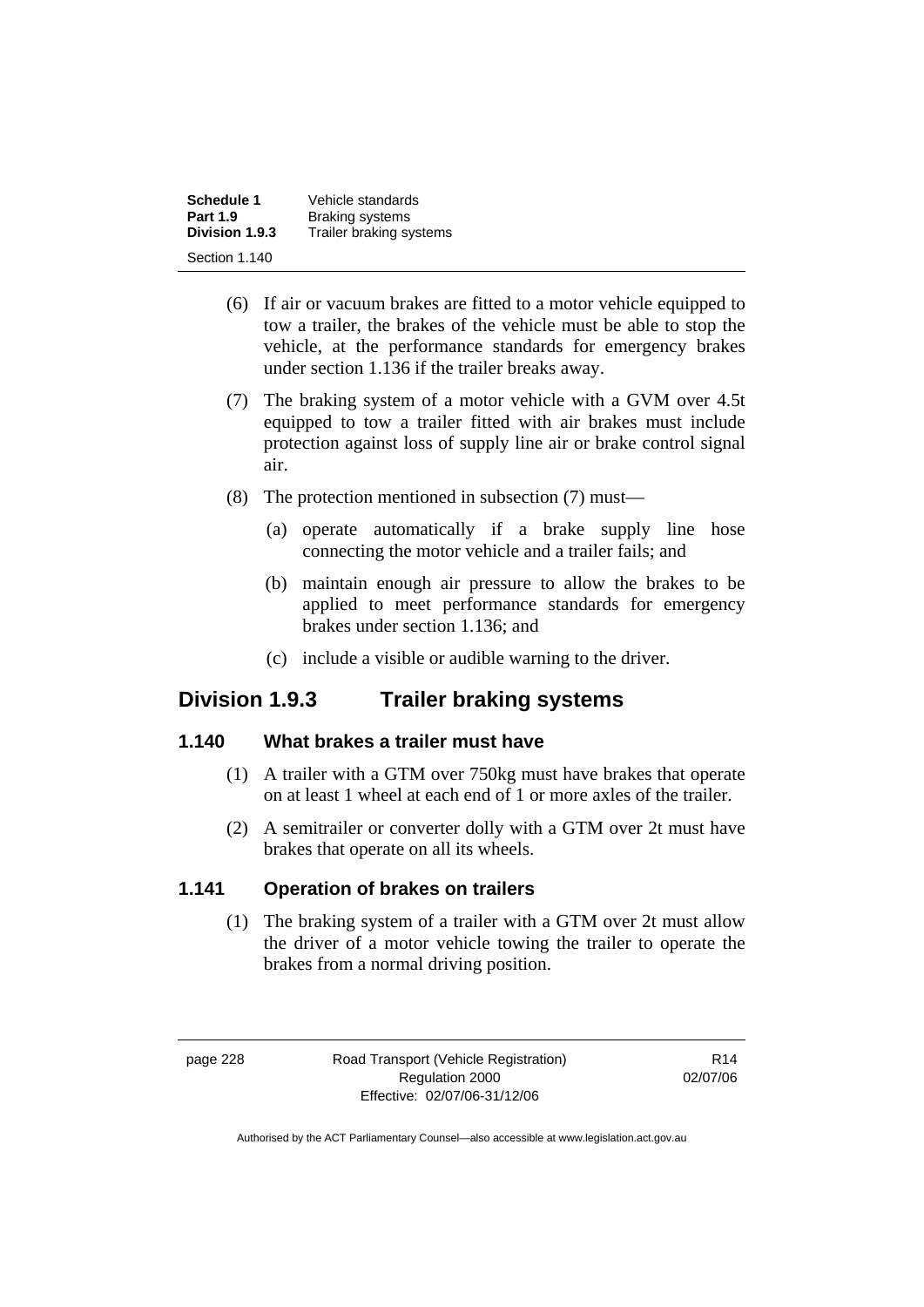| Vehicle standards       | Schedule 1      |
|-------------------------|-----------------|
| <b>Braking systems</b>  | <b>Part 1.9</b> |
| Trailer braking systems | Division 1.9.3  |
|                         | Section 1.142   |

- (2) However, subsection (1) does not apply to an unloaded converter dolly that weighs under 3t if the motor vehicle towing the converter dolly has a GVM over 12t.
- (3) The brakes on a trailer with a GTM over 2t must—
	- (a) operate automatically and quickly if the trailer breaks away from the towing vehicle; and
	- (b) remain in operation for at least 15 minutes after a breakaway; and
	- (c) be able to hold the trailer on a 12% grade while in operation after a breakaway.

#### **1.142 Air or vacuum brakes on trailers**

- (1) If a trailer has air brakes, its braking system must include at least 1 air storage tank.
- (2) If a trailer has vacuum brakes, its braking system must include at least 1 vacuum storage tank.
- (3) An air or vacuum storage system must—
	- (a) be built to give a visible or audible warning to the driver of the towing vehicle, while in a normal driving position, of a lack of air or vacuum that would prevent the brakes from meeting the performance standards of section 1.136; and
	- (b) be safeguarded by a check valve or other device against loss of air or vacuum if the supply fails or leaks.
- (4) Subsections (1), (2) and (3) do not apply to a trailer with a GTM of 2t or less.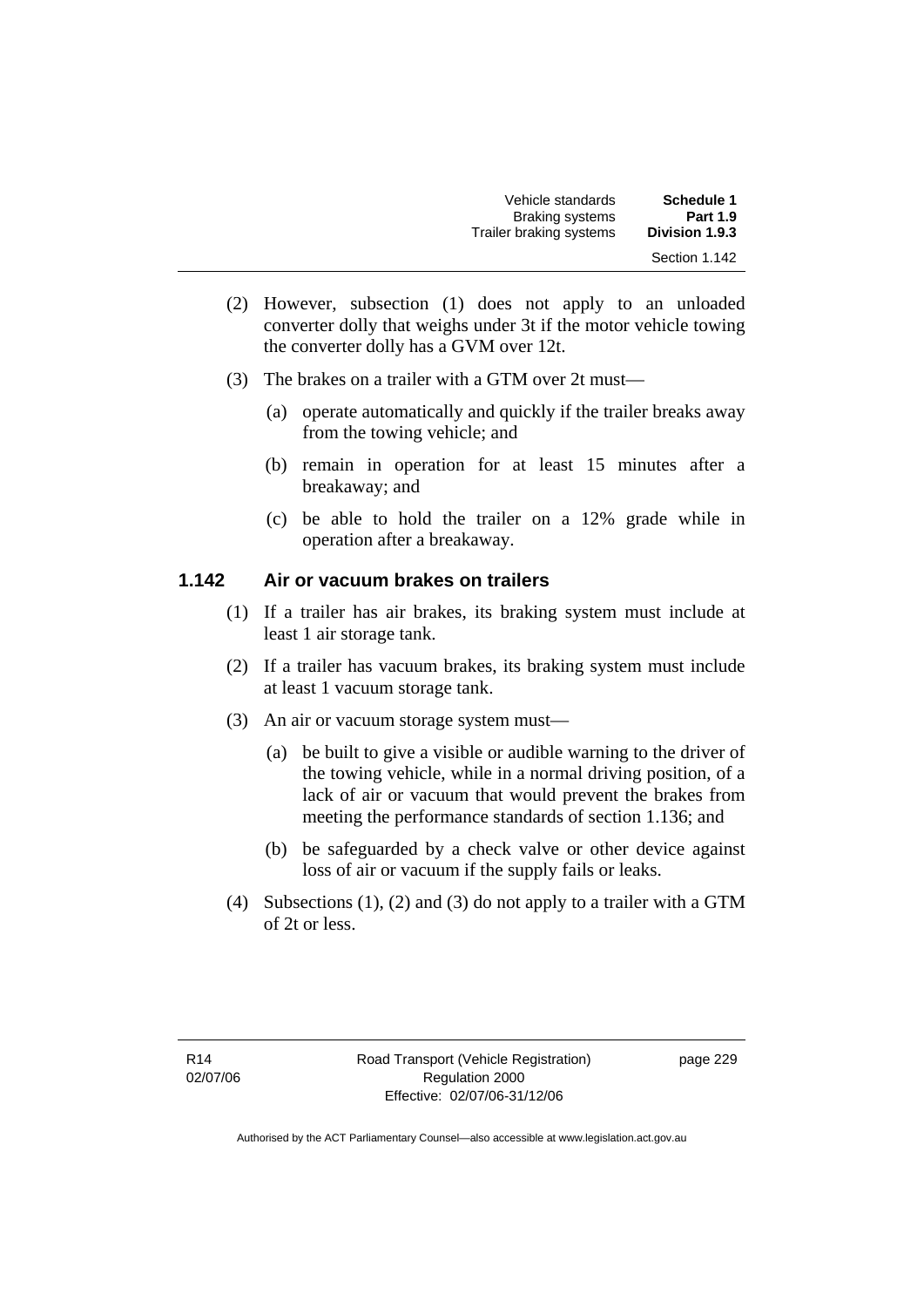| Schedule 1<br><b>Part 1.9</b> | Vehicle standards<br><b>Braking systems</b>                      |
|-------------------------------|------------------------------------------------------------------|
| <b>Division 1.9.4</b>         | Additional brake requirements for B-doubles and long road trains |
| Section 1.143                 |                                                                  |

# **Division 1.9.4 Additional brake requirements for B-doubles and long road trains**

## **1.143 Application of div 1.9.4 to certain road trains**

This division does not apply to a road train, or a vehicle used in a road train, if the road train is not over 19m long.

### **1.144 Braking system design for a prime mover in a Bdouble**

- (1) A prime mover used in a B-double must comply with 2nd edition ADR 35A or 3rd edition ADR 35.
- (2) A prime mover used in a B-double must also have an anti-lock braking system complying with 3rd edition ADR 64, if the prime mover—
	- (a) was built after 1989; or
	- (b) was first used in a B-double after 1993; or
	- (c) is used in a B-double that includes a road tank vehicle carrying dangerous goods.

## **1.145 Braking system design for motor vehicles in road trains**

The performance of the service, secondary and parking braking systems of a motor vehicle used in a road train must comply with 2nd edition ADR 35A or 3rd edition ADR 35 if the vehicle would not otherwise be required to comply with an ADR about braking.

page 230 Road Transport (Vehicle Registration) Regulation 2000 Effective: 02/07/06-31/12/06

R14 02/07/06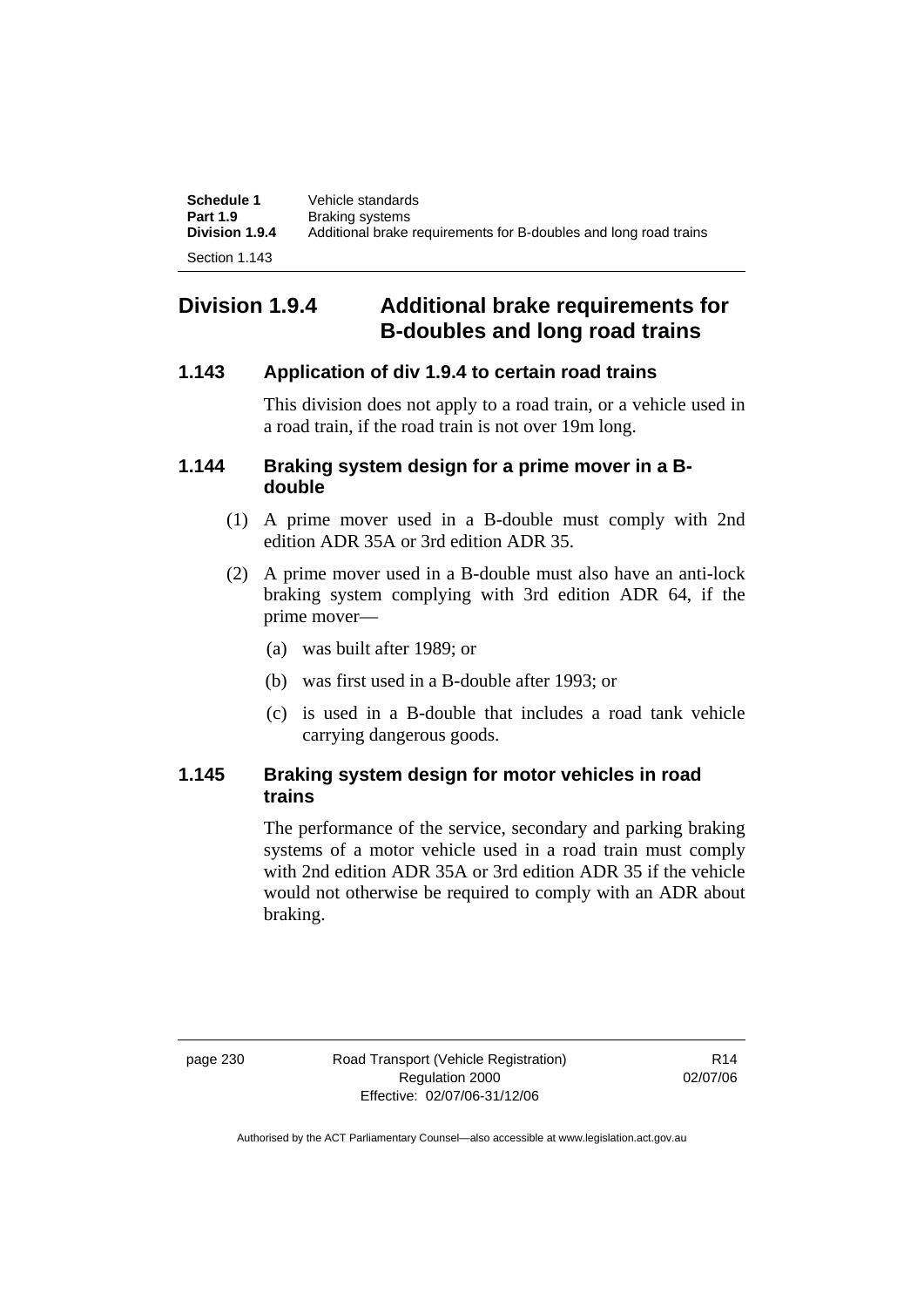## **1.146 Braking system design for trailers in B-doubles or road trains**

- (1) The performance of the service, secondary and parking brake systems of a trailer used in a B-double or road train must comply with 2nd edition ADR 38 or 3rd edition ADR 38 if the trailer would not otherwise be required to comply with an ADR about braking.
- (2) A road train trailer to which subsection (1) applies need not be fitted with a mechanical parking brake if it carries wheel chocks that provide a performance equal to the performance standard required for a parking brake system.
- (3) A semitrailer, regardless of when it was built, must have an antilock braking system that complies with 3rd edition ADR 38/01, if—
	- (a) it is being used in a B-double that includes a road tank vehicle, whether or not the semitrailer is itself a road tank vehicle; and
	- (b) the road tank vehicle is carrying dangerous goods.

## **1.147 Air brakes of motor vehicles in B-doubles or road trains**

- (1) If a B-double or road train is fitted with brakes that operate using compressed air, the braking system of the motor vehicle must comply with subsections (2) and (3) when—
	- (a) the pressure is measured in an 800ml vessel connected by a 2m pipe with a bore of approximately 13mm to the coupling head of the braking system; and
	- (b) the air pressure before the brakes are applied is not under—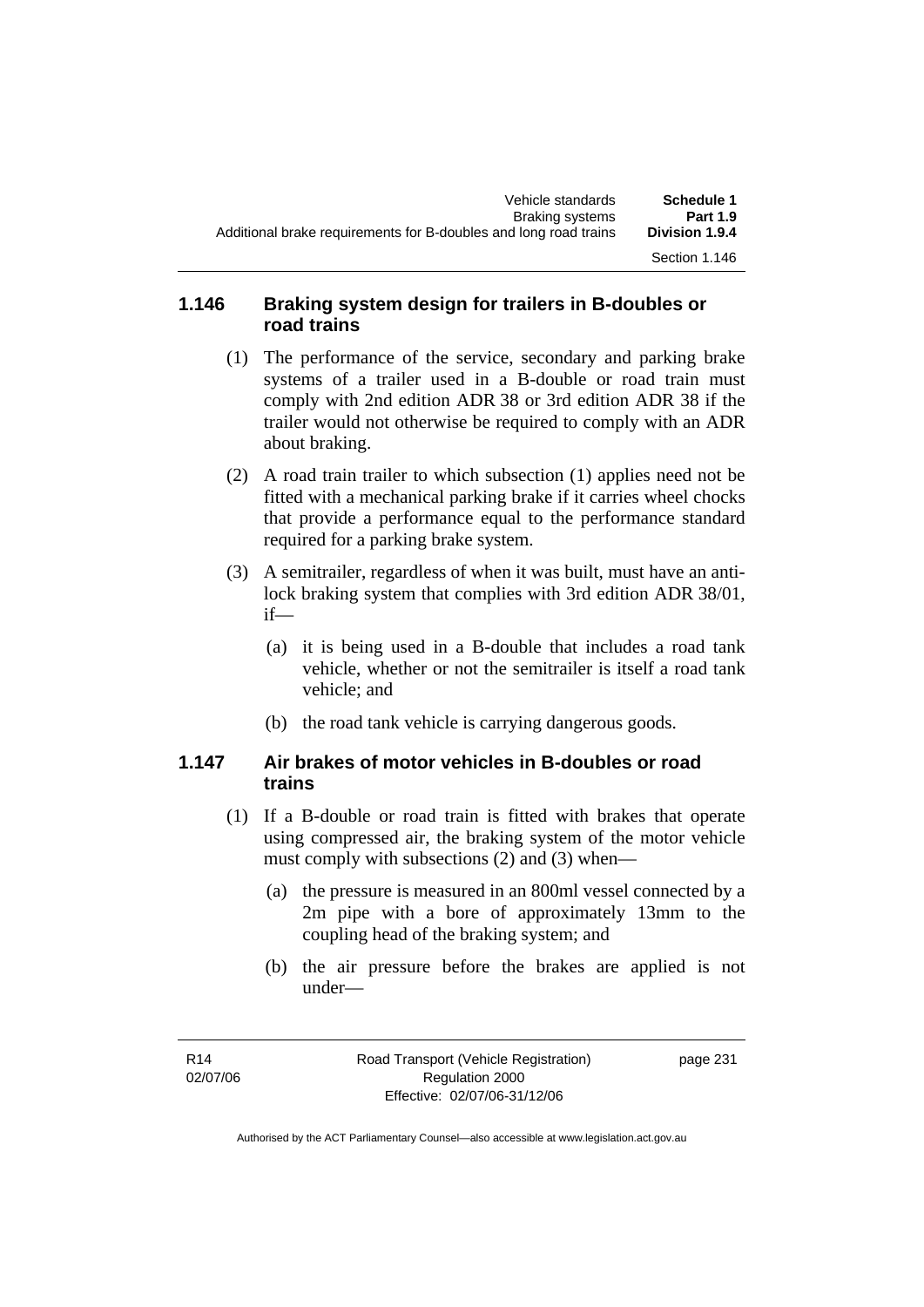| Schedule 1      | Vehicle standards                                                |
|-----------------|------------------------------------------------------------------|
| <b>Part 1.9</b> | Braking systems                                                  |
| Division 1.9.4  | Additional brake requirements for B-doubles and long road trains |
| Section 1.148   |                                                                  |

- (i) the average of the maximum and minimum pressures in the operating pressure range specified by the vehicle's manufacturer; or
- (ii) if there is no manufacturer's specification—650kPa.
- (2) The pressure must reach at least 420kPa within 400ms after the rapid and complete application of the foot-operated brake control.
- (3) After the brakes have been fully applied, the pressure must fall, within 0.5 seconds after the release of the foot-operated brake control, to 35kPa.

### **1.148 Air brakes in a B-double or road train—least favoured chamber**

(1) In this section:

*least favoured chamber* means the brake chamber with the longest line to the treadle valve in the prime mover.

- (2) The pressure in the least favoured chamber of the braking system of a B-double or road train with brakes that operate using compressed air must comply with subsections (3) and (4) when the air pressure before the brakes are applied is not under—
	- (a) the average of the maximum and minimum pressures in the operating pressure range specified by the vehicle's manufacturer; or
	- (b) if there is no manufacturer's specification—650kPa.
- (3) The pressure must reach at least 420kPa within—
	- (a) for a B-double—1 second after the rapid and complete application of the foot-operated brake control; or

R14 02/07/06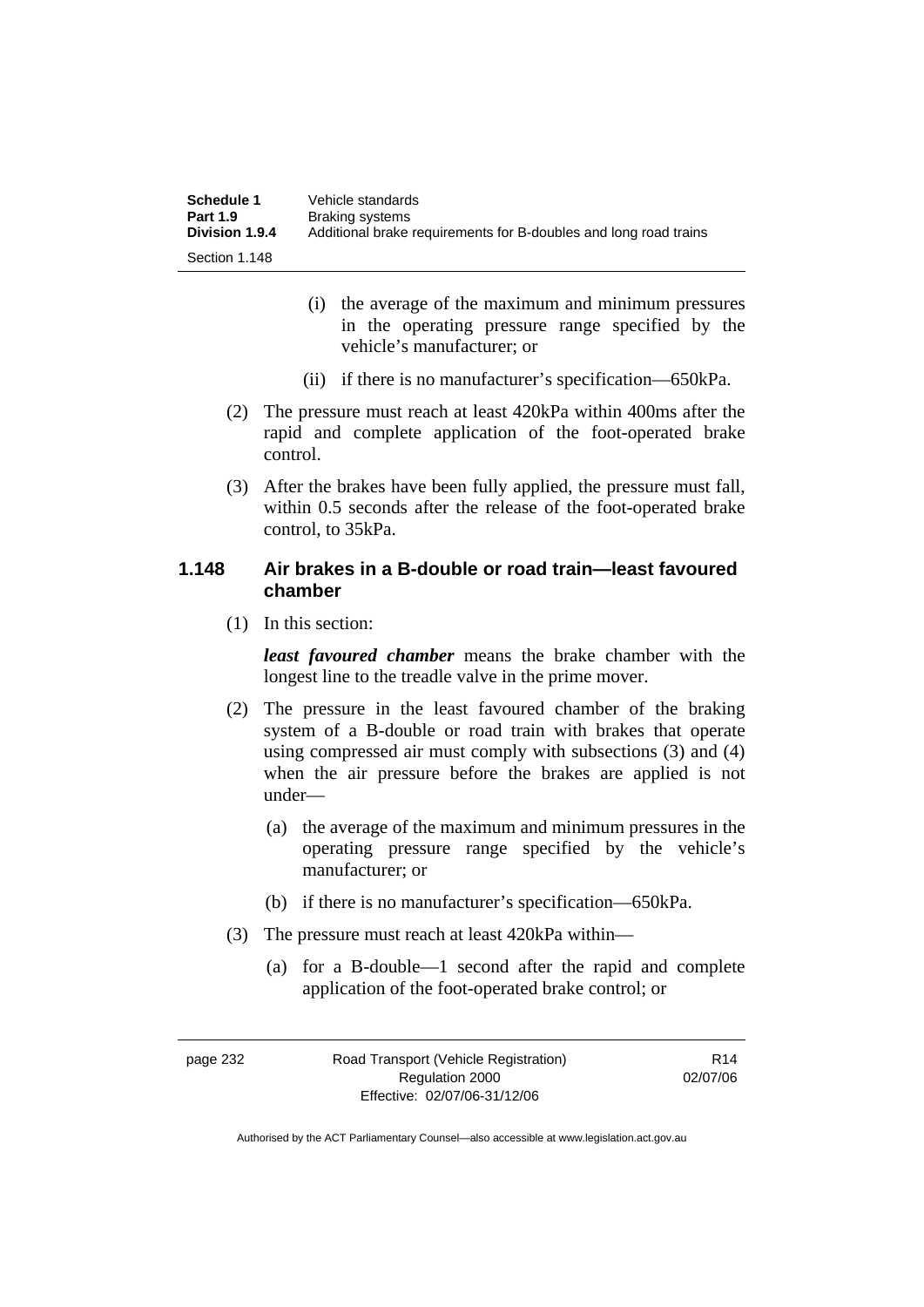| Vehicle standards                                                | Schedule 1            |
|------------------------------------------------------------------|-----------------------|
| Braking systems                                                  | <b>Part 1.9</b>       |
| Additional brake requirements for B-doubles and long road trains | <b>Division 1.9.4</b> |
|                                                                  | Section 1.149         |

- (b) for a road train—1.5 seconds after the rapid and complete application of the foot-operated brake control.
- (4) After the brakes have been fully applied, the pressure must fall to 35kPa, or the pressure at which the friction surfaces cease to contact each other, within—
	- (a) for a B-double—1 second after the release of the foot-operated brake control; or
	- (b) for a road train—1.5 seconds after the release of the foot-operated brake control.

#### **1.149 Recovery of air pressure for brakes in B-doubles and road trains**

The air pressure in each air brake reservoir in a B-double or road train must recover to at least 420kPa within 1 minute after 3 full brake applications have been made within a 10 second period if, before the 3 brake applications have been made—

- (a) the engine is running at maximum speed; and
- (b) the governor cut-in pressure is no higher than—
	- (i) the pressure specified by the vehicle's manufacturer; or
	- (ii) if there is no manufacturer's specification—550kPa; and
- (c) the air pressure in the storage tanks of the vehicle is not under—
	- (i) the average of the maximum and minimum pressures in the operating pressure range specified by the vehicle's manufacturer; or
	- (ii) if there is no manufacturer's specification—650kPa.

| R <sub>14</sub> | Road Transport (Vehicle Registration) | page 233 |
|-----------------|---------------------------------------|----------|
| 02/07/06        | Regulation 2000                       |          |
|                 | Effective: 02/07/06-31/12/06          |          |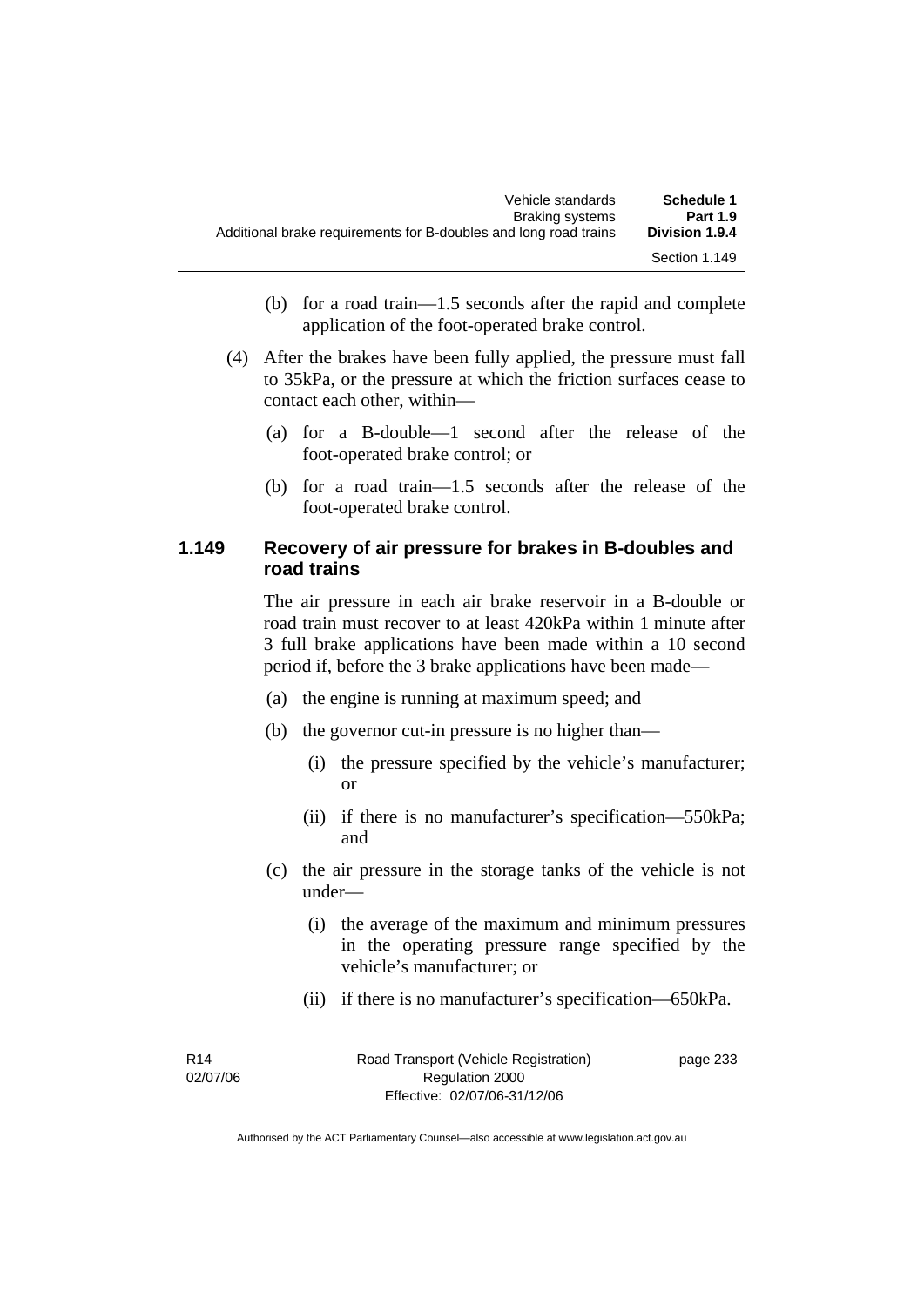| Schedule 1      | Vehicle standards                                                |
|-----------------|------------------------------------------------------------------|
| <b>Part 1.9</b> | Braking systems                                                  |
| Division 1.9.4  | Additional brake requirements for B-doubles and long road trains |
| Section 1.150   |                                                                  |

#### **1.150 Air supply for brakes in B-doubles and road trains**

A B-double or road train that uses compressed air to operate accessories must have—

- (a) sufficient air compressor capacity and air receiver volume to ensure that the operation of the accessories does not adversely affect brake performance; and
- (b) a compressed air system built to ensure that the brake system is preferentially charged.

#### **1.151 Brake line couplings**

- (1) Brake line couplings on the same part of a vehicle in a B-double or road train must not be interchangeable.
- (2) The couplings must be polarised in accordance with Australian Standard AS D8-1971 *Hose Couplings for Use with Vacuum and Air-Pressure Braking Systems on Prime Movers, Trailers and Semitrailers* if the hoses used with the brake couplings are used for the same purpose as the hoses mentioned in the standard.

#### **1.152 Simultaneous parking brake application**

- (1) If the parking brake of a motor vehicle in a B-double or road train is applied, the parking brakes of any attached trailer must be applied automatically.
- (2) This section does not apply to a trailer carrying wheel chocks complying with section 1.146 (2).

#### **1.153 Capacity of air reservoirs**

 (1) The capacity of the air storage tanks of a motor vehicle used in a B-double or road train must be at least 12 times the volume of all the brake activation chambers on the motor vehicle.

| page 234 | Road Transport (Vehicle Registration) | R <sub>14</sub> |
|----------|---------------------------------------|-----------------|
|          | Regulation 2000                       | 02/07/06        |
|          | Effective: 02/07/06-31/12/06          |                 |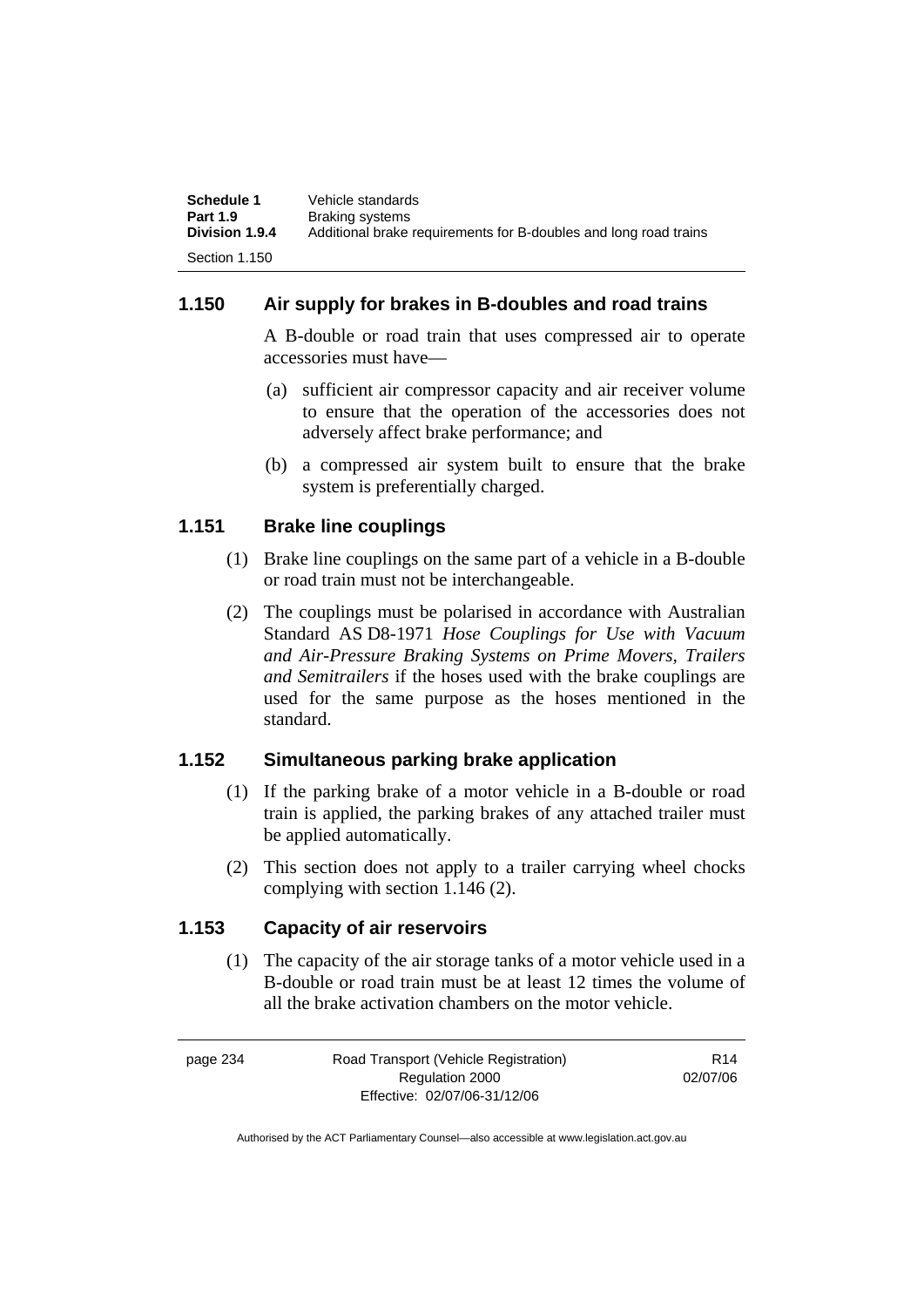| Vehicle standards                                                | Schedule 1            |
|------------------------------------------------------------------|-----------------------|
| Braking systems                                                  | <b>Part 1.9</b>       |
| Additional brake requirements for B-doubles and long road trains | <b>Division 1.9.4</b> |
|                                                                  | Section 1.153         |

 (2) The capacity of the air storage tanks of a trailer used in a Bdouble or road train must be at least 8 times the volume of all the brake activation chambers on the trailer.

Road Transport (Vehicle Registration) Regulation 2000 Effective: 02/07/06-31/12/06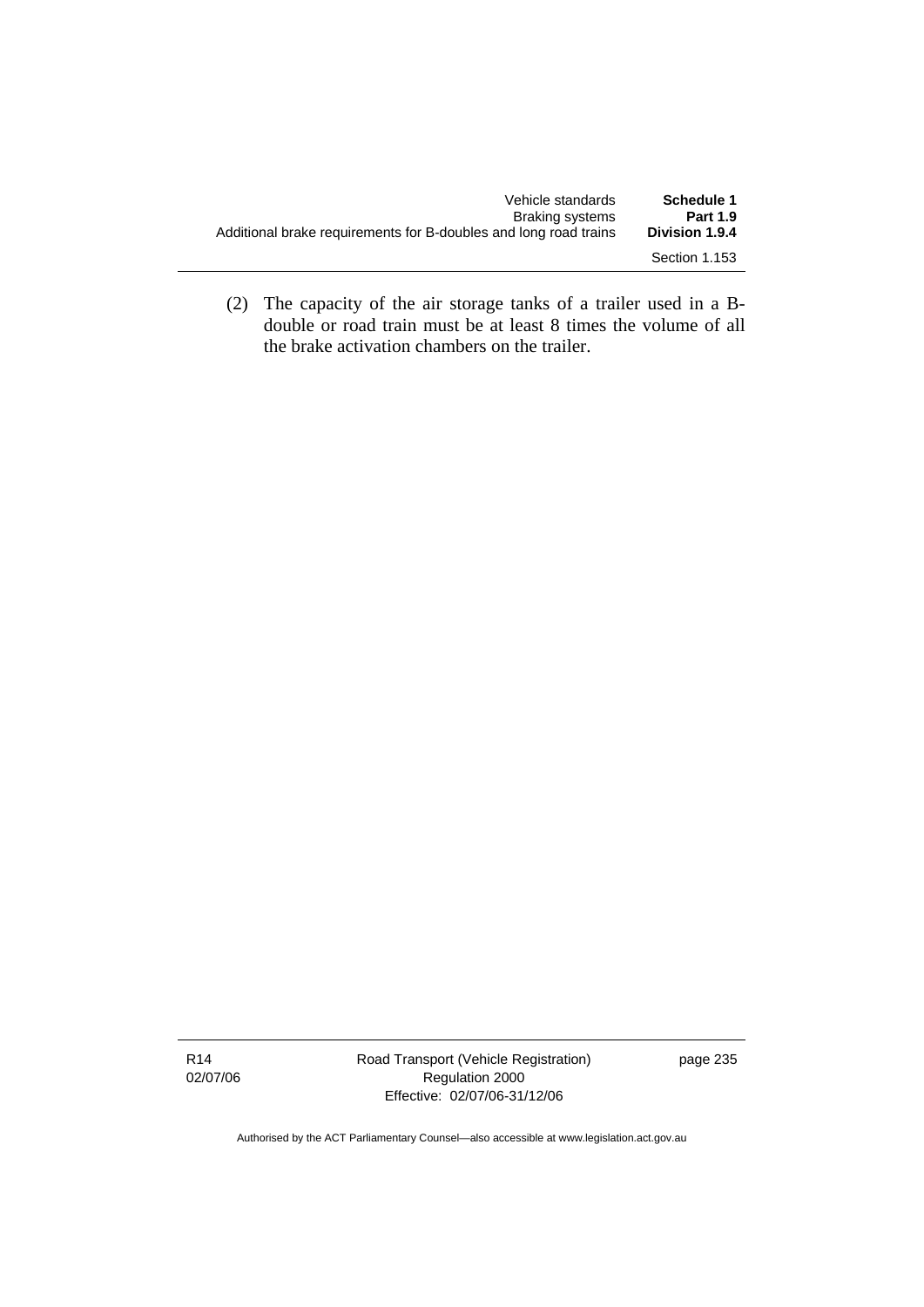**Schedule 1 Vehicle standards**<br>**Part 1.10 Control of emission Part 1.10 Control of emissions**<br>**Division 1.10.1 Crankcase gases an Division 1.10.1** Crankcase gases and visible emissions

Section 1.154

# **Part 1.10 Control of emissions**

*Note* This part sets out requirements to ensure that motor vehicles do not emit too much smoke or noise and that exhaust gases cannot enter the passenger compartment of a vehicle.

### **Division 1.10.1 Crankcase gases and visible emissions**

#### **1.154 Crankcase gases**

- (1) This section applies to a motor vehicle with 4 or more wheels that is powered by a petrol engine and was built after 1971.
- (2) The vehicle must be built to prevent, or fitted with equipment that prevents, crankcase gases from escaping to the atmosphere.

#### **1.155 Visible emissions**

- (1) This section applies to a motor vehicle that is propelled by an internal-combustion engine and was built after 1930.
- (2) The vehicle must not emit excessive visible emissions for a continuous period of at least 10 seconds.
- (3) However, this section does not apply to emissions that are visible only because of heat or the condensation of water vapour.
- (4) In this section:

*excessive*, for visible emissions, means any concentration of smoke more than a colouration that results in a just perceptible colouration of the exhaust.

page 236 Road Transport (Vehicle Registration) Regulation 2000 Effective: 02/07/06-31/12/06

R14 02/07/06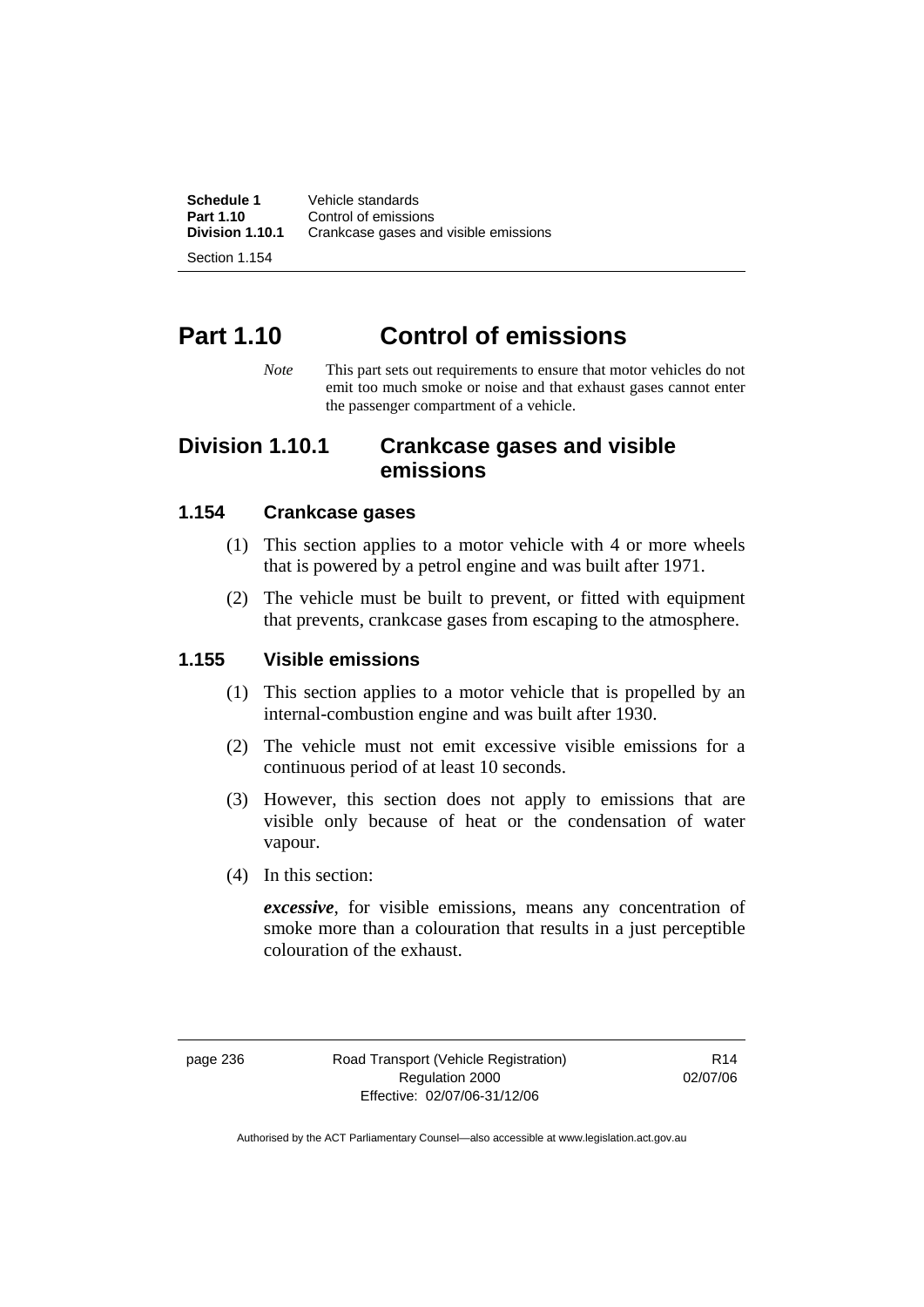Vehicle standards **Schedule 1**  Control of emissions **Part 1.10 Exhaust systems** Section 1.156

## **Division 1.10.2 Exhaust systems**

#### **1.156 Exhaust systems**

- (1) The outlet of the exhaust system fitted to a motor vehicle with a GVM over 4.5t (other than a bus) must extend—
	- (a) behind the back seat; and
	- (b) at least 40mm beyond the outermost joint of the floor pan that is not continuously welded or permanently sealed; and
	- (c) to the edge of the vehicle, if—
		- (i) the body of the vehicle is permanently enclosed; and
		- (ii) the vehicle is not fitted with a vertical exhaust system; and
	- (d) no further than the edge of the vehicle at its widest point.
- (2) The outlet must discharge the main exhaust flow to the air—
	- (a) if the vehicle is fitted with an exhaust system with a vertical outlet pipe—
		- (i) at an angle above the horizontal; and
		- (ii) at least 150mm above the cab of the vehicle; and
		- (iii) rearwards or to the right of the vehicle; and
	- (b) in any other case—
		- (i) horizontally or at an angle of not over 45° downwards; and
		- (ii) under 750mm above ground level; and
		- (iii) rearwards or to the right of the vehicle.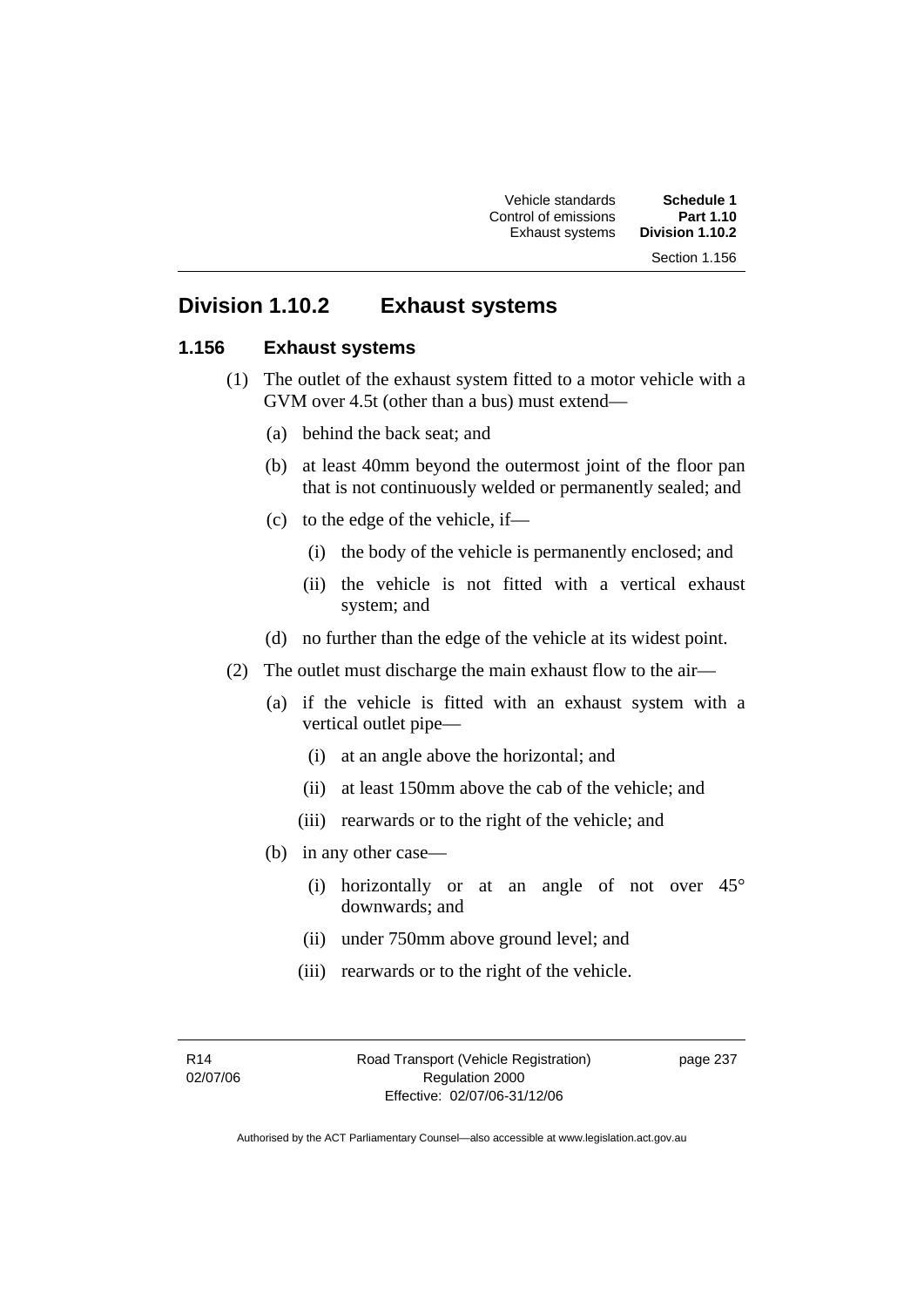| Schedule 1      | Vehicle standards      |
|-----------------|------------------------|
| Part 1.10       | Control of emissions   |
| Division 1.10.2 | <b>Exhaust systems</b> |
| Section 1.156   |                        |

- (3) An exposed section of a vertical exhaust system fitted to a motor vehicle (other than a bus) with a GVM over 4.5t must be positioned or shielded to prevent injury.
- (4) The outlet of the exhaust system fitted to a bus with a GVM over 4.5t must—
	- (a) be as near as practicable to the rear of the vehicle; and
	- (b) extend no further than the edge of the bus at its widest point.
- (5) The outlet must discharge the main exhaust flow to the air—
	- (a) if the bus is fitted with an exhaust system with a vertical outlet pipe—
		- (i) behind the passenger compartment; and
		- (ii) at an angle above the horizontal; and
		- (iii) upwards or rearwards; and
	- (b) in any other case—
		- (i) horizontally or at an angle of not over 45° downwards; and
		- (ii) rearwards or to the right of the vehicle.
- (6) A vertical exhaust system fitted to a motor vehicle with a GVM over 4.5t must—
	- (a) if the vehicle is fitted with an exhaust system with a vertical outlet pipe that does not direct the main exhaust flow straight up—direct the flow rearwards at an angle within  $0^{\circ}$  to  $45^{\circ}$  of the longitudinal centre-line of the vehicle; and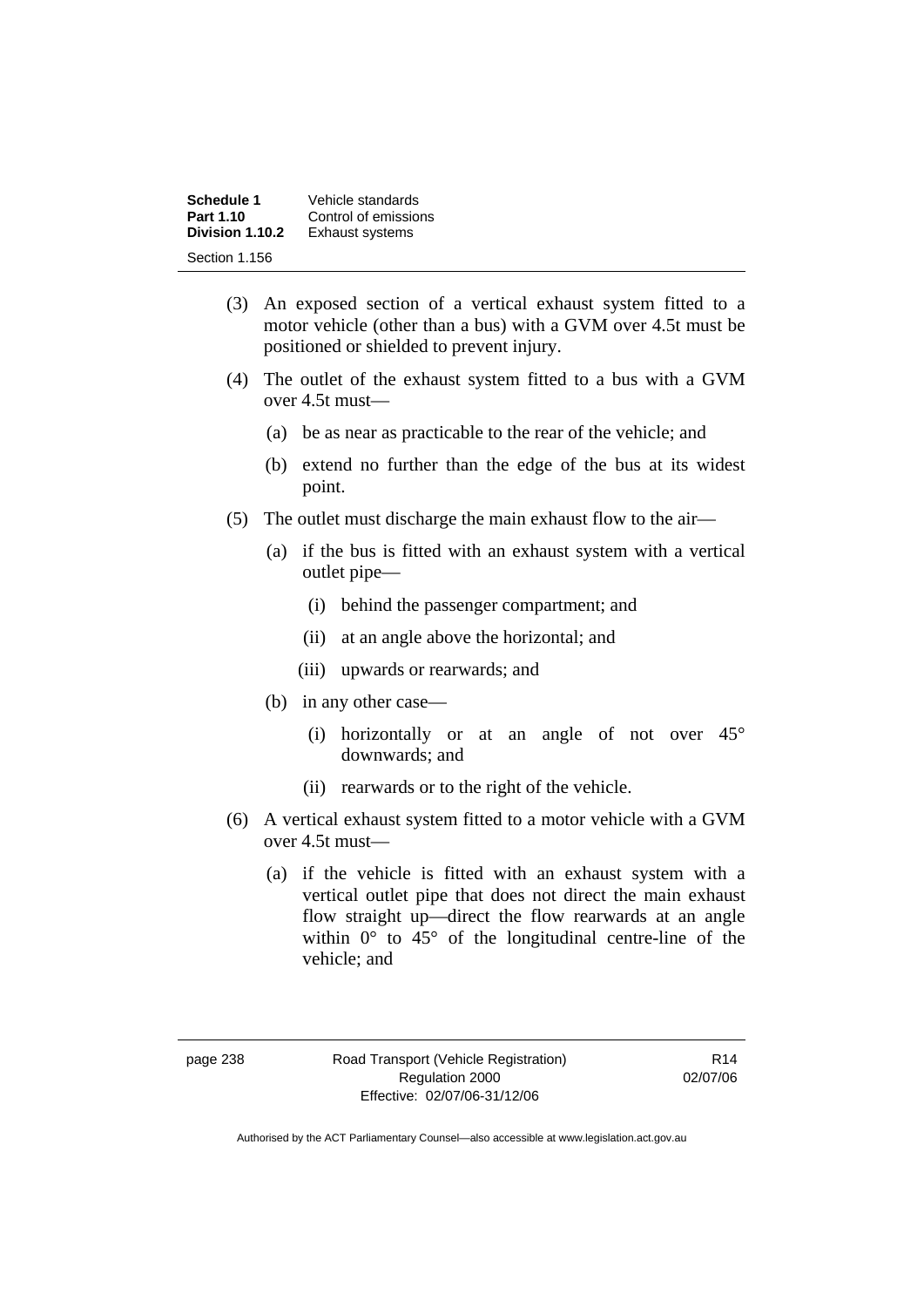| Vehicle standards    | Schedule 1      |
|----------------------|-----------------|
| Control of emissions | Part 1.10       |
| Noise emissions      | Division 1.10.3 |
|                      | Section 1.157   |

 (b) if a rain cap is fitted to the outlet pipe—be installed so the hinge of the cap is at an angle of 90 $^{\circ}$  (plus or minus 10 $^{\circ}$ ) to the longitudinal centre-line of the vehicle when viewed from above.



#### **Bus exhaust outlet pipe**

### **Division 1.10.3 Noise emissions**

#### **1.157 Silencing device for exhaust systems**

A motor vehicle propelled by an internal-combustion engine must be fitted with a silencing device through which all the exhaust from the engine passes.

### **1.158 Stationary noise levels—car-type vehicles and motorbikes and motortrikes**

(1) In this section:

*car-type vehicle* means—

- (a) a car; or
- (b) a utility truck, panel van, or another motor vehicle derived from a car design; or

| R <sub>14</sub> | Road Transport (Vehicle Registration) | page 239 |
|-----------------|---------------------------------------|----------|
| 02/07/06        | Regulation 2000                       |          |
|                 | Effective: 02/07/06-31/12/06          |          |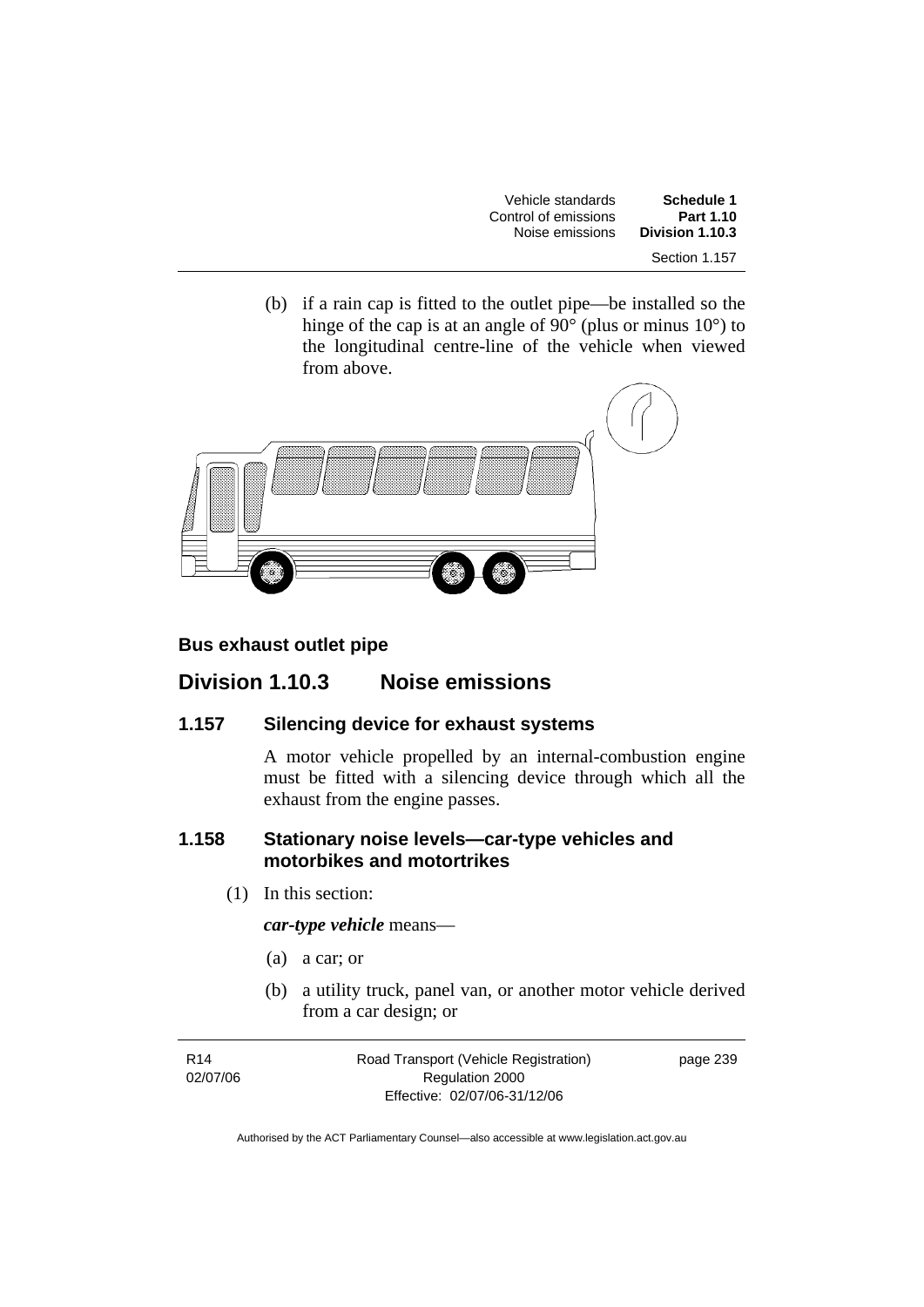| Schedule 1      | Vehicle standards    |
|-----------------|----------------------|
| Part 1.10       | Control of emissions |
| Division 1.10.3 | Noise emissions      |
| Section 1.159   |                      |

- (c) another motor vehicle with 4 or more wheels that is built mainly to carry not over 9 people including the driver.
- (2) The stationary noise level of a car-type vehicle, or motorbike or motortrike, must not exceed—
	- (a) for a car-type vehicle built after 1982—90dB(A); or
	- (b) for another car-type vehicle—96dB(A); or
	- (c) for a motorbike or motortrike built after February 1985—  $94dB(A)$ ; or
	- (d) for another motorbike or motortrike— $100dB(A)$ .

#### **1.159 Stationary noise levels—other vehicles with spark-ignition engines**

- (1) This section applies to a motor vehicle (other than a motor vehicle to which section 1.158 applies) with a spark-ignition engine.
- (2) The stationary noise level of the motor vehicle must not exceed the noise level applying to the vehicle under table 1.159.

| column 1<br>item | column 2<br><b>GVM</b><br>(t) | column 3<br>exhaust<br>height<br>(mm) | column 4<br>when vehicle built | column 5<br>noise level<br>(dB(A)) |
|------------------|-------------------------------|---------------------------------------|--------------------------------|------------------------------------|
|                  | <3.5                          | <1500                                 | before July 1983               | 92                                 |
|                  |                               |                                       | after June 1983                | 89                                 |
| $\mathcal{D}$    | >3.5                          | <1500                                 | before July 1983               | 98                                 |
|                  |                               |                                       | after June 1983                | 95                                 |
| 3                | <3.5                          | >1500                                 | before July 1983               | 88                                 |
|                  |                               |                                       | after June 1983                | 85                                 |
| 4                | >3.5                          | >1500                                 | before July 1983               | 94                                 |
|                  |                               |                                       | after June 1983                | 91                                 |
|                  |                               |                                       |                                |                                    |

#### **Table 1.159**

| page 240 | Road Transport (Vehicle Registration) | R <sub>14</sub> |
|----------|---------------------------------------|-----------------|
|          | Regulation 2000                       | 02/07/06        |
|          | Effective: 02/07/06-31/12/06          |                 |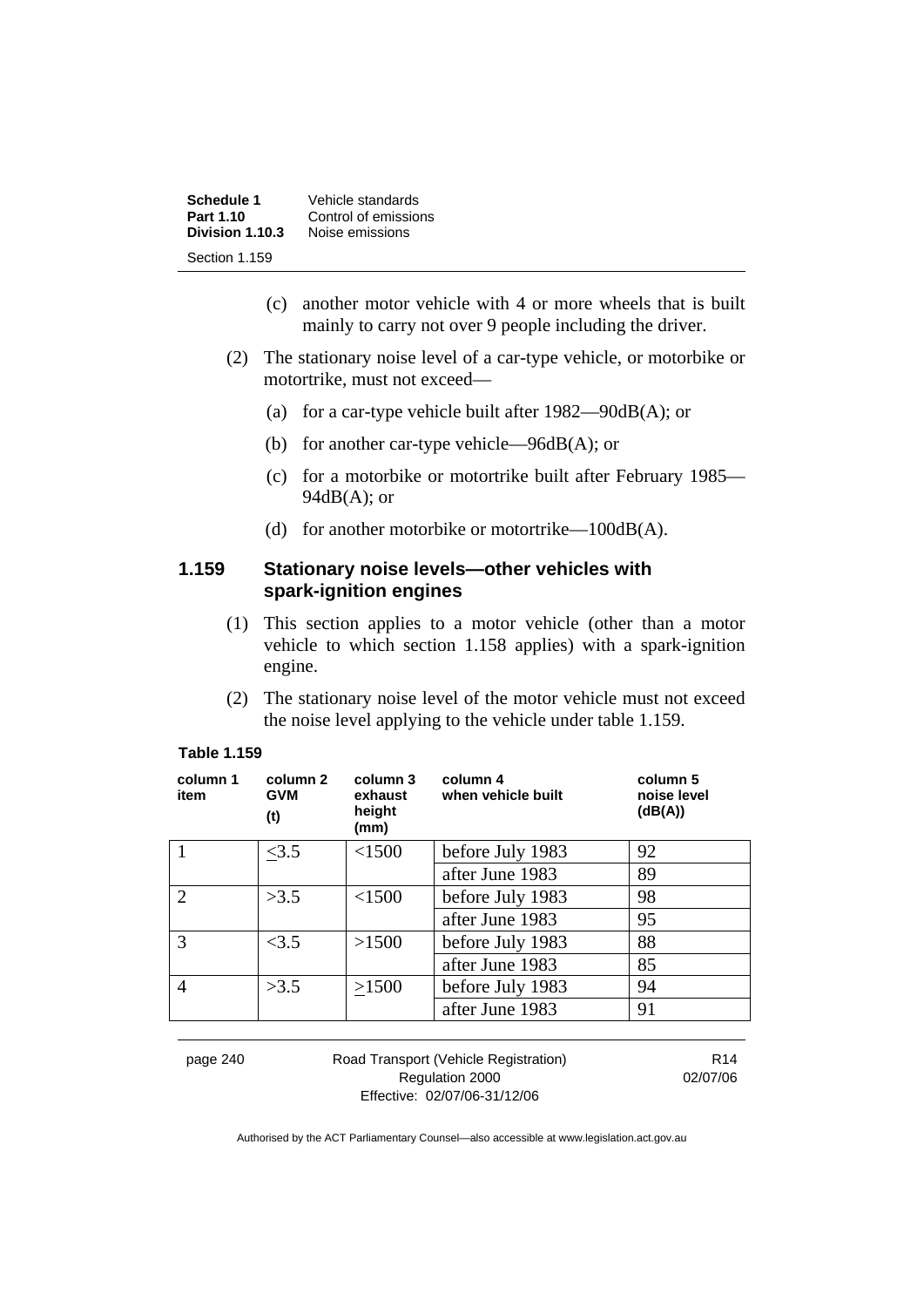| Schedule 1      | Vehicle standards    |
|-----------------|----------------------|
| Part 1.10       | Control of emissions |
| Division 1.10.3 | Noise emissions      |
| Section 1.160   |                      |

#### **1.160 Stationary noise levels—other vehicles with diesel engines**

- (1) This section applies to a motor vehicle (other than a motor vehicle to which section 1.158 applies) with a diesel engine.
- (2) The stationary noise level of the motor vehicle must not exceed the noise level applying to the vehicle under table 1.160.

#### **Table 1.160**

| column 1<br>item | column <sub>2</sub><br><b>GVM</b><br>(t) | column 3<br>exhaust<br>height<br>(mm) | column 4<br>when vehicle built          | column 5<br>noise level<br>(dB(A)) |
|------------------|------------------------------------------|---------------------------------------|-----------------------------------------|------------------------------------|
| $\mathbf{1}$     | $\leq 3.5$                               | < 1500                                | before July 1980                        | 105                                |
|                  |                                          |                                       | after June 1980<br>but before July 1983 | 102                                |
|                  |                                          |                                       | after June 1983                         | 99                                 |
| 2                | >3.5<br>but                              | < 1500                                | before July 1980                        | 107                                |
|                  | $\leq12$                                 |                                       | after June 1980<br>but before July 1983 | 104                                |
|                  |                                          |                                       | after June 1983                         | 101                                |
| 3                | >12                                      | < 1500                                | before July 1980                        | 109                                |
|                  |                                          |                                       | after June 1980<br>but before July 1983 | 106                                |
|                  |                                          |                                       | after June 1983                         | 103                                |

R14 02/07/06 Road Transport (Vehicle Registration) Regulation 2000 Effective: 02/07/06-31/12/06

page 241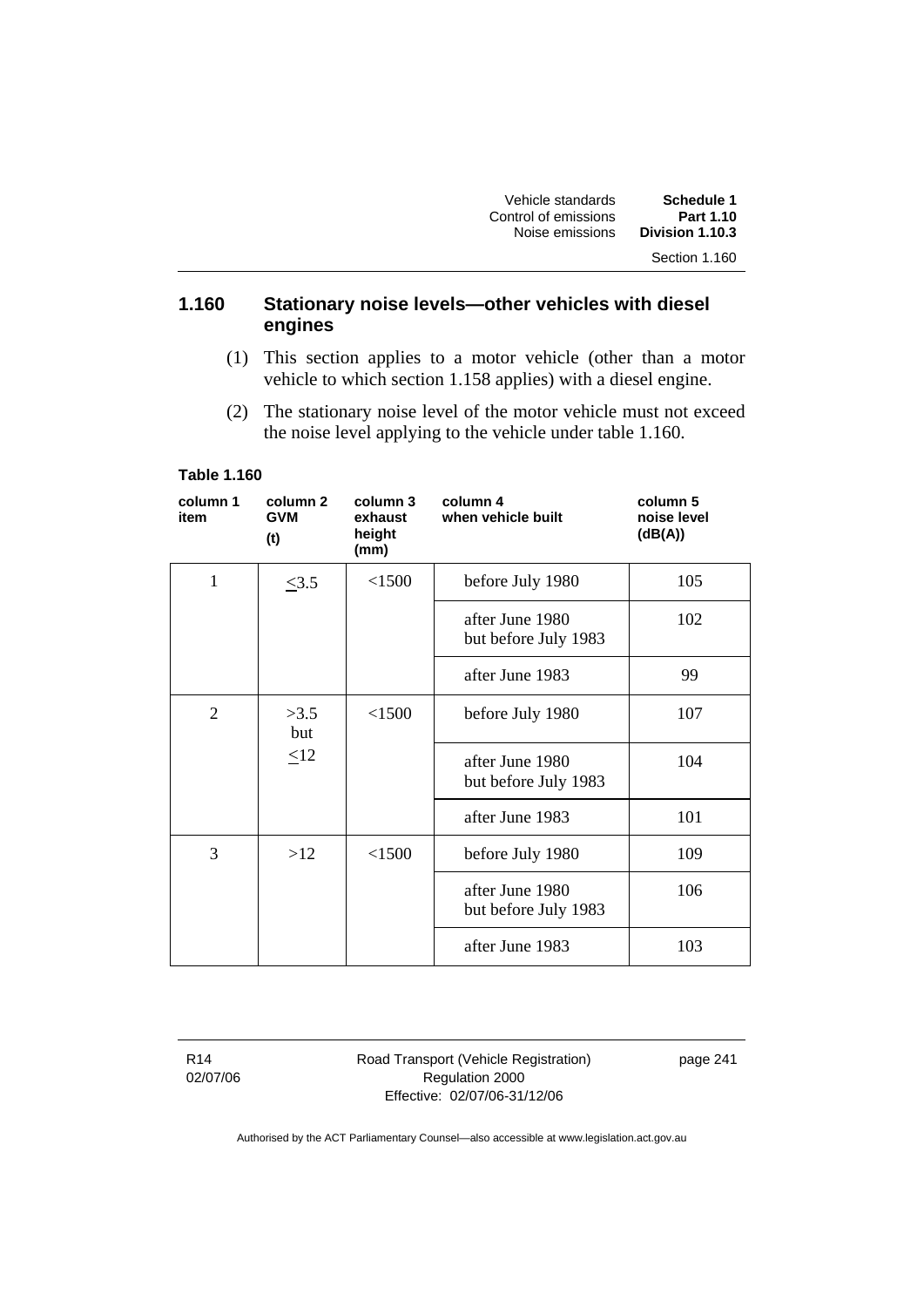| Vehicle standards    |
|----------------------|
| Control of emissions |
| Noise emissions      |
|                      |

Section 1.161

| column 1<br>item | column <sub>2</sub><br><b>GVM</b><br>(t) | column 3<br>exhaust<br>height<br>(mm) | column 4<br>when vehicle built          | column 5<br>noise level<br>(dB(A)) |
|------------------|------------------------------------------|---------------------------------------|-----------------------------------------|------------------------------------|
| $\overline{4}$   | $\leq 3.5$                               | $\geq$ 1500                           | before July 1980                        | 101                                |
|                  |                                          |                                       | after June 1980<br>but before July 1983 | 98                                 |
|                  |                                          |                                       | after June 1983                         | 95                                 |
| 5                | >3.5<br>but<br>$\leq12$                  | >1500                                 | before July 1980                        | 103                                |
|                  |                                          |                                       | after June 1980<br>but before July 1983 | 100                                |
|                  |                                          |                                       | after June 1983                         | 97                                 |
| 6                | >12                                      | $\geq 1500$                           | before July 1980                        | 105                                |
|                  |                                          |                                       | after June 1980<br>but before July 1983 | 102                                |
|                  |                                          |                                       | after June 1983                         | 99                                 |

#### **1.161 Measurement of stationary noise levels**

For this division, the stationary noise level of a motor vehicle is to be measured in accordance with the test method mentioned in the *ACT Inspection Manual for Light Vehicles* or the *ACT Inspection Manual for Heavy Vehicles*, published by the road transport authority that is current at the commencement of this section.

*Note* The manuals are available from Road User Services, Department of Urban Services.

page 242 Road Transport (Vehicle Registration) Regulation 2000 Effective: 02/07/06-31/12/06

R14 02/07/06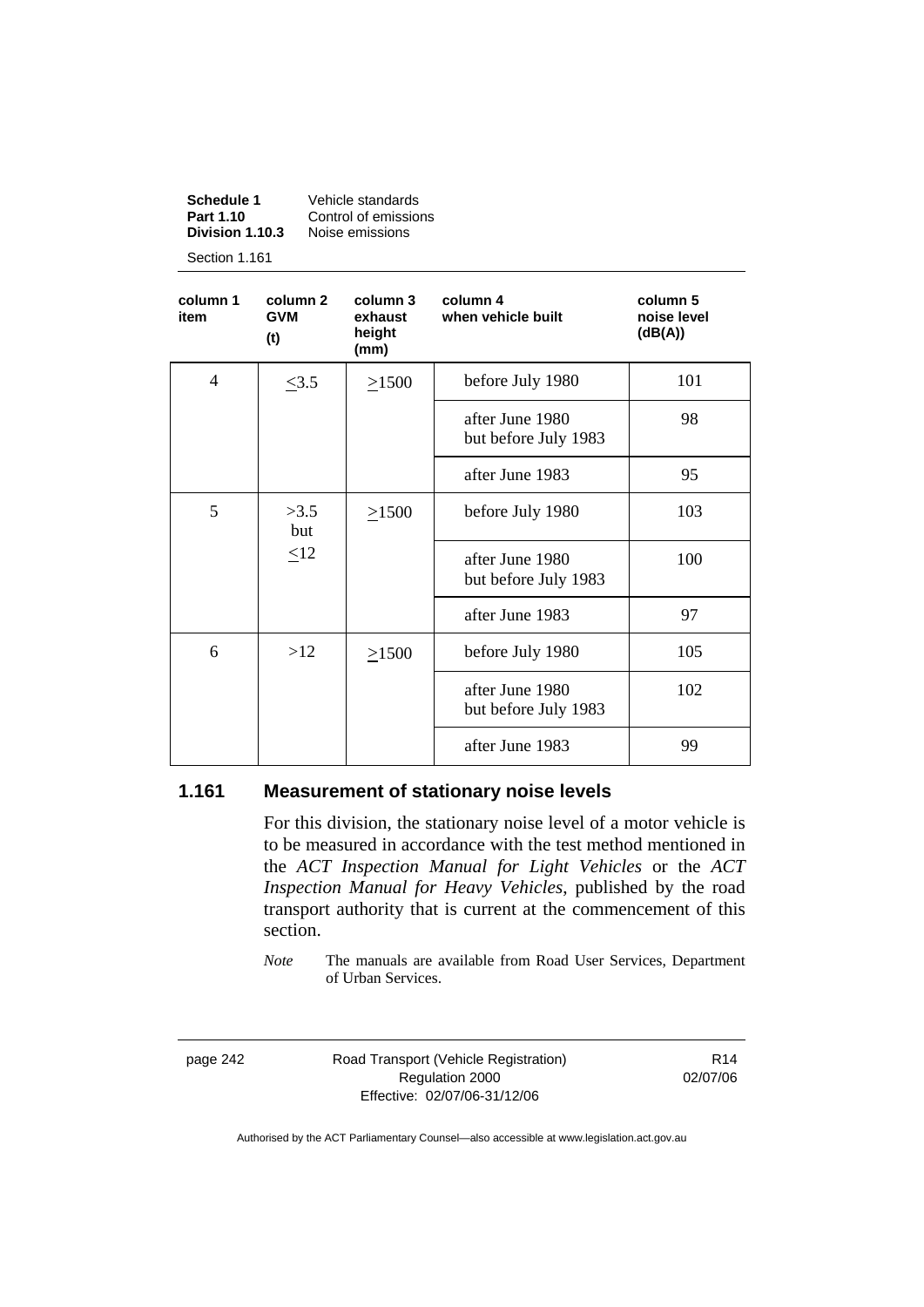# **Part 1.11 LPG fuel systems and unleaded petrol motor vehicles**

*Note* This part sets out requirements to ensure that LPG fuel systems are safely installed in motor vehicles and that vehicles with LPG installed can be identified as LPG-powered vehicles. It also requires unleaded petrol motor vehicles to be fuelled with unleaded petrol.

#### **1.162 LPG-powered vehicles**

- (1) A motor vehicle equipped to run on LPG must comply with the requirements for the use of LPG in vehicles in—
	- (a) the version of Australian Standard AS 1425 in force at the commencement of this section; or
	- (b) if an earlier version of the standard was current when the vehicle was first equipped to run on LPG—that version.
- (2) A vehicle equipped to run on LPG must have fixed conspicuously to the front and rear numberplates a label that is—
	- (a) made of durable material; and
	- (b) at least 25mm wide and 25mm high; and
	- (c) reflective red conforming to Australian Standard AS 1742-1975 *Manual of Uniform Traffic Control Devices*, Appendix C, Class 2; and
	- (d) marked 'LPGAS' or 'LPG', or with words or acronyms to similar effect, in capital letters at least 6mm high.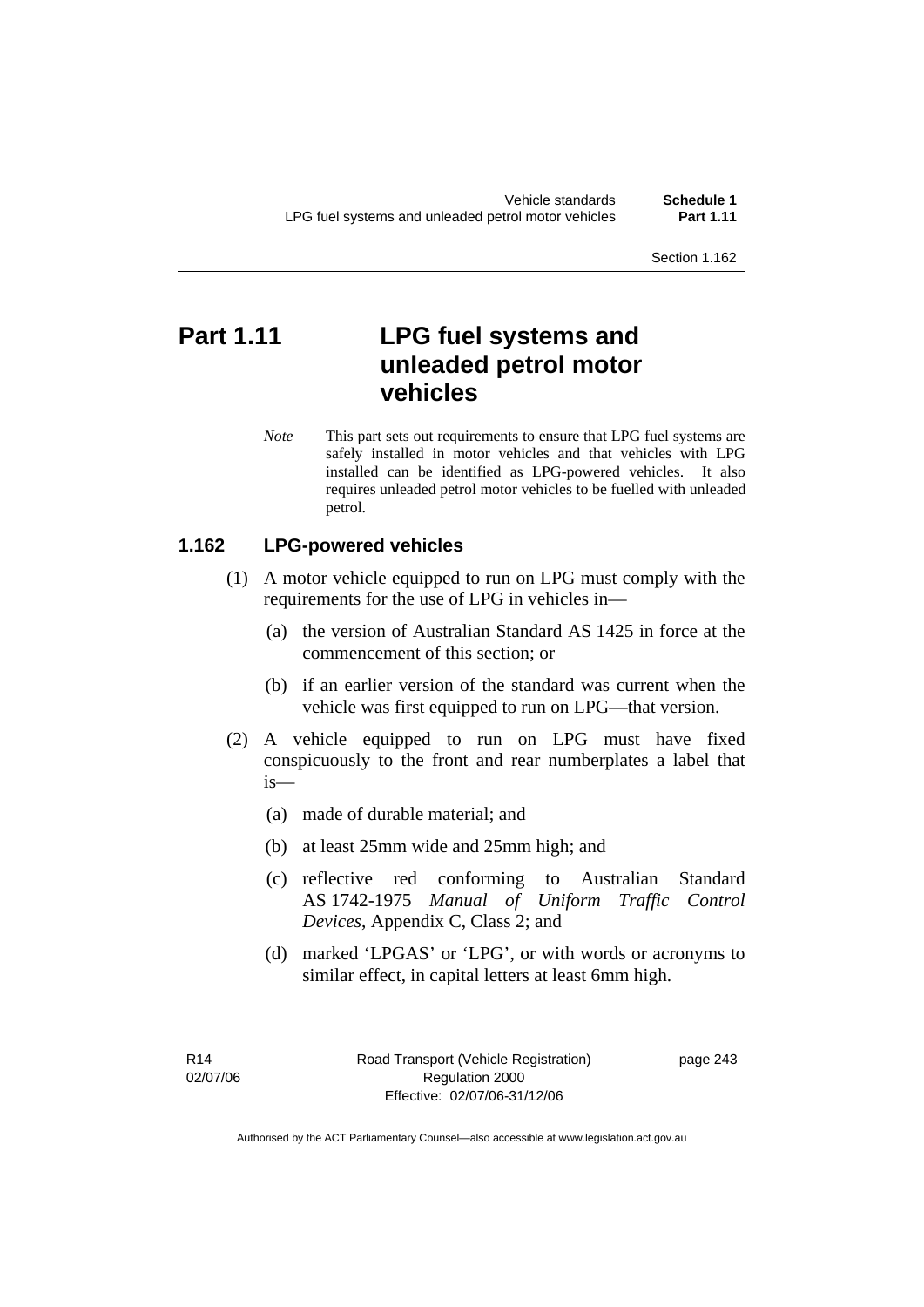**Schedule 1** Vehicle standards<br>**Part 1.11** LPG fuel systems LPG fuel systems and unleaded petrol motor vehicles

Section 1.163

### **1.163 Unleaded petrol motor vehicles**

An unleaded petrol motor vehicle does not comply with this schedule if it is fuelled with leaded petrol in contravention of the *Environment Protection Act 1997*.

page 244 Road Transport (Vehicle Registration) Regulation 2000 Effective: 02/07/06-31/12/06

R14 02/07/06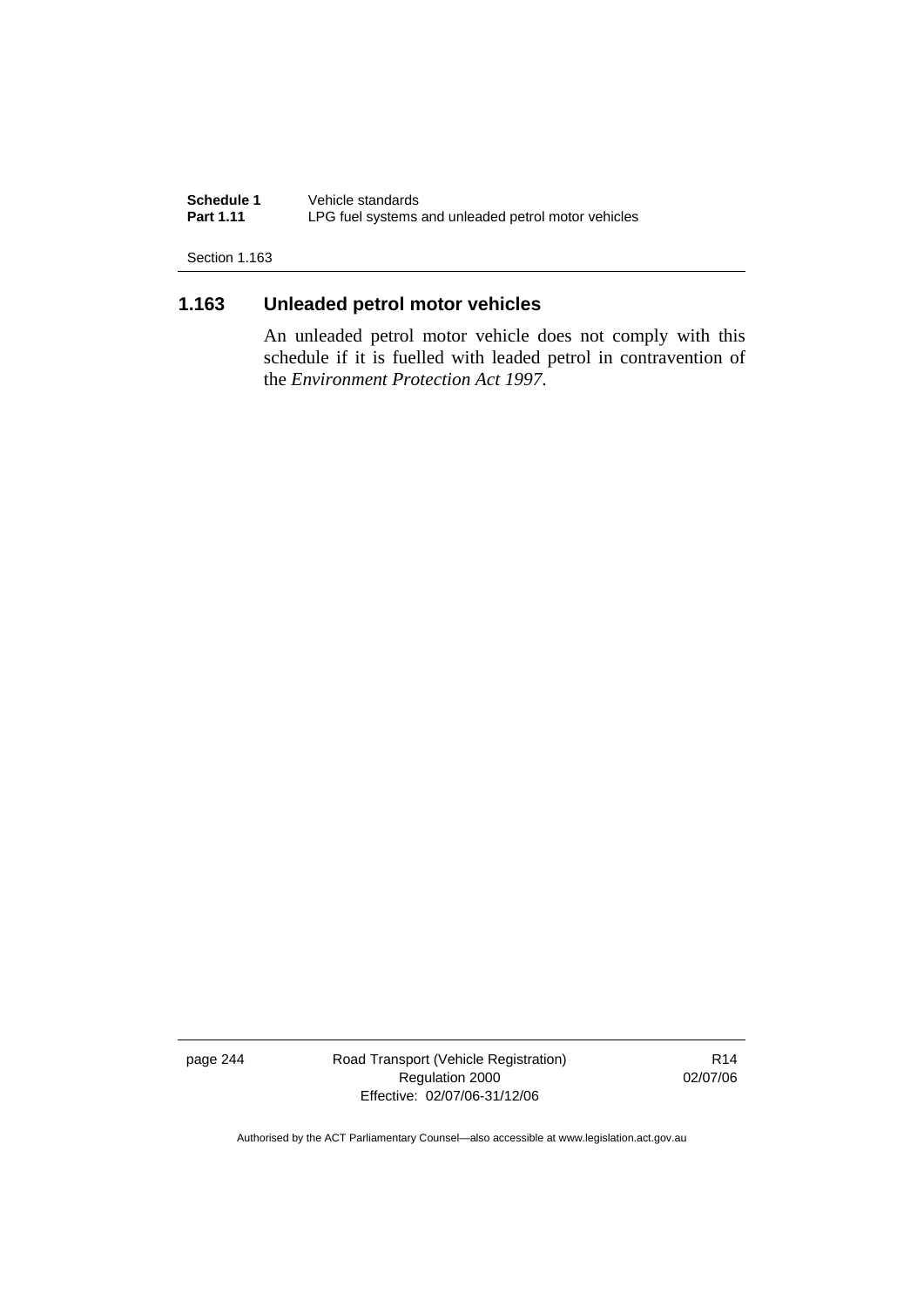Vehicle standards **Schedule 1 Maximum road speed limiting** 

# **Part 1.12 Maximum road speed limiting**

*Note* This part requires certain heavy vehicles built after 1987, but before July 1991, to have a restricted top speed. However, emergency vehicles, police vehicles and certain 2-axle prime movers owned by farmers and used in primary production are exempt.

#### **1.164 Speed limiting**

- (1) A bus with a GVM over 14.5t that was built after 1987 must comply with 3rd edition ADR 65.
- (2) A prime mover with a GVM over 15t that was built after 1987 must comply with 3rd edition ADR 65.
- (3) For the 3rd edition ADR 65, the maximum road speed capability of a motor vehicle used in a road train is 90km/h.
	- *Note* Vehicle Standards Bulletin 2 contains the requirements of the 3rd edition ADR 65. The bulletin is available from the Australian Transport Safety Bureau. The Bulletin is available from Road User Services, Department of Urban Services.

#### **1.165 Exemptions from speed limiting**

Section 1.164 does not apply to—

- (a) an emergency vehicle or police vehicle; or
- (b) a bus fitted with handgrips or similar equipment for standing passengers to hold; or
- (c) a 2-axle prime mover if—
	- (i) it was built after 1987 but before July 1991; and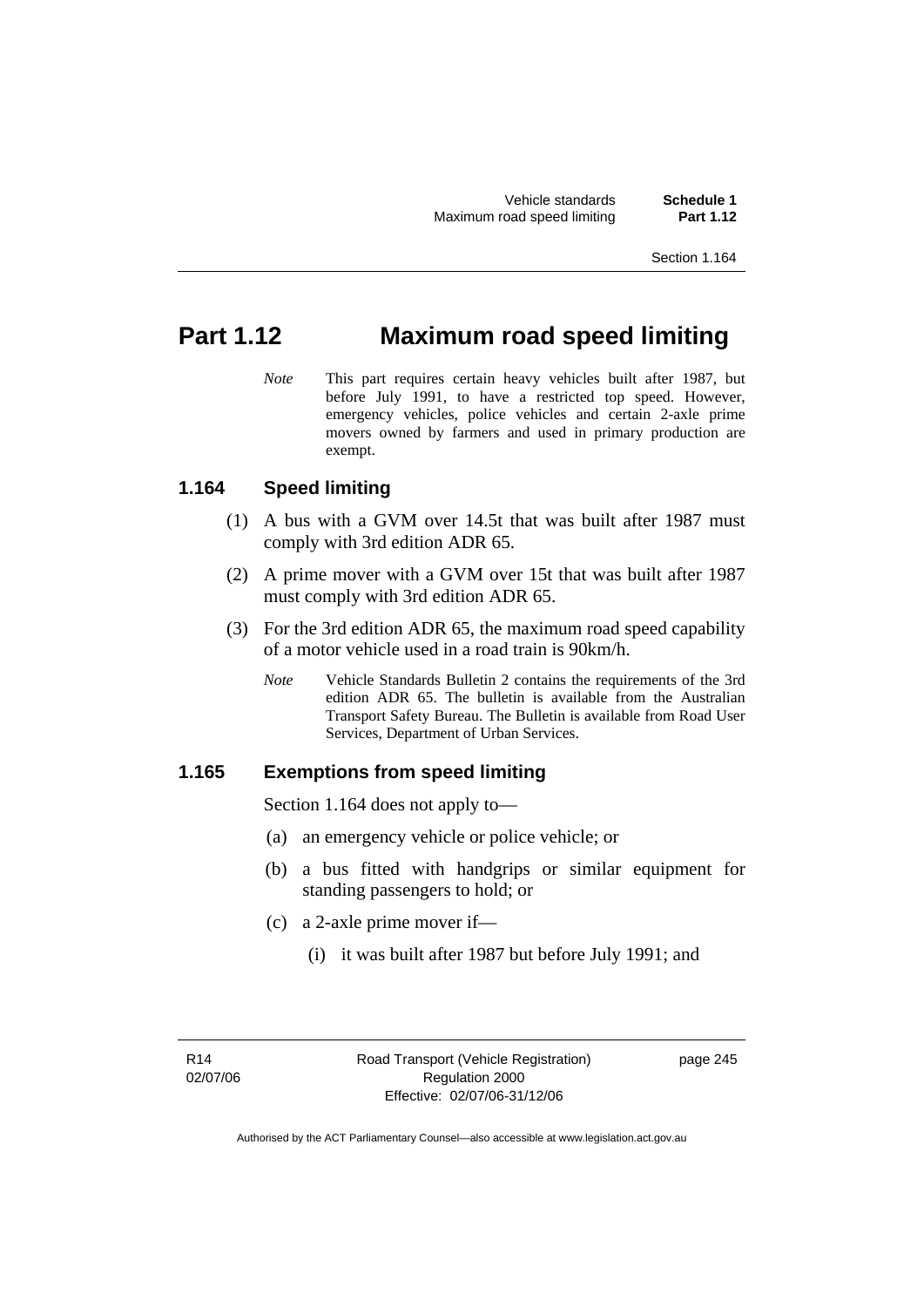**Schedule 1** Vehicle standards<br>**Part 1.12** Maximum road spe **Maximum road speed limiting** 

Section 1.165

 (ii) the responsible person for the prime mover is a person who uses it for agriculture, horticulture, or other primary production activities (except forestry, fishing or mining).

page 246 Road Transport (Vehicle Registration) Regulation 2000 Effective: 02/07/06-31/12/06

R14 02/07/06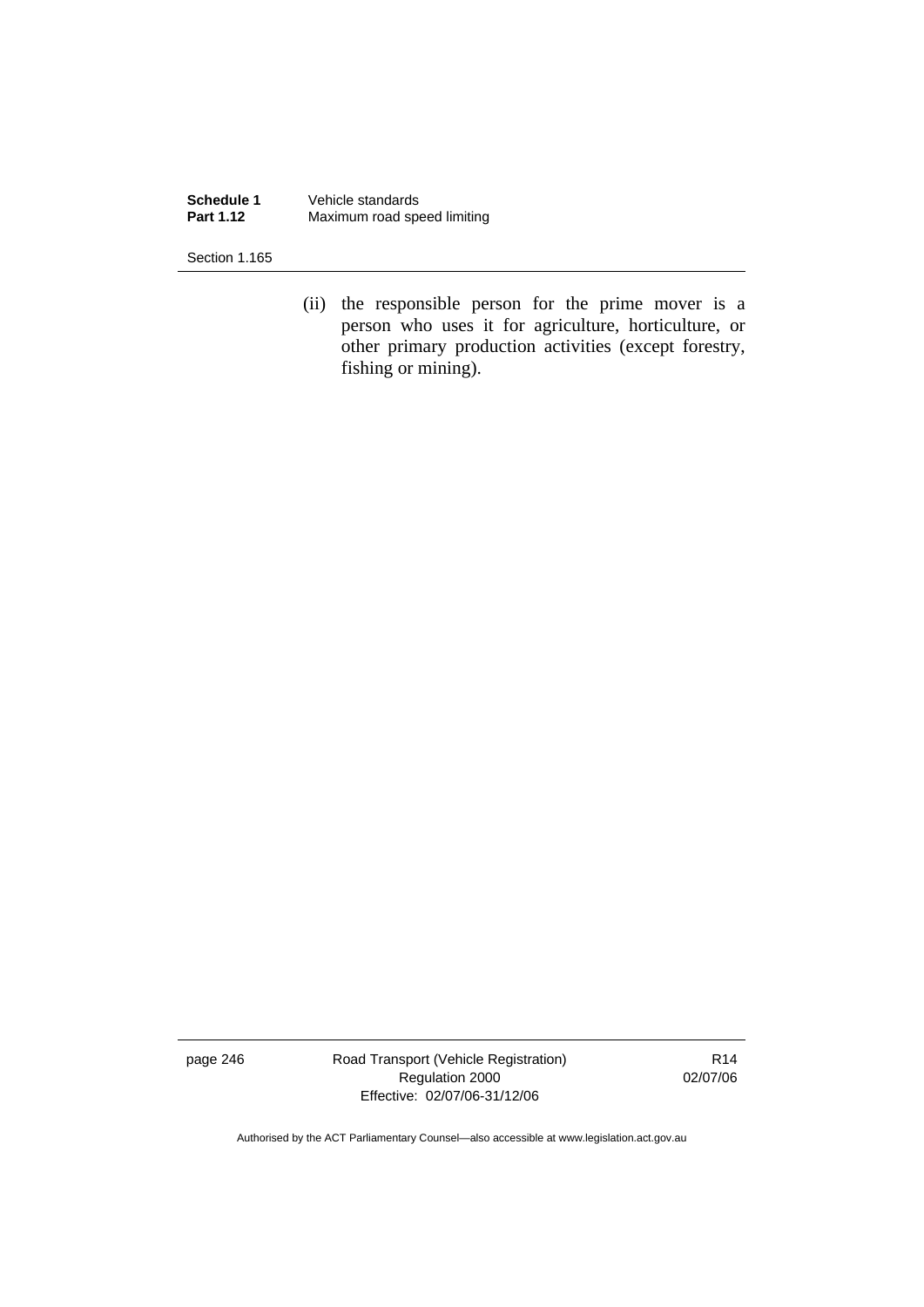Vehicle standards **Schedule 1**  Mechanical connections between vehicles **Part 1.13**  Couplings on all types of vehicles

# **Part 1.13 Mechanical connections between vehicles**

*Note* This part sets out various requirements to ensure that the couplings used when operating motor vehicles and trailers in combinations are strong enough to hold them together.

> The requirements in this part about the mechanical connections between vehicles in a road train do not apply to a road train that is not over 19m long.

## **Division 1.13.1 Couplings on all types of vehicles**

#### **1.166 General coupling requirements**

- (1) A fifth wheel coupling, the mating parts of a coupling, a kingpin or a tow bar must not be used for a load more than the manufacturer's load rating.
- (2) A kingpin must be used only with a fifth wheel coupling that has a corresponding jaw size.

#### **Example**

An adaptor must not to be used to fit a kingpin to a fifth wheel coupling.

- *Note* An example is part of the regulation, is not exhaustive and may extend, but does not limit, the meaning of the provision in which it appears (see Legislation Act, s 126 and s 132).
- (3) The mating parts of a coupling used to connect a semitrailer to a towing vehicle must not allow the semitrailer to roll to an extent that makes the towing vehicle unstable.

### **1.167 Drawbar couplings**

 (1) A coupling for attaching a trailer, other than a semitrailer or pole-type trailer, to a towing vehicle must be built and fitted  $so$ —

R14 02/07/06 Road Transport (Vehicle Registration) Regulation 2000 Effective: 02/07/06-31/12/06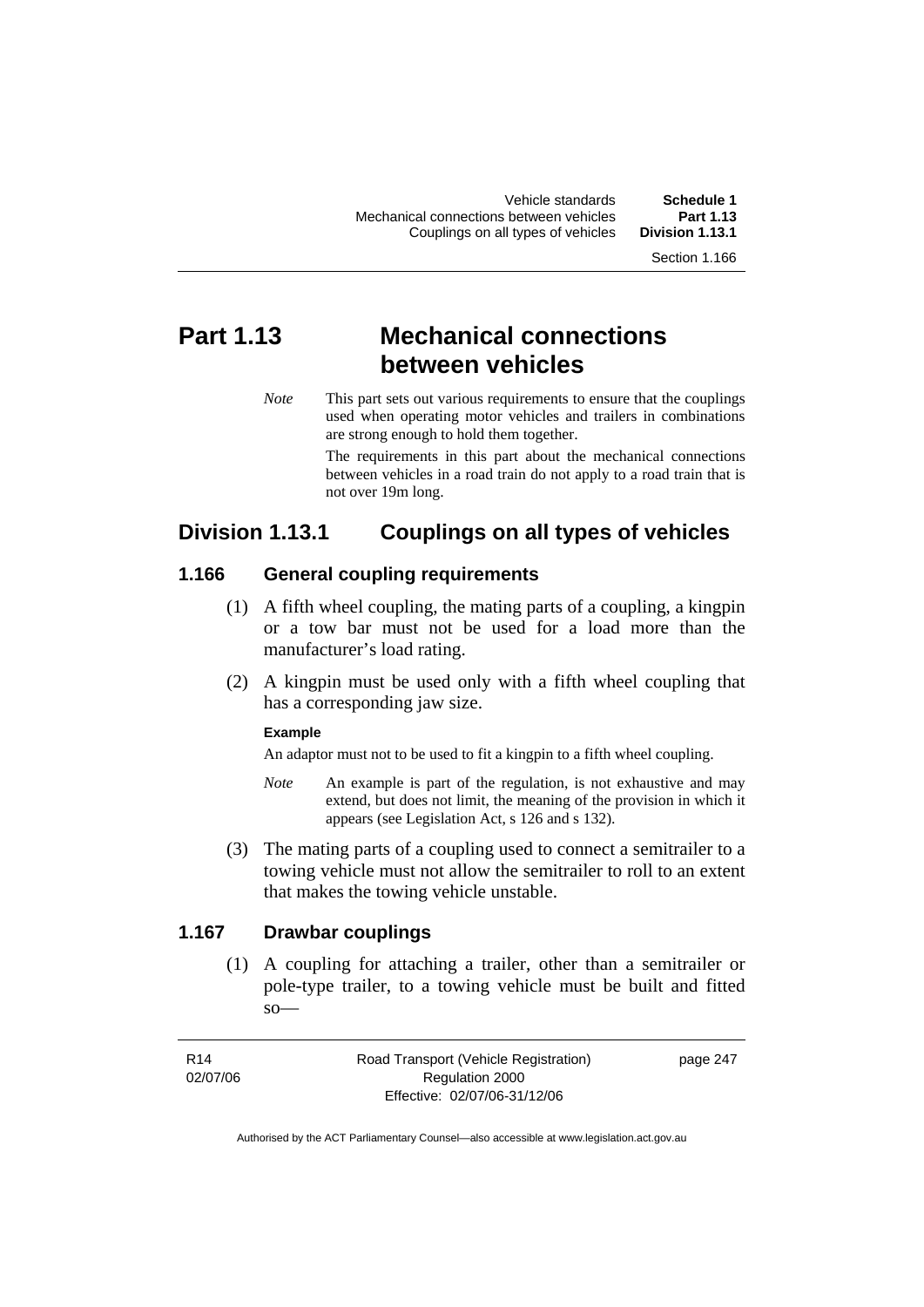| Schedule 1      | Vehicle standards                       |
|-----------------|-----------------------------------------|
| Part 1.13       | Mechanical connections between vehicles |
| Division 1.13.1 | Couplings on all types of vehicles      |
| Section 1.167   |                                         |

- (a) the coupling is equipped with a positive locking mechanism; and
- (b) the positive locking mechanism can be released regardless of the angle of the trailer to the towing vehicle.
- (2) If the trailer is in a combination and is not fitted with breakaway brakes in accordance with section 1.141 (3), it must be connected to the towing vehicle by at least 1 chain, cable or other flexible device, as well as the coupling required by subsection  $(1)$ .
- (3) The safety connection must be as short as practicable and be built and fitted so—
	- (a) it is not apt to accidental disconnection but is readily detachable from the towing vehicle; and
	- (b) it allows normal angular movements of the coupling without unnecessary slack; and
	- (c) it will prevent the forward end of the drawbar from striking the ground if the coupling is accidentally disconnected; and
	- (d) if it consists of more than 1 chain or wire rope—the chains or wire ropes are in a crossed-over position.
- (4) Any chain or wire rope in the safety connection must—
	- (a) if a chain—be of welded iron links; and
	- (b) if a wire rope—have a strength at least that of a chain of the same diameter; and
	- (c) be of a size mentioned in table 1.167: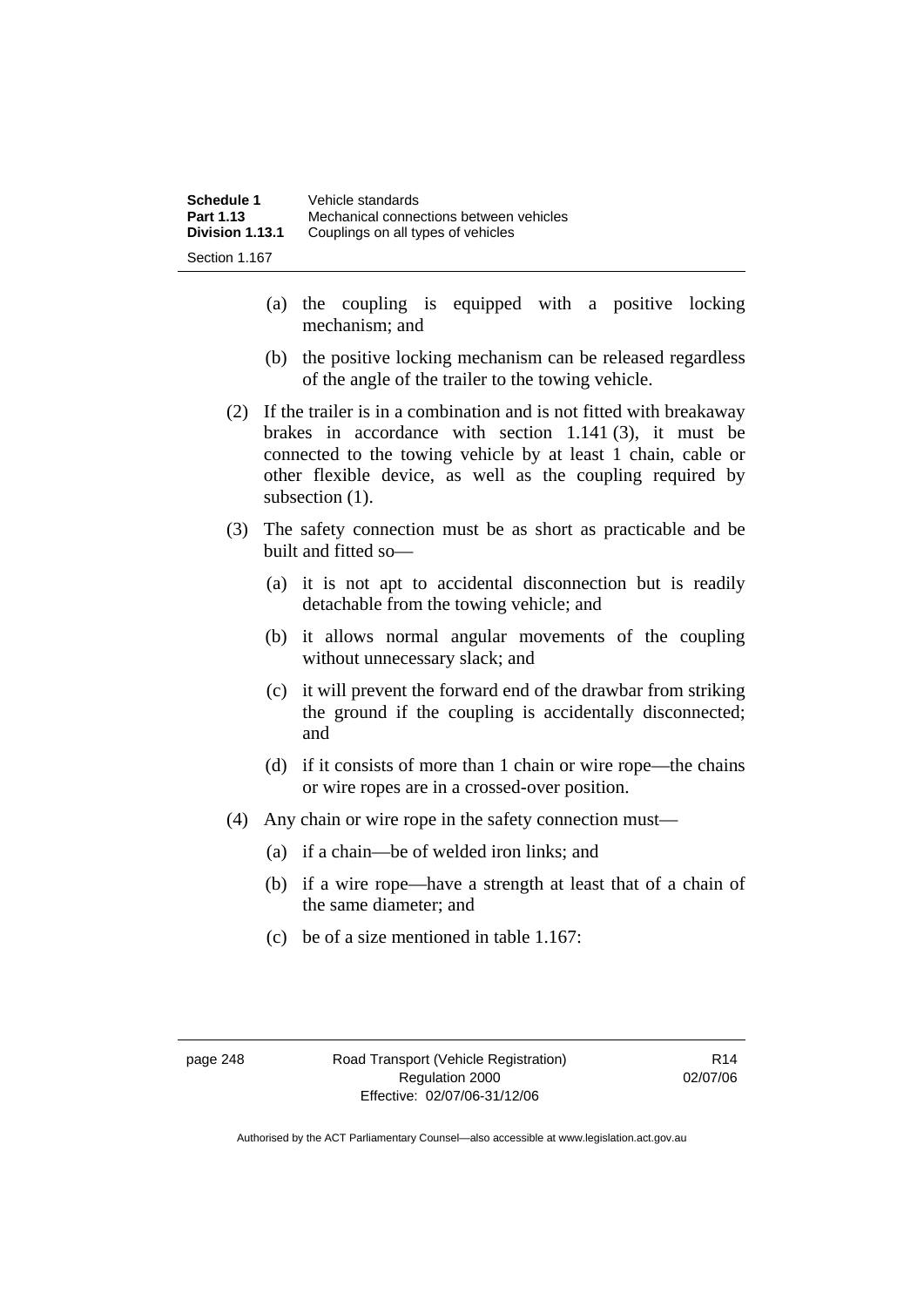| Schedule 1      | Vehicle standards                                                   |
|-----------------|---------------------------------------------------------------------|
| Part 1.13       | Mechanical connections between vehicles                             |
| Division 1.13.2 | Additional coupling requirements for B-doubles and long road trains |
| Section 1.168   |                                                                     |

| column 1 | column 2                       | column 3                              |
|----------|--------------------------------|---------------------------------------|
| item     | aggregate trailer mass         | minimum size of chain or<br>wire rope |
|          | up to $1t$                     | 6.3mm diameter                        |
|          | over 1t but not over<br>1.6t   | 8mm diameter                          |
|          | over 1.6t but not over<br>2.5t | 10mm diameter                         |
|          | over 2.5t                      | 7.1mm diameter                        |

 (5) For a total trailer mass over 2.5t, at least 2 chains or wire ropes must be used.

(6) In this section:

*aggregate trailer mass* means the total mass of the laden trailer when carrying the maximum load recommended by the manufacturer, including, for a trailer forming part of a combination, any mass imposed on the drawing vehicle when the combination is resting on a horizontal supporting plane.

# **Division 1.13.2 Additional coupling requirements for B-doubles and long road trains**

#### **1.168 Application of div 1.13.2 to road trains**

This division does not apply to a vehicle, coupling, or part of a coupling, used in a road train not over 19m long.

#### **1.169 Couplings for B-doubles and road trains**

 (1) A fifth wheel coupling used to connect a towing vehicle to a semitrailer used in a B-double or road train must not be built with a pivot that allows a semitrailer to roll relative to the towing vehicle.

R14 02/07/06 Road Transport (Vehicle Registration) Regulation 2000 Effective: 02/07/06-31/12/06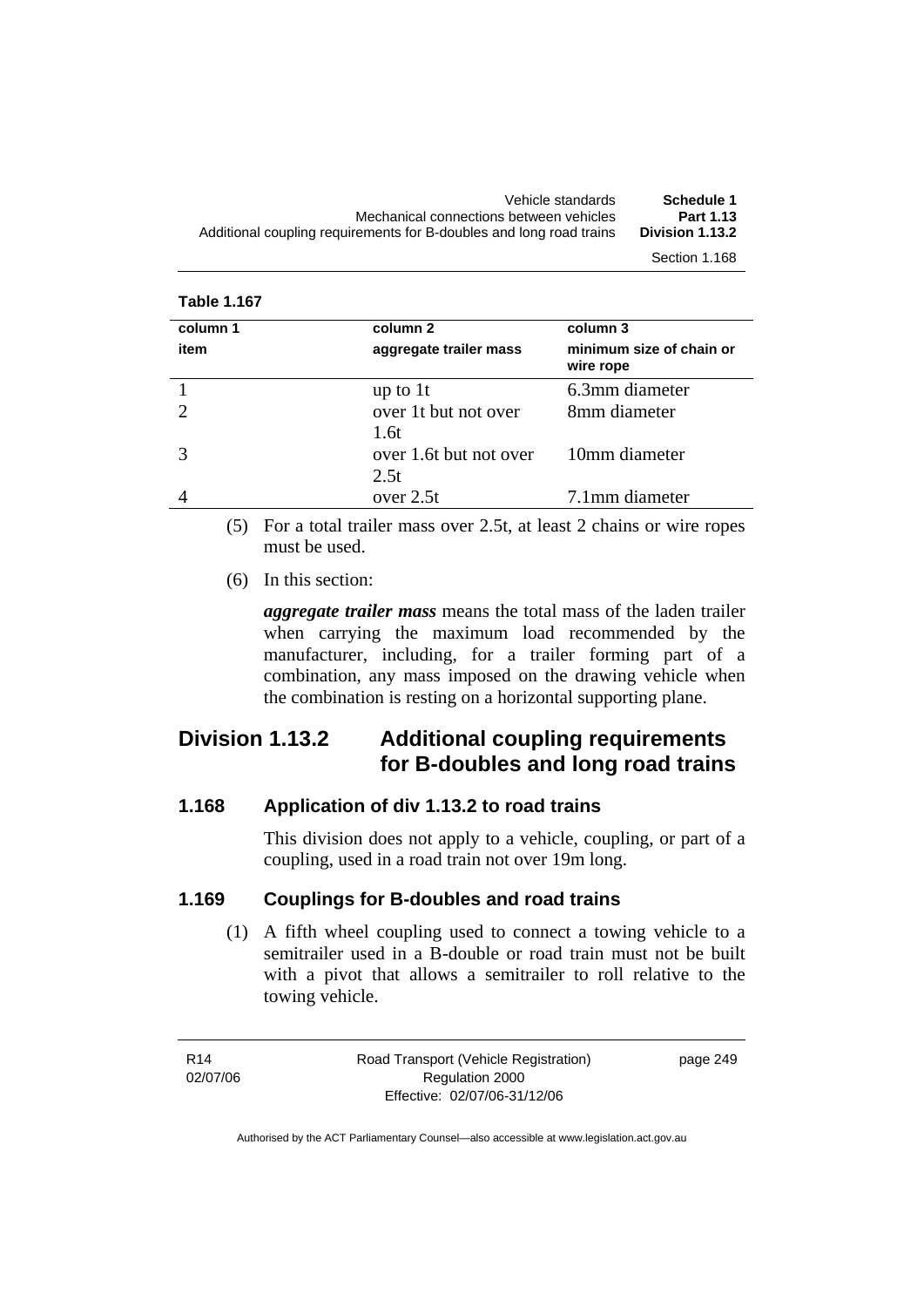| Schedule 1      | Vehicle standards                                                   |
|-----------------|---------------------------------------------------------------------|
| Part 1.13       | Mechanical connections between vehicles                             |
| Division 1.13.2 | Additional coupling requirements for B-doubles and long road trains |
| Section 1.170   |                                                                     |

- (2) However, subsection (1) does not apply to a fifth wheel coupling if—
	- (a) the semitrailer design requires torsional stresses to be minimised; and
	- (b) the roll axis of the fifth wheel coupling is above the surface of the coupler plate; and
	- (c) the degree of rotation allowed around the roll axis of the fifth wheel coupling is restricted to prevent roll instability.
- (3) A trailer with only 1 axle group, or a single axle, (other than a semitrailer or a converter dolly) that is used in a road train must not have a coupling fitted at its rear.

#### **1.170 Selection of fifth wheel couplings for B-doubles and road trains**

- (1) A fifth wheel coupling used in a B-double or road train must have a D-value complying with Australian Standard AS 1773-1990 *Articulated Vehicles–Fifth Wheel Assemblies*.
- (2) A turntable used in a B-double or road train must have a Dvalue complying with Australian Standard AS 1773-1990 *Articulated Vehicles–Fifth Wheel Assemblies*.
- (3) If a fifth wheel coupling used in a B-double or road train is built for a 50mm or 90mm kingpin, the coupling must—
	- (a) meet the dimension requirements in Australian Standard AS 1773-1990 *Articulated Vehicles–Fifth Wheel Assemblies*; and
	- (b) not be worn away more than recommended by the standard.
- (4) If a fifth wheel coupling used in a B-double or road train is built for a 75mm kingpin, the coupling must—

| page 250 | Road Transport (Vehicle Registration) | R <sub>14</sub> |
|----------|---------------------------------------|-----------------|
|          | Regulation 2000                       | 02/07/06        |
|          | Effective: 02/07/06-31/12/06          |                 |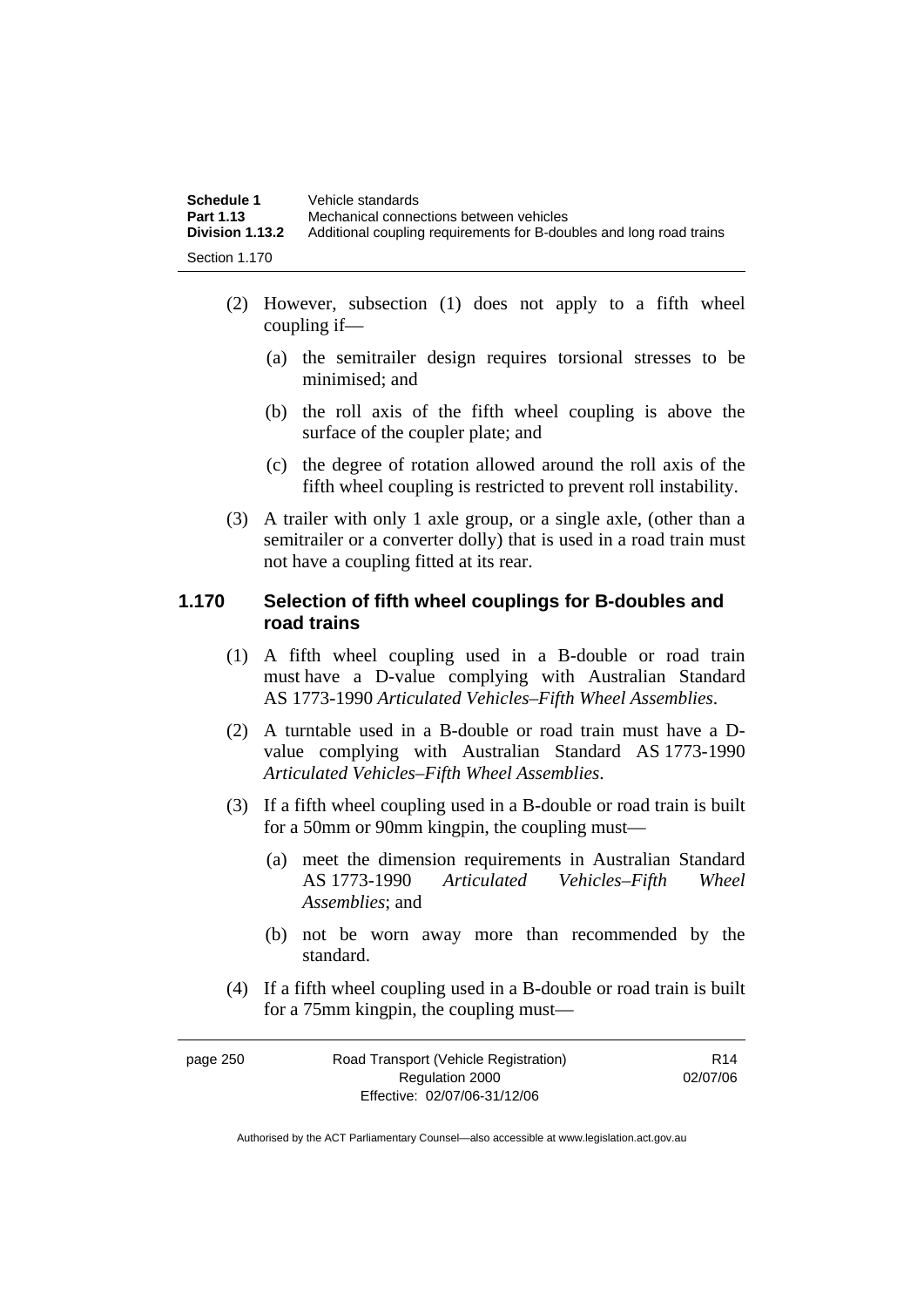| Schedule 1      | Vehicle standards                                                   |
|-----------------|---------------------------------------------------------------------|
| Part 1.13       | Mechanical connections between vehicles                             |
| Division 1.13.2 | Additional coupling requirements for B-doubles and long road trains |
| Section 1.171   |                                                                     |

- (a) be compatible with the kingpin mentioned in section 1.174 (3); and
- (b) not be worn away so that it does not comply with section 1.171.

#### **1.171 D-value of a fifth wheel coupling**

In testing a fifth wheel coupling built for a 75mm kingpin used in a B-double or road train to decide whether its D-value complies with section 1.170 (1), the longitudinal movement (after readjusting the jaws of the coupling using a kingpin built to the dimensions mentioned in section 1.174 (3) (a)) must not be over 4mm.

#### **1.172 Mounting of fifth wheel couplings on B-doubles and road trains**

A fifth wheel coupling must be mounted on a prime mover, or a semitrailer used in a B-double or road train, in accordance with Australian Standard AS 1771-1987 *Installation of Fifth Wheel and Turntable Assemblies*.

#### **1.173 Branding of fifth wheel couplings and turntables on B-doubles and road trains**

- (1) A fifth wheel coupling on a vehicle built after June 1991 forming part of a B-double or road train must be clearly and permanently marked in accordance with Australian Standard AS 1773-1990 *Articulated Vehicles–Fifth Wheel Assemblies* with—
	- (a) the name or trademark of its manufacturer; and
	- (b) its D-value rating; and
	- (c) its nominal size.

R14 02/07/06 Road Transport (Vehicle Registration) Regulation 2000 Effective: 02/07/06-31/12/06

page 251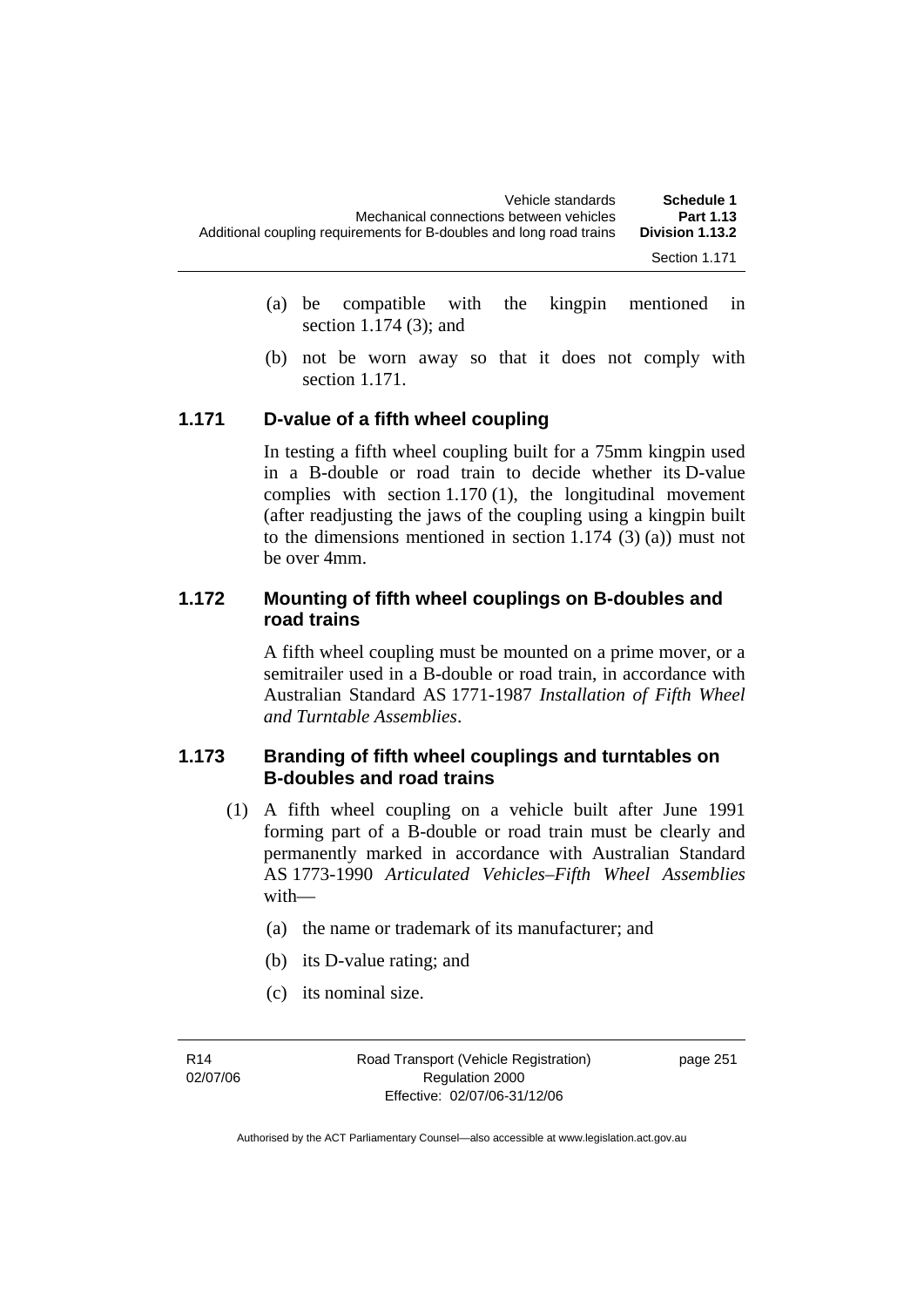| Schedule 1      | Vehicle standards                                                   |
|-----------------|---------------------------------------------------------------------|
| Part 1.13       | Mechanical connections between vehicles                             |
| Division 1.13.2 | Additional coupling requirements for B-doubles and long road trains |
| Section 1.174   |                                                                     |

- (2) A turntable used in a vehicle built after the commencement of this section that forms part of a B-double or road train must be marked with—
	- (a) the name or trademark of the turntable's manufacturer; and
	- (b) the D-value rating of the turntable in accordance with Australian Standard AS 1773-1990 *Articulated Vehicles– Fifth Wheel Assemblies*.

#### **1.174 Selection of kingpins for B-doubles and road trains**

- (1) A kingpin used in a B-double or road train must—
	- (a) be a 50mm, 75mm or 90mm kingpin; and
	- (b) have a D-value complying with Australian Standard AS 2175-1990 *Articulated Vehicles–Kingpins*.
- (2) A 50mm or 90mm kingpin used in a B-double or road train must—
	- (a) be built to meet the dimension requirements in Australian Standard AS 2175-1990 *Articulated Vehicles–Kingpins*; and
	- (b) not be worn away more than recommended by the standard.
- (3) A 75mm kingpin used in a B-double or road train must—
	- (a) be built to meet the dimensions in essential diagram 1.174; and
	- (b) not be worn away more than mentioned in subsection (4).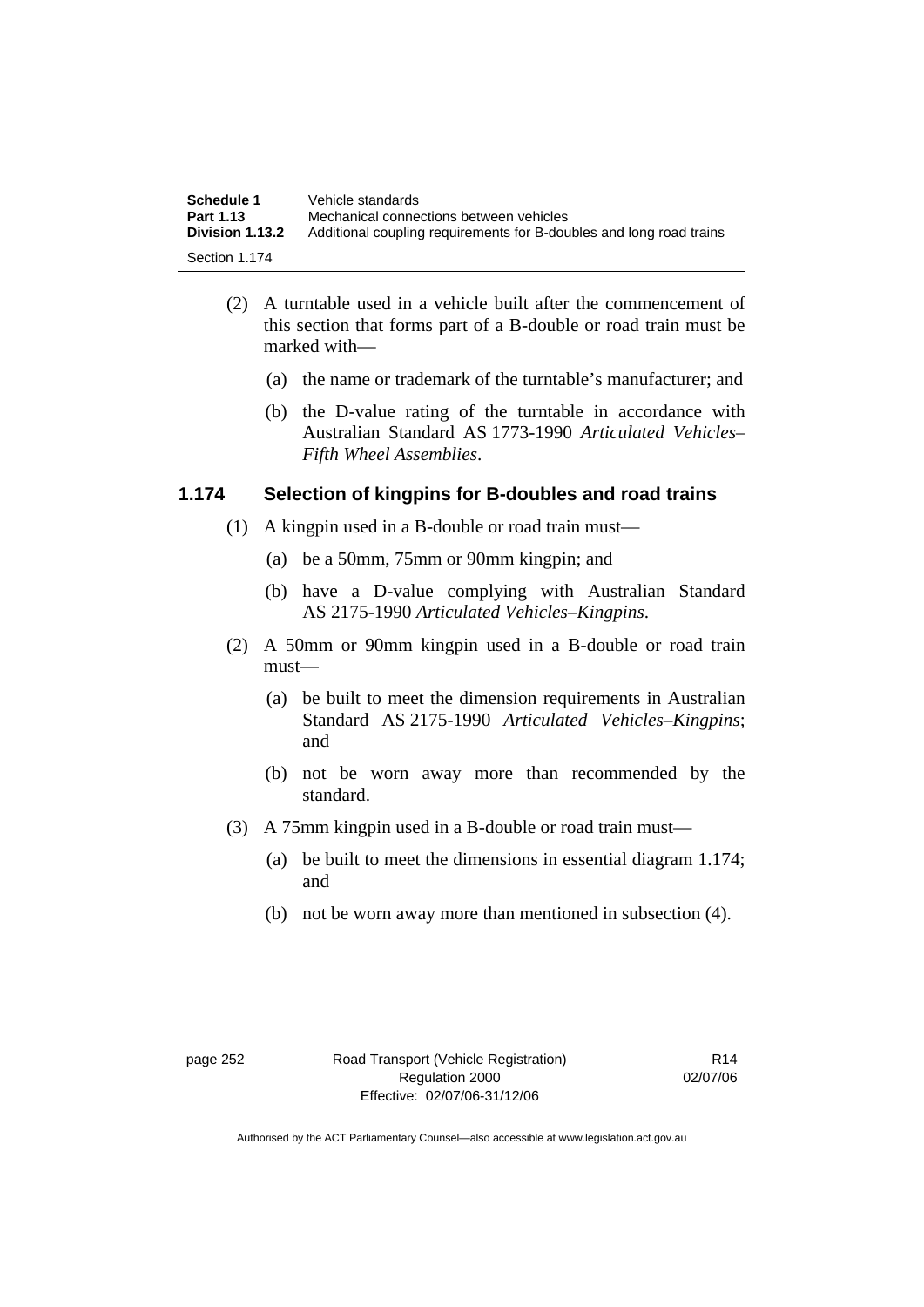Vehicle standards **Schedule 1**  Mechanical connections between vehicles **Part 1.13**  Additional coupling requirements for B-doubles and long road trains Section 1.175

**Essential Diagram 1.174** 



(All Dimensions in Millimetres)

#### **Dimensions of a 75mm kingpin**

- (4) In testing a 75mm kingpin mentioned in the essential diagram 1.174 to decide whether its D-value complies with subsection  $(1)$   $(b)$ —
	- (a) diameter F must not wear over 3mm; and
	- (b) diameter G must not wear over 2mm; and
	- (c) height H must not wear over 2.3mm.

#### **1.175 Attachment of kingpins on B-doubles and road trains**

A kingpin used in a trailer that forms part of a B-double or road train must be attached in accordance with—

- (a) the manufacturer's specifications and instructions; or
- (b) the guidelines detailed in Australian Standard AS 2175- 1990 *Articulated Vehicles–Kingpins*.

R14 02/07/06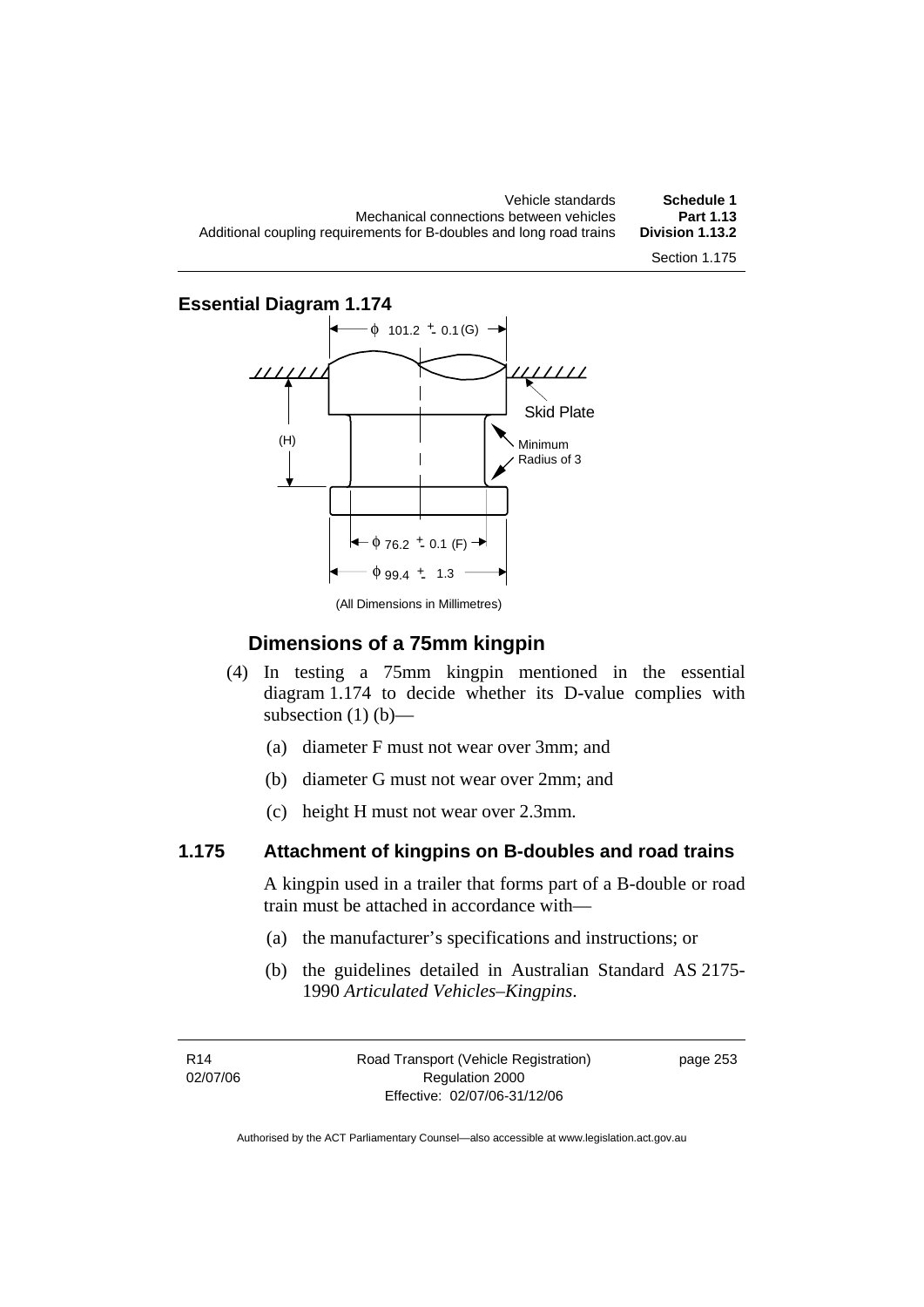| Schedule 1      | Vehicle standards                                                   |
|-----------------|---------------------------------------------------------------------|
| Part 1.13       | Mechanical connections between vehicles                             |
| Division 1.13.2 | Additional coupling requirements for B-doubles and long road trains |
| Section 1.176   |                                                                     |

#### **1.176 Branding of kingpins on B-doubles and road trains**

A kingpin used in a trailer built after June 1991 that forms part of a B-double or road train must be clearly and permanently marked on the lower circular face of the kingpin in accordance with Australian Standard AS 2175-1990 *Articulated Vehicles– Kingpins* with—

- (a) the name or trademark of its manufacturer; and
- (b) its D-value rating; and
- (c) its nominal size.

#### **1.177 Selection of couplings and drawbar eyes for road trains**

A drawbar-type coupling, or drawbar eye, used in a road train must—

- (a) be a 50mm pin type; and
- (b) have a D-value complying with Australian Standard AS 2213-1984 *50mm Pin Type Couplings and Drawbar Eyes for Trailers*; and
- (c) be built to the dimensions mentioned in the standard; and
- (d) not be worn away more than is recommended in the standard.

#### **1.178 Attachment of couplings and drawbar eyes on road trains**

A drawbar-type coupling, or drawbar eye, used in a road train must be built and positioned so—

 (a) when the road train is moving, the drawbar can move at least 15° upwards or downwards from the position it

| page 254 | Road Transport (Vehicle Registration) | R <sub>14</sub> |
|----------|---------------------------------------|-----------------|
|          | Regulation 2000                       | 02/07/06        |
|          | Effective: 02/07/06-31/12/06          |                 |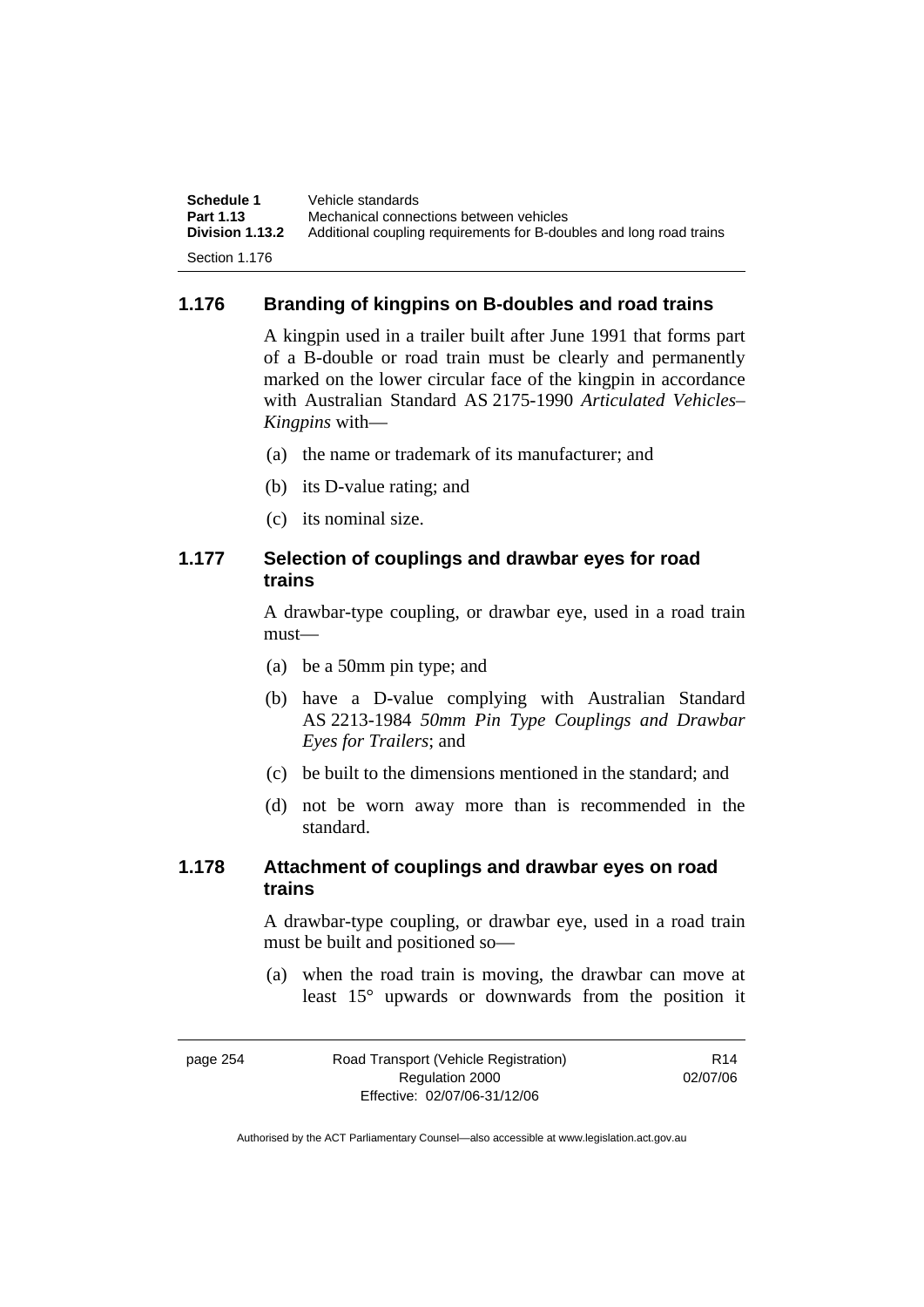occupies when the road train is parked on level ground; and

- (b) the pivot point of the coupling is not over 300mm forward of the rear of the trailer to which it is attached; and
- (c) it is at a height of at least 800mm, but not over 950mm, when the road train is unloaded and parked on level ground.

#### **1.179 Branding of couplings and drawbar eyes on road trains**

A drawbar-type coupling, or drawbar eye, used on a vehicle built after June 1991 that forms part of a road train must be clearly and permanently marked in accordance with Australian Standard AS 2213-1984 *50mm-Pin Type Couplings and Drawbar Eyes for Trailers* with—

- (a) the name or trademark of its manufacturer; and
- (b) its D-value rating.

#### **1.180 Tow coupling overhang on road trains**

(1) In this section:

*tow coupling* means a mechanical assembly by means of which a flexible connection is made between 2 vehicles in a combination.

*tow coupling overhang*, of a vehicle, means the horizontal distance from the centre of the axle group, or the centre-line of the single axle, at the rear of the vehicle to the pivot point of the tow coupling near the rear of the vehicle.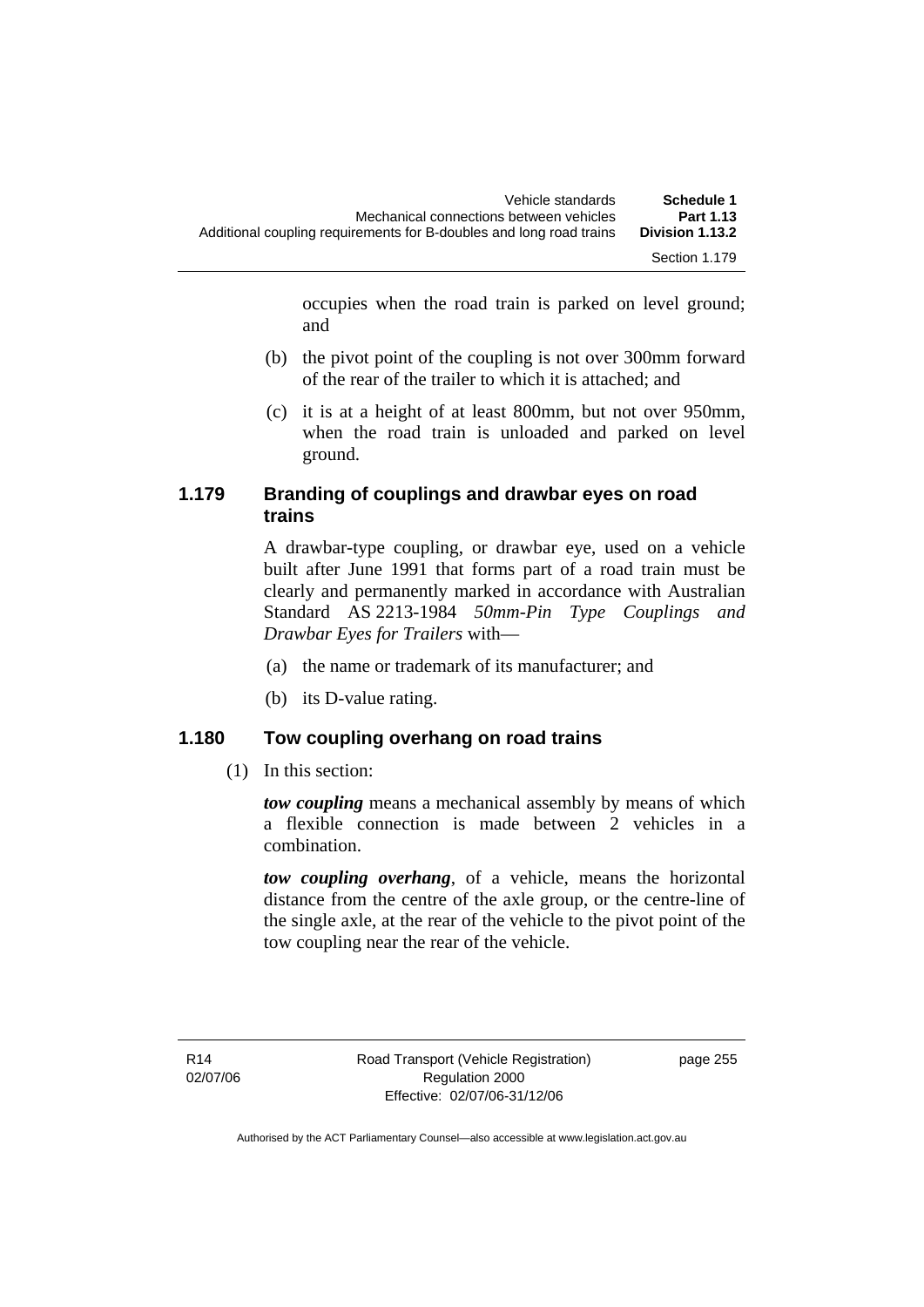| Schedule 1                          | Vehicle standards                                                                                              |
|-------------------------------------|----------------------------------------------------------------------------------------------------------------|
| Part 1.13<br><b>Division 1.13.2</b> | Mechanical connections between vehicles<br>Additional coupling requirements for B-doubles and long road trains |
| Section 1.180                       |                                                                                                                |

- (2) The tow coupling overhang of a motor vehicle, other than a prime mover, used in a road train must not be more than the greater of—
	- (a) 30% of the distance from the centre of the front axle to the centre of the axle group or single axle at the rear of the vehicle; and
	- (b) 2.7m.
- (3) The tow coupling overhang of a semitrailer, or a dog trailer consisting of a semitrailer and converter dolly, used in a road train must not be more than 30% of the distance from the point of articulation to the centre of the axle group or single axle at the rear of the vehicle.
- (4) The tow coupling overhang of another dog trailer used in a road train must not be more than 30% of the distance from the centre of the front axle group or single axle to the centre of the axle group or single axle at the rear of the vehicle.



### **Tow coupling overhang—semitrailer with extra coupling at rear**

page 256 Road Transport (Vehicle Registration) Regulation 2000 Effective: 02/07/06-31/12/06

R14 02/07/06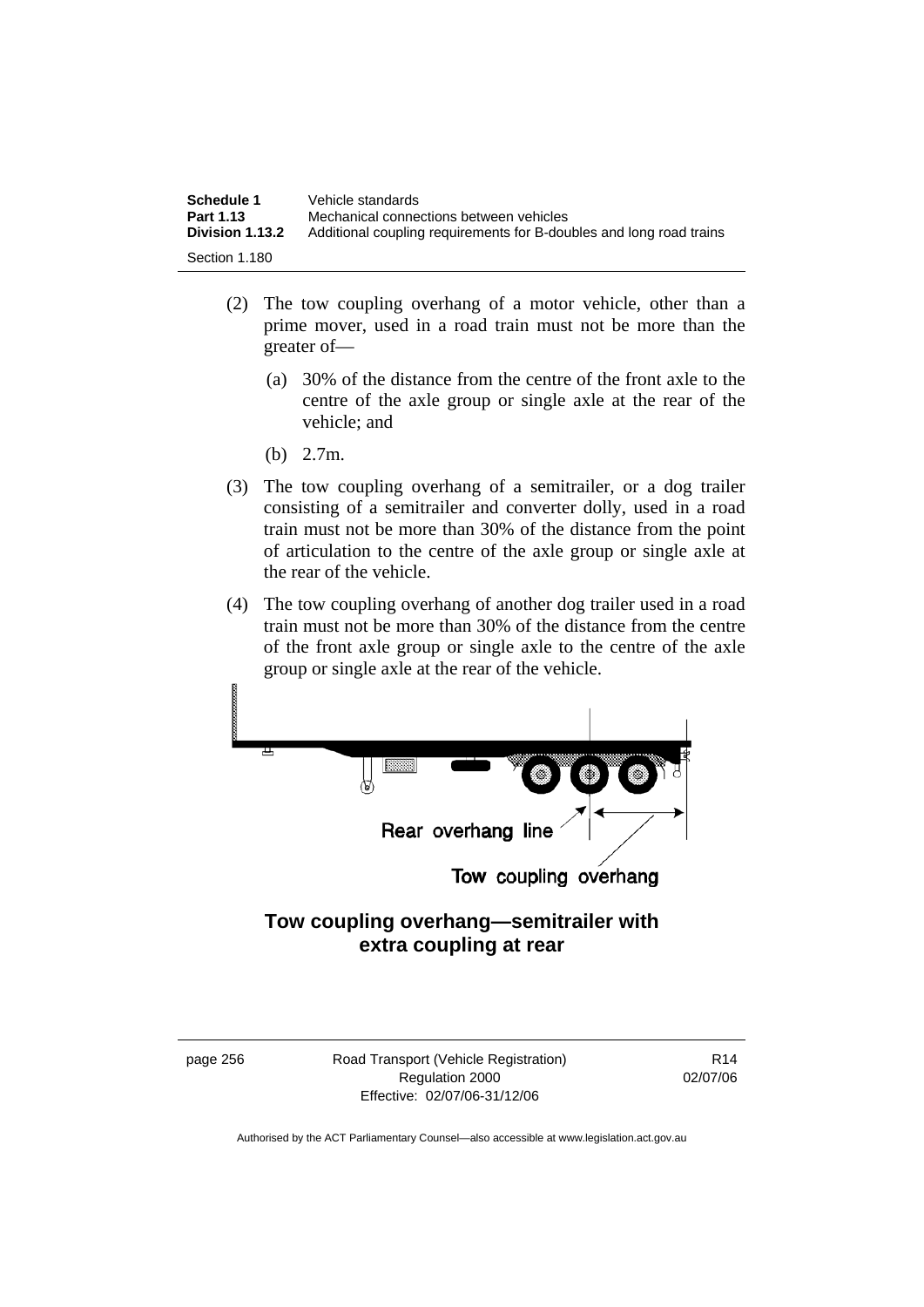| Schedule 1      | Vehicle standards                                                   |
|-----------------|---------------------------------------------------------------------|
| Part 1.13       | Mechanical connections between vehicles                             |
| Division 1.13.2 | Additional coupling requirements for B-doubles and long road trains |
| Section 1.180   |                                                                     |



Tow coupling overhang

# **Tow coupling overhang—motor vehicle**



Tow coupling overhang

# **Tow coupling overhang—dog trailer**

R14 02/07/06 Road Transport (Vehicle Registration) Regulation 2000 Effective: 02/07/06-31/12/06

page 257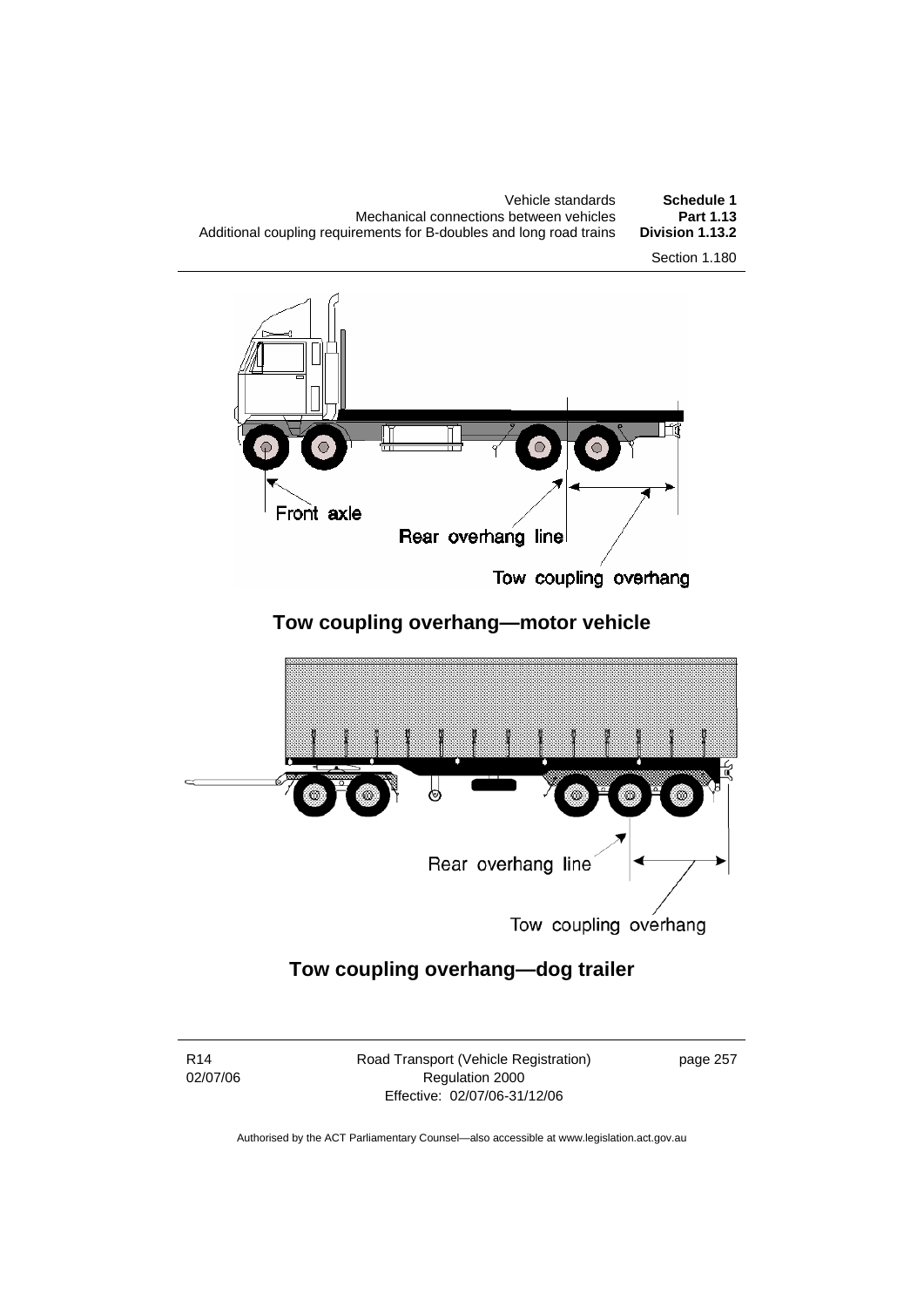**Schedule 1** Vehicle standards<br> **Part 1.14** Other matters **Other matters** 

Section 1.181

# **Part 1.14 Other matters**

#### **1.181 Vehicle equipment**

A vehicle is taken to have equipment mentioned in this schedule only if the equipment is in working order.

#### **1.182 Restored vehicles**

- (1) For this schedule, a restored vehicle is taken to have been built when it was originally built and not when it was restored.
- (2) In this section:

*restored vehicle* means a vehicle that is being, or has been, restored to its manufacturer's specifications, so far as it is practicable to meet the specifications.

#### **1.183 Retractable axles**

- (1) For this schedule, a retractable axle is taken to be an axle only when it is in the lowered position.
- (2) In this section:

*retractable axle* means an axle in an axle group with a means of adjustment enabling it to be raised or lowered in relation to the other axles in the axle group.

#### **1.184 Measurement of distance between parallel lines**

For this schedule, a distance between 2 parallel lines is measured at right angles between the lines.

page 258 Road Transport (Vehicle Registration) Regulation 2000 Effective: 02/07/06-31/12/06

R14 02/07/06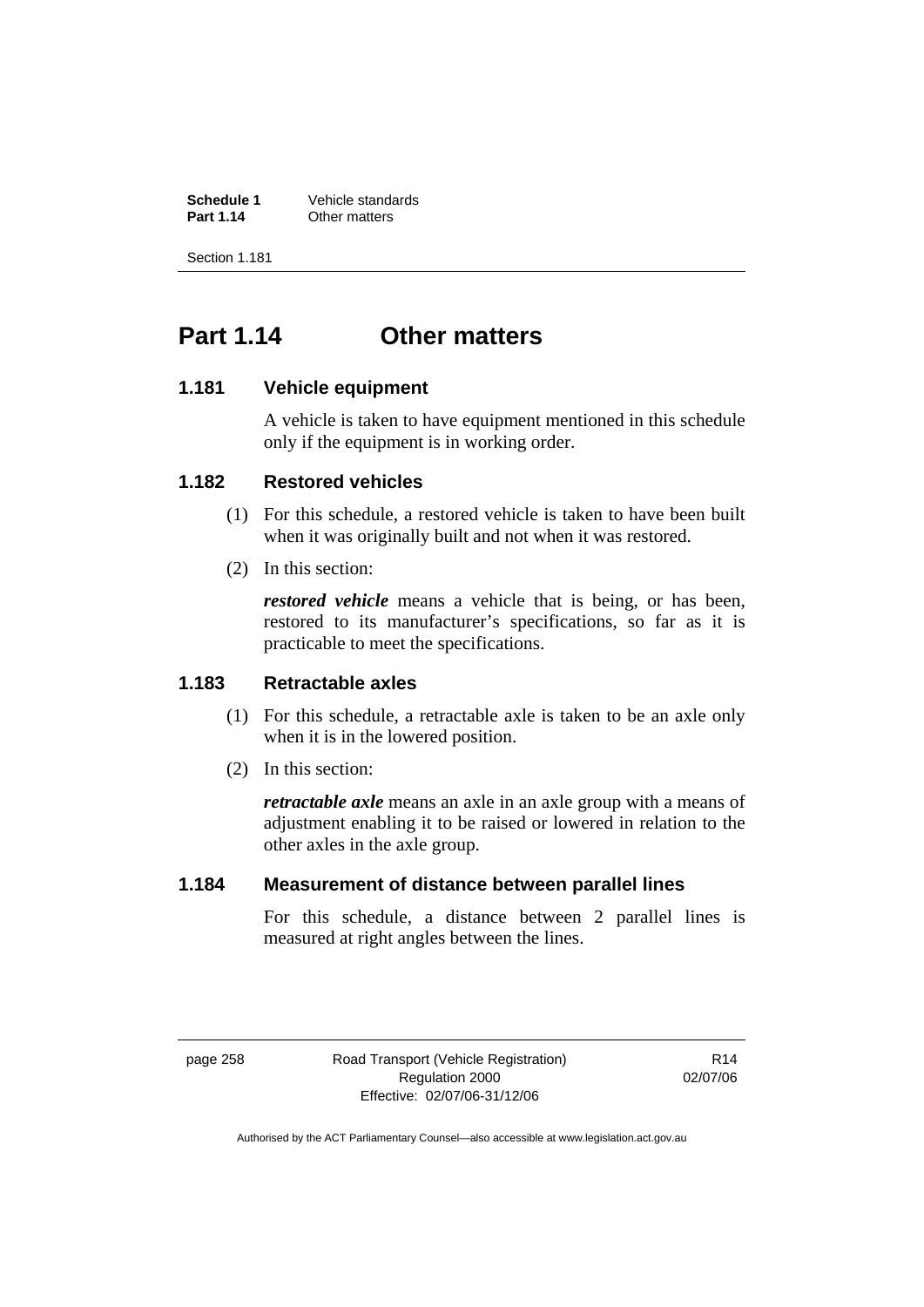| Vehicle standards | Schedule 1 |
|-------------------|------------|
| Other matters     | Part 1.14  |

#### Section 1.185

#### **1.185 Interpretation of certain 2nd edition ADRs**

The words 'left' and 'right' in the following 2nd edition ADRs have the opposite meaning in the application of the ADRs, in accordance with this schedule, to a motor vehicle with a lefthand drive—

- ADR 8 *Safety Glass*
- ADR 12 *Glare Reduction in Field of View*
- ADR 14 *Rear-vision Mirrors*
- ADR 16 *Windscreen-wipers and Washers*
- ADRs 18 and 18A *Location and Visibility of Instruments*
- ADRs 35 and 35A *Commercial Vehicle Braking Systems*.

| Note | Table 1.185 contains a list of some terms used in the 3rd edition |
|------|-------------------------------------------------------------------|
|      | ADRs and the corresponding term used in this schedule.            |

#### **Table 1.185**

| column 1<br>item | column <sub>2</sub><br>3rd edition ADRs | column 3<br>this schedule   |
|------------------|-----------------------------------------|-----------------------------|
| 1                | dipped-beam headlamp                    | low-beam (for a headlight)  |
| 2                | front fog lamp                          | front fog light             |
| 3                | rear fog lamp                           | rear fog light              |
| 4                | wheelguard                              | mudguard                    |
| 5                | main-beam headlamp                      | high-beam (for a headlight) |
| 6                | reversing lamp                          | reversing light             |
| 7                | direction indicator lamp                | direction indicator light   |
| 8                | stop lamp                               | brakelight                  |
| 9                | rear registration plate lamp            | numberplate light           |
| 10               | front position (side) lamp              | parking light               |
| 11               | rear position (side) lamp               | tail-light                  |

R14 02/07/06 Road Transport (Vehicle Registration) Regulation 2000 Effective: 02/07/06-31/12/06

page 259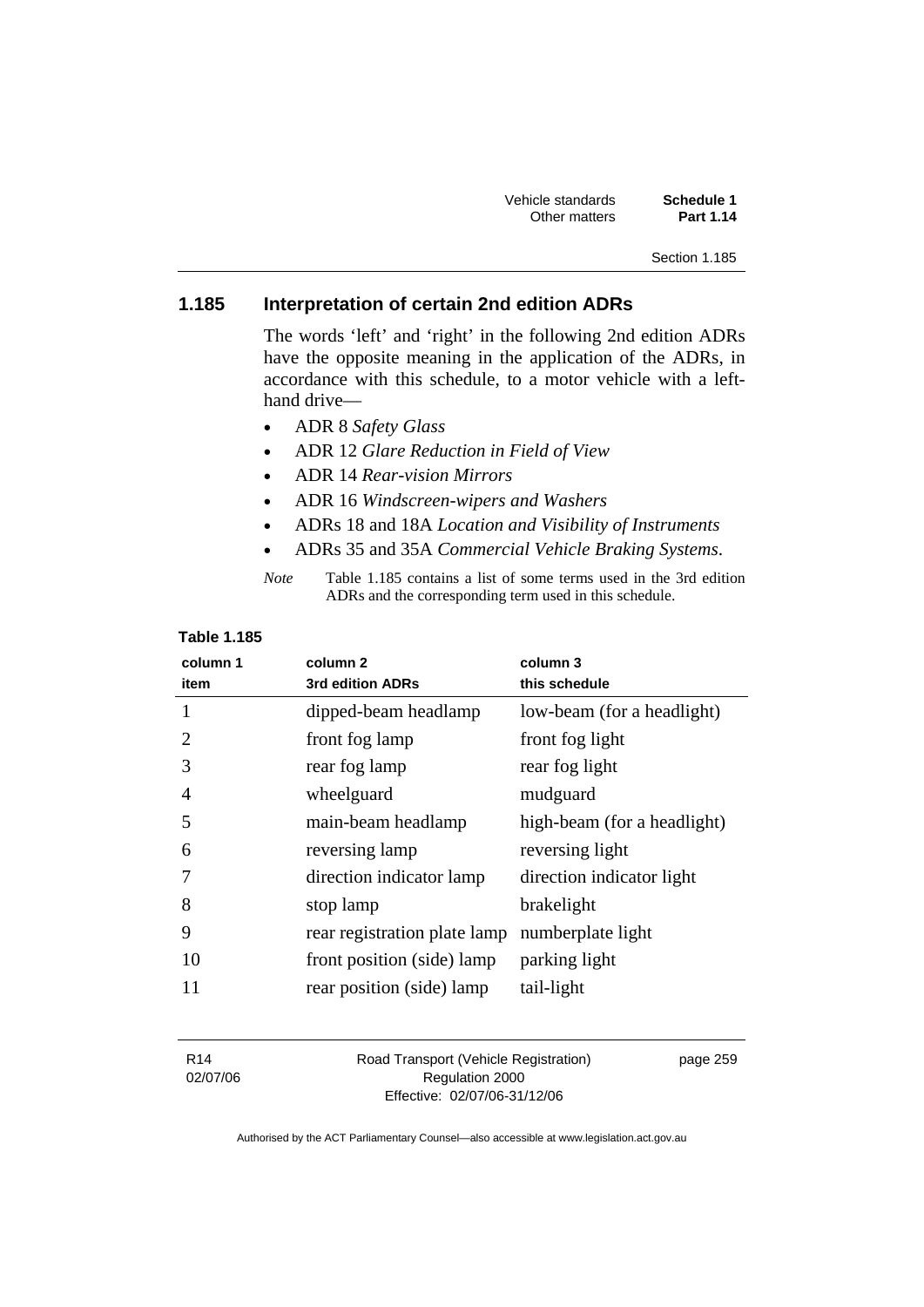#### **Schedule 1** Vehicle standards<br>**Part 1.14** Other matters **Part 1.14 Other matters**

Section 1.185

| column 1<br>item | column <sub>2</sub><br>3rd edition ADRs                       | column 3<br>this schedule     |
|------------------|---------------------------------------------------------------|-------------------------------|
| 12               | end-outline marker lamp                                       | front or rear clearance light |
| 13               | external cabin lamp                                           | external cabin light          |
| 14               | internal lamp                                                 | interior light                |
| 15               | side marker lamp                                              | side marker light             |
| 16               | daytime running lamp                                          | daytime running light         |
| 17               | rear reflex reflector,<br>non-triangular                      | rear reflector                |
| 18               | front reflex reflector, non-<br>front reflector<br>triangular |                               |
| 19               | side reflex reflector, non-<br>triangular                     | side reflector                |

page 260 Road Transport (Vehicle Registration) Regulation 2000 Effective: 02/07/06-31/12/06

R14 02/07/06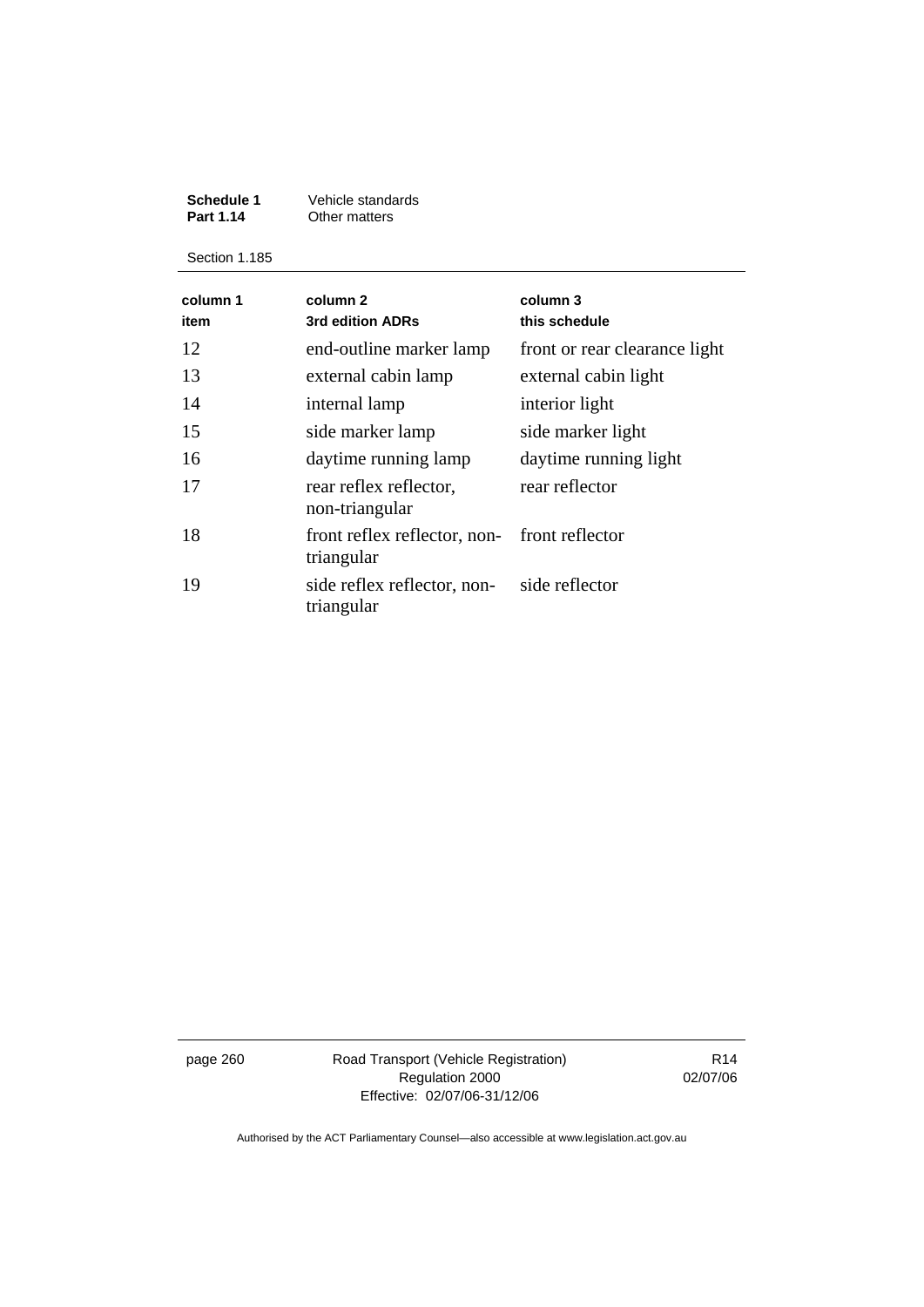Prescribed requirements **Schedule 2**  Brake testing for light vehicles **Chapter 2.1 Roller brake testing equipment** 

# **Schedule 2 Prescribed requirements**

(see s 115)

# **Chapter 2.1 Brake testing for light vehicles**

# **Part 2.1.1 Roller brake testing equipment**

Scope

This specification sets out the prescribed requirements for roller brake testing machines used at approved premises. Testing machines complying with this specification are acceptable for testing light vehicles up to 4.5t tare mass.

### **Division 2.1.1.1 Prescribed requirements**

- 1 The testing machine must measure braking force at the tyre periphery. The machine must provide for independent readings of braking force at each side of the vehicle.
- 2 Braking force readings must be displayed as they are generated so that they can be clearly seen by the driver and the authorised person operating the testing machine.
- 3 The testing machine must be installed so the vehicle remains substantially level when being tested.
- 4 The testing machine must be installed to allow ease of entry and exit of the vehicle being tested.
- 5 The testing machine rollers must accept wheel sizes from 450mm diameter (10 inch nominal rim diameter) under load.
- 6 The distance between the outer edges of the rollers must not be shorter than 2.2m. The distance between the inner edges of the

page 261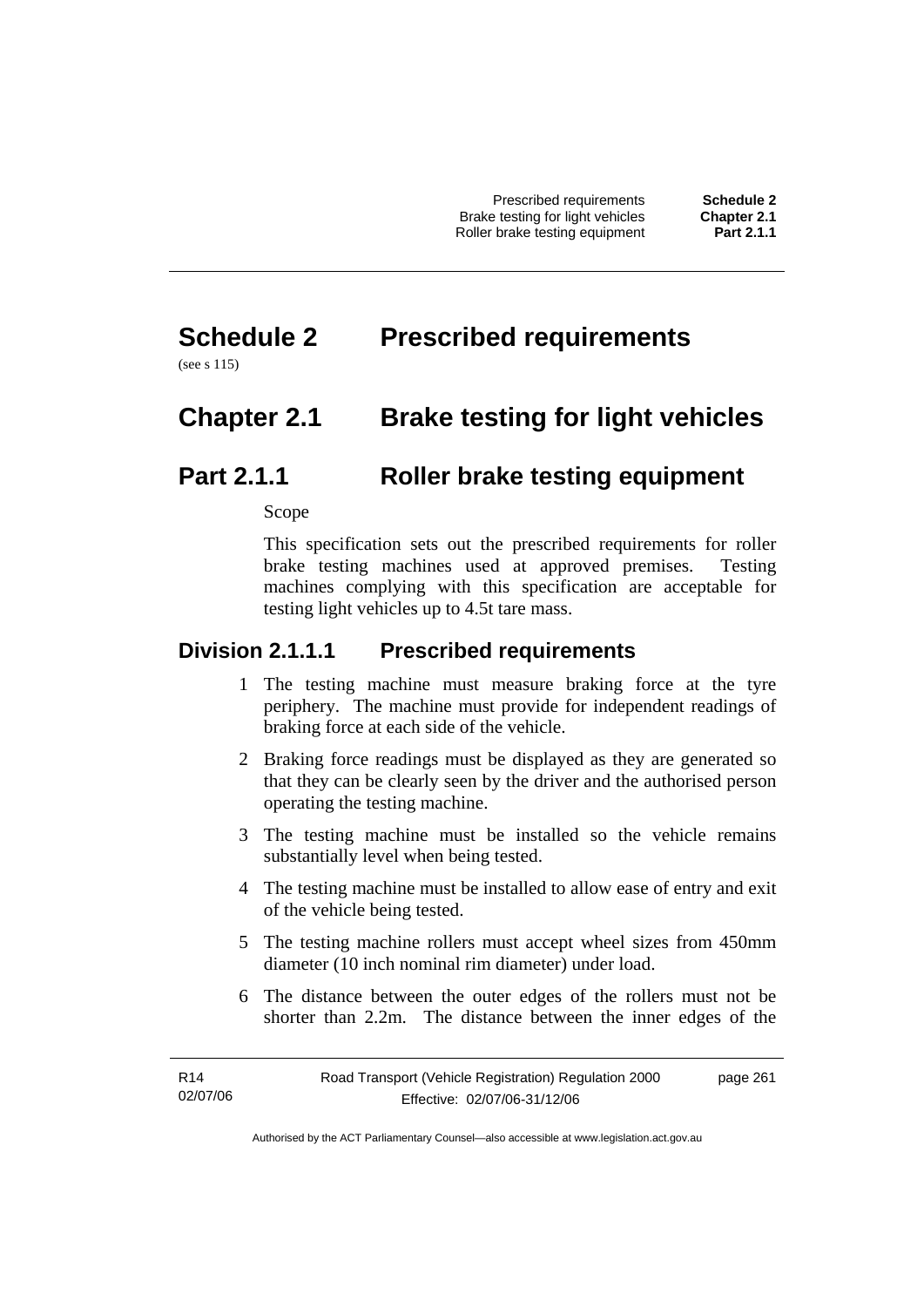rollers must be not longer than 1m and must be capable of accepting the wheels of the vehicle being examined.

- 7 The surface of the rollers must have a coefficient of friction of not less than 0.6 when measured in combination with dry, original equipment tyres.
- 8 If the rotational speed of the testing machine rollers exceeds 0.5 km/h, the rollers must be coated with a coarse grit embedded in a durable plastic matrix.
- 9 Both rollers in each pair of rollers on either side of the brake testing machine must be coupled together by appropriate gearing and must be positively driven.
- 10 The testing machine must be capable of repeatedly supporting an axle load of 3.5t without damage.
- 11 If the rotational speed of the rollers is faster than 0.5 km/h, the machine must default to 'power switch off' at the rollers when a predetermined level of slip happens between the rollers and the tyres of the tested vehicle.
- 12 The testing machine must display all braking force measurements in kilonewtons (kN) and must be capable of measuring a braking force of at least 4kN on each side.
- 13 The indicated braking force must be within 2% up to 5kN and 5% above 5kN.
- 14 The indicated brake force must be within 5% of the actual braking force over the entire operating range.
- 15 The machine must have a way of indicating the difference between brake forces on either side displayed as the ratio of the low reading divided by the higher reading (%).
- 16 The testing machine must be capable of detecting any 'drag force' on each wheel. The drag force is that produced by items such as

| page 262 | Road Transport (Vehicle Registration) Regulation 2000 | R14      |
|----------|-------------------------------------------------------|----------|
|          | Effective: 02/07/06-31/12/06                          | 02/07/06 |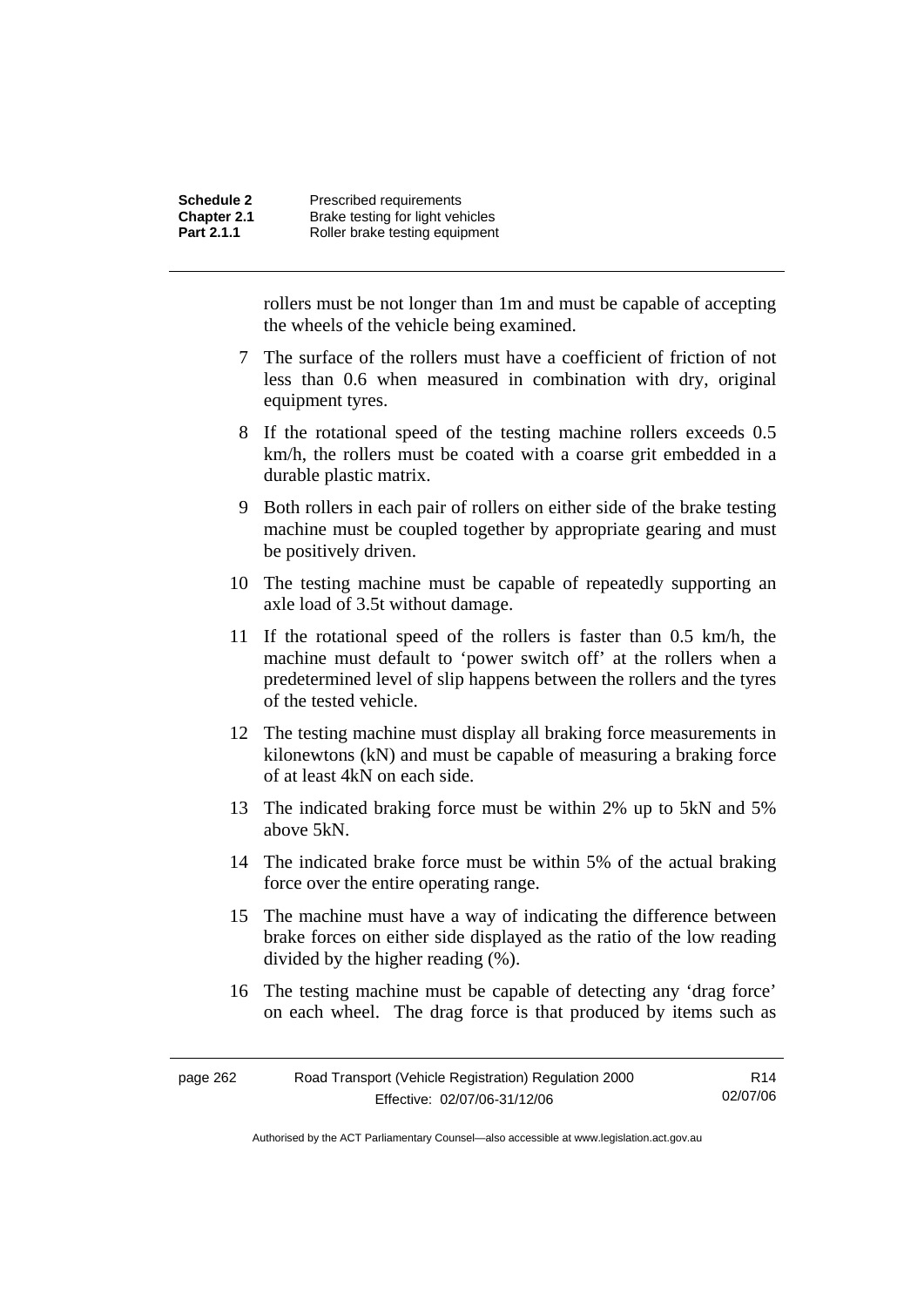loaded wheel bearings or binding brakes when that brake service system is not energised.

- 17 Each machine must bear a unique serial number issued by its manufacturer.
- 18 Calibration and servicing of the machine must be undertaken at regular intervals in accordance with the manufacturers recommendations, or every 6 months if the manufacturer does not provide recommendations for service or calibration.

# **Division 2.1.1.2 Optional features**

- 1 The testing machine may—
	- (a) be capable of providing inbuilt weighing of the load imposed by each wheel being brake tested; or
	- (b) have listings of manufacturers' individual wheel loadings for all vehicles being brake tested; or
	- (c) have a set of portable scales suitable for weighing individual wheel loads of all vehicles being tested.
- 2 The test machine may be capable of providing an original and duplicate time and dated copy of the results on hard copy material and remain legible for a period of 12 months. The time and date function may be factory set.
- 3 The testing machine may be capable of recording a brake pedal force of up to  $1000N + or - 2\%$ .
- 4 The testing machine may have an alphanumeric keyboard to enter various items of vehicle and inspection data.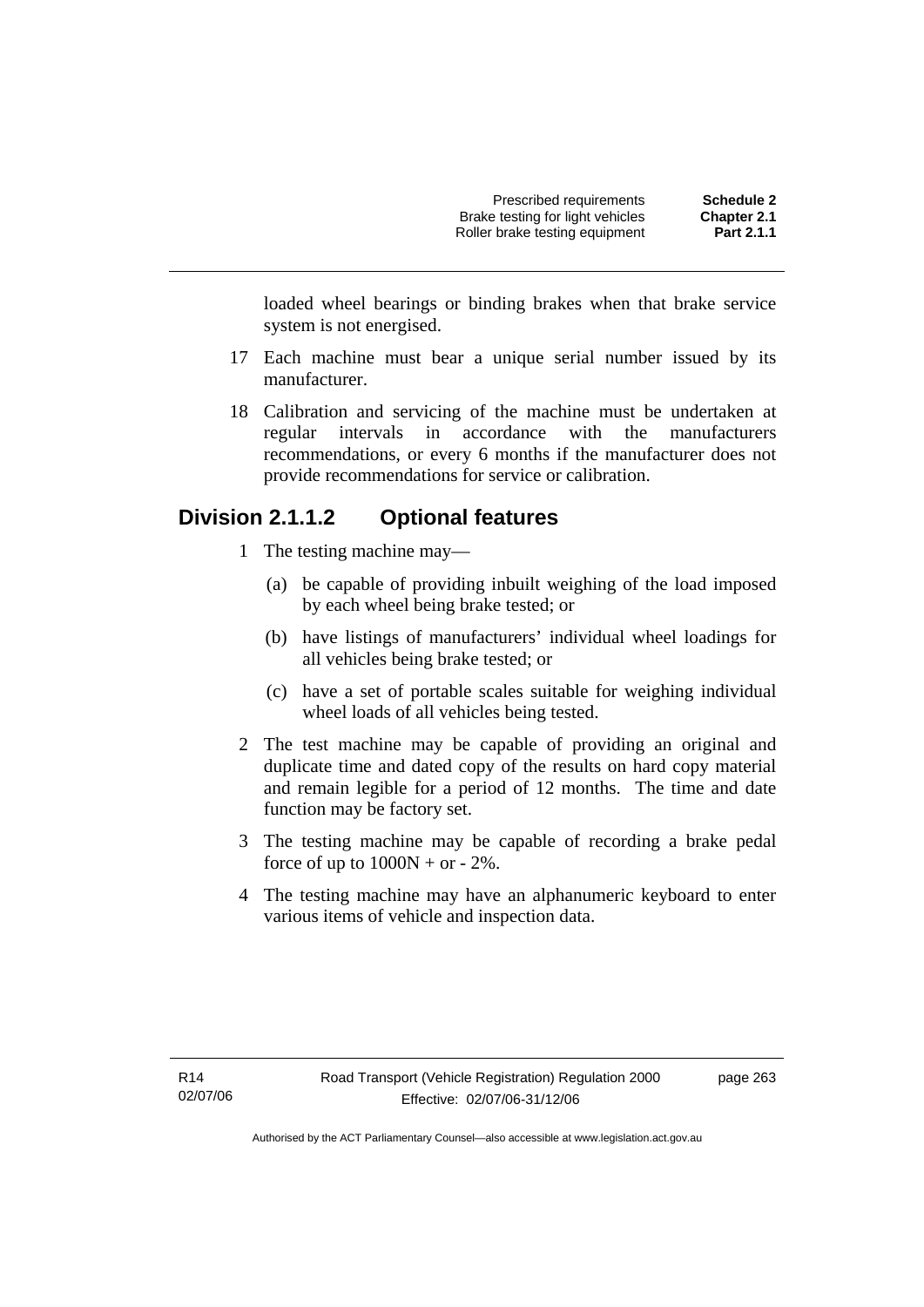**Schedule 2** Prescribed requirements<br> **Chapter 2.1** Brake testing for light ver-**Chapter 2.1** Brake testing for light vehicles<br> **Part 2.1.2** Skid plate brake testing **Skid plate brake testing** 

# **Part 2.1.2 Skid plate brake testing**

### Scope

This specification sets out the prescribed requirements for skid plate or other drive over platform type brake testing machines suitable for testing vehicles up to 5t tare mass.

### **Division 2.1.2.1 Prescribed requirements**

- 1 The machine must provide for independent readings of braking force at each side of the vehicle.
- 2 If the testing machine is designed to test 2 axles at the same time, it must be capable of accepting vehicles with a wheel base measuring up to 4m.
- 3 The testing machine must be capable of brake testing vehicles with a wheel track of at least 1m to 2.2m.
- 4 The testing machine skid plates must have a coefficient of friction of at least 0.6 when measured in combination with dry, original equipment tyres.
- 5 The machine must be capable of repeatedly supporting an axle load of 3.5t without damage.
- 6 The testing machine must indicate the peak and average deceleration over the range of 0 to 1g with an accuracy of 5% of full scale and an output resolution of 1%.
- 7 The testing machine must be installed so the vehicle remains substantially level when being tested.
- 8 The testing machine must be installed to allow ease of entry and exit of the vehicle being tested.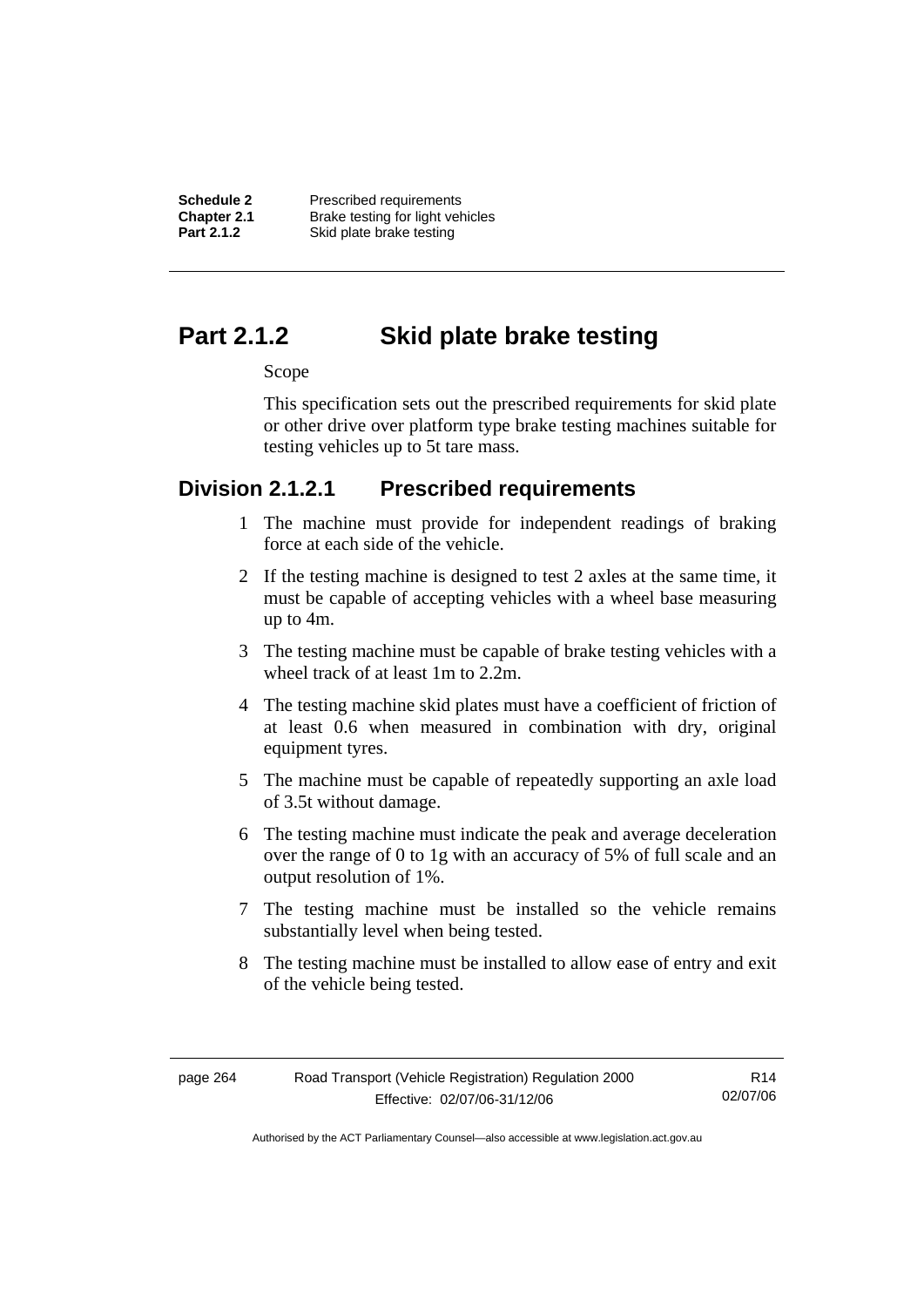| Prescribed requirements          | <b>Schedule 2</b>  |
|----------------------------------|--------------------|
| Brake testing for light vehicles | <b>Chapter 2.1</b> |
| Skid plate brake testing         | Part 2.1.2         |

- 9 The manufacturer's recommended test speed for service and emergency brakes must be indicated on the machine and visible to the driver in letters not less than 50mm high.
- 10 The testing machine must be capable of measuring and indicating braking force per wheel group in the range of 0 to 5kN.
- 11 The testing machine must have a way of indicating the difference between brake forces on either side displayed as a ratio of the low reading divided by the higher reading (%).
- 12 Each machine must bear a unique serial number issued by its manufacturer.
- 13 Calibration and servicing of the machine must be undertaken at regular intervals in accordance with the manufacturers recommendations, or every 6 months if the manufacturer does not provide recommendations for service or calibration.

### **Division 2.1.2.2 Optional features**

- 1 The testing machine may be capable of providing an original and duplicate time and dated copy of the results on hard copy material and remain legible for 12 months. The time and date function may be factory set.
- 2 The test machine may be capable of recording a brake pedal force of up to  $1000N + or - 2\%$ .
- 3 The test machine may have an alphanumeric keyboard to enter various items of vehicle and inspection data.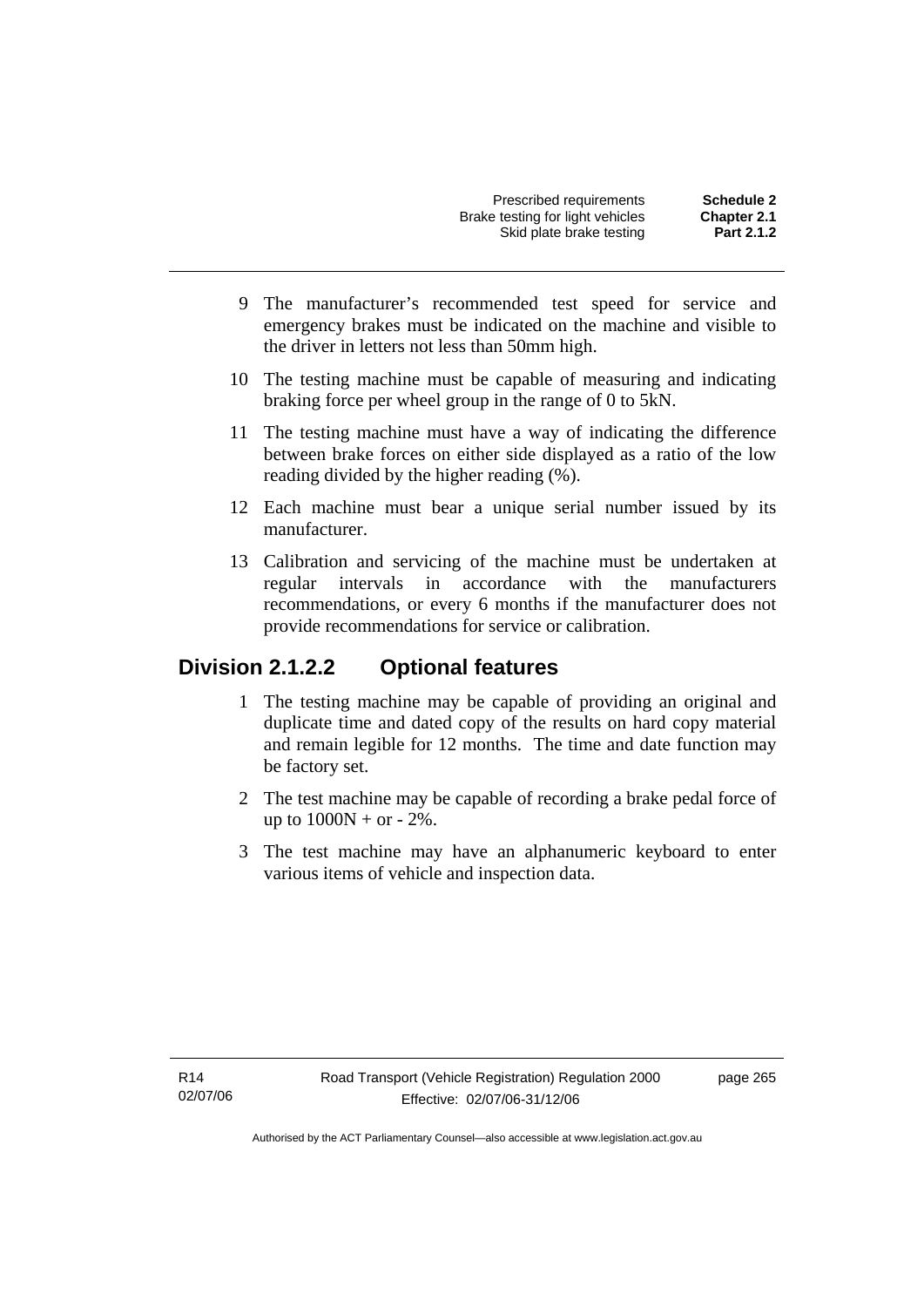# **Part 2.1.3 Vehicle deceleration brake testing**

#### Scope

This specification sets out the prescribed requirements for vehicle decelerometers used at vehicle inspection stations.

### **Division 2.1.3.1 Prescribed requirements**

- 1 The testing machine must measure the overall braking effect of a vehicle.
- 2 The testing machine must be electronic in nature.
- 3 The testing machine must indicate the peak deceleration over the range of 0 to 1g with an accuracy of 5% of full scale and maintain that reading until reset.
- 4 Each testing machine must bear a unique serial number issued by the manufacturer.
- 5 Calibration and servicing of the test machine must be undertaken in accordance with the manufacturers recommendations.

### **Division 2.1.3.2 Optional features**

- 1 The testing machine may be capable of providing an original and duplicate time and dated copy of the results on hard copy material and remain legible for 12 months. Time and date may be factory set.
- 2 The testing machine may have an alphanumeric keyboard to enter various items of vehicle and inspection data.

R14 02/07/06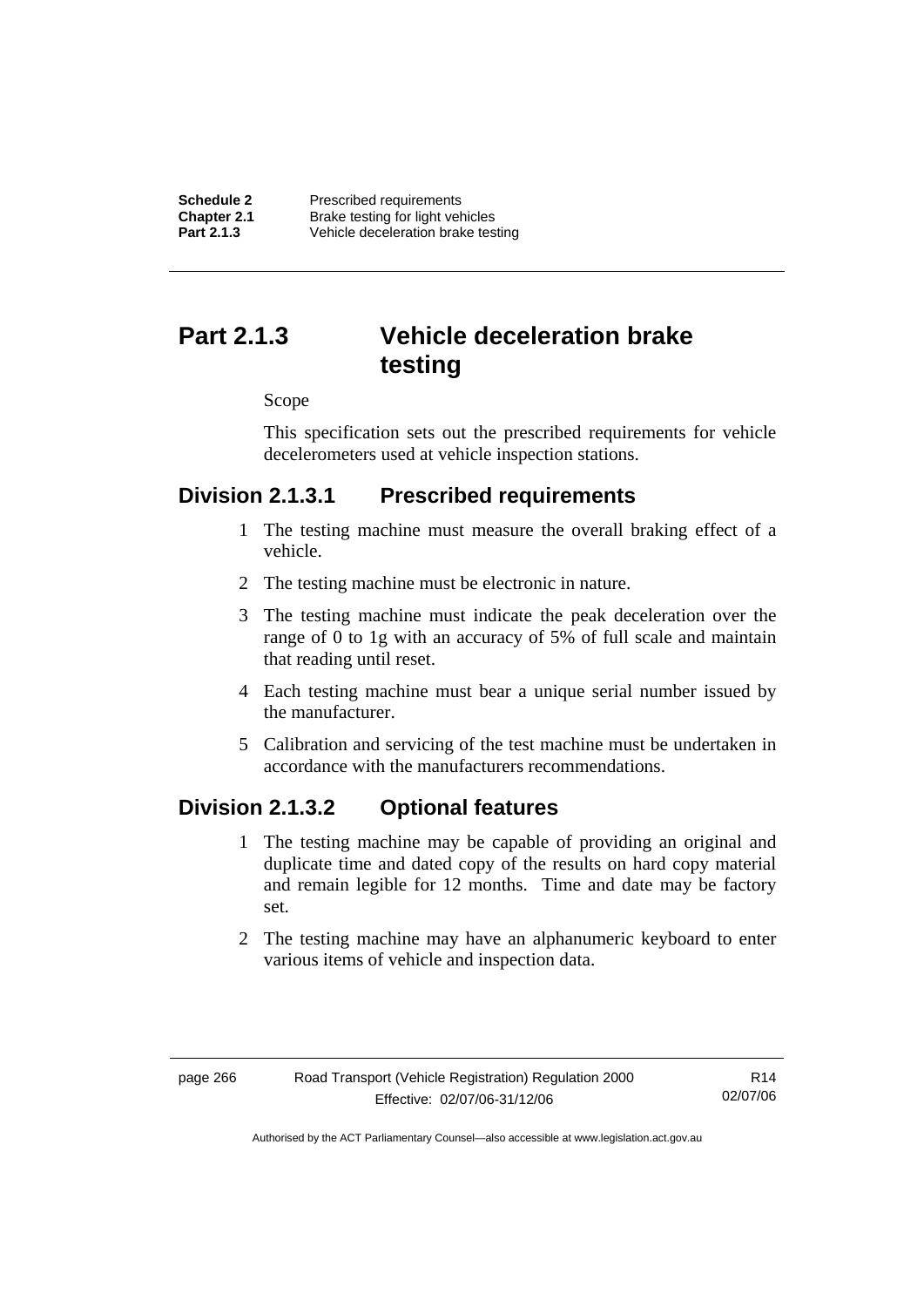# **Chapter 2.2 Prescribed requirements for all registrable vehicles**

# **Part 2.2.1 Headlamp aim testing equipment**

Scope

This specification sets out the prescribed requirements for headlight aim testing machines used at vehicle inspection stations.

Machines complying with this specification must be suitable for testing the aim of headlights, fog lights and auxiliary driving lights fitted to cars, light and heavy commercial vehicles and motorcycles.

#### **Prescribed requirements**

- 1 The machine must conform with the requirements of SAE Recommended Practice J 600.
- 2 The machine must be capable of testing the aim and intensity of lights, centres of which are not lower than 0.5m and no higher than 1.4m above the surface of the roadway.
- 3 The aim requirements of SAE J 600 must be applied to headlights with an asymmetrical European beam pattern operated in the high beam mode.
- 4 The machine must be either mounted on traversing rails or on fixed axle wheels to provide for lateral movement of the machine across the vehicle being tested. The installation (rails or surface on which the wheels roll) must provide for the reference axis of the machine to be parallel to the plane on which the vehicle is standing.
- 5 The machine must bear a unique serial number issued by its manufacturer.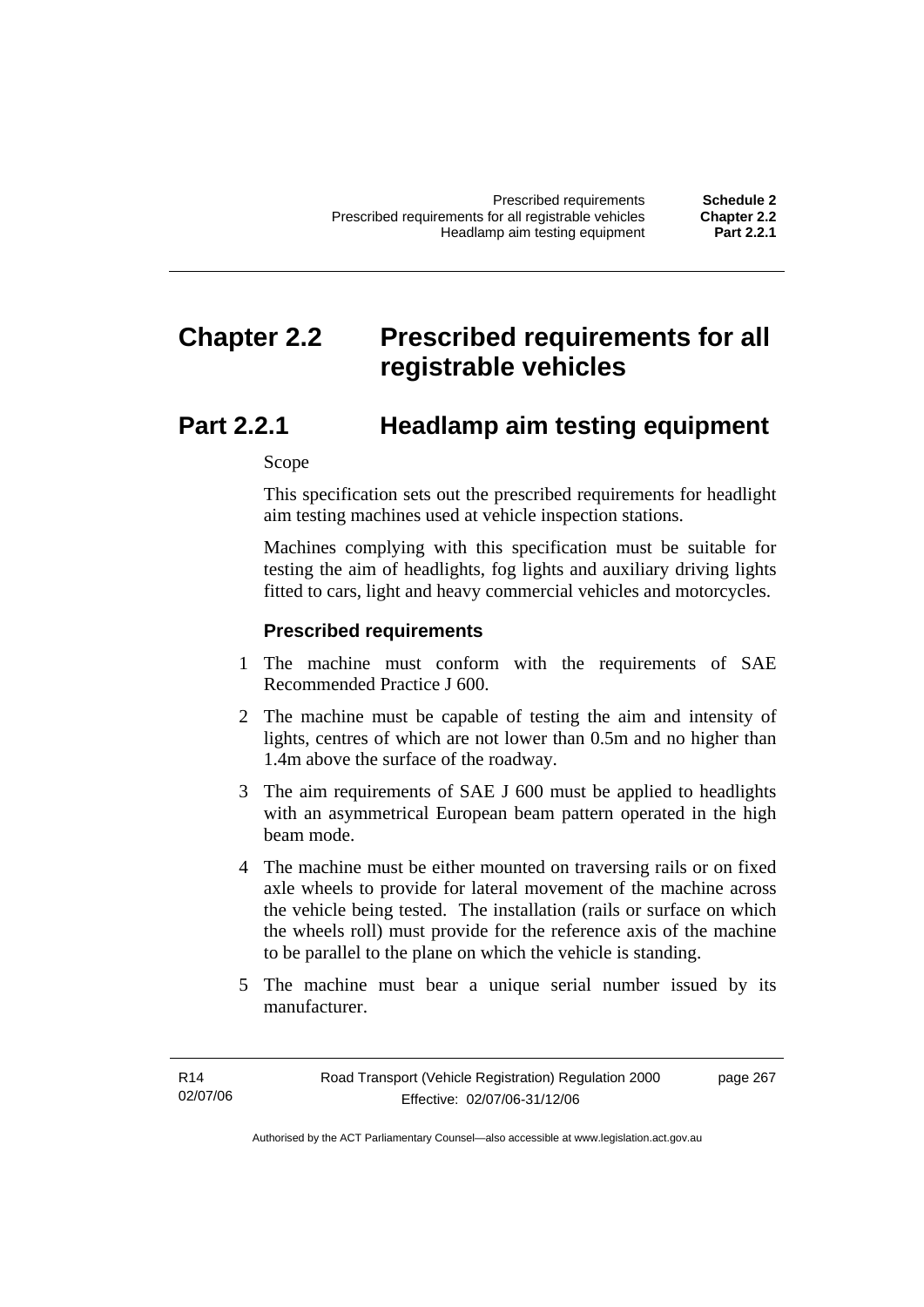| <b>Schedule 2</b> | Prescribed requirements                              |
|-------------------|------------------------------------------------------|
| Chapter 2.2       | Prescribed requirements for all registrable vehicles |
| <b>Part 2.2.1</b> | Headlamp aim testing equipment                       |

 6 Calibration and service of the machine must be undertaken at regular intervals in accordance with the manufacturer's recommendations, or every 6 months if the manufacturer does not provide recommendations for service or calibration.

page 268 Road Transport (Vehicle Registration) Regulation 2000 Effective: 02/07/06-31/12/06

R14 02/07/06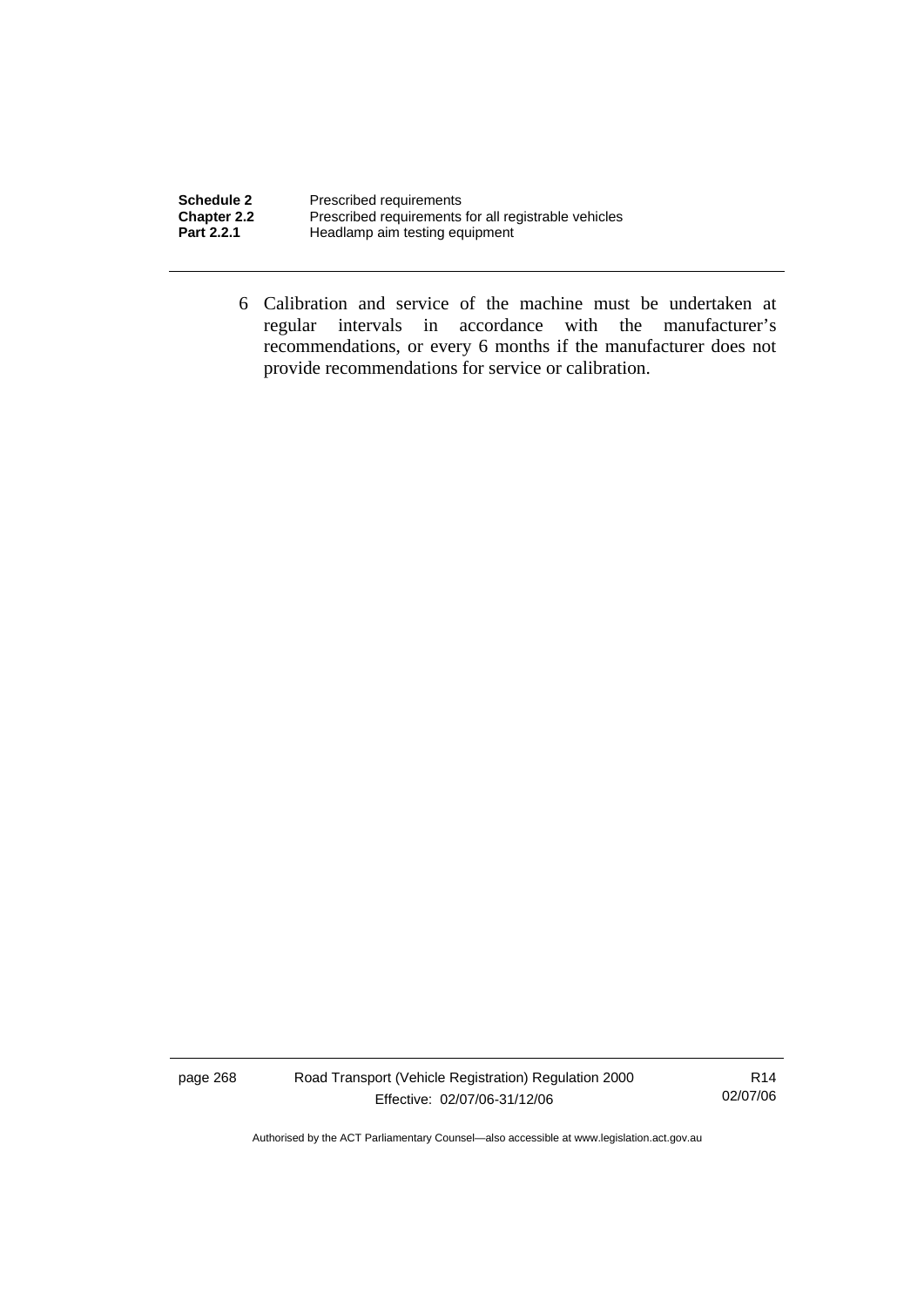# **Part 2.2.2 Light transmittance testing equipment**

Scope

This specification sets the requirements for an instrument to measure the light transmittance of vehicle glazing including where tinted plastic film has been applied.

# **Prescribed requirements**

- 1 The instrument must be of sound construction, portable and supply its own energy source.
- 2 The instrument must provide indication to the operator of a variation of its energy supply that would affect the accurate operation of the instrument.
- 3 The instrument may be of 2 components, a light source and a light source receiver. The voltage to the light source must be stabilised within 0.1%
- 4 The light source receiver may have an analogue or digital display. A peak hold facility is recommended.
- 5 The instrument must be adaptable so as to be able to test light transmittance on all glazing of a vehicle.
- 6A A pre-test check should display a reading of 100% when the light source and receiver are brought into the test position (without a test sample). The instrument reading under sample test conditions must be in a proportion of that 100% with a resolution of 1%.
	- 7 The accuracy of the transmittance reading must be within 5% of full scale over the range of 20% to 100%.

page 269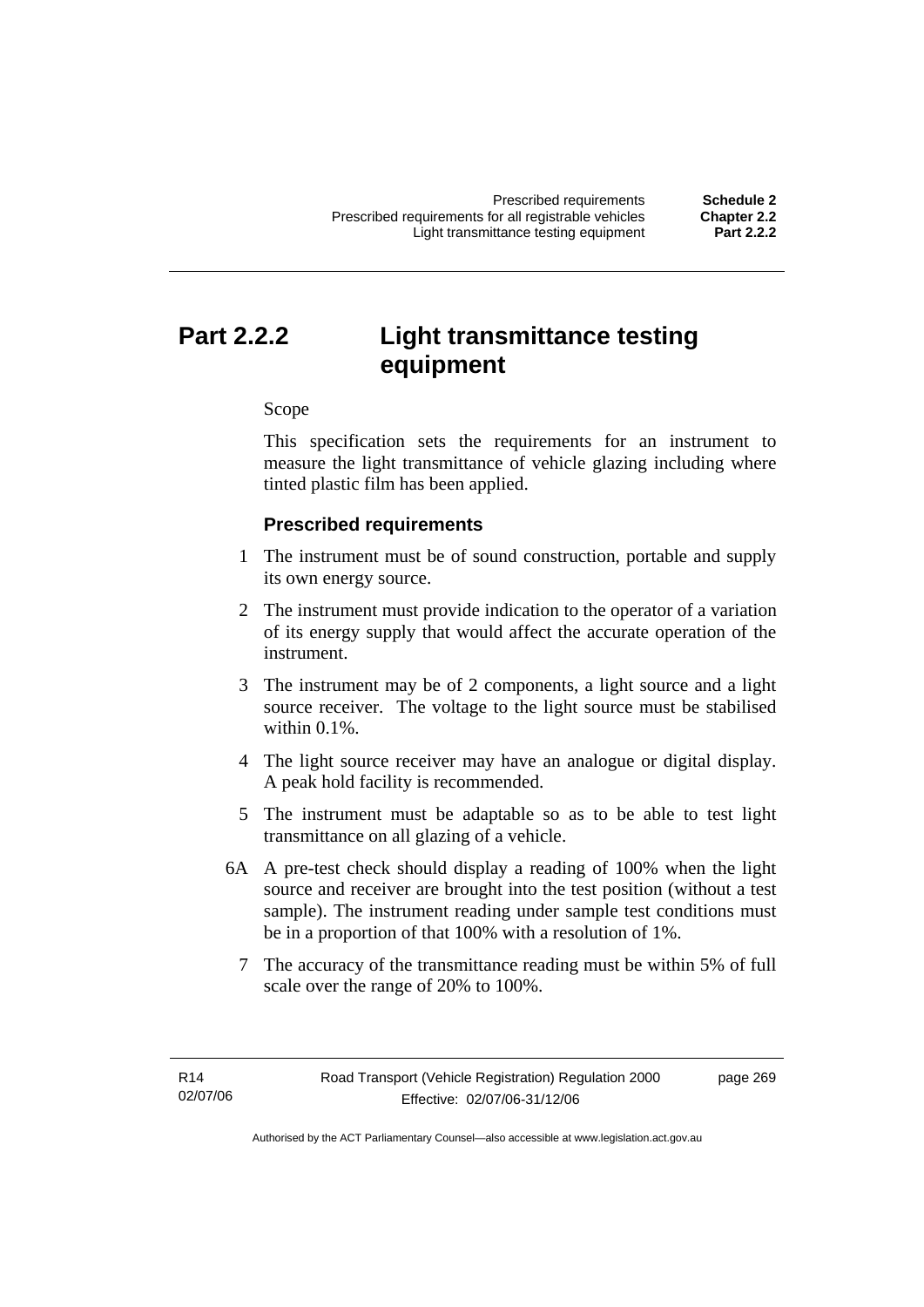- 8 The light source must be representative of illuminant A of the International Commission on Illumination *(C.1.E.)* and be of an incandescent filament source at a nominal colour temperature of  $2856^{\circ}$ K.
- 9 The light receiver must have a relative spectral sensitivity conforming to the requirements of the C.1.E. 1931 *Standard observer for photopic vision*.
- 10 The machine must bear a unique serial number issued by its manufacturer.
- 11 Calibration and service of the instrument must be undertaken at regular intervals in accordance with the manufacturers recommendations, or every 12 months if the manufacturer does not provide recommendations for service or calibrations.

page 270 Road Transport (Vehicle Registration) Regulation 2000 Effective: 02/07/06-31/12/06

R14 02/07/06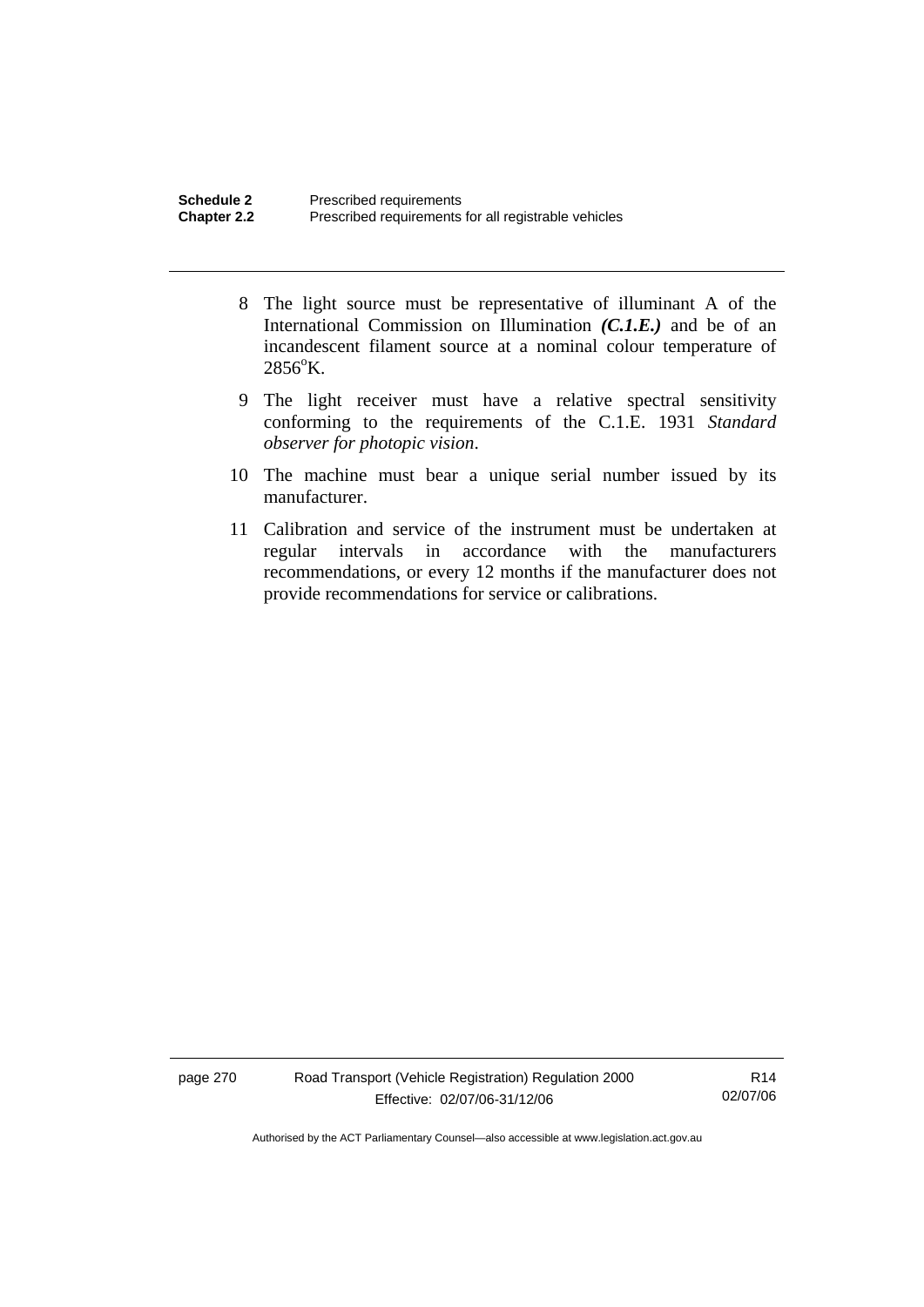# **Part 2.2.3 Noise testing equipment**

# Scope

This specification sets out the requirement for an instrument to measure the noise generated by a vehicle at the exhaust pipe outlet.

# **Prescribed requirements**

- 1 The device must be capable of measuring noise across the range of 50 to 120dB within the A and C frequency rating characteristics.
- 2 The device may have 1 or more frequency range indicators that must overlap by a minimum of 10dB.
- 3 The device must be capable of displaying the maximum noise reading and maintaining that reading until reset. The display must be digital in increments not more than 0.2dB.
- 4 The device must be accurate to + or 1.5dB.
- 5 Over and under range indication is required at +10dB and -5dB.
- 6 Self calibration indication is required and adjustment must be provided.
	- *Note* Calibration using an external noise generating device corrected to a sound pressure of  $+$  or  $-$  1dB immediately before each noise test is an acceptable alternative to self calibration indication.
- 7 Calibration using an outside noise generating device corrected to a sound pressure level of  $+$  or  $-$  1dB must be carried out in accordance with the manufacturers recommendations or every 3 months if the manufacturer does not provide recommendations for service or calibration.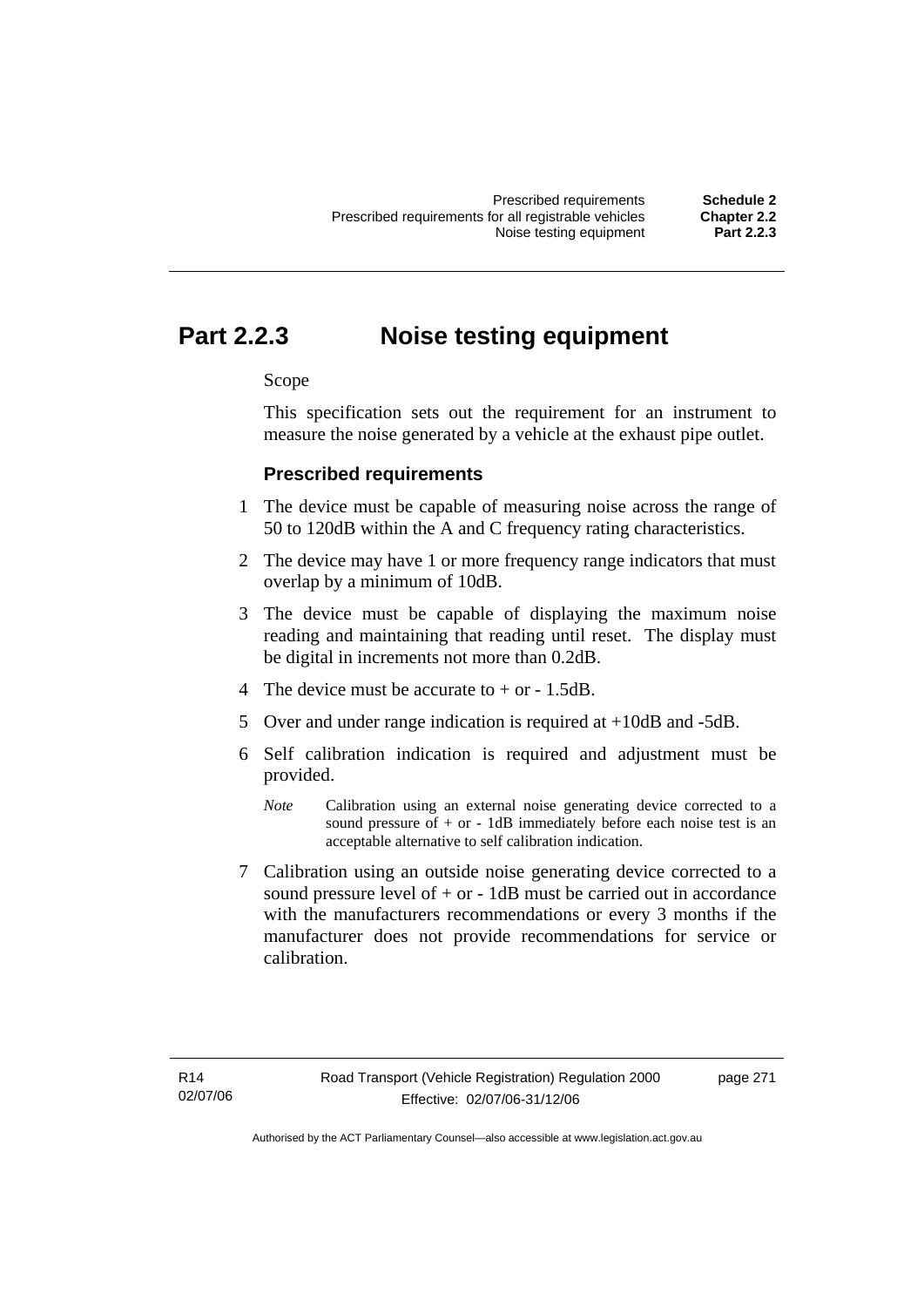# **Dictionary**

(see s 3)

*Note 1* The Legislation Act contains definitions and other provisions relevant to this regulation.

*Note 2* For example, the Legislation Act, dict, pt 1, defines the following terms:

- contravene
- exercise
- fire brigade
- function
- rural fire service
- **SES**
- the Territory.
- *Note 3* Terms used in this regulation have the same meaning that they have in the *Road Transport (Vehicle Registration) Act 1999* (see Legislation Act, s 148.) For example, the following terms are defined in the *Road Transport (Vehicle Registration) Act 1999*, dict:
	- authorised person
	- drive
	- garage address
	- heavy vehicle
	- inspect
	- jurisdiction
	- registered operator
	- registrable vehicle
	- registrable vehicles register (or register)
	- trader's plate
	- **trailer**
	- unregistered vehicle permit.

*2nd edition ADR*—see schedule 1, section 1.14.

*3rd edition ADR*—see schedule 1, section 1.15.

page 272 Road Transport (Vehicle Registration) Regulation 2000 Effective: 02/07/06-31/12/06

R14 02/07/06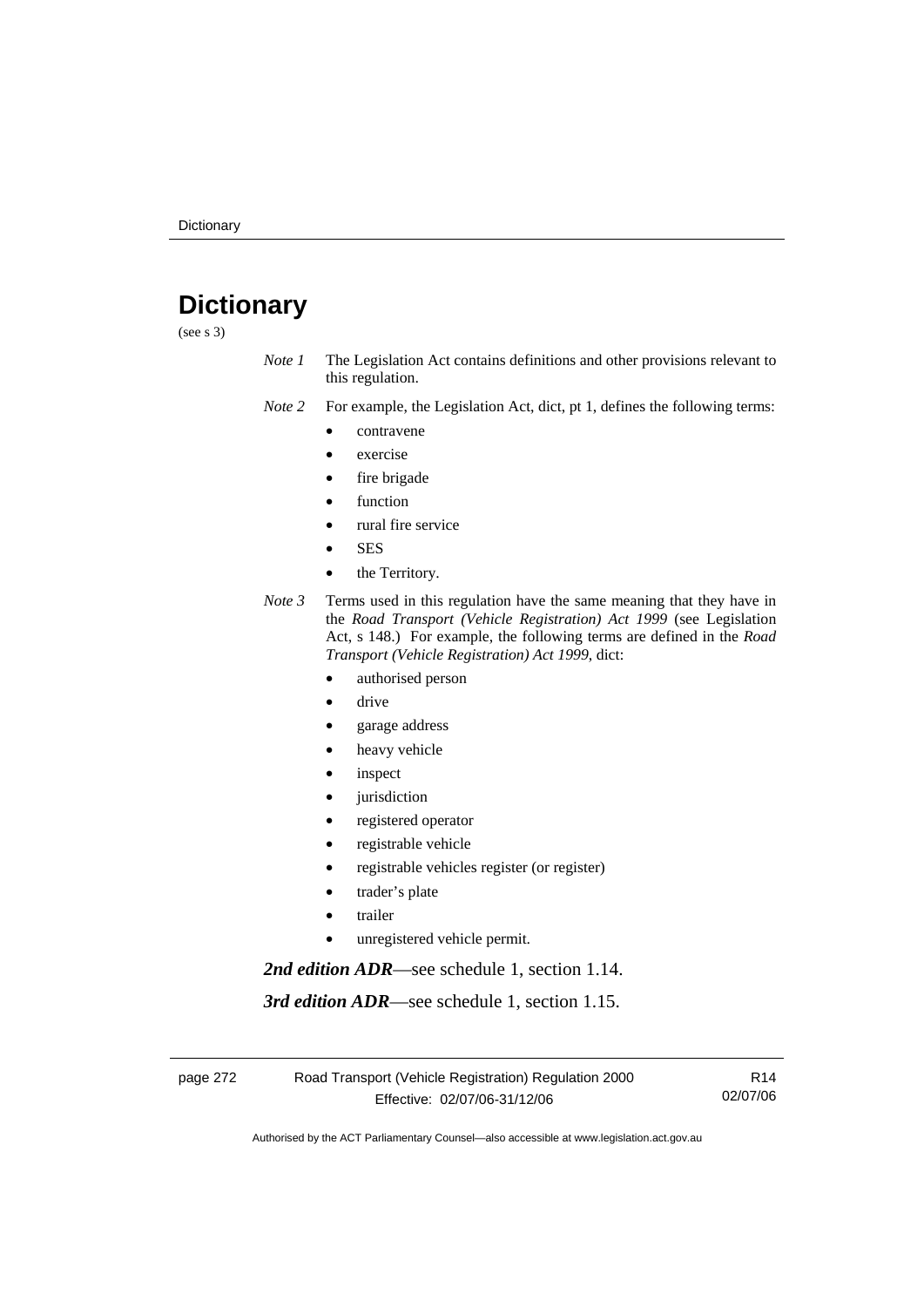*50mm kingpin* means a kingpin meeting the dimension requirements for a 50mm kingpin in Australian Standard AS 2175– 1990 *Articulated Vehicles Kingpins*.

*75mm kingpin* means a kingpin with the dimensions mentioned in schedule 1, section 1.174.

*90mm kingpin* means a kingpin meeting the dimension requirements for a 90mm kingpin in Australian Standard AS 2175– 1990 *Articulated Vehicles Kingpins*.

*administrator of vehicle standards* means the Administrator of Vehicle Standards mentioned in the *Motor Vehicle Standards Act 1989* (Cwlth), section 22.

*adopted standard*—see schedule 1, section 1.22.

*ADR* (or *Australian Design Rule*)—see schedule 1, section 1.11 and section 1.13.

*air brake* means an air-operated or air-assisted brake.

*alternative headlight* means a headlight that is operated instead of another headlight by a dipping device.

*applicable vehicle standards*—see section 103.

*approved corresponding WOVR*—see the *Road Transport (General) Regulation 2000*, section 31 (1).

*approved premises*, for part 6.3 (Inspections)—see section 115.

*articulated bus* means a bus with at least 2 rigid sections that allow passengers access between the sections and are connected to allow rotary movement between the sections.

*Australian Design Rule*—see ADR.

*authorised examiner*, for part 6.3 (Inspections)—see section 115.

*axle* means 1 or more shafts, positioned in a line across a vehicle, on which 1 or more wheels intended to support the vehicle turn.

page 273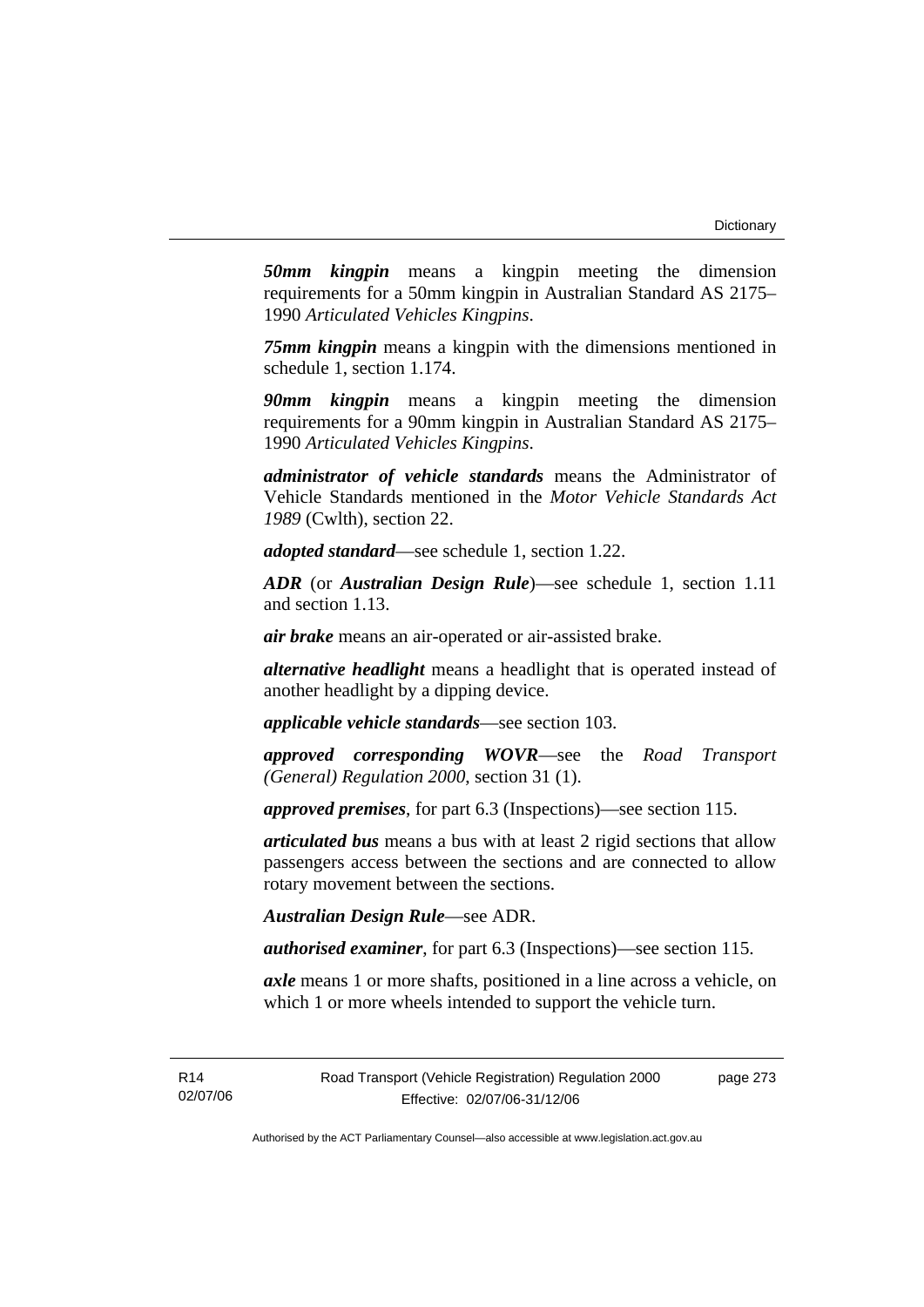*axle group* means a single, tandem, twinsteer, tri or quad axle group.

*B-double* means a combination consisting of a prime mover towing 2 semitrailers.



# **B-double**

*bicycle rack* means a device designed or adapted—

- (a) to be attached to the rear of a motor vehicle (other than a motorbike or a motortrike); and
- (b) to transport bicycles, wheelchairs, invalid chairs or, if approved by the road transport authority, other apparatus or vehicles.

*bicycle rack numberplate* means a numberplate issued by the road transport authority under this regulation to the registered operator of a motor vehicle for display on a bicycle rack on the vehicle.

*brake* means a device for retarding or controlling the rotation of the wheels of a vehicle and for bringing the vehicle to a stop.

*braking system*, of a vehicle, means all the brakes of the vehicle and all the components of the mechanisms by which they are operated.

*British Standard* means a standard approved for publication on behalf of the British Standards Institution.

*Note* Copies of British Standards are available from offices of Standards Australia.

| page 274 | Road Transport (Vehicle Registration) Regulation 2000 | R <sub>14</sub> |
|----------|-------------------------------------------------------|-----------------|
|          | Effective: 02/07/06-31/12/06                          | 02/07/06        |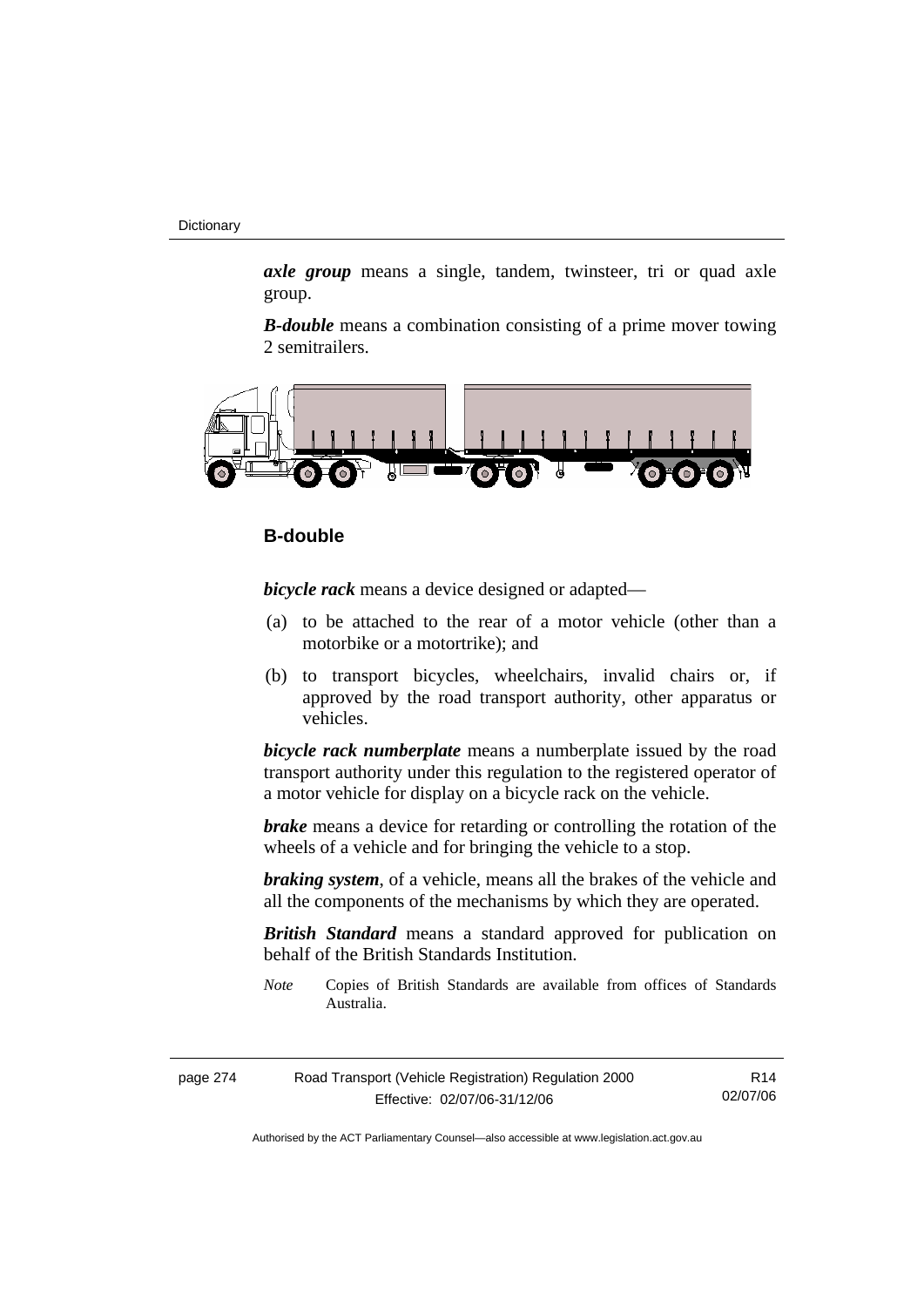*British Standards Institution* means the institution of that name established under royal charter in the United Kingdom.

*bus* means a motor vehicle built mainly to carry people that seats more than 9 adults (including the driver).

*car* means a motor vehicle built mainly to carry people that—

- (a) seats no more than 9 adults (including the driver); and
- (b) has a body commonly known as a sedan, station wagon, coupe, convertible or roadster; and
- (c) has 4 or more wheels.

*car derivative* means a motor vehicle—

- (a) that is of the kind known as a utility, station wagon or panel van; and
- (b) that is of the same make as a factory-produced car; and
- (c) in which the part of the body form that is in front of the windscreen, and most of the mechanical equipment, are the same or substantially the same as in a factory-produced car.

*centre-line*, of an axle group, means—

- (a) if the group consists of 2 axles, one of which is fitted with twice the number of tyres as the other axle—a line located  $\frac{1}{3}$  of the way from the centre-line of the axle with more tyres towards the centre-line of the axle with fewer tyres; or
- (b) in any other case—a line located midway between the centrelines of the outermost axles of the group.

page 275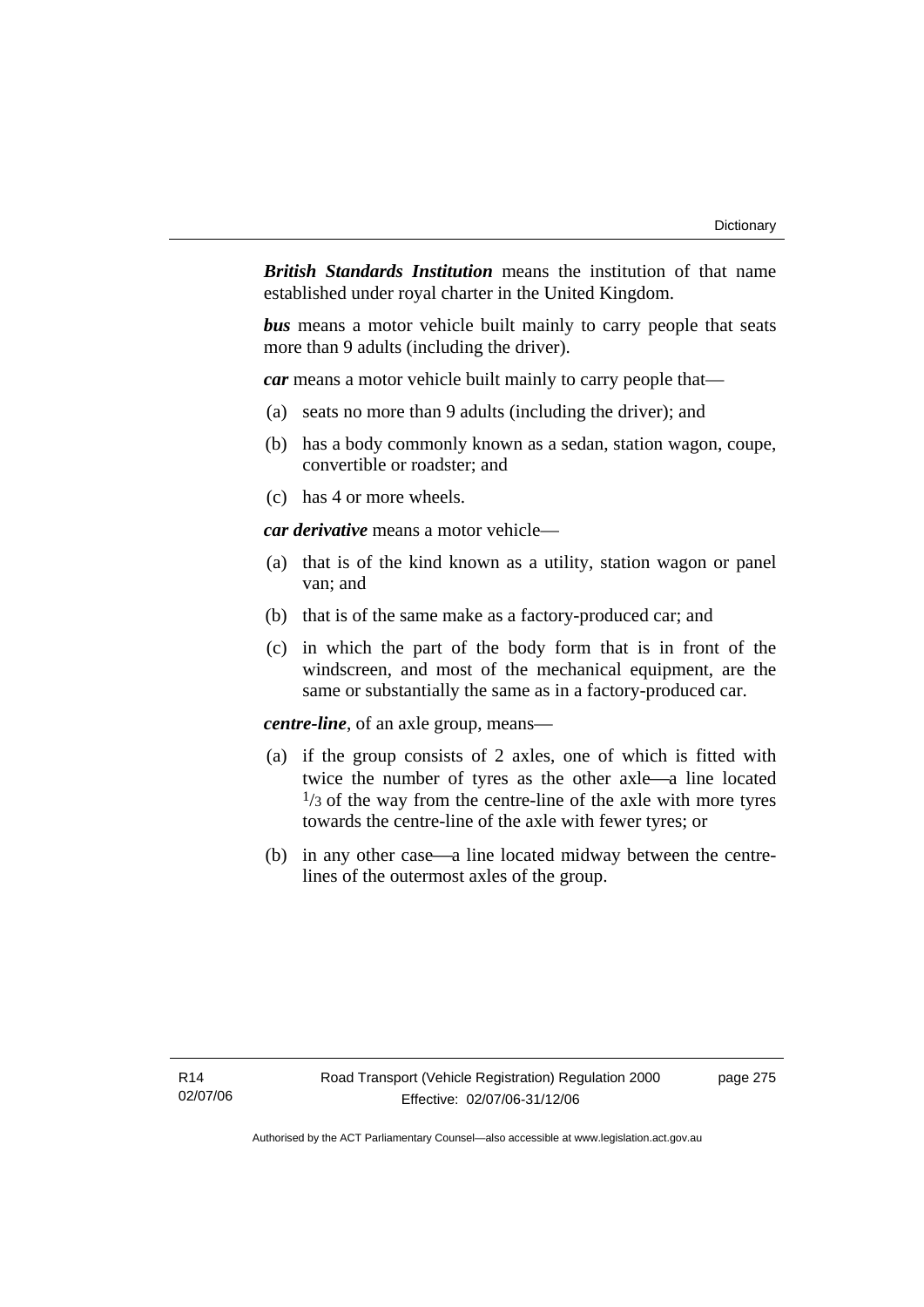



# **Centre-line of a tandem axle group fitted with an equal number of tyres on each axle**



 **Centre-line of a tandem axle group fitted with different numbers of tyres on each axle** 

| page 276 | Road Transport (Vehicle Registration) Regulation 2000 | R <sub>14</sub> |
|----------|-------------------------------------------------------|-----------------|
|          | Effective: 02/07/06-31/12/06                          | 02/07/06        |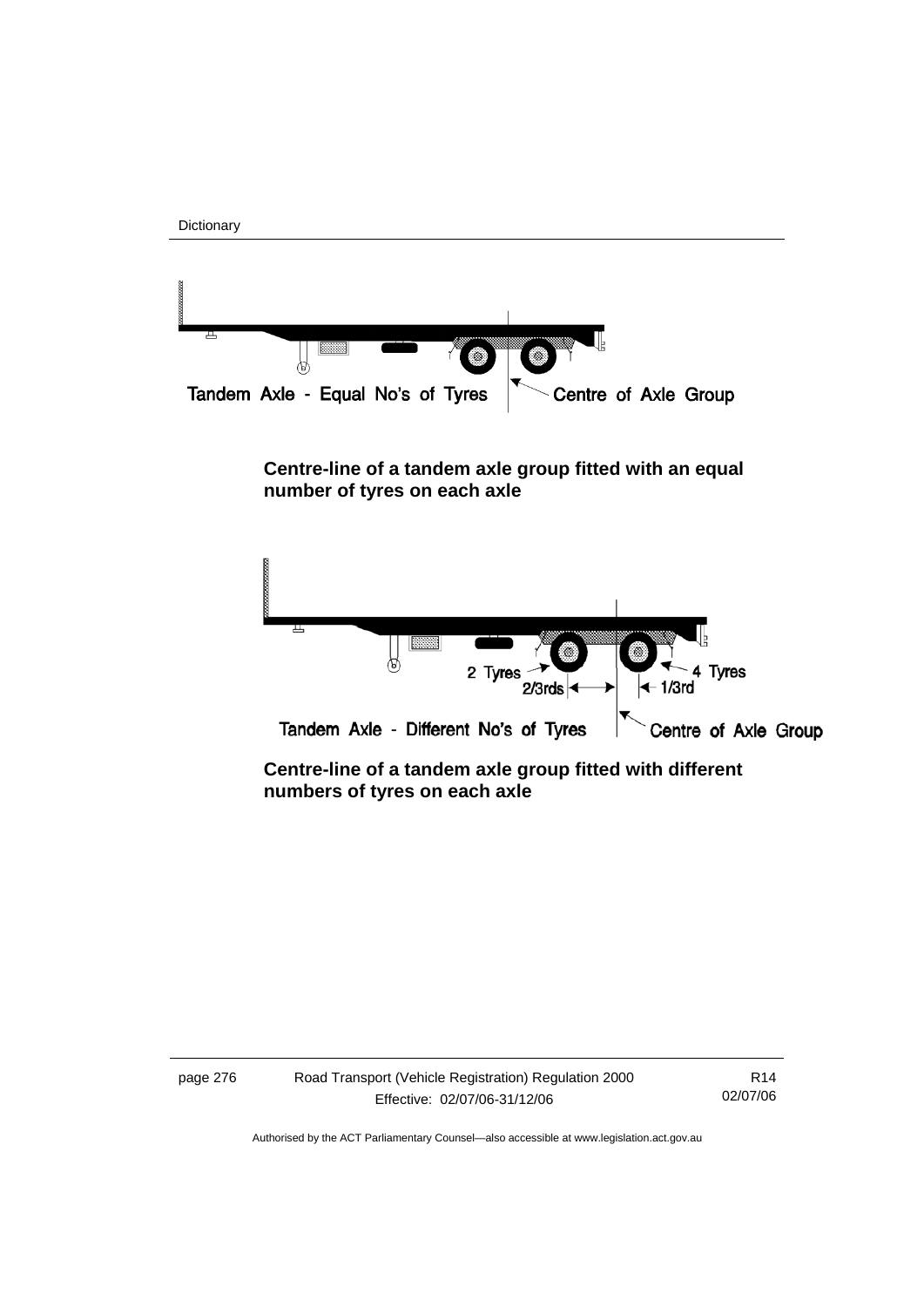page 277



# **Centre-line of a quad axle group**

# *certificate of approval*, for part 6.3 (Inspections)—see section 115.

*certificate of approved operations* means a certificate issued or accepted for a registrable vehicle under section 114 (Installation of operations plates, modification of vehicles etc).

*clearance light* means a light that, when operated, provides an indication of the width of a vehicle, together with any load or equipment on it, when viewed either from the front or from the rear of the vehicle.

*combination* means a group of vehicles consisting of a motor vehicle connected to 1 or more vehicles.

*compliance plate* means a plate mentioned in schedule 1 (Vehicle Standards), section 1.62 (Compliance plate to be attached to certain motor vehicles) or section 1.63 (Compliance plate to be attached to certain trailers).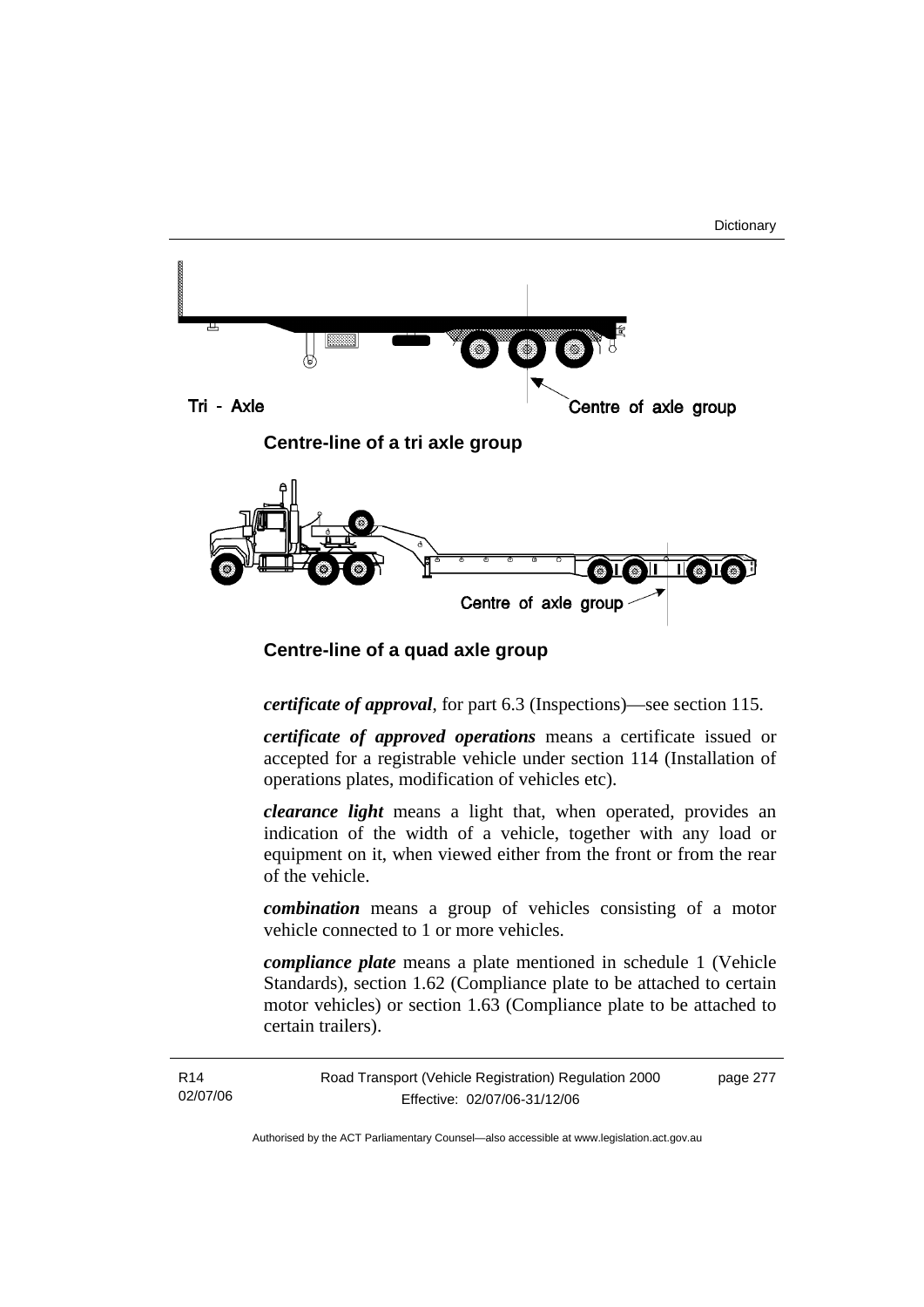*component identification number*, for a vehicle part of a registrable vehicle—see section 154 (Definitions for pt 6.4).

*controlled access bus* means a bus, other than an articulated bus, over 12.5m long.

*converter dolly* means a trailer with 1 axle group or single axle, and a fifth wheel coupling, designed to convert a semitrailer into a dog trailer.



# **Converter dolly**

*daylight* means the period in a day from sunrise to sunset.

*dealer*, in relation to a vehicle, means the holder of a vehicle sale licence under the *Sale of Motor Vehicles Act 1977*.

*defect notice* means a defect notice under the Act, section 25 (4) (a).

*designated place* means a place designated by the road transport authority.

*dipping device* means a device by which the driver of a motor vehicle can, from the normal driving position—

- (a) if the vehicle has 1 headlight—dip the main beam of light projected by the headlight, or turn off the headlight and simultaneously turn on an alternative headlight; or
- (b) if the vehicle has 2 headlights—dip the main beam of light projected by each headlight, or turn off the headlights and simultaneously turn on 2 alternative headlights; or
- (c) if the vehicle has 4 headlights in sets of 2—turn off the high beam in each set.

| page 278 | Road Transport (Vehicle Registration) Regulation 2000 | R14      |
|----------|-------------------------------------------------------|----------|
|          | Effective: 02/07/06-31/12/06                          | 02/07/06 |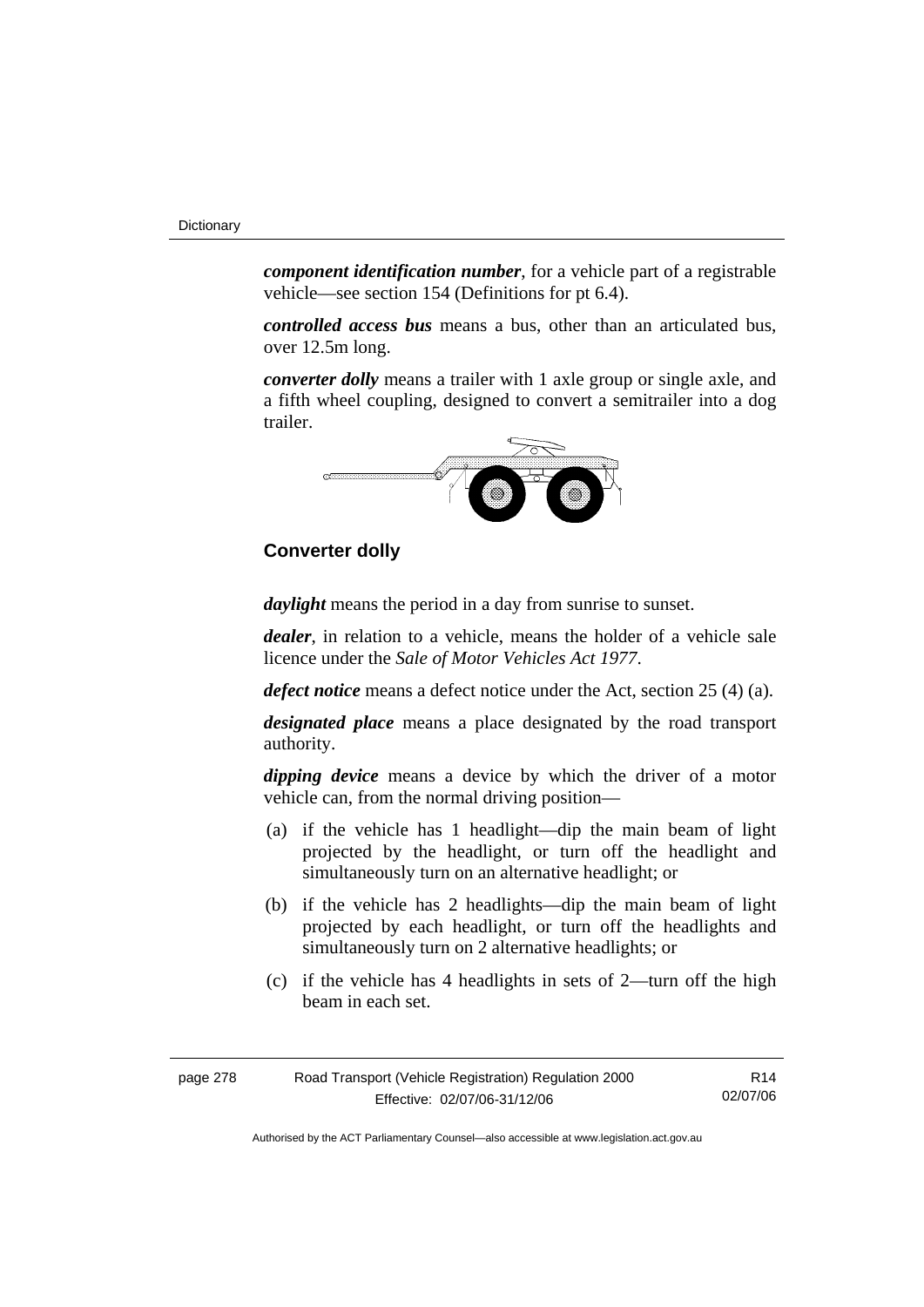*dog trailer* means a trailer (including a trailer consisting of a semitrailer and converter dolly) with—

- (a) 1 axle group or single axle at the front that is steered by connection to the towing vehicle by a drawbar; and
- (b) 1 axle group or single axle at the rear.



# **Dog trailer**

*drawbar* means a part of a trailer (other than a semitrailer) connecting the trailer body to a coupling for towing purposes.

*D-value* means the theoretical horizontal reference force between towing vehicle and trailer.

*eligible vehicle* means a vehicle eligible for registration under section 26.

*emergency brake* means a brake designed to be used if a service brake fails.

*emergency vehicle* means a vehicle driven, or intended to be driven, by an emergency worker driving the vehicle in the course of his or her duties as an emergency worker.

*emergency worker*—see the *Road Transport (Safety and Traffic Management) Regulation 2000*, section 33 (1), definition of *emergency worker*.

*examiners register*, for part 6.3 (Inspections)—see section 115.

R14 02/07/06 page 279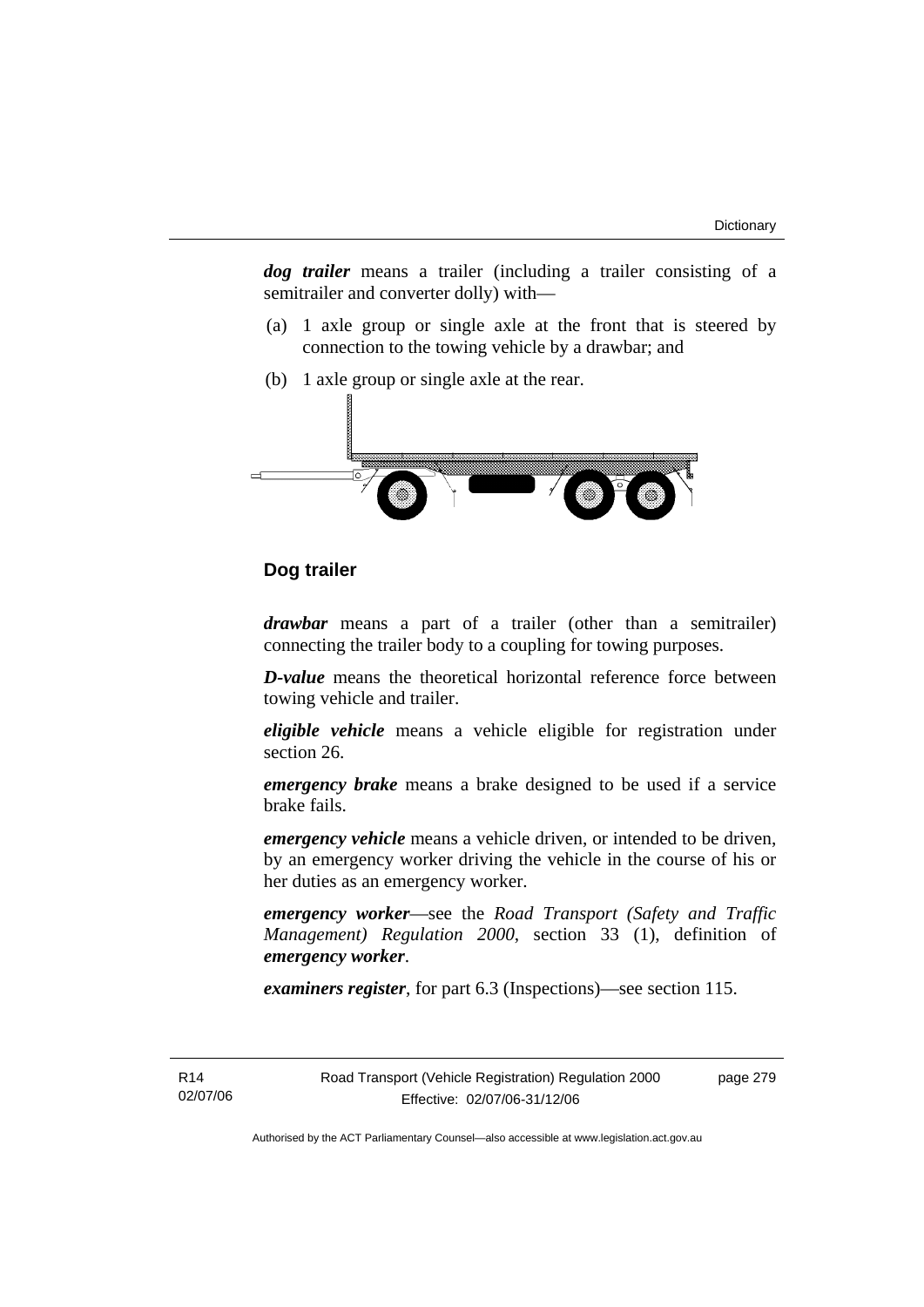*fifth wheel coupling* means a device, other than the upper rotating element and the kingpin (which are parts of a semitrailer), used with a prime mover, semitrailer or converter dolly, to allow quick coupling and uncoupling and to provide for articulation.

*fog light* means a front fog light or a rear fog light.

*front fog light* means a light used to improve the illumination of the road in case of fog, snowfall, heavy rain or a dust storm.

*glazing* means material fitted to the front, sides, rear or interior of a vehicle, through which the driver or a passenger can obtain a view of the road, but does not include a coating added after manufacture of the material.

*GTM* (or *gross trailer mass*) means the mass transmitted to the ground by the axles of a trailer when the trailer is loaded to its GVM and connected to a towing vehicle.

*high-beam*, for a headlight or front fog light fitted to a vehicle, means that the light is built or adjusted so, when the vehicle is standing on level ground, the top of the main beam of light projected is above the low-beam position.

*historic vehicle* means a motor vehicle, other than a veteran vehicle or a vintage vehicle, built not less than 30 years before—

- (a) the day it was last registered; or
- (b) if it is unregistered and is to be registered—the date of registration.

*identification label*, for a trader's plate, means an identification label for the plate issued under section 90 (Identification labels for trader's plates) or section 92 (Replacement identification labels).

*identification plate*, for a vehicle, means a plate authorised to be placed on the vehicle, or taken to have been placed on the vehicle, under the *Motor Vehicle Standards Act 1989* (Cwlth).

*implement* means a motor vehicle that—

| page 280 | Road Transport (Vehicle Registration) Regulation 2000 | R14      |
|----------|-------------------------------------------------------|----------|
|          | Effective: 02/07/06-31/12/06                          | 02/07/06 |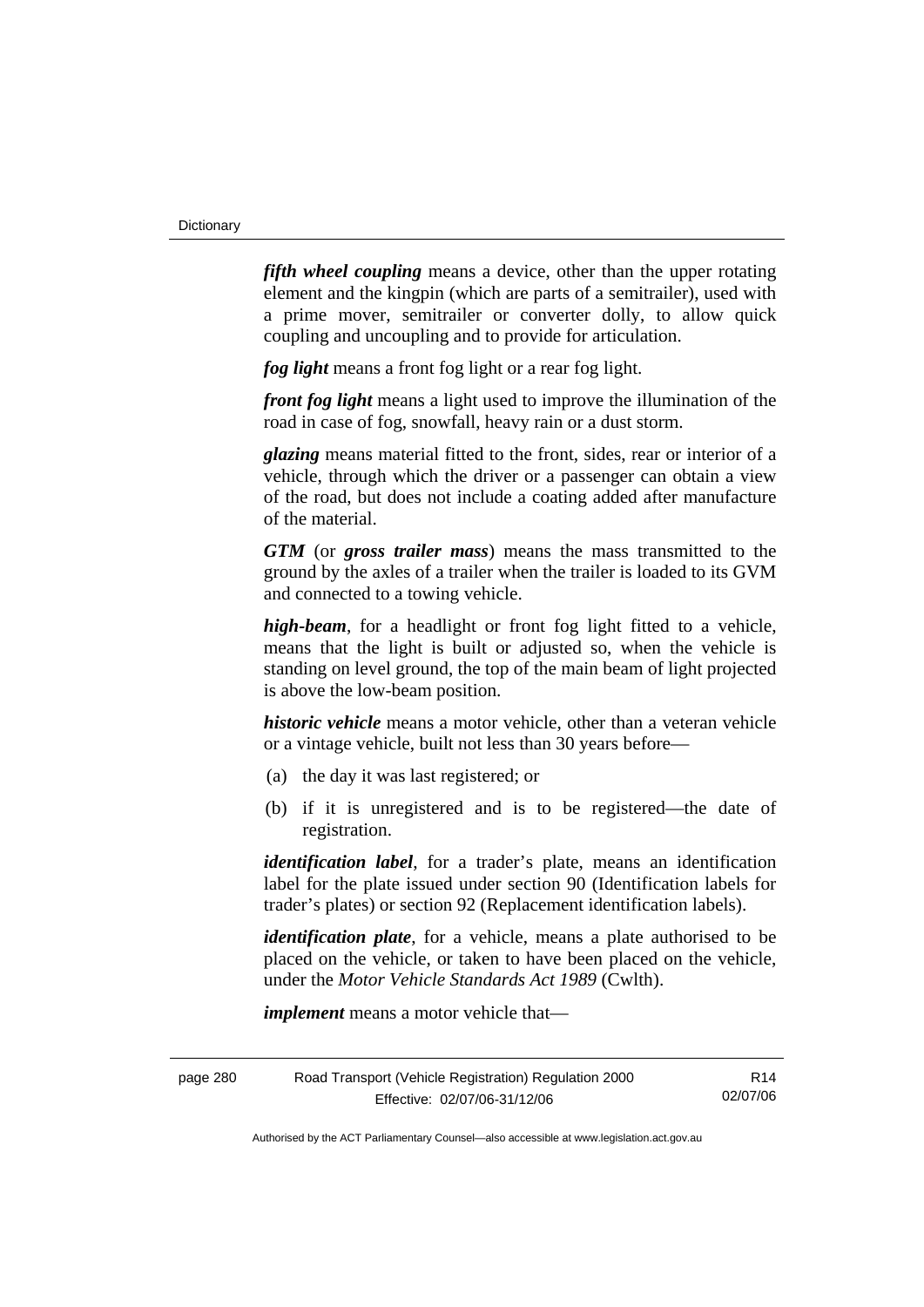- (a) is built—
	- (i) as an excavator, road grader, road-roller, bulldozer, forklift truck or similar item of equipment; or
	- (ii) to perform a function that equipment mentioned in subparagraph (i) can perform; and
- (b) is not built on a chassis of a type normally used in the construction of a truck.

# *infringement notice*—

- (a) means a notice served under the *Road Transport (General) Act 1999*, section 24 (Service of infringement notices generally) or section 36 (Service of infringement notices on responsible persons for vehicles); and
- (b) includes a notice (however described) served on a person under the law of another jurisdiction that gives the person the option of paying an amount for an offence instead of being charged with the offence.

*left*, for a vehicle, means to the left of the centre of the vehicle when viewed by a person in the vehicle who is facing towards the front of the vehicle.

*light vehicle* means a registrable vehicle that is not a heavy vehicle.

*lost* includes mislaid or unable to be found for any reason.

*low-beam*, for a headlight or front fog light fitted to a vehicle, means that the light is built or adjusted so, when the vehicle is stopped on level ground, the top of the main beam of light projected is—

- (a) not higher than the centre of the headlight or fog light, when measured 8m in front of the vehicle; and
- (b) not more than 1m higher than the level where the vehicle is standing, when measured 25m in front of the vehicle.

page 281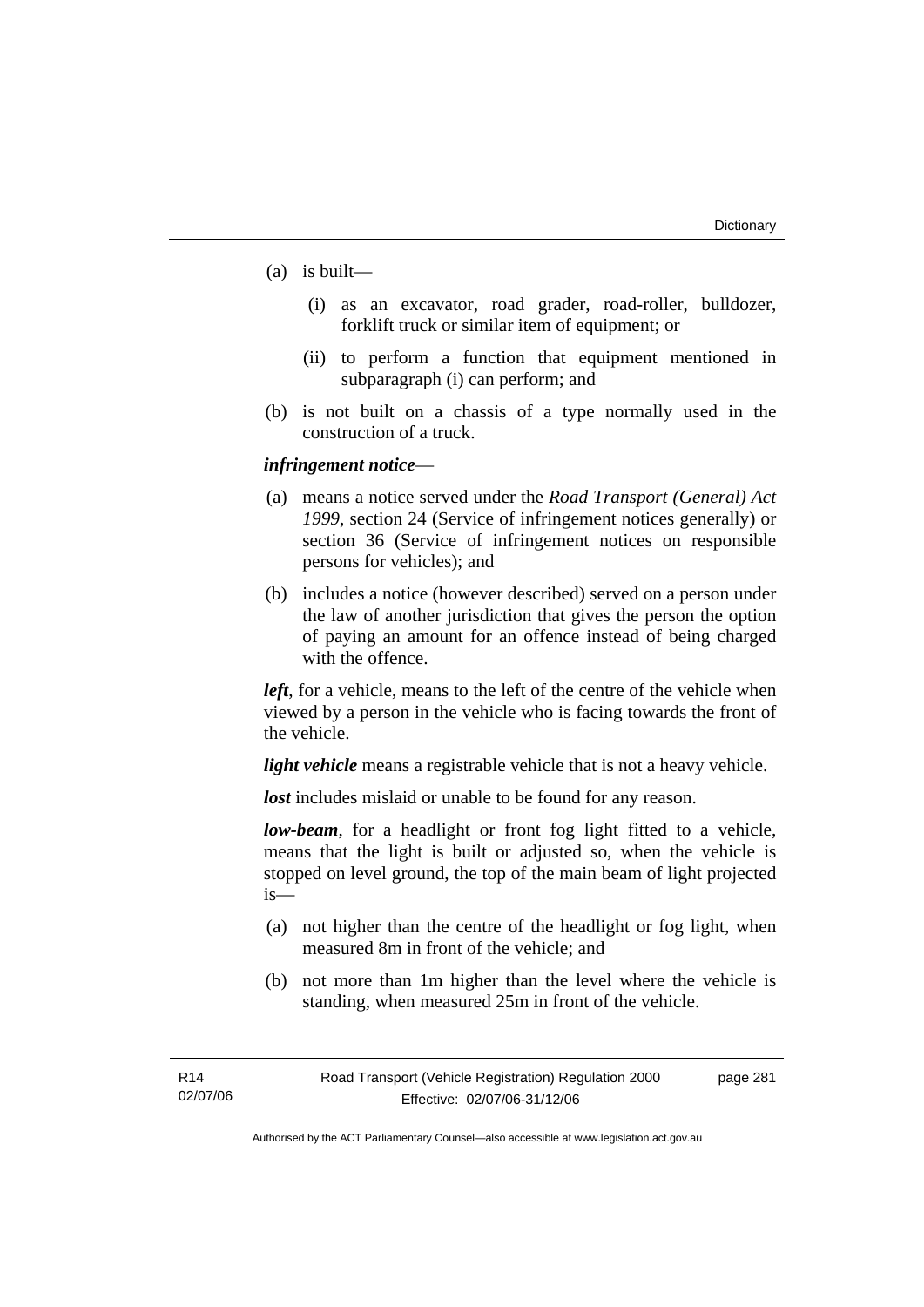**Dictionary** 



# **A headlight in the low-beam position**

*major defect notice*—see section 159 (1) (a) (Issue of defect notices and formal warnings).

*minor defect notice*—see section 159 (1) (b).

*moped* means a motorbike or motortrike with an engine cylinder capacity of not over 50ml and a maximum speed of not over 50km/h.

*motorbike* means any motor vehicle that has 2 wheels, and includes a 2-wheeled motor vehicle with a sidecar attached to it that is supported by a 3rd wheel.

*motortrike* means a motor vehicle with 3 wheels, but does not include a 2-wheeled motorbike with a sidecar attached to it that is supported by a 3rd wheel.

*motor vehicle certification board* means the body that—

- (a) is known under the name Australian Motor Vehicle Certification Board; and
- (b) consists of representatives of the Commonwealth, each of the States and the ACT and Northern Territory; and
- (c) has, as an objective, to ensure that vehicles supplied for use in, built in, or imported into, Australia are designed and built to—
	- (i) comply with the requirements of Australian Design Rules; or

| page 282 | Road Transport (Vehicle Registration) Regulation 2000 | R14      |
|----------|-------------------------------------------------------|----------|
|          | Effective: 02/07/06-31/12/06                          | 02/07/06 |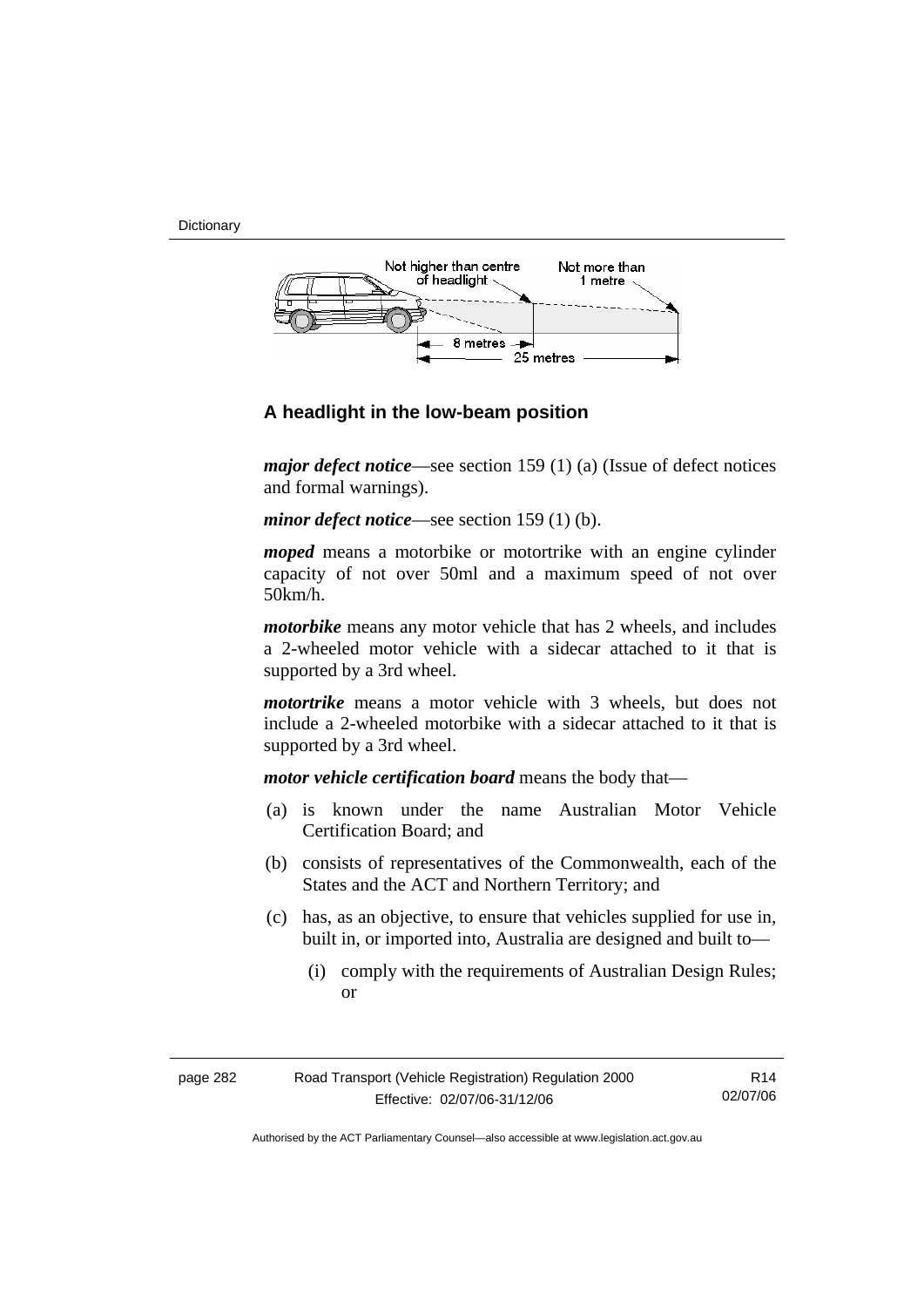(ii) provide a level of safety that is equivalent to that provided by Australian Design Rules.

*mudguard* means a fitting or device, with or without a mudflap, that is built and fitted to a vehicle in a way that will, as far as practicable, catch or deflect downwards any stone, mud, water or other substance thrown up by the rotation of the wheel to which the fitting or device is fitted.

*national standard*—see schedule 1, section 1.12 and section 1.13.

*night* means the period between sunset on one day and sunrise on the next day.

*nominated configuration*, for a registration period of a registrable vehicle, means the configuration, nominated by the registered operator, in which the vehicle will operate for the registration period.

*non-standard registration number* means a number that is determined to be a non-standard registration number under section 47.

*number* includes a letter of the alphabet.

*numberplate* means a vehicle numberplate or bicycle rack numberplate.

*operations plate* means a plate installed on a registrable vehicle in accordance with section 114 (Installation of operations plates, modification of vehicles etc).

*operator*, for part 6.1 (which is about general requirements for vehicle standards)—see section 105.

#### *owner*—

- (a) of a prescribed right to a non-standard registration number see section 46; or
- (b) of premises—see section 115.

page 283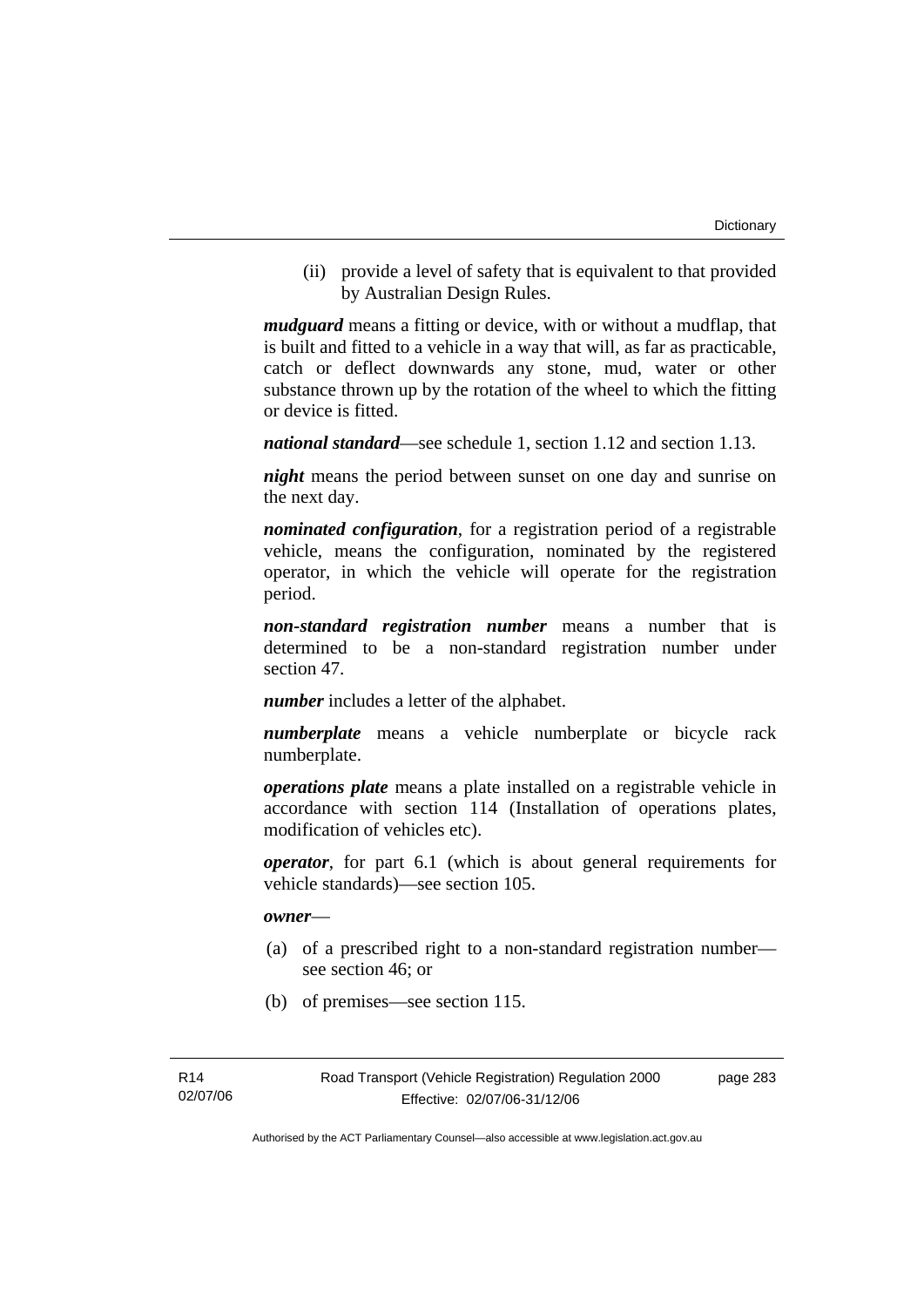*plate-holder*, of a numberplate—see section 46.

*point of articulation* means—

- (a) the axis of a kingpin for a fifth wheel; or
- (b) the vertical axis of rotation of a fifth wheel coupling; or
- (c) the vertical axis of rotation of a turntable assembly; or
- (d) the vertical axis of rotation of the front axle group, or single axle, of a dog trailer; or
- (e) the coupling pivot point of a semitrailer.



 **Point of articulation—fifth wheel coupling on a converter dolly (forming the front axle group of a dog trailer)** 

page 284 Road Transport (Vehicle Registration) Regulation 2000 Effective: 02/07/06-31/12/06

R14 02/07/06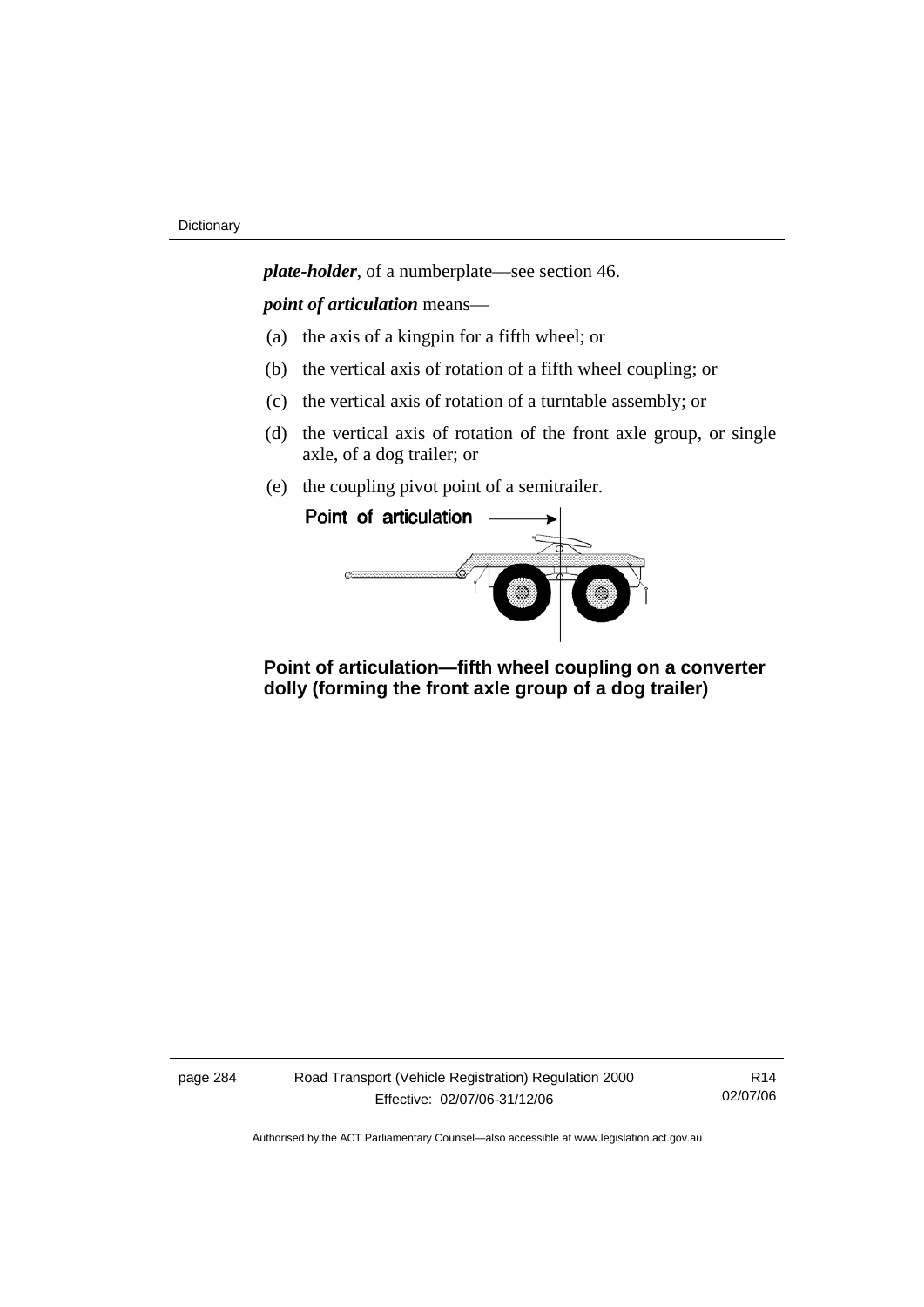



 **Point of articulation—fifth wheel on a prime mover** 



# **Point of articulation—axis of a kingpin for fifth wheel**

*pole-type trailer* means a trailer that—

- (a) is attached to a towing vehicle by a pole, or an attachment fitted to a pole; and
- (b) is ordinarily used for transporting loads, such as logs, pipes, structural members or other long objects, that can generally support themselves like beams between supports.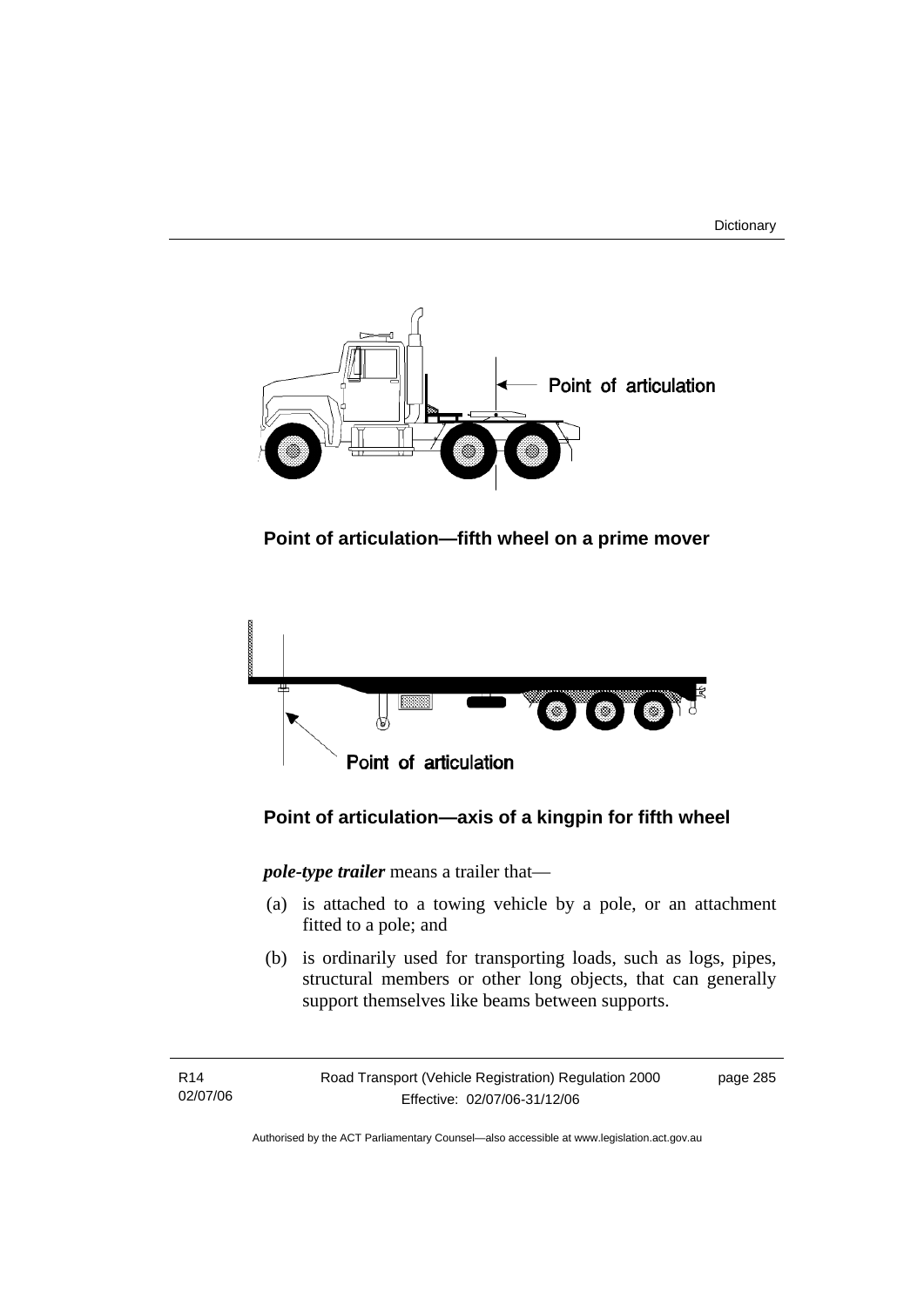**Dictionary** 



 **Pole-type trailer** 

*police vehicle* means a vehicle driven, or intended to be driven, by a police officer in the course of the police officer's duty.

*prescribed requirements*, for premises and equipment on premises—see section 115.

*prescribed right*, to a non-standard registration number—see section 46 (Definitions for pt 3.5.

*proprietor*, of premises—see section 115.

*prime mover* means a motor vehicle built to tow a semitrailer.

*public passenger vehicle*—see the *Road Transport (Public Passenger Services) Act 2001*, dictionary.

*quad axle group* means a group of 4 axles, in which the horizontal distance between the centre-lines of the outermost axles is over 3.2m, but not over 4.9m.

*rear fog light* means a light used on a vehicle to make it more easily visible from the rear in dense fog.

*rear overhang*, of a vehicle, means the distance between the rear overhang line and the rear of the vehicle.

*rear overhang line*, of a vehicle, means—

- (a) if there is a single axle at the rear of the vehicle—the centreline of the axle; or
- (b) if there is an axle group at the rear of the vehicle—the centreline of the axle group, decided without regard to the presence of any steerable axle unless all axles in the group are steerable.

| page 286 | Road Transport (Vehicle Registration) Regulation 2000 | R14      |
|----------|-------------------------------------------------------|----------|
|          | Effective: 02/07/06-31/12/06                          | 02/07/06 |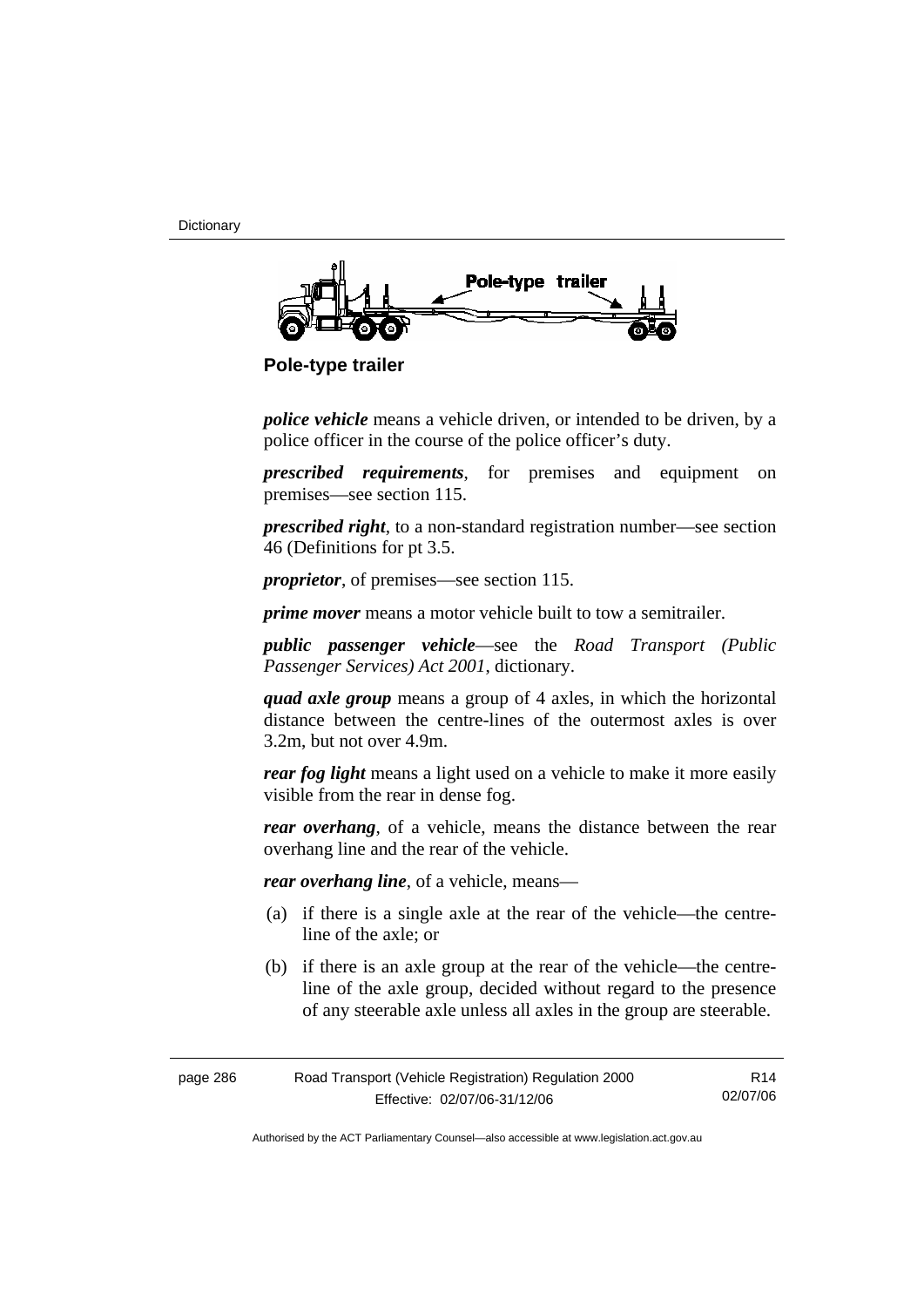

 **Rear overhang and rear overhang line—vehicle with tri axle group at rear** 



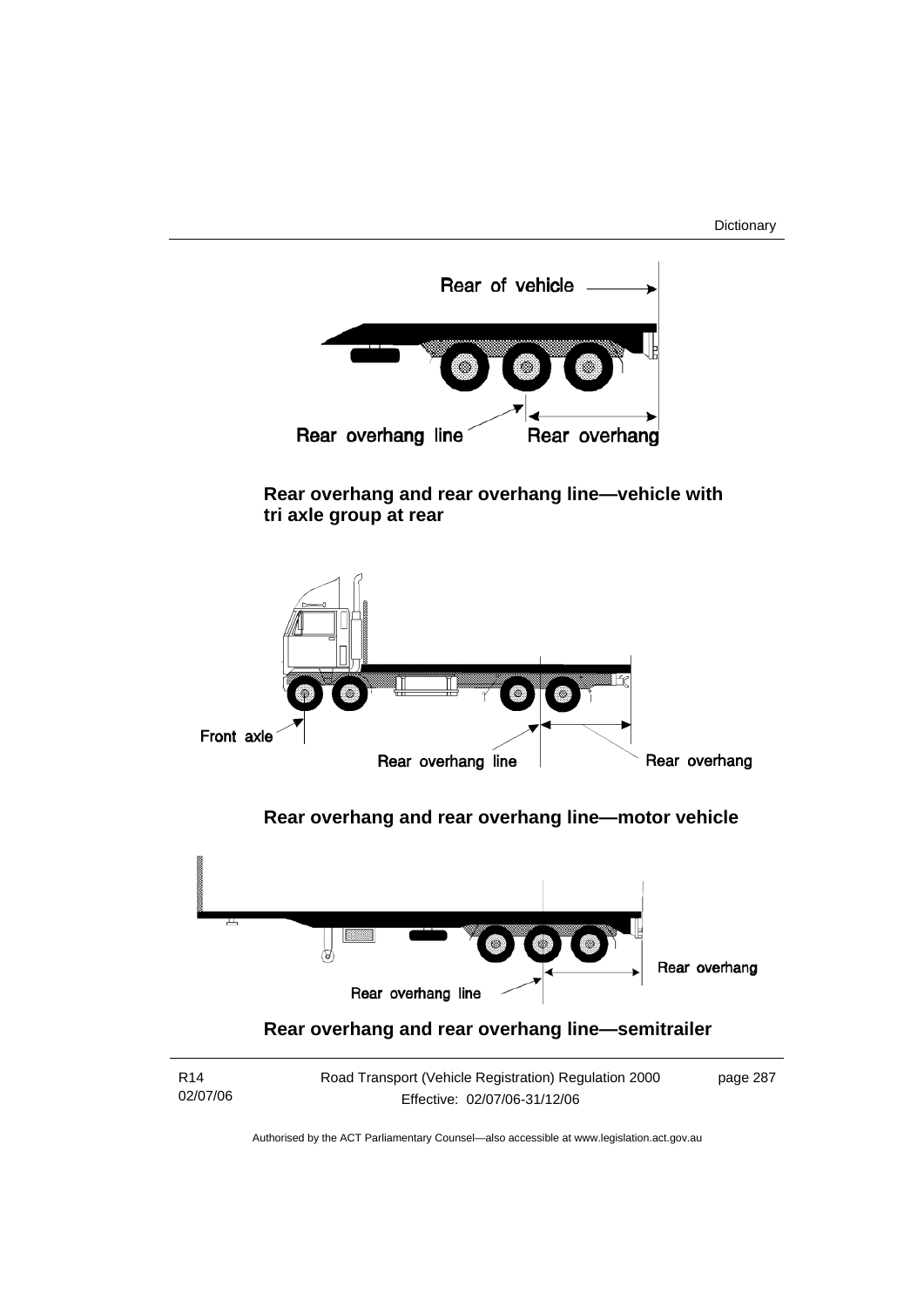*registered vehicle* means a registrable vehicle registered under the Act.

*registration certificate*, for a vehicle, means a registration certificate issued for the vehicle under section 40 (Registration certificates).

*registration charge category* means—

- (a) for a heavy vehicle—the vehicle's type under the *Road Transport Charges (Australian Capital Territory) Act 1993*  (Cwlth); or
- (b) for a light vehicle—the vehicle's category under the current determination of the Minister under the *Road Transport (General) Act 1999*, section 96 determining the fees, charges and other amounts payable in relation to the registration of vehicles.

*registration label*, for a vehicle, means a registration label issued for the vehicle under section 44 (Registration labels).

*registration number*, for a registrable vehicle, means the distinguishing registration number given to the vehicle under section 49 (1) (Vehicle numberplates).

*registration provisions*, for chapter 2 (Application of regulation) see section 6.

*relevant vehicle registration authority* means—

- (a) for a registered vehicle or a vehicle that has been, but is no longer, registered in any jurisdiction—the vehicle registration authority that last registered the vehicle; or
- (b) if the vehicle has never been registered—the vehicle registration authority for the jurisdiction where the vehicle is used or intended to be used.

*responsible person*, for a vehicle—see the *Road Transport (General) Act 1999*, section 10.

| page 288 | Road Transport (Vehicle Registration) Regulation 2000 | R14      |
|----------|-------------------------------------------------------|----------|
|          | Effective: 02/07/06-31/12/06                          | 02/07/06 |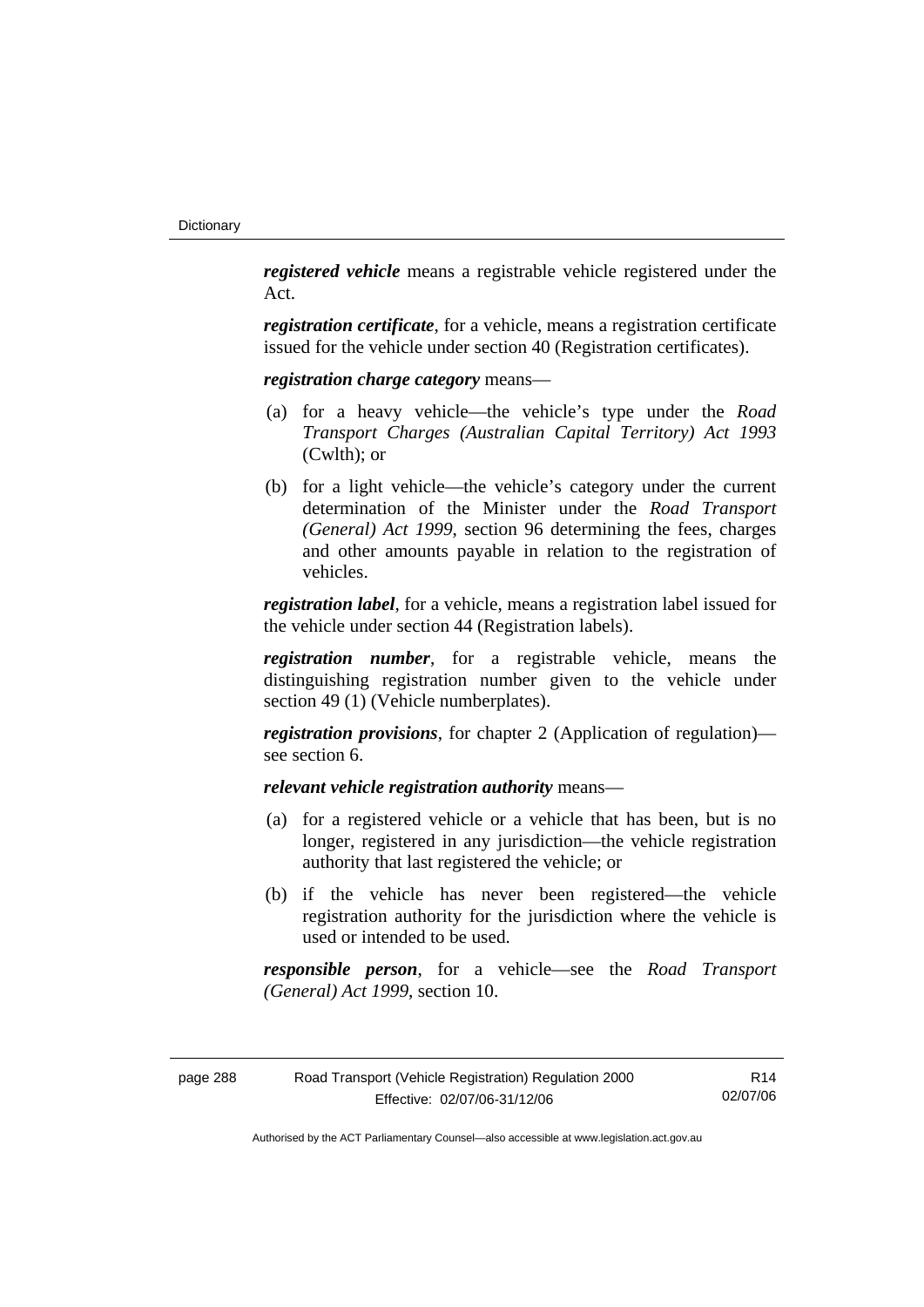# *right*—

- (a) to a non-standard registration number—see section 46; and
- (b) for a vehicle—means to the right of the centre of the vehicle when viewed by a person in the vehicle who is facing to the front of the vehicle.

*road tank vehicle* has the same meaning as in the 6th edition of the *Australian Code for the Transport of Dangerous Goods by Road and Rail* as approved by the Competent Authorities Panel, the Australian Committee for the Transport of Dangerous Goods and the Transport Ministers of Australia and published jointly by—

- (a) the National Road Transport Commission under the *National Road Transport Commission Act 1991* (Cwlth); and
- (b) the Federal Office of Road Safety (now known as the Australian Transport Safety Bureau).
- *Note* The Commonwealth Act mentioned in par (a) has been repealed and replaced by the *National Transport Commission Act 2003* (Cwlth).

*road train* means a combination, other than a B-double, consisting of a motor vehicle towing at least 2 trailers (counting a converter dolly supporting a semitrailer as a single trailer).



# **Road train**

*road transport legislation*—see the *Road Transport (General) Act 1999*, section 6.

*seasonal vehicle* means a vehicle of a kind declared to be a seasonal vehicle under section 31 (Duration of registration) if the vehicle is used during part of the year only.

R14 02/07/06 Road Transport (Vehicle Registration) Regulation 2000 Effective: 02/07/06-31/12/06

page 289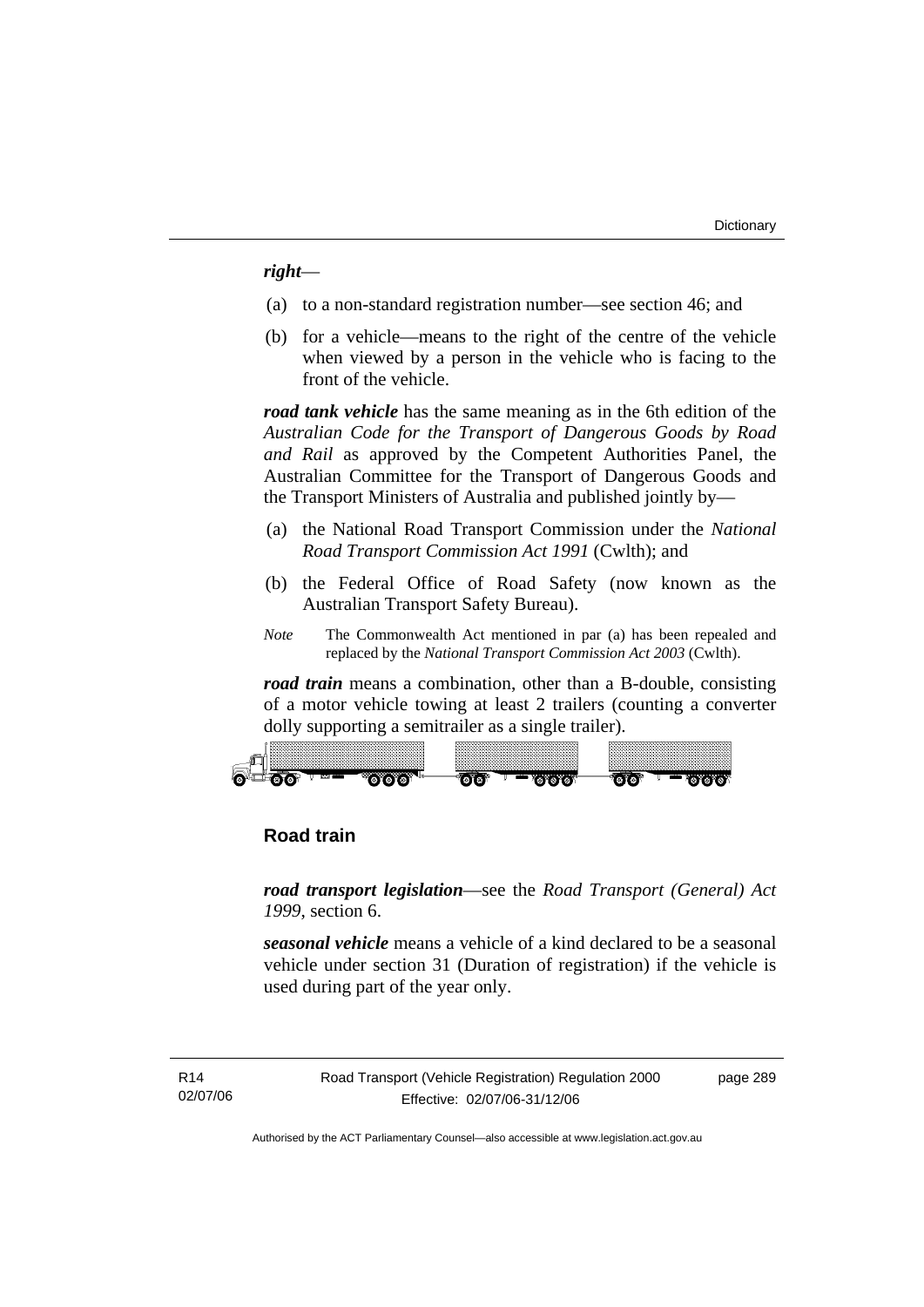*seatbelt* means a belt or similar device that is fitted to a motor vehicle and designed to restrain or limit the movement of a person who is seated in the vehicle and wearing the belt or device, if the vehicle suddenly accelerates or decelerates.

*semitrailer* means a trailer (including a pole-type trailer) that has—

- (a) 1 axle group or single axle to the rear; and
- (b) a means of attachment to a prime mover that results in some of the load being imposed on the prime mover.

*service brake*, for a vehicle, means the brake normally used to decelerate the vehicle.

*sidecar* means any car, box or other receptacle attached to the side of a motorbike and for the transport of which a 3rd wheel is provided.

*side marker light* means a light that, when operating, is visible from the side of the vehicle where it is attached.

*single axle group* means a group of at least 2 axles in which the horizontal distance between the centre-lines of the outermost axles is less than 1m.

*single axle* means an axle not forming part of an axle group.

*station wagon* means a car—

- (a) in which the part of the body form adjacent to and in front of the front seat or seats, and most of the mechanical equipment, are the same or substantially the same as in a car of the same make; and
- (b) in which the body is carried without significant reduction in height from the front seat or seats to, or substantially towards, the rear of the vehicle; and
- (c) that has an entrance at the rear suitable for loading and unloading goods; and

| page 290 | Road Transport (Vehicle Registration) Regulation 2000 | R <sub>14</sub> |
|----------|-------------------------------------------------------|-----------------|
|          | Effective: 02/07/06-31/12/06                          | 02/07/06        |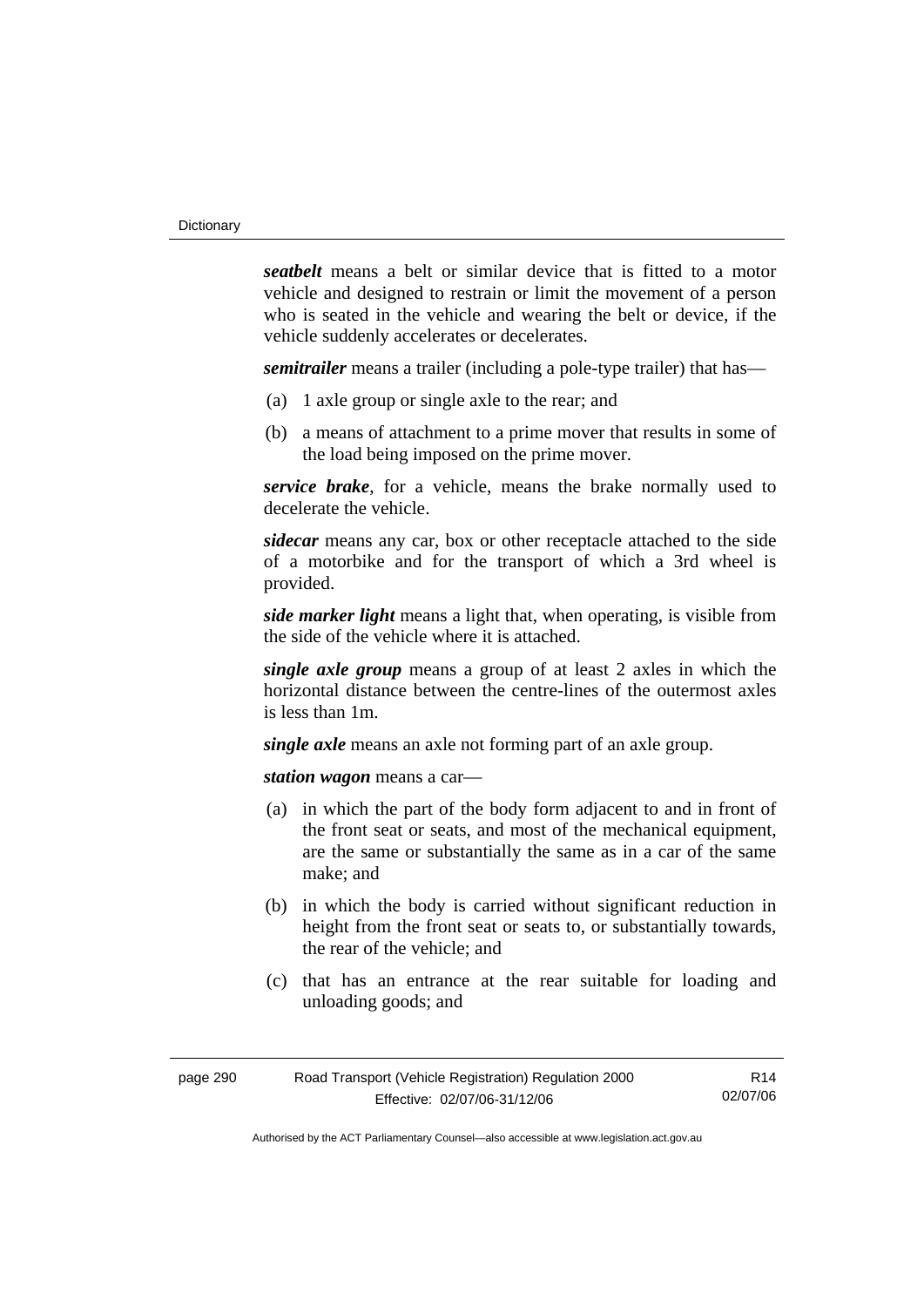- (d) that is built with a rear seat or seats that can be folded or removed readily to provide additional floor space for goods; and
- (e) that, when the seat or seats immediately to the rear of the front seat or seats are in position to seat people, the vehicle has a substantial space for goods in proportion to the overall size of the interior of the vehicle.

*steerable axle*, for a vehicle, means an axle the wheels of which are connected to a steering mechanism for the vehicle.

*tandem axle group* means a group of at least 2 axles in which the horizontal distance between the centre-lines of the outermost axles is at least 1m, but not over 2m.

*tare mass*, for a motor vehicle, means—

- (a) for a motorbike or motortrike—the mass of the vehicle when ready for use, unoccupied and unladen, with all fluid reservoirs filled to nominal capacity (except the fuel tank which must be empty) and with all standard equipment and any options fitted; and
- (b) for any other vehicle—the mass of the vehicle when ready for use, unoccupied and unladen, with all fluid reservoirs filled to nominal capacity (except for the fuel tank which must contain 10L of fuel) and with all standard equipment and any options fitted.

*third-party policy*—see the *Road Transport (General) Act 1999*, section 158.

*total loss*, in relation to a vehicle—see the *Road Transport (General) Act 1999*, section 83C.

*tow truck* means a truck that—

 (a) is built or used for towing broken-down or damaged vehicles; and

page 291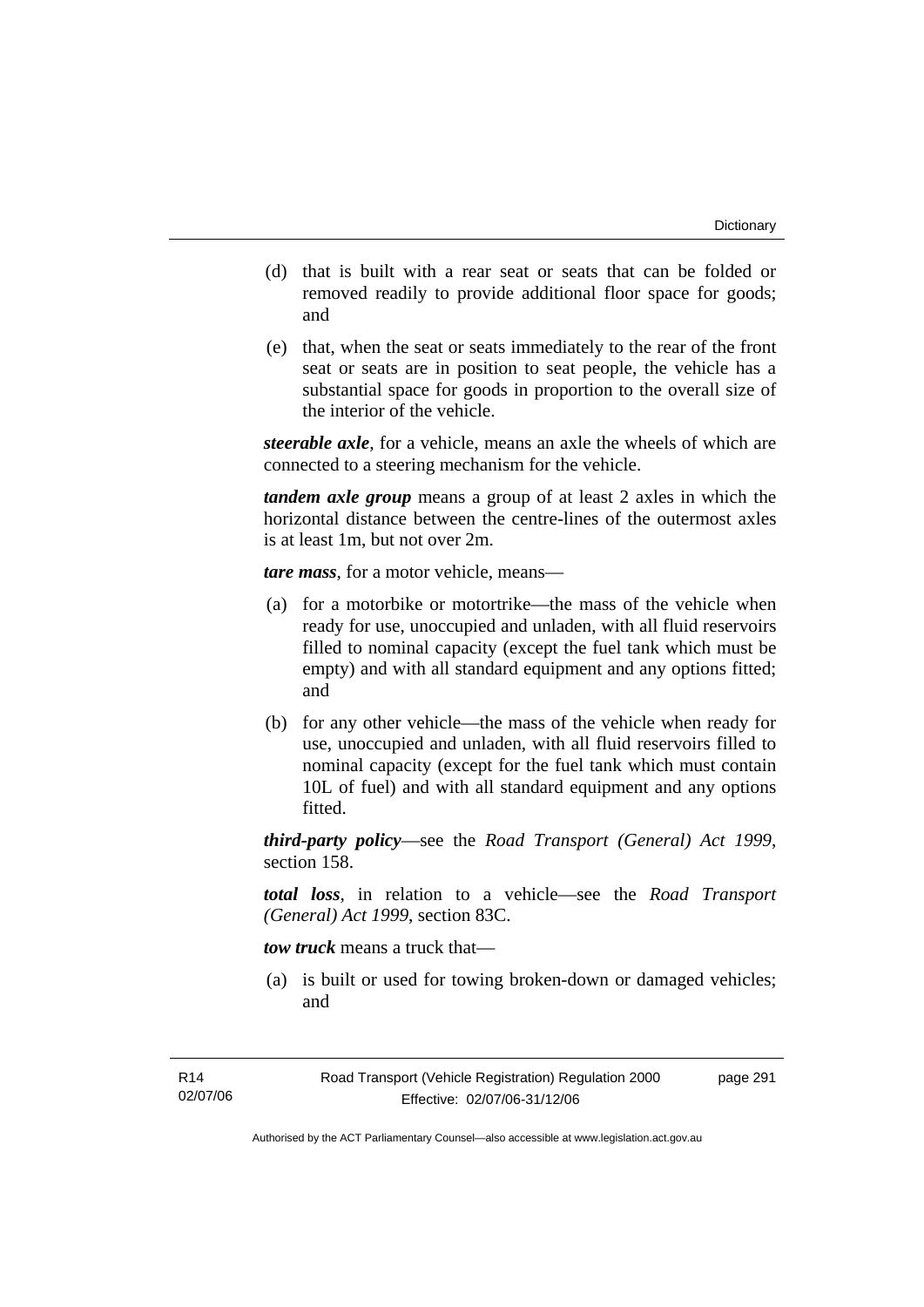- (b) includes, or has permanently attached to it, a crane or similar apparatus for—
	- (i) lifting a vehicle partly clear of the ground; and
	- (ii) keeping it partly clear of the ground while towing it.

*tractor* means a motor vehicle that—

- (a) is built mainly to supply motive power for machinery or to haul another vehicle; and
- (b) cannot carry a load (other than tools, spare parts, fuel, water, oil, or other accessories, necessary for use in connection with the vehicle) or any part of the weight of a vehicle being towed or its load.

*traffic offence detection device*—see the *Road Transport (Safety and Traffic Management) Act 1999*, dictionary.

*transport enforcement vehicle* means a vehicle used by authorised persons to enforce the road transport legislation.

*tri axle group* means a group of at least 3 axles, in which the horizontal distance between the centre-lines of the outermost axles is over 2m, but not over 3.2m.

*truck* means a motor vehicle (whether or not in combination with a trailer) that is built mainly—

- (a) to carry goods or merchandise or to carry materials used in a trade, business or industry; or
- (b) for use in work other than carrying people;

but does not include a motorbike or tractor.

*turntable* means a bearing built to carry vertical and horizontal loads, but does not allow quick separation of its upper and lower rotating elements, and that is used to connect and allow articulation between—

(a) a prime mover and a semitrailer; or

| page 292 | Road Transport (Vehicle Registration) Regulation 2000 | R14      |
|----------|-------------------------------------------------------|----------|
|          | Effective: 02/07/06-31/12/06                          | 02/07/06 |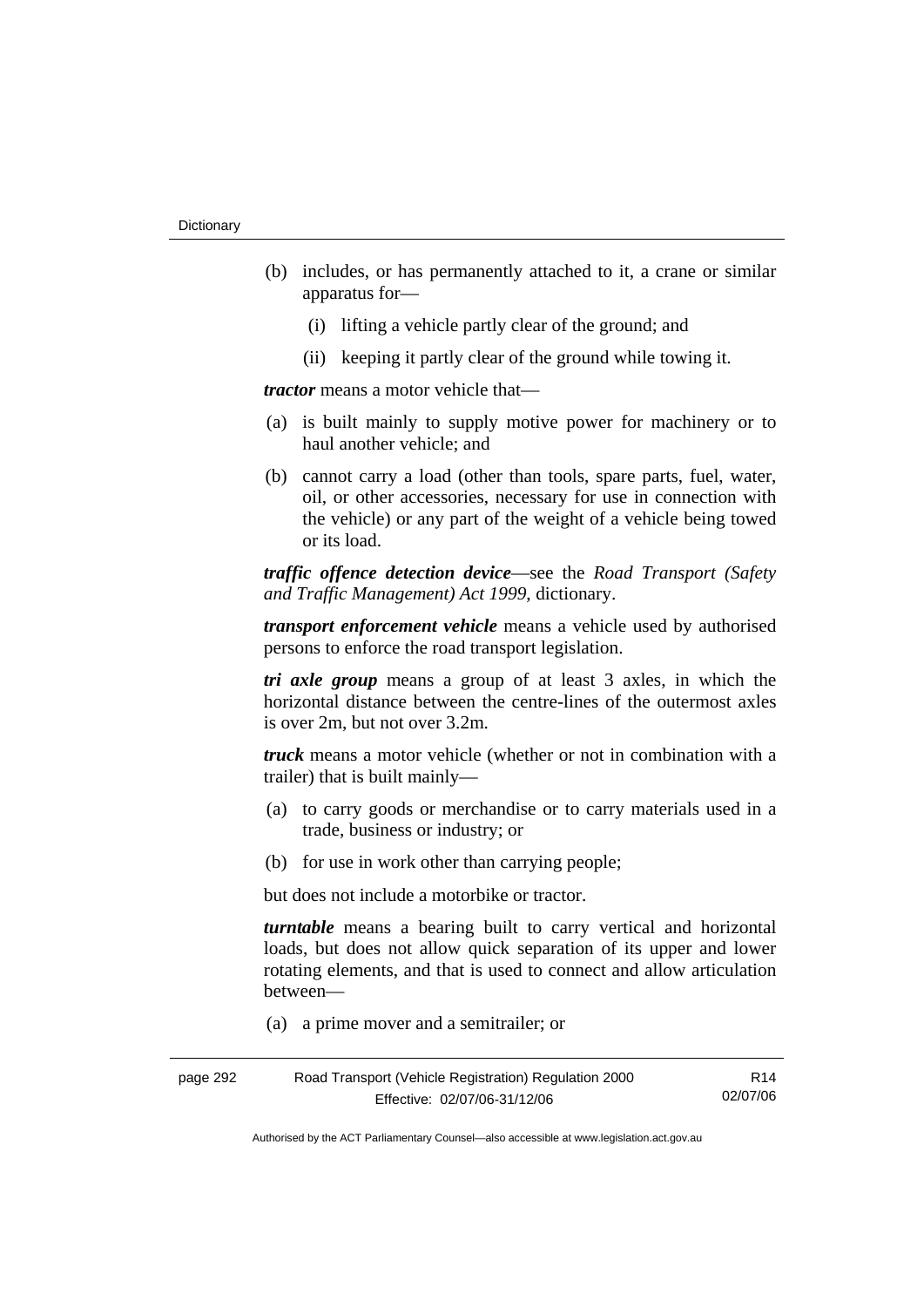- (b) the steering axle or axle group of a dog trailer and the body of the trailer; or
- (c) a fifth wheel coupling and the vehicle to which it is mounted.

*twinsteer axle group* means a group of 2 axles—

- (a) with single tyres; and
- (b) fitted to a motor vehicle; and
- (c) connected to the same steering mechanism; and
- (d) the horizontal distance between the centre-lines of which is at least 1m, but not over 2m.



Twinsteer axle group

# **Twinsteer axle group on a motor vehicle**

*unleaded petrol motor vehicle* means a vehicle required to be manufactured to operate on unleaded petrol in accordance with the requirements of an applicable ADR.

*unregistered vehicle* means an unregistered registrable vehicle.

*vacuum brakes* means vacuum-operated or vacuum-assisted brakes.

*vehicle identifier*—see the *Road Transport (General) Act 1999*, section 83B.

R14 02/07/06 Road Transport (Vehicle Registration) Regulation 2000 Effective: 02/07/06-31/12/06 page 293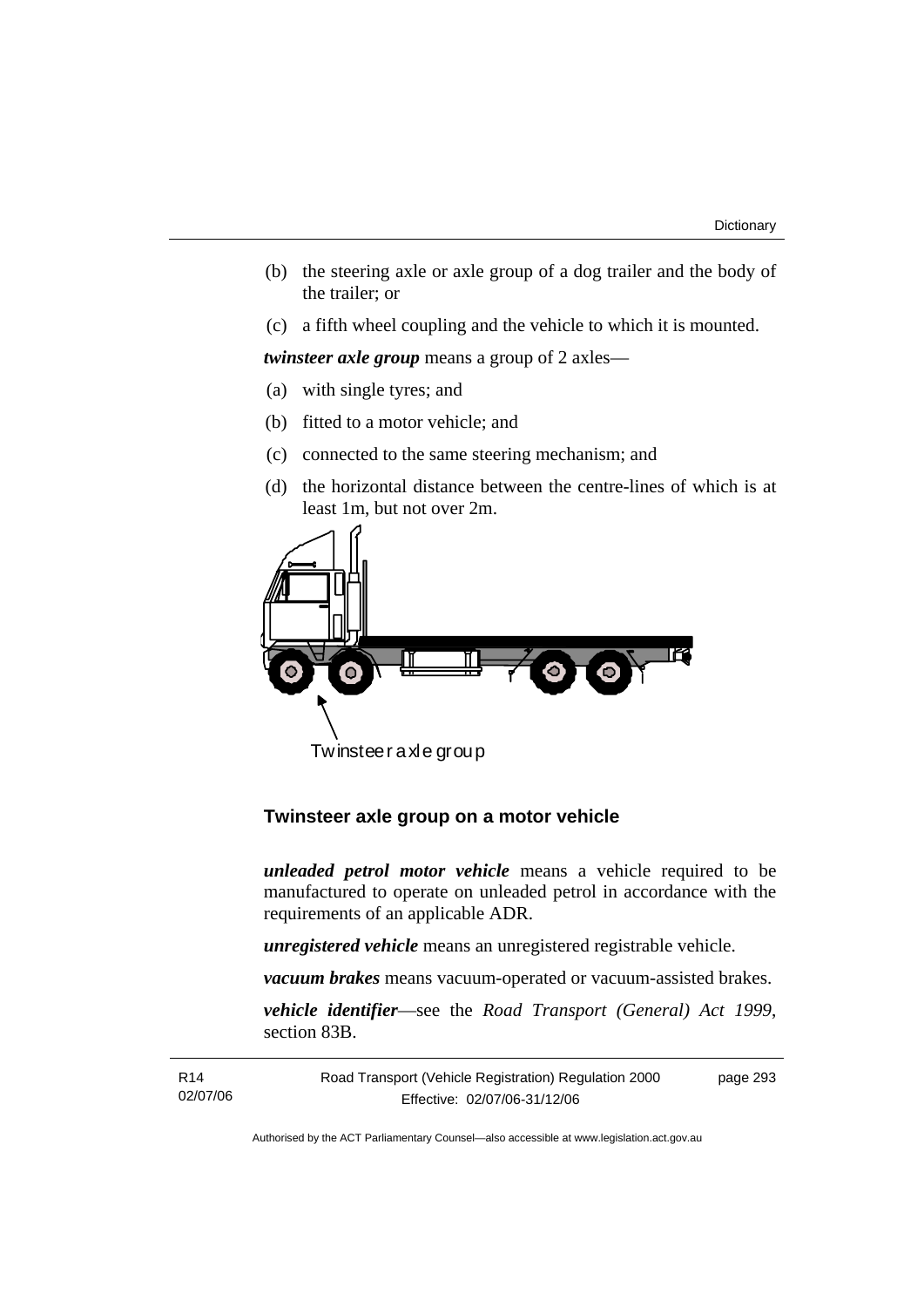*vehicle inspection station* means a place operated by or for the road transport authority to find out whether registrable vehicles comply with the applicable vehicle standards for the vehicles.

*vehicle numberplate* means a numberplate issued by the road transport authority under this regulation other than a bicycle rack numberplate, and, in division 3.5.6 (Damaged, lost, stolen or destroyed numberplates), includes a trader's plate.

*vehicle part*, of a registrable vehicle—see section 154 (Definitions for pt 6.4 (Component identification numbers)).

*vehicle registration authority* means the road transport authority or the corresponding authority of another jurisdiction.

*veteran vehicle* means a motor vehicle built before 1919.

*VIN*, of a vehicle, means the vehicle identification number allocated to the vehicle in accordance with the ADRs.

*vintage vehicle* means a motor vehicle built after 1918 and before 1931.

*windscreen*, of a vehicle, means the main front windscreen of the vehicle, but does not include a wind deflector or other subsidiary windscreen.

*written-off* vehicle—see the *Road Transport (General) Act 1999*, section 83B.

*written-off vehicles register*—see the *Road Transport (General) Act 1999*, section 83B.

*yellow* includes amber.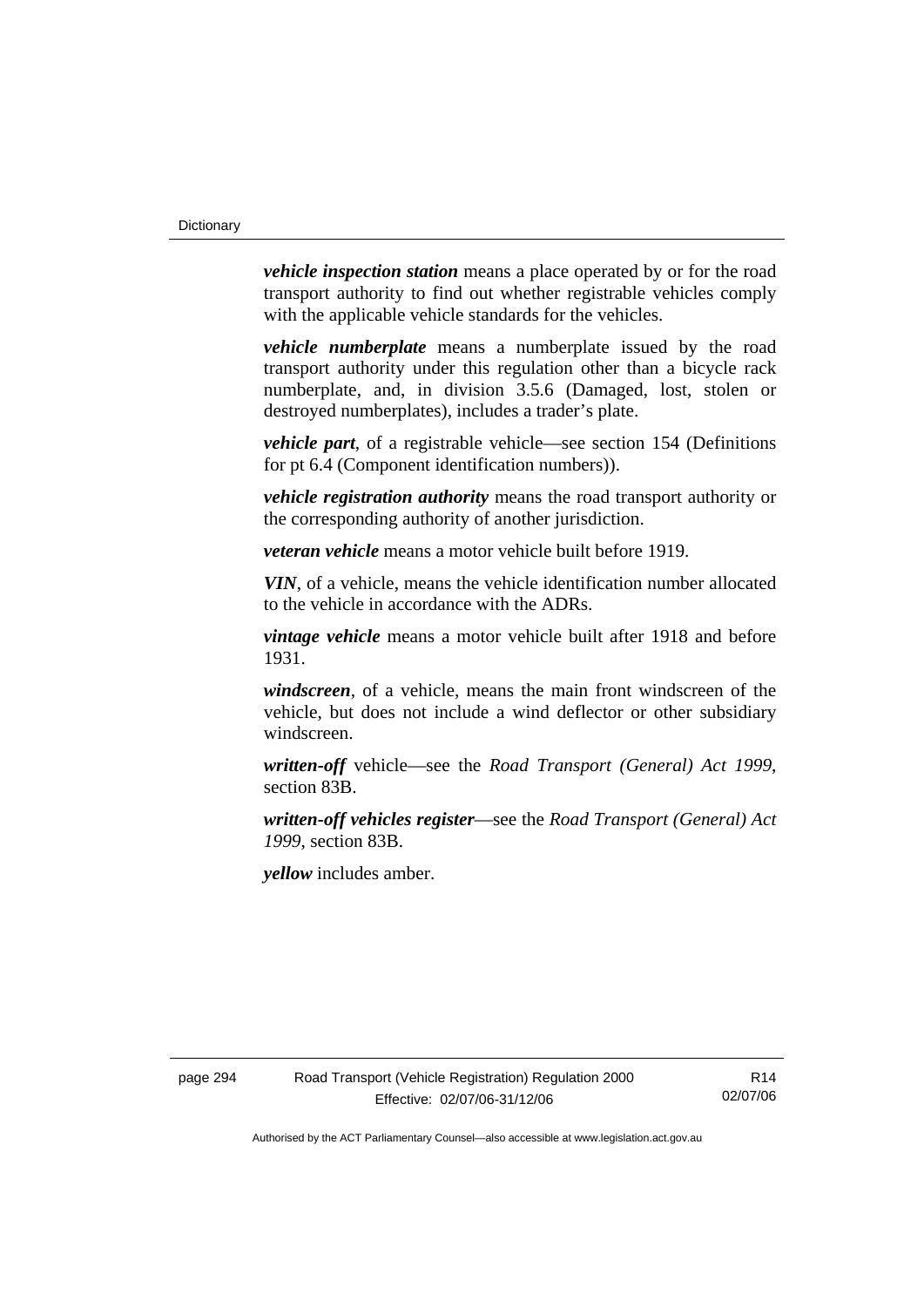# **Endnotes**

# **1 About the endnotes**

Amending and modifying laws are annotated in the legislation history and the amendment history. Current modifications are not included in the republished law but are set out in the endnotes.

Not all editorial amendments made under the *Legislation Act 2001*, part 11.3 are annotated in the amendment history. Full details of any amendments can be obtained from the Parliamentary Counsel's Office.

Uncommenced amending laws and expiries are listed in the legislation history and the amendment history. These details are underlined. Uncommenced provisions and amendments are not included in the republished law but are set out in the last endnote.

If all the provisions of the law have been renumbered, a table of renumbered provisions gives details of previous and current numbering.

The endnotes also include a table of earlier republications.

| $am = amended$                               | $ord = ordinance$                         |
|----------------------------------------------|-------------------------------------------|
| $amdt = amendment$                           | $orig = original$                         |
| $ch = chapter$                               | par = paragraph/subparagraph              |
| $def = definition$                           | $pres = present$                          |
| $dict = dictionary$                          | $prev = previous$                         |
| $disallowed = disallowed by the Legislative$ | $(\text{prev}) = \text{previously}$       |
| Assembly                                     | $pt = part$                               |
| $div = division$                             | $r = rule/subrule$                        |
| $exp = expires/expired$                      | $renum = renumbered$                      |
| $Gaz = qazette$                              | $reloc = relocated$                       |
| $hdg =$ heading                              | $R[X]$ = Republication No                 |
| $IA = Interpretation Act 1967$               | $RI = reissue$                            |
| $ins = inserted/added$                       | $s = section/subsection$                  |
| $LA =$ Legislation Act 2001                  | $sch = schedule$                          |
| $LR =$ legislation register                  | $sdiv = subdivision$                      |
| $LRA =$ Legislation (Republication) Act 1996 | $sub = substituted$                       |
| $mod = modified/modification$                | $SL = Subordinate$ Law                    |
| $o = order$                                  | underlining = whole or part not commenced |
| $om = omitted/repealed$                      | or to be expired                          |

### **2 Abbreviation key**

R14 02/07/06 Road Transport (Vehicle Registration) Regulation 2000 Effective: 02/07/06-31/12/06

page 295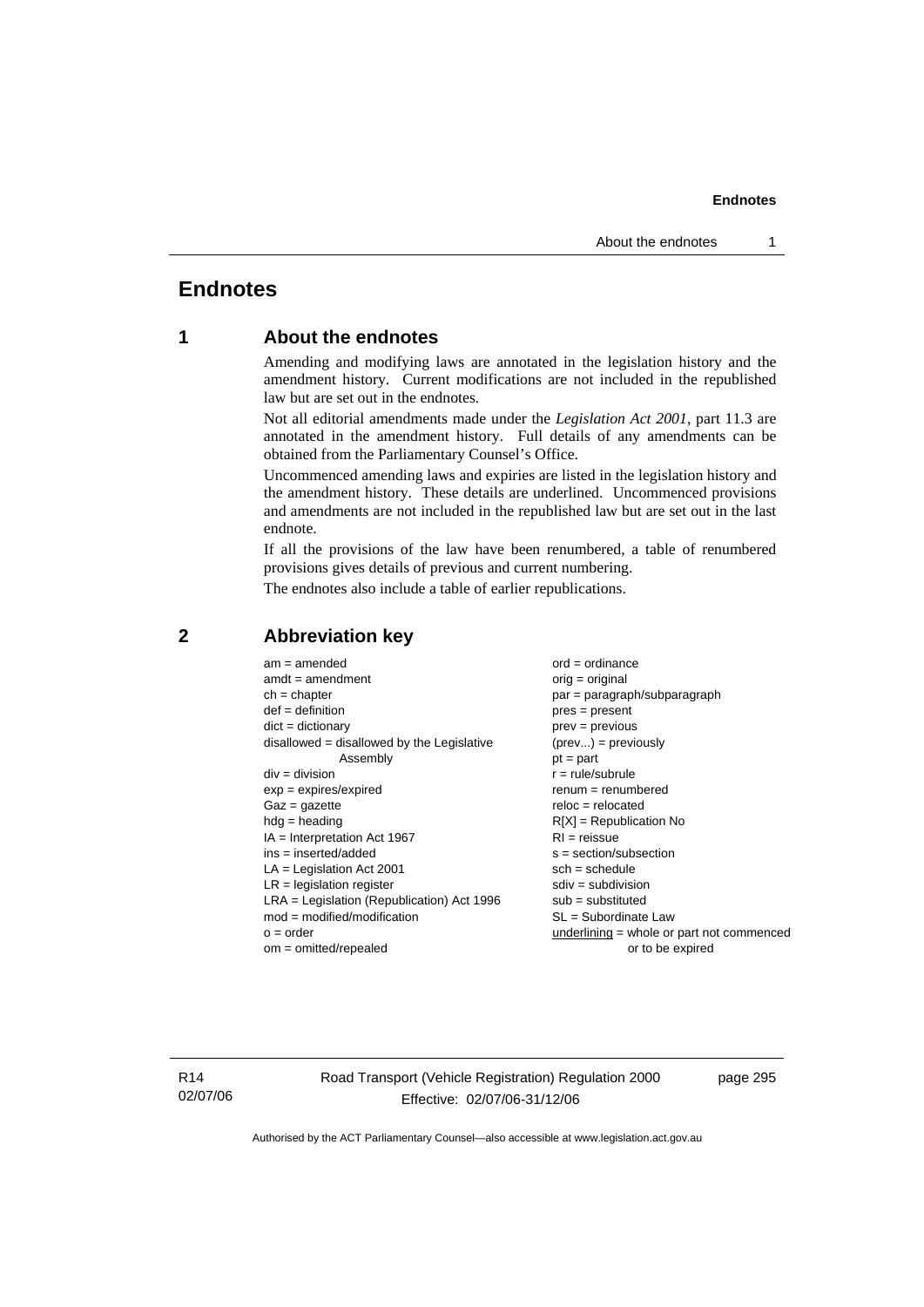| Legislation history<br>3 |
|--------------------------|
|--------------------------|

### **3 Legislation history**

This regulation was originally the *Road Transport (Vehicle Registration) Regulations 2000*. It was renamed under the *Legislation Act 2001*.

#### **Road Transport (Vehicle Registration) Regulation 2000 SL2000-12**

notified 29 February 2000 (Gaz 2000 No S6)

s 1, s 2 commenced 29 February 2000 (IA s 10B)

remainder commenced 1 March 2000 (s 2 and see Gaz 2000 No S5)

as amended by

#### **Road Transport Legislation Amendment Regulations 2000 SL2000-22 pt 3**

notified 18 May 2000 (Gaz 2000 No 20) commenced 18 May 2000 (s 1)

#### **Road Transport (Vehicle Registration) Regulations Amendment 2001 SL2001-7**

notified 28 February 2001 (Gaz 2001 No S10) s 1 commenced 28 February 2001 (IA s 10B) remainder commenced 1 March 2001 (s 1) s 9, s 12 disallowed 29 March 2001

# **Road Transport Legislation Amendment Act 2001 A2001-27 sch 4**

notified 24 May 2001 (Gaz 2001 No 21) s 1, s 2 commenced 24 May 2001 (IA s 10B) sch 4 commenced 24 May 2001 (s 2)

#### **Legislation (Consequential Amendments) Act 2001 A2001-44 pt 350**  notified 26 July 2001 (Gaz 2001 No 30)

s 1, s 2 commenced 26 July 2001 (IA s 10B) pt 350 commenced 12 September 2001 (s 2 and see Gaz 2001 No S65)

#### **Road Transport Legislation Amendment 2002 SL2002-2 pt 7**

notified LR 27 February 2002 s 1, s 2 commenced 27 February 2002 (LA s 75) pt 7 commenced 1 March 2002 (s 2 and see CN 2002 No 2)

# page 296 Road Transport (Vehicle Registration) Regulation 2000 Effective: 02/07/06-31/12/06

R14 02/07/06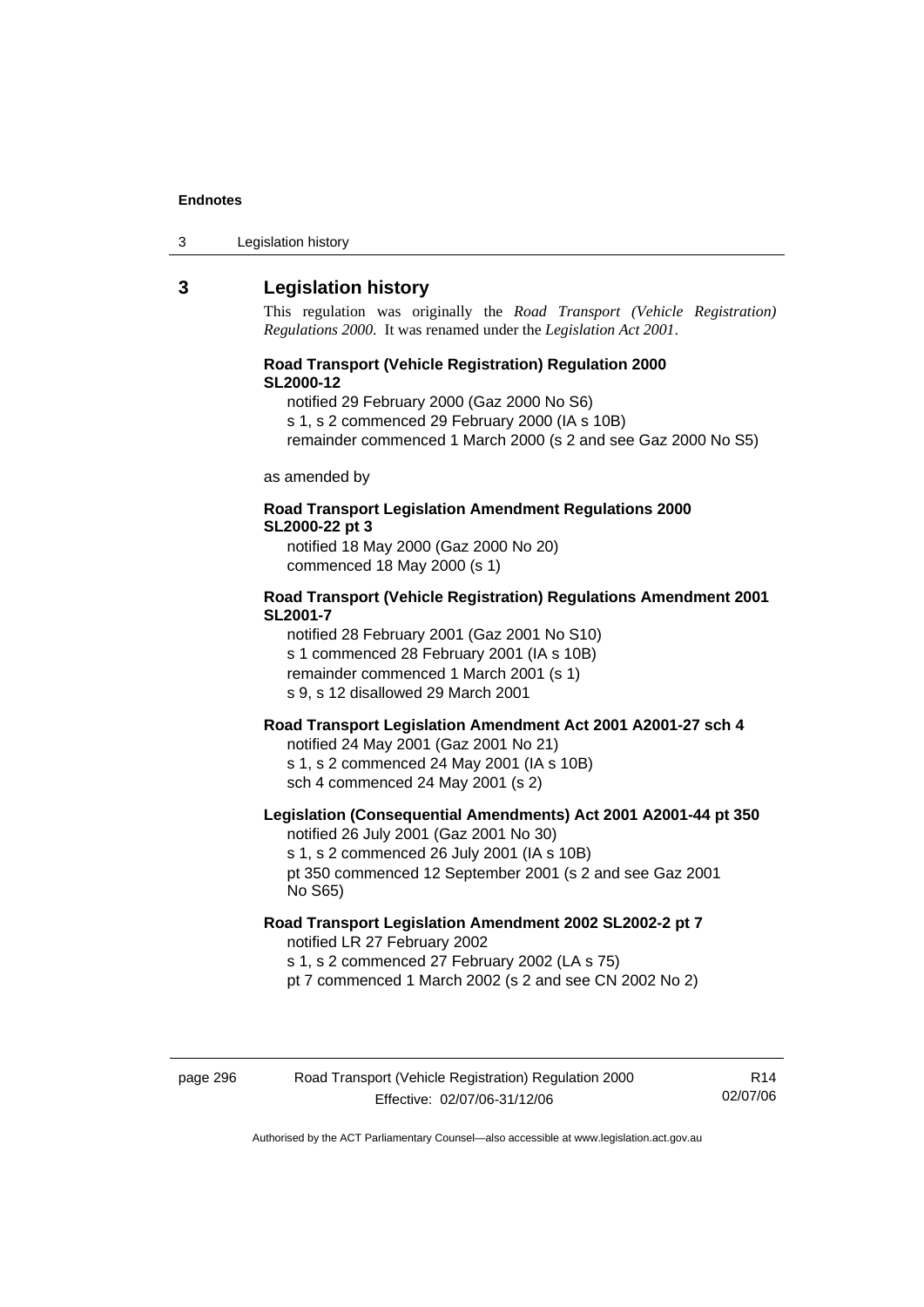#### **Road Transport Legislation Amendment Act 2002 A2002-23 ss 15-25**

notified LR 9 September 2002

s 1, s 2 commenced 9 September 2002 (LA s 75)

ss 15-25 commenced 28 January 2003 (s 2 (3) and CN2002-16)

#### **Statute Law Amendment Act 2002 A2002-30 pt 3.75**

notified LR 16 September 2002

s 1, s 2 taken to have commenced 19 May 1997 (LA s 75 (2))

pt 3.75 commenced 17 September 2002 (s 2 (1))

#### **Road Transport Legislation Amendment Regulations 2002 (No 2) SL2002-31 pt 6**

notified LR 31 October 2002

s 1, s 2 commenced 31 October 2002 (LA s 75 (1))

pt 6 commenced 28 January 2003 (s 2 (2) and CN2002-16)

#### **Road Transport Legislation (Taxi Services) Amendment Regulations 2003 (No 1) SL2003-32 pt 3**

notified LR 22 September 2003

- s 1, s 2 commenced 22 September 2003 (LA s 75 (1))
- pt 3 commenced 23 September 2003 (s 2)

#### **Emergencies Act 2004 A2004-28 sch 3 pt 3.21**

notified LR 29 June 2004 s 1, s 2 commenced 29 June 2004 (LA s 75 (1)) sch 3 pt 3.21 commenced 1 July 2004 (s 2 (1) and CN2004-11)

#### **Road Transport Legislation Amendment Regulations 2004 (No 1) SL2004-47 pt 6**

notified LR 9 September 2004

s 1, s 2 commenced 9 September 2004 (LA s 75 (1)) pt 6 commenced 10 September 2004 (s 2)

#### **Road Transport Legislation (Hire Cars) Amendment Regulation 2005 (No 1) SL2005-4 sch 2 pt 2.6**

notified LR 7 March 2005

s 1, s 2 commenced 7 March 2005 (LA s 75 (1)) sch 2 pt 2.6 commenced 9 March 2005 (s 2 and see Road Transport (Public Passenger Services) (Hire Cars) Amendment Act 2004 A2004-69, s 2 and LA s 79)

page 297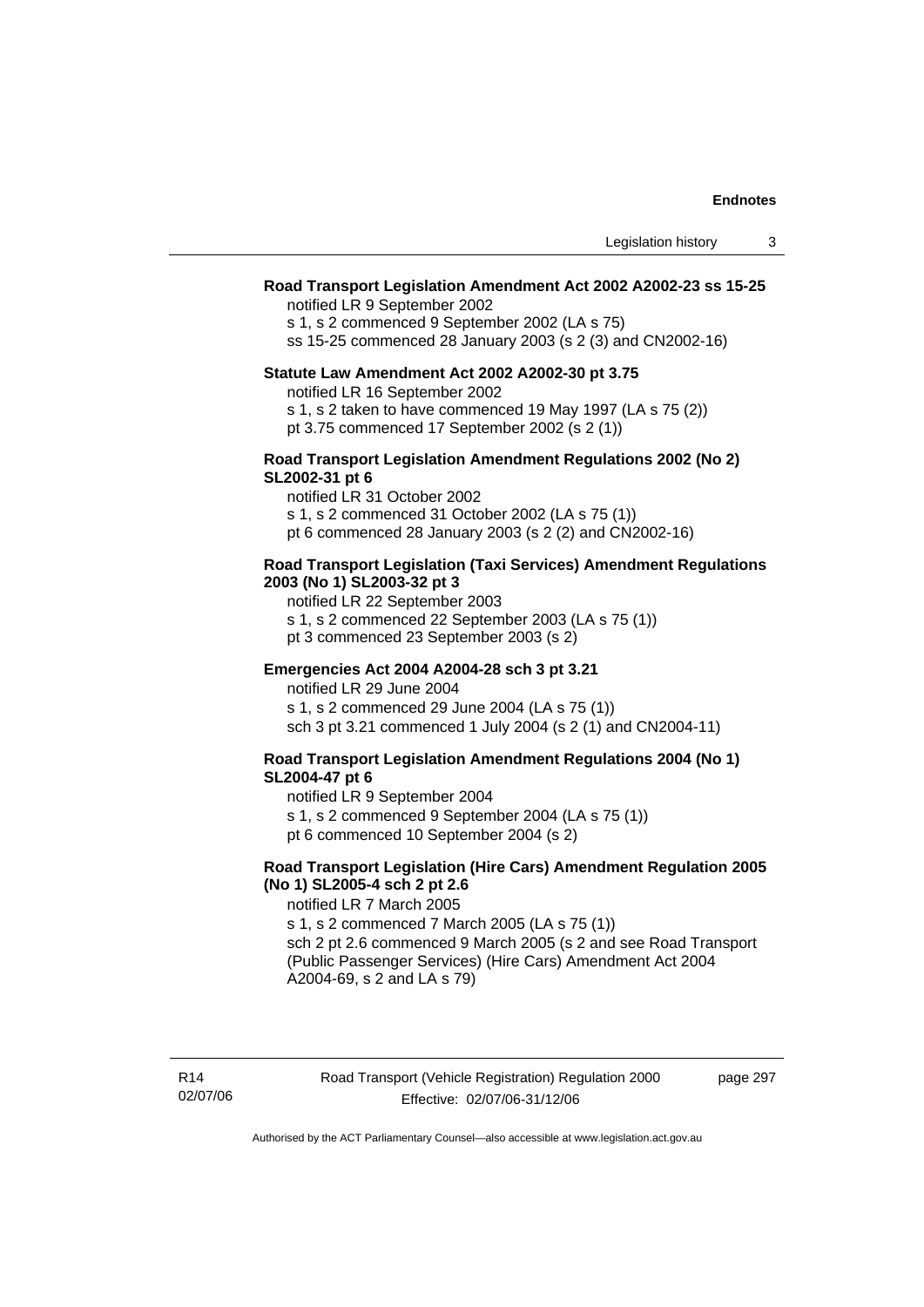| $\boldsymbol{\Lambda}$ | Amendment history |
|------------------------|-------------------|
|------------------------|-------------------|

### **Statute Law Amendment Act 2005 A2005-20 sch 3 pt 3.60**

notified LR 12 May 2005

s 1, s 2 taken to have commenced 8 March 2005 (LA s 75 (2)) sch 3 pt 3.60 commenced 2 June 2005 (s 2 (1))

#### **Road Transport Legislation Amendment Regulation 2005 (No 1) SL2005-39 pt 5**

notified LR 14 December 2005 s 1, s 2 commenced 14 December 2005 (LA s 75 (1))

pt 5 commenced 15 December 2005 (s 2)

### **Road Transport Legislation Amendment Act 2006 A2006-26 pt 5**

notified LR 14 June 2006

s 1, s 2 commenced 14 June 2006 (LA s 75 (1))

pt 5 commenced 2 July 2006 (s 2 and CN2006-12)

# **4 Amendment history**

| s 1                                                       | Name of regulation<br>am R <sub>10</sub> LA                                                                                                            |
|-----------------------------------------------------------|--------------------------------------------------------------------------------------------------------------------------------------------------------|
| <b>Commencement</b><br>s <sub>2</sub>                     | om Act 2001 No 27 amdt 4.33                                                                                                                            |
| Definitions---the dictionary<br>s 3 hdg<br>s <sub>3</sub> | bracketed note exp 17 September 2002 (s 5 (3))<br>am Act 2001 No 44 amdt 1.3813                                                                        |
| Diagrams---the dictionary<br>s 4 hdg                      | bracketed note exp 17 September 2002 (s 5 (3))                                                                                                         |
| <b>Notes</b><br>s 5 hdg<br>s <sub>5</sub>                 | bracketed note exp 17 September 2002 (s 5 (3))<br>am Act 2001 No 44 amdt 1.3814; Act 2002 No 30 amdt 3.782<br>(2), (3) exp 17 September 2002 (s 5 (3)) |
| s 6 hda                                                   | <b>Meaning of registration provisions</b><br>bracketed note exp 17 September 2002 (s 5 (3))                                                            |
| <b>Suspension of exemptions</b><br>s 7 hdg                | bracketed note exp 17 September 2002 (s 5 (3))                                                                                                         |
| s 8 hdg                                                   | Application of Act, s 18 to pt 2.2 vehicles<br>bracketed note exp 17 September 2002 (s 5 (3))                                                          |
| <b>Vehicles on tow trucks</b><br>s 9 hda                  | bracketed note exp 17 September 2002 (s 5 (3))                                                                                                         |

| page 298 | R14                          |          |
|----------|------------------------------|----------|
|          | Effective: 02/07/06-31/12/06 | 02/07/06 |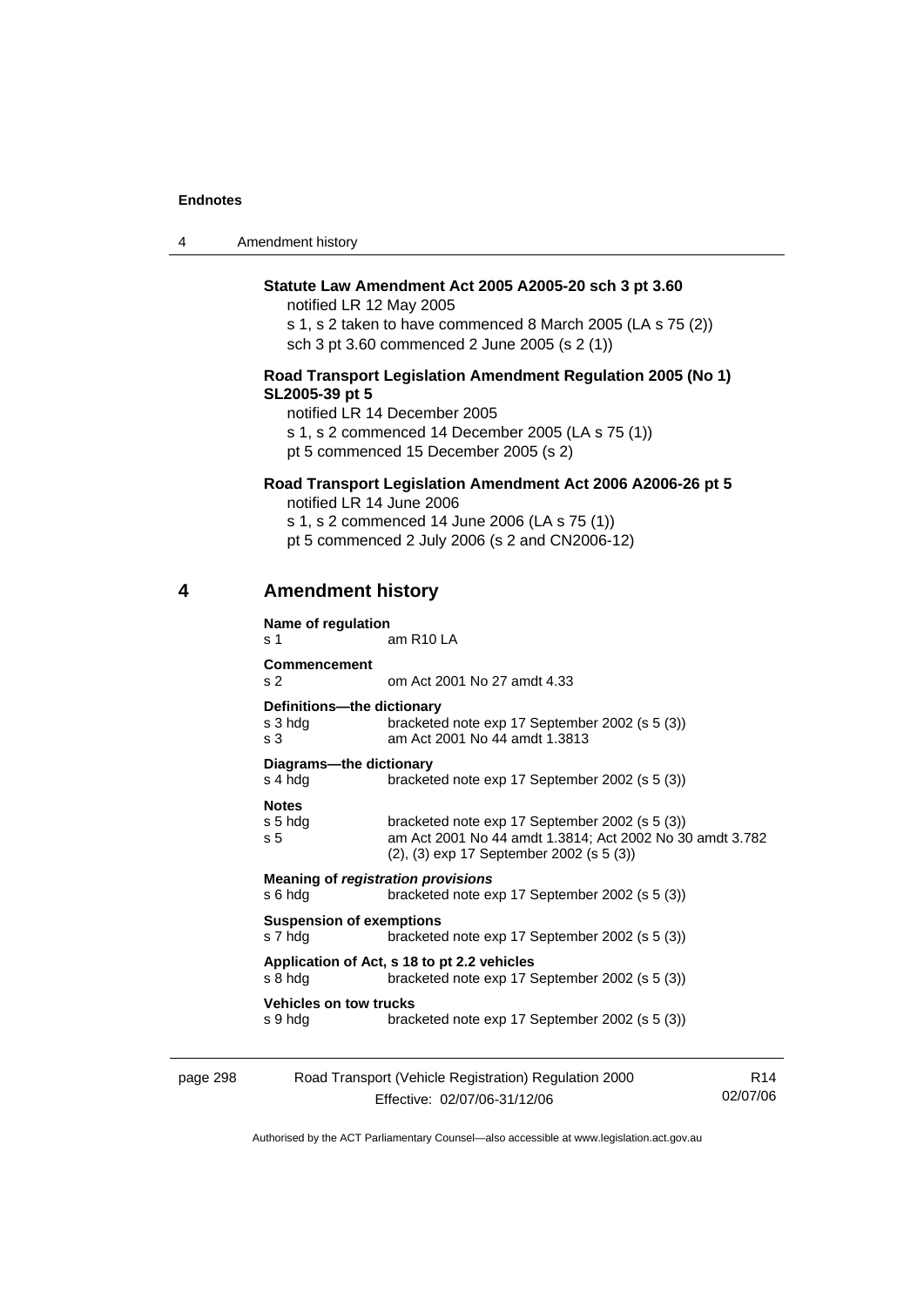```
Vehicles used for agricultural work 
s 10 hdg bracketed note exp 17 September 2002 (s 5 (3)) 
Vehicles using roads or road related areas to a limited extent during primary 
production 
s 11 hdg bracketed note exp 17 September 2002 (s 5 (3)) 
Trailers used for road construction and other public works 
s 12 hdg bracketed note exp 17 September 2002 (s 5 (3)) 
Golf and green keeping vehicles used on roads or road related areas 
s 13 hdg bracketed note exp 17 September 2002 (s 5 (3)) 
Vehicles temporarily in the ACT 
s 14 hdg bracketed note exp 17 September 2002 (s 5 (3)) 
Vehicles registered under Interstate Road Transport Act 1985 
s 15 hdg bracketed note exp 17 September 2002 (s 5 (3)) 
Trailers exempt from registration in another jurisdiction 
s 16 hdg bracketed note exp 17 September 2002 (s 5 (3)) 
Vehicles used to fight rural fires 
                 bracketed note exp 17 September 2002 (s 5 (3))
s 17 sub A2004-28 amdt 3.63 
Police vehicles 
s 18 hdg bracketed note exp 17 September 2002 (s 5 (3)) 
Lawn mowers 
s 19 hdg bracketed note exp 17 September 2002 (s 5 (3)) 
Bicycles with auxiliary motors 
s 20 hdg bracketed note exp 17 September 2002 (s 5 (3)) 
Vehicles used by certain people with disabilities 
s 21 hdg bracketed note exp 17 September 2002 (s 5 (3)) 
Vehicles being driven to obtain registration etc 
s 22 hdg bracketed note exp 17 September 2002 (s 5 (3)) 
Vehicles being inspected 
s 23 hdg bracketed note exp 17 September 2002 (s 5 (3)) 
Self-propelled elevating work platforms 
s 24 hdg bracketed note exp 17 September 2002 (s 5 (3)) 
Registered operator of registrable vehicle 
s 25 hdg bracketed note exp 17 September 2002 (s 5 (3)) 
Eligible vehicles 
s 26 hdg bracketed note exp 17 September 2002 (s 5 (3))
```
R14 02/07/06 Road Transport (Vehicle Registration) Regulation 2000 Effective: 02/07/06-31/12/06

page 299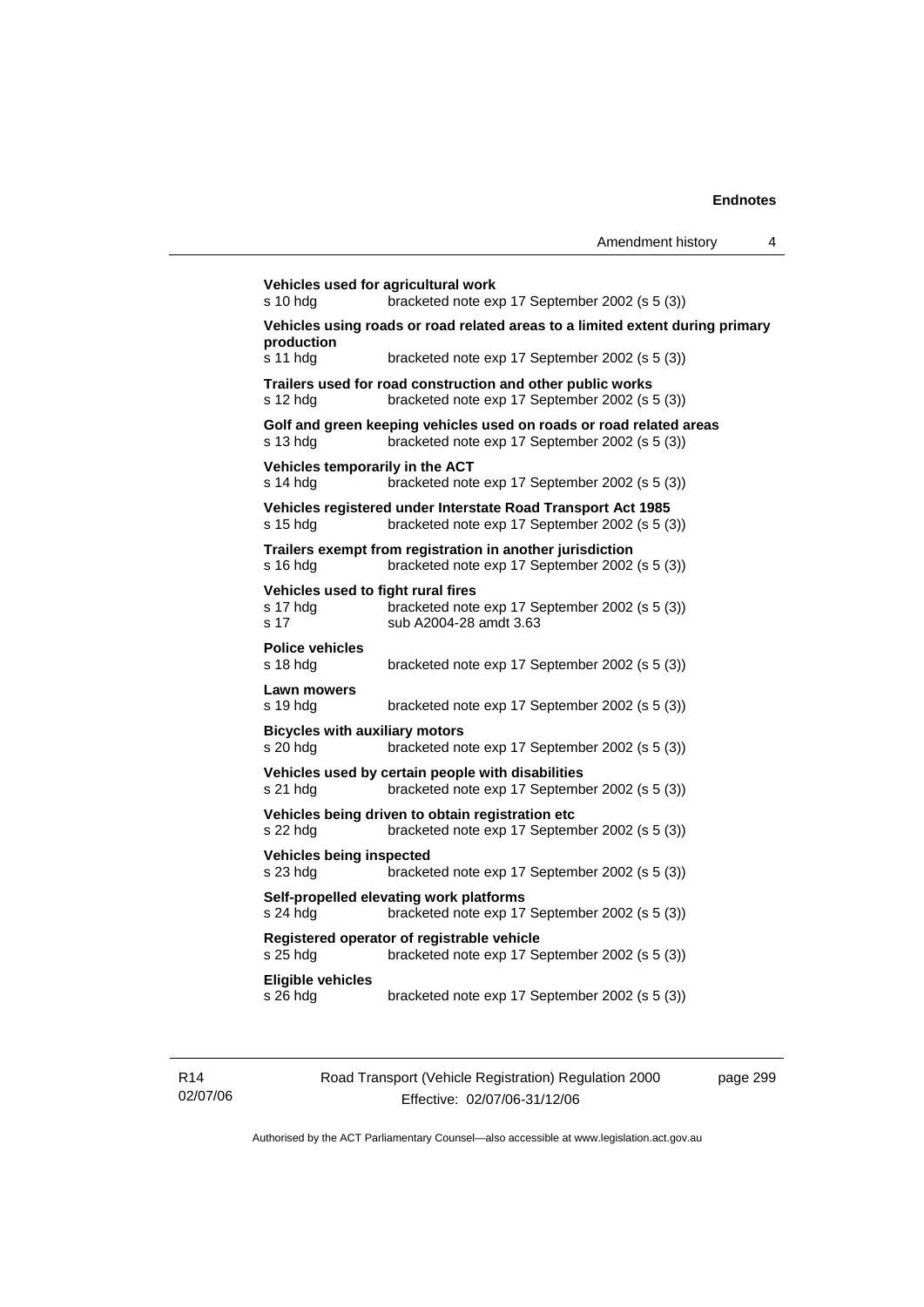| 4        | Amendment history                                                                                                                                                                                             |
|----------|---------------------------------------------------------------------------------------------------------------------------------------------------------------------------------------------------------------|
|          | Who may apply for registration?<br>s 27 hdg<br>bracketed note exp 17 September 2002 (s 5 (3))                                                                                                                 |
|          | Information that may be required for registration application<br>bracketed note exp 17 September 2002 (s 5 (3))<br>$s$ 28 hdg                                                                                 |
|          | Supporting evidence for registration application<br>bracketed note exp 17 September 2002 (s 5 (3))<br>s 29 hdg                                                                                                |
|          | Giving authority registration application and supporting evidence<br>$s$ 30 hdg<br>bracketed note exp 17 September 2002 (s 5 (3))                                                                             |
|          | <b>Duration of registration</b><br>bracketed note exp 17 September 2002 (s 5 (3))<br>s 31 hdg<br>s 31<br>am 2001 No 7 s 3, s 4; Act 2001 No 44 amdt 1.3815                                                    |
|          | Deciding applications for registration-general<br>bracketed note exp 17 September 2002 (s 5 (3))<br>s 32 hdg<br>s 32<br>am 2002 No 2 s 38; Act 2002 No 23 s 16<br>sub SL2003-32 s 19<br>am SL2005-4 amdt 2.51 |
|          | Deciding applications for registration-written-off vehicles<br>s 32A<br>ins Act 2002 No 23 s 17<br>am SL2002-31 s 26, s 27, s 32                                                                              |
|          | Deciding applications for registration—public passenger vehicles<br>s 32AA<br>ins SL2005-39 s 32                                                                                                              |
|          | Deciding applications for registration-taxis<br>s 32B<br>ins Act 2002 No 23 s 17<br>om SL2002-31 s 28<br>ins SL2003-32 s 20<br>am SL2004-47 s 48; par renum R12 LA                                            |
|          | Deciding applications for registration-certain hire cars<br>s 32C<br>ins SL2005-4 amdt 2.52<br>(2), (3) (defs original operator, private hire car, small bus),<br><u>(4) exp 1 July 2010 (s 32C (4))</u>      |
|          | <b>Conditional registration</b><br>s 33 hdg<br>bracketed note exp 17 September 2002 (s 5 (3))                                                                                                                 |
|          | General information to be recorded in register<br>bracketed note exp 17 September 2002 (s 5 (3))<br>s 34 hdg                                                                                                  |
|          | Other information that may be recorded in register<br>bracketed note exp 17 September 2002 (s 5 (3))<br>s 35 hdg                                                                                              |
|          | <b>Recording of dealing restrictions</b><br>bracketed note exp 17 September 2002 (s 5 (3))<br>s 36 hdg                                                                                                        |
| page 300 | Road Transport (Vehicle Registration) Regulation 2000<br>R <sub>14</sub>                                                                                                                                      |

Effective: 02/07/06-31/12/06 02/07/06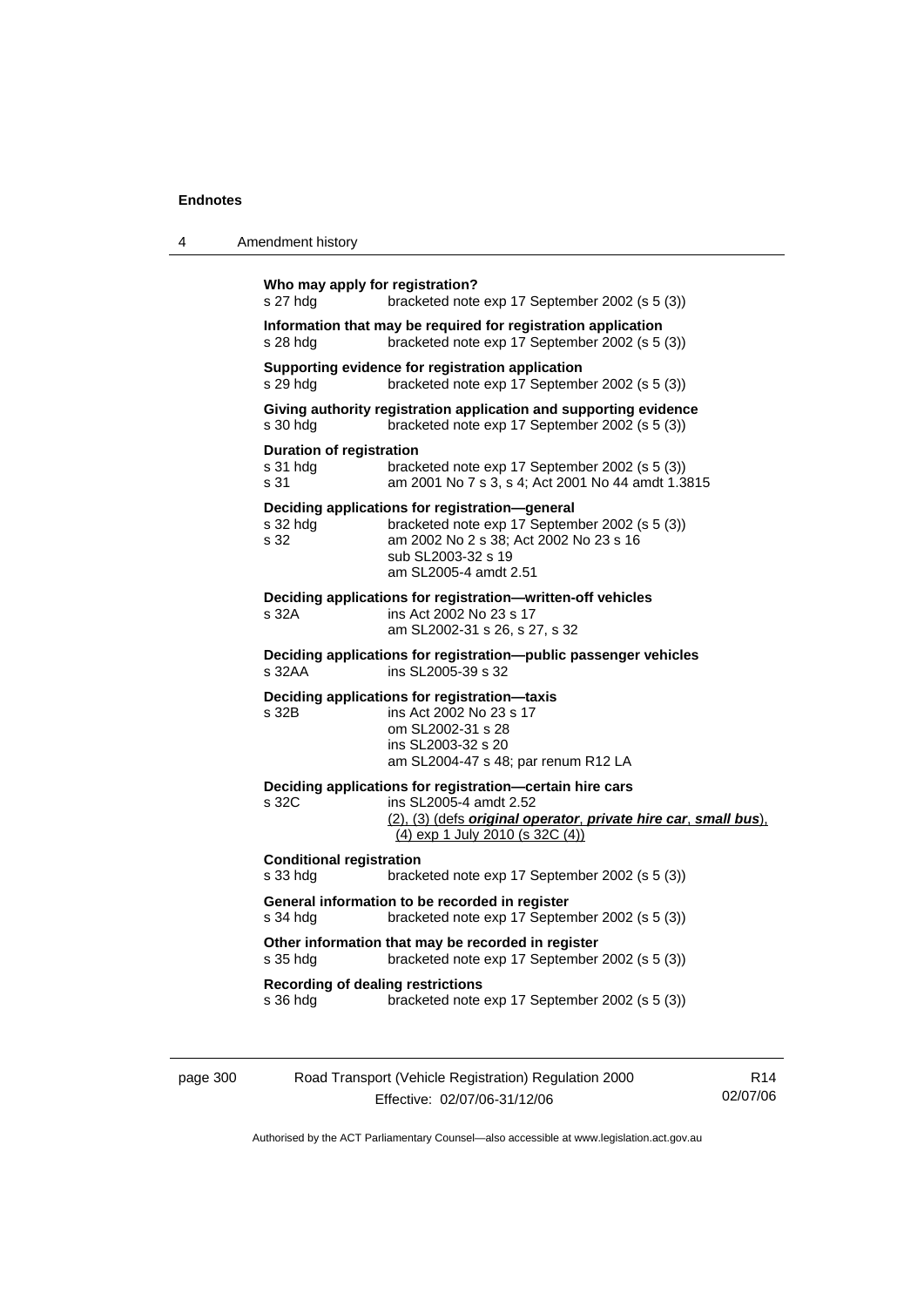| Amendment history |  |
|-------------------|--|
|-------------------|--|

| s 37 hdg                                             | Changes in description or configuration to be recorded<br>bracketed note exp 17 September 2002 (s 5 (3)) |
|------------------------------------------------------|----------------------------------------------------------------------------------------------------------|
| s 38 hdg                                             | Register to record information over previous 2 years<br>bracketed note exp 17 September 2002 (s 5 (3))   |
| s 39 hdg                                             | Searches of registrable vehicles register etc<br>bracketed note exp 17 September 2002 (s 5 (3))          |
| <b>Registration certificates</b><br>s 40 hda<br>s 40 | bracketed note exp 17 September 2002 (s 5 (3))<br>am 2001 No 7 s 5                                       |
| s 43 hdg                                             | Recovery of lost or stolen registration certificates<br>bracketed note exp 17 September 2002 (s 5 (3))   |
| <b>Registration labels</b><br>s 44 hdg               | bracketed note exp 17 September 2002 (s 5 (3))                                                           |
| s 45 hdg                                             | Using a vehicle without registration label etc<br>bracketed note exp 17 September 2002 (s 5 (3))         |
| s 45A                                                | <b>Streamlined registration procedures</b><br>ins 2001 No 7 s 6                                          |
| Definitions for pt 3.5<br>s 46 hdg                   | bracketed note exp 17 September 2002 (s 5 (3))                                                           |
| s 47                                                 | Determination of non-standard registration numbers<br>sub Act 2001 No 44 amdt 1.3816                     |
| s 48 hdg                                             | Application of pt 3.5 to trader's plates<br>bracketed note exp 17 September 2002 (s 5 (3))               |
| Vehicle numberplates<br>s 49 hdg<br>s 49             | bracketed note exp 17 September 2002 (s 5 (3))<br>am 2001 No 7 s 7                                       |
| <b>Bicycle rack numberplates</b><br>s 50 hdg         | bracketed note exp 17 September 2002 (s 5 (3))                                                           |
| s 51                                                 | Dimensions, layout etc of numberplates<br>sub Act 2001 No 44 amdt 1.3817                                 |
| s 52 hdg                                             | Authority may change registration number<br>bracketed note exp 17 September 2002 (s 5 (3))               |
| Nature of prescribed rights<br>s 53 hdg              | bracketed note exp 17 September 2002 (s 5 (3))                                                           |
| s 54 hdg                                             | Selling rights to non-standard registration numbers<br>bracketed note exp 17 September 2002 (s 5 (3))    |
|                                                      |                                                                                                          |

R14 02/07/06 Road Transport (Vehicle Registration) Regulation 2000 Effective: 02/07/06-31/12/06

page 301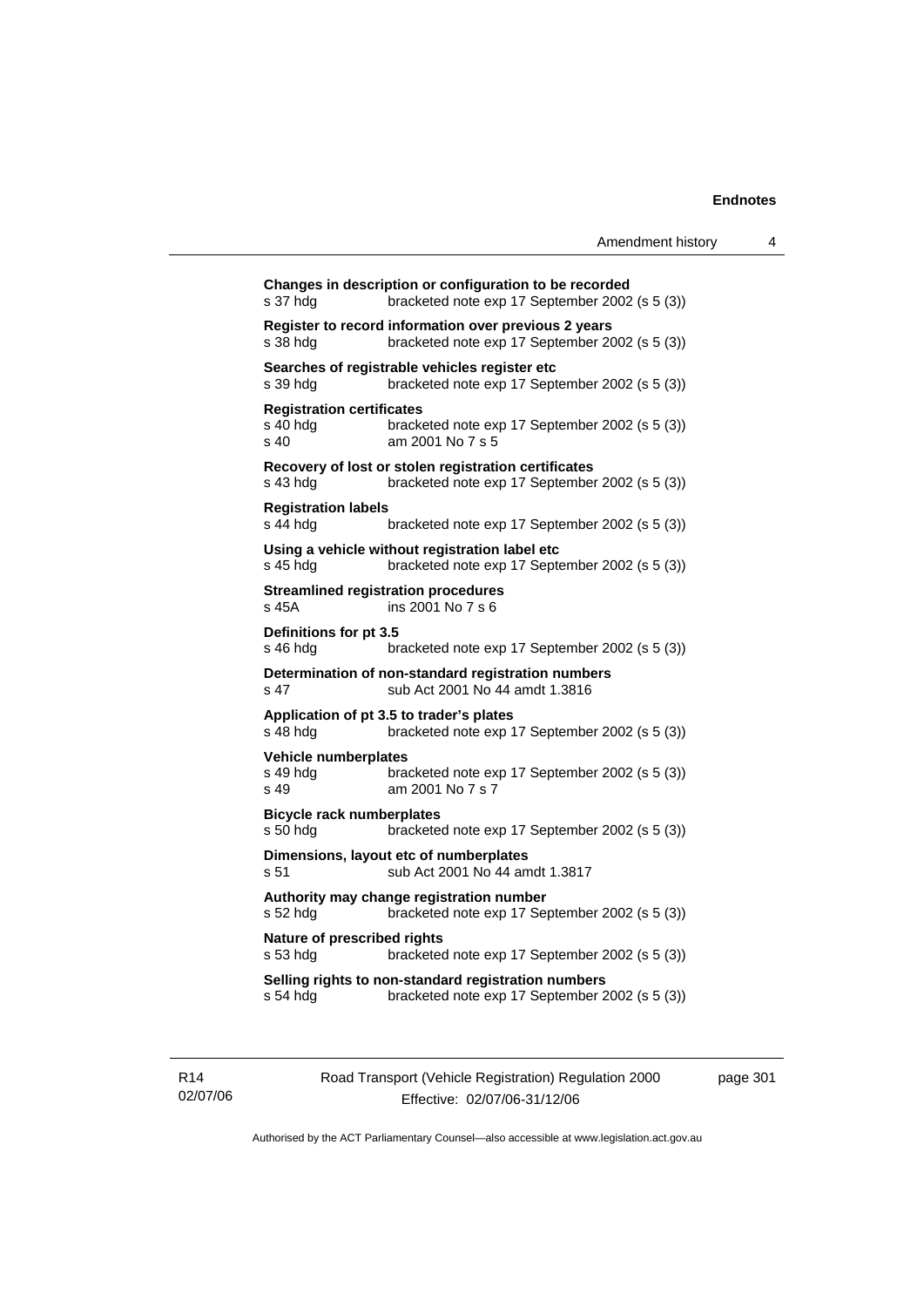4 Amendment history

|          | <b>Assignment of rights</b><br>s 55 hdg             | bracketed note exp 17 September 2002 (s 5 (3))                                                                                                                                                                                                                                                                                                      |                             |
|----------|-----------------------------------------------------|-----------------------------------------------------------------------------------------------------------------------------------------------------------------------------------------------------------------------------------------------------------------------------------------------------------------------------------------------------|-----------------------------|
|          | <b>Display of numberplates</b><br>s 59 hdg<br>s 59  | bracketed note exp 17 September 2002 (s 5 (3))<br>am 2002 No 2 s 39                                                                                                                                                                                                                                                                                 |                             |
|          | $s60h$ dg                                           | Using vehicle without numberplate etc<br>bracketed note exp 17 September 2002 (s 5 (3))                                                                                                                                                                                                                                                             |                             |
|          | <b>Swapping of numberplates</b><br>$s61$ hdg        | bracketed note exp 17 September 2002 (s 5 (3))                                                                                                                                                                                                                                                                                                      |                             |
|          | s 62 hdg                                            | Transfer of numberplate to another vehicle<br>bracketed note exp 17 September 2002 (s 5 (3))                                                                                                                                                                                                                                                        |                             |
|          | <b>Exchange of numberplates</b><br>s 63 hdg         | bracketed note exp 17 September 2002 (s 5 (3))                                                                                                                                                                                                                                                                                                      |                             |
|          | <b>Damaged numberplates</b><br>$s$ 64 hdg           | bracketed note exp 17 September 2002 (s 5 (3))                                                                                                                                                                                                                                                                                                      |                             |
|          | s 65 hdg                                            | Lost, stolen or destroyed numberplates<br>bracketed note exp 17 September 2002 (s 5 (3))                                                                                                                                                                                                                                                            |                             |
|          | $s66h$ dg                                           | Recovery of lost or stolen numberplates<br>bracketed note exp 17 September 2002 (s 5 (3))                                                                                                                                                                                                                                                           |                             |
|          | s 67 hdg<br>s 67                                    | Notice of renewal for registration<br>bracketed note exp 17 September 2002 (s 5 (3))<br>am 2001 No 7 s 8                                                                                                                                                                                                                                            |                             |
|          | <b>Renewal of registration</b><br>$s68h$ dg<br>s 68 | bracketed note exp 17 September 2002 (s 5 (3))<br>am 2001 No 7 s 10, s 11<br>(2) sub 2001 No 7 s 9<br>disallowed 29 March 2001<br>(2A) ins 2001 No 7 s 9<br>disallowed 29 March 2001<br>(13) exp 31 March 2002 (s 68 (13))<br>am Act 2001 No 44 amdt 1.3818; Act 2002 No 23 s 18, s 19;<br>SL2002-31 s 29; SL2003-32 s 21, s 22; SL2005-4 amdt 2.53 |                             |
|          | s 68A                                               | Seasonal vehicles-maximum registration renewal period<br>ins 2001 No 7 s 12<br>disallowed 29 March 2001<br>ins Act 2002 No 23 s 19                                                                                                                                                                                                                  |                             |
|          | s 69 hdg                                            | Obligation to notify change of name or address etc<br>bracketed note exp 17 September 2002 (s 5 (3))                                                                                                                                                                                                                                                |                             |
|          | s 70 hdg                                            | Obligation to notify if vehicle destroyed or written off<br>bracketed note exp 17 September 2002 (s 5 (3))                                                                                                                                                                                                                                          |                             |
| page 302 |                                                     | Road Transport (Vehicle Registration) Regulation 2000<br>Effective: 02/07/06-31/12/06                                                                                                                                                                                                                                                               | R <sub>14</sub><br>02/07/06 |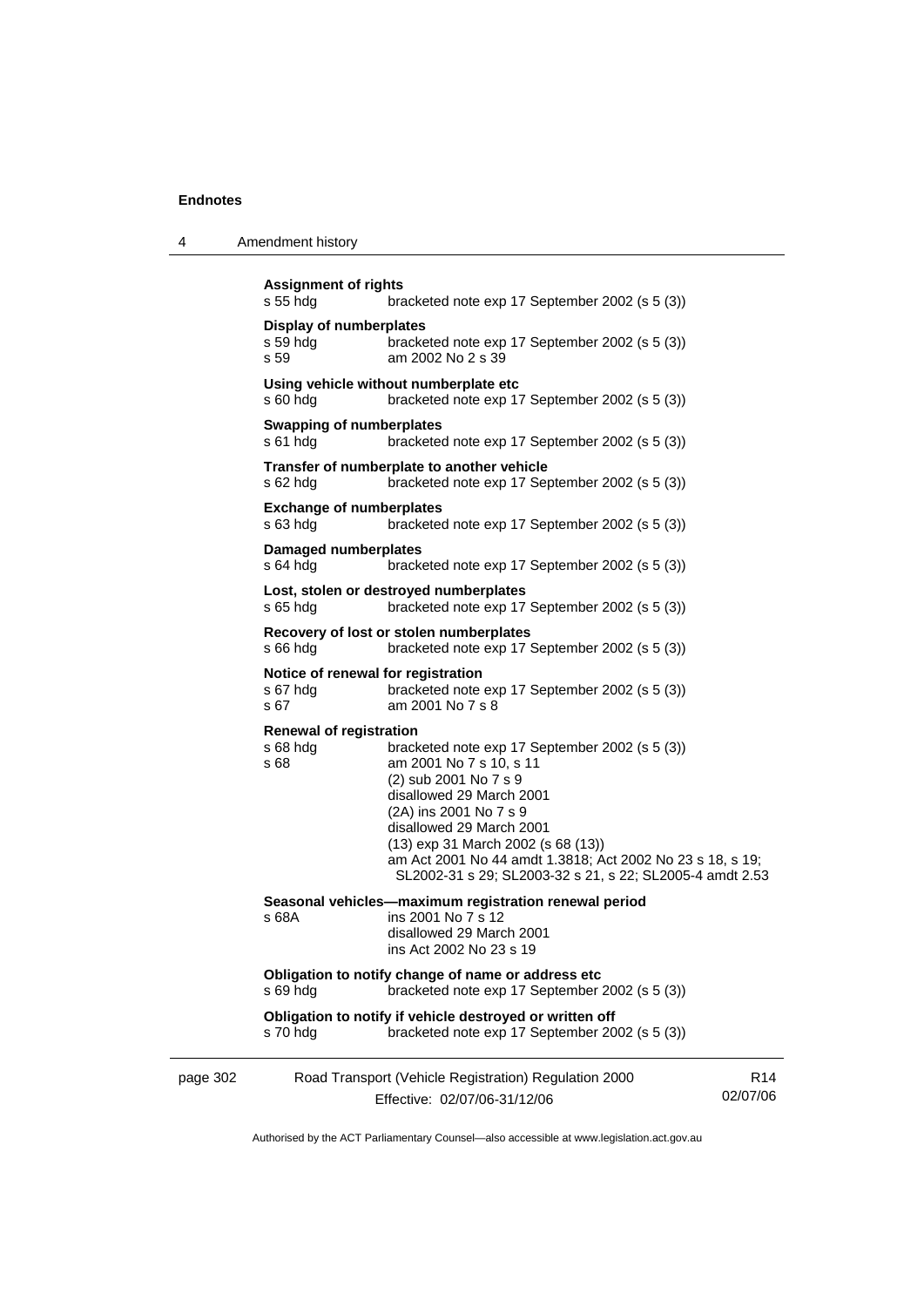|                                                 |                                                                                                                                                                           | Amendment history | 4 |
|-------------------------------------------------|---------------------------------------------------------------------------------------------------------------------------------------------------------------------------|-------------------|---|
| s 70                                            | om Act 2002 No 23 s 20                                                                                                                                                    |                   |   |
| s 71 hdg                                        | Obligations in relation to changed vehicles<br>bracketed note exp 17 September 2002 (s 5 (3))                                                                             |                   |   |
| s 72 hdg                                        | Verification of register and monitoring of compliance<br>bracketed note exp 17 September 2002 (s 5 (3))                                                                   |                   |   |
| <b>Obligations of disposers</b><br>s 73 hdg     | bracketed note exp 17 September 2002 (s 5 (3))                                                                                                                            |                   |   |
| <b>Obligations of acquirers</b><br>s 74 hdg     | bracketed note exp 17 September 2002 (s 5 (3))                                                                                                                            |                   |   |
| s 75 hdg                                        | Interim entry about disposal of vehicle<br>bracketed note exp 17 September 2002 (s 5 (3))                                                                                 |                   |   |
| <b>Repossession and restoration</b><br>s 76 hdg | bracketed note exp 17 September 2002 (s 5 (3))                                                                                                                            |                   |   |
| s 77 hdg                                        | Transfer on death of registered operator<br>bracketed note exp 17 September 2002 (s 5 (3))                                                                                |                   |   |
| s 78 hdg<br>s 78                                | When transfer of registration may or must be refused<br>bracketed note exp 17 September 2002 (s 5 (3))<br>am 2001 No 7 s 13; Act 2002 No 23 s 21, s 22; SL2002-31 s<br>32 |                   |   |
| s 79 hdg                                        | Action on approval of application for transfer<br>bracketed note exp 17 September 2002 (s 5 (3))                                                                          |                   |   |
| <b>Exemptions from pt 4.2</b><br>s 80 hdg       | bracketed note exp 17 September 2002 (s 5 (3))                                                                                                                            |                   |   |
| <b>Expiry of registration</b><br>s 81 hdg       | bracketed note exp 17 September 2002 (s 5 (3))                                                                                                                            |                   |   |
| s 82 hdg                                        | Return of numberplates if registration expires<br>bracketed note exp 17 September 2002 (s 5 (3))                                                                          |                   |   |
| s 83 hdg                                        | Surrender of registration by registered operator<br>bracketed note exp 17 September 2002 (s 5 (3))                                                                        |                   |   |
| s 84 hdg<br>s 84                                | Suspension or cancellation of registration<br>bracketed note exp 17 September 2002 (s 5 (3))<br>am Act 2002 No 23 s 23; SL2002-31 s 32; SL2005-39 s 33                    |                   |   |
| s 85 hdg<br>s 85                                | Procedures for suspension and cancellation of registration<br>bracketed note exp 17 September 2002 (s 5 (3))<br>am Act 2002 No 23 s 24; SL2002-31 s 32                    |                   |   |
| s 86 hdg                                        | Issue of unregistered vehicle permits etc<br>bracketed note exp 17 September 2002 (s 5 (3))                                                                               |                   |   |
|                                                 |                                                                                                                                                                           |                   |   |

R14 02/07/06 Road Transport (Vehicle Registration) Regulation 2000 Effective: 02/07/06-31/12/06

page 303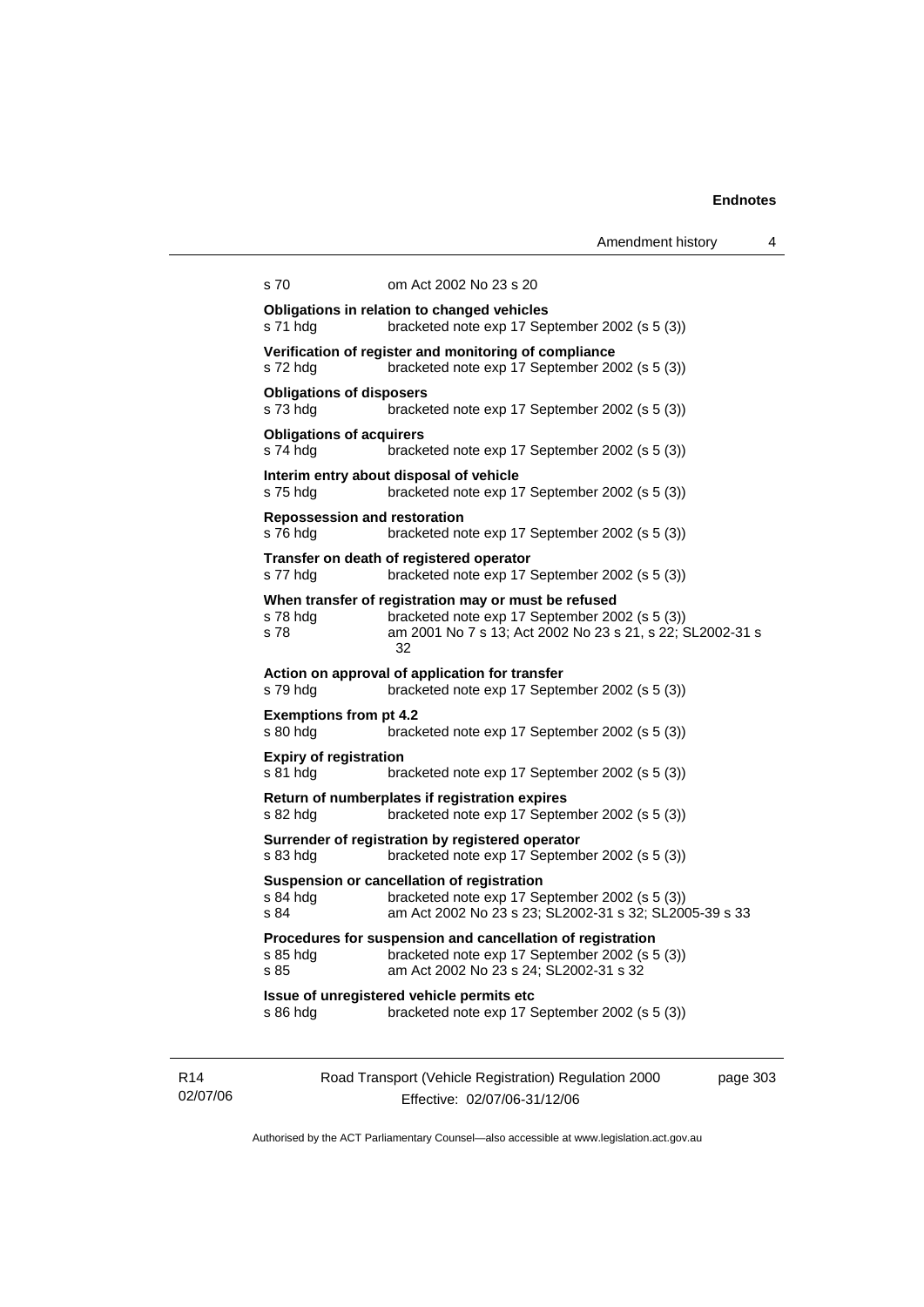4 Amendment history

| s 87 hdg                                     | bracketed note exp 17 September 2002 (s 5 (3))                                                                            |
|----------------------------------------------|---------------------------------------------------------------------------------------------------------------------------|
| Issue of trader's plates<br>s 88 hda<br>s 88 | bracketed note exp 17 September 2002 (s 5 (3))<br>am Act 2001 No 44 amdt 1.3819                                           |
| s 90 hdg                                     | Identification labels for trader's plates<br>bracketed note exp 17 September 2002 (s 5 (3))                               |
| s 92 hda                                     | <b>Replacement identification labels</b><br>bracketed note exp 17 September 2002 (s 5 (3))                                |
| s 93 hda                                     | Recovery of lost or stolen identification labels<br>bracketed note exp 17 September 2002 (s 5 (3))                        |
| s 94 hda                                     | Use of vehicles with trader's plates on road or road related area<br>bracketed note exp 17 September 2002 (s 5 (3))       |
| s 95 hda                                     | <b>Attaching of identification labels</b><br>bracketed note exp 17 September 2002 (s 5 (3))                               |
| s 96 hda                                     | Authorised use of trader's plates<br>bracketed note exp 17 September 2002 (s 5 (3))                                       |
| s 97 hdg                                     | Unauthorised uses of identification labels<br>bracketed note exp 17 September 2002 (s 5 (3))                              |
| s 98 hdg                                     | Trader to make, keep and produce records<br>bracketed note exp 17 September 2002 (s 5 (3))                                |
| s 99 hdg                                     | Questions about use of plate to be answered<br>bracketed note exp 17 September 2002 (s 5 (3))                             |
| s 100 hdg                                    | Disposal or cessation of business<br>bracketed note exp 17 September 2002 (s 5 (3))                                       |
| Return of trader's plate<br>s 101 hdg        | bracketed note exp 17 September 2002 (s 5 (3))                                                                            |
| s 103 hdg                                    | What are the applicable vehicle standards?<br>bracketed note exp 17 September 2002 (s 5 (3))                              |
| s 104 hdg                                    | Road transport authority may exempt vehicle etc from certain provisions<br>bracketed note exp 17 September 2002 (s 5 (3)) |
| s 112 hdg                                    | Compliance with applicable vehicle standards<br>bracketed note exp 17 September 2002 (s 5 (3))                            |
| s 113 hda                                    | Noncomplying and non-standard vehicles<br>bracketed note exp 17 September 2002 (s 5 (3))                                  |
| s 114 hdg                                    | Installation of operations plates, modification of vehicles etc<br>bracketed note exp 17 September 2002 (s 5 (3))         |

| page 304 | Road Transport (Vehicle Registration) Regulation 2000 | R14      |
|----------|-------------------------------------------------------|----------|
|          | Effective: 02/07/06-31/12/06                          | 02/07/06 |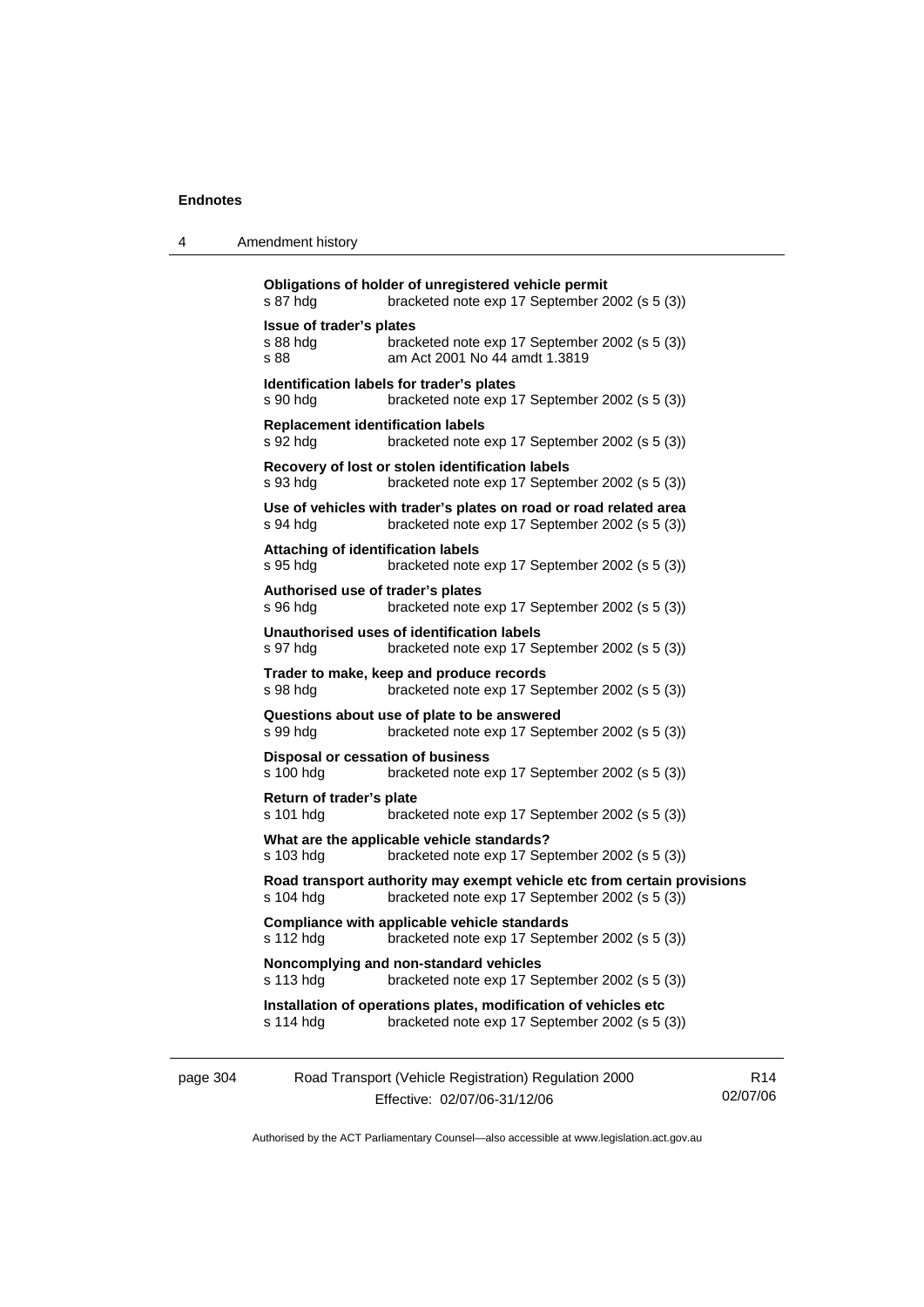|                                                                                                                  | Amendment history                                                                                                                                   | 4 |  |  |
|------------------------------------------------------------------------------------------------------------------|-----------------------------------------------------------------------------------------------------------------------------------------------------|---|--|--|
| s 114                                                                                                            | am Act 2001 No 44 amdt 1.3820, amdt 1.3821                                                                                                          |   |  |  |
| Definitions for pt 6.3<br>s 115 hdg                                                                              | bracketed note exp 17 September 2002 (s 5 (3))                                                                                                      |   |  |  |
| s 116 hdg<br>s 116                                                                                               | Eligibility to apply for authorisation as examiners<br>bracketed note exp 17 September 2002 (s 5 (3))<br>am Act 2001 No 44 amdt 1.3822, amdt 1.3823 |   |  |  |
| s 117 hdg<br>s 117                                                                                               | Application procedure for authorisation<br>bracketed note exp 17 September 2002 (s 5 (3))<br>am SL2003-32 s 23                                      |   |  |  |
| s 118 hdg<br>s 118                                                                                               | When applications for authorisation can be refused<br>bracketed note exp 17 September 2002 (s 5 (3))<br>am 2001 Act No 27 amdt 4.34                 |   |  |  |
| s 119 hdg                                                                                                        | Authorisation of examiners and certificates of appointment<br>bracketed note exp 17 September 2002 (s 5 (3))                                        |   |  |  |
| s 120 hdg                                                                                                        | Approval of application for additional class of vehicles<br>bracketed note exp 17 September 2002 (s 5 (3))                                          |   |  |  |
| <b>Examiners register</b><br>s 121 hdg                                                                           | bracketed note exp 17 September 2002 (s 5 (3))                                                                                                      |   |  |  |
| s 122 hdg                                                                                                        | Change of name or address of authorised examiner<br>bracketed note exp 17 September 2002 (s 5 (3))                                                  |   |  |  |
| s 124 hdg<br>s 124                                                                                               | When authority may take action in relation to authorisation<br>bracketed note exp 17 September 2002 (s 5 (3))<br>am 2000 No 22 s 6                  |   |  |  |
| s 125 hdg<br>s 125                                                                                               | Procedures for authority taking action in relation to authorisation<br>bracketed note exp 17 September 2002 (s 5 (3))<br>am 2000 No 22 s 7          |   |  |  |
| s 126 hdg                                                                                                        | Return of certificate of appointment on cancellation or suspension<br>bracketed note exp 17 September 2002 (s 5 (3))                                |   |  |  |
| <b>Eligibility for approval</b><br>s 127 hdg                                                                     | bracketed note exp 17 September 2002 (s 5 (3))                                                                                                      |   |  |  |
| s 128 hdg<br>s 128                                                                                               | Application procedure for approval of premises<br>bracketed note exp 17 September 2002 (s 5 (3))<br>am SL2003-32 s 24                               |   |  |  |
| s 129 hdg                                                                                                        | Inspection of premises before approval<br>bracketed note exp 17 September 2002 (s 5 (3))                                                            |   |  |  |
| Approval of premises and certificates of approval<br>bracketed note exp 17 September 2002 (s 5 (3))<br>s 131 hdg |                                                                                                                                                     |   |  |  |
|                                                                                                                  |                                                                                                                                                     |   |  |  |

R14 02/07/06 Road Transport (Vehicle Registration) Regulation 2000 Effective: 02/07/06-31/12/06

page 305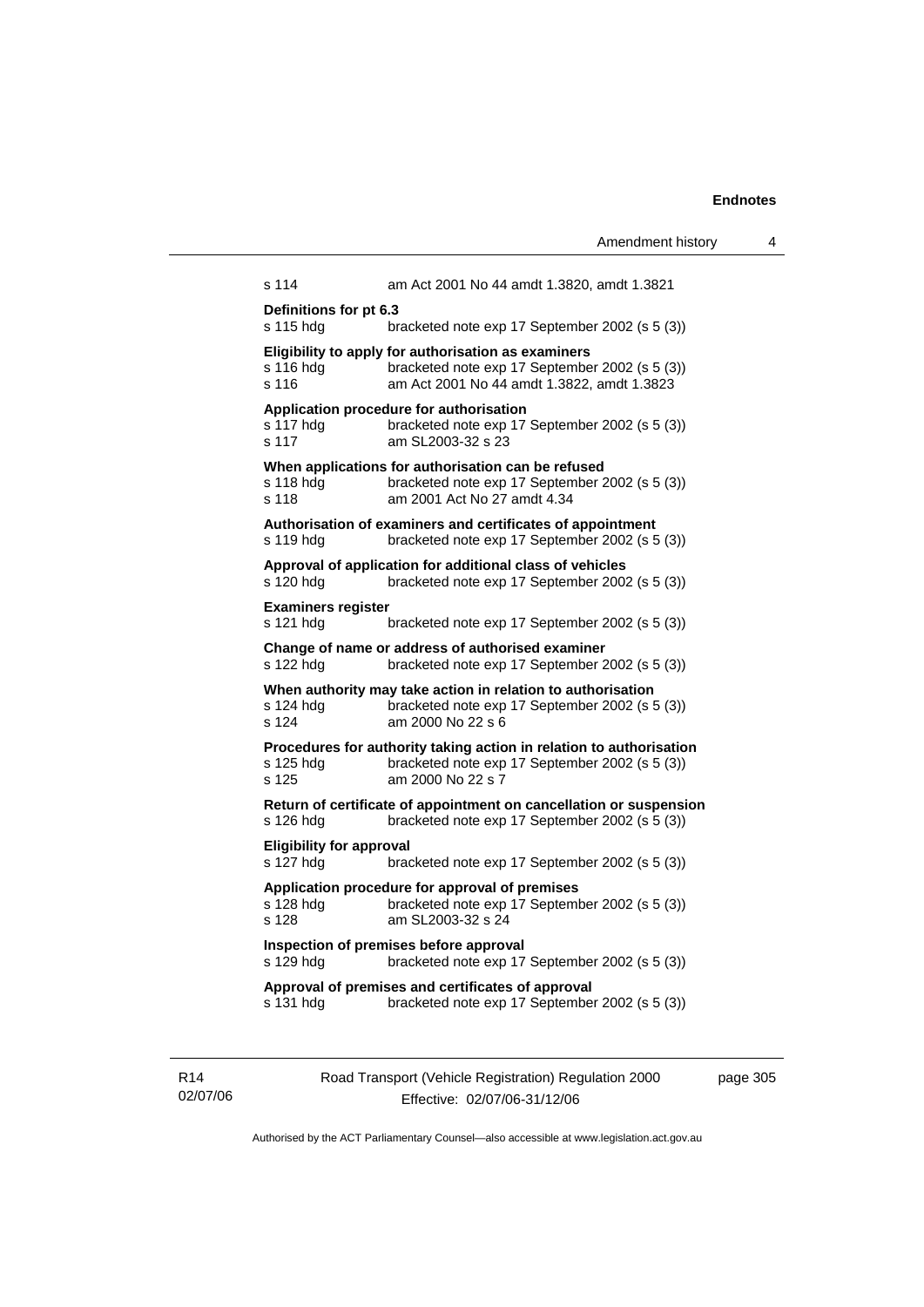4 Amendment history

| Road Transport (Vehicle Registration) Regulation 2000                                                                                             | R <sub>14</sub> |
|---------------------------------------------------------------------------------------------------------------------------------------------------|-----------------|
| Review of decision of authorised examiner<br>bracketed note exp 17 September 2002 (s 5 (3))                                                       |                 |
| Offences relating to unauthorised people and unapproved premises<br>bracketed note exp 17 September 2002 (s 5 (3))                                |                 |
| Fees payable on inspection<br>bracketed note exp 17 September 2002 (s 5 (3))                                                                      |                 |
| People by whom inspections may be carried out<br>bracketed note exp 17 September 2002 (s 5 (3))                                                   |                 |
| Issue of certificates of inspection etc<br>bracketed note exp 17 September 2002 (s 5 (3))                                                         |                 |
| Duties of authorised examiners inspecting and testing vehicles<br>bracketed note exp 17 September 2002 (s 5 (3))                                  |                 |
| Vehicles to be inspected on request<br>bracketed note exp 17 September 2002 (s 5 (3))                                                             |                 |
| <b>Inspection of vehicles</b><br>bracketed note exp 17 September 2002 (s 5 (3))                                                                   |                 |
| Change of name of proprietor of approved premises<br>bracketed note exp 17 September 2002 (s 5 (3))                                               |                 |
| Proprietor of approved premises to give notice on ceasing to be proprietor<br>bracketed note exp 17 September 2002 (s 5 (3))                      |                 |
| Notice to be displayed at approved premises<br>bracketed note exp 17 September 2002 (s 5 (3))                                                     |                 |
| Manuals and design rules to be kept at approved premises<br>bracketed note exp 17 September 2002 (s 5 (3))                                        |                 |
| Certificate of approval to be displayed at approved premises<br>bracketed note exp 17 September 2002 (s 5 (3))                                    |                 |
| Return of certificate of approval on cancellation or suspension<br>bracketed note exp 17 September 2002 (s 5 (3))                                 |                 |
| Procedures for authority taking action in relation to approval of premises<br>bracketed note exp 17 September 2002 (s 5 (3))<br>am 2000 No 22 s 8 |                 |
| When authority may take action in relation to approval of premises<br>bracketed note exp 17 September 2002 (s 5 (3))                              |                 |
| Automatic cancellation of approval of premises<br>bracketed note exp 17 September 2002 (s 5 (3))                                                  |                 |
| Approval of application for additional class of vehicles<br>bracketed note exp 17 September 2002 (s 5 (3))                                        |                 |
|                                                                                                                                                   |                 |

Authorised by the ACT Parliamentary Counsel—also accessible at www.legislation.act.gov.au

02/07/06

Effective: 02/07/06-31/12/06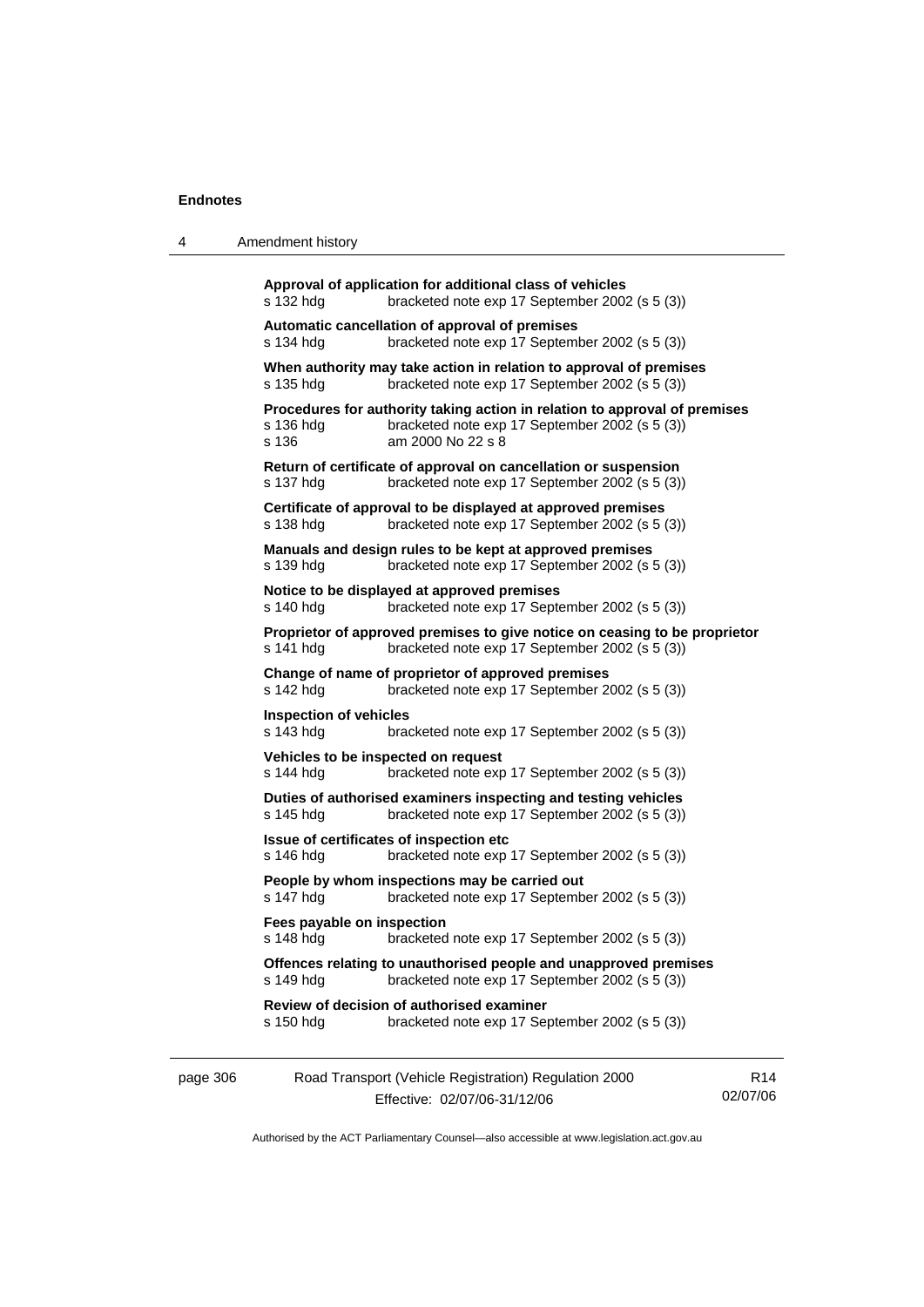| <b>Inspections</b><br>s 151 hdg<br>s 151   | bracketed note exp 17 September 2002 (s 5 (3))<br>om A2006-26 s 41                                                          |
|--------------------------------------------|-----------------------------------------------------------------------------------------------------------------------------|
| s 151A<br>s 151A                           | Inspection of approved premises and equipment<br>ins 2000 No 22 s 9<br>om A2006-26 s 42                                     |
| s 152 hdg                                  | Issue of replacement certificates of appointment and approval<br>bracketed note exp 17 September 2002 (s 5 (3))             |
| s 153                                      | Minister may determine maximum fees for inspections<br>sub Act 2001 No 44 amdt 1.3824                                       |
| Definitions for pt 6.4<br>s 154 hdg        | bracketed note exp 17 September 2002 (s 5 (3))                                                                              |
| s 155 hdg                                  | Allocation of component identification numbers by authority<br>bracketed note exp 17 September 2002 (s 5 (3))               |
| s 156 hdg                                  | Stamping component identification numbers without authority etc<br>bracketed note exp 17 September 2002 (s 5 (3))           |
| s 157 hdg                                  | Change or replacement of vehicle part<br>bracketed note exp 17 September 2002 (s 5 (3))                                     |
| s 158 hdg                                  | Authority may authorise interference with component identification number<br>bracketed note exp 17 September 2002 (s 5 (3)) |
| s 159 hdg<br>s 159                         | Issue of defect notices and formal warnings<br>bracketed note exp 17 September 2002 (s 5 (3))<br>am SL2004-47 s 49          |
| s 160 hdg                                  | Recording, clearance and withdrawal of defect notices<br>bracketed note exp 17 September 2002 (s 5 (3))                     |
| s 161 hdg                                  | Authorised use of vehicles with suspended registration<br>bracketed note exp 17 September 2002 (s 5 (3))                    |
| s 162 hdg                                  | 2 individuals may be recorded as registered operator of light vehicle<br>bracketed note exp 17 September 2002 (s 5 (3))     |
| s 163 hdg                                  | Application of the Road Transport (Dimensions and Mass) Act<br>bracketed note exp 17 September 2002 (s 5 (3))               |
| s 164 hdg                                  | Special provisions about boat trailers<br>bracketed note exp 17 September 2002 (s 5 (3))                                    |
| <b>Saving and transitional</b><br>ch 8 hdg | exp 1 July 2001 (s 178 (1))                                                                                                 |
| Definitions for ch 8                       | exp 1 July 2001 (s 178 (1))                                                                                                 |

R14 02/07/06 Road Transport (Vehicle Registration) Regulation 2000 Effective: 02/07/06-31/12/06

page 307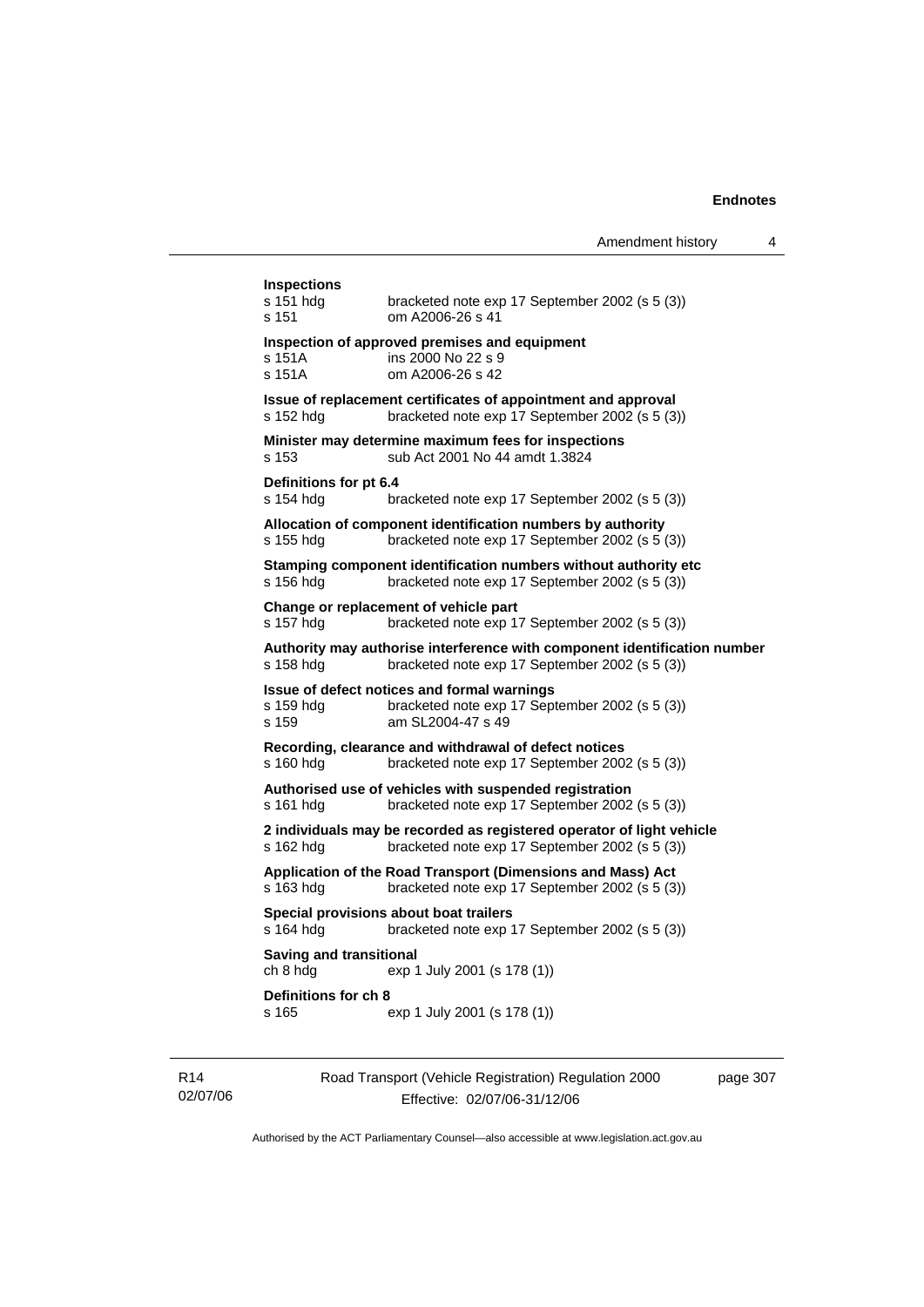4 Amendment history

```
Certain minors eligible to be registered operators of heavy vehicles 
s 166 exp 1 July 2001 (s 178 (1)) 
Existing registered vehicles with interstate garage addresses 
s 167 exp 1 July 2001 (s 178 (1)) 
Authorised examiners and certificates 
s 168 exp 1 July 2001 (s 178 (1)) 
Approved premises 
s 169 exp 1 July 2001 (s 178 (1)) 
Existing disqualifications 
s 170 exp 1 July 2001 (s 178 (1)) 
Existing procedures for revocation of appointment or cancellation of 
approval 
s 171 exp 1 July 2001 (s 178 (1)) 
Existing offences in relation to authorised examiners and approved premises 
s 172 exp 1 July 2001 (s 178 (1)) 
Certificates of inspection 
s 173 exp 1 July 2001 (s 178 (1)) 
Display of registration labels on certain registrable vehicles 
s 174 exp 1 July 2001 (s 178 (1)) 
Existing suspensions 
s 175 exp 1 July 2001 (s 178 (1)) 
Rights in relation to previous approved numbers 
s 176 exp 1 July 2001 (s 178 (1)) 
Rights in relation to previous special numbers 
s 177 exp 1 July 2001 (s 178 (1)) 
Expiry of ch 8 
s 178 exp 1 July 2001 (s 178 (1)) 
Vehicle Standards 
sch 1 hdgs bracketed notes exp 17 September 2002 (s 5 (3)) 
Object of sch 1 
s 1.1 am A2005-20 amdt 3.393 
References in sch 1 to provisions 
s 1.3 om A2005-20 amdt 3.394 
Stationary noise levels—car-type vehicles and motorbikes and motortrikes 
s 1.158 (3), (4) exp 1 January 2001 (s 1.158 (4)) 
                  ss renum R10 LA
```

| page 308 | Road Transport (Vehicle Registration) Regulation 2000 | R <sub>14</sub> |
|----------|-------------------------------------------------------|-----------------|
|          | Effective: 02/07/06-31/12/06                          | 02/07/06        |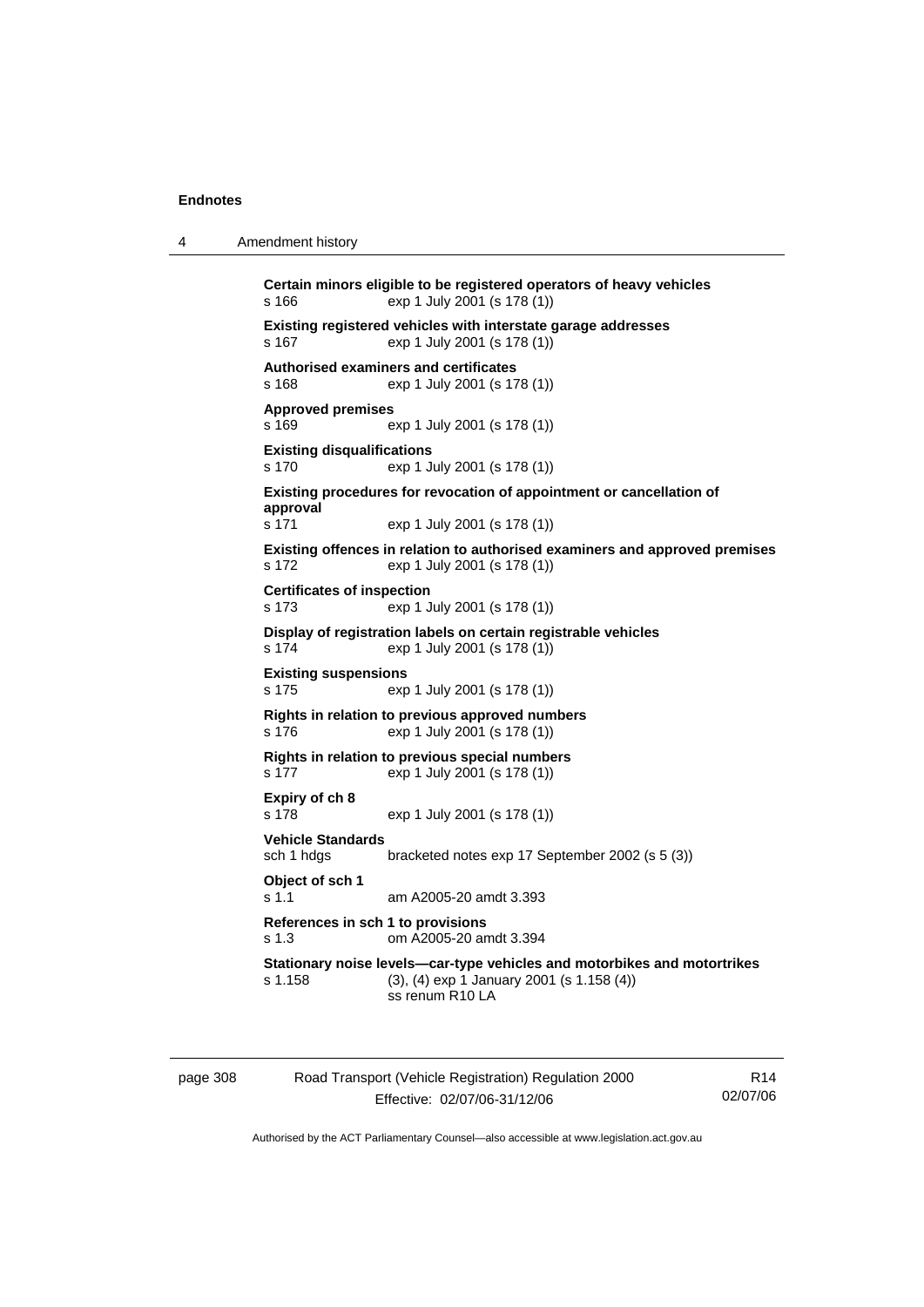| div 1.5.3 hdg     | ins 2002 No 2 s 40                                                                     |
|-------------------|----------------------------------------------------------------------------------------|
|                   | Public passenger vehicles to have fire-extinguisher                                    |
| s 1.60A           | ins 2002 No 2 s 40                                                                     |
|                   | sub SL2003-32 s 25; SL2005-4 amdt 2.54; SL2005-39 s 34                                 |
| <b>Dictionary</b> |                                                                                        |
| dict              | am Act 2002 No 30 amdt 3.783; A2004-28 amdt 3.64                                       |
|                   | def <i>another jurisdiction</i> om R10 LA                                              |
|                   | def approved corresponding WOVR ins SL2002-31 s 30                                     |
|                   | def Australian Transport Council om R10 LA                                             |
|                   | def <b>authorised person</b> om R10 LA                                                 |
|                   | def corresponding WOVR ins Act 2002 No 23 s 25<br>om SL2002-31 s 31                    |
|                   | def <i>drive a vehicle</i> om R10 LA                                                   |
|                   | def <i>driver</i> om R10 LA                                                            |
|                   | def emergency worker sub A2005-20 amdt 3.395                                           |
|                   | def garage address om R10 LA                                                           |
|                   | def GVM (or gross vehicle mass) om R10 LA                                              |
|                   | def heavy vehicle om R10 LA                                                            |
|                   | def home address om R10 LA                                                             |
|                   | def infringement notice ins SL2003-32 s 27                                             |
|                   | def <i>inspector</i> om R10 LA                                                         |
|                   | def <i>jurisdiction</i> om R10 LA                                                      |
|                   | def motor vehicle om R10 LA                                                            |
|                   | def operator ins SL2005-4 amdt 2.55<br>def public passenger vehicle ins SL2005-39 s 35 |
|                   | def <b>public vehicle</b> om 2001 Act No 27 amdt 4.35                                  |
|                   | def register om R10 LA                                                                 |
|                   | def registered operator om R10 LA                                                      |
|                   | def registrable vehicle om R10 LA                                                      |
|                   | def registrable vehicles register om R10 LA                                            |
|                   | def road om R10 LA                                                                     |
|                   | def road related area om R10 LA                                                        |
|                   | def road tank vehicle sub A2005-20 amdt 3.396                                          |
|                   | def road transport authority (or authority) om R10 LA                                  |
|                   | def seasonal vehicle ins 2001 No 7 s 14                                                |
|                   | def <i>taxi</i> sub 2002 No 2 s 40<br>om SL2003-32 s 26                                |
|                   | def <i>the Act</i> om Act 2001 No 44 amdt 1.3825                                       |
|                   | def <i>total loss</i> ins Act 2002 No 23 s 25                                          |
|                   | def <i>trader's plate</i> om R10 LA                                                    |
|                   | def <i>trailer</i> om R10 LA                                                           |
|                   | def unregistered vehicle permit om R10 LA                                              |
|                   | def <i>use</i> om R10 LA                                                               |
|                   | def vehicle om R10 LA                                                                  |
|                   | def vehicle identifier ins Act 2002 No 23 s 25                                         |

R14 02/07/06 Road Transport (Vehicle Registration) Regulation 2000 Effective: 02/07/06-31/12/06

page 309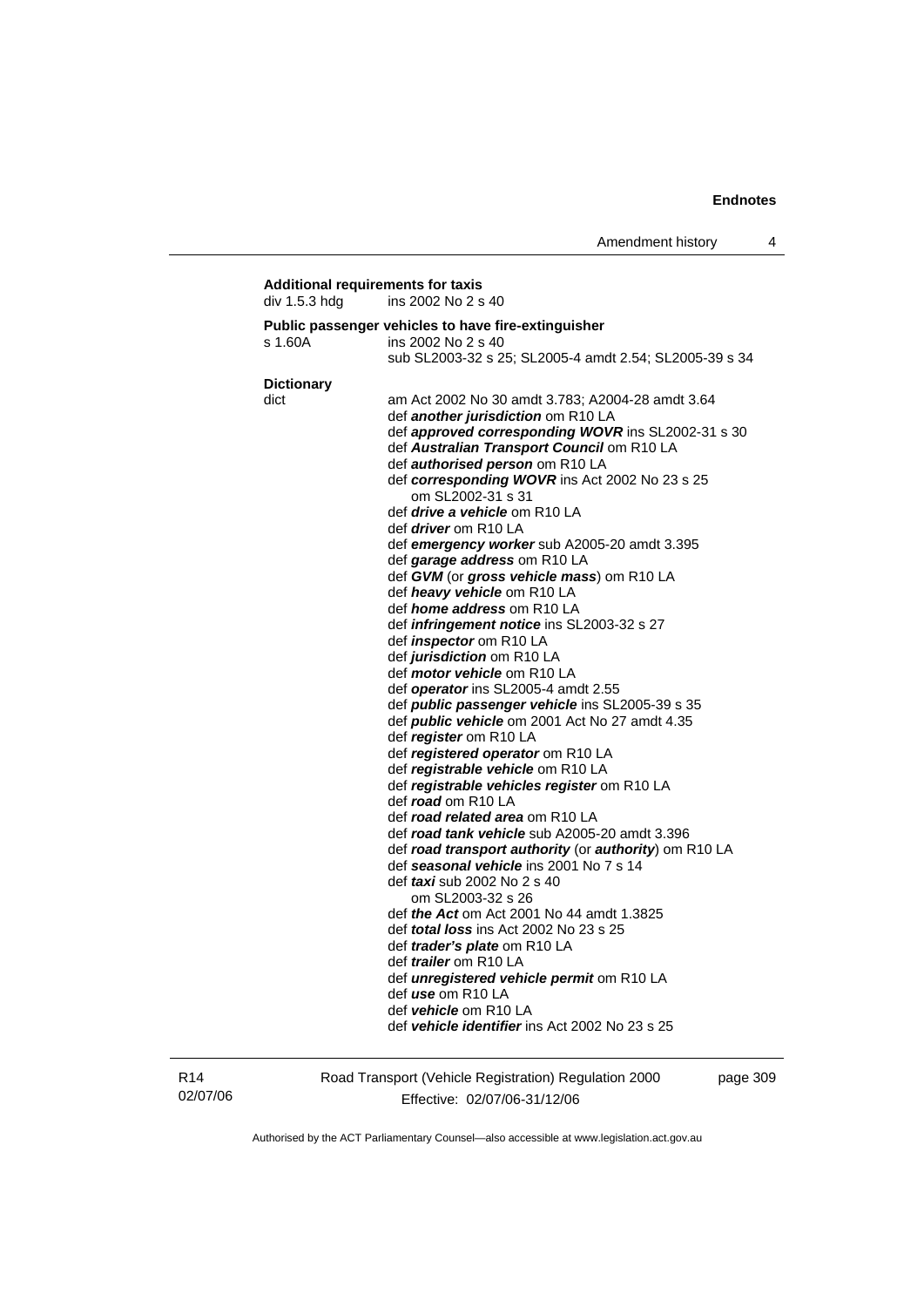4 Amendment history

 def *written-off* ins Act 2002 No 23 s 25 def *written-off vehicles register* ins Act 2002 No 23 s 25

page 310 Road Transport (Vehicle Registration) Regulation 2000 Effective: 02/07/06-31/12/06

R14 02/07/06